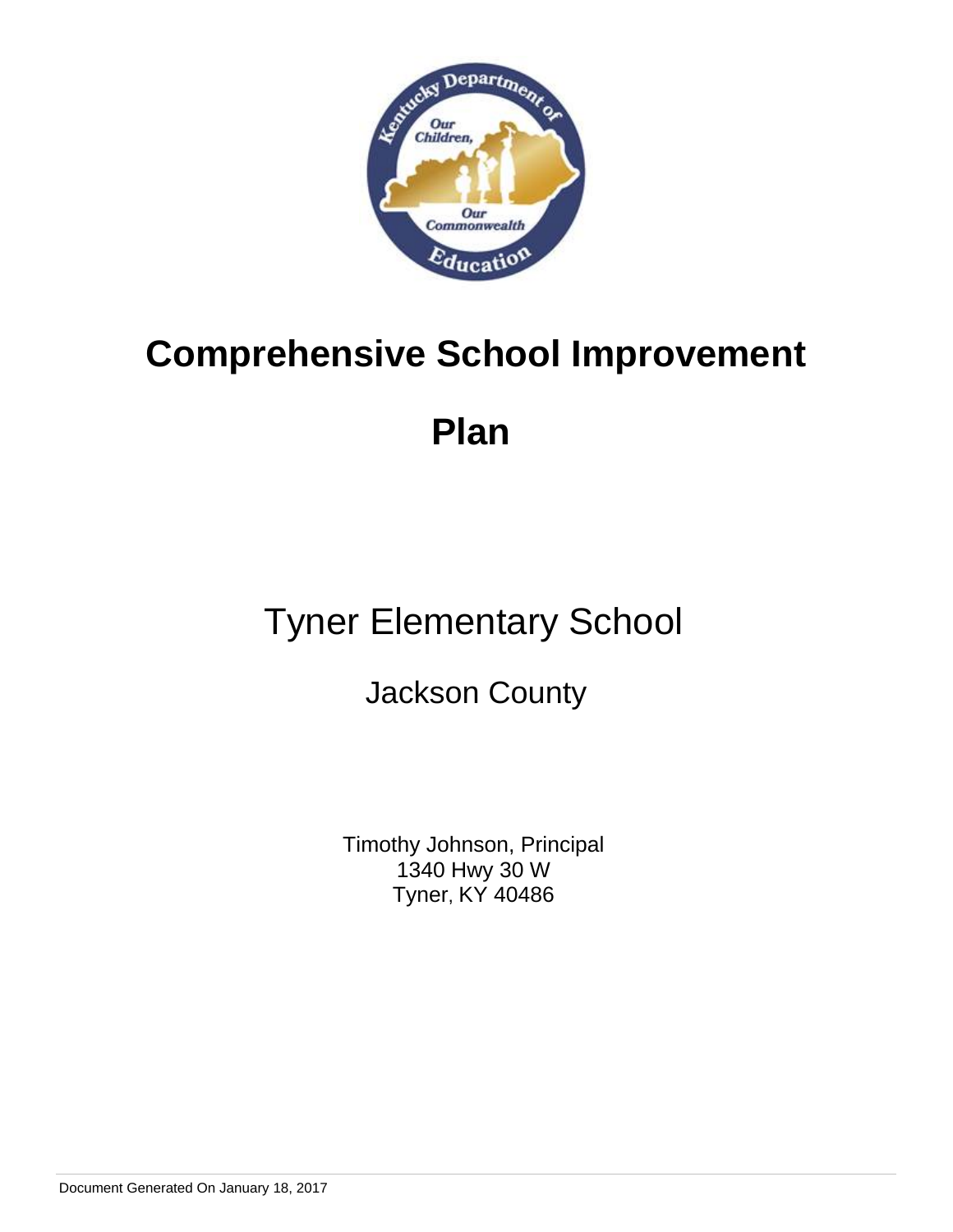# **TABLE OF CONTENTS**

| Phase I - Equitable Access to Effective Educators School Diagnostic |  |
|---------------------------------------------------------------------|--|
|                                                                     |  |
|                                                                     |  |
| <b>Phase I - The Missing Piece</b>                                  |  |
|                                                                     |  |
|                                                                     |  |
|                                                                     |  |
|                                                                     |  |
|                                                                     |  |
|                                                                     |  |
|                                                                     |  |
|                                                                     |  |
| 19                                                                  |  |
|                                                                     |  |

# **Improvement Plan Stakeholder Involvement**

| $Introduction \dots 22$ |  |
|-------------------------|--|
|                         |  |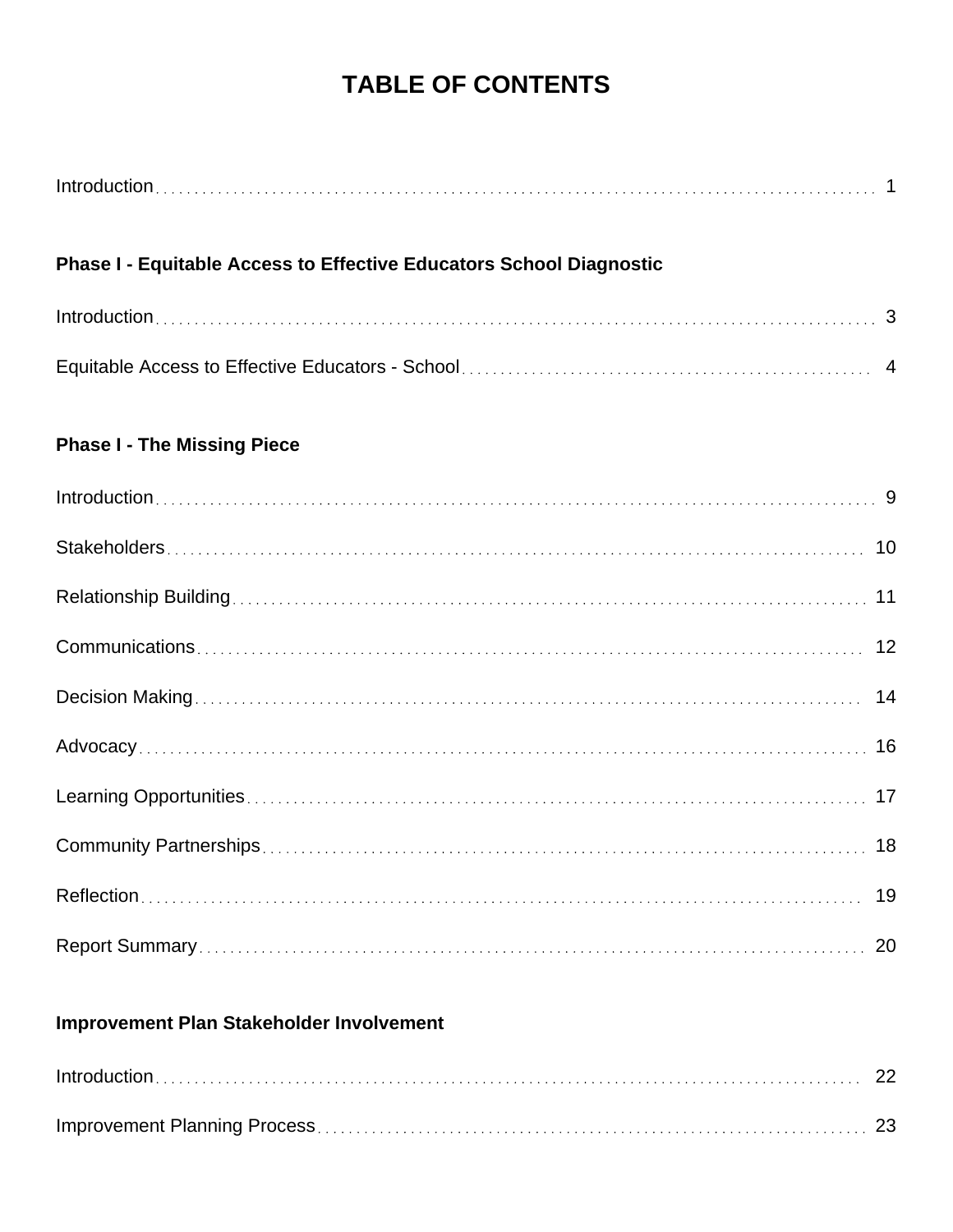# **Phase I - Needs Assessment**

# **Tyner Elementary School Comprehensive School Improvement 2016-2017**

| Goal 1: KBE- K-Prep Proficiencies Goals in CSIP - Tyner Elementary School will increase its averaged combined          |    |
|------------------------------------------------------------------------------------------------------------------------|----|
|                                                                                                                        |    |
| Goal 2: KBE K-PREP Proficiency Goal Gaps in CSIP -Tyner Elementary School will increase the average combined           |    |
| reading and math proficiency ratings for all students in the non-duplicated gap group from 44.7% in 2015-2016 to 68.7% |    |
|                                                                                                                        |    |
| Goal 3: Increase the combined average of students scoring Proficient/Distinguished on Langauge Mechanics and On        |    |
|                                                                                                                        |    |
| Goal 4: Tyner Elementary School will demonstrate proficiency in all Program Review areas by 2018 as measured by the    |    |
|                                                                                                                        |    |
| Goal 5: Decrease the percent of all students who are scoring novice in Reading and Math by 50% on KPREP from           |    |
|                                                                                                                        |    |
|                                                                                                                        | 94 |

# **Phase II - KDE Assurances - Schools**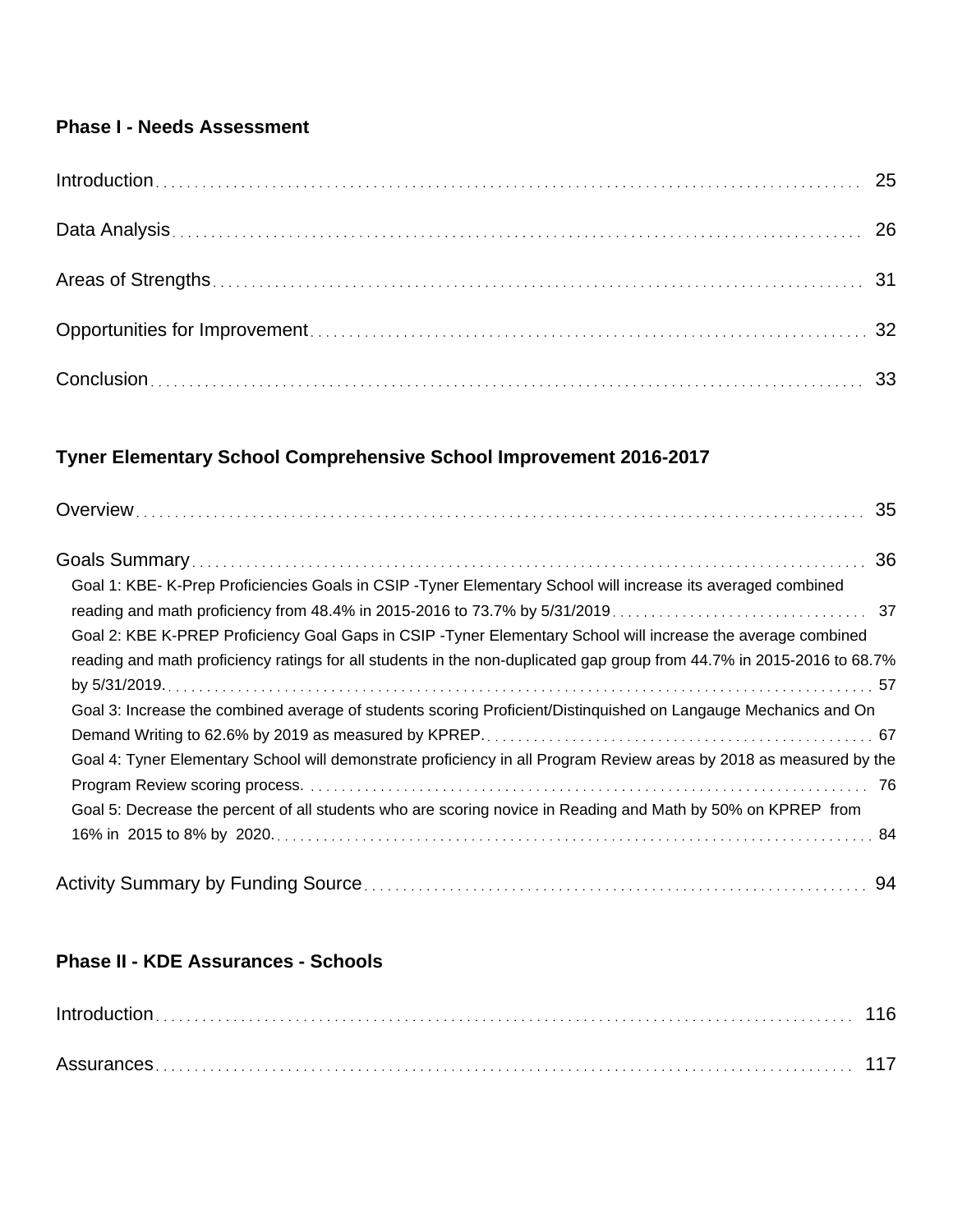# **Phase II - KDE Compliance and Accountability - Schools**

# **Executive Summary**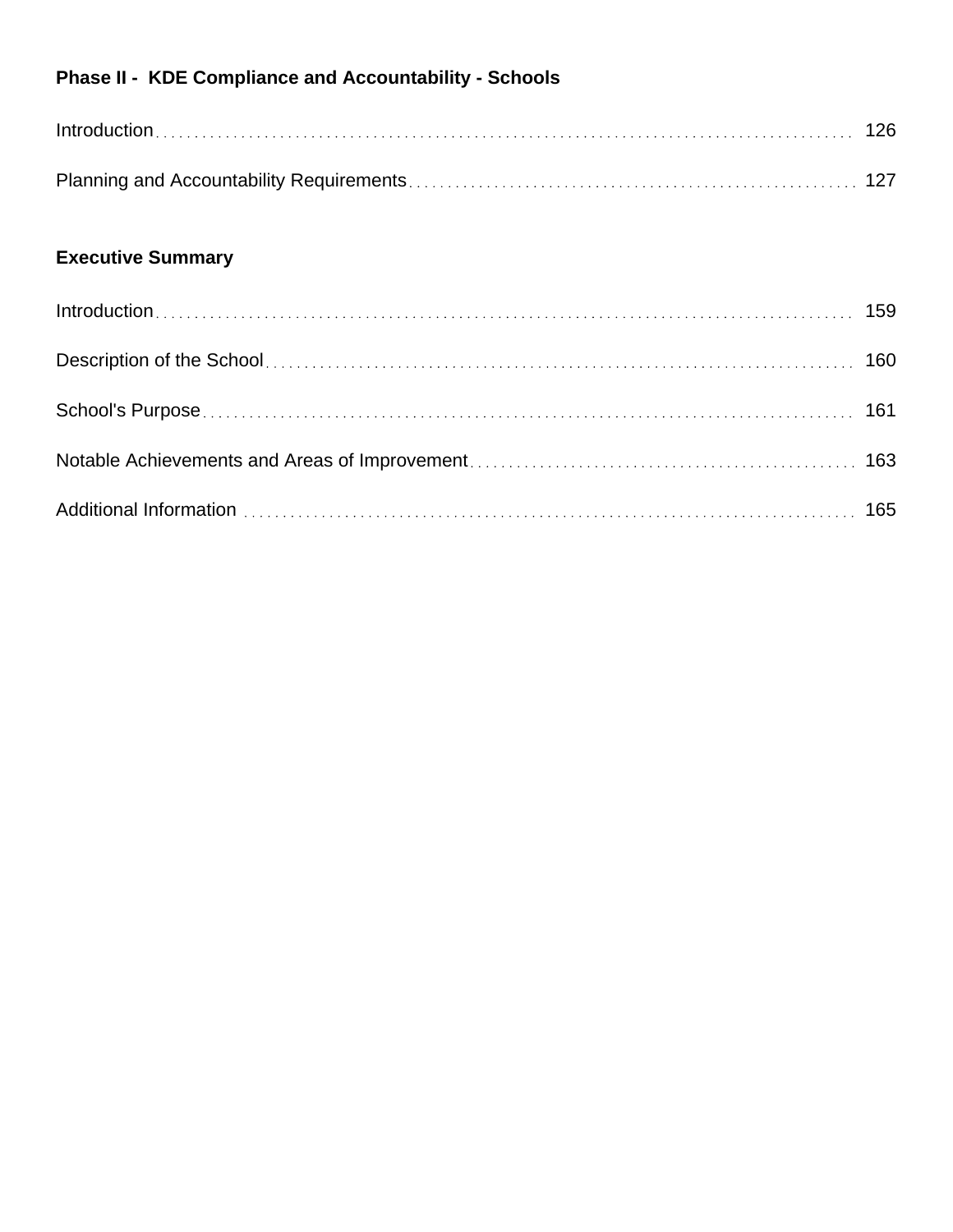# **Introduction**

The following Kentucky Department of Education resources should be referenced to assist in the development of Comprehensive School and District Improvement plans. Each document outlines the purpose and characteristics of effective plans by component.

Needs Assessment: http://education.ky.gov/school/csip/Documents/Effective%20Needs%20Assessment.pdf Goals: http://education.ky.gov/school/csip/Documents/Effective%20KBE%20Goals.pdf Objectives: http://education.ky.gov/school/csip/Documents/Effective%20School%20Objectives.pdf Strategies: http://education.ky.gov/school/csip/Documents/Effective%20Strategies.pdf Activities: http://education.ky.gov/school/csip/Documents/Effective%20Activities.pdf Executive Summary: http://education.ky.gov/school/csip/Documents/Effective%20Executive%20Summary.pdf

KDE encourages the use of the 30-60-90 day plan template as schools incorporate and monitor the goals, objectives, strategies and activities specified in the Comprehensive Improvement Plan.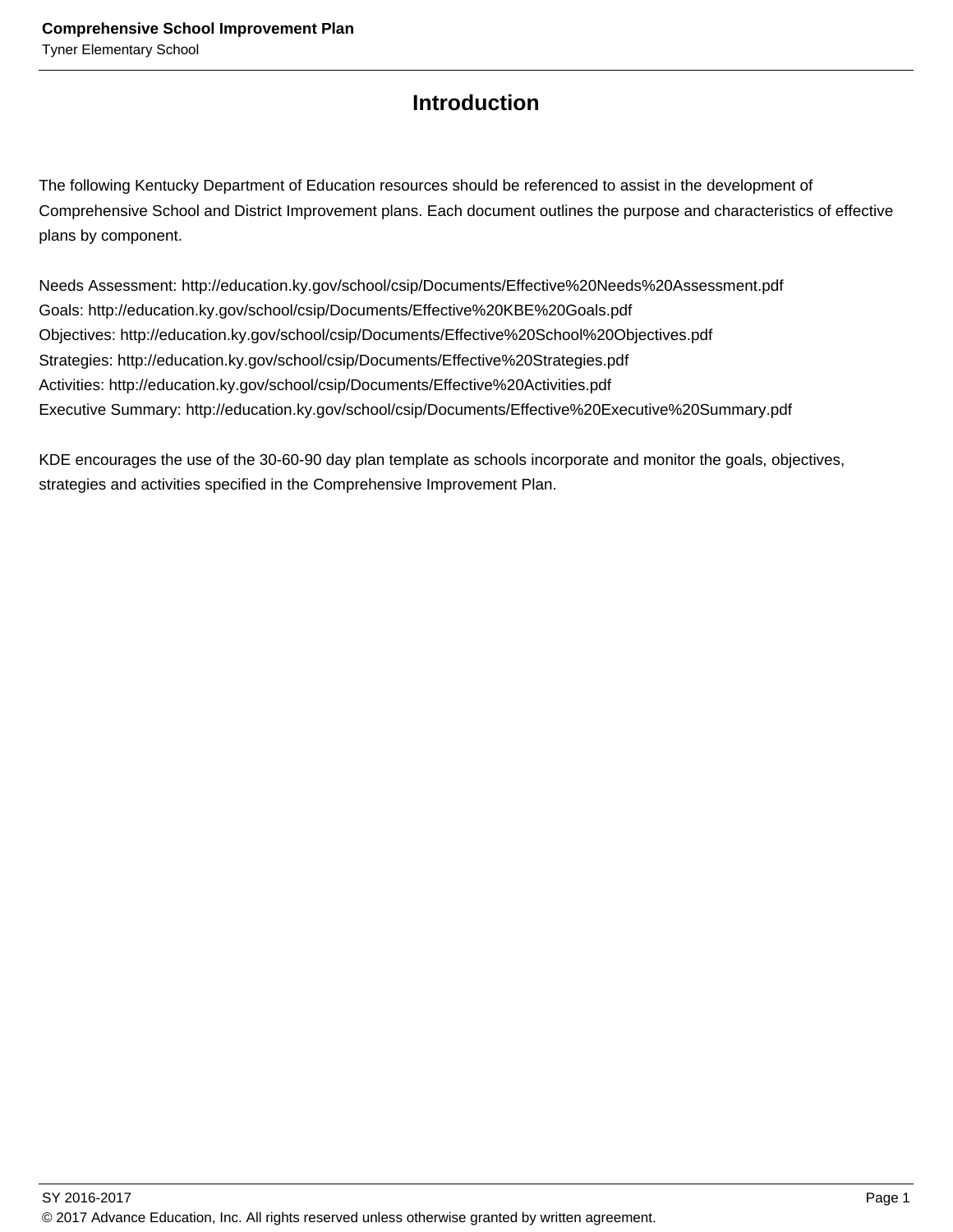# **Phase I - Equitable Access to Effective Educators School Diagnostic**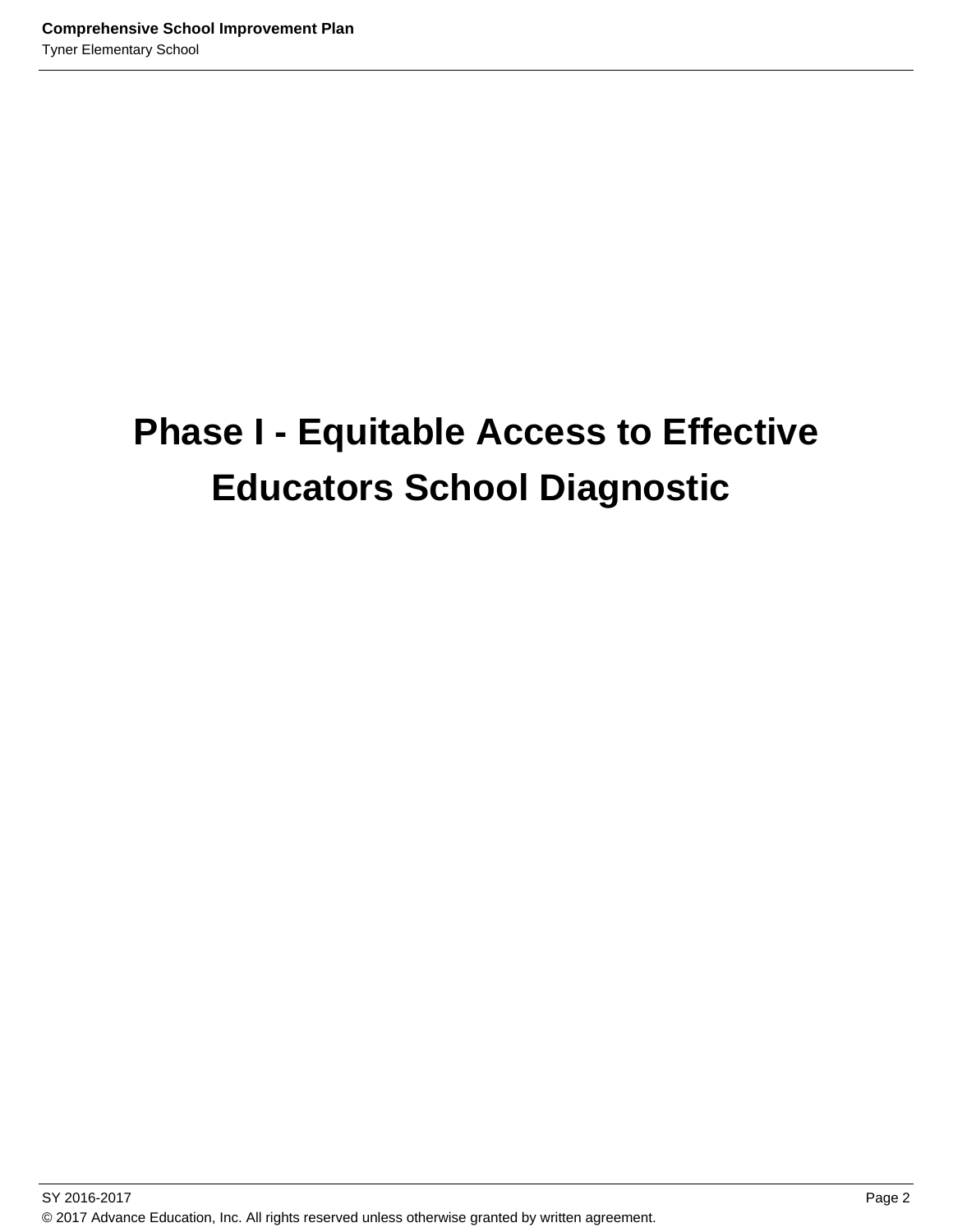# **Introduction**

National data show that poor and minority students, English Language Learners and students with disabilities continue to be taught more often than their peers by inexperienced, out-of-field or ineffective teachers. As a result, the United States Department of Education (USDE) required states to develop equity plans and use evidence based strategies to address this issue. Kentucky's plan is focused on teacher preparation; recruitment, hiring and placement of teachers; providing supports for on-going, job-embedded professional learning; and strategies to retain teacher and leaders.

All districts and schools in Kentucky are required to identify barriers and develop strategies to address these issues to achieving equitable access to effective educators for students most at risk. This is being incorporated within the Comprehensive District and School Improvement Plans. This diagnostic should be used as tool for identification of barriers and a catalyst for development of strategies that will result in novice reduction for gap closure. Strategies will be incorporated into the Comprehensive School Improvement Plan.

Kentucky's Plan Submitted to U.S. Education Department

http://education.ky.gov/teachers/PGES/Documents/Teacher%20Equity%20Plan.pdf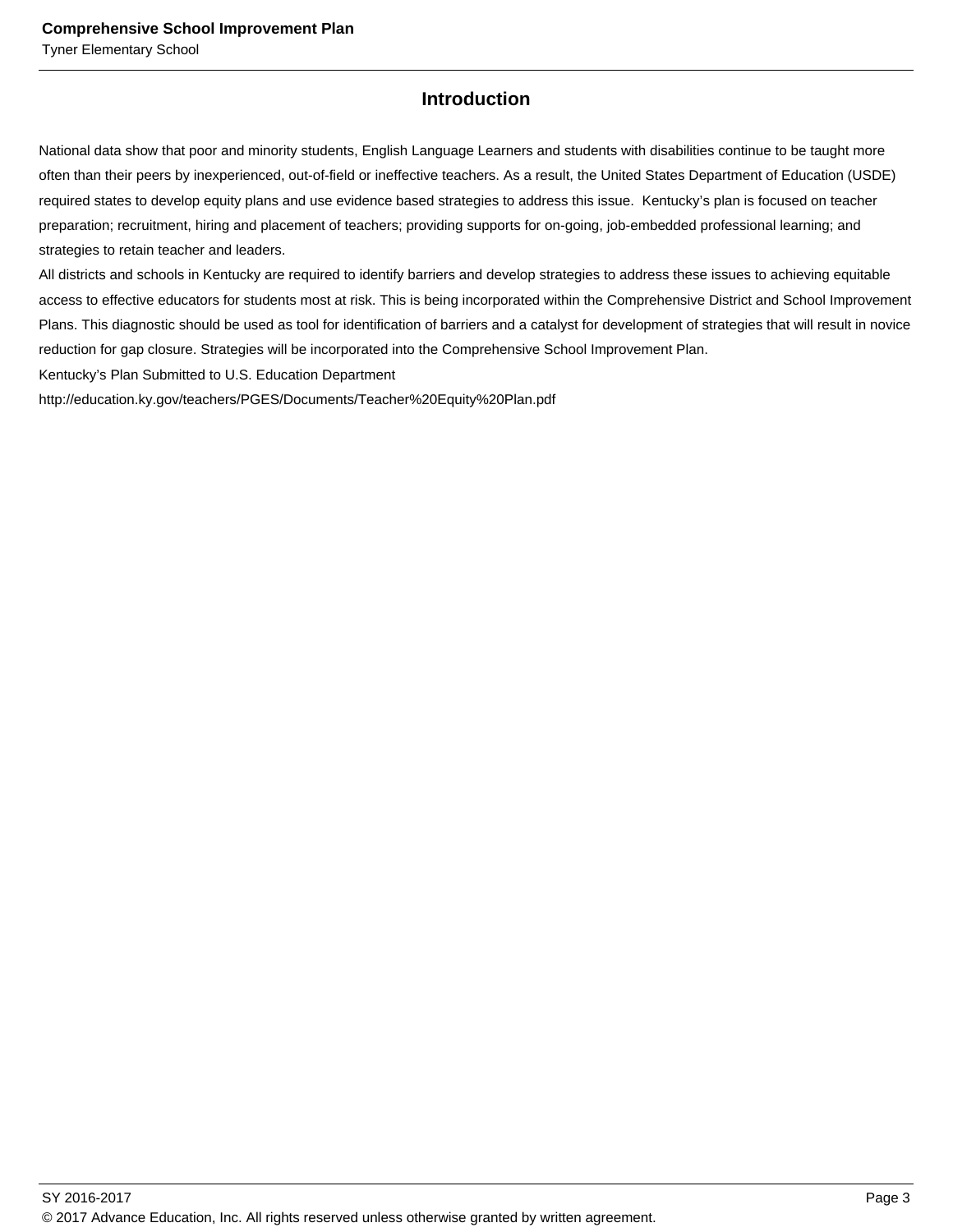# **Equitable Access to Effective Educators - School**

| Label | Assurance                                                                                                                                                                                                                                                                                                                                                                                                                                                                                                                                                                                                                                                                                                                                                                                                           | <b>Response</b>                                           | Comment | <b>Attachment</b>                  |
|-------|---------------------------------------------------------------------------------------------------------------------------------------------------------------------------------------------------------------------------------------------------------------------------------------------------------------------------------------------------------------------------------------------------------------------------------------------------------------------------------------------------------------------------------------------------------------------------------------------------------------------------------------------------------------------------------------------------------------------------------------------------------------------------------------------------------------------|-----------------------------------------------------------|---------|------------------------------------|
| (1)   | School Equity Data   Complete the School Equity Data tab for this<br>diagnostic. Include at least one other self-<br>selected indicator for consideration.<br>*Self-selected data could come from a variety of uploaded<br>sources. It should be relevant to the needs of<br>the school. Examples could include: principal,<br>teacher or student demographic data;<br>percentage of National Board Certified<br>Teachers or Advanced Degrees; teacher or<br>principal effectiveness data, TELL, turnover.<br>**The school should complete the information in<br>the chart ONLY for the subgroups reported in<br>the School Report Card where the data has<br>been suppressed to protect student<br>identification required by the Family Educational<br>Rights and Privacy Act (FERPA).<br>Follow the steps below: | acknowledg<br>e that I have<br>the School<br>Equity Data. |         | <b>School Equity</b><br>Diagnostic |

### **Provide a brief analysis the school data from the chart. Include any trends, note-worthy data points or perceptions the data has provided related to equitable access to effective educators.**

The Equity Data Analysis tool has provided our school with information including note-worthy data points. The data shows that seven out of 34 teachers in our school have 0-3 years of experience which is a total of 20% of our teachers being in the no experience to little experience category. This relates directly to equitable access because Tyner Elementary School wants to ensure that ALL students have equitable access to highly qualified/experienced teachers. In order to address this issue, we will continue to provide teacher mentors, require peer observations, and new teacher orientation.

An additional trend that is apparent from the Equity Data Analysis tool is the high percentage of students receiving Free/Reduced lunch. 74.8% of students at Tyner Elementary receive free and reduced lunch this data demonstrates the barriers that may exist due to poverty.

**After the data analysis is complete, the school will then identify the barriers (challenges) for some of the identified trends. An identified barrier, for example, could be higher teacher turnover in priority schools as compared with non-priority schools. Once the barriers have been identified, then root causes of why the barriers exist will be included.**

After completing the data analysis, it is evident that certain barriers or challenges are existent within our school. The two identified barriers or challenges within our school include a higher percentage of inexperienced teachers (0-3 years) when compared to our district (20%) and a high percentage of low-income students in our school (74.8%).

The root cause of why we have a larger number of inexperienced teachers in our school is due to teacher retirement and teachers being promoted to other positions within the district. Since Tyner Elementary School has experienced more teacher turn over in the last few years, we will continue to address this barrier by providing new teacher orientation, teacher mentors, and requiring peer observations. Furthermore, students who are not performing on grade level will not be assigned to an ineffective (as determined by PGES)/inexperienced teachers for two consecutive years.

© 2017 Advance Education, Inc. All rights reserved unless otherwise granted by written agreement.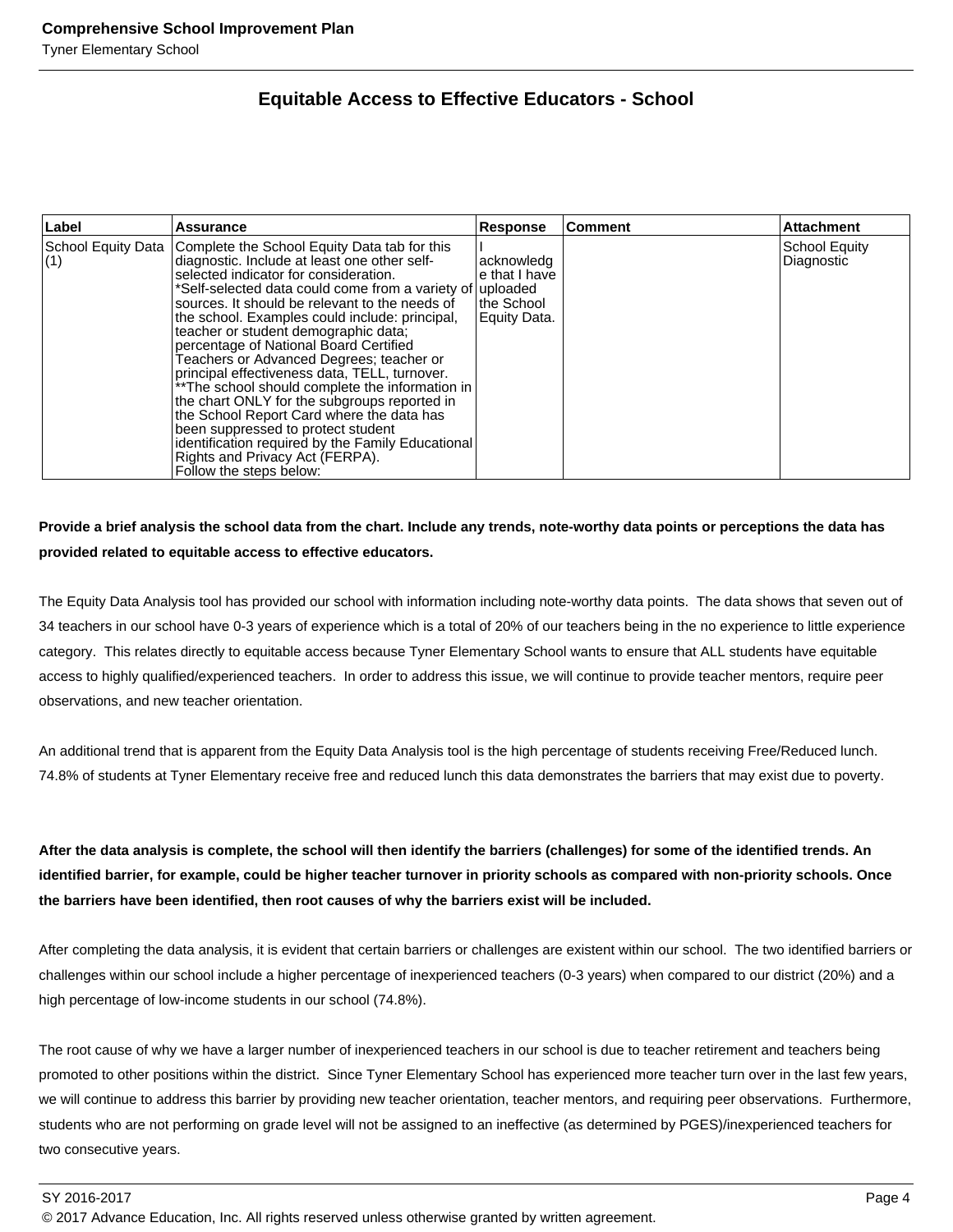Tyner Elementary School

The other challenge that Tyner Elementary School faces is a high student population of students receiving free/reduced lunch. This is due to the community in which we live. In order to ensure equitable student placement in regards to effective educators and identified students, the TES placement committee completes analysis of iReady (Universal Screener), STAR Data, and RTI to ensure that each class is made up of high, middle, and low performing students. Identified students (low income) or other students not performing on grade level who are assigned to an inexperienced teacher will not be assigned to an inexperienced teacher two consecutive years.

| Label            | <b>Assurance</b>                                                                                                                                                                                                                                                                                                                                                                                                                                                                         | Response                                                          | <b>Comment</b> | <b>Attachment</b>        |
|------------------|------------------------------------------------------------------------------------------------------------------------------------------------------------------------------------------------------------------------------------------------------------------------------------------------------------------------------------------------------------------------------------------------------------------------------------------------------------------------------------------|-------------------------------------------------------------------|----------------|--------------------------|
| Goal Setting (4) | Complete the School Equity Goals tab. Use the<br>school's most recent measures in the Equity tab acknowledg<br>of the School Report Card to set equitable<br>access goals for the next three years. The<br>measures include: Working Conditions, Overall<br>Teacher and Leader Effectiveness, Overall<br>Student Growth, Percentage of new and KTIP<br>Iteachers, and Percentage of Teacher Turnover.<br>***Goals should reflect an analysis of barriers,<br>root causes and strategies. | le that I have<br>luploaded<br>the School<br>Equity Goal<br>Data. |                | School Equity<br>l Goals |

**Equitable access to effective educators must be reflected in the Comprehensive School Improvement Plan. Strategies could include, but are not limited to, recruitment; hiring and placement of teachers and/or students; providing supports for on-going, jobembedded professional learning to improve teacher and leader effectiveness; and strategies to retain teacher and leaders, particularly in high needs schools. Once implemented, these should assist the school in meeting the goals set in the previous section.**

**If there are strategies and activities within one of the five major goals of the CSIP, which adequately addresses equitable access, the school may select the appropriate goal, objective, strategies and activities.**

**OR**

**The school may create a new goal to address equitable access to effective educators. Once a new goal has been created, the school will need to include appropriate objectives, strategies and activities.**

**The school may choose to provide an optional narrative response to include any additional information, but this is not required.**

#### **Goal 1:**

KBE- K-Prep Proficiencies Goals in CSIP -Tyner Elementary School will increase its averaged combined reading and math proficiency from 48.4% in 2015-2016 to 73.7% by 5/31/2019

#### **Measurable Objective 1:**

collaborate to increase the averaged reading K-PREP scores for Tyner Elementary students from 49.1% in 2015-2016 to the state target of 65.1 % by 05/30/2017 as measured by K-PREP.

#### **Strategy1:**

SY 2016-2017 Page 5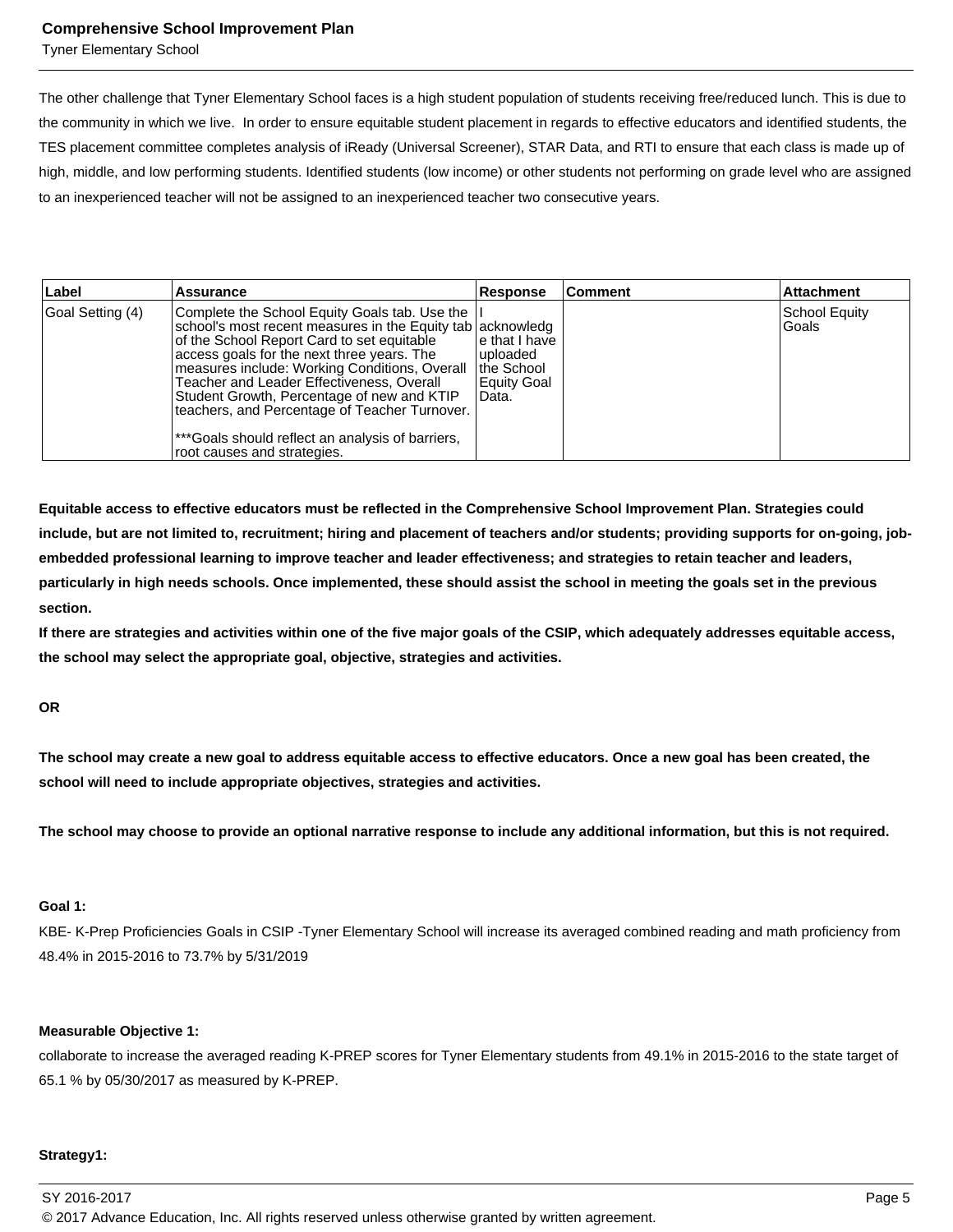Tyner Elementary School

Professional Development - Professional development will be offered to certified staff based on identified areas of need.

#### Category:

Research Cited:

| <b>Activity - Teacher Orientation</b>                                                                                                                                                                             | <b>Activity</b><br>Type                                                                           | <b>Begin Date End Date</b> |            | <b>Funding Amount</b><br>∣& Source | <b>Staff Responsible</b>                                     |
|-------------------------------------------------------------------------------------------------------------------------------------------------------------------------------------------------------------------|---------------------------------------------------------------------------------------------------|----------------------------|------------|------------------------------------|--------------------------------------------------------------|
| First year, inexperienced, and alternate<br>certification teachers are provided with a series<br>of teacher orientations in which teachers are<br>informed about curriculum, safety, and<br>classroom management. | Academic<br> Support<br>Program<br>lRecruitment ⊺<br>and<br>Retention<br>Professional<br>Learning | 08/04/2016                 | 12/29/2017 | S0 - No Funding<br>Required        | Mr. Johnson, Principal<br>Mrs. Baker, Assistant<br>Principal |

| <b>Activity - Teacher Mentor/Best Practices</b>                                                                                                                                                                                                                                                                                    | <b>Activity</b><br>Type                                         | Begin Date End Date |            | <b>Funding Amount</b><br><b>8 Source</b> | <b>Staff Responsible</b>                                                                        |
|------------------------------------------------------------------------------------------------------------------------------------------------------------------------------------------------------------------------------------------------------------------------------------------------------------------------------------|-----------------------------------------------------------------|---------------------|------------|------------------------------------------|-------------------------------------------------------------------------------------------------|
| Inexperienced or first year teachers will be<br>provided with a content or grade level mentor<br>and have the opportunity to observe highly<br>effective teachers in their grade level.<br>Teachers will identify best practices/strategies<br>during observations and reflect upon those<br>strategies with their teacher mentor. | l Recruitment<br>and<br>l Retention<br>Professional<br>Learning | 08/04/2016          | 12/29/2017 | \$0 - No Funding<br><b>Required</b>      | Tim Johnson, Principal<br>Melissa Baker, Assistant<br>Principal<br>Melony Bingham,<br>Counselor |

#### **Measurable Objective 2:**

collaborate to to increase the averaged math KPREP scores from 47.7% in 2015 -2016 to the state target of 61.2% % by 05/30/2017 as measured by K-PREP.

### **Strategy1:**

Professional Development - Professional development will be offered to certified staff based on identified areas of need.

#### Category:

Research Cited:

| <b>Activity - Teacher Mentor/Best Practices</b>                                                                                                                                                                                                                                                                                    | <b>Activity</b><br>Type                                                  | Begin Date   End Date |            | <b>Funding Amount</b><br>∣& Source | Staff Responsible                                                                               |
|------------------------------------------------------------------------------------------------------------------------------------------------------------------------------------------------------------------------------------------------------------------------------------------------------------------------------------|--------------------------------------------------------------------------|-----------------------|------------|------------------------------------|-------------------------------------------------------------------------------------------------|
| Inexperienced or first year teachers will be<br>provided with a content or grade level mentor<br>and have the opportunity to observe highly<br>effective teachers in their grade level.<br>Teachers will identify best practices/strategies<br>during observations and reflect upon those<br>strategies with their teacher mentor. | Professional<br>Learning<br>Recruitment 108/04/2016<br>land<br>Retention |                       | 12/29/2017 | \$0 - No Funding<br>Required       | Tim Johnson, Principal<br>Melissa Baker, Assistant<br>Principal<br>Melony Bingham,<br>Counselor |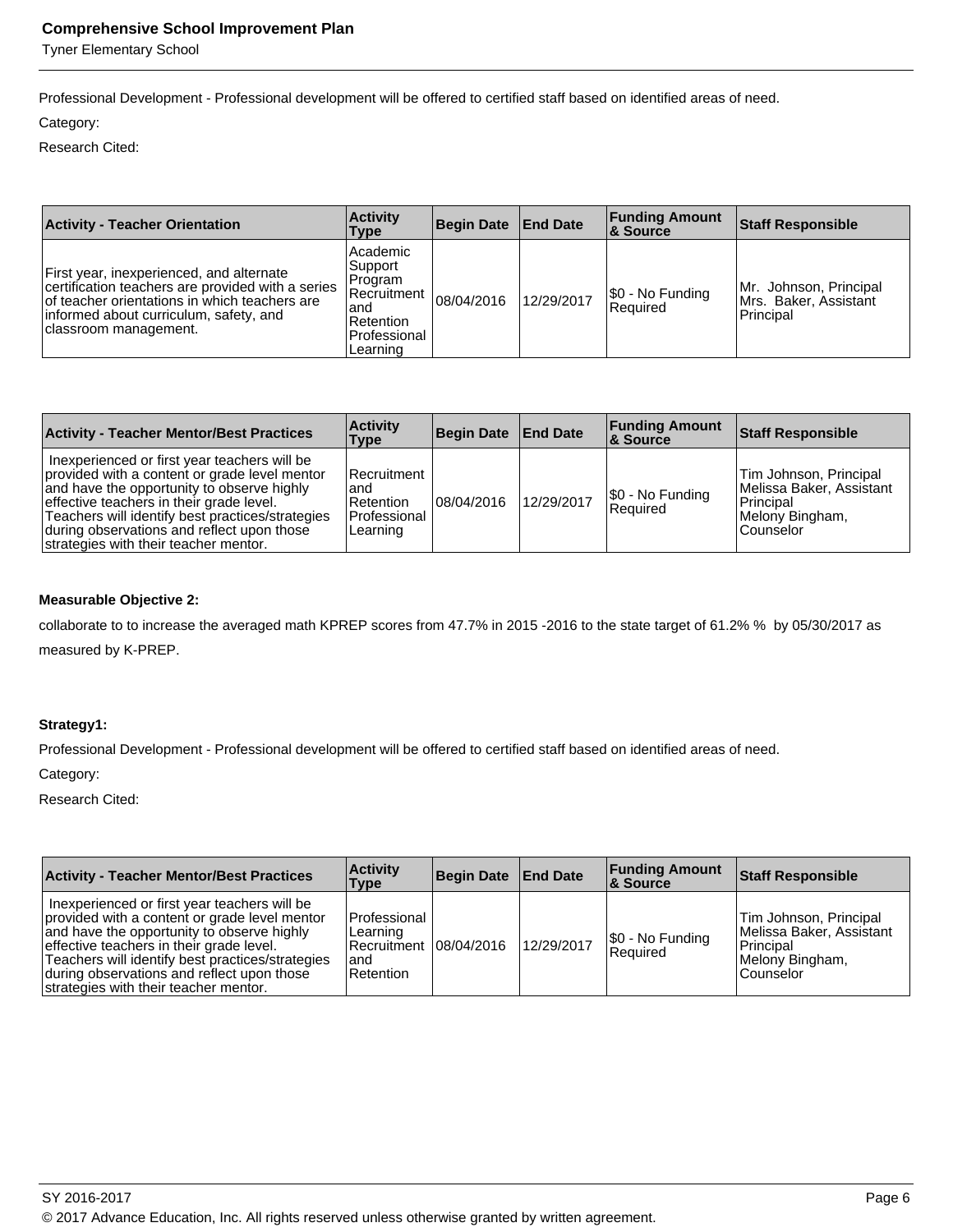Tyner Elementary School

| <b>Activity - Teacher Orientation</b>                                                                                                                                                                             | <b>Activity</b><br>Type                                                                                           | <b>Begin Date</b> | <b>End Date</b> | <b>Funding Amount</b><br><b>8</b> Source | <b>Staff Responsible</b>                                     |
|-------------------------------------------------------------------------------------------------------------------------------------------------------------------------------------------------------------------|-------------------------------------------------------------------------------------------------------------------|-------------------|-----------------|------------------------------------------|--------------------------------------------------------------|
| First year, inexperienced, and alternate<br>certification teachers are provided with a series<br>of teacher orientations in which teachers are<br>informed about curriculum, safety, and<br>classroom management. | <b>Professional</b><br>Learning<br>l Academic<br> Support<br>Program<br>l Recruitment<br>land<br><b>Retention</b> | 08/04/2016        | 12/29/2017      | \$0 - No Funding<br>l Reauired           | Mr. Johnson, Principal<br>Mrs. Baker, Assistant<br>Principal |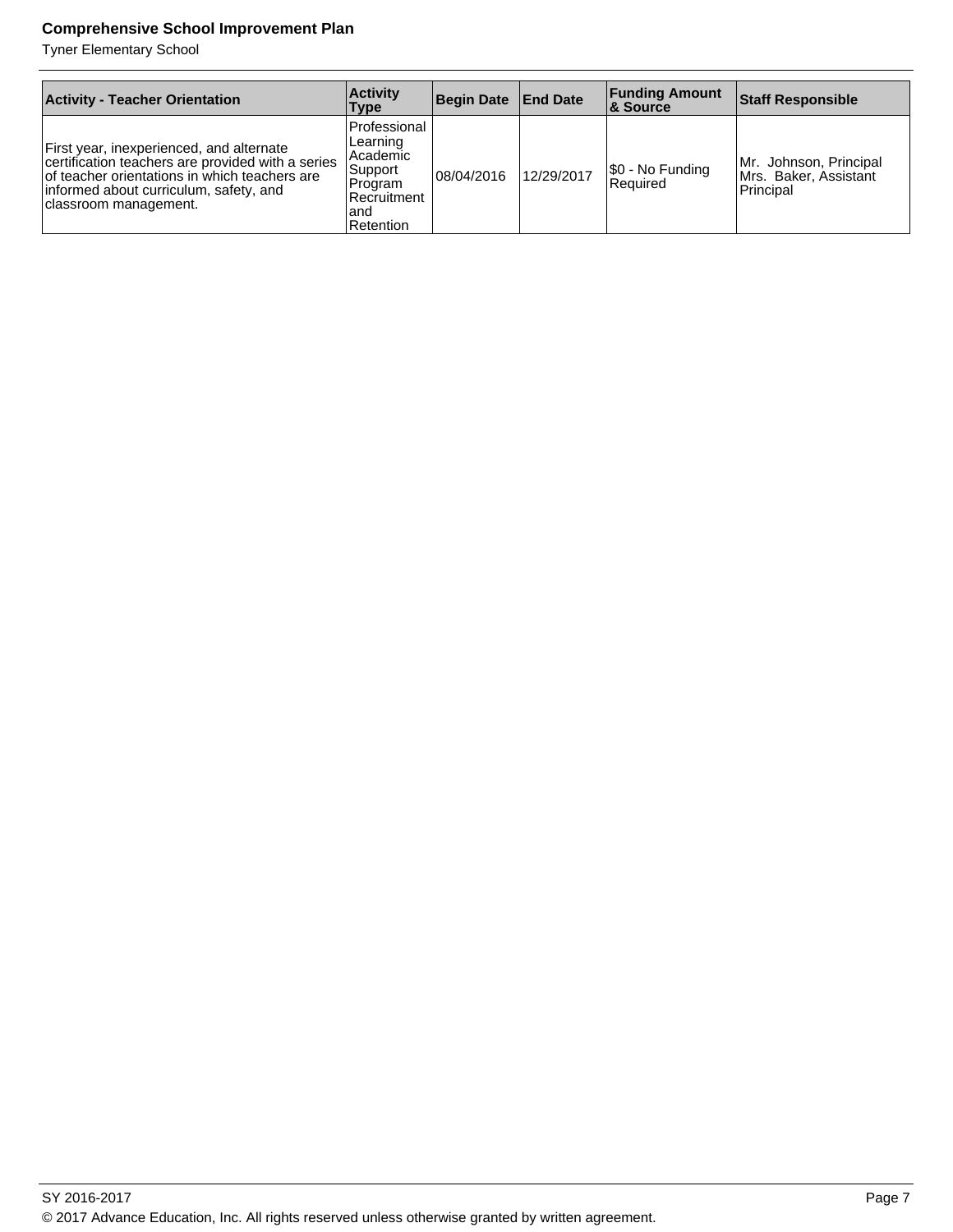# **Phase I - The Missing Piece**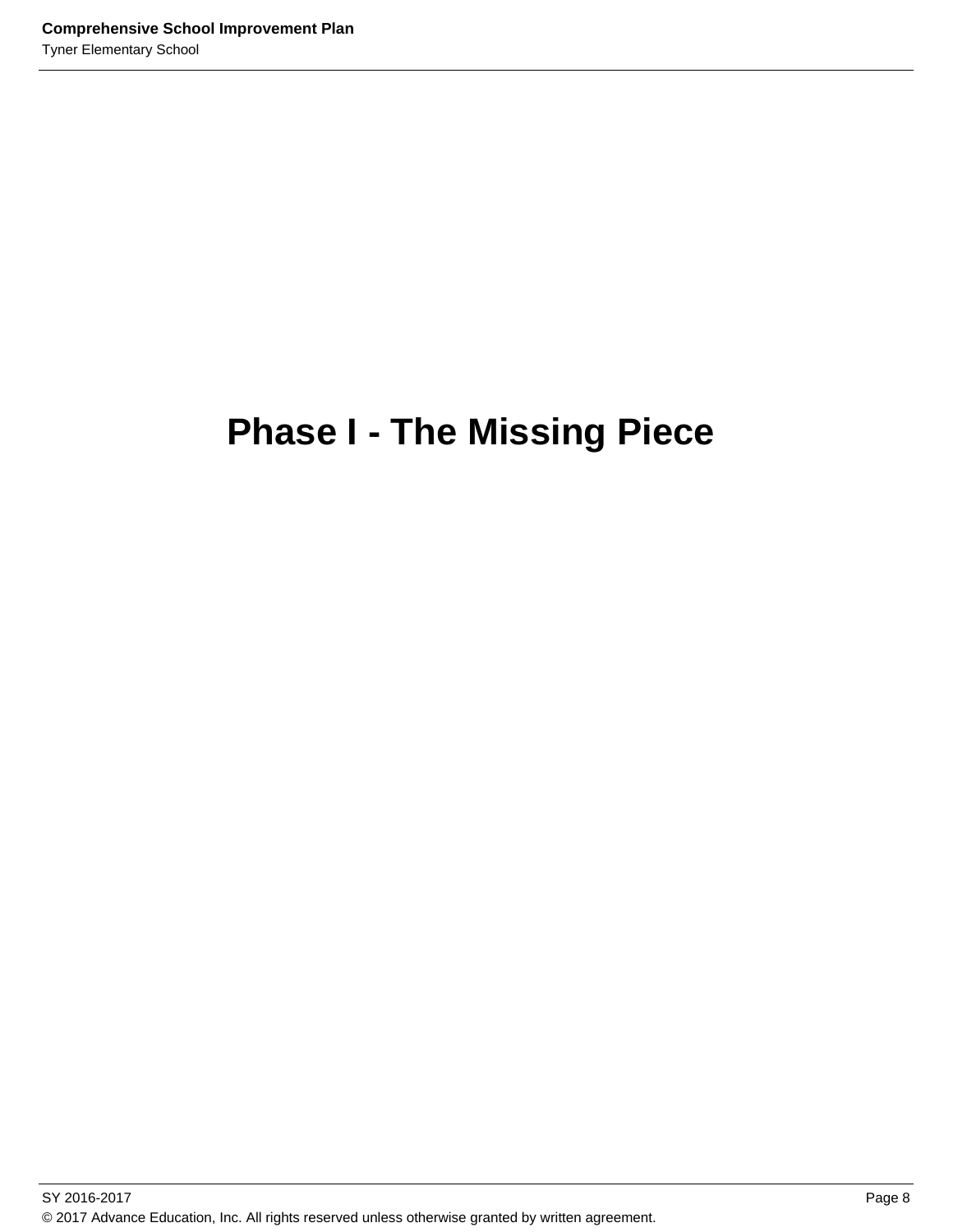# **Introduction**

This report provides a comprehensive response to the six objectives of The Missing Piece set for the by the Commissioner's Parent Advisory Council (CPAC). This diagnostic uses performance measurement and progress, as well as relationship building, resources and support to build capacity within schools and districts measure parent involvement and the desired outcome being made. Use the links below to navigate the diagnostic content and respond to the questions.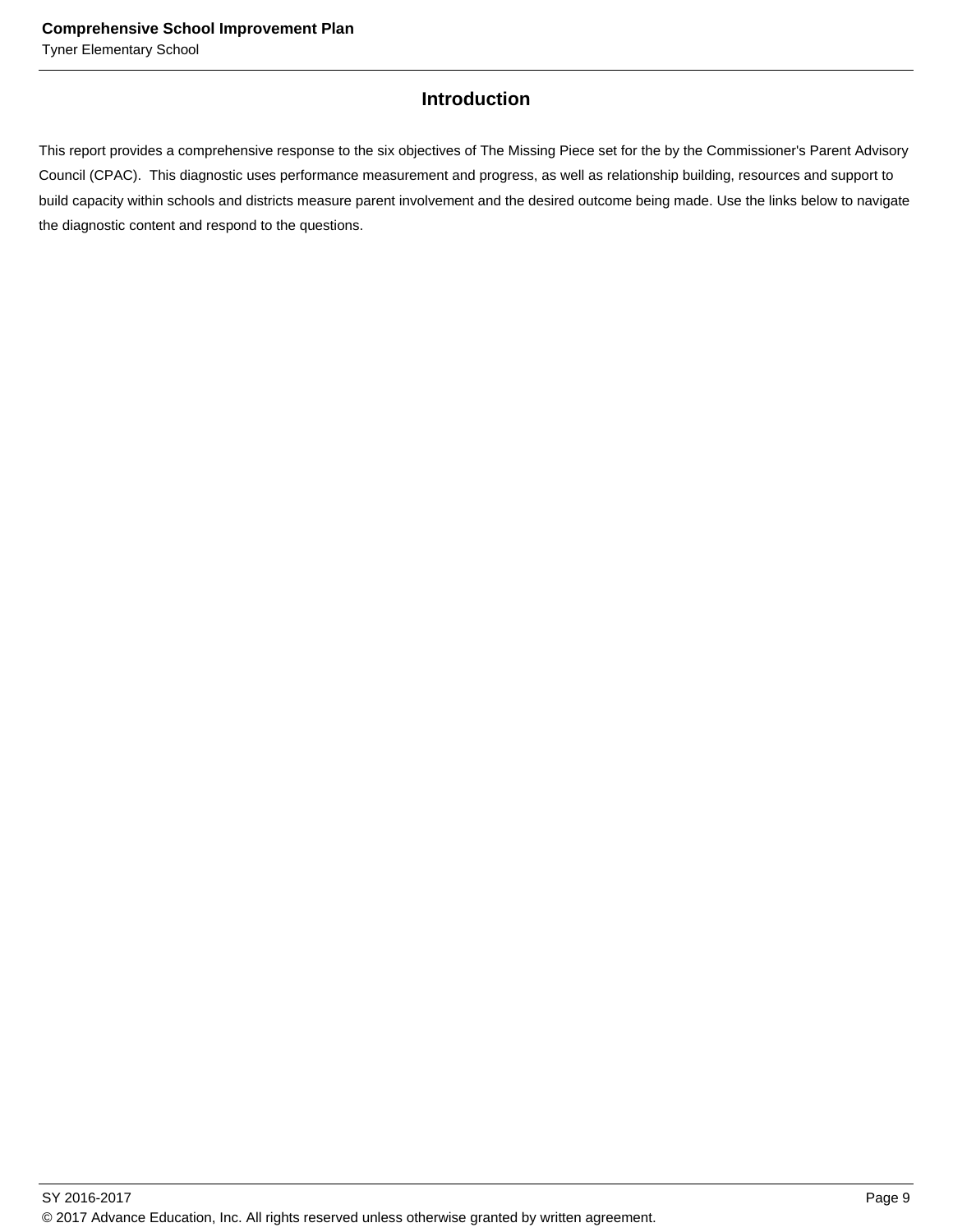# **Stakeholders**

#### **What stakeholders (name and title) did you engage for the purpose of completing the Missing Piece diagnostic?**

Tim Johnson, Principal Melony Bingham, Counselor Melissa Baker, Assistant Principal Robbie Tincher, Teacher Ruth Sizemore, FRC DirectorKaren Smith, Save the Children Kevin Bowling, Parent SBDM Stephanie Thomas, Parent SBDM Melissa Madden, Teacher SBDM Elizabeth Norris, DAC, District Curriculum Coordinator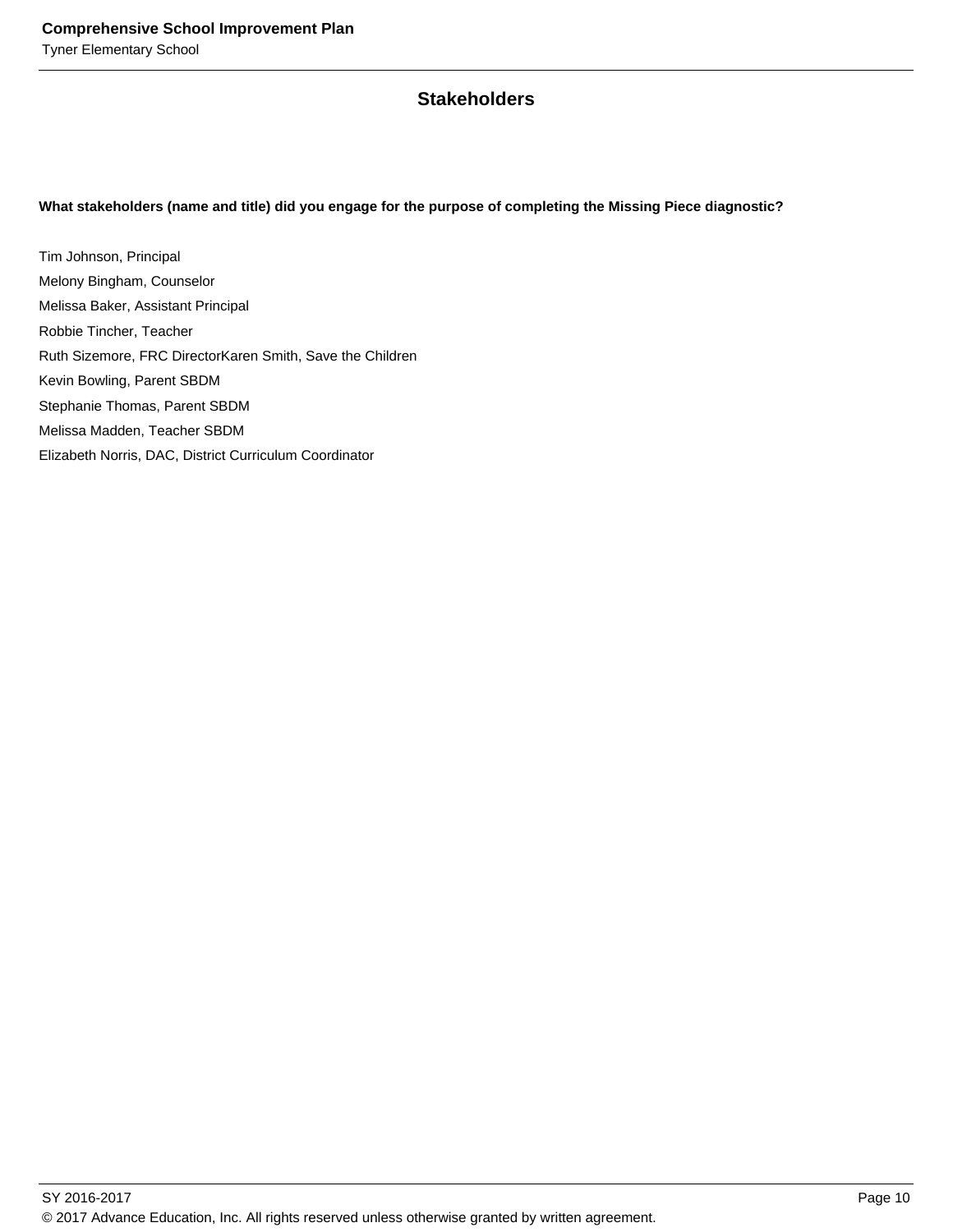# **Relationship Building**

|     | <b>Statement or Question</b>                                                                               | <b>Response</b>                                                                                                                                                                                                  | Rating            |
|-----|------------------------------------------------------------------------------------------------------------|------------------------------------------------------------------------------------------------------------------------------------------------------------------------------------------------------------------|-------------------|
| 2.1 | Parents report that school staff understands<br>parents contribute to effective teaching and<br>Ilearning. | Parents report that school staff understands<br>  and demonstrates how strong relationships with   and demonstrates how strong relationships with  <br>parents contribute to effective teaching and<br>Hearning. | <b>Proficient</b> |

|     | <b>Statement or Question</b>                                                                                                                                                                                                                                                         | <b>Response</b>                                                                                                                               | Rating            |
|-----|--------------------------------------------------------------------------------------------------------------------------------------------------------------------------------------------------------------------------------------------------------------------------------------|-----------------------------------------------------------------------------------------------------------------------------------------------|-------------------|
| 2.2 | School staff implements systematic steps to<br>welcome the parents of new and English as-a-<br>Second-Language (ESL) students (for example, (for example, using home visits, personal calls<br>using home visits, personal calls or letters,<br>(lopen houses and/or other methods). | School staff implements systematic steps to<br>welcome the parents of new and ESL students<br>or letters, open houses, and/or other methods). | <b>Proficient</b> |

|     | <b>Statement or Question</b>                          | <b>Response</b>                                                                                                                                                     | Rating |
|-----|-------------------------------------------------------|---------------------------------------------------------------------------------------------------------------------------------------------------------------------|--------|
| 2.3 | are actively welcomed when they visit the<br>'school. | Parents and other stakeholders report that they Parents and other stakeholders report that they Proficient<br>are actively welcomed when they visit the<br>'school. |        |

|     | <b>Statement or Question</b>                                                                                                                                      | <b>Response</b>                                                                                                                                                   | ∣Ratinq    |
|-----|-------------------------------------------------------------------------------------------------------------------------------------------------------------------|-------------------------------------------------------------------------------------------------------------------------------------------------------------------|------------|
| 2.4 | School staff implements systematic steps to<br>encourage parents to attend school activities<br>land participate in decisions about their<br>children's learning. | School staff implements systematic steps to<br>encourage parents to attend school activities<br>land participate in decisions about their<br>children's learning. | Proficient |

|     | <b>Statement or Question</b>                                                                                         | <b>Response</b>                                                                                                      | Rating       |
|-----|----------------------------------------------------------------------------------------------------------------------|----------------------------------------------------------------------------------------------------------------------|--------------|
| 2.5 | School staff involves parents in personal<br>communication about their students' progress<br>lat least once a month. | School staff involves parents in personal<br>communication about their students' progress<br>lat least once a month. | l Proficient |

|     | <b>Statement or Question</b>                                                          | <b>Response</b>                                                                                                                                                                                | Rating |
|-----|---------------------------------------------------------------------------------------|------------------------------------------------------------------------------------------------------------------------------------------------------------------------------------------------|--------|
| 2.6 | all parents to determine resources necessary<br>If or their child's academic success. | School staff completes needs assessment with School staff completes needs assessment with IProficient<br>all parents to determine resources necessary<br>If or their child's academic success. |        |

|     | <b>Statement or Question</b>                                                                              | <b>Response</b>                                                                                                                                                                                  | Rating             |
|-----|-----------------------------------------------------------------------------------------------------------|--------------------------------------------------------------------------------------------------------------------------------------------------------------------------------------------------|--------------------|
| 2.7 | All parents are asked for feedback on the<br>and the feedback is used to improve the<br>school's efforts. | All parents are asked for feedback on school's<br>school's efforts to welcome and engage parents efforts to welcome and engage parents, and the<br>feedback is used to improve school's efforts. | <b>IProficient</b> |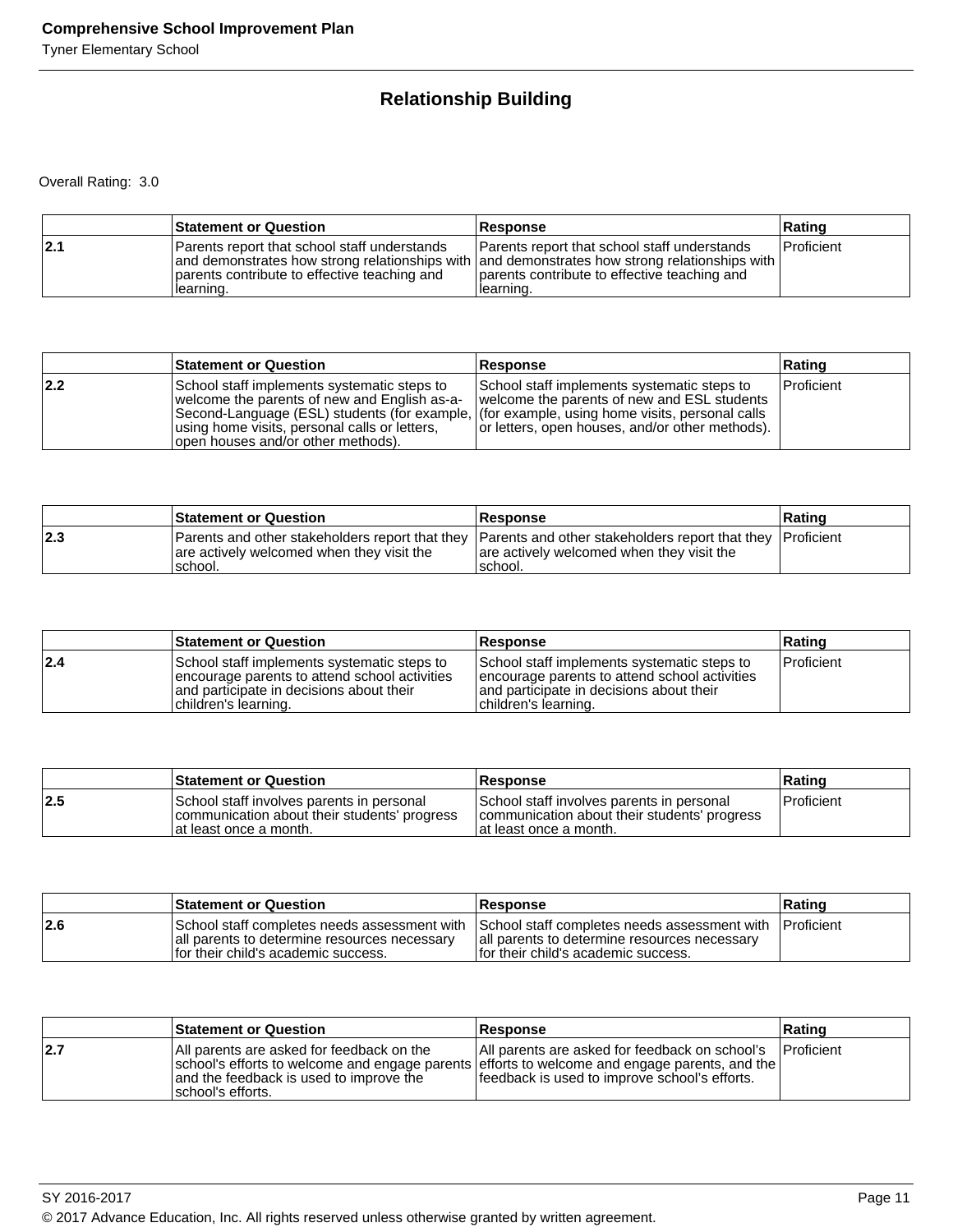# **Communications**

|     | <b>Statement or Question</b>                                                                                                                                                                                                       | Response                                                                                                                                                                                                                                                                                                                                        | Rating     |
|-----|------------------------------------------------------------------------------------------------------------------------------------------------------------------------------------------------------------------------------------|-------------------------------------------------------------------------------------------------------------------------------------------------------------------------------------------------------------------------------------------------------------------------------------------------------------------------------------------------|------------|
| 3.1 | School staff implements systematic efforts to<br>Inform parents about academic goals, class<br>their home language. (For example, classroom<br>contracts, student assignment books,<br>homework websites, and online grade books). | School staff implements systematic efforts to<br>Inform parents about academic goals, class<br>work, grades and homework for their children in vwork, grades and homework for their children in<br>their home language. (For example, using<br>classroom contracts, student assignment<br>books, homework websites, and online grade<br>books.) | Proficient |

|     | <b>Statement or Question</b>                                                                                                                                                                                                                                                                        | <b>Response</b>                                                                                                                                                                      | Rating            |
|-----|-----------------------------------------------------------------------------------------------------------------------------------------------------------------------------------------------------------------------------------------------------------------------------------------------------|--------------------------------------------------------------------------------------------------------------------------------------------------------------------------------------|-------------------|
| 3.2 | School staff offers varied ways that parents can School staff offers varied ways to that parent<br>share information with teachers about their<br>children's learning needs. (For example, phone<br>and e-mail contacts, offering parent<br>conferences, making home visits, or other<br> methods). | can see share information with teachers about<br>their children's learning needs. (For example,<br>phone and email contact, offering parent<br>conferences, and making home visits). | <b>Proficient</b> |

|     | <b>Statement or Question</b>                                                                                                      | <b>Response</b>                                                                                                                                                                                                              | Rating              |
|-----|-----------------------------------------------------------------------------------------------------------------------------------|------------------------------------------------------------------------------------------------------------------------------------------------------------------------------------------------------------------------------|---------------------|
| 3.3 | School staff partners with community leaders<br>of academic expectations, school strategies,<br>land student achievement results. | School staff partners with community leaders<br>and organizations to build parent understanding and organizations to build parent understanding<br>of academic expectations, school strategies,<br>land student achievement. | <b>I</b> Proficient |

|     | <b>Statement or Question</b>                                                                                                                         | <b>Response</b>                                                                                                                                     | ∣Ratinq    |
|-----|------------------------------------------------------------------------------------------------------------------------------------------------------|-----------------------------------------------------------------------------------------------------------------------------------------------------|------------|
| 3.4 | School staff offers parents opportunities to<br>discuss school-wide achievement issues.<br>lincluding assessment data, at least once a<br>Isemester. | School staff offers parents opportunities to<br>discuss school-wide achievement issues.<br>lincluding assessment data, at least once a<br>semester. | Proficient |

|     | <b>Statement or Question</b>                                                                                                                                                                                                                                                          | Response                                                                                                                 | Rating     |
|-----|---------------------------------------------------------------------------------------------------------------------------------------------------------------------------------------------------------------------------------------------------------------------------------------|--------------------------------------------------------------------------------------------------------------------------|------------|
| 3.5 | School staff implements systematic efforts to<br>maximize parent-teacher conference<br>participation. (For example, offering multiple<br>locations, convenient times, follow-up with<br>parents who do not reply to first notices, and<br>opportunities for student-led conferences). | Parent -teacher conferences are held twice a<br>year on school grounds and some teachers<br>send invitations to parents. | Apprentice |

|      | <b>Statement or Question</b>                                                                        | Response                                                                                                 | ∣Ratinɑ           |
|------|-----------------------------------------------------------------------------------------------------|----------------------------------------------------------------------------------------------------------|-------------------|
| 13.6 | At least 50 percent of parents respond to<br>annual school and/or district stakeholder<br>Isurvevs. | District-wide stakeholder surveys are given to<br>parents and teachers encourage parents to<br>Trespond. | <b>Apprentice</b> |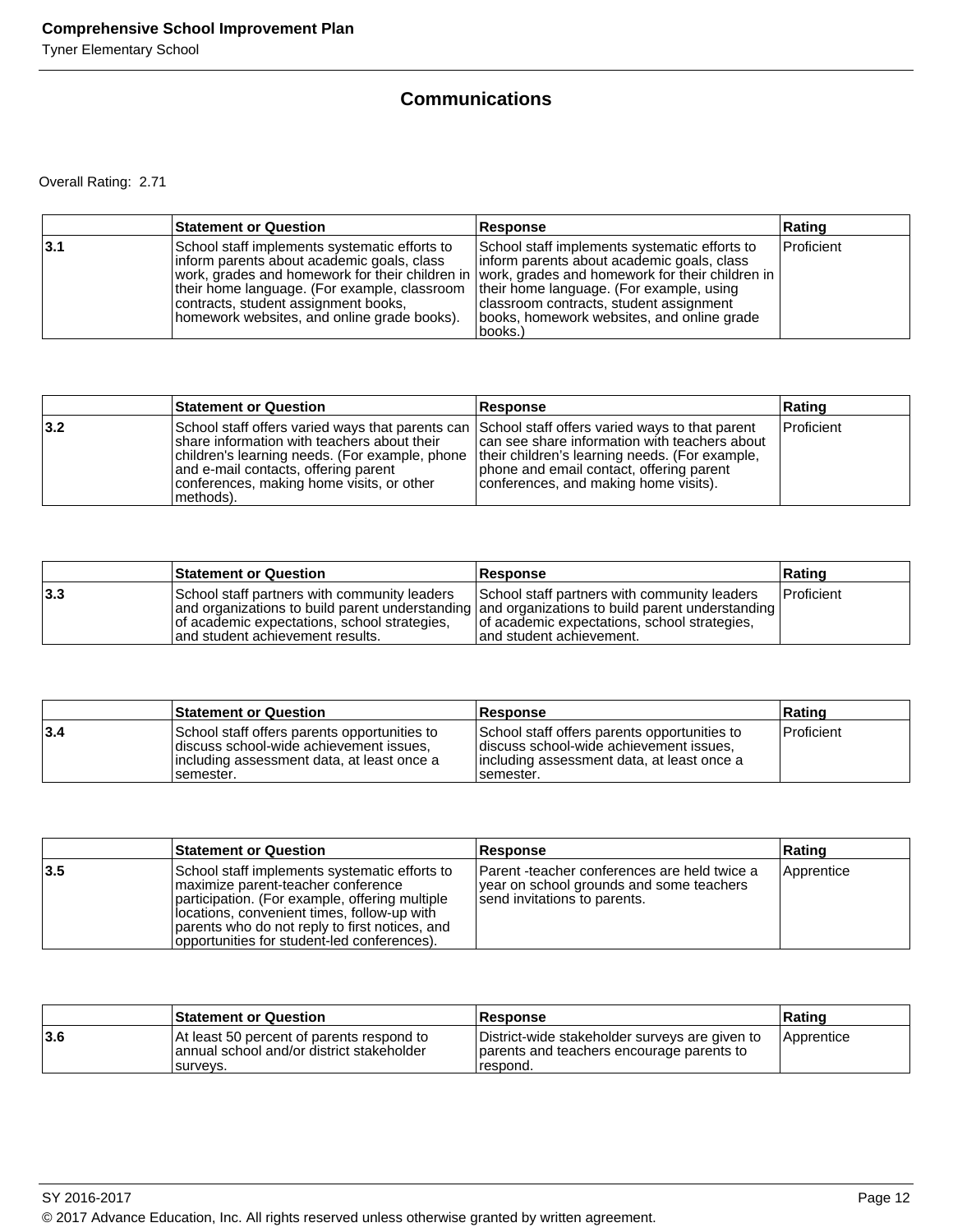Tyner Elementary School

|            | <b>Statement or Question</b>                                                                                                                                                               | <b>Response</b>                                                            | ∣Ratinɑ |
|------------|--------------------------------------------------------------------------------------------------------------------------------------------------------------------------------------------|----------------------------------------------------------------------------|---------|
| <b>3.7</b> | Stakeholder survey data is consistently used to Stakeholder survey data is consistently used to [Proficient]<br>I plan school improvement efforts and to<br>levaluate their effectiveness. | I plan school improvement efforts and to<br>levaluate their effectiveness. |         |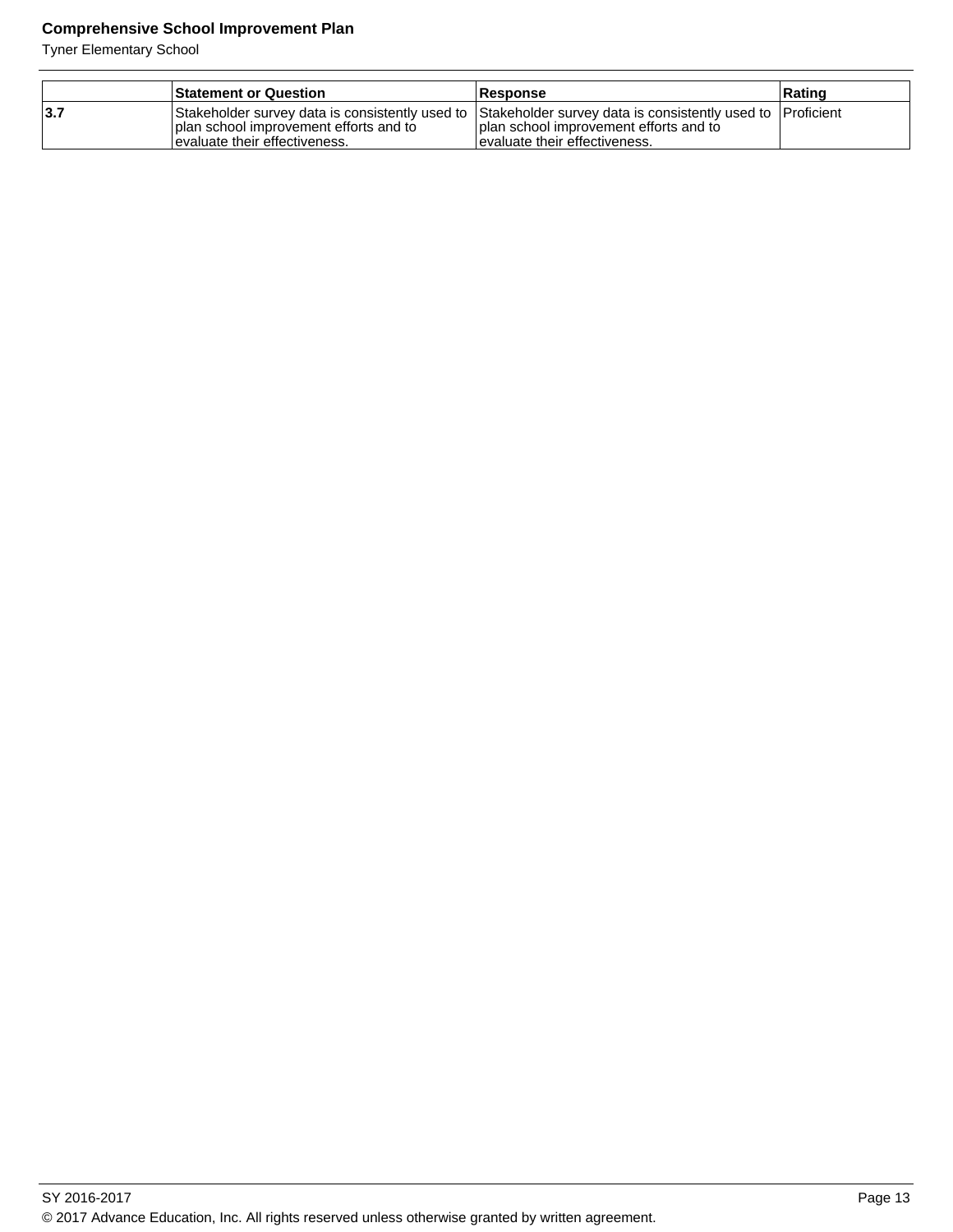# **Decision Making**

|      | <b>Statement or Question</b>                                                                                                                                                                                                                                                                      | <b>Response</b>                                                                            | ∣Ratinq           |
|------|---------------------------------------------------------------------------------------------------------------------------------------------------------------------------------------------------------------------------------------------------------------------------------------------------|--------------------------------------------------------------------------------------------|-------------------|
| 14.1 | The school staff offers professional learning<br>community opportunities, workshops, and easily community opportunities, workshops, and<br>accessible written information to equip parents accessible written information to equip parents<br>for service on the SBDM council and<br>Icommittees. | School staff offers professional learning<br>If or service on SBDM council and committees. | <b>Proficient</b> |

|      | <b>Statement or Question</b>                                                                                                                                                                                                                                                                                                                                                                   | Response                                                                                                                                                                                       | Rating     |
|------|------------------------------------------------------------------------------------------------------------------------------------------------------------------------------------------------------------------------------------------------------------------------------------------------------------------------------------------------------------------------------------------------|------------------------------------------------------------------------------------------------------------------------------------------------------------------------------------------------|------------|
| 14.2 | School council and committees facilitate broad<br>parent participation by actively recruiting<br>diverse membership, providing interpreters and  at time and place convenient to staff. Elections<br>translated materials when needed, setting<br>convenient meeting times, and seeking wide<br>parent input. At least 40 percent of parents vote parent election.<br>In SBDM parent election. | School council and committees have some<br>parent members, may provide translators, meet<br>are held at convenient times and are publicized,<br>Jbut less than 20% of the parents vote in SBDM | Apprentice |

|     | <b>Statement or Question</b>                                                                                                                                                                        | <b>Response</b>                                                                                                                                                                                                                 | ∣Ratinɑ           |
|-----|-----------------------------------------------------------------------------------------------------------------------------------------------------------------------------------------------------|---------------------------------------------------------------------------------------------------------------------------------------------------------------------------------------------------------------------------------|-------------------|
| 4.3 | Parents on the SBDM council and committees<br>engage and mentor many other parents by<br>reporting to multiple groups and seeking input<br>through surveys, meetings, and varied other<br>Imethods. | School council chair reports feedback to head<br>of largest parent organization who then decides<br>further dissemination methods or input. There is<br>Ino provision for parent input other than as<br>required by school law. | <b>Apprentice</b> |

|     | <b>Statement or Question</b>                                                                                                                                                                                                                              | <b>Response</b>                                                                                                                                                          | Rating     |
|-----|-----------------------------------------------------------------------------------------------------------------------------------------------------------------------------------------------------------------------------------------------------------|--------------------------------------------------------------------------------------------------------------------------------------------------------------------------|------------|
| 4.4 | The school council adopts measurable<br>objectives and plans coherent strategies to<br>build authentic parent participation, and the<br>school council monitors the implementation and provided. Little or no implementation and<br>limpact of that work. | School council has some parent involvement<br>components and action items that deal with<br>specific academic areas. Little or no funding is<br>impact checking is done. | Apprentice |

|     | <b>Statement or Question</b>                                                                                                                                                                        | <b>Response</b>                                                                                                                                     | Rating       |
|-----|-----------------------------------------------------------------------------------------------------------------------------------------------------------------------------------------------------|-----------------------------------------------------------------------------------------------------------------------------------------------------|--------------|
| 4.5 | School council policies ensure active roles for<br>parents on SBDM council and committees, and parents on SBDM committees, in school<br>other groups making decisions about school<br>Timprovement. | School council policies ensure active roles for<br>Improvement planning, and also in decisions<br>about the education of their individual children. | l Proficient |

|     | <b>Statement or Question</b>                                                                                                                                                                                                                           | <b>Response</b>                                                                                                                           | Rating            |
|-----|--------------------------------------------------------------------------------------------------------------------------------------------------------------------------------------------------------------------------------------------------------|-------------------------------------------------------------------------------------------------------------------------------------------|-------------------|
| 4.6 | Parents report that they are treated as valued<br>partners on school leadership teams, SBDM<br>council and committees, the school council, and council and committees, and other groups<br>other groups making decisions about school<br>limprovement. | Parents report that they are treated as valued<br>partners on school leadership teams, SBDM<br>making decisions about school improvement. | <b>Proficient</b> |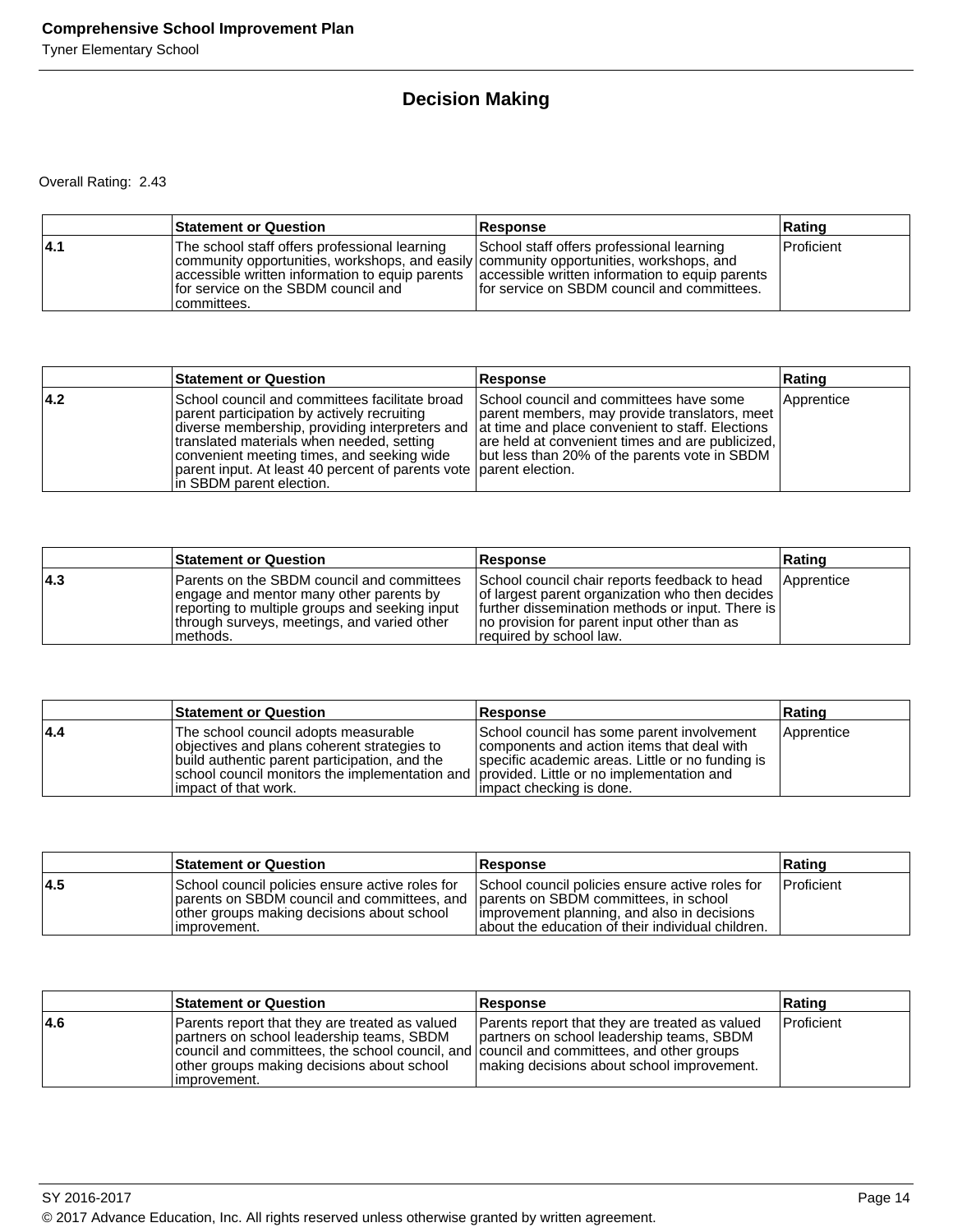Tyner Elementary School

|      | <b>Statement or Question</b>                                                                                                                                                                                                             | Response                                                                                                                          | Rating |
|------|------------------------------------------------------------------------------------------------------------------------------------------------------------------------------------------------------------------------------------------|-----------------------------------------------------------------------------------------------------------------------------------|--------|
| 14.7 | School staff has a plan to identify new and<br>experienced parent leaders who support and<br> build capacity for parents to serve effectively on  parent council members to share knowledge of<br>the school council and committee work. | School staff provides opportunities for outgoing Apprentice<br>parent council members to meet with new<br>serving on the council. |        |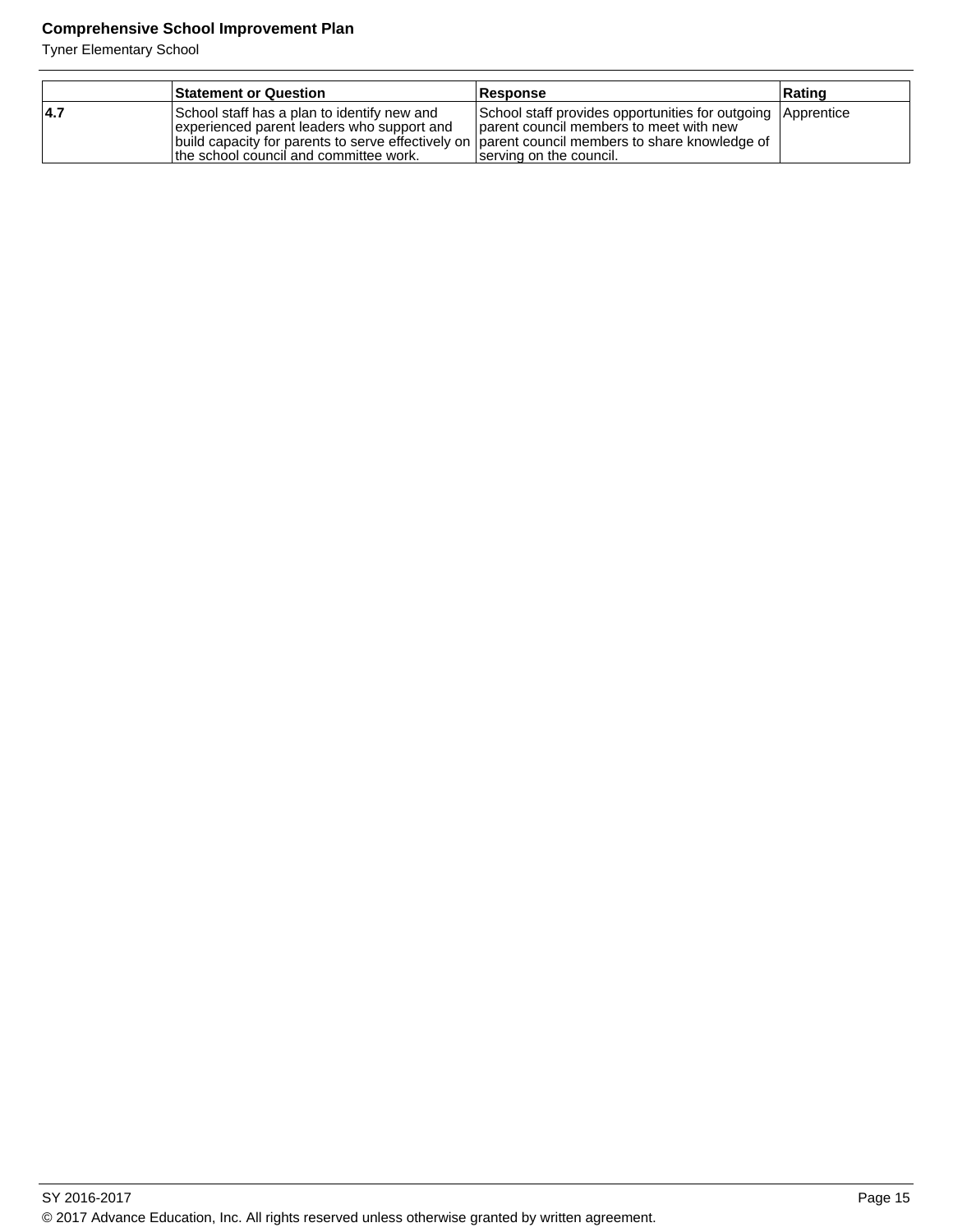# **Advocacy**

|     | <b>Statement or Question</b>                                                                                                                                                                                                                                            | <b>Response</b>                                                                               | Rating     |
|-----|-------------------------------------------------------------------------------------------------------------------------------------------------------------------------------------------------------------------------------------------------------------------------|-----------------------------------------------------------------------------------------------|------------|
| 5.1 | School staff ensures every student has a parent There is evidence that school staff know which<br>land/or another adult who knows how to<br>advocate, or speak up for them, regarding the<br>student's academic goals and individual needs.   goals and learning needs. | students have a parent or another adult who<br>can speak up for them regarding their academic | Apprentice |

|     | <b>Statement or Question</b>                                                                                                                                | <b>Response</b>                                                                                                                | ∣Ratinɑ    |
|-----|-------------------------------------------------------------------------------------------------------------------------------------------------------------|--------------------------------------------------------------------------------------------------------------------------------|------------|
| 5.2 | Most parents participate actively in student led<br>conferences or other two-way communication<br>about meeting their child's individual learning<br>needs. | Some parents are involved in informal<br>conversation with school staff to address their<br>child's individual learning needs. | Apprentice |

|     | <b>Statement or Question</b>                                                                                                                                                                                                                                                                                                                                                                              | Response                                                                                                                                                                                     | Rating     |
|-----|-----------------------------------------------------------------------------------------------------------------------------------------------------------------------------------------------------------------------------------------------------------------------------------------------------------------------------------------------------------------------------------------------------------|----------------------------------------------------------------------------------------------------------------------------------------------------------------------------------------------|------------|
| 5.3 | Parents report participating actively and<br>effectively in required planning for individual<br>Ilearning, for example, Individual Education<br> Plans, Individual Learning Plans, Gifted Student   Plans, Individual Learning Plans, Gifted Student<br>Plans, 504 Plans, and intervention strategies to  Plans, 504 Plans, and intervention strategies to<br>ensure college readiness (Senate Bill 130). | Parents report participating actively and<br>effectively in required planning for individual<br>Ilearning, for example, Individual Education<br>Jensure college readiness (Senate Bill 130). | Proficient |

|     | <b>Statement or Question</b>                                                                                                                                                                                                   | <b>Response</b>                                                                                                                                 | Rating     |
|-----|--------------------------------------------------------------------------------------------------------------------------------------------------------------------------------------------------------------------------------|-------------------------------------------------------------------------------------------------------------------------------------------------|------------|
| 5.4 | School staff gives parents clear, complete<br>linformation on the procedures for resolving<br>concerns and filing complaints, and the council<br>reviews summary data on those complaints to<br>lidentifv needed improvements. | School council has a policy and a process to<br>resolve issues or complaints and outcomes are<br>sometimes tracked and reported to the council. | Apprentice |

|     | <b>Statement or Question</b>                                                                                                                                                                   | <b>Response</b>                                                                                                                                                                           | Rating     |
|-----|------------------------------------------------------------------------------------------------------------------------------------------------------------------------------------------------|-------------------------------------------------------------------------------------------------------------------------------------------------------------------------------------------|------------|
| 5.5 | School staff ensures that parents and<br>community members are well informed about<br>how to become educational advocates, or how<br>Ito access a trained educational advocate when<br>needed. | School staff ensures that parents and<br>community members are well informed about<br>Thow to become an educational advocate or how<br>Ito access an educational advocate when<br>needed. | Proficient |

|     | <b>Statement or Question</b>                                                                                                                                                                                                                                                     | <b>Response</b>                                                                                                                                                                                                                                                                     | Rating       |
|-----|----------------------------------------------------------------------------------------------------------------------------------------------------------------------------------------------------------------------------------------------------------------------------------|-------------------------------------------------------------------------------------------------------------------------------------------------------------------------------------------------------------------------------------------------------------------------------------|--------------|
| 5.6 | As students are identified by school staff as<br>having disabilities or performing at the novice<br>level, additional intentional steps are taken to<br>ensure that parents have the option to use a<br>trained advocate to assist them in speaking for<br>Itheir child's needs. | As students are identified by school staff as<br>having disabilities or performing at the novice<br>Ilevel, additional intentional steps are taken to<br>ensure that the parent has the option to use a<br>trained advocate to assist them in speaking for<br>ltheir child's needs. | l Proficient |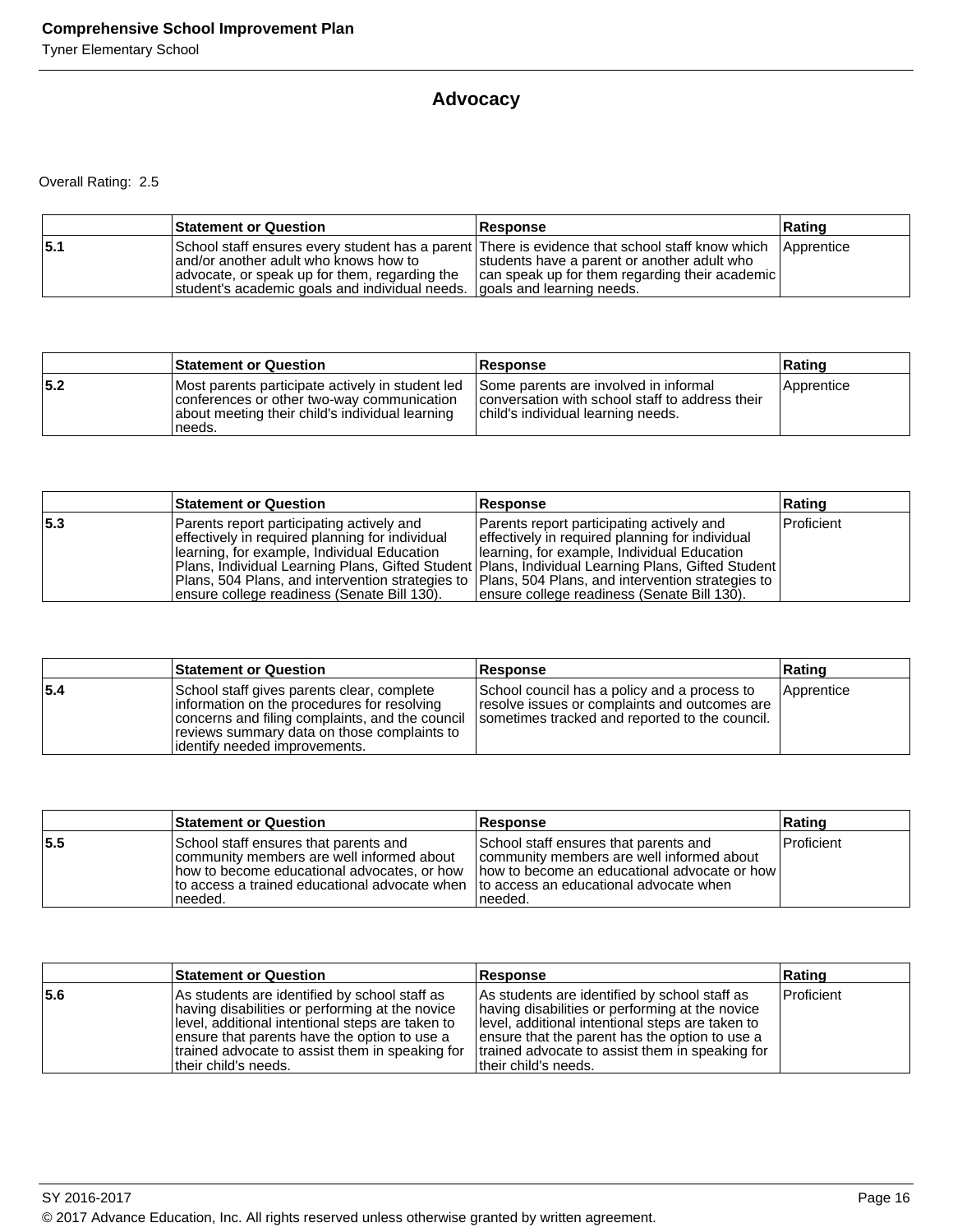# **Learning Opportunities**

|     | <b>Statement or Question</b>                                                                                                                                                                                                                                                                                                                                                                                                                                                                                                                                                                                                                                                                                  | <b>Response</b>                                                                                                                                                                                                                                                                                                                                                                                                                                                                                                                                                                                                                                                                             | Rating     |
|-----|---------------------------------------------------------------------------------------------------------------------------------------------------------------------------------------------------------------------------------------------------------------------------------------------------------------------------------------------------------------------------------------------------------------------------------------------------------------------------------------------------------------------------------------------------------------------------------------------------------------------------------------------------------------------------------------------------------------|---------------------------------------------------------------------------------------------------------------------------------------------------------------------------------------------------------------------------------------------------------------------------------------------------------------------------------------------------------------------------------------------------------------------------------------------------------------------------------------------------------------------------------------------------------------------------------------------------------------------------------------------------------------------------------------------|------------|
| 6.1 | Parents have multiple opportunities to learn<br>about and discuss the following: - Kentucky<br>standards and expectations for all students -<br>The school's curriculum, instructional methods,<br>and student services - The school's decision-<br>making process, including opportunities for<br>parents to participate on SBDM councils and<br>committees - Their children's learning and<br>development, along with legal and practical<br>options for helping their children succeed, such<br>the IEP and/or ILP process - Community<br>resources to support learning - Opportunities to<br>participate in state and district school<br>improvement efforts, such as forums,<br>committees, and surveys. | Parents have multiple opportunities to learn<br>about and discuss: • Kentucky standards and<br>expectations for all students. • School's<br>curriculum, instructional methods, and student<br>services. • School's decision-making process,<br>including opportunities to participate on SBDM<br>councils and committees. • Their children's<br>learning and development, along with legal and<br>practical options for helping their children<br>succeed such as participation in IEP and/or ILP<br>process. • Community resources to support<br>learning. • Opportunities to participate in state<br>and district school improvement efforts, such as<br>forums, committees, and surveys. | Proficient |

|     | <b>Statement or Question</b>                                                                                                                                                                                               | <b>Response</b>                                                                                                                                                                                                              | Rating     |
|-----|----------------------------------------------------------------------------------------------------------------------------------------------------------------------------------------------------------------------------|------------------------------------------------------------------------------------------------------------------------------------------------------------------------------------------------------------------------------|------------|
| 6.2 | School staff makes systematic use of written<br>communications (for example, newsletters,<br>websites, and bulletin boards) to help parents<br>understand their own children's progress and<br>the progress of the school. | School staff makes systematic use of written<br>communications (for example, newsletters,<br>Web sites, bulletin boards) to help parents<br>understand their own children's academic<br>progress and the progress of school. | Proficient |

|     | <b>Statement or Question</b>                                                                                                                                                 | <b>Response</b>                                                                                                               | <b>Rating</b> |
|-----|------------------------------------------------------------------------------------------------------------------------------------------------------------------------------|-------------------------------------------------------------------------------------------------------------------------------|---------------|
| 6.3 | School staff displays proficient student work<br>with scoring guides to demonstrate academic<br>expectations to parents and students, and<br>updates the displays regularly. | School staff exhibits and rotates proficient and<br>distinguished work and provides resources to<br>achieve at higher levels. | Distinguished |

|     | <b>Statement or Question</b>                                                                                                                                                                        | <b>Response</b>                                                                                                                                                                                | Rating     |
|-----|-----------------------------------------------------------------------------------------------------------------------------------------------------------------------------------------------------|------------------------------------------------------------------------------------------------------------------------------------------------------------------------------------------------|------------|
| 6.4 | School staff offers parent workshops and<br>meetings in convenient locations to help<br>parents develop skills in supporting their<br>children's learning and the school's<br>limprovement efforts. | School staff offers parent workshops or<br>Imeetings in convenient locations to help<br>parents develop skills in supporting their<br>children's learning and school's improvement<br>efforts. | Proficient |

|     | <b>Statement or Question</b>                                                                             | Response                                                                                                                     | Rating            |
|-----|----------------------------------------------------------------------------------------------------------|------------------------------------------------------------------------------------------------------------------------------|-------------------|
| 6.5 | ISchool council has a classroom observation<br>policy that welcomes families to visit all<br>classrooms. | I School council has a classroom observation<br>policy that allows parents access to most<br>classrooms by appointment only. | <b>Apprentice</b> |

|     | <b>Statement or Question</b>                                                                                                                           | <b>Response</b>                                                                                                 | Rating     |
|-----|--------------------------------------------------------------------------------------------------------------------------------------------------------|-----------------------------------------------------------------------------------------------------------------|------------|
| 6.6 | School staff develops parent leaders who<br>contribute regularly to other parents'<br>understanding and who help meet other parent<br>Ilearning needs. | School staff relies on the parent organizations<br>to provide learning opportunities for parent<br>lleadership. | Apprentice |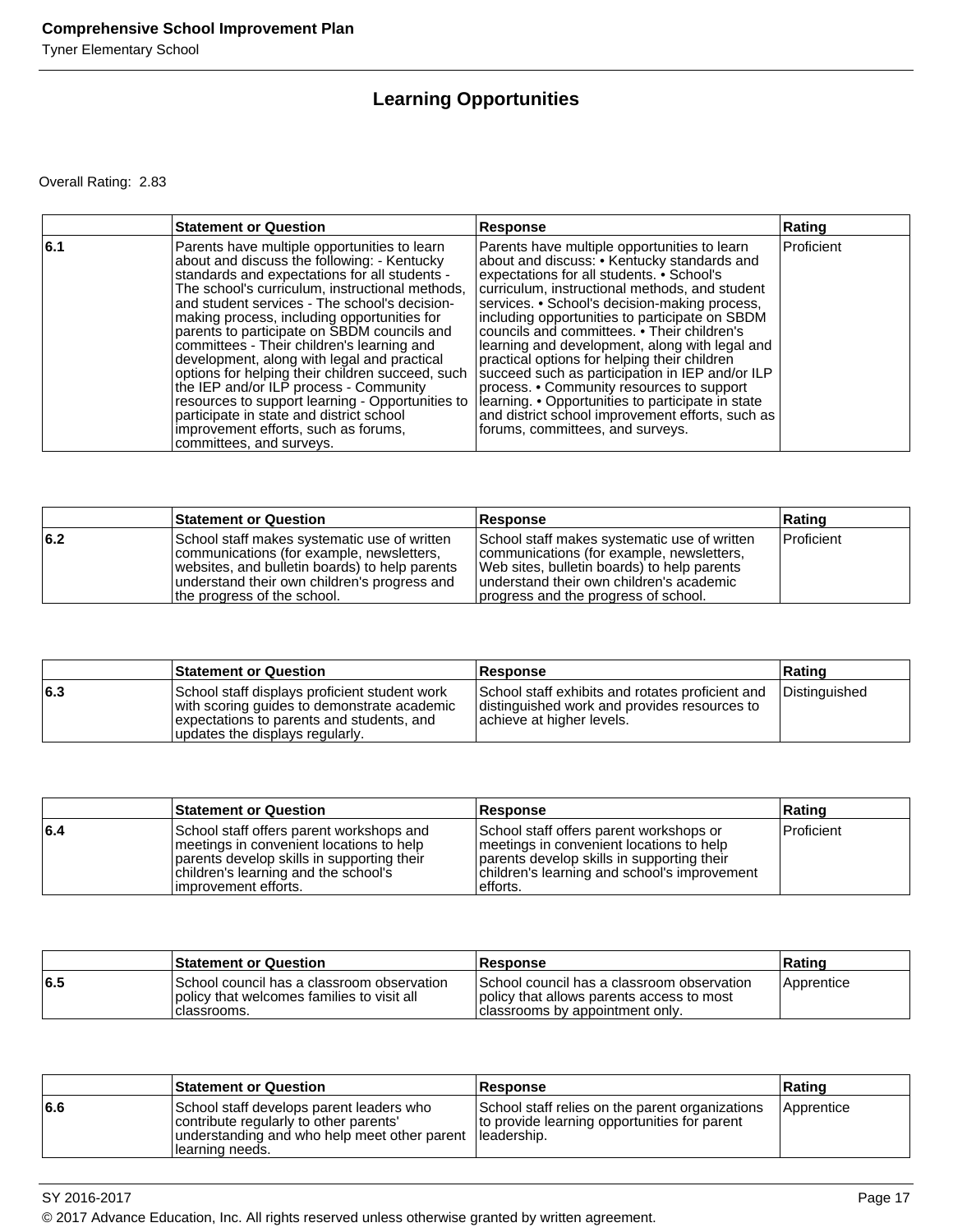# **Community Partnerships**

|     | <b>Statement or Question</b>                                                                                                                               | <b>Response</b>                                                                                                                                           | Rating            |
|-----|------------------------------------------------------------------------------------------------------------------------------------------------------------|-----------------------------------------------------------------------------------------------------------------------------------------------------------|-------------------|
| 7.1 | School leadership regularly shares information<br>on student achievement and involves business<br>land community leaders in school improvement<br>efforts. | School leadership regularly shares information<br>on student achievement and involves business<br>and community leaders in school improvement<br>efforts. | <b>Proficient</b> |

|     | <b>Statement or Question</b>                                                                                                 | <b>Response</b>                                                                                                                                                                                                                 | <b>Rating</b> |
|-----|------------------------------------------------------------------------------------------------------------------------------|---------------------------------------------------------------------------------------------------------------------------------------------------------------------------------------------------------------------------------|---------------|
| 7.2 | School leadership develops partnerships with<br>several businesses, organizations, and<br>Imentors for students and parents. | School leadership develops partnerships with<br>several businesses, organizations, and<br>agencies to support student learning and create agencies to support student learning and create<br>Imentors for students and parents. | Proficient    |

|     | <b>Statement or Question</b>                                                                                                                                                                                       | Response | ∣Ratinɑ       |
|-----|--------------------------------------------------------------------------------------------------------------------------------------------------------------------------------------------------------------------|----------|---------------|
| 7.3 | School leadership collaborates with employers School leadership rarely invites employers to<br>to support parent and volunteer participation in Support adult participation in education.<br>Istudents' education. |          | <i>Novice</i> |

|     | <b>Statement or Question</b>                                                                                                                                   | Response                                                                                                                                                       | Rating            |
|-----|----------------------------------------------------------------------------------------------------------------------------------------------------------------|----------------------------------------------------------------------------------------------------------------------------------------------------------------|-------------------|
| 7.4 | School staff collaborates with businesses,<br>organizations, and agencies to address<br>individual student needs and shares that<br>linformation with parents. | School staff collaborates with businesses.<br>organizations, and agencies to address<br>individual student needs and shares that<br>linformation with parents. | <b>Proficient</b> |

|     | <b>Statement or Question</b>                                                                                                                                                                                                                                                                                                                                                                                | Response                                                                                                                                                                                                       | Rating            |
|-----|-------------------------------------------------------------------------------------------------------------------------------------------------------------------------------------------------------------------------------------------------------------------------------------------------------------------------------------------------------------------------------------------------------------|----------------------------------------------------------------------------------------------------------------------------------------------------------------------------------------------------------------|-------------------|
| 7.5 | lParents make active use of the school's<br>resources and community resources and report   community resources and report that they<br>that they provide meaningful help to resolve<br>family challenges that could interfere with<br>student learning. (For example, FRYSC or Title  learning. (For example, FRYSC or Title 1<br>I coordinators connect family with community<br>resources and follow up). | lParents make active use of school and<br>provide meaningful help to resolve family<br>challenges that could interfere with student<br>coordinators connect family with community<br>resources and follow up). | <b>Proficient</b> |

|      | <b>Statement or Question</b>                                                                                                                                                                              | <b>Response</b>                                                                                                                       | Rating       |
|------|-----------------------------------------------------------------------------------------------------------------------------------------------------------------------------------------------------------|---------------------------------------------------------------------------------------------------------------------------------------|--------------|
| 17.6 | School staff offers and publicizes community-<br>based learning activities aligned with the<br>curriculum, such as tutoring linked to the<br>curriculum and internships, for all students and<br>parents. | School staff maintains a resource directory on<br>  some agencies, programs and services that will<br>Iprovide services for students. | l Apprentice |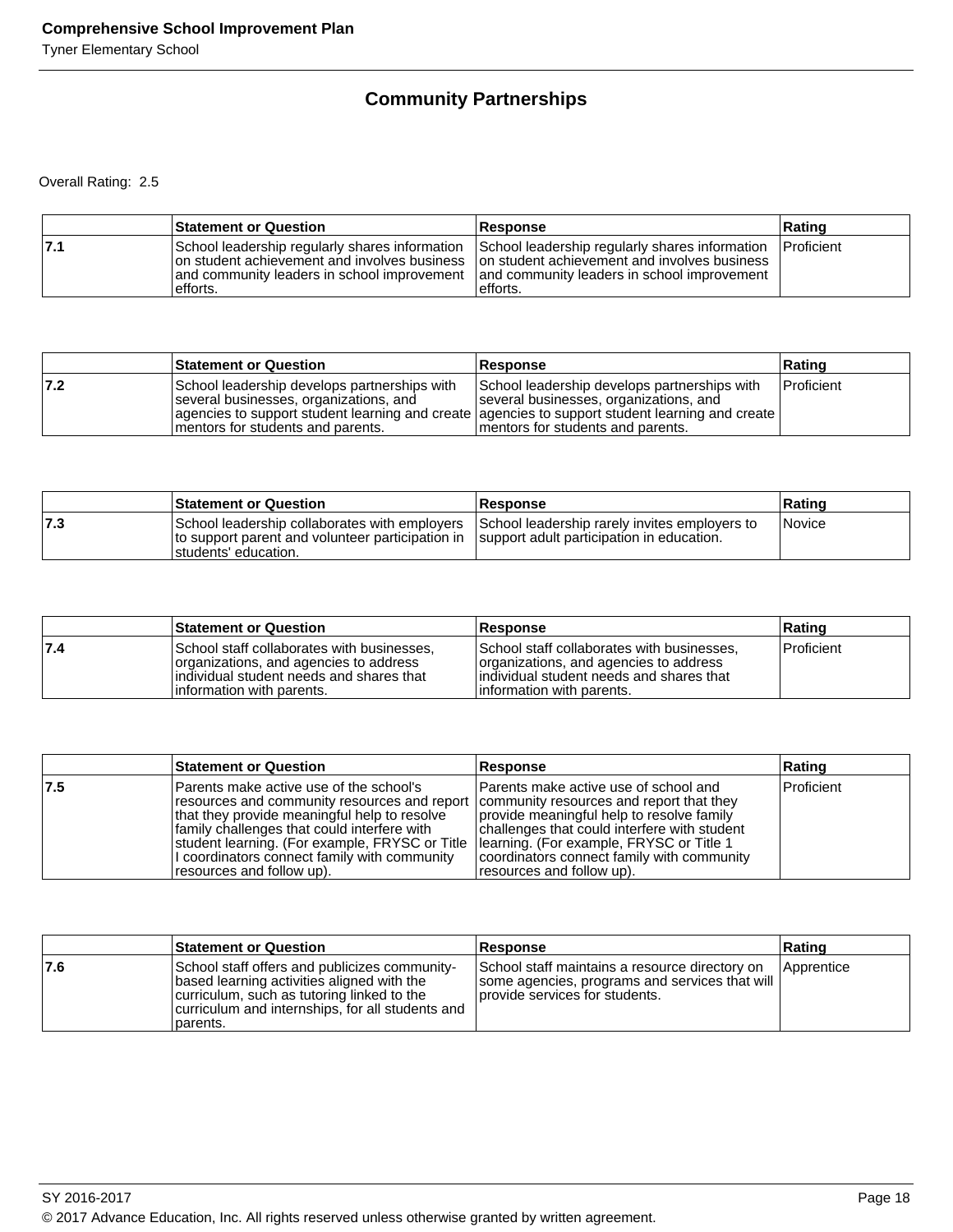### **Reflection**

#### **Reflect upon your responses to each of the Missing Piece objectives.**

After reviewing the responses to each of the Missing Piece objectives and reviewing our parent, staff, and parent surveys, it is apparent that Tyner Elementary School possesses strengths in Relationship Building and Communications. Data analysis from the surveys and diagnostic yielded the following findings:

\*Parents and other stakeholders report that they feel actively welcomed.

\*School staff implements steps to encourage parents to attend school activities and make decisions in their child's education. Our school has a school webpage to do this, the local newspaper, text alerts, and a school Facebook page to encourage parents to attend school functions. \*All parents are asked for feedback on schools efforts to welcome and engage parents.

\*School staff ensures systematic ways to notify parents of student's grades and academic success.

\*School staff offers various ways to share information with parents such as emails, webpage, phone, Facebook, etc.

\*School staff offers ways to discuss school wide assessment data at least one a month.

\*Parents report that they are treated as valued partners on school leadership teams

\*School staff makes systematic use of written communication to help parents understand their child's progress.

\*School staff exhibits and rotates proficient and distinguished work.

Further review of the staff, parent, and student surveys, as well as, objectives demonstrated that our school needs to focus on encouraging parents to vote in SBDM elections and provide more trainings for parents to become educational advocates. At this time we encourage parents to vote in elections but more strategies need to be developed on increasing parent voting. Additionally, more trainings need to be offered on how to become trained educational advocates. Although we do offer a variety of parental activities and train parents to be educational advocates through programs such as Early Steps and Born Learning, we feel that parents need more opportunities to be trained to be educational advocates throughout the course of their student's elementary school years.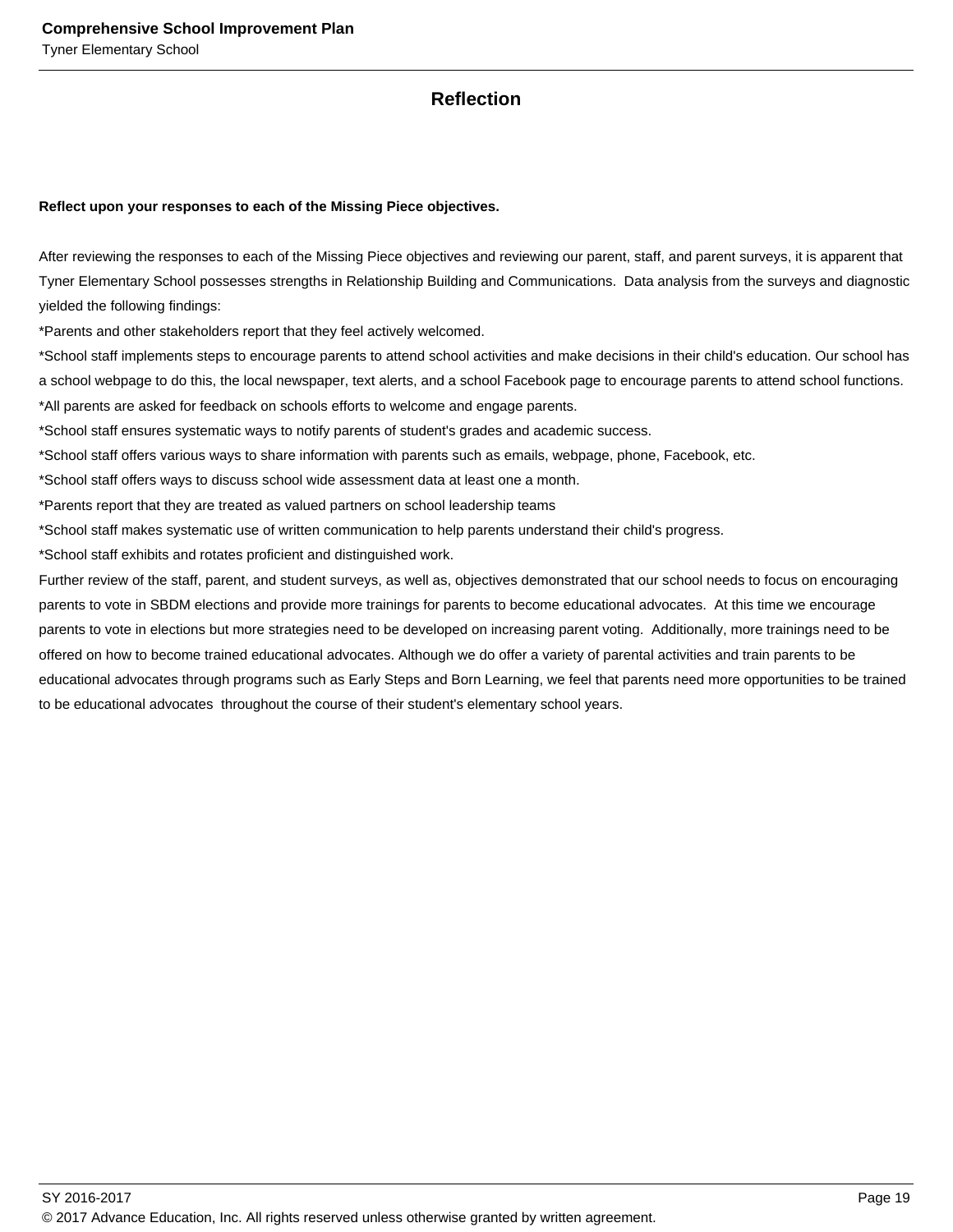# **Report Summary**



#### **Scores By Section**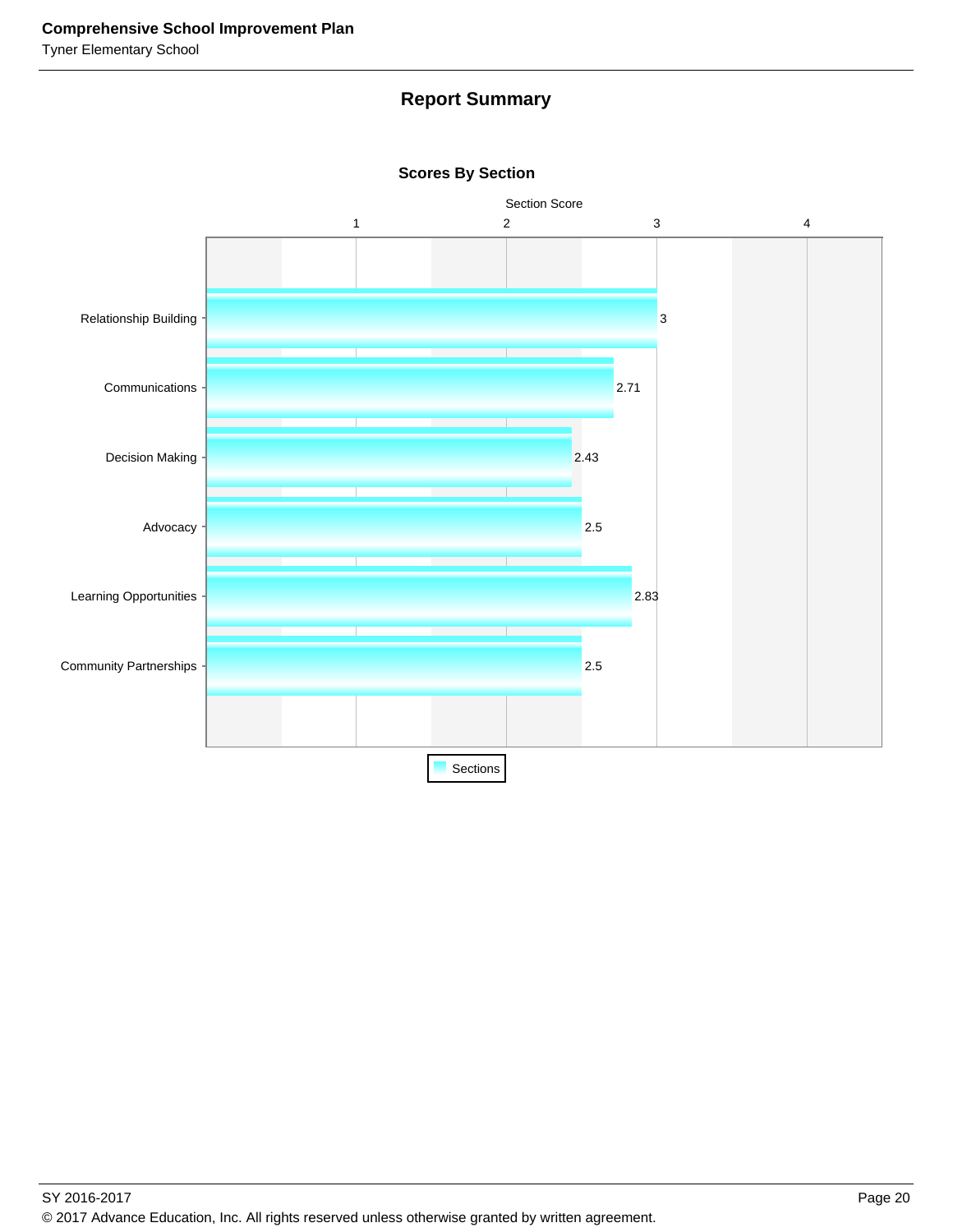# **Improvement Plan Stakeholder Involvement**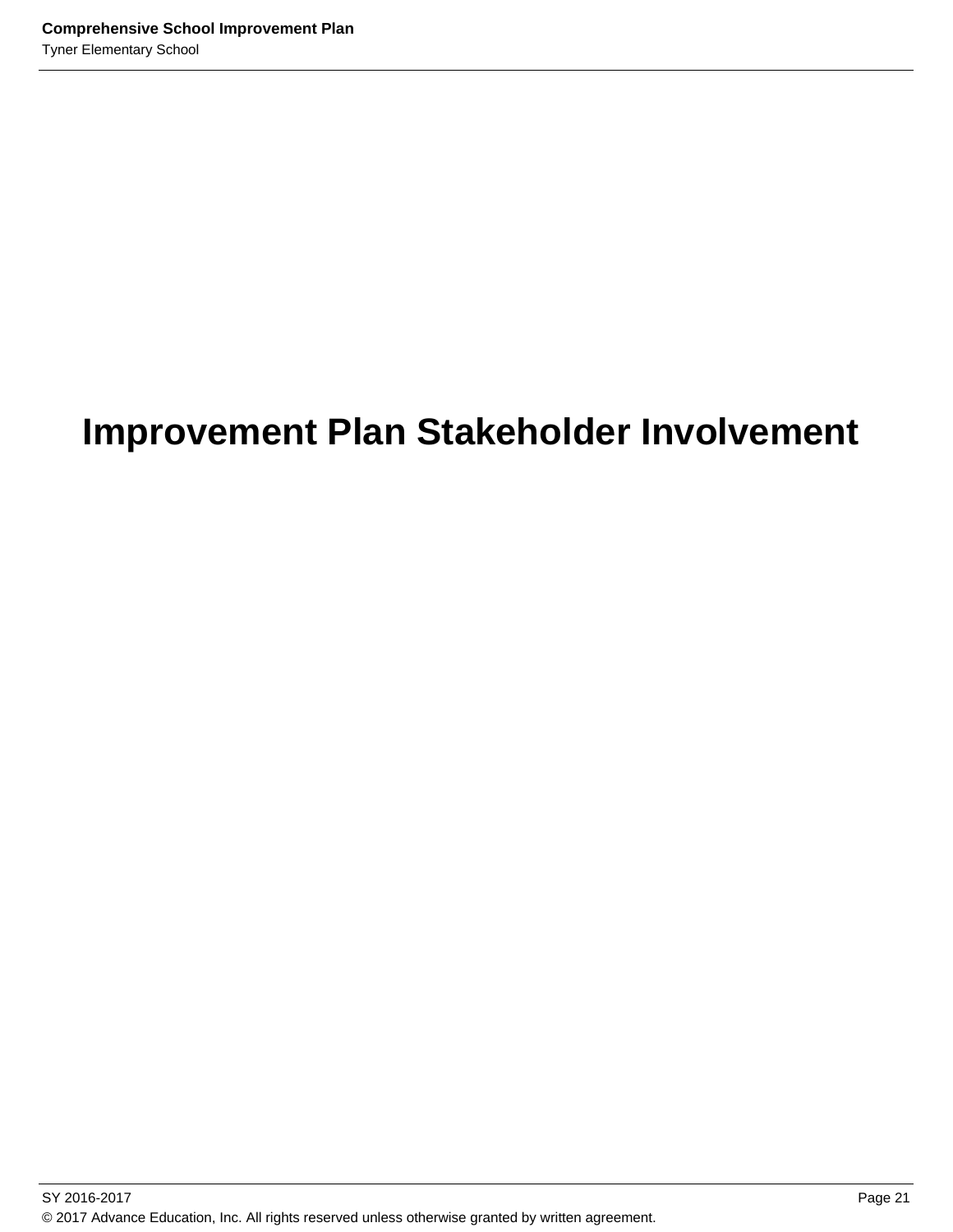# **Introduction**

The responses should be brief, descriptive, and appropriate for the specific section. It is recommended that the responses are written offline and then transferred into the sections below.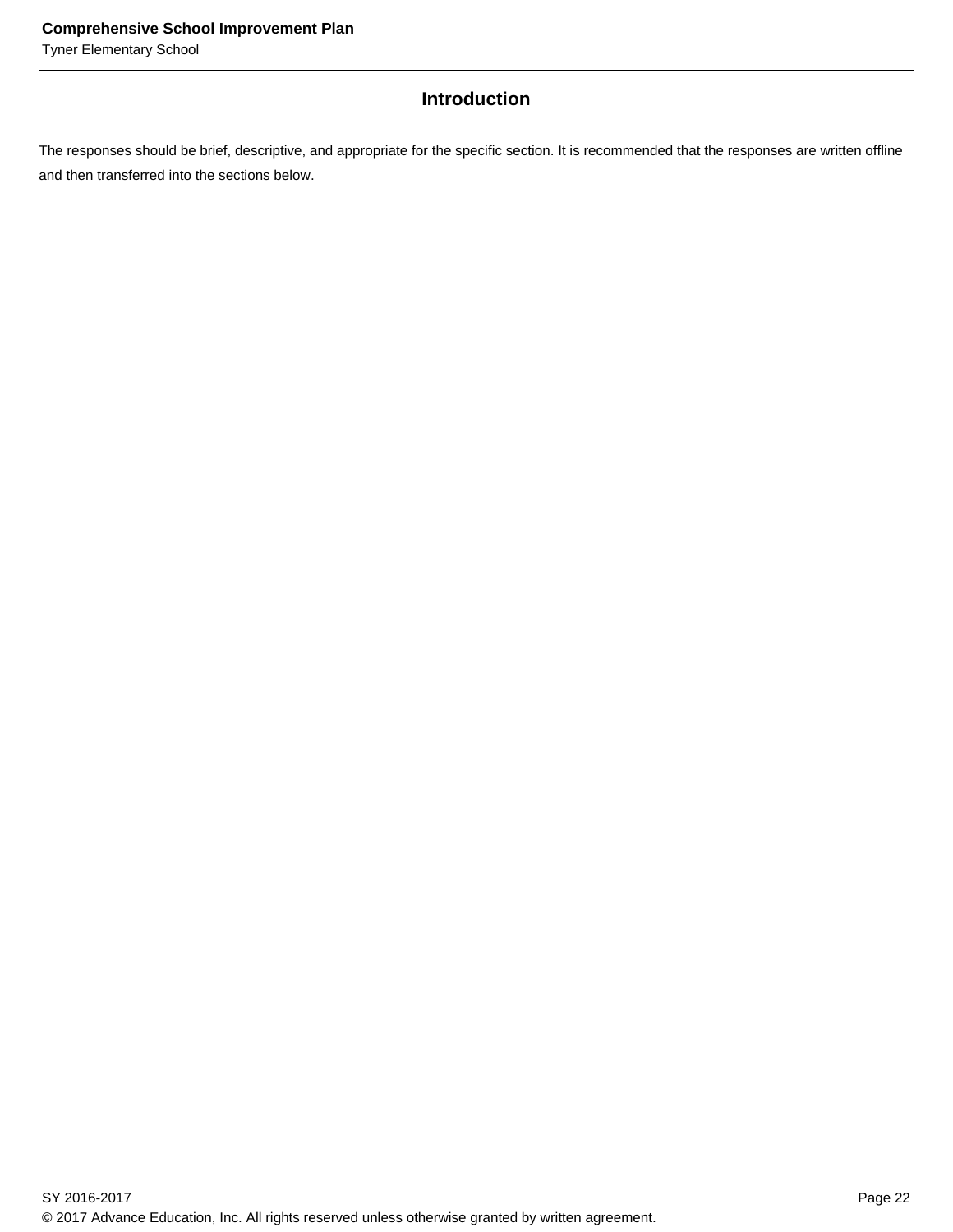### **Improvement Planning Process**

Improvement Planning Process

**Describe the process used to engage a variety of stakeholders in the development of the institution's improvement plan. Include information on how stakeholders were selected and informed of their roles, and how meetings were scheduled to accommodate them.** 

In order to develop a Comprehensive School Improvement Plan at Tyner Elementary School, steps were taken to ensure that a variety of stakeholders were selected to be a part of the process. At TES we feel that the involvement of stakeholders in the planning process is an essential part of the planning process since research clearly connects family and community involvement to student success and shows that active, meaningful engagement from parents and others helps schools boost student achievement.

TES CSIP planning team met and identified various people that have a direct impact on student's academic achievement. A diverse list of people was developed by the CSIP team and was invited to serve on the school's planning team. An organizational meeting was held to set meeting times and organize sub committees for the CSIP process. The planning process includes the following: conducts annual needs assessment based on state and district goals, performance standards, local and state achievement data, and TELL and Advanced ED survey results. CISP planning team and SBDM committee reviews and/or revises school's Vision and Mission, sets priorities for goals and objectives to be included in the CSIP.

# **Describe the representations from stakeholder groups that participated in the development of the improvement plan and their responsibilities in this process.**

 Stakeholder groups that participated in the development of the improvement plan include individuals that reflect the makeup of the school's demographics: administrators, teachers, support personnel, district support personnel, and community leaders. The responsibilities of the stakeholder groups in the development of the plan included: assessing the need for improvement at the school using district and state goals as a guide and by reviewing various student performance data; prioritizing the school's needs; indicating problems and barriers to learning; identifying possible solutions; and developing strategies to accomplish the needs.

### **Explain how the final improvement plan was communicated to all stakeholders, and the method and frequency in which stakeholders receive information on its progress.**

 TES CSIP Improvement Plan was reviewed by stakeholders for input before being submitted in ASSIST. The JCBE held CSIP Peer Reviews at District Level and made suggestions for improvement. The Comprehensive School Improvement Plan was submitted in ASSIST for the KDE to review. The school's CSIP is still being shared with the entire school community via the schools webpage. The CSIP is currently being implemented and monitored for effectiveness throughout the school year in I & I checks. The schools' SBDM committee will review mid-year implementation of plan, and adjust interventions when necessary.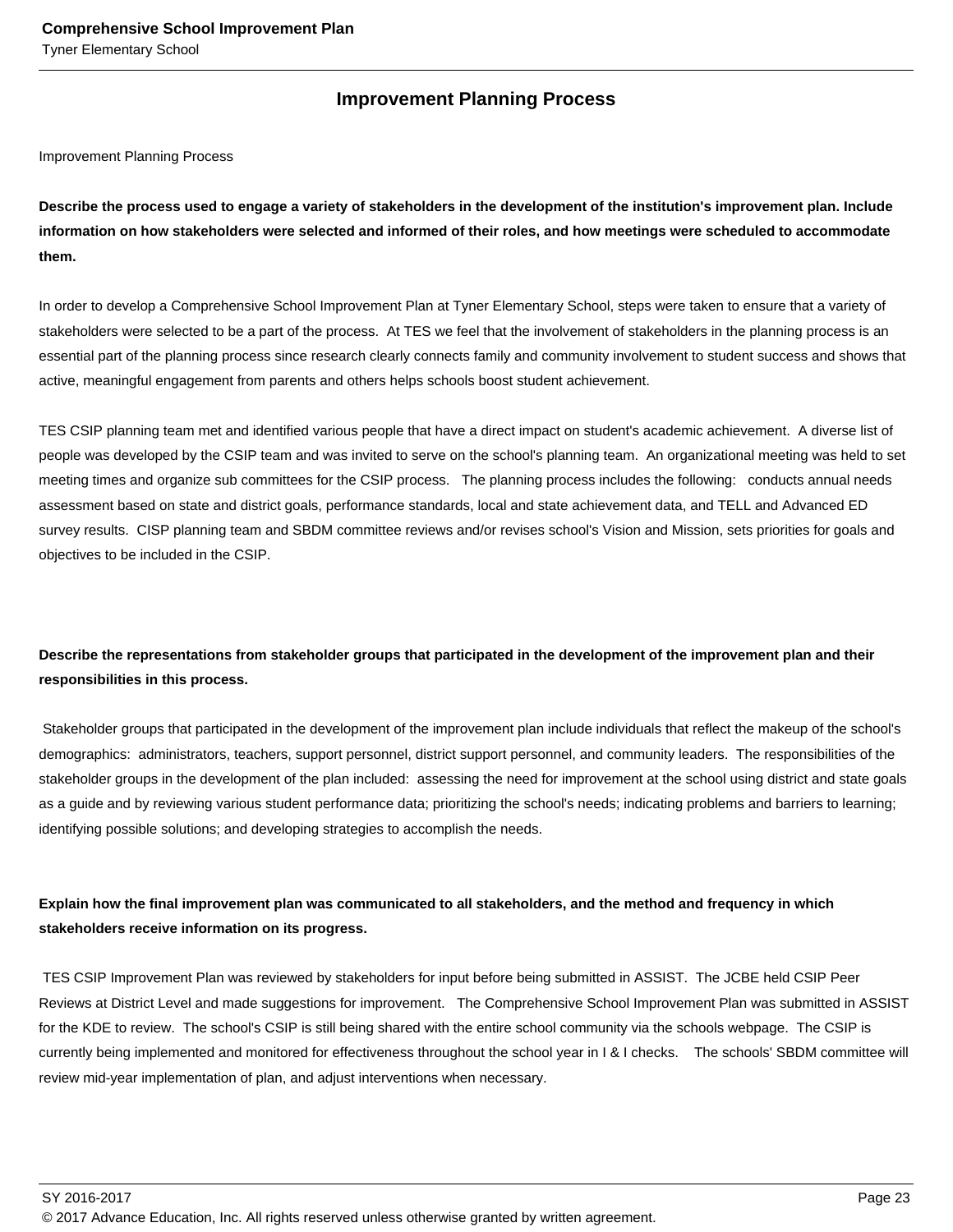# **Phase I - Needs Assessment**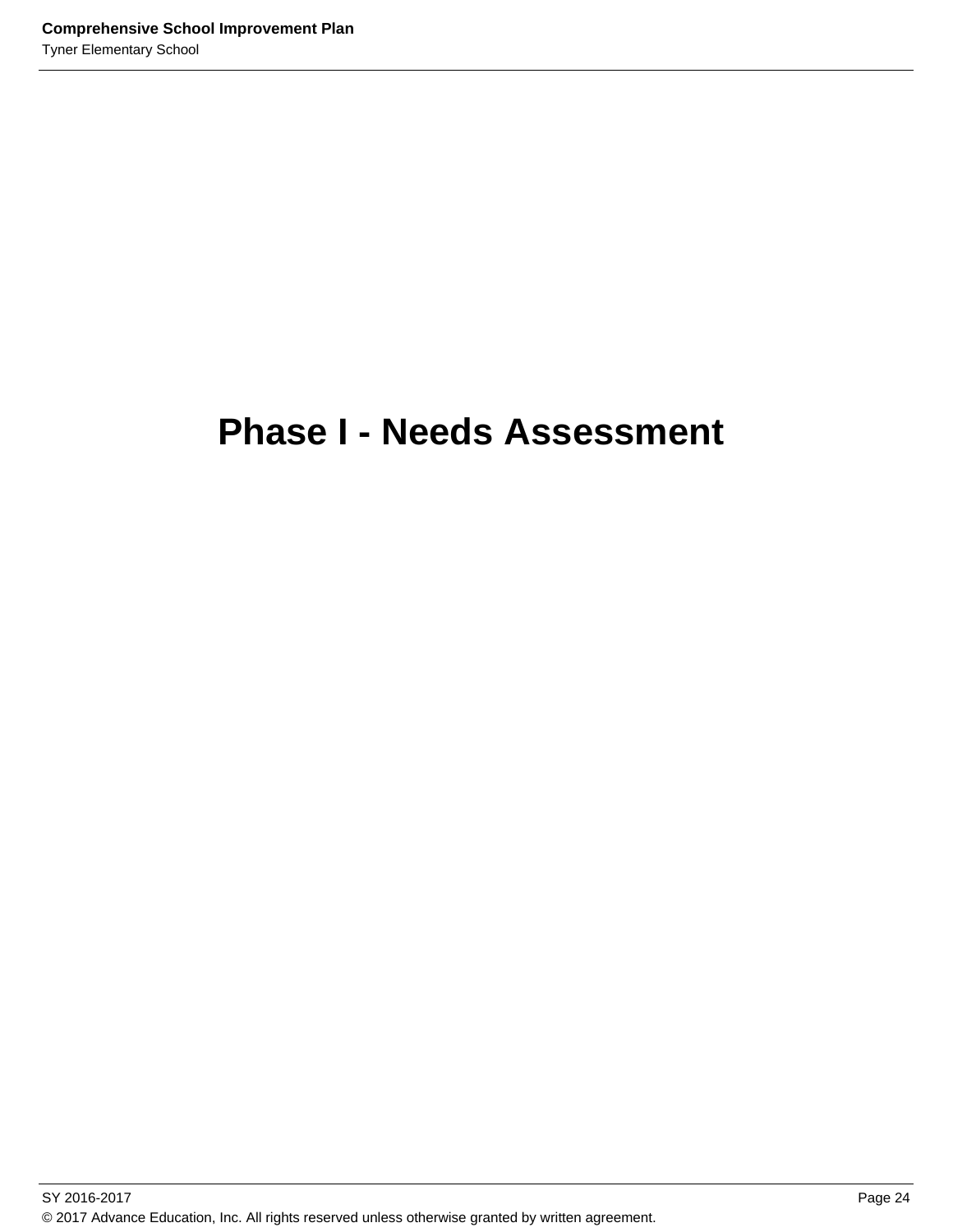# **Introduction**

The purpose of the School Needs Assessment is to use data and information to prioritize allocation of resources and activities.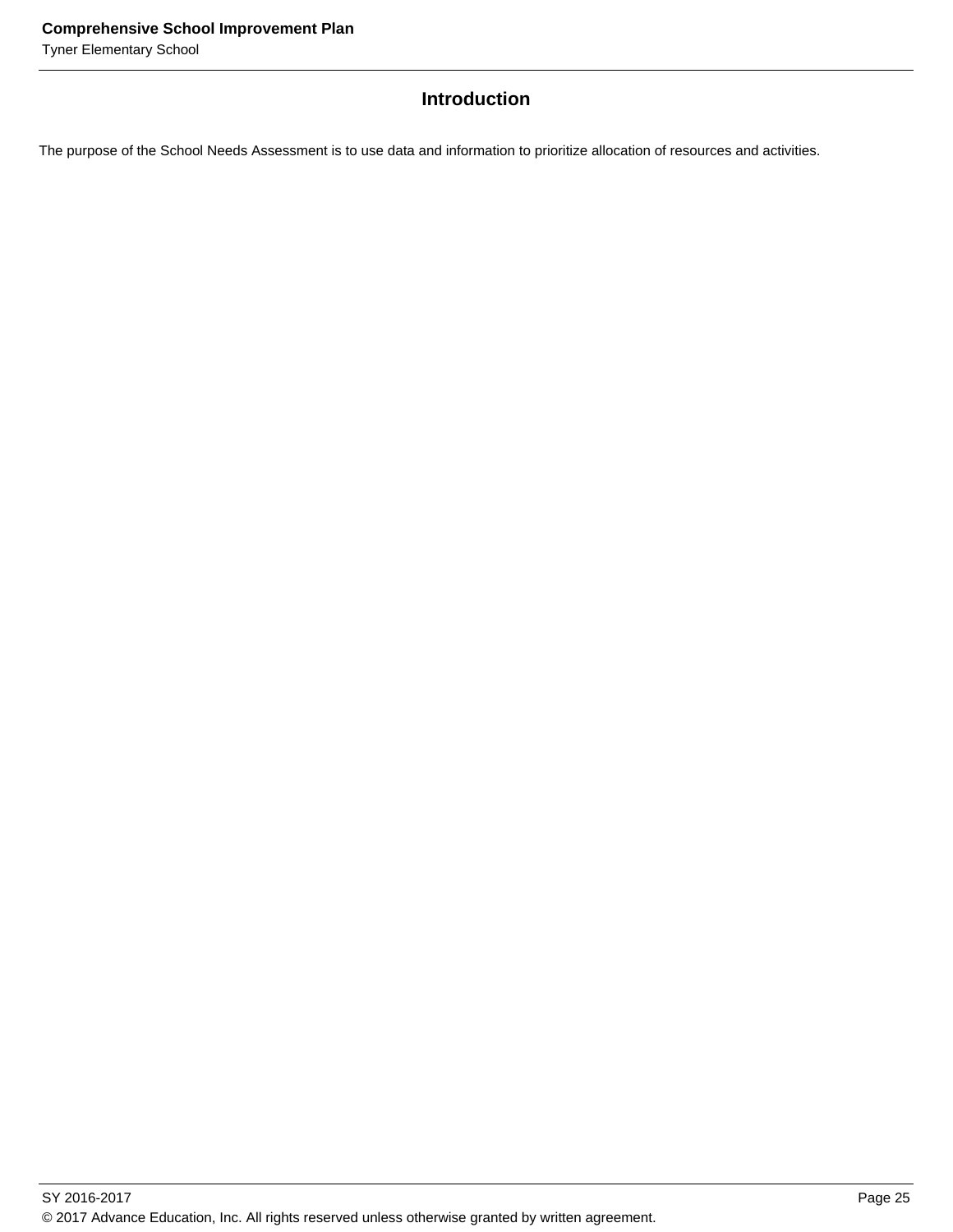#### **Data Analysis**

### **What question(s) are you trying to answer with the data and information provided to you? What does the data/information tell you? What does the data/information not tell you?**

During the 2016-2017 school year, Tyner's Assessment Review Team comprised of third, fourth, and fifth grade teachers, special education teachers, school counselor, assistant principal, and the principal analyzed three or more academic and nonacademic performance data to determine strength and weaknesses. The team analyzed various sources of data sources such as: KPREP, I-Ready, KCID, and the 2014- 2015 Tell Survey. The process was lengthy and tedious. For example, the fourth and fifth grade teachers used KPREP reports to construct data sheets for performance level cut points for reading, math, and language. The team also determined the amount needed for each student to move to the next performance level. Then, the team analyzed IReady reports to determine student's strengths and weaknesses and identified target areas for improvement. An improvement plan was developed for each student that identified areas of weaknesses. The team also viewed data sources for gaps, proficiency goals, and targets to determine areas of weakness and strengths in order to make necessary adjustments to instruction and student learning.

#### What did we learn through this data analysis?

During the data analysis process, we learned through our analysis of KPREP that our percentage of novice students is decreasing especially in gaps groups. According to the 2015-2016 KPREP data, Tyner Elementary school met 100% of the novice reduction targets in math for students in the following gap groups: Disabilities with IEP, Free/Reduced Lunch, and the Non-duplicated Gap Group. Tyner Elementary school met 100% of the novice reduction targets in Reading for students in the following gap groups: Disabilities with IEP and the Nonduplicated Gap Group. Tyner Elementary School decreased the percentage of novices in reading for free/reduced students by 1%. Beyond making progress in novice reduction, we have also showed significant growth in the area of mathematics. We know from the data that that the number of students scoring proficient/distinguished in math increased by 6.5 percent (41.5% to 48.0%) . Although we demonstrated significant gains in math, the percentage of students scoring proficient/distinguished in reading decreased by 7.7 percent (56.6% to 48.9%). After analyzing the reading data, we became aware that the greatest decrease of students scoring proficient/distinguished was in 5th grade reading. Nonetheless, there was also an increase of approximately 20 students in 5th grade during the 2015-2016 school year. Normally, 5th grade student enrollment is approximately 65-70 students whereas during the 2015-2016 school year enrollment was approximately 85- 90 students with the amount fluctuating throughout the year. The data also shows that the percentage of students scoring novice in Social Studies and Writing was relatively the same as in 2014-2015; however, there was a decrease in the number of students scoring proficient/decrease in the areas of Writing and Social Studies as compared to the 2014-2015 school year. Although we did have a slight decrease in academic performance of students in Social Studies and Writing, there was an increase of students scoring proficient/distinguished in Language Mechanics. In regards to areas of improvement, we feel that the data indicates that 5th grade reading is an area of concern due to the significant decrease of students scoring at a proficient/distinguished level.

In addition to analyzing and comparing data from 2014-2015 and 2015-2016, we also completed data analysis of trend data for the past three years. To complete this data analysis we compared the percentage of students scoring proficient and distinguished for the last three years in all content areas. Based upon the data analysis we noticed in the area of Reading the number of proficient and distinguished students has fluctuated with our highest achievement scores occurring during the 2015-2016 school year. In the area of mathematics, we noticed an increase over the past three years in the number of students scoring proficient and distinguished. In 2013-2014, 41.4 percent of students scored at a proficient/distinguished level in Math; whereas, in 2015-2016 48.0 % of students scored at a proficient/distinguished level in math. When analyzing Social Studies, On Demand, and Language Mechanics, we noticed that achievement fluctuated with the lowest percentage of achievement being in 2013-2014 and the highest percentage of achievement being in 2014-2015. The scores decreased slightly on the SY 2016-2017 Page 26

© 2017 Advance Education, Inc. All rights reserved unless otherwise granted by written agreement.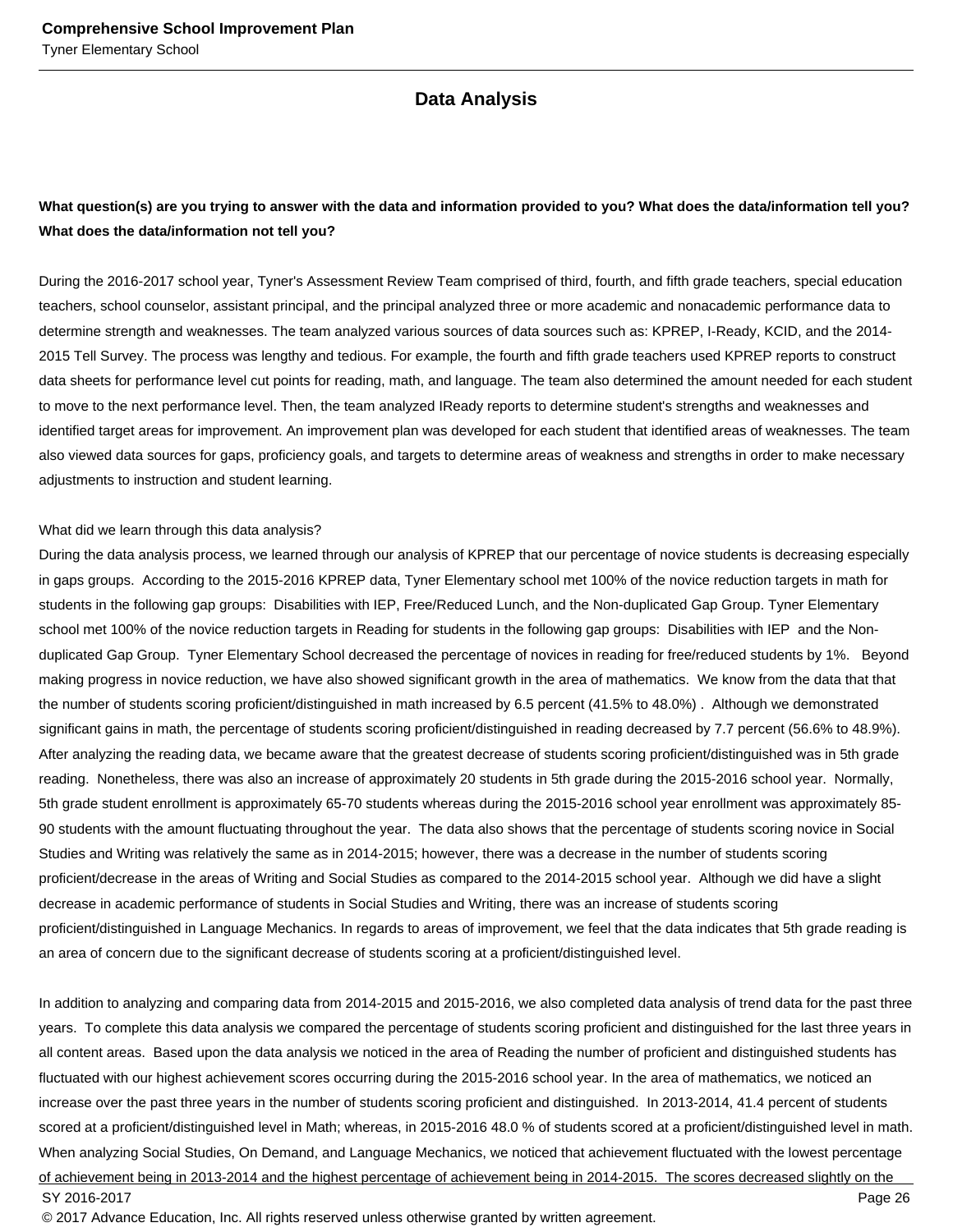Tyner Elementary School

2015-2016 KPREP assessment; however, due to our ability to reduce the number of students scoring novice in Reading and Math, we were still able to make gains as a school.

Furthermore our analysis of trend data demonstrated that a large amount of our IEP students are scoring novice in third grade mathematics when compared to 4th and 5th grade students with IEPs. According to the 2013-2014 KPREP data 28.6% of students with IEPs scored at a novice level in third grade mathematics. This number increased dramatically on the 2014-2015 KPREP to 75% of IEP students scoring at a novice level. On the 2015-2016 KPREP assessment the number of students with an IEP scoring novice in mathematics decreased to 50%. Although there was an apparent decrease during the 2015-2016 school year, this is still an area of concern.

TES is providing a brief summary of the key findings from its analysis of data that were collected from the sources listed in the above section. This summary includes state and federal required data points as well as other data that provide a portrait of student needs. Through analysis of district and building data and comparisons with the state's student performance trajectories, the following were learned:

#### K PREP Data Analysis

- \*One hundred percent of our students participated in all district wide assessments in 2014-15.
- \*Overall school rating as indicated by KPREP increased from 73.0 to 74.0
- \*Averaged reading scores for students scoring P/D reading decreased by 7.7% (56.6% to 48.9%)
- \*Averaged math scores for students scoring P/D increased by 6.5% (41.5% to 48.0%)

#### Reading

.

\*Tyner Elementary did not meet our measureable objective 1 which was to collaborate to increase the averaged reading KPREP scores for Tyner Elementary students from 56.6% to the state target of 55.9% by 2015 as measured by KPREP. The averaged reading scores for KPREP during 2015-2016 were 49.1%.

#### KPREP DATA FOR READING

3rd Grade: The percentage of novice in reading increased from 17.8 in 2014-2015 to 18.1 in 2015-2016 for a total novice increase of 0.3 percentage points.

3rd grade reading proficient/distinguished decreased from 56.2% in 2014-2015 to 51.4% in 2015-2016. A decrease of 4.8 percentage points. 3rd grade reading P/D scored below the district and below the state.

4th Grade: The percentage of novice in reading decreased from 16.0 in 2014-2015 to 15.5 in 2015-2016 for a total novice reduction of 0.5 percentage points.

4th grade reading proficient/distinguished decreased from 50.7% in 2014-2015 to 47.9% in 2015-2016. A decrease of 2.8 percentage points. 4th grade P/D scored below the district and below the state.

5th Grade: The percentage of novice in reading increased from 12.5% in 2014-2015 to 17.4% in 2015-2016 for a total novice increase of 4.9 percentage points.

5th grade reading proficient/distinguished decreased from 64.1% in 2014-2015 to 47.7% in 2015-2016. A decrease of 16.4 percentage points.

5th grade P/D scored below the state and below the district.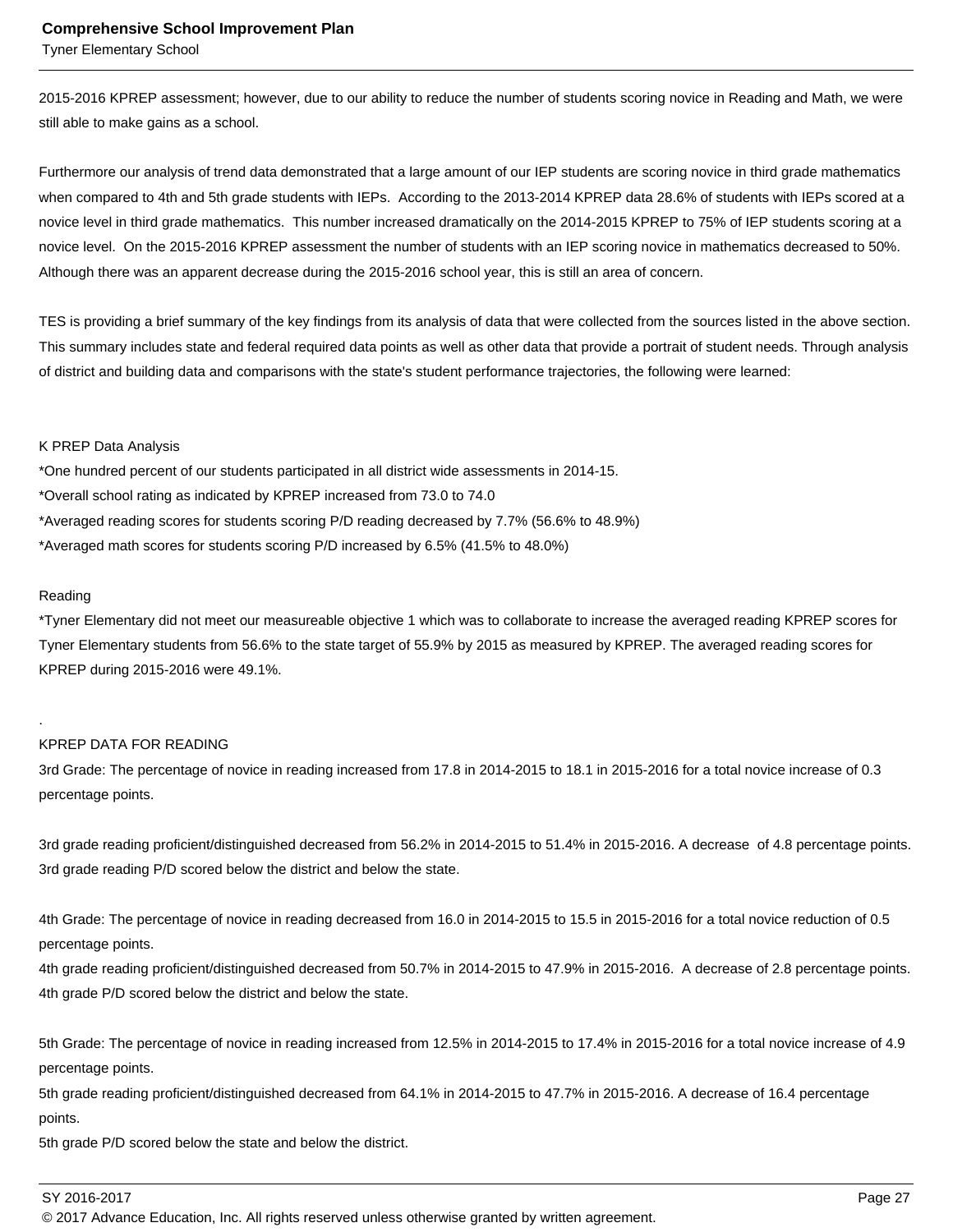Tyner Elementary School

#### KPREP DATA for MATH

Tyner Elementary School did meet the measureable objective 2 to collaborate to increase the averaged math KPREP scores from 42.9% to 47.9% as measured by the 2015-2016 KPREP. Tyner Elementary school averaged math KPREP scores for 2016-2017 were 48.0%. 3rd Grade: The percentage of novice in math from 27.4 % in 2014-2015 to 22.2% in 2015-2016 for a total novice reduction of 5.2 percentage points.

3rd Grade math proficient/distinguished increased from 19.2% to 36.1% in 2015-2016 for a total increase of 16.9 percentage points 3rd Grade P/D scored below the district and below the state.

4th Grade: The percentage of novice in math decreased from 8.0% in 2014-2015 to 2.8% in 2015-2016 for a total novice reduction of 5.2 percentage points.

4th grade math proficient/distinguished increased from 50.7% to 56.3% in 2015-2016 for a total increase of 5.6 percentage points. 4th grade math P/D scored above the district and above the state.

5th Grade : The percentage of novice in math decreased from 14.1% in 2014-2015 to 4.1% in 2015-2016 for a total novice reduction of 10 percentage points.

5th grade math proficient/distinguished decreased from 56.3% to 51.2% in 2015-2016 for a total decrease of 5.1 percentage points.

#### SOCIAL STUDIES

5th Grade Social Studies: The percentage of novice in social studies increased from 3.1 % in 2014-2015 to 3.5% in 2015-2016. 5th grade social studies proficient/distinguished decreased from 73.4% to 64.0 in 2015-2016 for a total decrease of 9.4 percentage points.

#### Writing

5th Grade Writing: The percentage of novice in writing decreased from 18.8% in 2014-2015 to 18.6 % in 2015-2016. 5th grade writing proficient/distinguished decreased from 42.2% to 34.9% in 2015-2016 for a total decrease of 7.3 points.

#### Language Mechanics:

4th Grade Language Mechanics: The percentage of novice in Language Mechanics decreased from 16.0% in 2014-2015 to 15.5 % in 2015- 2016.

4th grade Language Mechanics proficient/distinguished increased from 46.7% to 49.3% in 2015-2016 for a total increase of 2.6 points.

#### MATH (Gap Groups)

Tyner Elementary School made progress in closing the achievement gap during the 2015-2016 school year. According to the 2015-2016 KPREP data, Tyner Elementary school met 100% of novice reduction targets in math for students in the following gap groups: Disabilities with IEP, Free/Reduced Lunch, and the Non-duplicated Gap Group. Free/Reduced: 2014-2015: 20.7% 2015-2016: 12.2% Disability with IEP: 2014-2015: 34.0% 2015-2016: 21.3%

Gap Group (Non-duplicated): 2014-2015: 21.2% 2015-2016: 11.9%

#### READING

Free/Reduced: 2014-2015: 19.3% 2015-2016: 18.3% Disability with IEP: 2014-2015: 24.0% 2015-2016: 17.0% Gap Group (Non-duplicated): 2014-2015: 19.9% 2015-2016: 17.9%

#### SY 2016-2017 Page 28

© 2017 Advance Education, Inc. All rights reserved unless otherwise granted by written agreement.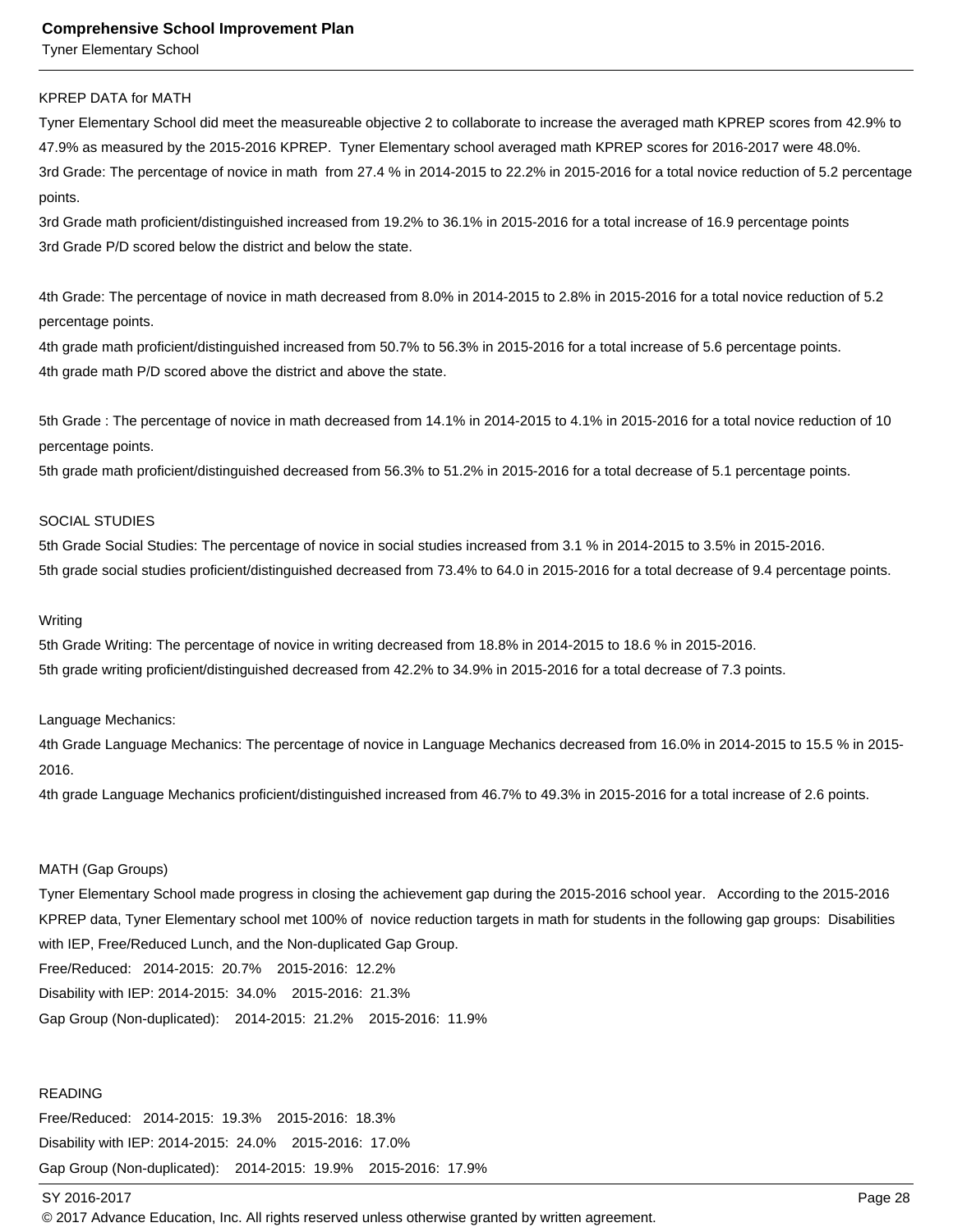Tyner Elementary School

Tyner Elementary School made progress in closing the achievement gap during the 2015-2016 school year. According to the 2015-2016 KPREP data, Tyner Elementary school met 100% of novice reduction targets in Reading for students in the following gap groups: Disabilities with IEP of and the Non-duplicated Gap Group. Tyner Elementary decreased the percentage of novices in reading for free/reduced students by 1%.

Comparing Proficiency of Gap Groups to all students in Reading and Math

#### All Students

The combined reading and math percentage of all students scoring proficient/distinguished during the 2015-2016 school year was 48.4%. The delivery target for the school was 56.9%. Although we were unable to meet the delivery target, data shows that neither the state nor the district met the delivery target.

#### Free/ Reduced

 The combined reading and math percentage for free/reduced qualifying students scoring proficient/distinguished was 43.9% which is slightly below the percentage of all students, 48.4%. The data shows that students qualifying for free/reduced lunch scored 4.5% lower than all students.

 The delivery target for students qualifying for free/reduced lunch was 52.3%. Although we were unable to meet the delivery target, data shows that neither the state nor the district met the delivery target.

#### Disabilities with IEP:

The combined reading and math percentage for students with disabilities (with IEP) scoring proficient/distinguished was 43.7% which is slightly below the percentage of all students (48.4%). The data shows that students with disabilities (with IEP) scored 4.7% lower than all students.

The delivery target for students qualifying for free/reduced lunch was 46.8%. Although we were unable to meet the delivery target, data shows that neither the state nor the district met the delivery target. Gap Group (Non-Duplicated)

The combined reading and math percentage for students who are in the Non-Duplicated Gap Group scoring proficient distinguished was 44.1% which is slightly below the percentage of all students, 48.4%. The data shows that students in the Non-Duplicated Gap group scored 4.3% lower than all students.

The delivery target for students in the Non-Duplicated Gap group was 52.2%. Although we were unable to meet the delivery target, data shows that neither the state nor the district met the delivery target.

 \*The average combined reading and math proficiency rating for all students in the non-duplicated gap group was 44.1, Tyner Elementary School did not meet this objective as part of the Comprehensive School Improvement plan. Nonetheless, we were able to meet ALL novice reduction target which demonstrates progress towards closing the achievement gap.

| Percentage of P/D | 2013-2014 | 2014-2015 | 2015-2016 |
|-------------------|-----------|-----------|-----------|
| Reading           | 48.6      | 56.6      | 48.9      |
| Math              | 41.4      | 41.5      | 48.0      |
| Social Studies    | 61.3      | 73.4      | 64.0      |

SY 2016-2017 Page 29

© 2017 Advance Education, Inc. All rights reserved unless otherwise granted by written agreement.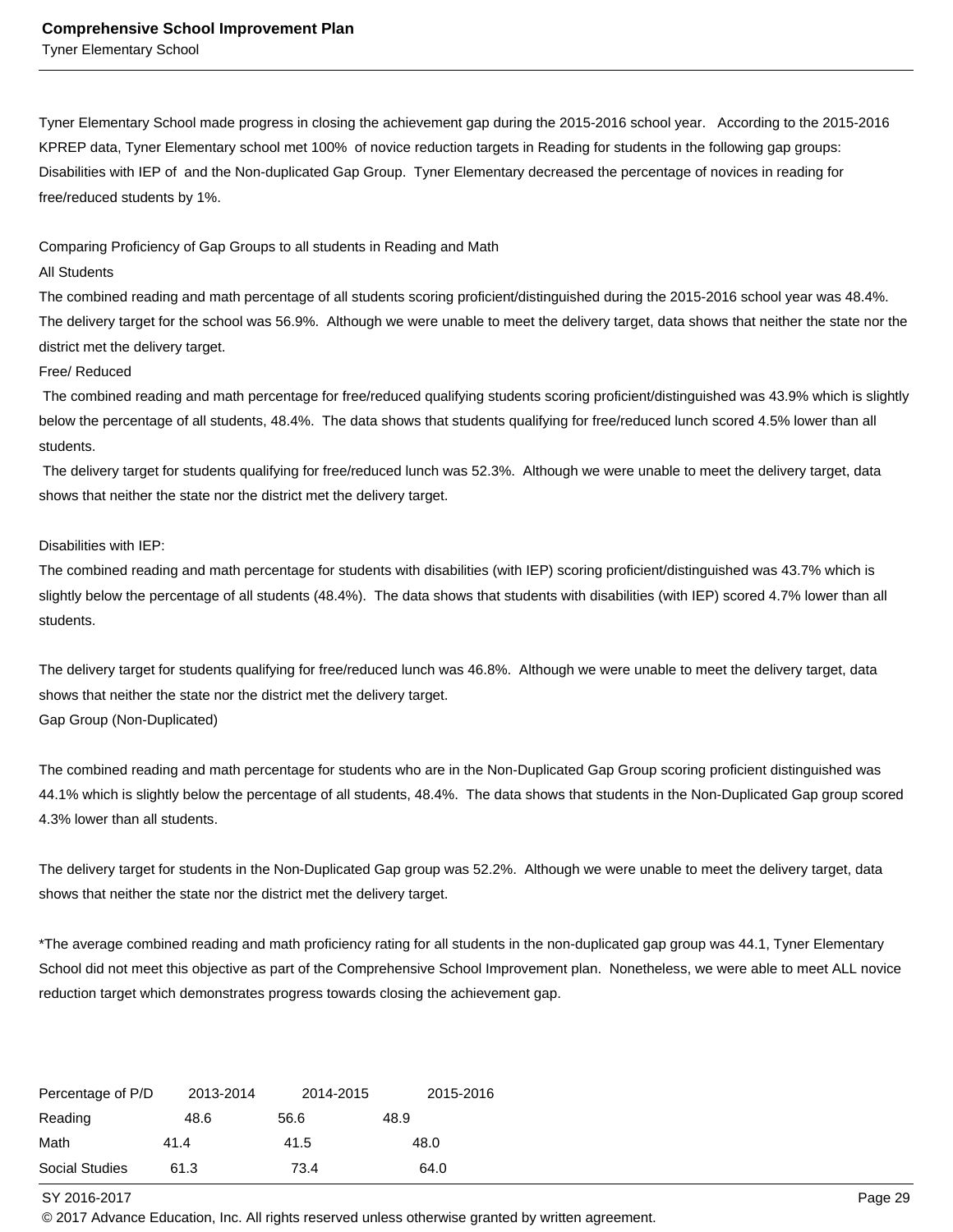Tyner Elementary School

| On Demand               | 26.7 | 42.2 | 34.9 |
|-------------------------|------|------|------|
| Language Mechanics 31.1 |      | 46.7 | 49.3 |

#### What Does the Data Tell Us- Behavior and Attendance?

Attendance: Student attendance records for the 2015-2016 school year indicate that our students have an average daily attendance rate of 94.1%. We have a total of 1,577 days of unexcused student absence, which translates into an unexcused daily absence rate of 1.7 per day. Discipline: Analysis of our student KCID discipline data indicates that our discipline referral rate for the 2015-16 school year of 2.2 per day. Significant discipline, as measured by suspension from school, either in-school or out of school, was indicated by 10 suspensions throughout the 2015 - 2016 school year.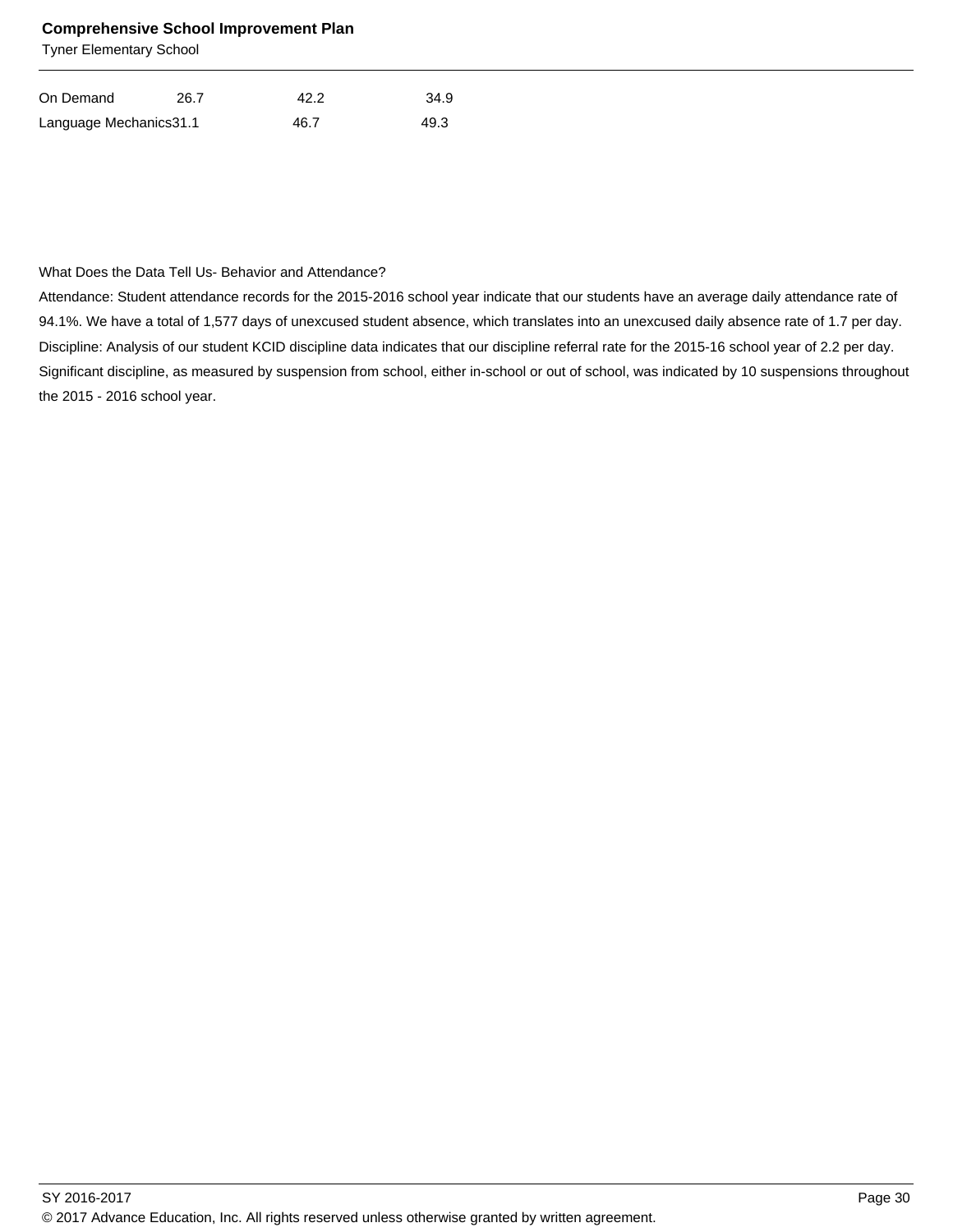## **Areas of Strengths**

### **What were the areas of strength you noted? What actions are you implementing to sustain the areas of strength? What is there cause to celebrate?**

Tyner Elementary Strengths:

\*Tyner Elementary had 100 percent of our students participated in all district wide assessments during the 2015-2016 school year. \*Tyner Elementary school earned the label of a Distinguished School/High Performing School.

\*During the data analysis process, we learned through our analysis of KPREP that we are making success towards closing the achievement gap by decreasing the percentage of students scoring novice in identified gap groups. For example, during the 2015-2016 school year, Tyner Elementary school met 100% of the novice reduction targets on the math portion of KPREP for students in the following gap groups: Disabilities with IEP, Free/Reduced Lunch, and the Non-duplicated Gap Group. Additionally, Tyner Elementary school met 100% of the novice reduction targets in Reading for students in the following gap groups: Disabilities with IEP of and the Non-duplicated Gap Group. Tyner Elementary decreased the percentage of novices in reading for free/reduced students by 1%. During the 2015-2016 school year, TES demonstrated significant growth in mathematics by increasing the number of proficient/distinguished students from 41.5% to 48.0%. Additionally, 4th grade students scored above the state and district average in mathematics on KPREP.

\*In order to sustain areas of strength, we will continue to analyze iReady, KPREP, and various sources of data in order to target low achieving students and meet the needs of individual students.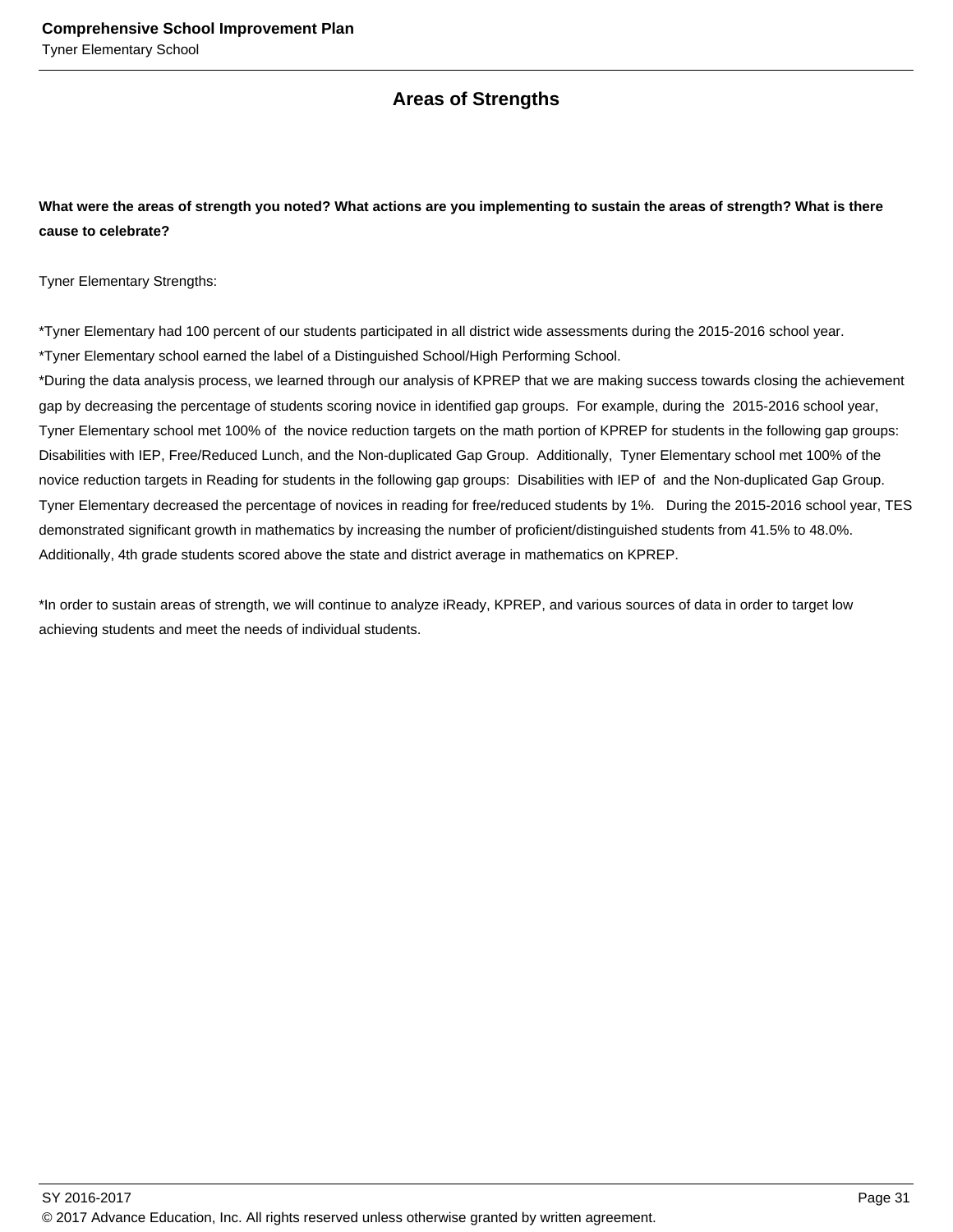# **Opportunities for Improvement**

#### **What were areas in need of improvement? What plans are you making to improve the areas of need?**

Areas in need of improvement after analysis of the data include on demand writing, as well as, reading. We have noticed a decline in the number of proficient and distinguished students in the area of Reading during the 2015-2016 school. In lieu of this important data, reading will be an area of focus for the 2015-2016 school year. Additionally, writing continues to be an area of that needs improvement according to data. Additionally, the number of students with IEPs scoring novice in third grade math is an area of concern. In order to address these issues, we will continue to differentiate instruction, provide interventions to meet the needs of students, and encourage professional development in these areas.

#### Reading

To improve the area of reading, teachers will complete data analysis after each benchmark assessment to identify struggling students or students who are close to proficiency who need extra support. As teachers analyze data, they will utilize the iReady profile groups to target specific weaknesses or struggles that individual students have in order to provide individualized instruction. Additionally the reading team, will identify common areas of weakness across grade levels and provide supplemental activities to address weaknesses in the curriculum for teachers to implement. TES we also be implementing the use of a Promise Neighborhood tutor to be used for students who may be struggling in reading.

#### Writing:

TES teachers received PD in writing during the 2015-2016 school year. Teachers will implement strategies and activities from the training to help increase student growth in writing school wide. In addition, teachers will receive follow up job embedded professional development during the 2016-2017 school year. Additionally, we will require teachers K-5 to complete 3 writing scrimmages throughout the year and analyze the data in professional learning communities. Furthermore, we will continue to implement the Four Square method K-5, so students can build on this graphic organizer and be able to use not only a tool to create a sentence or a paragraph, but an entire writing piece as well in the upper grades. We will continue Writing Wednesday for the entire school across all disciplines.

#### 3rd Grade Math students with IEPs:

In order to address the issue of students with IEPs scoring novice in third grade math, we will encourage more collaboration in third grade, offer more professional development for teachers who have third math students with IEPS, and meet in PLC's to specifically analyze data of IEP students in third grade math through out the school year in order to identify student needs.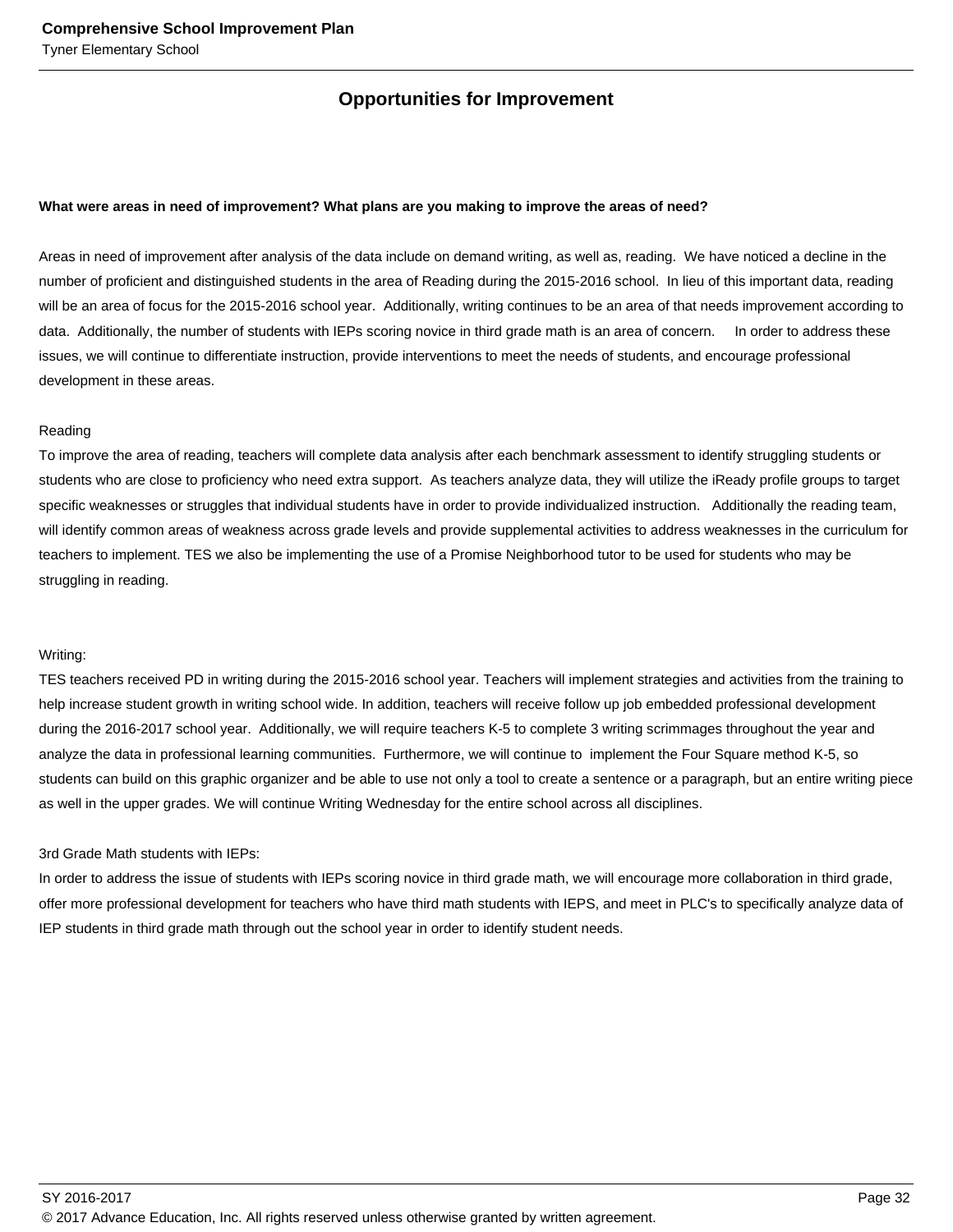# **Conclusion**

#### **Reflect on your answers provided in the previous sections. What are your next steps in addressing areas of concern?**

Since maintained being a Distinguished/High Performing school during the 2015-2016 school year, our primary concern is maintaining high academic standards for all students at TES. Our school-wide instructional focus continues to hold the goals of increasing/maintaining the rigor of our instruction, helping students have a clearer understanding of the purpose of each lesson, and to increasing student active participation. We need to continue to emphasize those strategies, as we are working to change the role of the student by working with them to see themselves as having greater responsibility in their learning, having them set goals and monitor their progress, being more intimately involved in each lesson, and working as peer teachers and editors of student work. What we have found is that when you increase rigor and the demands for higher order thinking, you invariable increase the discrepancy between students at those standards and those below standard, unless you can create an atmosphere that fosters high levels of student ownership. In other words, as the work gets harder, students must be more self-motivated to do more challenging work, seeing value in the struggle.

Next Steps: While we will continue to focus on increasing student engagement and ownership in learning, the data is also clear that we must continue to have high degree of focus on teaching and learning. Our data clearly shows that there was a decrease in the percentage of students score proficient and distinguished during the 2015-2016 in all areas except for Mathematics. In leiu of this data analysis, we must focus on effective teaching strategies to increase student achievement during the 2016-2017 school year. This is entirely consistent with all the research that indicates that the greatest predictor for student success is effective teaching. We will continue to focus on looking at what the data tells us has been successful practice by those teachers who have the highest scores, and we will then attempt to replicate those strategies and teaching models. We will also be focusing our staff development best practices, not only globally, but also within our building, building on those successes demonstrated within our own population and peer group. Additionally, we will continue to place focus on collaboration of regular education teachers with special education teachers specifically in third grade mathematics.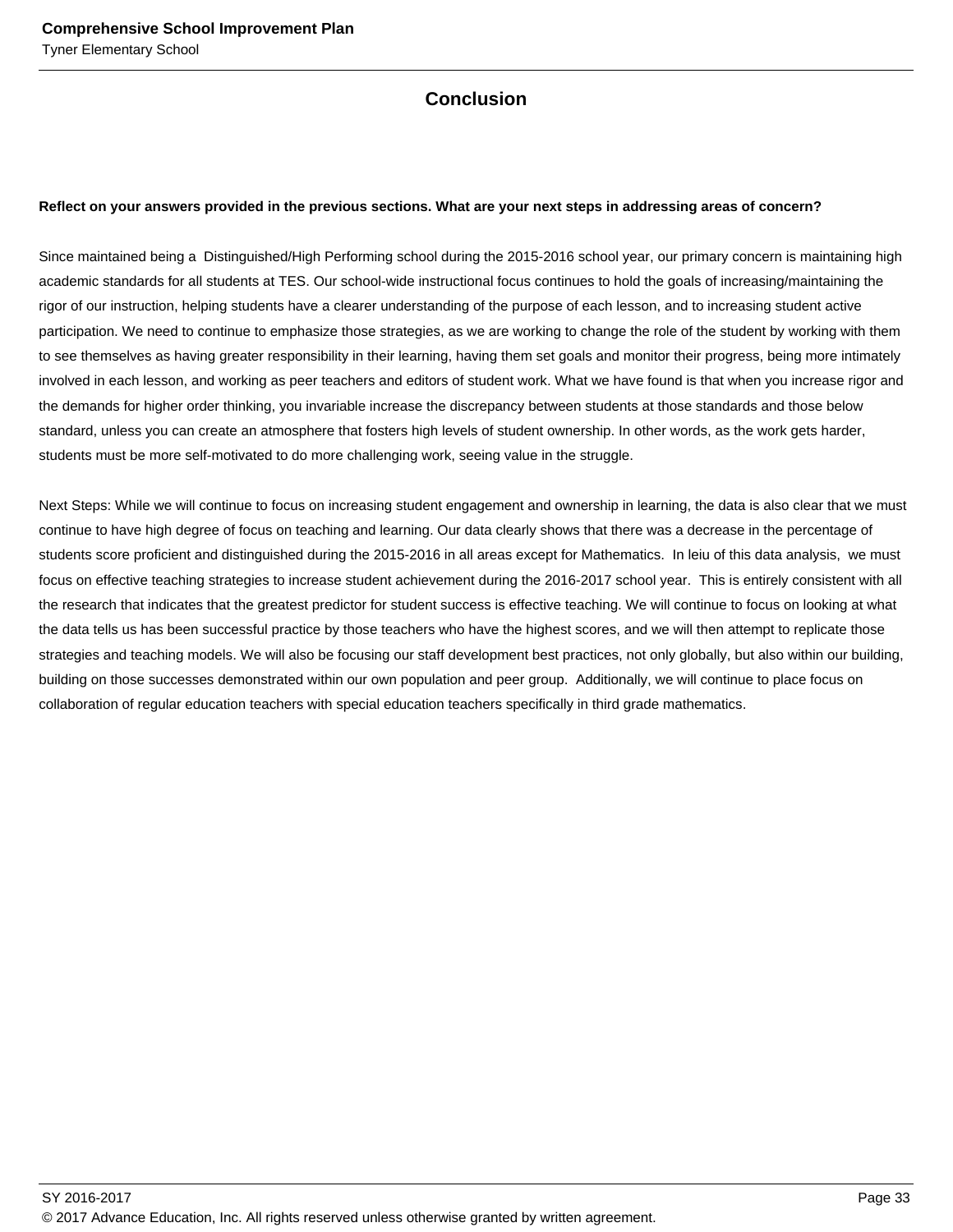# **Tyner Elementary School Comprehensive School Improvement 2016-2017**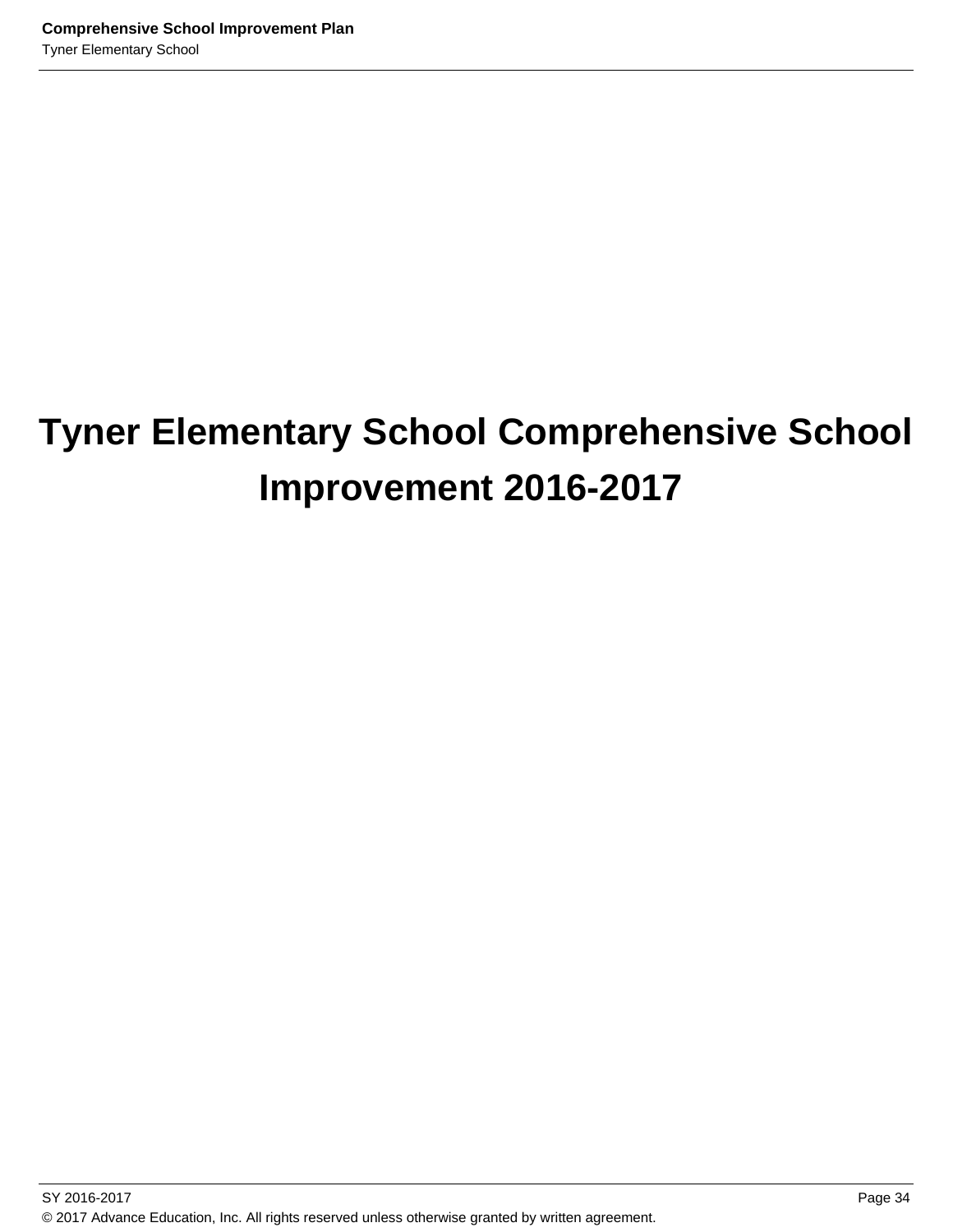Tyner Elementary School

# **Overview**

# **Plan Name**

Tyner Elementary School Comprehensive School Improvement 2016-2017

# **Plan Description**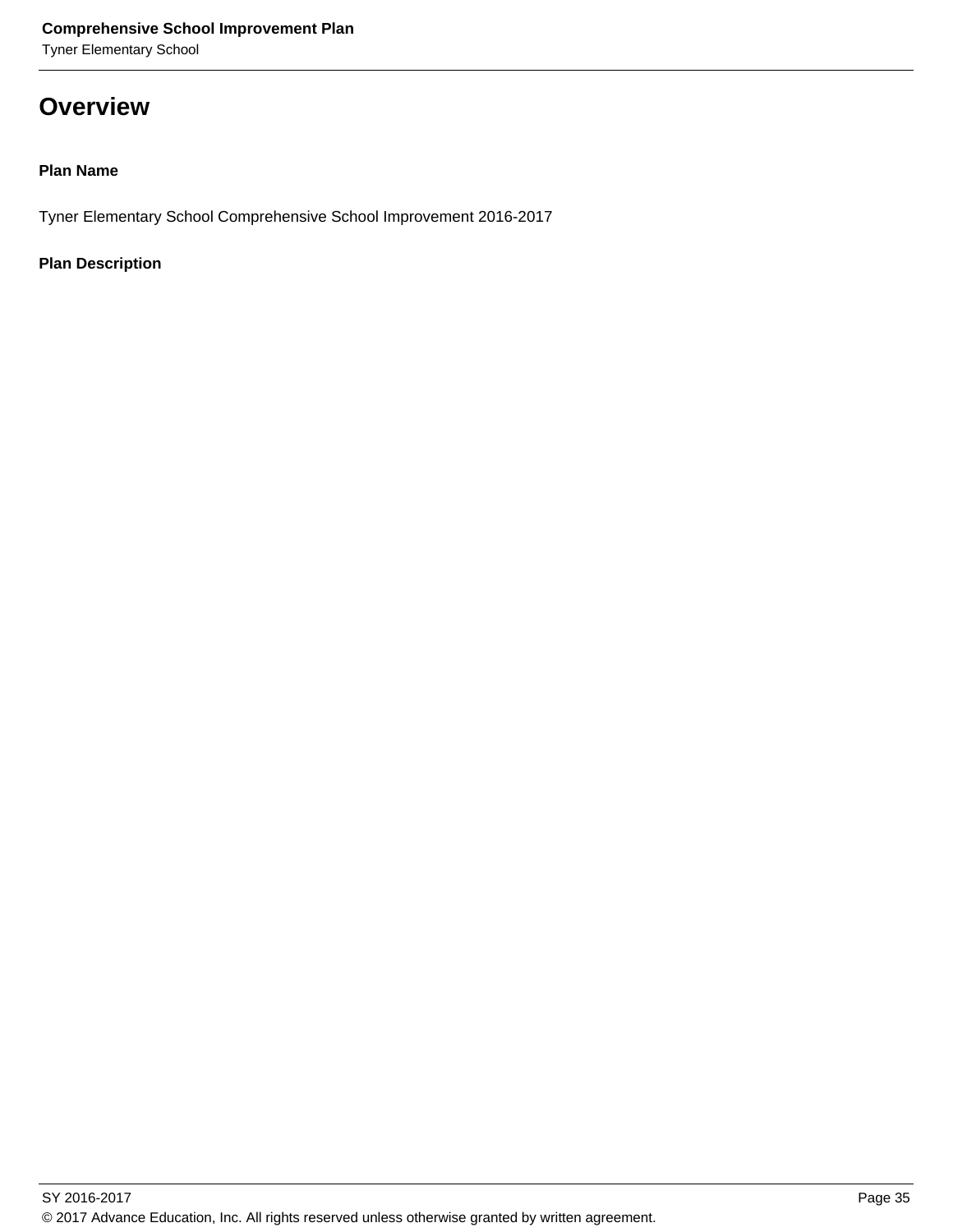# **Goals Summary**

**The following is a summary of the goals encompassed in this plan. The details for each goal are available in the next section.**

| #              | Goal Name                                                                                                                                                                                                                                              | Goal Details                                     | <b>Goal Type</b> | Total Funding |
|----------------|--------------------------------------------------------------------------------------------------------------------------------------------------------------------------------------------------------------------------------------------------------|--------------------------------------------------|------------------|---------------|
|                | KBE- K-Prep Proficiencies Goals in CSIP - Tyner<br>Elementary School will increase its averaged<br>combined reading and math proficiency from 48.4% Activities: 31<br>in 2015-2016 to 73.7% by 5/31/2019                                               | Objectives: 2<br>Strategies: 9                   | Organizational   | \$58700       |
| 2              | KBE K-PREP Proficiency Goal Gaps in CSIP -<br>Tyner Elementary School will increase the average<br>combined reading and math proficiency ratings for<br>all students in the non-duplicated gap group from<br>44.7% in 2015-2016 to 68.7% by 5/31/2019. | Objectives: 1<br>Strategies: 9<br>Activities: 28 | Organizational   | \$191700      |
| 3              | Increase the combined average of students scoring Objectives: 2<br>Proficient/Distinguished on Langauge Mechanics<br>and On Demand Writing to 62.6% by 2019 as<br>measured by KPREP.                                                                   | Strategies: 6<br>Activities: 9                   | Academic         | \$1000        |
| 14             | Tyner Elementary School will demonstrate<br>proficiency in all Program Review areas by 2018 as<br>measured by the Program Review scoring process.                                                                                                      | Objectives: 4<br>Strategies: 9<br>Activities: 17 | Academic         | \$3300        |
| $\overline{5}$ | Decrease the percent of all students who are<br>scoring novice in Reading and Math by 50% on<br>KPREP from 16% in 2015 to 8% by 2020.                                                                                                                  | Objectives: 2<br>Strategies: 6<br>Activities: 15 | Organizational   | \$92495       |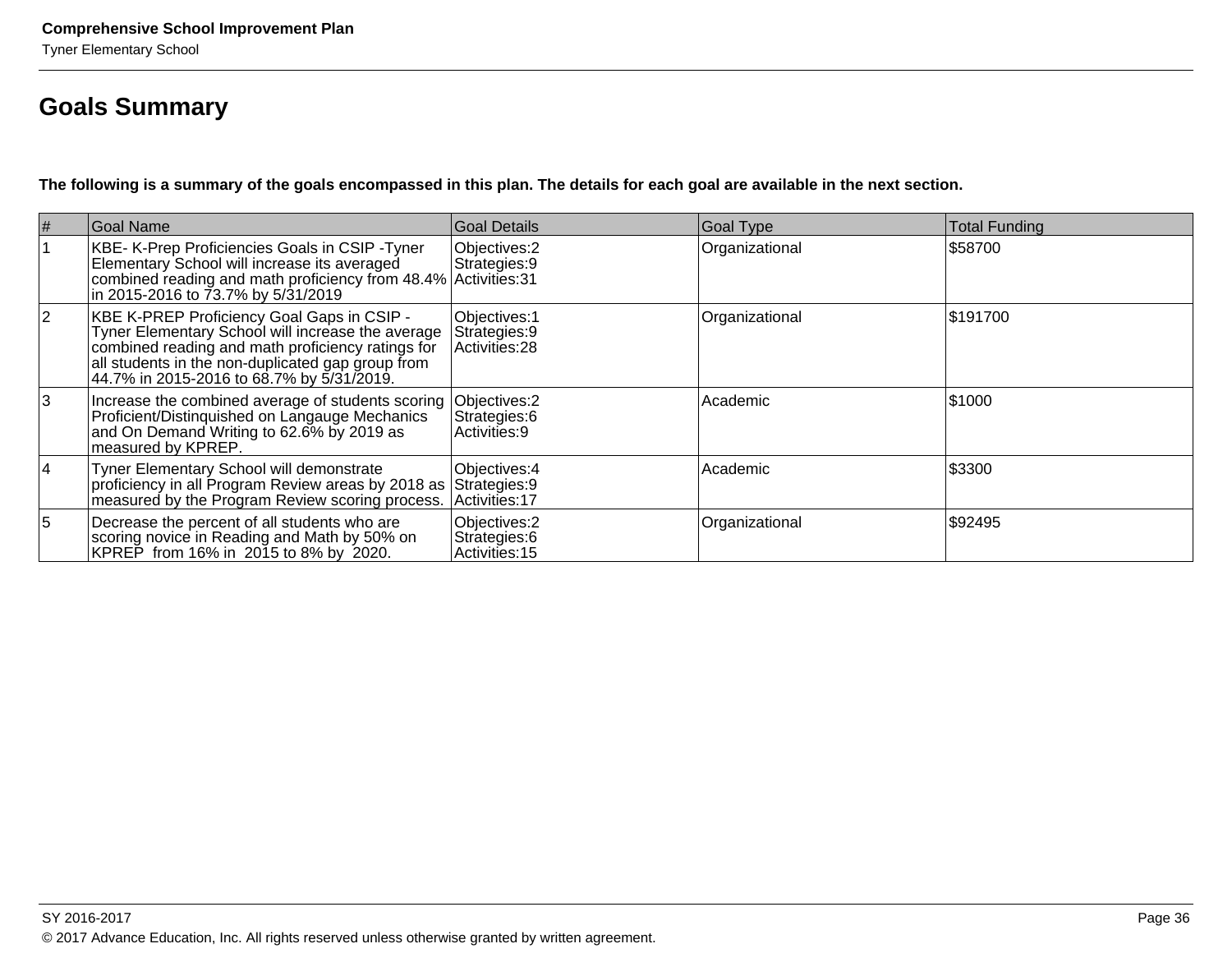# **Goal 1: KBE- K-Prep Proficiencies Goals in CSIP -Tyner Elementary School will increase itsaveraged combined reading and math proficiency from 48.4% in 2015-2016 to 73.7% by 5/31/2019**

# **Measurable Objective 1:**

collaborate to increase the averaged reading K-PREP scores for Tyner Elementary students from 49.1% in 2015-2016 to the state target of 65.1 % by 05/30/2017 asmeasured by K-PREP.

# **(shared) Strategy 1:**

Assessment Data - Analyze various assessments to increase student learning.Category: Integrated Methods for LearningResearch Cited: Stiggins

| Activity - Data Analysis Cut Point Scores                                                                                                                                                                                                                                                                                                                                                                                                                         | Activity Type         | Begin Date | <b>End Date</b> | Resource<br>Assigned | Source Of<br> Funding  | <b>Staff</b><br>Responsible                                                                                                 |
|-------------------------------------------------------------------------------------------------------------------------------------------------------------------------------------------------------------------------------------------------------------------------------------------------------------------------------------------------------------------------------------------------------------------------------------------------------------------|-----------------------|------------|-----------------|----------------------|------------------------|-----------------------------------------------------------------------------------------------------------------------------|
| Teachers and K-PREP Data Analysis Team will meet in the fall to analyze<br>student's test scores and create a cut point data sheet for each assessed<br>content area per grade level. The team will determine the amount of points Program<br>needed to move students from one performance level to another and<br>develop a plan to help move those students. The team will meet<br>throughout the year to analyze benchmark assessments and student<br>∣arowth. | Academic<br> Support_ | 08/04/2016 | 12/29/2017      | \$0                  | No Funding<br>Required | Tim Johnson,<br>Principal<br>lMelissa<br>IBaker.<br><b>Assistant</b><br>Principal<br>Melony<br>Bingham,<br><b>Counselor</b> |

| Activity<br>- District Leadership Team - Common Assessments | Activity Type | Begin Date | <b>End Date</b> | <b>Resource</b><br><b>Assigned</b> | Source Of<br>sunding | Staff<br><b>IResponsible</b> |
|-------------------------------------------------------------|---------------|------------|-----------------|------------------------------------|----------------------|------------------------------|
|-------------------------------------------------------------|---------------|------------|-----------------|------------------------------------|----------------------|------------------------------|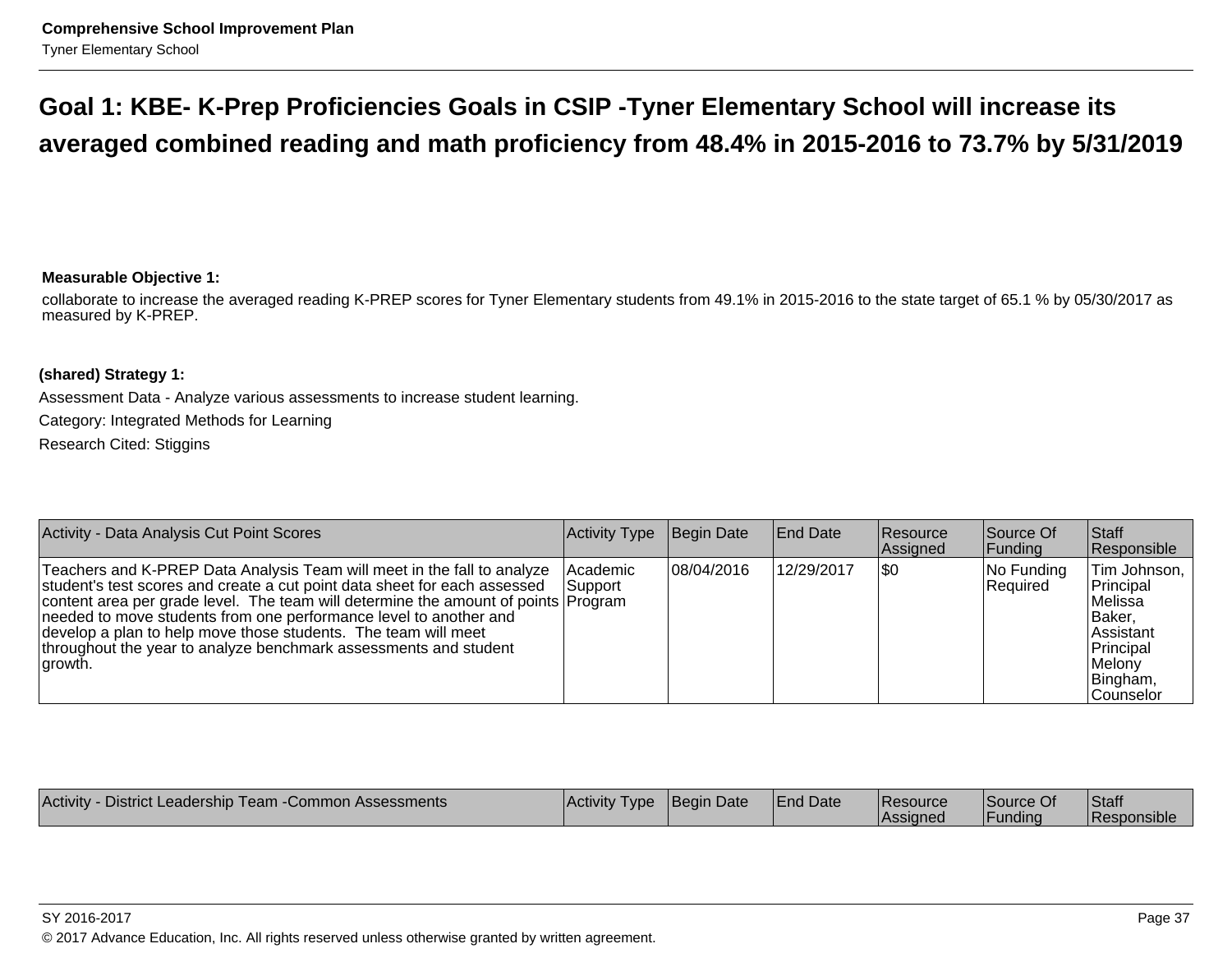Tyner Elementary School

| The assistant principal will collaborate with the district leadership team as<br>part of the Next Generation Leadership network to analyze common<br>assessments across the district as a means to monitor the effective<br>implementation or fidelity of the Core Curriculum programs being<br> implemented. The data will be utilized at a school level to look for common  <br>areas of weakness across the domains in reading and math. Identified<br>weaknesses will be discussed in PLC's and strategies to close the learning<br>gaps will be developed and implemented. | l Professional<br>Learning | 108/04/2016 | 12/29/2017 | 1\$0 | $ No$ Funding<br> Reauired | Melissa Baker<br><b>District</b><br>Leadership<br>Team<br>∣Tim Johnson<br>All teachers |
|---------------------------------------------------------------------------------------------------------------------------------------------------------------------------------------------------------------------------------------------------------------------------------------------------------------------------------------------------------------------------------------------------------------------------------------------------------------------------------------------------------------------------------------------------------------------------------|----------------------------|-------------|------------|------|----------------------------|----------------------------------------------------------------------------------------|
|---------------------------------------------------------------------------------------------------------------------------------------------------------------------------------------------------------------------------------------------------------------------------------------------------------------------------------------------------------------------------------------------------------------------------------------------------------------------------------------------------------------------------------------------------------------------------------|----------------------------|-------------|------------|------|----------------------------|----------------------------------------------------------------------------------------|

| Activity - Data Binders                                                                                                                                                                                                                                                                                                                                                                                                                  | Activity Type                    | Begin Date | <b>End Date</b> | Resource<br>Assigned | Source Of<br>Funding   | <b>Staff</b><br>Responsible                                                                                 |
|------------------------------------------------------------------------------------------------------------------------------------------------------------------------------------------------------------------------------------------------------------------------------------------------------------------------------------------------------------------------------------------------------------------------------------------|----------------------------------|------------|-----------------|----------------------|------------------------|-------------------------------------------------------------------------------------------------------------|
| Teachers in grades K-5 will collect data on students and fill out a data<br>spreadsheet three times a year for reading and math. The spread sheet<br>will collect data on the following: classroom assessments, KPREP,<br>liReady, Fluency in Reading, Automaticity in Math (Reflex), STAR, and<br>benchmark assessments. This data will be analyzed during plc's and<br>strategies/interventions will be developed based upon the data. | l Academic<br>Support<br>Program | 08/04/2016 | 12/29/2017      | 1\$0                 | No Funding<br>Required | Melissa<br><b>Baker.</b><br><b>Assistant</b><br>Principal<br>  Tim Johnson,  <br>Principal<br>'Teachers (K- |

# **(shared) Strategy 2:**

Curriculum & Instruction - Students will receive researched based instruction in the Kentucky Common Core Academic State Standards in mathmematics in grades K-

5.

Category: Professional Learning & Support

Research Cited: Marzano

| Activity - Review and Implement Curriculum Documents, Common Core<br>Standards, and Core Programs | <b>Activity Type Begin Date</b> |  | <b>End Date</b> | <b>Resource</b><br><b>Assigned</b> | Source Of<br> Funding | <b>Staff</b><br>Responsible |
|---------------------------------------------------------------------------------------------------|---------------------------------|--|-----------------|------------------------------------|-----------------------|-----------------------------|
|---------------------------------------------------------------------------------------------------|---------------------------------|--|-----------------|------------------------------------|-----------------------|-----------------------------|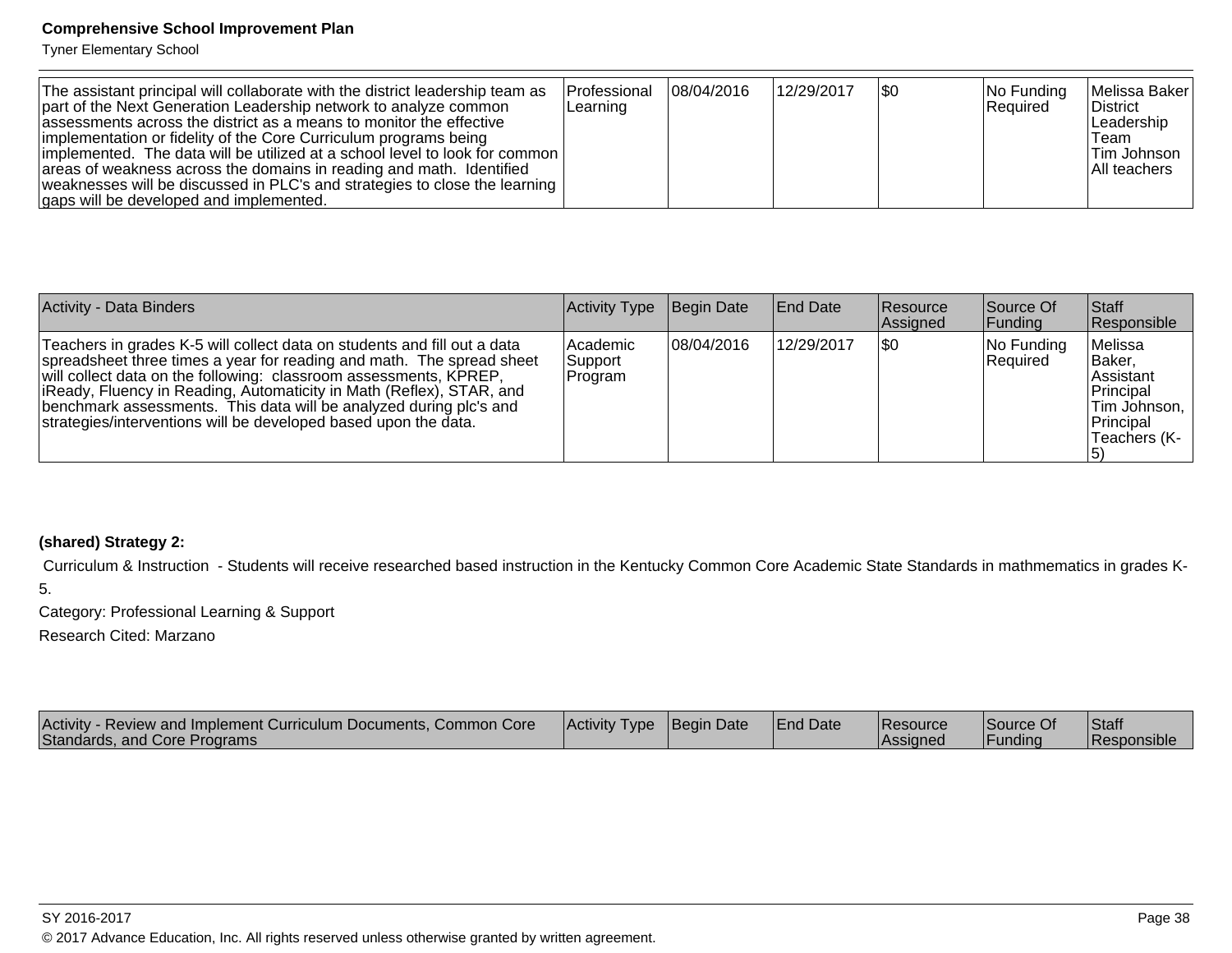Tyner Elementary School

| Activity - Instruction - Setting Goals/ Self-evaluation                                                                                                                                                                                                                                                                                                                                                                                                                                                                                  | Activity Type      | Begin Date | End Date   | Resource<br>Assigned | lSource Of<br> Funding | <b>Staff</b><br>Responsible                                                                                                                                                   |
|------------------------------------------------------------------------------------------------------------------------------------------------------------------------------------------------------------------------------------------------------------------------------------------------------------------------------------------------------------------------------------------------------------------------------------------------------------------------------------------------------------------------------------------|--------------------|------------|------------|----------------------|------------------------|-------------------------------------------------------------------------------------------------------------------------------------------------------------------------------|
| Teachers will provide students with specific and timely feedback about their Academic<br>learning. Students will articulate the targeted goals and know what is<br>required to be proficient ("I CAN" statements, rubrics, and exit slips, self-<br>reflection, and self-evaluation).<br>Teachers will teach students how to analyze and improve their work based<br>on analysis and specific, effective feedback. Learning celebrations will be<br>held and students will set goals for progress in reading/language arts and<br>Imath. | Support<br>Program | 08/04/2016 | 12/29/2017 | <b>\$0</b>           | No Funding<br>Required | Principal, Tim<br><b>Johnson</b><br>Assistant<br>Principal,<br>lMelissa Baker<br>Melony<br>Vickers,<br>lCounselor<br>All Classroom<br>Teachers<br>Family<br>Resouce<br>Center |

| Activity - Instruction - Rigor                                                                                                                                                                                                                                                                                                                      | Activity Type        | Begin Date | <b>End Date</b> | <b>Resource</b><br>Assigned | Source Of<br> Funding            | <b>Staff</b><br>Responsible                                                                            |
|-----------------------------------------------------------------------------------------------------------------------------------------------------------------------------------------------------------------------------------------------------------------------------------------------------------------------------------------------------|----------------------|------------|-----------------|-----------------------------|----------------------------------|--------------------------------------------------------------------------------------------------------|
| Tyner Elementary's focus will be on differentiated instructional strategies<br>regarding content, product, and/or process, including a focus on academic Support<br>rigor, high expectations and equitable support for all students. Teachers<br>will utilize data from IReady/profile groups to integrate differentiated and<br>rigor instruction. | lAcademic<br>Program | 08/04/2016 | 12/29/2017      | \$0                         | $ No$ Funding<br><b>Required</b> | Tim Johnson,<br>Principal<br>lMelissa<br> Baker,<br><b>Assistant</b><br>Principal<br>'TES<br>lTeachers |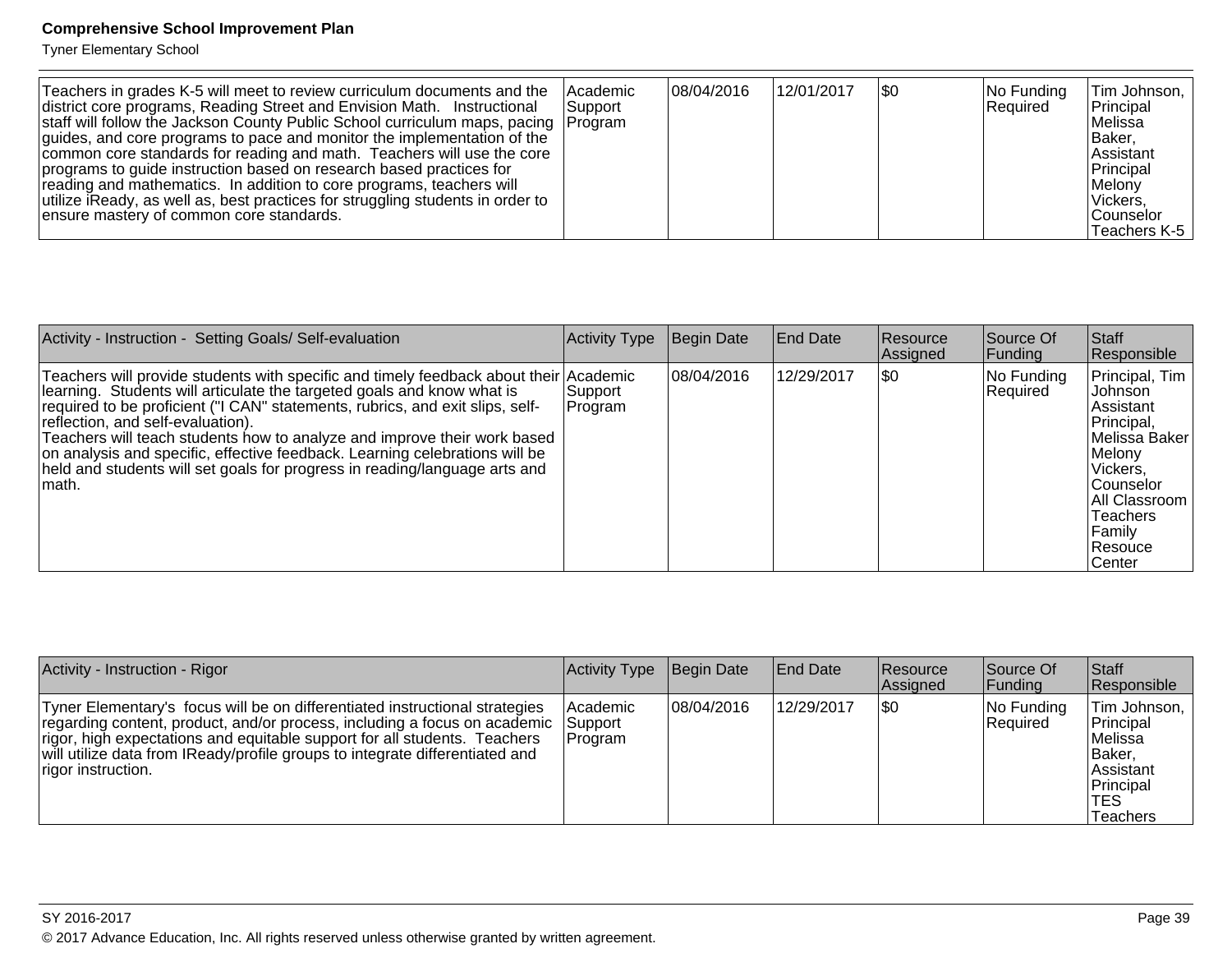Tyner Elementary School

| Activity - Celebrating Student Achievement                                                                                                                                                                                                                                                                                                                                                          | Activity Type                  | <b>Begin Date</b> | <b>End Date</b> | Resource<br>Assigned | Source Of<br> Funding  | Staff<br>Responsible                                                                                                                      |
|-----------------------------------------------------------------------------------------------------------------------------------------------------------------------------------------------------------------------------------------------------------------------------------------------------------------------------------------------------------------------------------------------------|--------------------------------|-------------------|-----------------|----------------------|------------------------|-------------------------------------------------------------------------------------------------------------------------------------------|
| The school will celebrate student achievement by displaying P/D work on<br>bulletin boards throughout the school and providing models for proficient<br>student work with specific feedback. Student achievement will be<br>celebrated at the end of each grading period to promote academic<br>ownership and a positive, caring environment. Parents will be notified of<br>their child's success. | Academic<br>Support<br>Program | 08/04/2016        | 12/29/2017      | \$0                  | No Funding<br>Required | Tim Johnson,<br>Principal<br>Melissa<br>Baker,<br>Assistant<br>Principal<br>Melony<br>Bingham,<br>Counselor<br>AII TES<br><b>Teachers</b> |

# **(shared) Strategy 3:**

Professional Development - Professional development will be offered to certified staff based on identified areas of need.

Category:

| Activity - Teacher PD Survey                                                                       | Activity Type                   | Begin Date | <b>End Date</b> | <b>Resource</b><br>Assigned | Source Of<br>Funding          | Staff<br>Responsible                                              |
|----------------------------------------------------------------------------------------------------|---------------------------------|------------|-----------------|-----------------------------|-------------------------------|-------------------------------------------------------------------|
| Teachers will take a Professional development survey. PD will be planned<br>based on survey needs. | <b>Professional</b><br>Learning | 08/04/2016 | 12/29/2017      | 1\$0                        | No Funding<br><b>Required</b> | Professional<br>Development  <br>Coordinator.<br>Shanta<br>Madden |

| Activity - Professional Learning                                                                                                                                                                                                                                                                                               | Activity Type            | Begin Date | <b>End Date</b> | <b>Resource</b><br>Assigned | Source Of<br>Funding         | Staff<br>Responsible                                                                                                                       |
|--------------------------------------------------------------------------------------------------------------------------------------------------------------------------------------------------------------------------------------------------------------------------------------------------------------------------------|--------------------------|------------|-----------------|-----------------------------|------------------------------|--------------------------------------------------------------------------------------------------------------------------------------------|
| Teachers will recieve PD to increase student learning. Teachers<br> participate in program-specific job-embedded professional development to<br>enhance their ability to deliver effective, appropriate instruction that<br>improves student learning, student growth goals, and supports teachers'<br>individual growth plan. | Professional<br>Learning | 08/04/2015 | 12/29/2017      | \$1700                      | Other, Title I<br>Schoolwide | ⊦Tim Johnson,  <br>Principal<br>lMelissa<br> Baker,<br>lAssistant<br>Principal<br>lShanta<br>Madden,<br><b>Building PD</b><br>lCoordinator |

SY 2016-2017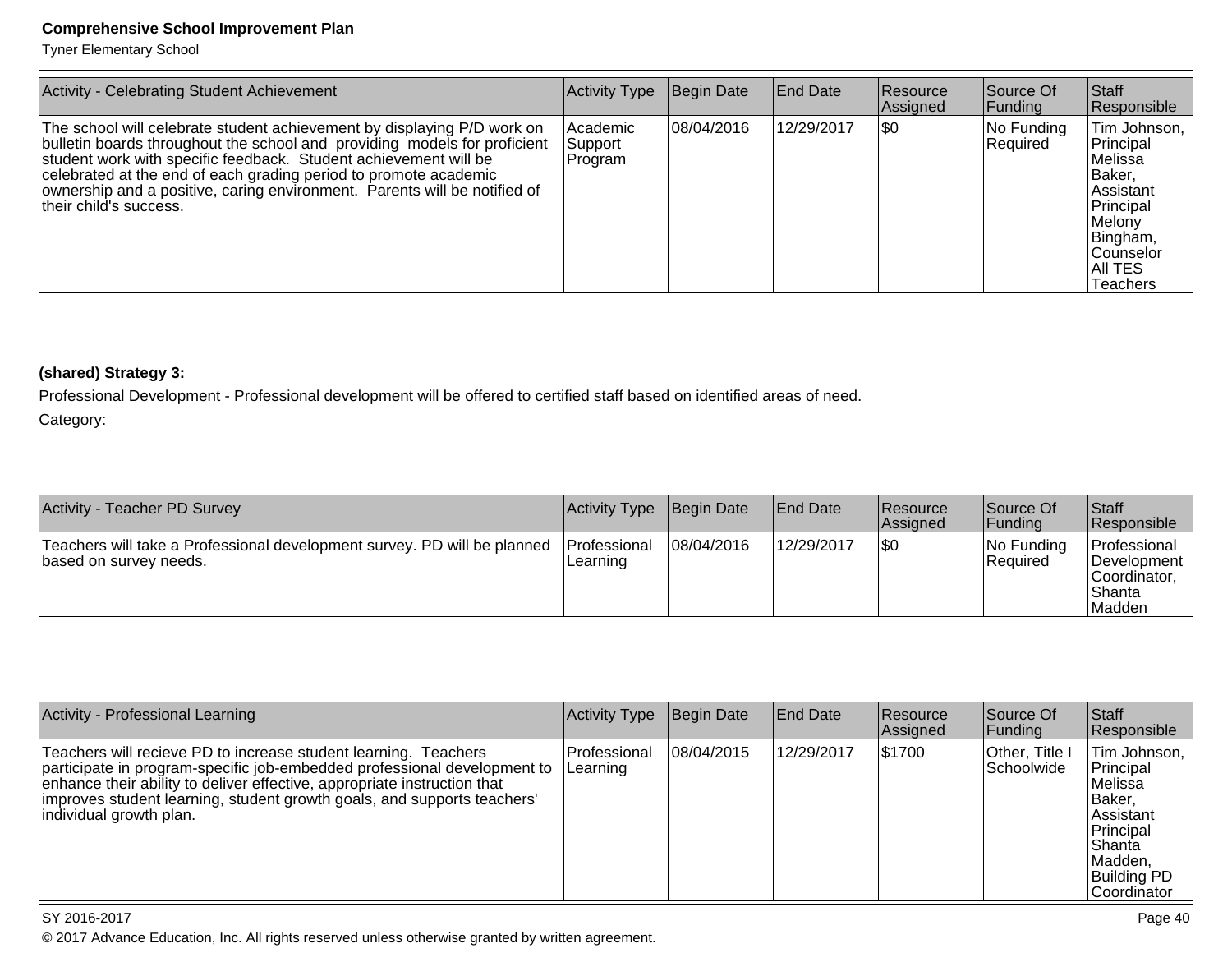| Activity - Teacher Orientation                                                                                                                                                                              | Activity Type                                                                                              | Begin Date | <b>End Date</b> | <b>Resource</b><br>Assigned | Source Of<br> Funding  | <b>Staff</b><br>Responsible                                          |
|-------------------------------------------------------------------------------------------------------------------------------------------------------------------------------------------------------------|------------------------------------------------------------------------------------------------------------|------------|-----------------|-----------------------------|------------------------|----------------------------------------------------------------------|
| First year, inexperienced, and alternate certification teachers are provided<br>with a series of teacher orientations in which teachers are informed about<br>curriculum, safety, and classroom management. | Professional<br>Learning,<br> Academic<br> Support <br> Program,<br><b>Recruitment</b><br>land Retention I | 08/04/2016 | 12/29/2017      | <b>\$0</b>                  | No Funding<br>Required | Mr. Johnson,<br>Principal<br>IMrs. Baker.<br> Assistant<br>Principal |

| Activity - Teacher Mentor/Best Practices                                                                                                                                                                                                                                                                                      | <b>Activity Type</b>                                                  | Begin Date | <b>End Date</b> | <b>Resource</b><br>Assigned | Source Of<br> Funding  | <b>Staff</b><br>Responsible                                                                                           |
|-------------------------------------------------------------------------------------------------------------------------------------------------------------------------------------------------------------------------------------------------------------------------------------------------------------------------------|-----------------------------------------------------------------------|------------|-----------------|-----------------------------|------------------------|-----------------------------------------------------------------------------------------------------------------------|
| In experienced or first year teachers will be provided with a content or<br>grade level mentor and have the opportunity to observe highly effective<br>teachers in their grade level. Teachers will identify best<br>practices/strategies during observations and reflect upon those strategies<br>with their teacher mentor. | <b>IProfessional</b><br>Learning,<br>lRecruitment<br>land Retention I | 08/04/2016 | 12/29/2017      | 1\$0                        | No Funding<br>Required | Tim Johnson,<br>Principal<br>lMelissa<br>IBaker.<br><b>Assistant</b><br>Principal<br>Melony<br>Bingham,<br> Counselor |

| Activity - Para educator PD                                                                                                                  | <b>Activity Type</b>      | Begin Date | <b>End Date</b> | <b>Resource</b><br><b>Assigned</b> | Source Of<br> Funding  | Staff<br>Responsible                                                                                   |
|----------------------------------------------------------------------------------------------------------------------------------------------|---------------------------|------------|-----------------|------------------------------------|------------------------|--------------------------------------------------------------------------------------------------------|
| Para educators will collaborate with teachers during PLC's and common<br>planning time in order to meet the instructional needs of students. | lProfessional<br>Learning | 08/04/2016 | 05/31/2017      | \$0                                | No Funding<br>Required | Tim Johnson,<br>Principal<br>lMelissa<br> Baker.<br>l Assistant<br>Principal<br>lCertified<br>Teachers |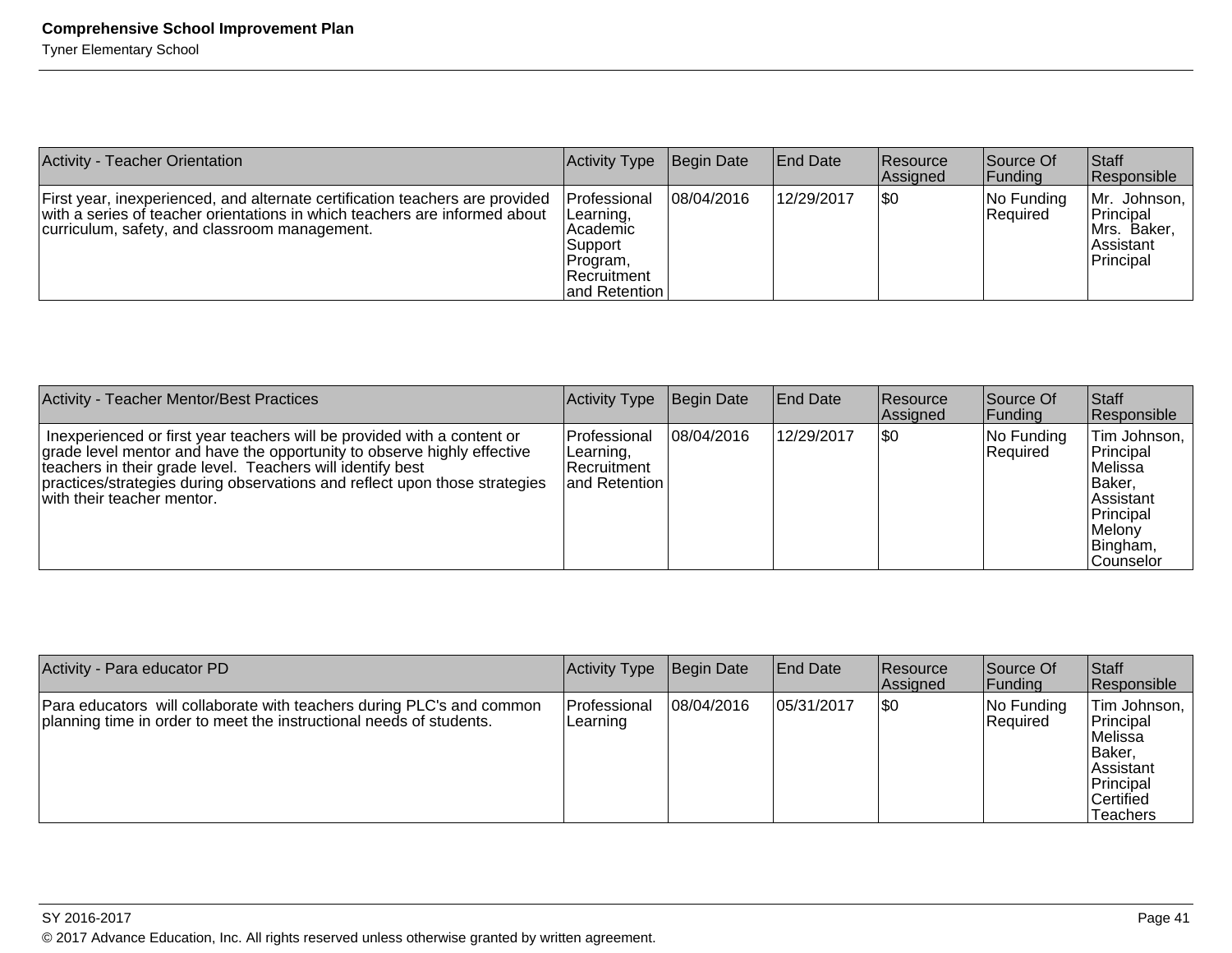Tyner Elementary School

| <b>Activity - Next Generation Leadership Network</b>                                                                                                                                                                                                                                                                                                                                                                                                                                                                                                                                                                                                                                                                                                                | Activity Type            | Begin Date | <b>End Date</b> | <b>Resource</b><br>Assigned | Source Of<br> Funding | <b>Staff</b><br>Responsible                 |
|---------------------------------------------------------------------------------------------------------------------------------------------------------------------------------------------------------------------------------------------------------------------------------------------------------------------------------------------------------------------------------------------------------------------------------------------------------------------------------------------------------------------------------------------------------------------------------------------------------------------------------------------------------------------------------------------------------------------------------------------------------------------|--------------------------|------------|-----------------|-----------------------------|-----------------------|---------------------------------------------|
| The assistant principal will participate in professional learning through the<br>Next Generation Leadership Network. The network will provide the<br>opportunity to meet regularly throughout the year to develop ways to<br>monitor content and pedagogical competencies, as well as the leadership<br>skills necessary to work with and provide feedback to teachers. The<br>assistant principal will develop relationships with other participants in the<br>network and with skilled facilitators so that they can safely share problems<br>of practice and seek solutions — not just during the time of the network<br>meetings, but on an as-needed and ongoing basis. The results of this<br>activity will impact instructional practices within the school. | Professional<br>Learning | 08/04/2016 | 12/29/2017      | \$500                       | IGrant Funds          | Melissa<br>Baker,<br>Assistant<br>Principal |

# **(shared) Strategy 4:**

Interventions - Various interventions will be used to increase student achievement.

Category: Continuous Improvement

Research Cited: Marzano, Stiggins

| <b>Activity - RTI Placement</b>                                                                                                                                                                                                                                                                                                                                                                                                                                                                                                                                                                                                                                            | <b>Activity Type</b> | Begin Date | <b>End Date</b> | Resource<br>Assigned | Source Of<br> Funding  | Staff<br>Responsible                                                                                                                                                                        |
|----------------------------------------------------------------------------------------------------------------------------------------------------------------------------------------------------------------------------------------------------------------------------------------------------------------------------------------------------------------------------------------------------------------------------------------------------------------------------------------------------------------------------------------------------------------------------------------------------------------------------------------------------------------------------|----------------------|------------|-----------------|----------------------|------------------------|---------------------------------------------------------------------------------------------------------------------------------------------------------------------------------------------|
| Identify and place students in appropriate RTI tiers and revise Tiers 3 times Academic<br>a year. Teachers will use district and classroom assessments (IREADY,<br>STAR, and various screeners) to determine Tier II and Tier III students in<br>Reading and Math. Small skills groups will be used as interventions (using<br>various curricular tools such as Pearson Resources, IReady). Students<br>may be referred to Special Education for further support and evaluation if<br>needed. The reading and math interventionists will be directly involved<br>with placement of tier III students and will assist teachers in identifying tier<br>Il students, as well. | Support<br>Program   | 08/04/2016 | 12/29/2017      | \$0                  | No Funding<br>Required | Tim Johnson,<br>Principal;<br>Melissa<br>Baker,<br>Assistant<br>Principal;<br>Melony<br>Bingham,<br>Guidance<br>Counselor;<br>Classroom<br>Teachers K-5:<br>Londa<br>Freeman; Kim<br>Hacker |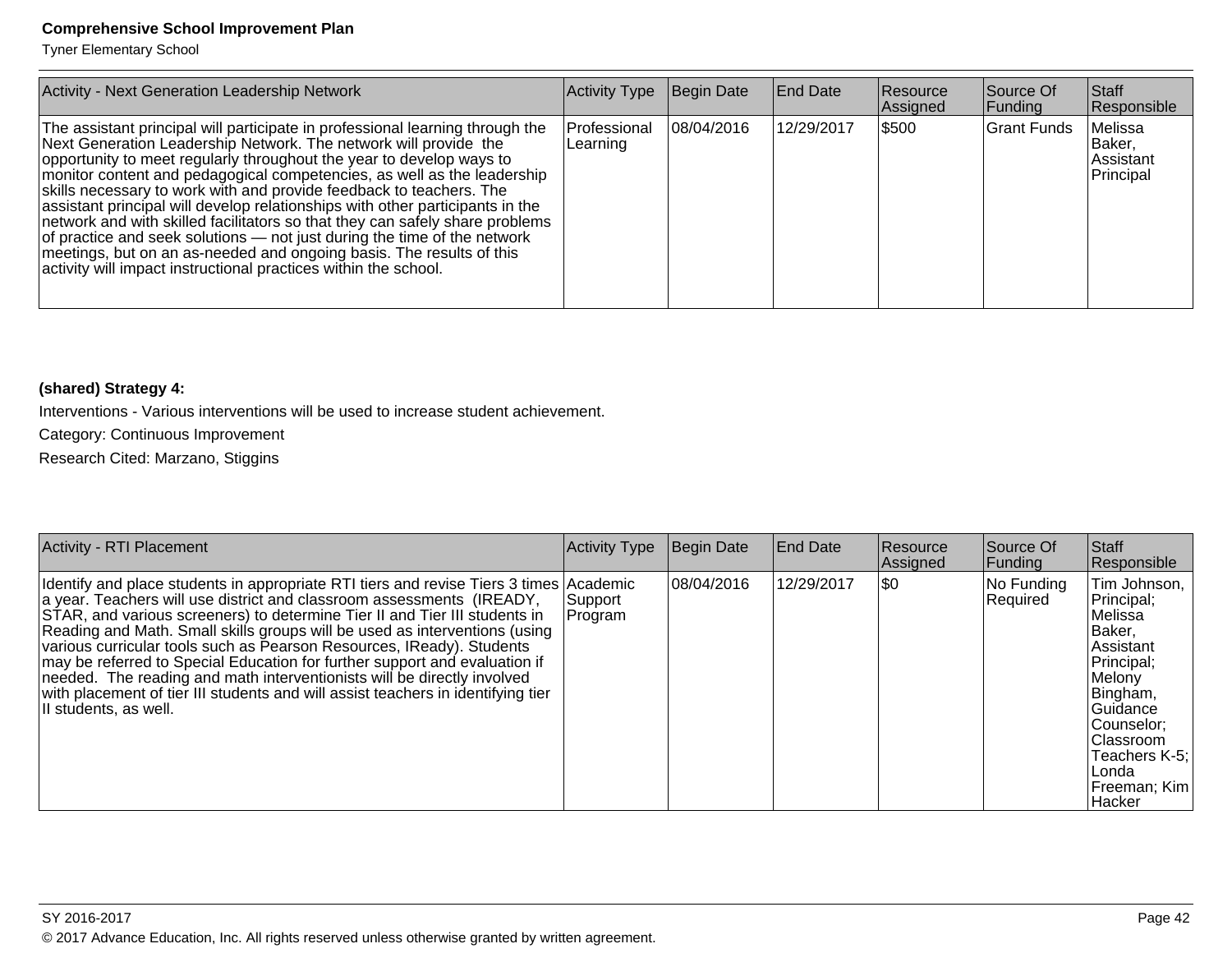Tyner Elementary School

| Activity - RTI & Professional Learning Communities                                                                                                     | Activity Type                    | Begin Date  | <b>End Date</b> | Resource<br>Assigned | Source Of<br> Funding      | <b>Staff</b><br>Responsible                                                                                     |
|--------------------------------------------------------------------------------------------------------------------------------------------------------|----------------------------------|-------------|-----------------|----------------------|----------------------------|-----------------------------------------------------------------------------------------------------------------|
| PLC's will develop plans to address gaps in instruction or learner needs<br>based on KPREP, IReady, and other summative and formative<br>lassessments. | l Academic<br>Support<br>Program | 108/04/2016 | 12/29/2017      | 1\$0                 | $ No$ Funding<br> Reauired | Tim Johnson,  <br>Principal;<br><i>IMelissa</i><br>Baker,<br><b>Assistant</b><br>Principal;<br> Certified Staff |

| <b>Activity - RTI Resources</b>                                                                                                                                                                                                                                                                                                                                                                             | <b>Activity Type</b>           | Begin Date | <b>End Date</b> | Resource<br>Assigned | Source Of<br>Funding  | Staff<br>Responsible                                                                                                                                                                                                             |
|-------------------------------------------------------------------------------------------------------------------------------------------------------------------------------------------------------------------------------------------------------------------------------------------------------------------------------------------------------------------------------------------------------------|--------------------------------|------------|-----------------|----------------------|-----------------------|----------------------------------------------------------------------------------------------------------------------------------------------------------------------------------------------------------------------------------|
| Resources at school level will be used to place and schedule students for<br>RTI services based on data. Example: Tier 1/classroom, Tier 2/ IReady<br>Computer Lab. Tier 3/ Small group Classroom Teacher/Interventionist in<br>addition to IReady. Tier3 students in kindergarten through third grade may<br>receive services provided by Read to Achieve Grant and Mathematics<br>Achievement Fund Grant. | Academic<br>Support<br>Program | 08/04/2016 | 12/29/2017      | 510000               | Title I<br>Schoolwide | Tim Johnson,<br>Principal;<br>Melissa<br>Baker,<br>Assistant<br>Principal<br><b>Classroom</b><br><b>Teachers</b><br>Sherrie Judd-<br> RTI Lab<br>Tammy<br>lWebb- RTI<br>Lab<br>RTA-Londa<br><b>IFreeman</b><br>MAF-Kim<br>Hacker |

| Activity - RTI Monitoring | <b>Activity Type</b> | Begin Date | <b>End Date</b> | <b>Resource</b><br><b>Assigned</b> | Source Of<br> Funding | Staff<br><b>IResponsible</b> |
|---------------------------|----------------------|------------|-----------------|------------------------------------|-----------------------|------------------------------|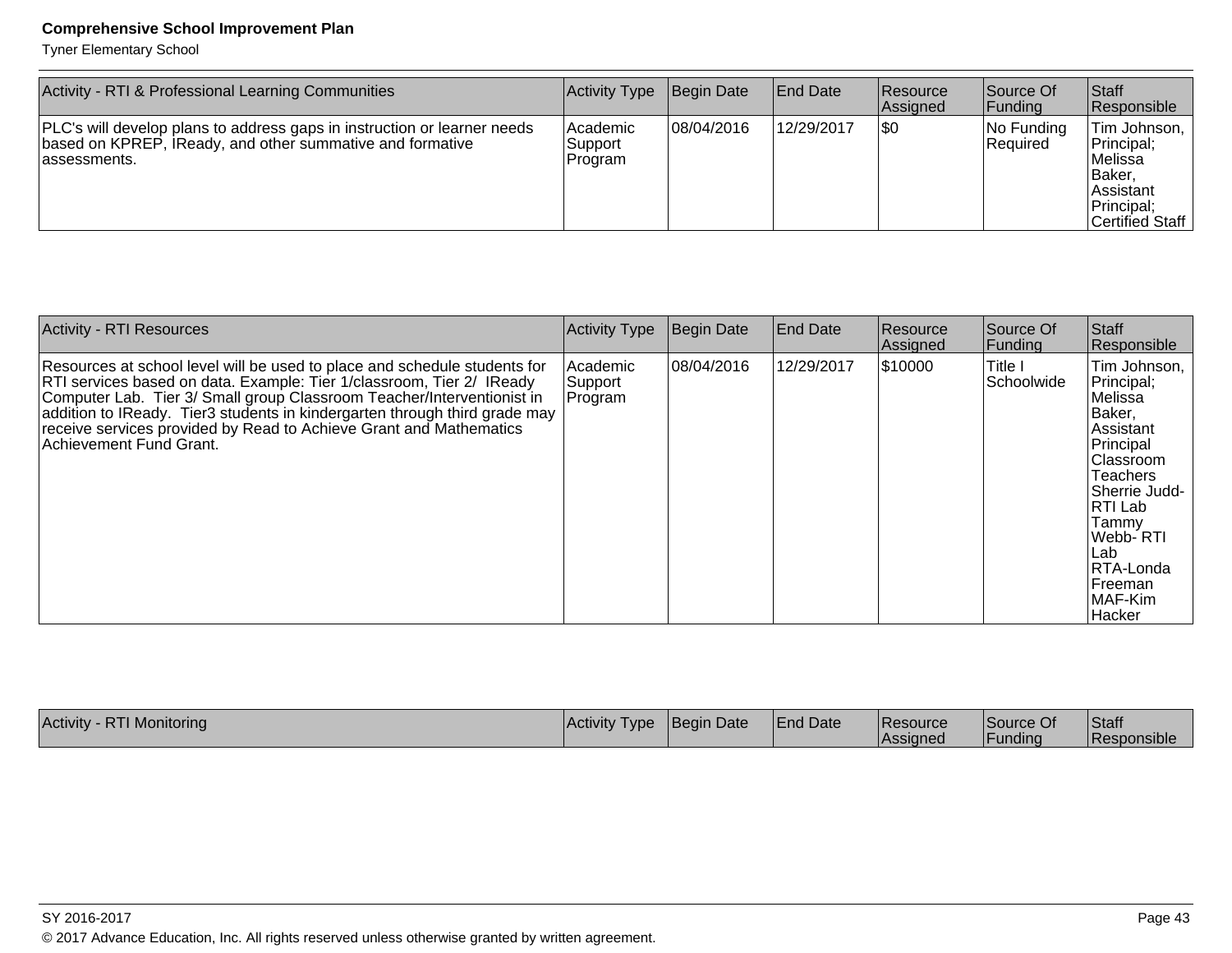Tyner Elementary School

| District Math and Reading Diagnostic (IReady,) and Math and Reading<br>Proficiency Assessments as well as classroom assessments will be used<br>to monitor results of children in the Gap group and results analyzed to<br>modify instruction. The RtI team will meet in PLC every 9 weeks to monitor<br>performance data and determine individual student progress. The<br>administrator and teachers will also analyze data for<br>gap students in each subgroup 3 times a year through IReady<br>Reading/Math Assessments to identify changes needed to reduce<br>lachievement differences. | l Academic<br>Support<br> Program | 08/04/2016 | 12/29/2017 | <b>SO</b> | No Funding <br>Required | Tim Johnson,  <br>Principal<br>lMelissa<br>IBaker.<br>Assistant<br>Principal<br>Melony<br>l Vickers.<br><b>Counselor</b><br>IAII Math<br>Teachers K-5<br>All Reading<br>Teachers |
|------------------------------------------------------------------------------------------------------------------------------------------------------------------------------------------------------------------------------------------------------------------------------------------------------------------------------------------------------------------------------------------------------------------------------------------------------------------------------------------------------------------------------------------------------------------------------------------------|-----------------------------------|------------|------------|-----------|-------------------------|----------------------------------------------------------------------------------------------------------------------------------------------------------------------------------|
|------------------------------------------------------------------------------------------------------------------------------------------------------------------------------------------------------------------------------------------------------------------------------------------------------------------------------------------------------------------------------------------------------------------------------------------------------------------------------------------------------------------------------------------------------------------------------------------------|-----------------------------------|------------|------------|-----------|-------------------------|----------------------------------------------------------------------------------------------------------------------------------------------------------------------------------|

| Activity - RTI - Parent Communication                                                                                                                                                                                                                                                                                                                                                                                                              | Activity Type   | Begin Date  | <b>End Date</b> | Resource<br>Assigned | Source Of<br><b>Funding</b> | <b>Staff</b><br>Responsible             |
|----------------------------------------------------------------------------------------------------------------------------------------------------------------------------------------------------------------------------------------------------------------------------------------------------------------------------------------------------------------------------------------------------------------------------------------------------|-----------------|-------------|-----------------|----------------------|-----------------------------|-----------------------------------------|
| <b>Parents will be systematically notified when students qualify for Tier II or III Academic</b><br>instruction and will be provided with the data used to make decisions about Support<br>their child's instructional needs. Parents will be encouraged to help make<br>decisions and be a part of their child's education. Notification will occur<br>every 9 weeks or before if needed via written documentation, phone, email,<br>$ $ or text. | <b>IProgram</b> | 108/04/2016 | 12/29/2017      | \$0                  | No Funding<br>Required      | <b>All Certified</b><br><b>Teachers</b> |

# **Strategy 5:**

Early Childhood - Use various resources to provide services for early transitions for students ages 3-6.

Category:

| Activity - Identify Early Childhood Providers                                                                                                                                                         | Activity Type                    | Begin Date | <b>End Date</b> | <b>Resource</b><br>Assigned | Source Of<br> Funding            | Staff<br>Responsible                                                                                       |
|-------------------------------------------------------------------------------------------------------------------------------------------------------------------------------------------------------|----------------------------------|------------|-----------------|-----------------------------|----------------------------------|------------------------------------------------------------------------------------------------------------|
| Use Pre-School, Head Start, First Step Hands, Early Steps to School<br>Success, Born Learning, Tyner FRC and other community resources will<br>be used to provide services for children ages birth-6. | l Academic<br>Support<br>Program | 07/01/2016 | 12/29/2017      | 540000                      | 'Title I<br>Schoolwide.<br>Other | Family<br>∣Resource<br>Center<br>Karen Smith<br><b>Early Steps</b><br>Lisa Hays<br>Coreen<br><b>Brewer</b> |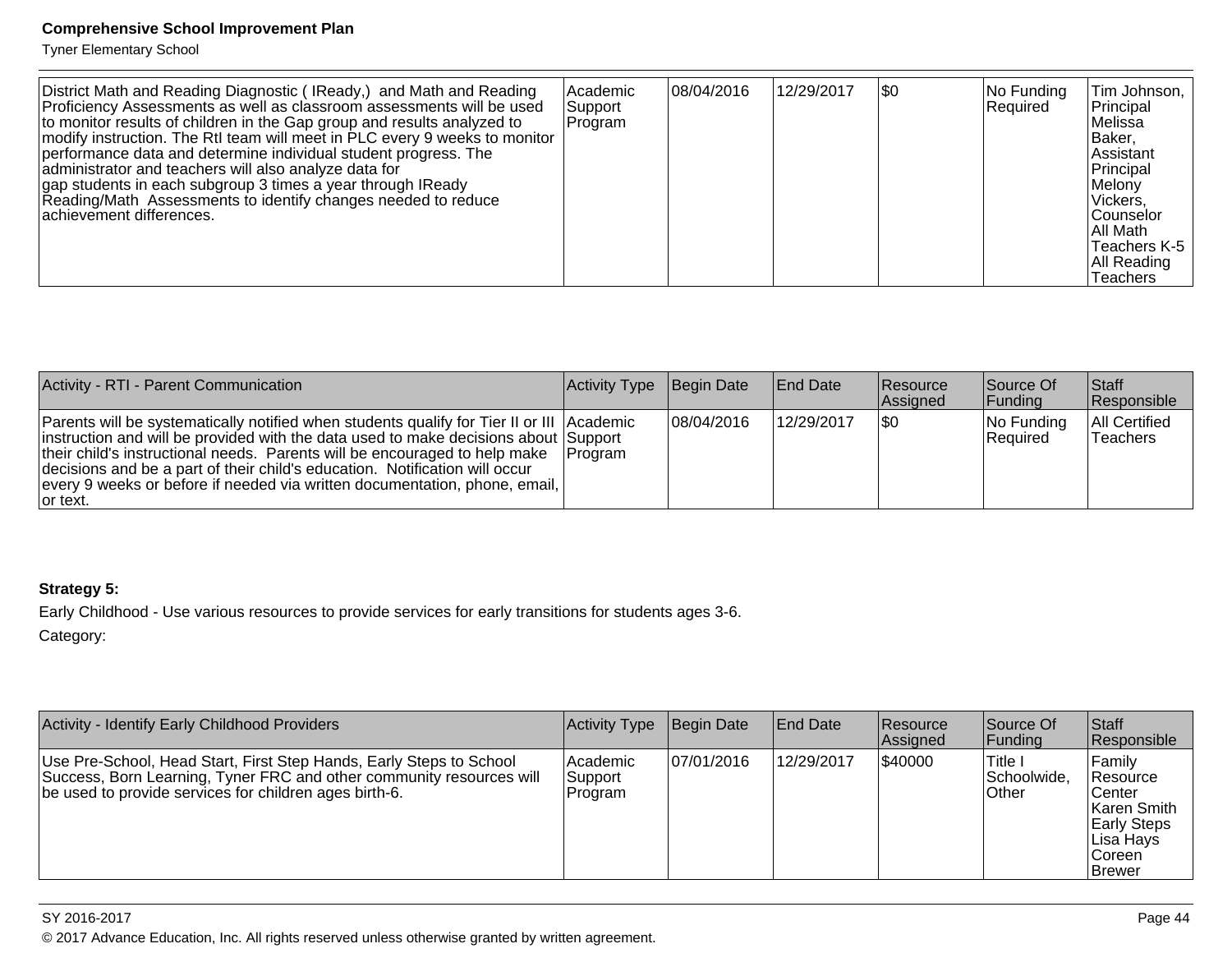| <b>Activity - Transition Data</b>                                                                                                                                                                                            | Activity Type                    | Begin Date | <b>End Date</b> | <b>Resource</b><br><b>Assigned</b> | Source Of<br> Funding            | Staff<br>Responsible                                                                         |
|------------------------------------------------------------------------------------------------------------------------------------------------------------------------------------------------------------------------------|----------------------------------|------------|-----------------|------------------------------------|----------------------------------|----------------------------------------------------------------------------------------------|
| TES Family Resource Center will gather any transition data from Early<br>Childcare providers to build connections between families and the school<br>to help provide services for incoming Pre-School-Kindergarten students. | lAcademic<br> Support<br>Program | 08/04/2016 | 12/29/2017      | <b>SO</b>                          | $ No$ Funding<br><b>Required</b> | Family<br>∣Resource<br>Center:<br>Lisa Havs<br>⊺Karen Smith<br> Preschool<br><b>Teachers</b> |

| Activity - Kindergarten Assessment                                                                      | Activity Type                  | Begin Date | <b>End Date</b> | <b>Resource</b><br><b>Assigned</b> | Source Of<br><b>Funding</b> | <b>Staff</b><br>Responsible                                            |
|---------------------------------------------------------------------------------------------------------|--------------------------------|------------|-----------------|------------------------------------|-----------------------------|------------------------------------------------------------------------|
| Assess all Kindergarteners at school entry with (BRIGANCE) screener to<br>establish entry level skills. | Academic<br>Support<br>Program | 05/05/2016 | 05/31/2017      | \$5000                             | <b>Other</b>                | Certified Staff:<br>Melony<br>Vickers.<br>Guidance<br><b>Counselor</b> |

| <b>Activity - Transition Meetings</b>                                                                                                                                                                                                                                                                                                                                                                                                         | Activity Type       | Begin Date  | <b>End Date</b> | Resource<br>Assigned | Source Of<br> Funding  | Staff<br>Responsible                                                                                                             |
|-----------------------------------------------------------------------------------------------------------------------------------------------------------------------------------------------------------------------------------------------------------------------------------------------------------------------------------------------------------------------------------------------------------------------------------------------|---------------------|-------------|-----------------|----------------------|------------------------|----------------------------------------------------------------------------------------------------------------------------------|
| End of year transition meetings to prepare students, as well as, families for  Parent<br>the transition from preschool to Pre-K or Kindergarten will be completed<br>during the last weeks of school. Teachers will discuss students readiness<br>and determine appropriate placement of the students for the following year.<br>Parent questions and concerns will be addressed by teachers and staff in<br>order to alleviate any concerns. | <b>Ilnvolvement</b> | 104/04/2016 | 106/01/2017     | \$0                  | No Funding<br>Required | Preschool<br>Teachers<br>Special<br>Education<br><b>Teachers</b><br> Counselor:<br>Melony<br>Bingham<br>Kindergarten<br>Teachers |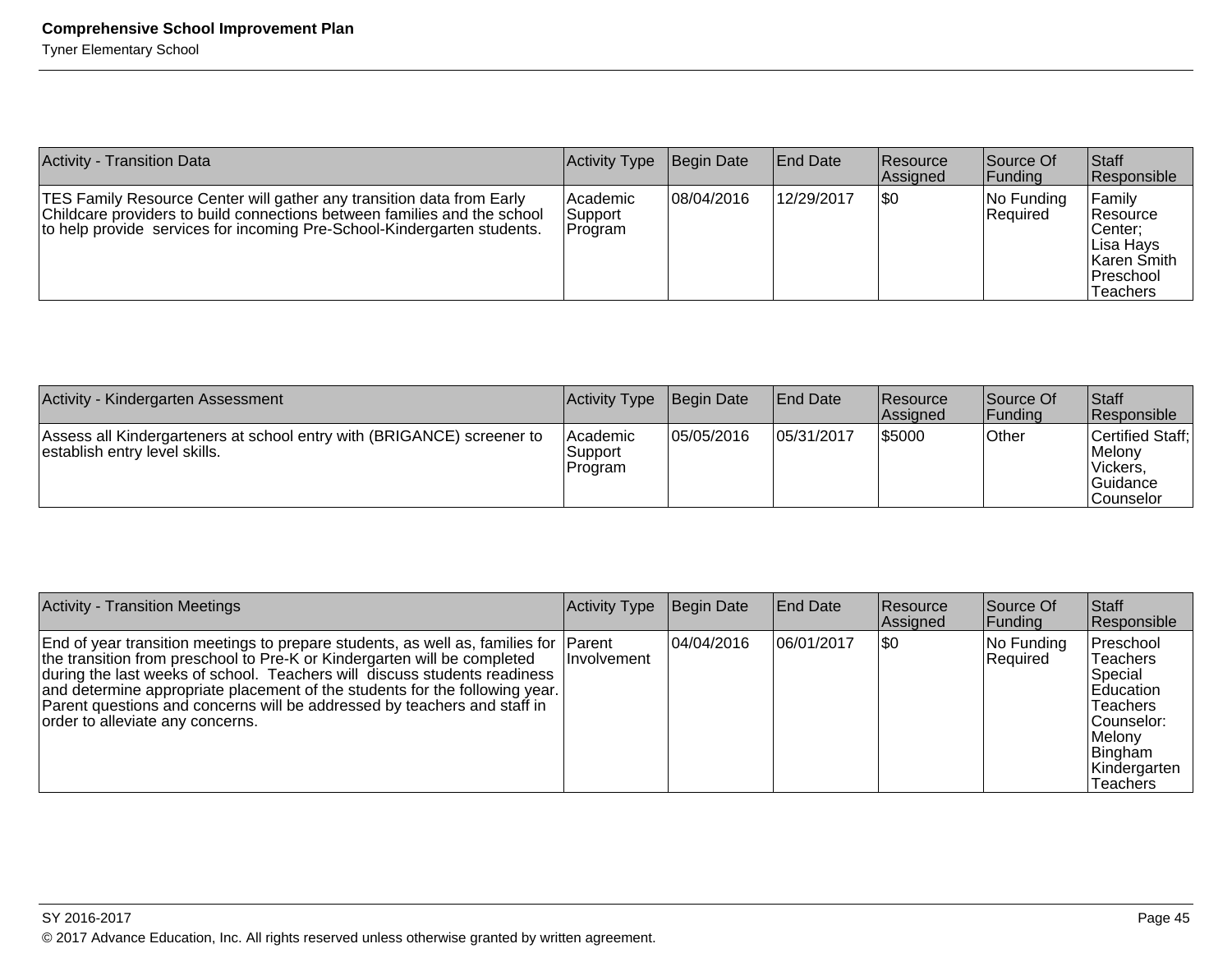Tyner Elementary School

| Activity - Kindergarten Transition Tour                                                                                                                                                                                                                                                 | Activity Type                         | Begin Date | <b>End Date</b> | Resource<br><b>Assigned</b> | Source Of<br><b>IFunding</b> | Staff<br>Responsible                                                  |
|-----------------------------------------------------------------------------------------------------------------------------------------------------------------------------------------------------------------------------------------------------------------------------------------|---------------------------------------|------------|-----------------|-----------------------------|------------------------------|-----------------------------------------------------------------------|
| Preschool teachers will collaborate with Kindergarten teachers to provide<br>students with a tour of each kindergarten classroom. This will involve<br>students meeting the teacher, exploring activities, and becoming familiar<br>with the daily routine of a kindergarten classroom. | <b>Academic</b><br>Support<br>Program | 08/04/2016 | 12/29/2017      | 1\$0                        | $ No$ Funding<br>Required    | Preschool<br><sup>1</sup> Teachers<br>Kindergarten<br><b>Teachers</b> |

| Activity - Kindergarten Open House                                                                                                                                                                                                                                                       | Activity Type      | Begin Date | <b>End Date</b> | Resource<br>Assigned | Source Of<br><b>IFunding</b> | Staff<br>Responsible                                                                                                                                                          |
|------------------------------------------------------------------------------------------------------------------------------------------------------------------------------------------------------------------------------------------------------------------------------------------|--------------------|------------|-----------------|----------------------|------------------------------|-------------------------------------------------------------------------------------------------------------------------------------------------------------------------------|
| Before the school year begins, kindergarten will conduct an open house for Parent<br>incoming kindergarteners. Parents and students will meet their child's<br>teacher, receive academic expectations, and become familiar with the<br>routines of kindergarten, as well as, the school. | <b>Involvement</b> | 08/04/2016 | 12/29/2017      | \$400                | lTitle I<br>Schoolwide       | Tim Johnson,<br>Principal<br> Melissa<br>Baker,<br>Assistant<br>Principal<br>Melony<br>Bingham,<br><b>Counselor</b><br>Kindergarten<br>Teachers and<br>Paraprofessio<br>Inals |

# **Strategy 6:**

Literacy Initiative - Disseminate new common core resources to support 21st century literacy planning.

Category: Learning Systems

| Activity - Literacy Team                                                                                                                                                                                      | <b>Activity Type</b> | Begin Date  | <b>End Date</b> | <b>Resource</b><br>Assigned | Source Of<br> Funding      | Staff<br>Responsible                                                                                  |
|---------------------------------------------------------------------------------------------------------------------------------------------------------------------------------------------------------------|----------------------|-------------|-----------------|-----------------------------|----------------------------|-------------------------------------------------------------------------------------------------------|
| The literacy team will continue to meet monthly to monitor/revise the school Academic<br>wide literacy plan, mentor teachers through collaboration, and provide<br>models for effective literacy instruction. | Support<br>Program   | 108/04/2016 | 12/29/2017      | 1\$0                        | $ No$ Funding<br> Reauired | Tim Johnson,  <br>Principal<br>l Melissa<br> Baker,<br><b>Assistant</b><br>Principal<br>Literacy Team |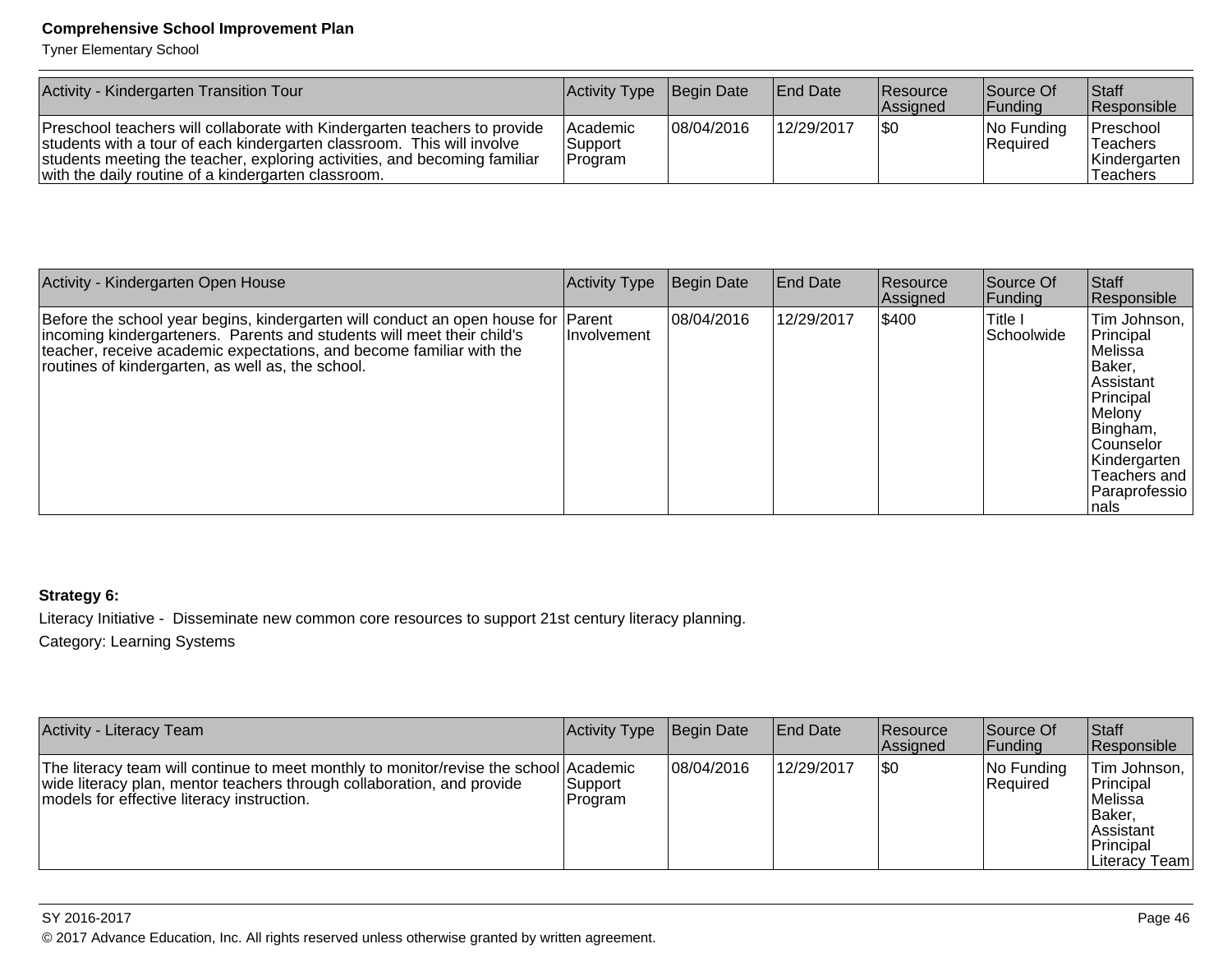| <b>Activity - Literacy Gaps</b>                                                                                                                                                                                                                                                                                                                  | Activity Type                   | Begin Date | <b>End Date</b> | Resource<br>Assigned | Source Of<br> Funding         | <b>Staff</b><br>Responsible                                                                    |
|--------------------------------------------------------------------------------------------------------------------------------------------------------------------------------------------------------------------------------------------------------------------------------------------------------------------------------------------------|---------------------------------|------------|-----------------|----------------------|-------------------------------|------------------------------------------------------------------------------------------------|
| The literacy team will work with school leadership to identify strengths and<br>areas for improvement in the school's literacy program, priorities for<br> improvement, resources and strategies to support change. The team will<br>utilize benchmark assessments, school wide writing scrimmages, and<br>KPREP data to identify gaps, as well. | Academic<br>Support<br> Program | 08/04/2016 | 12/29/2017      | \$0                  | No Funding<br><b>Required</b> | Tim Johnson,  <br>Principal<br>Melissa<br> Baker,<br>lAssistant<br>Principal<br>Literacy Teaml |

| Activity - Literacy Enrichment/Parental Involvement                                                                                                                                                                                                                                                                                                                                                                      | <b>Activity Type</b>         | Begin Date  | <b>End Date</b> | <b>Resource</b><br>Assigned | Source Of<br> Funding | <b>Staff</b><br>Responsible                                                                                               |
|--------------------------------------------------------------------------------------------------------------------------------------------------------------------------------------------------------------------------------------------------------------------------------------------------------------------------------------------------------------------------------------------------------------------------|------------------------------|-------------|-----------------|-----------------------------|-----------------------|---------------------------------------------------------------------------------------------------------------------------|
| School-wide enrichment literacy experiences will be promoted with Family<br>Literacy Nights, Scholastic News, National Geographic for Kids, Time for<br>Kids, BrainPop, BrainPop Jr., and Tumblebooks. Literacy<br>recommendations and strategies will be made through TES Family<br>Resource Center and Save the Children Grant, Read to Achieve Grant,<br>parent-teacher conferences, school website, and newsletters. | Parent<br><b>Involvement</b> | 108/04/2016 | 05/31/2017      | \$600                       | <b>FRYSC</b>          | Tim Johnson.<br>Principal<br>lMelissa<br>Baker,<br>Assistant<br>Principal<br> Ruthie<br>lSizemore.<br><b>FRC Director</b> |

# **(shared) Strategy 7:**

Assessments - Teachers will use a variety of assessments to determine student performance and growth in reading/LA.

Category: Continuous Improvement

Research Cited: Rick Stiggins

| Activity -<br><b>Activity</b><br>√ Common Assessments<br>Type <sup>1</sup> | <b>IBegin Date</b> | <b>End Date</b> | Resource<br><b>Assigned</b> | Source Of<br><u>IFundina</u> | <b>Staff</b><br>Responsible |
|----------------------------------------------------------------------------|--------------------|-----------------|-----------------------------|------------------------------|-----------------------------|
|----------------------------------------------------------------------------|--------------------|-----------------|-----------------------------|------------------------------|-----------------------------|

SY 2016-2017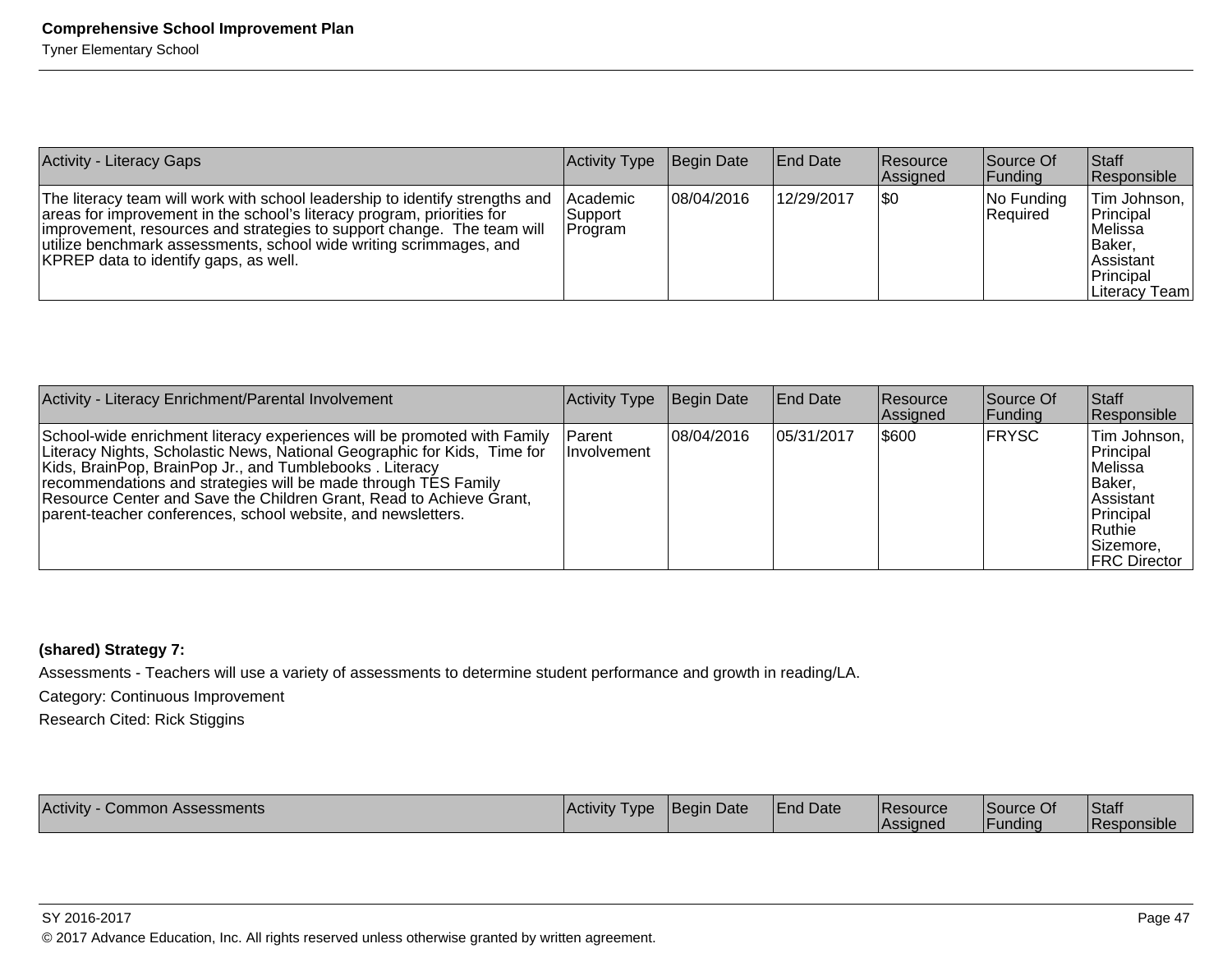Tyner Elementary School

| Teachers will revise the district common assessments and use the<br>assessments utilize the assessments before, during, and after instruction.<br>Teacher's will ensure that the assessments are aligned to the common<br>core and contain higher order thinking questions. Data from the<br>assessments will be used to individualize instructional needs of students<br>and identify common areas of weakness. | <b>Direct</b><br><b>Instruction</b> | 08/04/2016 | 12/29/2017 |  | $ No$ Funding<br>Required | lTim Johnson I<br> Melissa Baker <br>Melony<br><b>Vickers</b><br><b>Certified Staff</b> |
|------------------------------------------------------------------------------------------------------------------------------------------------------------------------------------------------------------------------------------------------------------------------------------------------------------------------------------------------------------------------------------------------------------------|-------------------------------------|------------|------------|--|---------------------------|-----------------------------------------------------------------------------------------|
|------------------------------------------------------------------------------------------------------------------------------------------------------------------------------------------------------------------------------------------------------------------------------------------------------------------------------------------------------------------------------------------------------------------|-------------------------------------|------------|------------|--|---------------------------|-----------------------------------------------------------------------------------------|

| Activity - Assessment - Constructed Response                                                                                                                                                                                                                                                                                                                                                                                                                                                                                                                      | Activity Type                    | Begin Date | <b>End Date</b> | Resource<br>Assigned | Source Of<br> Funding   | Staff<br>Responsible                     |
|-------------------------------------------------------------------------------------------------------------------------------------------------------------------------------------------------------------------------------------------------------------------------------------------------------------------------------------------------------------------------------------------------------------------------------------------------------------------------------------------------------------------------------------------------------------------|----------------------------------|------------|-----------------|----------------------|-------------------------|------------------------------------------|
| All teachers will include Constructed Responses that are directly tied to<br>Kentucky Academic Standards with classroom assessments. Response<br>questions will be tied to the core knowledge of vocabulary, skills and<br>strategies. Using various graphic organizers as needed, all students will be<br>taught how to answer short answer and extended response questions, to<br>build confidence and skills. A writing/constructed response will be<br>completed by students on a weekly basis (Writing Wednesday), scored,<br>and turned into the principal. | Academic<br> Support_<br>Program | 08/31/2016 | 05/31/2017      | 1\$0                 | No Funding<br> Reauired | Tim Johnson<br>Melissa Baker<br>Teachers |

# **Strategy 8:**

Program Review - ELA - Throughout the school year, PR Teams will collaborate to review demonstrators and indicators for each Program Review. As evidence is collected and programming reviewed, teachers will receive PD to address areas of weakness identified on the reviews. This will be evidenced on the school monthlycalendars and in meeting minutes.

Category: Continuous Improvement

| Activity - ELA Lessons & Program Reviews                                                                                                                                                                                                                                                                                                                   | Activity Type                  | <b>Begin Date</b> | <b>End Date</b> | <b>Resource</b><br>Assigned | Source Of<br> Funding  | Staff<br>Responsible                                                                                                                 |
|------------------------------------------------------------------------------------------------------------------------------------------------------------------------------------------------------------------------------------------------------------------------------------------------------------------------------------------------------------|--------------------------------|-------------------|-----------------|-----------------------------|------------------------|--------------------------------------------------------------------------------------------------------------------------------------|
| Teachers will develop ELA lessons that incorporate quality, purposeful<br>activities/lessons which meet Program Review demonstrators. Lessons<br>will include Kentucky Academic Standards for Visual and Performing Arts;<br>PLCS; Writing: and World Language. Lessons will include various kinds of<br>assessements/rubrics and self & peer reflections. | Academic<br>Support<br>Program | 08/04/2015        | 12/29/2017      | \$0                         | No Funding<br>Required | ITim Johnson, I<br>Principal<br>Melissa<br>Baker,<br>Assistant<br>Principal<br>Program<br>Review<br>Teams<br>AII TES<br>Teachers K-5 |

#### SY 2016-2017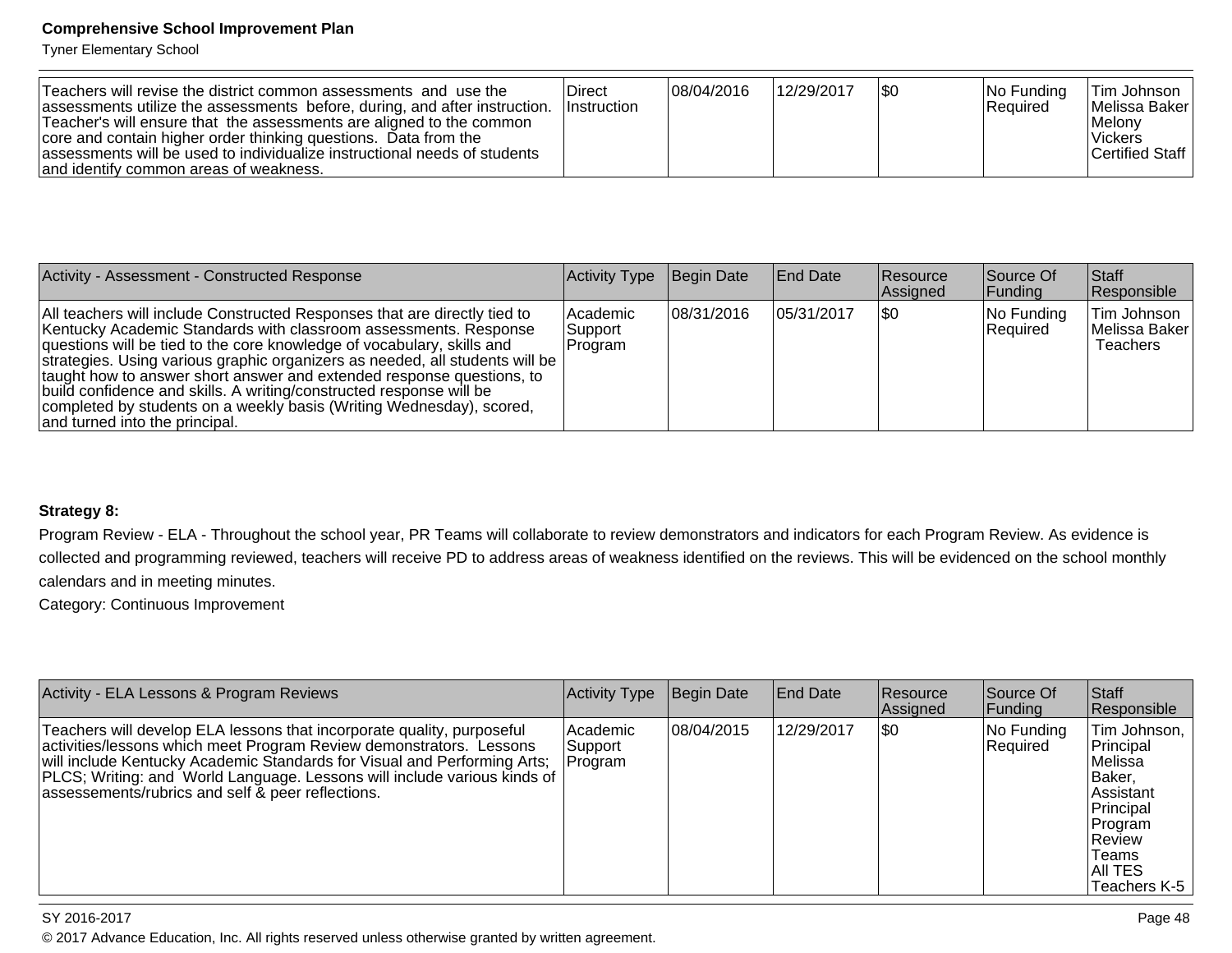## **Measurable Objective 2:**

collaborate to to increase the averaged math KPREP scores from 47.7% in 2015 -2016 to the state target of 61.2% % by 05/30/2017 as measured by K-PREP.

# **(shared) Strategy 1:**

Assessment Data - Analyze various assessments to increase student learning.

Category: Integrated Methods for Learning

Research Cited: Stiggins

| Activity - Data Analysis Cut Point Scores                                                                                                                                                                                                                                                                                                                                                                                                                         | Activity Type        | Begin Date | <b>End Date</b> | Resource<br>Assigned | Source Of<br> Funding  | Staff<br>Responsible                                                                                          |
|-------------------------------------------------------------------------------------------------------------------------------------------------------------------------------------------------------------------------------------------------------------------------------------------------------------------------------------------------------------------------------------------------------------------------------------------------------------------|----------------------|------------|-----------------|----------------------|------------------------|---------------------------------------------------------------------------------------------------------------|
| Teachers and K-PREP Data Analysis Team will meet in the fall to analyze<br>student's test scores and create a cut point data sheet for each assessed<br>content area per grade level. The team will determine the amount of points Program<br>needed to move students from one performance level to another and<br>develop a plan to help move those students. The team will meet<br>throughout the year to analyze benchmark assessments and student<br> growth. | lAcademic<br>Support | 08/04/2016 | 12/29/2017      | \$0                  | No Funding<br>Required | Tim Johnson,<br>Principal<br>Melissa<br>Baker.<br>lAssistant<br>Principal<br>Melonv<br>Bingham,<br>lCounselor |

| Activity - District Leadership Team - Common Assessments                                                                                                                                                                                                                                                                                                                                                                                                                                                                                                                        | Activity Type             | Begin Date | End Date   | <b>Resource</b><br>Assigned | Source Of<br><b>Funding</b> | <b>Staff</b><br>Responsible                                                              |
|---------------------------------------------------------------------------------------------------------------------------------------------------------------------------------------------------------------------------------------------------------------------------------------------------------------------------------------------------------------------------------------------------------------------------------------------------------------------------------------------------------------------------------------------------------------------------------|---------------------------|------------|------------|-----------------------------|-----------------------------|------------------------------------------------------------------------------------------|
| The assistant principal will collaborate with the district leadership team as<br>part of the Next Generation Leadership network to analyze common<br>assessments across the district as a means to monitor the effective<br>implementation or fidelity of the Core Curriculum programs being<br>implemented. The data will be utilized at a school level to look for common<br>areas of weakness across the domains in reading and math. Identified<br> weaknesses will be discussed in PLC's and strategies to close the learning  <br>gaps will be developed and implemented. | lProfessional<br>Learning | 08/04/2016 | 12/29/2017 | 1\$0                        | No Funding<br>Required      | Melissa Baker<br>∣District<br>Leadership<br>lTeam.<br><b>Tim Johnson</b><br>All teachers |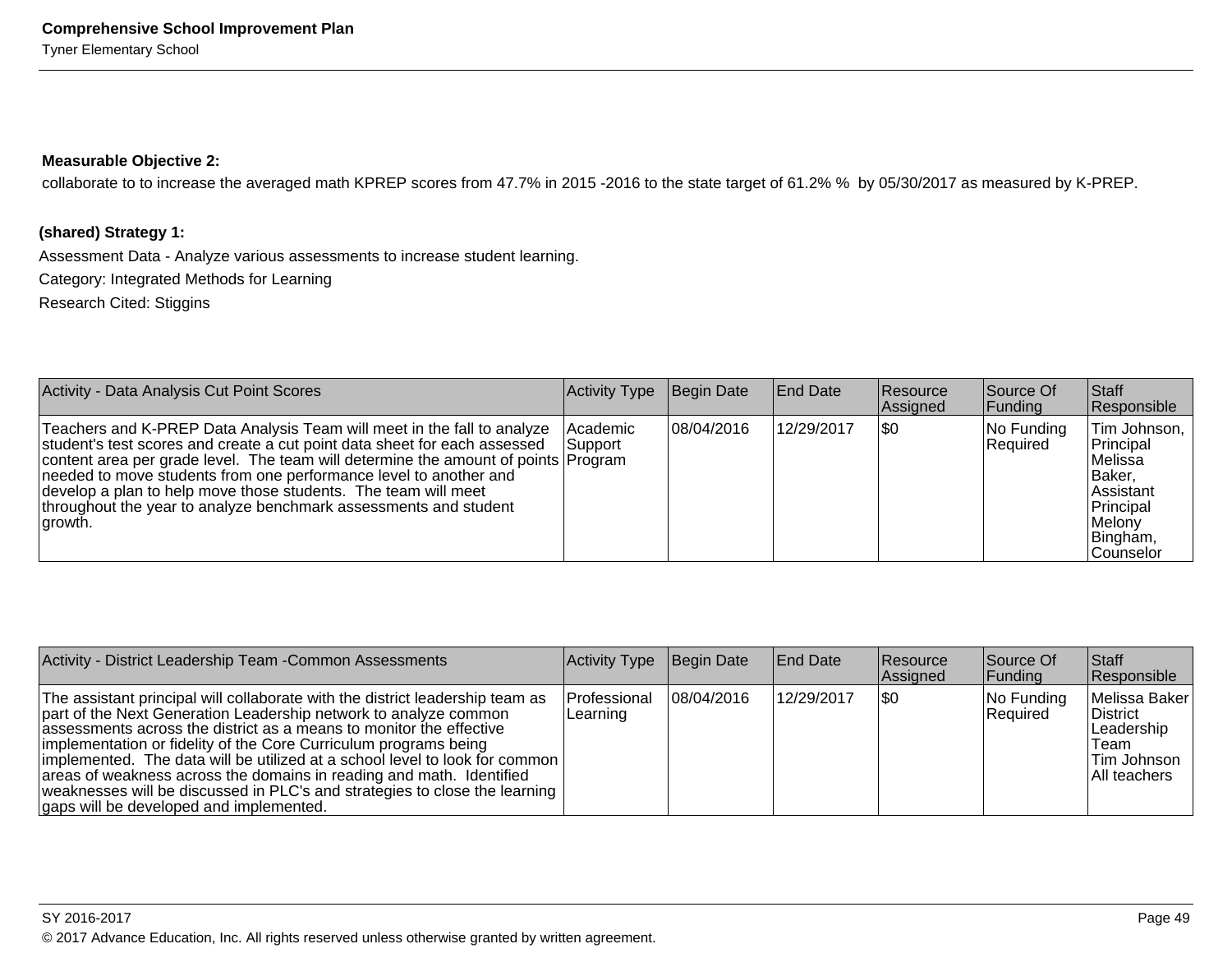Tyner Elementary School

| Activity - Data Binders                                                                                                                                                                                                                                                                                                                                                                                                                  | Activity Type                  | Begin Date | End Date   | Resource<br>Assigned | Source Of<br> Funding  | <b>Staff</b><br>Responsible                                                                               |
|------------------------------------------------------------------------------------------------------------------------------------------------------------------------------------------------------------------------------------------------------------------------------------------------------------------------------------------------------------------------------------------------------------------------------------------|--------------------------------|------------|------------|----------------------|------------------------|-----------------------------------------------------------------------------------------------------------|
| Teachers in grades K-5 will collect data on students and fill out a data<br>spreadsheet three times a year for reading and math. The spread sheet<br>will collect data on the following: classroom assessments, KPREP,<br>liReady, Fluency in Reading, Automaticity in Math (Reflex), STAR, and<br>benchmark assessments. This data will be analyzed during plc's and<br>strategies/interventions will be developed based upon the data. | Academic<br>Support<br>Program | 08/04/2016 | 12/29/2017 | 1\$0                 | No Funding<br>Required | Melissa<br><b>Baker.</b><br><b>Assistant</b><br>Principal<br> Tim Johnson,  <br>Principal<br>Teachers (K- |

# **(shared) Strategy 2:**

 Curriculum & Instruction - Students will receive researched based instruction in the Kentucky Common Core Academic State Standards in mathmematics in grades K-5.

Category: Professional Learning & Support

Research Cited: Marzano

| Activity - Review and Implement Curriculum Documents, Common Core<br>Standards, and Core Programs                                                                                                                                                                                                                                                                                                                                                                                                                                                                                                                                                                          | Activity Type                | Begin Date | <b>End Date</b> | <b>Resource</b><br>Assigned | Source Of<br> Funding  | <b>Staff</b><br>Responsible                                                                                                                         |
|----------------------------------------------------------------------------------------------------------------------------------------------------------------------------------------------------------------------------------------------------------------------------------------------------------------------------------------------------------------------------------------------------------------------------------------------------------------------------------------------------------------------------------------------------------------------------------------------------------------------------------------------------------------------------|------------------------------|------------|-----------------|-----------------------------|------------------------|-----------------------------------------------------------------------------------------------------------------------------------------------------|
| Teachers in grades K-5 will meet to review curriculum documents and the<br>district core programs, Reading Street and Envision Math. Instructional<br>staff will follow the Jackson County Public School curriculum maps, pacing Program<br>guides, and core programs to pace and monitor the implementation of the<br>common core standards for reading and math. Teachers will use the core<br>programs to guide instruction based on research based practices for<br>reading and mathematics. In addition to core programs, teachers will<br>utilize iReady, as well as, best practices for struggling students in order to<br>ensure mastery of common core standards. | <b>Academic</b><br> Support_ | 08/04/2016 | 12/01/2017      | \$0                         | No Funding<br>Required | Tim Johnson,<br>Principal<br>lMelissa<br>IBaker.<br>lAssistant<br>Principal<br><i><b>IMelony</b></i><br>l Vickers.<br> Counselor<br>lTeachers K-5 I |

|  | <b>Assigned</b> | IFundina | <b>Responsible</b> |
|--|-----------------|----------|--------------------|
|--|-----------------|----------|--------------------|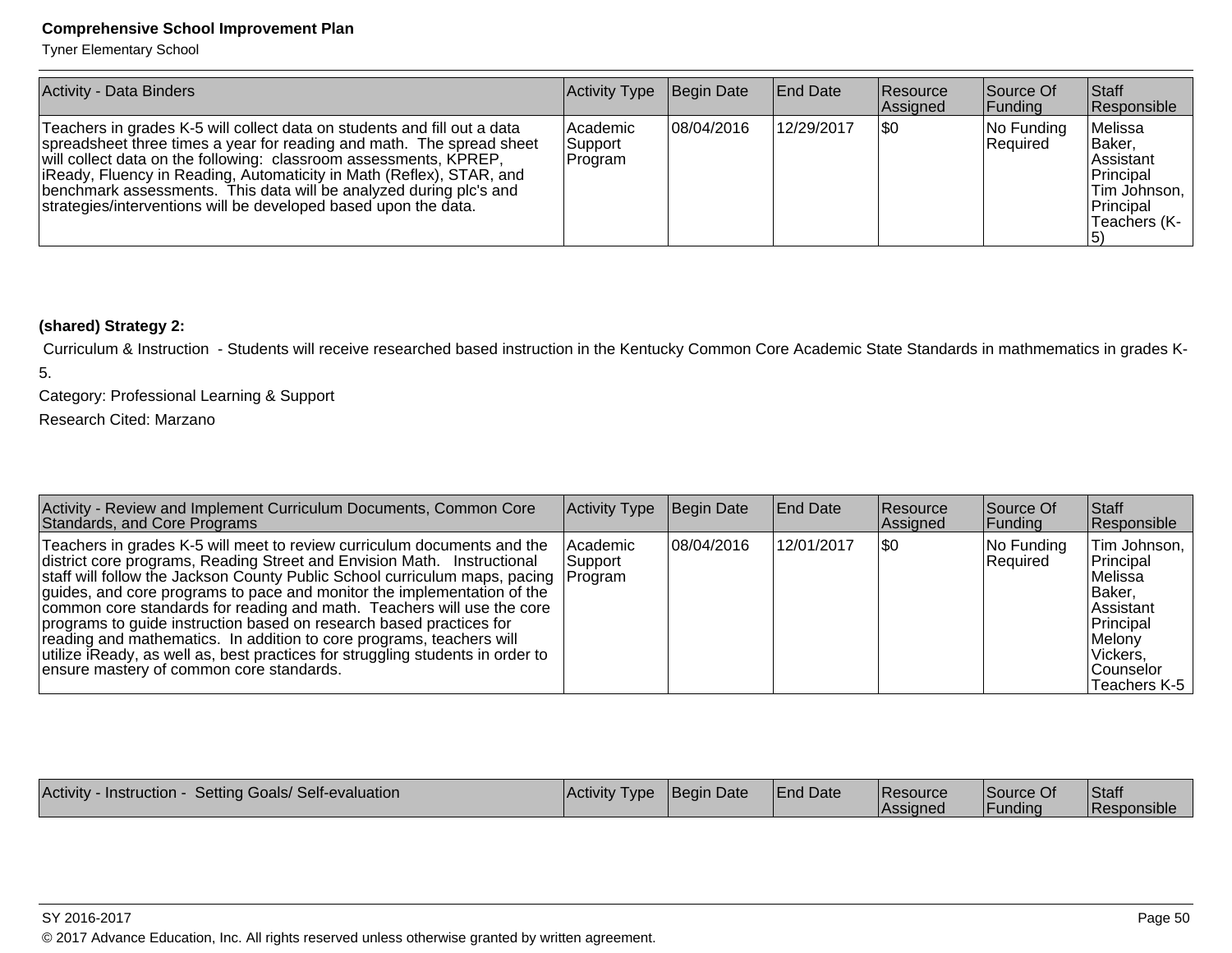Tyner Elementary School

| Teachers will provide students with specific and timely feedback about their Academic<br>learning. Students will articulate the targeted goals and know what is<br>required to be proficient ("I CAN" statements, rubrics, and exit slips, self-<br>reflection, and self-evaluation).<br>Teachers will teach students how to analyze and improve their work based<br>on analysis and specific, effective feedback. Learning celebrations will be<br>held and students will set goals for progress in reading/language arts and<br>⊺math. | Support <br> Program | 08/04/2016 | 12/29/2017 | \$0 | No Funding<br>Required | Principal, Tim<br><b>Johnson</b><br>Assistant<br>Principal,<br> Melissa Baker<br>Melony<br>Vickers,<br> Counselor<br>All Classroom<br>lTeachers<br>Family<br> Resouce<br>∣Center |
|------------------------------------------------------------------------------------------------------------------------------------------------------------------------------------------------------------------------------------------------------------------------------------------------------------------------------------------------------------------------------------------------------------------------------------------------------------------------------------------------------------------------------------------|----------------------|------------|------------|-----|------------------------|----------------------------------------------------------------------------------------------------------------------------------------------------------------------------------|
|------------------------------------------------------------------------------------------------------------------------------------------------------------------------------------------------------------------------------------------------------------------------------------------------------------------------------------------------------------------------------------------------------------------------------------------------------------------------------------------------------------------------------------------|----------------------|------------|------------|-----|------------------------|----------------------------------------------------------------------------------------------------------------------------------------------------------------------------------|

| Activity - Instruction - Rigor                                                                                                                                                                                                                                                                                                              | Activity Type                           | Begin Date | <b>End Date</b> | <b>Resource</b><br>Assigned | Source Of<br> Funding  | <b>Staff</b><br>Responsible                                                                           |
|---------------------------------------------------------------------------------------------------------------------------------------------------------------------------------------------------------------------------------------------------------------------------------------------------------------------------------------------|-----------------------------------------|------------|-----------------|-----------------------------|------------------------|-------------------------------------------------------------------------------------------------------|
| Tyner Elementary's focus will be on differentiated instructional strategies<br>regarding content, product, and/or process, including a focus on academic<br>rigor, high expectations and equitable support for all students. Teachers<br>will utilize data from IReady/profile groups to integrate differentiated and<br>rigor instruction. | <b>Academic</b><br> Support<br> Program | 08/04/2016 | 12/29/2017      | 1\$0                        | No Funding<br>Required | Tim Johnson,<br>Principal<br>lMelissa<br>lBaker.<br><b>Assistant</b><br>Principal<br>'TES<br>Teachers |

| Activity - Celebrating Student Achievement                                                                                                                                                                                                                                                                                                                                                          | Activity Type                  | Begin Date  | <b>End Date</b> | <b>Resource</b><br>Assigned | Source Of<br><b>Funding</b> | ∣Staff<br>Responsible                                                                                                                         |
|-----------------------------------------------------------------------------------------------------------------------------------------------------------------------------------------------------------------------------------------------------------------------------------------------------------------------------------------------------------------------------------------------------|--------------------------------|-------------|-----------------|-----------------------------|-----------------------------|-----------------------------------------------------------------------------------------------------------------------------------------------|
| The school will celebrate student achievement by displaying P/D work on<br>bulletin boards throughout the school and providing models for proficient<br>student work with specific feedback. Student achievement will be<br>celebrated at the end of each grading period to promote academic<br>ownership and a positive, caring environment. Parents will be notified of<br>their child's success. | Academic<br>Support<br>Program | 108/04/2016 | 12/29/2017      | \$0                         | No Funding<br>Required      | Tim Johnson,<br>Principal<br>lMelissa<br>IBaker.<br>Assistant<br>Principal<br>Melony<br>Bingham,<br> Counselor<br>IAII TES<br><b>Teachers</b> |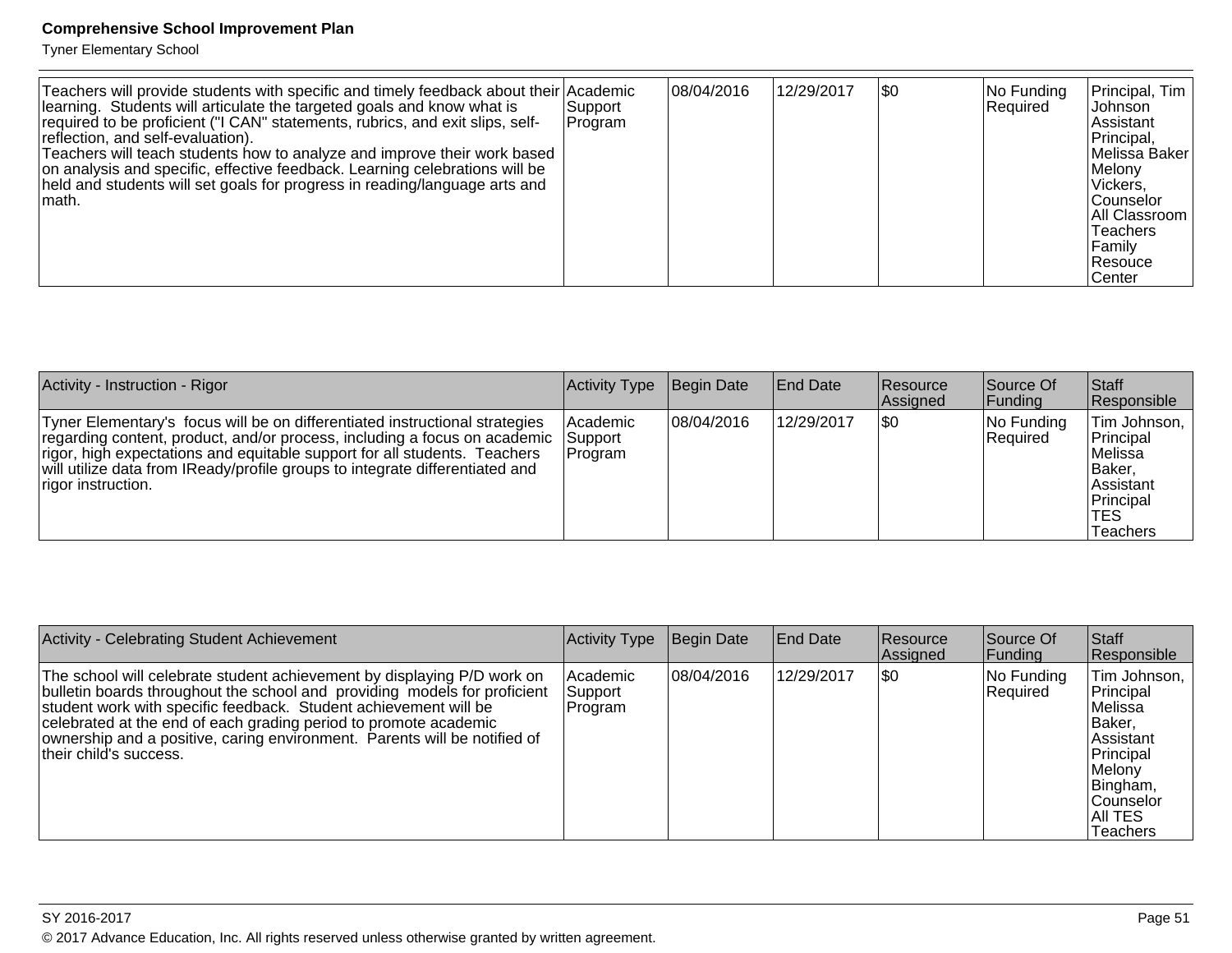Tyner Elementary School

# **(shared) Strategy 3:**

Professional Development - Professional development will be offered to certified staff based on identified areas of need.

Category:

| Activity - Teacher PD Survey                                                                       | Activity Type                    | Begin Date | <b>End Date</b> | <b>Resource</b><br>Assigned | Source Of<br>Funding   | Staff<br>Responsible                                                      |
|----------------------------------------------------------------------------------------------------|----------------------------------|------------|-----------------|-----------------------------|------------------------|---------------------------------------------------------------------------|
| Teachers will take a Professional development survey. PD will be planned<br>based on survey needs. | <b>IProfessional</b><br>Learning | 08/04/2016 | 12/29/2017      | \$0                         | No Funding<br>Required | Professional<br><b>Development</b><br>∣Coordinator.<br>l Shanta<br>Madden |

| <b>Activity - Professional Learning</b>                                                                                                                                                                                                                                                                                        | Activity Type            | Begin Date | <b>End Date</b> | <b>Resource</b><br>Assigned | Source Of<br> Funding                               | <b>Staff</b><br>Responsible                                                                                                             |
|--------------------------------------------------------------------------------------------------------------------------------------------------------------------------------------------------------------------------------------------------------------------------------------------------------------------------------|--------------------------|------------|-----------------|-----------------------------|-----------------------------------------------------|-----------------------------------------------------------------------------------------------------------------------------------------|
| Teachers will recieve PD to increase student learning. Teachers<br>participate in program-specific job-embedded professional development to<br>enhance their ability to deliver effective, appropriate instruction that<br>improves student learning, student growth goals, and supports teachers'<br> individual growth plan. | Professional<br>Learning | 08/04/2015 | 12/29/2017      | \$1700                      | <sup>1</sup> Title i<br>Schoolwide,<br><b>Other</b> | Tim Johnson,<br>Principal<br>lMelissa<br>IBaker.<br>lAssistant<br>Principal<br> Shanta<br>Madden,<br><b>Building PD</b><br>ICoordinator |

| <b>Activity - Teacher Orientation</b>                                                                                                                                                                       | Activity Type                                                                                      | Begin Date | <b>IEnd Date</b> | <b>Resource</b><br>Assigned | Source Of<br> Funding  | <b>Staff</b><br>Responsible                                               |
|-------------------------------------------------------------------------------------------------------------------------------------------------------------------------------------------------------------|----------------------------------------------------------------------------------------------------|------------|------------------|-----------------------------|------------------------|---------------------------------------------------------------------------|
| First year, inexperienced, and alternate certification teachers are provided<br>with a series of teacher orientations in which teachers are informed about<br>curriculum, safety, and classroom management. | Professional<br>ILearning,<br>Academic<br>Support<br>Program,<br>l Recruitment<br>land Retention I | 08/04/2016 | 12/29/2017       | \$0                         | No Funding<br>Required | Mr. Johnson,<br>Principal<br>Mrs. Baker,<br><b>Assistant</b><br>Principal |

#### SY 2016-2017

en and the set of the set of the set of the set of the set of the set of the set of the set of the set of the set of the set of the set of the set of the set of the set of the set of the set of the set of the set of the se © 2017 Advance Education, Inc. All rights reserved unless otherwise granted by written agreement.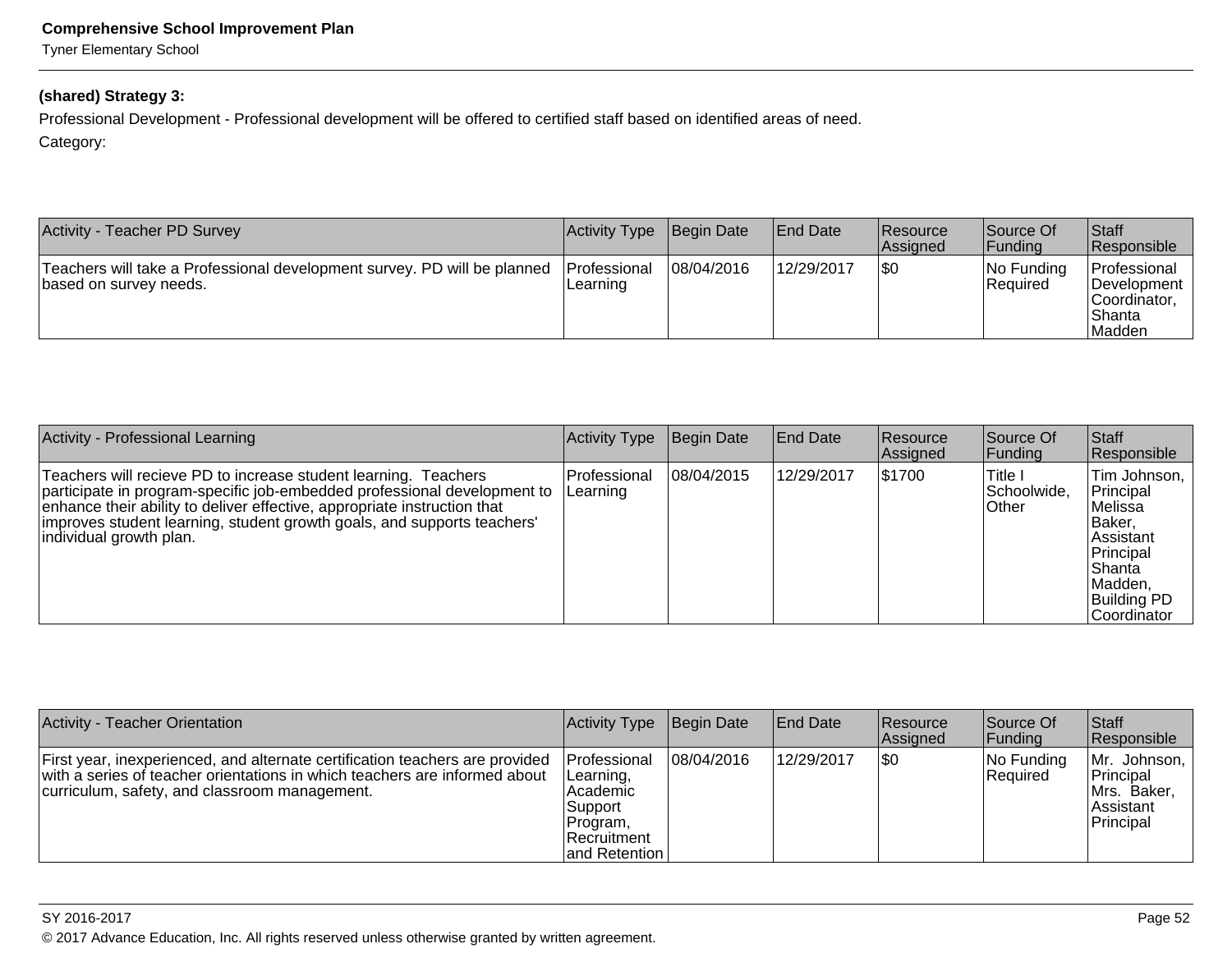| <b>Activity - Teacher Mentor/Best Practices</b>                                                                                                                                                                                                                                                                              | Activity Type                                                    | Begin Date | <b>End Date</b> | <b>Resource</b><br>Assigned | Source Of<br> Funding  | <b>Staff</b><br>Responsible                                                                                          |
|------------------------------------------------------------------------------------------------------------------------------------------------------------------------------------------------------------------------------------------------------------------------------------------------------------------------------|------------------------------------------------------------------|------------|-----------------|-----------------------------|------------------------|----------------------------------------------------------------------------------------------------------------------|
| Inexperienced or first year teachers will be provided with a content or<br>grade level mentor and have the opportunity to observe highly effective<br>teachers in their grade level. Teachers will identify best<br>practices/strategies during observations and reflect upon those strategies<br>with their teacher mentor. | l Professional<br>Learning,<br>l Recruitment<br>land Retention I | 08/04/2016 | 12/29/2017      | \$0                         | No Funding<br>Required | Tim Johnson,<br>Principal<br>lMelissa<br>IBaker.<br>Assistant<br>Principal<br>Melony<br>Bingham,<br><b>Counselor</b> |

| Activity - Para educator PD                                                                                                                  | Activity Type                    | Begin Date | <b>IEnd Date</b> | <b>Resource</b><br><b>Assigned</b> | Source Of<br> Funding  | Staff<br>Responsible                                                                                   |
|----------------------------------------------------------------------------------------------------------------------------------------------|----------------------------------|------------|------------------|------------------------------------|------------------------|--------------------------------------------------------------------------------------------------------|
| Para educators will collaborate with teachers during PLC's and common<br>planning time in order to meet the instructional needs of students. | <b>IProfessional</b><br>Learning | 08/04/2016 | 05/31/2017       | \$0                                | No Funding<br>Required | ∣Tim Johnson.<br>Principal<br>lMelissa<br> Baker.<br>lAssistant<br>Principal<br>lCertified<br>Teachers |

| Activity - Next Generation Leadership Network                                                                                                                                                                                                                                                                                                                                                                                                                                                                                                                                                                                                                                                                                                                         | Activity Type            | Begin Date  | <b>End Date</b> | <b>Resource</b><br>Assigned | Source Of<br> Funding | <b>Staff</b><br>Responsible                 |
|-----------------------------------------------------------------------------------------------------------------------------------------------------------------------------------------------------------------------------------------------------------------------------------------------------------------------------------------------------------------------------------------------------------------------------------------------------------------------------------------------------------------------------------------------------------------------------------------------------------------------------------------------------------------------------------------------------------------------------------------------------------------------|--------------------------|-------------|-----------------|-----------------------------|-----------------------|---------------------------------------------|
| The assistant principal will participate in professional learning through the<br>Next Generation Leadership Network. The network will provide the<br>opportunity to meet regularly throughout the year to develop ways to<br>monitor content and pedagogical competencies, as well as the leadership<br>skills necessary to work with and provide feedback to teachers. The<br>assistant principal will develop relationships with other participants in the<br>network and with skilled facilitators so that they can safely share problems<br>of practice and seek solutions $-$ not just during the time of the network<br>meetings, but on an as-needed and ongoing basis. The results of this<br>activity will impact instructional practices within the school. | Professional<br>Learning | 108/04/2016 | 12/29/2017      | \$500                       | <b>IGrant Funds</b>   | Melissa<br>Baker,<br>Assistant<br>Principal |

SY 2016-2017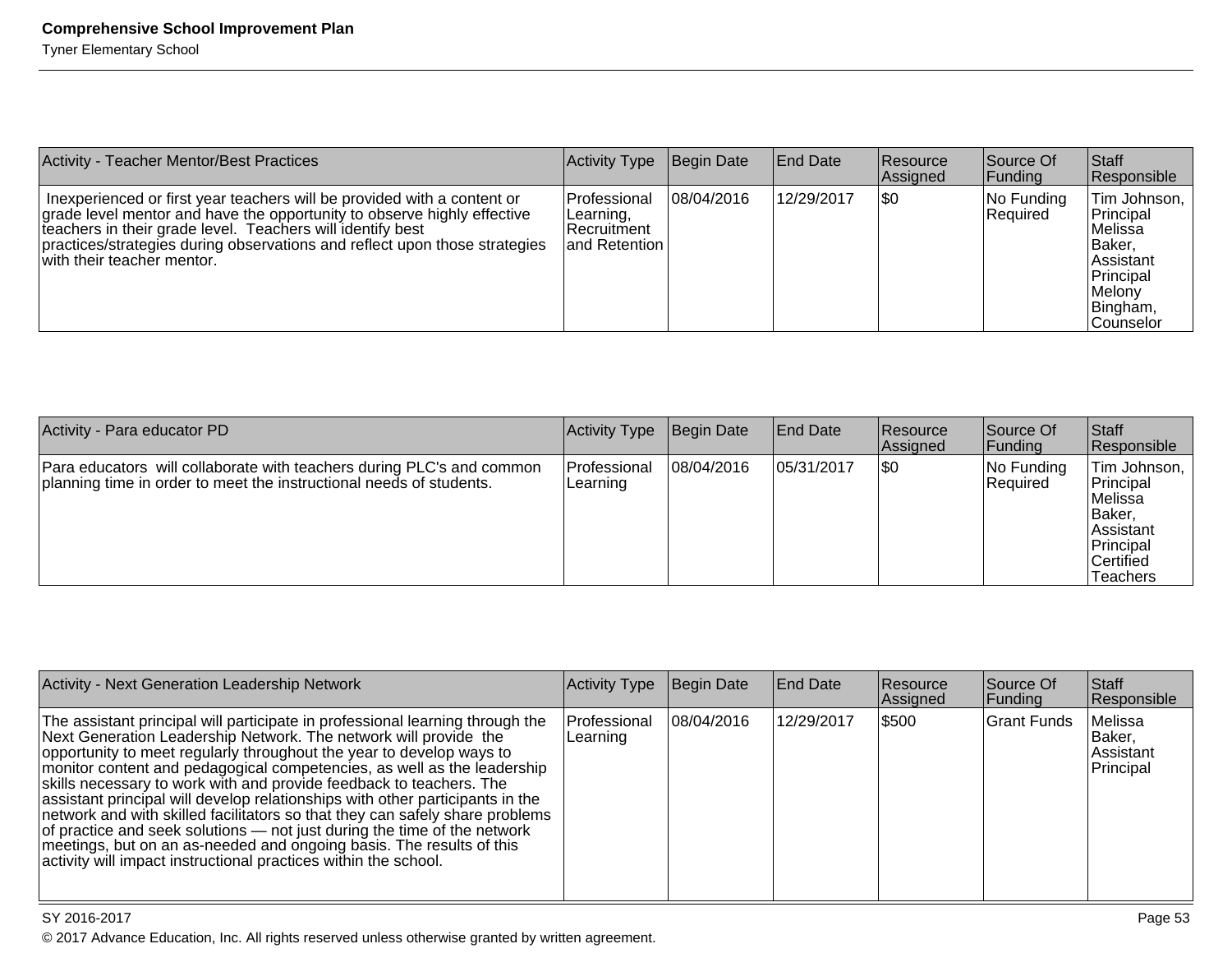# **(shared) Strategy 4:**

Interventions - Various interventions will be used to increase student achievement.

Category: Continuous Improvement

Research Cited: Marzano, Stiggins

| Activity - RTI Placement                                                                                                                                                                                                                                                                                                                                                                                                                                                                                                                                                                                                                                                   | <b>Activity Type</b> | Begin Date | <b>End Date</b> | <b>Resource</b><br>Assigned | Source Of<br>Funding   | Staff<br>Responsible                                                                                                                                                                                         |
|----------------------------------------------------------------------------------------------------------------------------------------------------------------------------------------------------------------------------------------------------------------------------------------------------------------------------------------------------------------------------------------------------------------------------------------------------------------------------------------------------------------------------------------------------------------------------------------------------------------------------------------------------------------------------|----------------------|------------|-----------------|-----------------------------|------------------------|--------------------------------------------------------------------------------------------------------------------------------------------------------------------------------------------------------------|
| Identify and place students in appropriate RTI tiers and revise Tiers 3 times Academic<br>a year. Teachers will use district and classroom assessments (IREADY,<br>STAR, and various screeners) to determine Tier II and Tier III students in<br>Reading and Math. Small skills groups will be used as interventions (using<br>various curricular tools such as Pearson Resources, IReady). Students<br>may be referred to Special Education for further support and evaluation if<br>needed. The reading and math interventionists will be directly involved<br>with placement of tier III students and will assist teachers in identifying tier<br>II students, as well. | Support<br>Program   | 08/04/2016 | 12/29/2017      | I\$0                        | No Funding<br>Required | Tim Johnson,<br>Principal;<br>lMelissa<br>Baker,<br>lAssistant<br>Principal;<br>Melony<br>Bingham,<br><b>Guidance</b><br>Counselor;<br>Classroom<br>Teachers K-5:<br>Londa<br> Freeman: Kim<br><b>Hacker</b> |

| Activity - RTI & Professional Learning Communities                                                                                                     | Activity Type                    | Begin Date | <b>IEnd Date</b> | <b>Resource</b><br>Assigned | Source Of<br> Funding            | ∣Staff<br>Responsible                                                                           |
|--------------------------------------------------------------------------------------------------------------------------------------------------------|----------------------------------|------------|------------------|-----------------------------|----------------------------------|-------------------------------------------------------------------------------------------------|
| PLC's will develop plans to address gaps in instruction or learner needs<br>based on KPREP, IReady, and other summative and formative<br>lassessments. | lAcademic<br>Support<br> Program | 08/04/2016 | 12/29/2017       | \$0                         | $ No$ Funding<br><b>Required</b> | Tim Johnson,<br>Principal;<br>lMelissa<br> Baker<br>∣Assistant<br>Principal:<br>Certified Staff |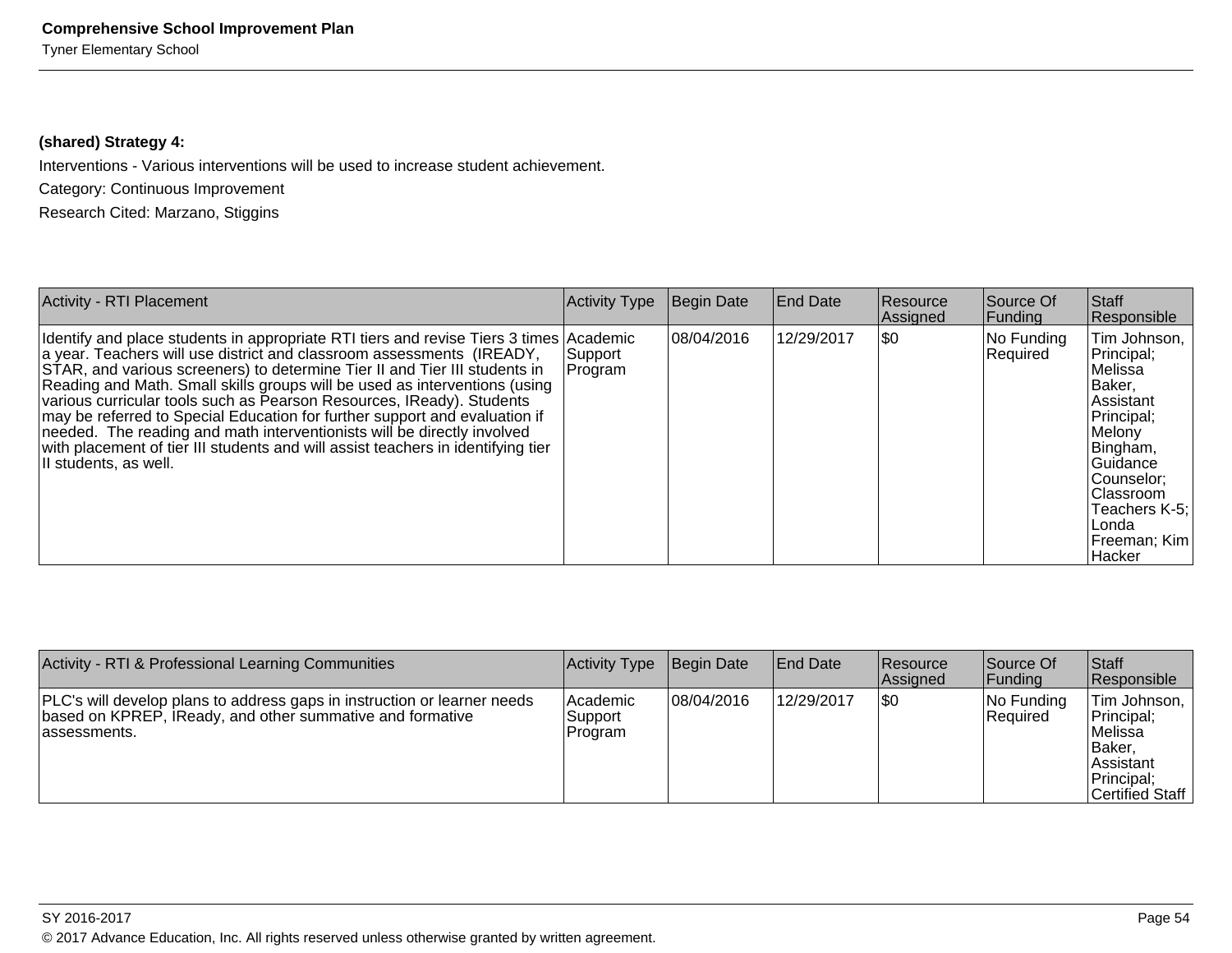Tyner Elementary School

| <b>Activity - RTI Resources</b>                                                                                                                                                                                                                                                                                                                                                                             | <b>Activity Type</b>            | Begin Date | <b>End Date</b> | Resource<br>Assigned | Source Of<br>Funding           | Staff<br>Responsible                                                                                                                                                                                                        |
|-------------------------------------------------------------------------------------------------------------------------------------------------------------------------------------------------------------------------------------------------------------------------------------------------------------------------------------------------------------------------------------------------------------|---------------------------------|------------|-----------------|----------------------|--------------------------------|-----------------------------------------------------------------------------------------------------------------------------------------------------------------------------------------------------------------------------|
| Resources at school level will be used to place and schedule students for<br>RTI services based on data. Example: Tier 1/classroom, Tier 2/ IReady<br>Computer Lab. Tier 3/ Small group Classroom Teacher/Interventionist in<br>addition to IReady. Tier3 students in kindergarten through third grade may<br>receive services provided by Read to Achieve Grant and Mathematics<br>Achievement Fund Grant. | Academic<br>Support<br> Program | 08/04/2016 | 12/29/2017      | \$10000              | <b>Title I</b><br> Schoolwide_ | Tim Johnson,<br>Principal;<br> Melissa<br>Baker,<br>Assistant<br>Principal<br><b>Classroom</b><br>Teachers<br>Sherrie Judd-<br>IRTI Lab<br>Tammy<br>Webb- RTI <br>∣Lab<br>RTA-Londa<br><b> Freeman</b><br>MAF-Kim<br>Hacker |

| <b>Activity - RTI Monitoring</b>                                                                                                                                                                                                                                                                                                                                                                                                                                                                                                                                                              | Activity Type                   | Begin Date | <b>End Date</b> | <b>Resource</b><br>Assigned | Source Of<br> Funding  | <b>Staff</b><br>Responsible                                                                                                                                                              |
|-----------------------------------------------------------------------------------------------------------------------------------------------------------------------------------------------------------------------------------------------------------------------------------------------------------------------------------------------------------------------------------------------------------------------------------------------------------------------------------------------------------------------------------------------------------------------------------------------|---------------------------------|------------|-----------------|-----------------------------|------------------------|------------------------------------------------------------------------------------------------------------------------------------------------------------------------------------------|
| District Math and Reading Diagnostic (IReady,) and Math and Reading<br>Proficiency Assessments as well as classroom assessments will be used<br>to monitor results of children in the Gap group and results analyzed to<br>modify instruction. The RtI team will meet in PLC every 9 weeks to monitor<br>performance data and determine individual student progress. The<br>administrator and teachers will also analyze data for<br>gap students in each subgroup 3 times a year through IReady<br>Reading/Math Assessments to identify changes needed to reduce<br>achievement differences. | Academic<br>Support<br> Program | 08/04/2016 | 12/29/2017      | I\$0                        | No Funding<br>Required | Tim Johnson,<br>Principal<br>Melissa<br>Baker,<br><b>Assistant</b><br>Principal<br>Melony<br>Vickers,<br><b>Counselor</b><br>∣All Math<br>Teachers K-5<br>All Reading<br><b>Teachers</b> |

| Activity<br>Communication<br>Parent<br>$\mathbf{K}$ i | 'Activity<br>l vpe | Date<br><b>IBeair</b> | <sup>1</sup> Date<br>⊿End″ | <b>IResource</b><br>lAssianec | ISource Of<br>Funding | Staft<br>$\cdots$<br>vonsible |
|-------------------------------------------------------|--------------------|-----------------------|----------------------------|-------------------------------|-----------------------|-------------------------------|
|                                                       |                    |                       |                            |                               |                       |                               |

SY 2016-2017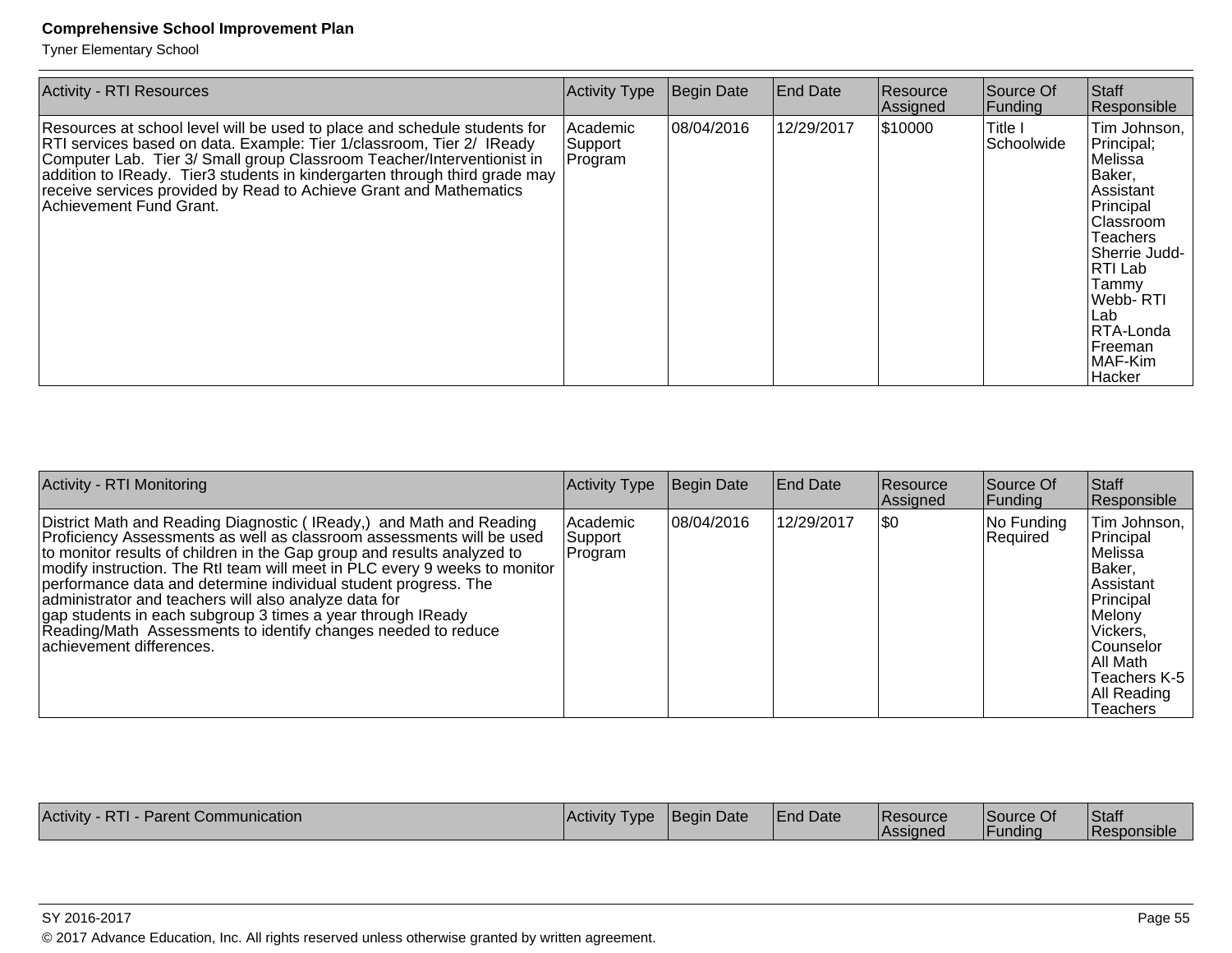Tyner Elementary School

| Parents will be systematically notified when students qualify for Tier II or III Academic<br>instruction and will be provided with the data used to make decisions about Support<br>their child's instructional needs. Parents will be encouraged to help make   Program<br>decisions and be a part of their child's education. Notification will occur<br>every 9 weeks or before if needed via written documentation, phone, email,<br>or text. |  | 08/04/2016 | 12/29/2017 | 1\$0 | $ No$ Funding<br>Required | <b>All Certified</b><br>'Teachers |
|---------------------------------------------------------------------------------------------------------------------------------------------------------------------------------------------------------------------------------------------------------------------------------------------------------------------------------------------------------------------------------------------------------------------------------------------------|--|------------|------------|------|---------------------------|-----------------------------------|
|---------------------------------------------------------------------------------------------------------------------------------------------------------------------------------------------------------------------------------------------------------------------------------------------------------------------------------------------------------------------------------------------------------------------------------------------------|--|------------|------------|------|---------------------------|-----------------------------------|

# **(shared) Strategy 5:**

Assessments - Teachers will use a variety of assessments to determine student performance and growth in reading/LA.

Category: Continuous Improvement

Research Cited: Rick Stiggins

| Activity - Common Assessments                                                                                                                                                                                                                                                                                                                                                                                    | Activity Type Begin Date     |            | End Date   | Resource<br><b>Assigned</b> | Source Of<br><b>Funding</b> | Staff<br>Responsible                                                     |
|------------------------------------------------------------------------------------------------------------------------------------------------------------------------------------------------------------------------------------------------------------------------------------------------------------------------------------------------------------------------------------------------------------------|------------------------------|------------|------------|-----------------------------|-----------------------------|--------------------------------------------------------------------------|
| Teachers will revise the district common assessments and use the<br>assessments utilize the assessments before, during, and after instruction.<br>Teacher's will ensure that the assessments are aligned to the common<br>core and contain higher order thinking questions. Data from the<br>assessments will be used to individualize instructional needs of students<br>and identify common areas of weakness. | Direct<br><i>Instruction</i> | 08/04/2016 | 12/29/2017 | 1\$0                        | No Funding<br>Required      | Tim Johnson<br> Melissa Baker <br>Melony<br>l Vickers<br>Certified Staff |

| Activity - Assessment - Constructed Response                                                                                                                                                                                                                                                                                                                                                                                                                                                                                                                         | Activity Type                     | Begin Date  | End Date    | <b>Resource</b><br>Assigned | Source Of<br><b>Funding</b> | <b>Staff</b><br>Responsible                     |
|----------------------------------------------------------------------------------------------------------------------------------------------------------------------------------------------------------------------------------------------------------------------------------------------------------------------------------------------------------------------------------------------------------------------------------------------------------------------------------------------------------------------------------------------------------------------|-----------------------------------|-------------|-------------|-----------------------------|-----------------------------|-------------------------------------------------|
| All teachers will include Constructed Responses that are directly tied to<br>Kentucky Academic Standards with classroom assessments. Response<br>questions will be tied to the core knowledge of vocabulary, skills and<br> strategies. Using various graphic organizers as needed, all students will be  <br>taught how to answer short answer and extended response questions, to<br>build confidence and skills. A writing/constructed response will be<br>completed by students on a weekly basis (Writing Wednesday), scored,<br>and turned into the principal. | lAcademic<br> Support <br>Program | 108/31/2016 | 105/31/2017 | \$0                         | No Funding<br>Required      | Tim Johnson<br>Melissa Baker<br><b>Teachers</b> |

#### **Strategy 6:**

Integration of 21st Century Skills - Teachers will implement researched based strategies into mathematics that include 21st Century Skills.

#### SY 2016-2017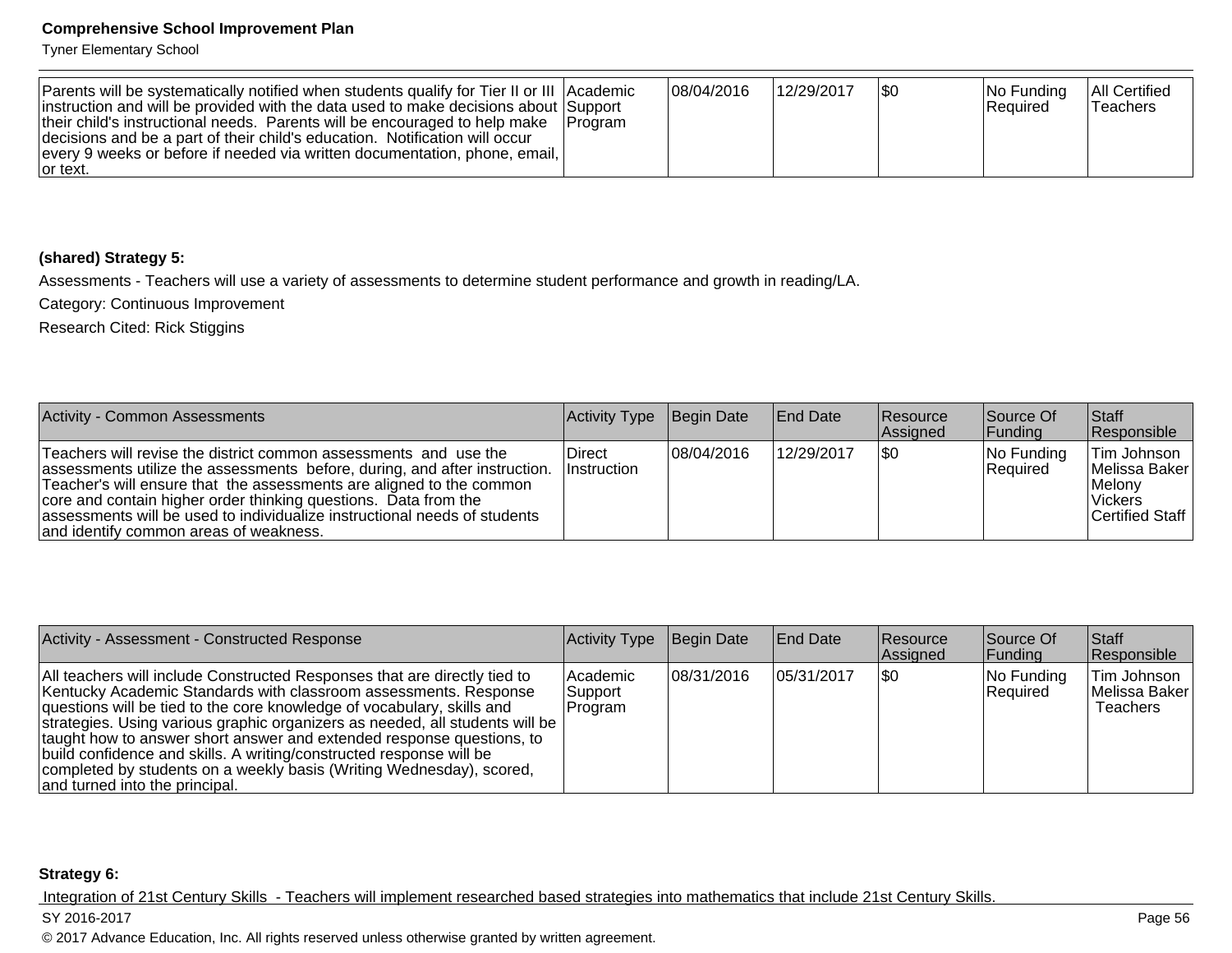Tyner Elementary School

# Category: Continuous Improvement

Research Cited: Marzano and Yanoski

| Activity - Project Lead the Way                                                                                                                                                                                                                                                                                                                                      | Activity Type                                                                           | Begin Date | <b>IEnd Date</b> | Resource<br>Assigned | Source Of<br> Funding | <b>Staff</b><br>Responsible                                                        |
|----------------------------------------------------------------------------------------------------------------------------------------------------------------------------------------------------------------------------------------------------------------------------------------------------------------------------------------------------------------------|-----------------------------------------------------------------------------------------|------------|------------------|----------------------|-----------------------|------------------------------------------------------------------------------------|
| Teachers in grades K-5 will participate in Project Lead the Way which<br>empowers students to discover and explore interests, imagine and design<br>solutions to real-world challenges, and become independent, confident<br>problem solvers. As part of this project, teachers will implement STEM<br>lessons or science, technology, engineering and math lessons. | Technology,<br>Career<br>Preparation/O<br>rientation,<br>Academic<br>Support<br>Program | 08/04/2016 | 12/29/2017       | 5500                 | <b>IKETS</b>          | Rhonda<br>Thompson<br> Science <br>Teachers<br>$ 2ND-5TH $<br>All teachers<br>IK-1 |

**Goal 2: KBE K-PREP Proficiency Goal Gaps in CSIP -Tyner Elementary School will increase theaverage combined reading and math proficiency ratings for all students in the non-duplicatedgap group from 44.7% in 2015-2016 to 68.7% by 5/31/2019.**

#### **Measurable Objective 1:**

 collaborate to increase the average combined reading and math proficiency ratings for all students in the non-duplicated gap from 44.7% to the state target of 56.1%by 12/29/2017 as measured by K-PREP..

# **Strategy 1:**

Parental Involvement - Activities will be planned to increase parental involvement.Category: Continuous Improvement

| Activity<br>· Parental Involvement Activities | <b>Activity</b><br><b>I</b> vpe | <b>IBegin Date</b> | <b>End Date</b> | Resource<br>lAssianed | Source Of<br>'Fundina | Staff<br><b>Responsible</b> |
|-----------------------------------------------|---------------------------------|--------------------|-----------------|-----------------------|-----------------------|-----------------------------|
|                                               |                                 |                    |                 |                       |                       |                             |

SY 2016-2017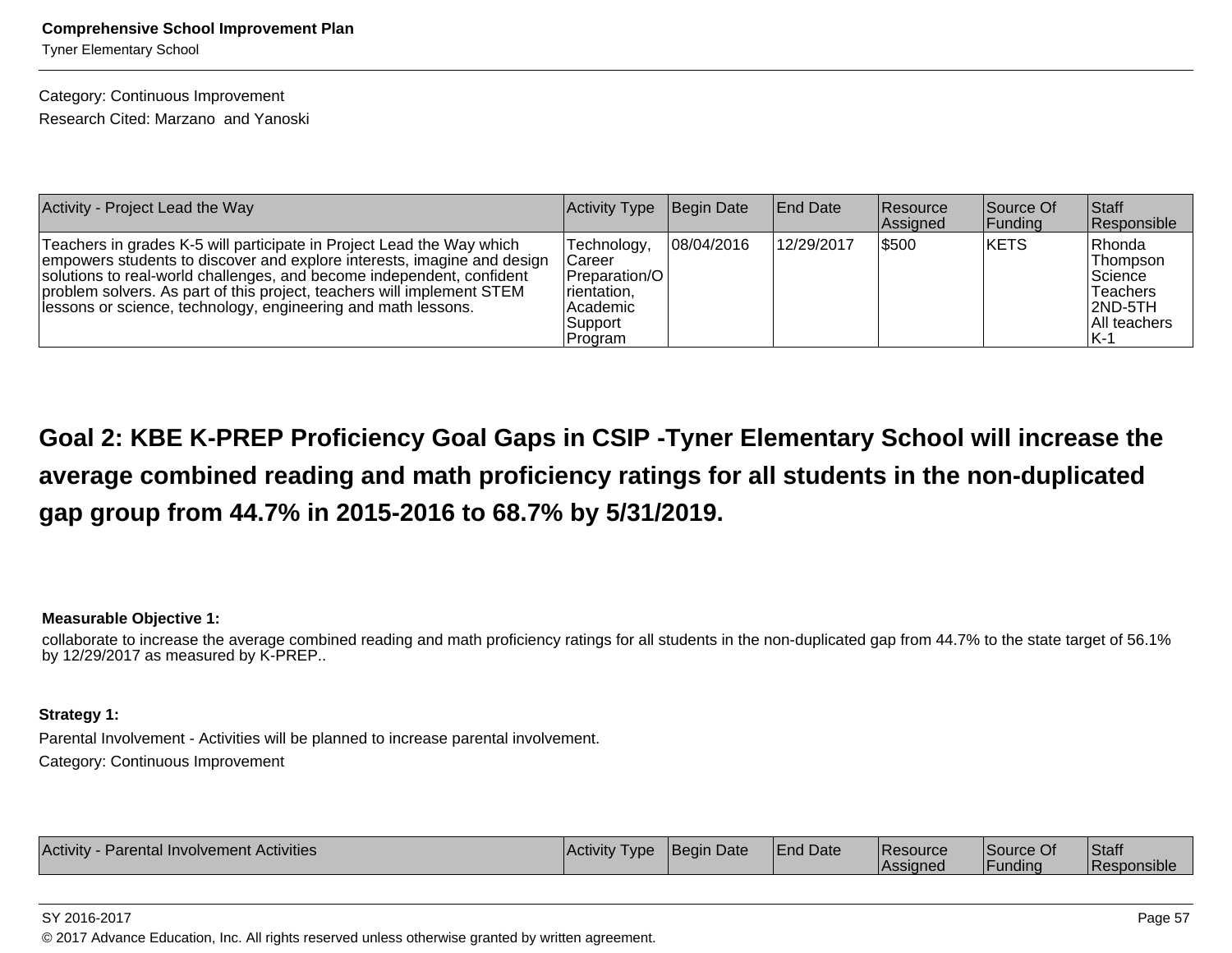Tyner Elementary School

| Open House, School-wide functions such as Christmas Programs. service   Parent<br>Iearning projects, Early Steps monthly Parent meetings, Save the children Involvement<br>activities (Reading Rocks), Home visits through Early Steps to School<br>Success, Part -time Parent Engagement Specialist, Family Reading Night<br>$(4$ per year), Raising a Reader Program (Parents are encouraged to read<br>to children at home) and All Pro Dads. |  | 108/04/2016 | 12/29/2017 | \$1000 | ∣Title I<br>Schoolwide,<br><b>Other</b> | Tim Johnson,<br>Principal<br>l Familv<br> Resource<br>Center/Ruthie<br><b>Sizemore</b><br>lKaren Smith<br> Preschool<br><b>Staff</b> |
|--------------------------------------------------------------------------------------------------------------------------------------------------------------------------------------------------------------------------------------------------------------------------------------------------------------------------------------------------------------------------------------------------------------------------------------------------|--|-------------|------------|--------|-----------------------------------------|--------------------------------------------------------------------------------------------------------------------------------------|
|--------------------------------------------------------------------------------------------------------------------------------------------------------------------------------------------------------------------------------------------------------------------------------------------------------------------------------------------------------------------------------------------------------------------------------------------------|--|-------------|------------|--------|-----------------------------------------|--------------------------------------------------------------------------------------------------------------------------------------|

| Activity - Early Steps - Literacy/Transition                                                                  | Activity Type           | Begin Date | <b>End Date</b> | <b>Resource</b><br>Assigned | Source Of<br> Funding | <b>Staff</b><br>Responsible                                                                                               |
|---------------------------------------------------------------------------------------------------------------|-------------------------|------------|-----------------|-----------------------------|-----------------------|---------------------------------------------------------------------------------------------------------------------------|
| Home visits for ages birth to 3 to promote early literacy and to ensure a<br>successful transition to school. | Parent<br>I Involvement | 08/04/2016 | 12/29/2017      | \$36300                     | Other                 | Ruthie<br>Sizemore/<br>Family<br><b>Resource</b><br>∣Center<br><b>Karen</b><br>Smtih/Early<br>Steps<br><b>Coordinator</b> |

| <b>Activity - Family Reading Nights</b>                                                                                            | Activity Type                  | Begin Date | <b>End Date</b> | <b>Resource</b><br>Assigned | Source Of<br> Funding  | Staff<br>Responsible                                                                                                             |
|------------------------------------------------------------------------------------------------------------------------------------|--------------------------------|------------|-----------------|-----------------------------|------------------------|----------------------------------------------------------------------------------------------------------------------------------|
| Family Resource Center and Title I provide Family Engagement Nights 2<br>Times a year to promote literacy to students and parents. | <b>Parent</b><br>I Involvement | 08/04/2016 | 12/29/2017      | \$400                       | ∣Title I<br>Schoolwide | Ruthie<br> Sizemore/<br>l Familv<br><b>Resource</b><br>Tim Johnson,<br>Principal<br>Melissa<br>Baker,<br>lAssistant<br>Principal |

| <b>Activity</b><br>Academy<br>Learning<br>Borr | <b>Activity</b><br>l vpe | Date<br>Beair | <b>I</b> Date<br><b>IFnd</b> | <b>IResource</b><br>lAssianed | ∣Source (<br>$\sim$ ) $\Gamma$<br>.<br>·undina | <b>Staff</b><br>Responsible |
|------------------------------------------------|--------------------------|---------------|------------------------------|-------------------------------|------------------------------------------------|-----------------------------|
|------------------------------------------------|--------------------------|---------------|------------------------------|-------------------------------|------------------------------------------------|-----------------------------|

#### SY 2016-2017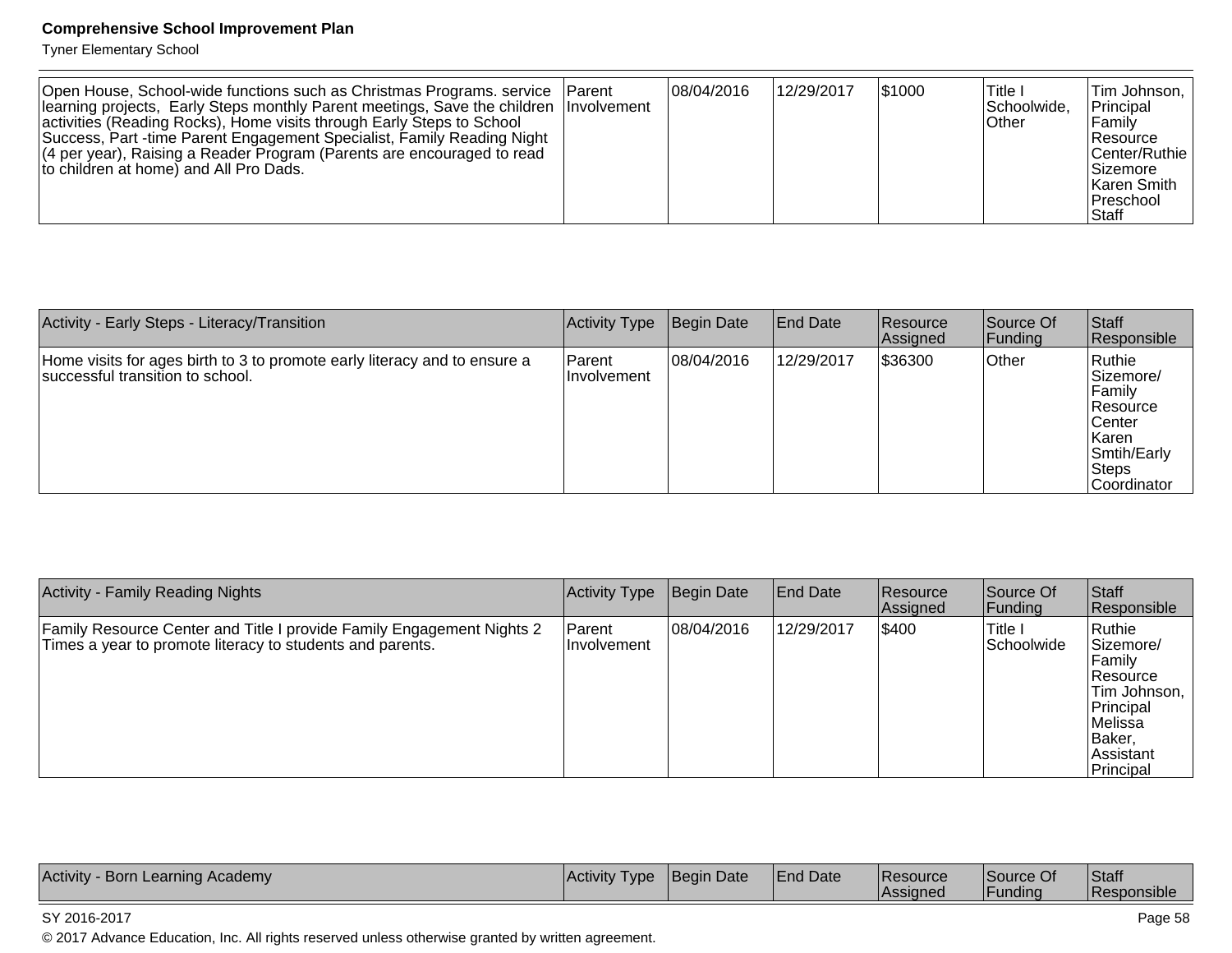Tyner Elementary School

| A 6 parent session comprehensive family involvement program which<br>targets children from birth to age 5. This program uses everyday activities   Involvement<br>to promote kindergarten readiness. | Parent | 08/04/2016 | 05/31/2017 | \$3200 | <sup>1</sup> Grant Funds.<br>ا Title<br><b>Schoolwide</b> | Promise<br>Neighborhood  <br>ˈRuthie<br> Sizemore/Fa  <br>Imily Resourcel<br>Center |
|------------------------------------------------------------------------------------------------------------------------------------------------------------------------------------------------------|--------|------------|------------|--------|-----------------------------------------------------------|-------------------------------------------------------------------------------------|
|------------------------------------------------------------------------------------------------------------------------------------------------------------------------------------------------------|--------|------------|------------|--------|-----------------------------------------------------------|-------------------------------------------------------------------------------------|

| Activity - Parent Communication                                                                                                                                                                                                                                                                                                                                                                | Activity Type Begin Date       |            | <b>End Date</b> | <b>Resource</b><br>Assigned | Source Of<br> Funding       | <b>Staff</b><br>Responsible |
|------------------------------------------------------------------------------------------------------------------------------------------------------------------------------------------------------------------------------------------------------------------------------------------------------------------------------------------------------------------------------------------------|--------------------------------|------------|-----------------|-----------------------------|-----------------------------|-----------------------------|
| Homework and attendance in all classrooms will be monitored, frequent,<br>extending student learning, and involving parents/family. Parents will<br>receive attendance reports, homework monitoring reports, behavior<br>reports, assessment reports and report cards on a regular basis. Parents<br> will also receive weekly classroom/grade newsletters in addition to positive  <br>notes. | l Parent<br><b>Involvement</b> | 08/04/2016 | 12/29/2017      | \$300                       | General Fund   All Teachers |                             |

| Activity - Parent Communication - Technology                                                                                                                                                                                                                                                 | Activity Type Begin Date |            | <b>End Date</b> | Resource<br><b>Assigned</b> | Source Of<br><b>IFunding</b> | Staff<br><b>Responsible</b>       |
|----------------------------------------------------------------------------------------------------------------------------------------------------------------------------------------------------------------------------------------------------------------------------------------------|--------------------------|------------|-----------------|-----------------------------|------------------------------|-----------------------------------|
| Teachers, students, and parents can access different types of information<br>about classroom/grade activities, curriculum resources, school<br>  activities/functions, student progress, and various additional information via<br>school website, district text alerts, and phone messages. | Parent<br>IInvolvement   | 08/04/2016 | 12/29/2017      | 1\$C                        | $ No$ Funding<br>Required    | ∣TES<br><sup>1</sup> Teachers K-5 |

| Activity - Educational Advocate Training and Updates                                                                                                                                                                                                                                                                                                                                  | Activity Type                | Begin Date | <b>End Date</b> | <b>Resource</b><br>Assigned | Source Of<br> Funding  | <b>Staff</b><br>Responsible             |
|---------------------------------------------------------------------------------------------------------------------------------------------------------------------------------------------------------------------------------------------------------------------------------------------------------------------------------------------------------------------------------------|------------------------------|------------|-----------------|-----------------------------|------------------------|-----------------------------------------|
| The math and reading interventionists will be training parents on how to<br>promote math and reading skills in the home during Family Engagement<br>projects. Additionally the interventionists will be sending out newsletters<br>concerning the following:<br>∣*Homework Help<br><b>Enrichment games</b><br>*Website reviews<br>*How to encourage learning success on a daily basis | Parent<br><b>Involvement</b> | 08/04/2016 | 12/29/2017      | \$0                         | No Funding<br>Required | ∣Londa<br><b>IFreeman</b><br>Kim Hacker |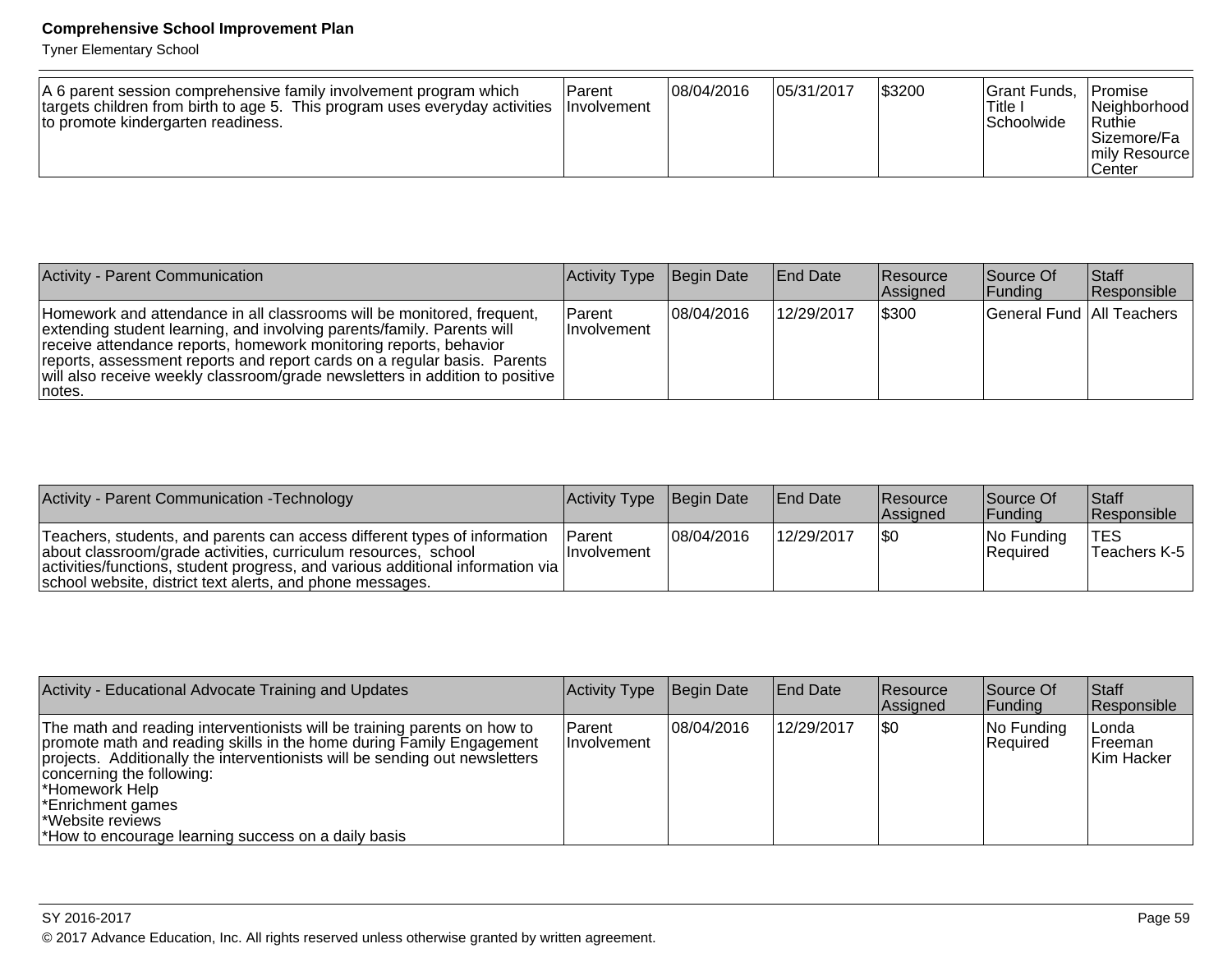# **Strategy 2:**

Staff Survey - The surveys will be used to analyze data to identify school needs.Category:

| <b>Activity - TELL Survey</b>                                                                                                                                                                  | Activity Type | Begin Date | <b>End Date</b> | <b>Resource</b><br>Assigned | Source Of<br> Funding  | <b>Staff</b><br>Responsible                                                                                          |
|------------------------------------------------------------------------------------------------------------------------------------------------------------------------------------------------|---------------|------------|-----------------|-----------------------------|------------------------|----------------------------------------------------------------------------------------------------------------------|
| 100% of certified staff will complete the TELL Survey and will review the<br>data based on a two year cycle. Staff will analyze the TELL Survey data to<br>identify strengths and weaknessess. | <b>Other</b>  | 08/04/2016 | 12/29/2017      | <b>\\$0</b>                 | No Funding<br>Required | Tim Johnson,<br>Principal<br>lMelissa<br>IBaker.<br>Assistant<br>Principal<br>Melony<br>Vickers.<br><b>Counselor</b> |

| Activity - Survey - CSIP Teachers                                                                                                             | Activity Type | Begin Date | <b>End Date</b> | Resource<br><b>Assianed</b> | Source Of<br> Fundina  | Staff<br>Responsible                                                                                  |
|-----------------------------------------------------------------------------------------------------------------------------------------------|---------------|------------|-----------------|-----------------------------|------------------------|-------------------------------------------------------------------------------------------------------|
| Teachers will take the Survey on ADVANCED-ED-ASSIST. The data will<br>be reviewed by the CSIP to determine areas of strenghts and weaknesses. | <b>Other</b>  | 08/04/2016 | 12/29/2017      | 1\$0                        | No Funding<br>Required | Robbie<br>Tincher, CSIP<br>Tim Johnson,<br>Principal<br>lMelissa<br>lBaker.<br>Assistant<br>Principal |

# **Strategy 3:**

Digital Learning Staff - Teachers will incorportate technology in lessons and units to enhance student learning.Category:

#### SY 2016-2017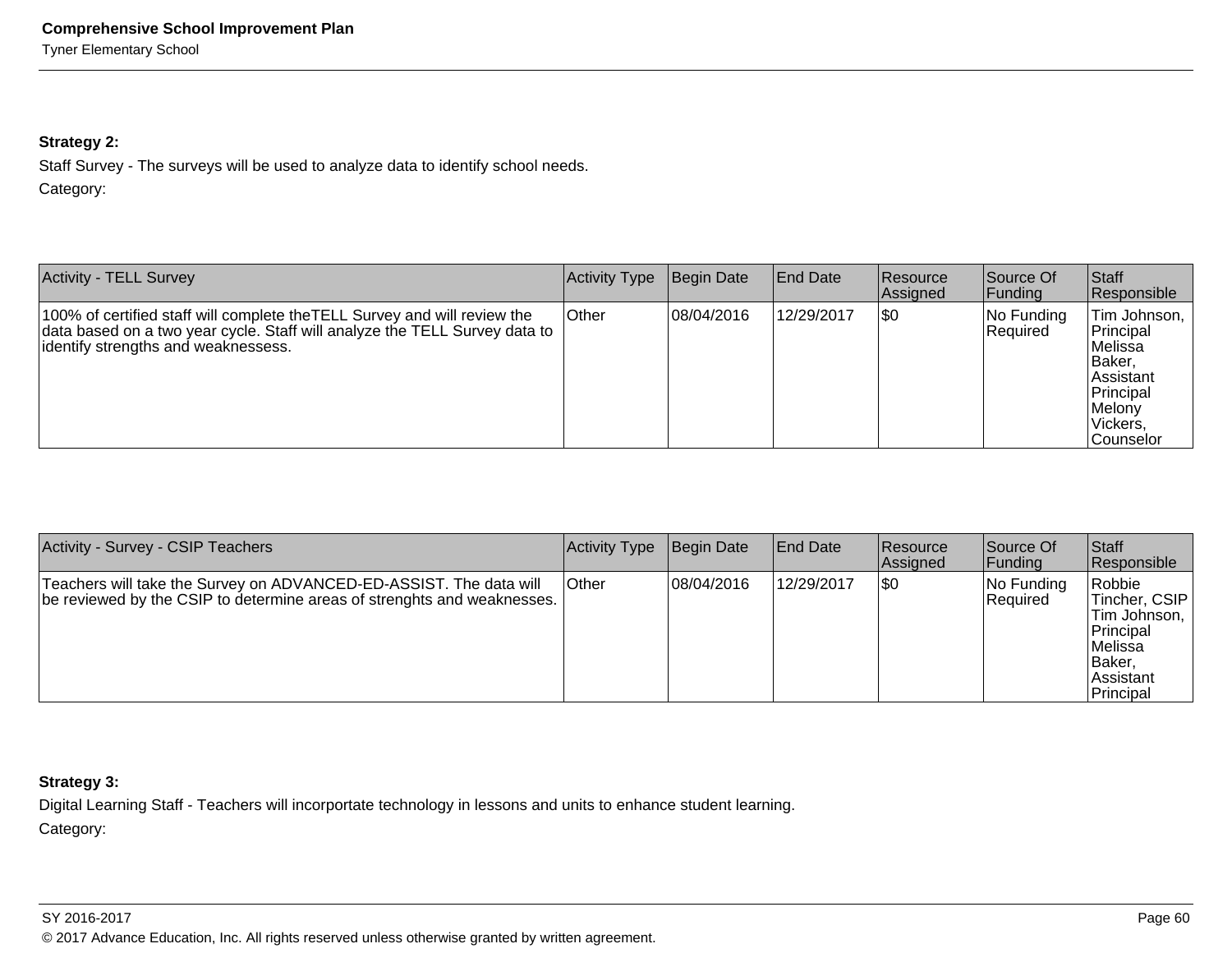Tyner Elementary School

| Activity - Technology PD                                                                                                                               | <b>Activity Type</b> | Begin Date | <b>End Date</b> | <b>Resource</b><br>Assigned | Source Of<br> Funding  | <b>Staff</b><br>Responsible                                                     |
|--------------------------------------------------------------------------------------------------------------------------------------------------------|----------------------|------------|-----------------|-----------------------------|------------------------|---------------------------------------------------------------------------------|
| Teachers will receive training in using and integrating digital resources that Technology<br>align with KCAS standards to improve student achievement. |                      | 08/04/2016 | 12/29/2017      | I\$0                        | No Funding<br>Required | Tim Johnson<br><b>IMelissa Baker</b> I<br>l Rhonda<br>Thompson<br>All TES Staff |

| <b>Activity - Technology Equity</b>                                                                                                                    | <b>Activity Type</b> | Begin Date | <b>End Date</b> | <b>Resource</b><br>Assigned | Source Of<br>Funding   | Staff<br>Responsible                                                                                       |
|--------------------------------------------------------------------------------------------------------------------------------------------------------|----------------------|------------|-----------------|-----------------------------|------------------------|------------------------------------------------------------------------------------------------------------|
| Ensure that technology needs at TES are met such as: internet access,<br>IReady (Math and reading), Reflex Math, and Study Island (Social<br>Studies). | <b>Fechnology</b>    | 08/04/2016 | 12/29/2017      | \$0                         | No Funding<br>Required | Tim Johnson,<br>Principal<br>Melissa<br>lBaker.<br>l Assistant<br>Principal<br>Rhonda<br>Thompson,<br>∣DTC |

| Activity - Digital Citizenship                                        | Activity Type | Begin Date | <b>End Date</b> | <b>Resource</b><br><b>Assigned</b> | Source Of<br>Funding   | <b>Staff</b><br>Responsible                           |
|-----------------------------------------------------------------------|---------------|------------|-----------------|------------------------------------|------------------------|-------------------------------------------------------|
| Students will receive instruction on digital citizenship via Brainpop | Technology    | 08/04/2016 | 12/29/2017      | \$0                                | No Funding<br>Required | 'Tim Johnson<br>Rhonda<br>Thompson<br>Certified Staff |

| Activity - 21st Century Learning                                                                         | Activity Type Begin Date |            | <b>IEnd Date</b> | <b>Resource</b><br><b>Assigned</b> | Source Of<br>lFundina          | <sup>I</sup> Staff<br>Responsible     |
|----------------------------------------------------------------------------------------------------------|--------------------------|------------|------------------|------------------------------------|--------------------------------|---------------------------------------|
| Teachers will provide students with lessons/activities that incoportate 21st<br>century learning skills. | . Technology             | 08/04/2016 | 12/29/2017       | \$0                                | INo Funding<br><b>Required</b> | Certified staff<br>Rhonda<br>Thompson |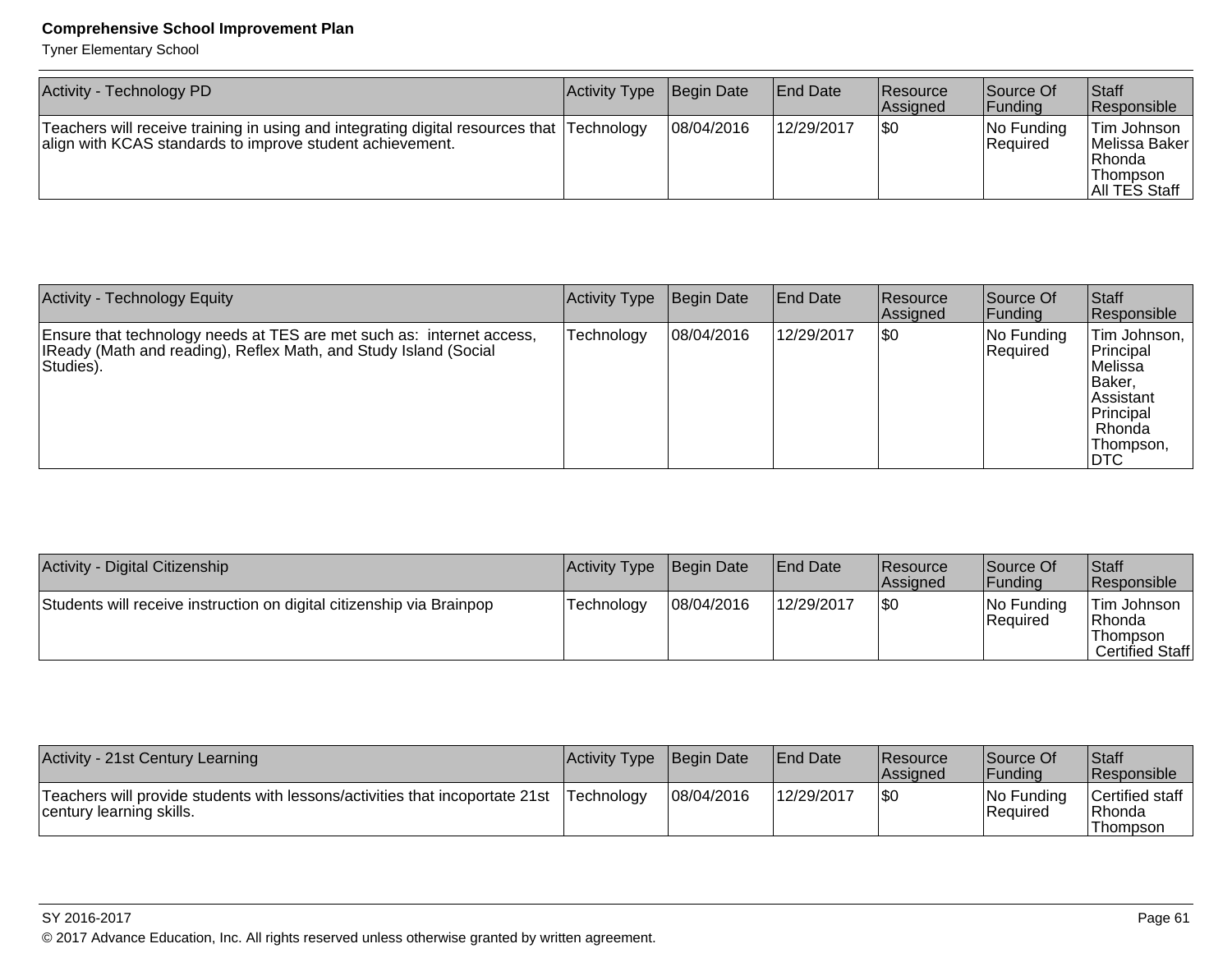Tyner Elementary School

# **Strategy 4:**

Safe Schools - Tyner Elementary School will implement strategies from PBIS/KYCID to increase positive behavior and decrease office referrals. Category: Continuous Improvement

| <b>Activity - KYCID</b>                                        | Activity Type                    | Begin Date | <b>End Date</b> | Resource<br>Assigned | Source Of<br>Funding   | Staff<br>Responsible                                                                                                                             |
|----------------------------------------------------------------|----------------------------------|------------|-----------------|----------------------|------------------------|--------------------------------------------------------------------------------------------------------------------------------------------------|
| Use KYCID program to promote and reinforce postitive behavior. | Behavioral<br>Support<br>Program | 08/04/2016 | 12/29/2017      | \$0                  | No Funding<br>Required | Tim Johnson,<br>principal;<br>Melissa<br>Baker,<br>lassistant<br>principal;<br>Melony<br>Bingham,<br> counselor;<br>Certified<br><b>Teachers</b> |

| Activity - Safe Crisis Management Team                                                                                                | Activity Type                    | Begin Date | <b>End Date</b> | <b>Resource</b><br><b>Assigned</b> | Source Of<br> Funding | Staff<br>Responsible                                                                                                               |
|---------------------------------------------------------------------------------------------------------------------------------------|----------------------------------|------------|-----------------|------------------------------------|-----------------------|------------------------------------------------------------------------------------------------------------------------------------|
| TES staff has been trained on positive behavior techniques and all<br>members of the Safety Crisis Management Team have been trained. | Behavioral<br>Support<br>Program | 08/04/2016 | 12/29/2017      | 1\$0                               | Safe Schools          | Tim Johnson<br>Betty Moore<br>Melissa Baker<br><b>Becky Collett</b><br> Jody Madden<br>⊺Kendall<br>∣Coffev<br>IBrandon<br>∣Barrett |

| Activity<br>Sharing Safe School Information | <b>Activity Type</b> | Begin Date | <b>End Date</b> | <b>Resource</b><br><b>Assigned</b> | Source Of<br>IFundina | <b>Staff</b><br>l Responsible |
|---------------------------------------------|----------------------|------------|-----------------|------------------------------------|-----------------------|-------------------------------|
|---------------------------------------------|----------------------|------------|-----------------|------------------------------------|-----------------------|-------------------------------|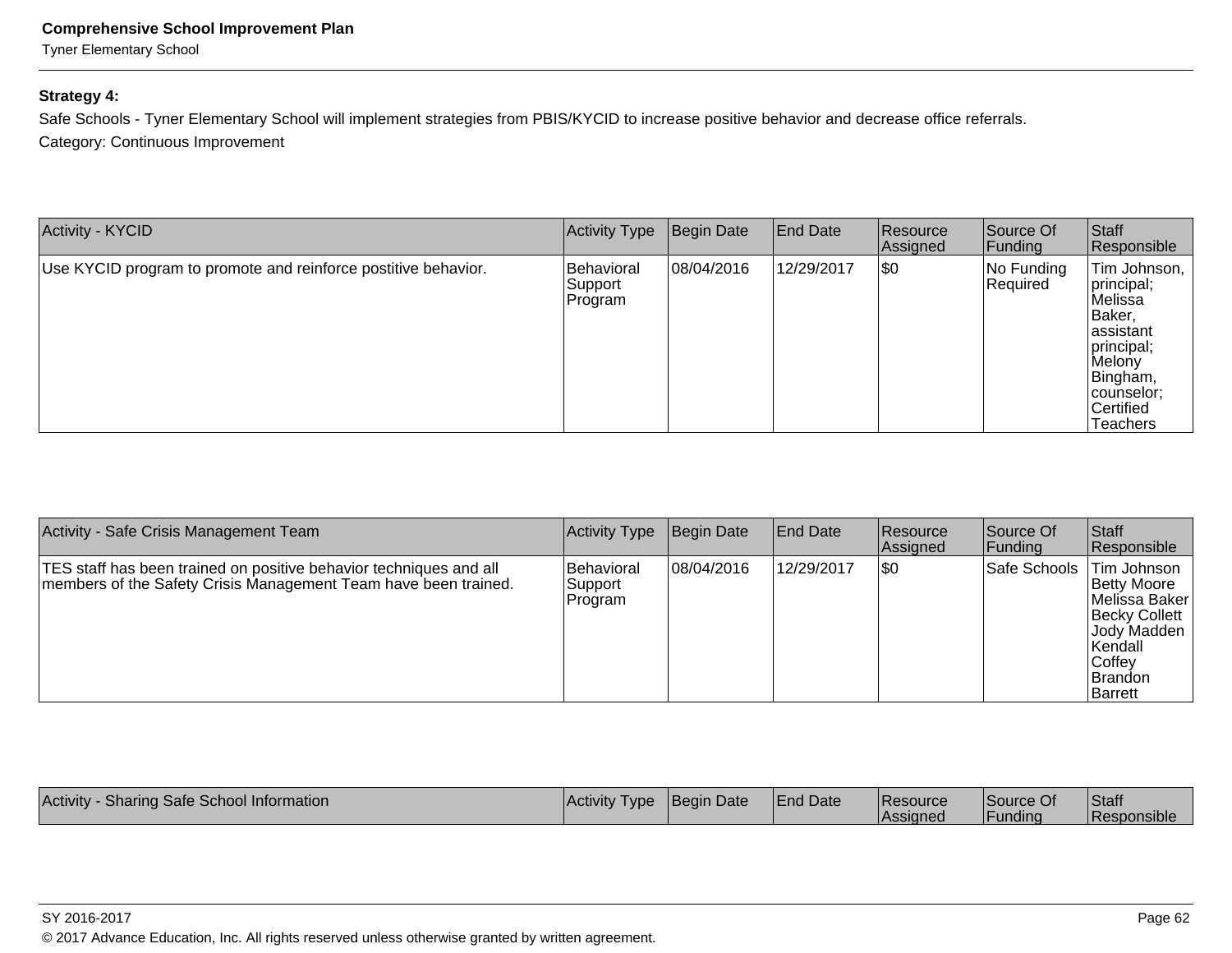Tyner Elementary School

| Parents will receive Safe Schools Report Data during open house. | Behavioral<br>Support<br> Program | 08/04/2016 | 05/31/2017 | \$0 | No Funding<br>Required | Tim Johnson,<br>Principal<br>Melissa<br>Baker,<br>∣Assistant<br>Principal<br>Safe Schools<br><b>Coordinator</b><br>Clay Dalton |
|------------------------------------------------------------------|-----------------------------------|------------|------------|-----|------------------------|--------------------------------------------------------------------------------------------------------------------------------|
|------------------------------------------------------------------|-----------------------------------|------------|------------|-----|------------------------|--------------------------------------------------------------------------------------------------------------------------------|

#### **Strategy 5:**

Class Size Reduction - Class size will be reduced through Teacher Quality and Title I funds.

Category: Continuous Improvement

Research Cited: Use of Title II Funds for Class Size Reduction

The Class Size Reduction program came into being during the last term of President Clinton. With the passage of No Child Left Behind the Class Size Reduction(CSR). The new program is Title II, Part A, Improving Teacher Quality State Grants.

The research indicates that if a child has a lower class size for EACH grade K through three the child learns more and scores higher on assessments. In fact, the higher achievement continues past the third grade (one study says to the 8th grade) even when class size goes back to larger classes after the 3rd grade.

The research indicates that if a child has a lower class size for EACH grade K through three the child learns more and scores higher on assessments. In fact, the higher achievement continues past the third grade (one study says to the 8th grade) even when class size goes back to larger classes after the 3rd grade.

| Activity - Class Size Reduction                                          | Activity Type                  | <b>Begin Date</b> | <b>IEnd Date</b> | <b>Resource</b><br><b>Assigned</b> | Source Of<br> Fundina  | Staff<br><b>Responsible</b>                            |
|--------------------------------------------------------------------------|--------------------------------|-------------------|------------------|------------------------------------|------------------------|--------------------------------------------------------|
| Teachers will be hired to reduce class size based on student enrollment. | Academic<br>Support<br>Program | 07/01/2016        | 12/29/2017       | \$150000                           | 'Title ∟<br>Schoolwide | <sup>1</sup> Tim Johnson,<br><b>Principal</b><br> SBDM |

#### **Strategy 6:**

Health and Wellness - The school has a health and wellness committee that analayzes the school data through the school health index recommended by the Center for

#### SY 2016-2017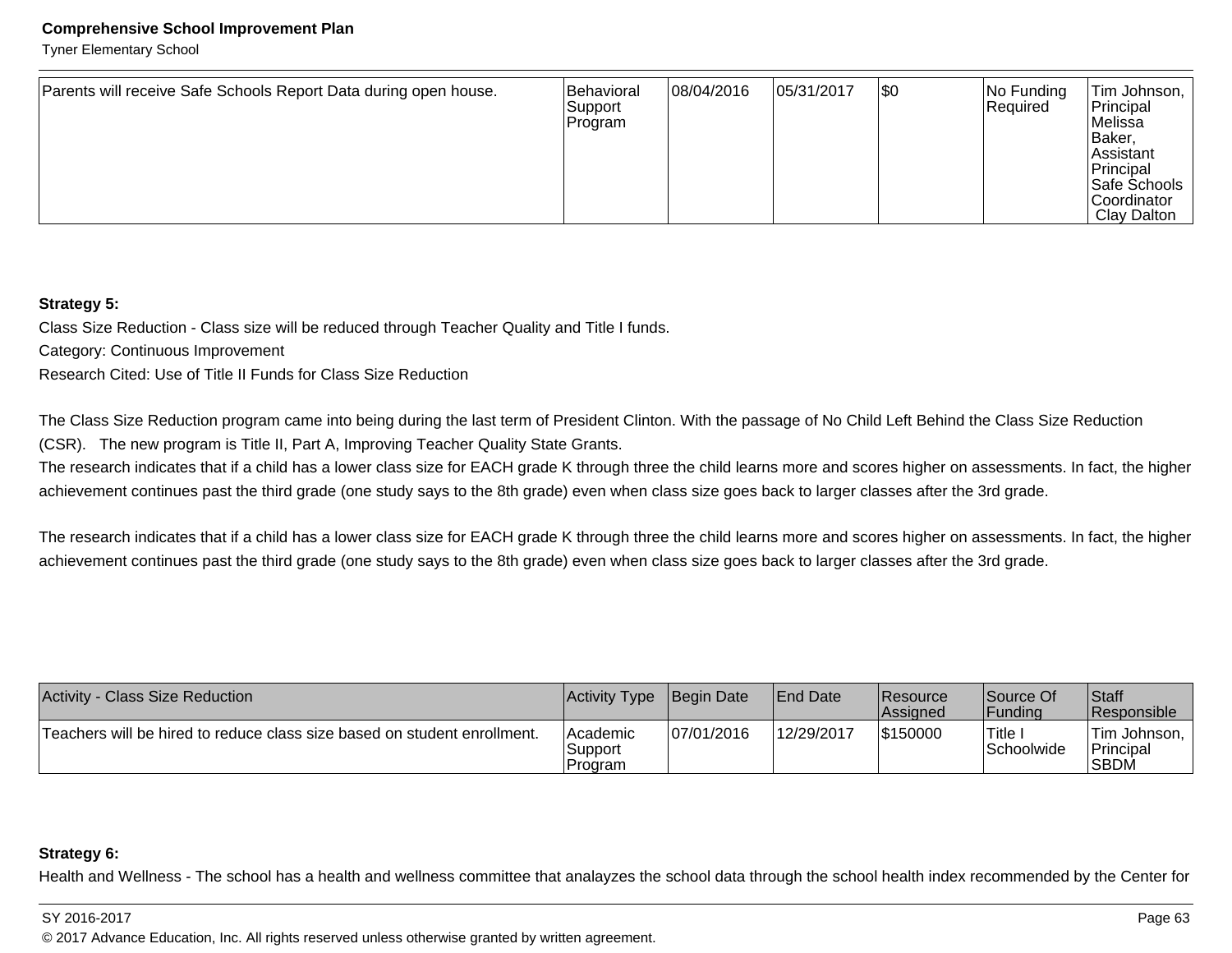Tyner Elementary School

# Disease Control.

Category: Continuous Improvement

| Activity -<br><b>Health and Wellness Policy</b>                                                                                                                                 | <b>Activity Type</b>    | Begin Date  | <b>IEnd Date</b> | <b>Resource</b><br>Assigned | Source Of<br> Funding         | <b>Staff</b><br>Responsible                                               |
|---------------------------------------------------------------------------------------------------------------------------------------------------------------------------------|-------------------------|-------------|------------------|-----------------------------|-------------------------------|---------------------------------------------------------------------------|
| <b>TES Wellness Committee will review current wellness policy and update</b><br>the wellness policy as needed in order to promote student wellness and<br>lincrease attendance. | Policy and<br>l Process | 108/04/2016 | 12/29/2017       | 1\$0                        | No Funding<br><b>Required</b> | Tim<br>Johnson/Princ<br>lipal<br>l Ruthie<br>Sizemore/FR<br> John Johsnon |

| Activity - Health and Wellness School Activities                                                                                                                             | Activity Type Begin Date         |            | <b>End Date</b> | <b>Resource</b><br><b>Assigned</b> | Source Of<br><b>Funding</b> | Staff<br><b>Responsible</b>                         |
|------------------------------------------------------------------------------------------------------------------------------------------------------------------------------|----------------------------------|------------|-----------------|------------------------------------|-----------------------------|-----------------------------------------------------|
| TES students will participate in a school-wide health and wellness activity<br>on Wellness Wednesday, as well as, embedded classroom activities daily<br>Isuch as Food Labs. | l Academic<br>Support<br>Program | 08/04/2016 | 12/29/2017      | \$500                              | Other                       | Tina Huff<br>John Johnson<br><b>TES</b><br>Teachers |

| Activity - Brain Breaks - HOPSports                                                                                                              | Activity Type Begin Date               |            | <b>End Date</b> | Resource<br><b>Assigned</b> | <b>Source Of</b><br>l Fundina | Staff<br><b>Responsible</b> |
|--------------------------------------------------------------------------------------------------------------------------------------------------|----------------------------------------|------------|-----------------|-----------------------------|-------------------------------|-----------------------------|
| Each student (school-wide) will participate in research based activities<br>from the HOPSports Curriculum (Brain Breaks) in the classroom daily. | <b>Academic</b><br>Support<br>IProgram | 08/04/2016 | 12/29/2017      | 1\$C                        | <b>Other</b>                  | All TES Staff               |

# **Strategy 7:**

Curriculum and Instruction - Teachers will use differentiated instruction and researched based instructional strategies to deliver instruction to ALL students.Category:

#### SY 2016-2017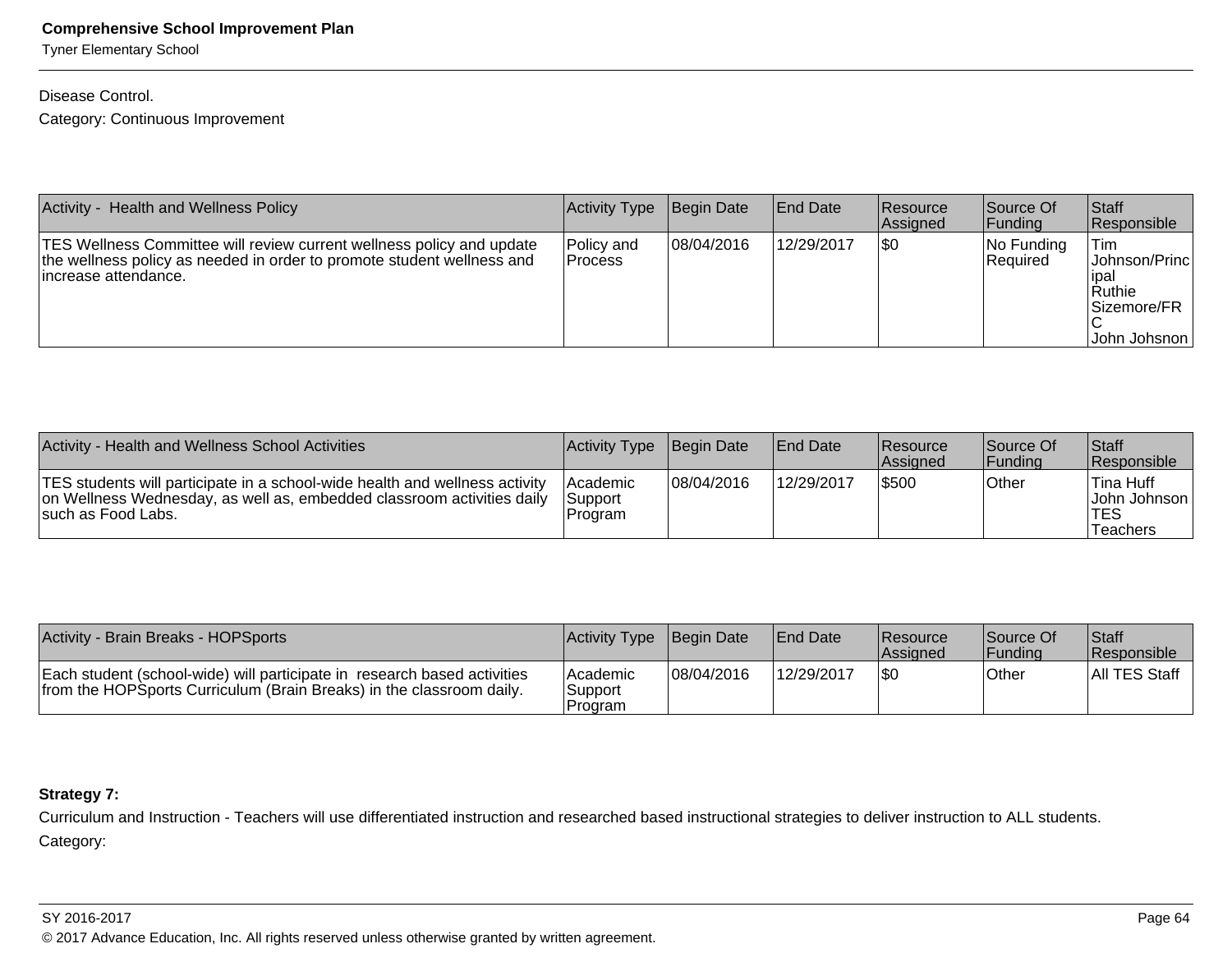Tyner Elementary School

| Activity - Differentiation                                                                                                                                    | Activity Type                        | Begin Date | <b>End Date</b> | <b>Resource</b><br><b>Assigned</b> | <b>Source Of</b><br> Fundina  | Staff<br><b>Responsible</b>   |
|---------------------------------------------------------------------------------------------------------------------------------------------------------------|--------------------------------------|------------|-----------------|------------------------------------|-------------------------------|-------------------------------|
| Teachers will use best practices to analyze data and provide differentiated<br>linstruction to ALL students based on formative and summative<br>lassessments. | <b>IDirect</b><br><b>Instruction</b> | 08/31/2016 | 12/29/2017      | \$0                                | No Funding<br><b>Required</b> | Tim Johnson<br>Certifed Staff |

| Activity - Researched Based Instructional Strategies                                                  | Activity Type Begin Date     |            | <b>IEnd Date</b> | <b>IResource</b><br><b>Assigned</b> | Source Of<br>IFundina                      | Staff<br>Responsible                              |
|-------------------------------------------------------------------------------------------------------|------------------------------|------------|------------------|-------------------------------------|--------------------------------------------|---------------------------------------------------|
| Teachers will use research based instructional strategies to deliver<br>linstruction to ALL students. | Direct<br><b>Instruction</b> | 08/04/2016 | 12/29/2017       |                                     | $ No \mathrm{Funding} $<br><b>Required</b> | Tim Johnson<br> Melissa Baker <br>Certified Staff |

# **Strategy 8:**

Behavior Interventions - Teachers will provide students with a behavior intervention plan when needed.Category:

| Activity - Behavior Intervention Plan                                                                     | Activity Type Begin Date                |            | <b>IEnd Date</b> | <b>Resource</b><br><b>Assigned</b> | Source Of<br> Fundina  | <b>Staff</b><br>Responsible        |
|-----------------------------------------------------------------------------------------------------------|-----------------------------------------|------------|------------------|------------------------------------|------------------------|------------------------------------|
| Teachers will follow KYCID guidelines for behavior management and<br>create intervention plans as needed. | <b>Behavioral</b><br>Support<br>Program | 08/04/2016 | 12/29/2017       | 1\$0                               | No Funding<br>Required | ∣Tim Johnson ∣<br> Certified Staff |

| Activity - DoJo - Technology- Parental Involvement                                                                                                                                                                                                                                                                                                                                                                                                                                                                                                            | Activity Type                     | Begin Date  | <b>End Date</b> | Resource<br>Assigned | Source Of<br> Funding   | Staff<br>Responsible                                                    |
|---------------------------------------------------------------------------------------------------------------------------------------------------------------------------------------------------------------------------------------------------------------------------------------------------------------------------------------------------------------------------------------------------------------------------------------------------------------------------------------------------------------------------------------------------------------|-----------------------------------|-------------|-----------------|----------------------|-------------------------|-------------------------------------------------------------------------|
| Teachers will implement ClassDojo, to help build positive behavior in<br>students. Class DoJo helps manage student behavior and build positive<br>learning habits by providing real-time feedback loops that recognize and<br>reinforce students' specific behaviors, values, and accomplishments.<br>Teachers will use ClassDojo to update behavior instantaneously using a<br>(laptop, tablet, or smartphone.)<br>Teachers will send home to parents or share with students. Parents can<br>access DoJo via internet to view their child's behavior report. | Behavioral<br>Support<br> Program | 108/04/2016 | 12/29/2017      | ISO                  | No Funding<br> Reauired | Amanda Ball, I<br> School<br><b>Coordinator</b><br><b>AII TES Staff</b> |

## SY 2016-2017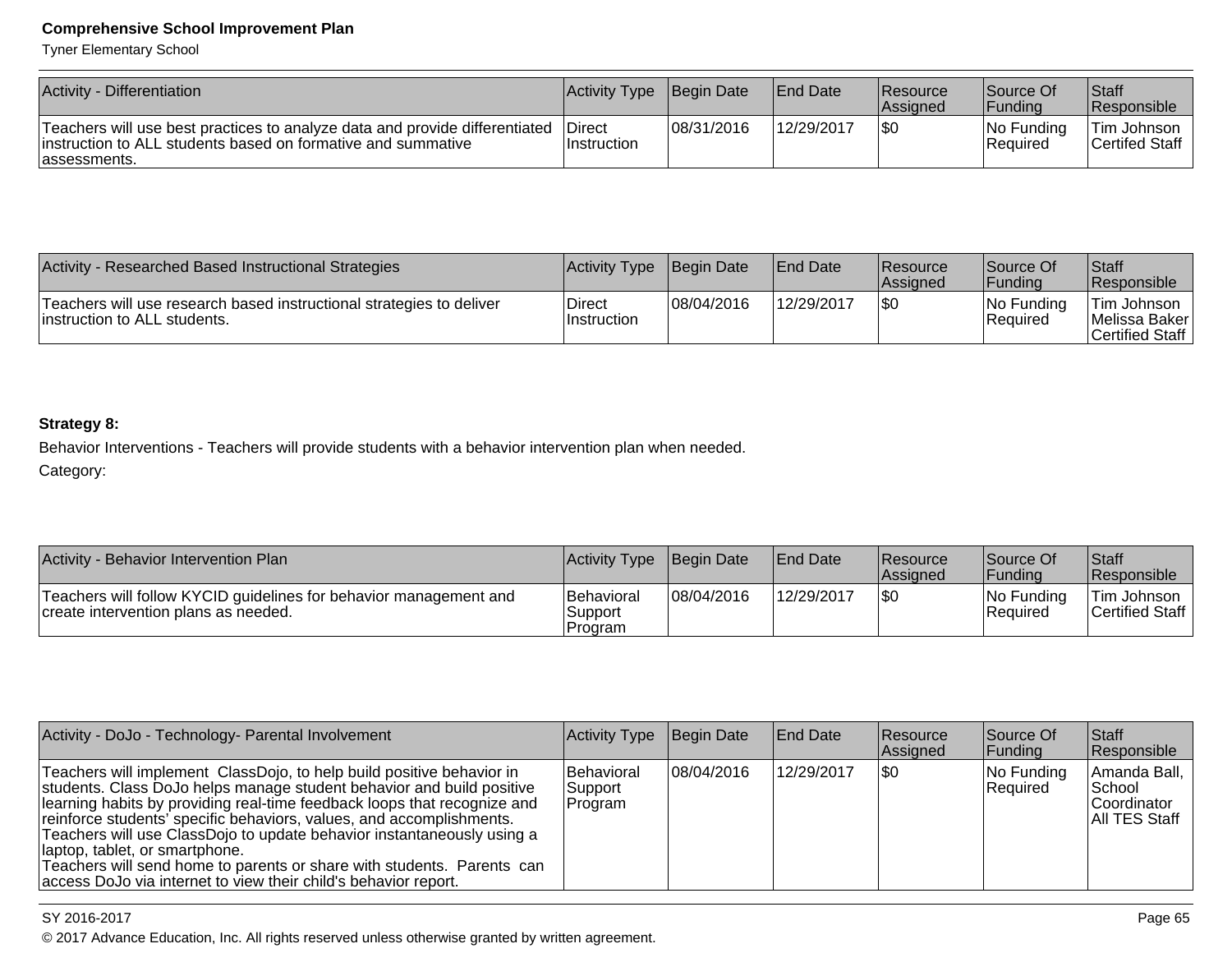#### **Strategy 9:**

Highly Qualified Teachers - Research states that Highly Qualified teachers are essential to closing achievement gaps. The strategy of Highly Qualified Teachers will beimplemented by placing more focus on recruitment and retention of Highly Qualified Teachers in order to meet the needs of all students.

Category: Continuous Improvement

Research Cited: ASCD-Educational Leadership

Benner, A.D. The Cost of Teacher Turnover

Center for Teaching Quality

| Activity - Collaboration with Local Colleges                                                                                                                                                                                                         | Activity Type Begin Date         |            | <b>End Date</b> | <b>Resource</b><br>Assigned | Source Of<br> Fundina  | <b>Staff</b><br><b>Responsible</b> |
|------------------------------------------------------------------------------------------------------------------------------------------------------------------------------------------------------------------------------------------------------|----------------------------------|------------|-----------------|-----------------------------|------------------------|------------------------------------|
| Tyner Elementary will collaborate with local colleges such as Eastern<br>Kentucky University and University of the Cumberland's to recruit Highly<br>Qualified Teachers. Specifically TES collaborates with the Teacher<br>Education Program at EKU. | IRecruitment<br>land Retention L | 08/04/2016 | 12/29/2017      | 1\$0                        | No Funding<br>Required | Tim Johnson,<br>Principal<br>ISBDM |

| Activity - Recruitment of Highly Qualified Teachers                                                                                                                                                             | Activity Type                          | Begin Date | <b>End Date</b> | <b>Resource</b><br>Assigned | Source Of<br> Fundina  | Staff<br><b>Responsible</b>                                                         |
|-----------------------------------------------------------------------------------------------------------------------------------------------------------------------------------------------------------------|----------------------------------------|------------|-----------------|-----------------------------|------------------------|-------------------------------------------------------------------------------------|
| TES will network with other schools, colleges, and KDE to seek recruit the<br>most Highly Qualified teachers for available positions. Additionally, the<br>district will post vacancies via the KDE job search. | <b>Recruitment</b><br>land Retention I | 08/04/2016 | 12/29/2017      | 1\$0                        | No Funding<br>Required | Tim Johnson,  <br><i>Iprincipal</i><br><b>DPP</b><br> Superintende  <br><b>SBDM</b> |

| Activity<br>Teacher Orientation | <b>Activity</b><br><b>I</b> vpe | Begin Date | <b>End Date</b> | <b>Resource</b><br><b>Assigned</b> | Source Of<br>l Fundina | Staff<br><b>Responsible</b> |
|---------------------------------|---------------------------------|------------|-----------------|------------------------------------|------------------------|-----------------------------|
|                                 |                                 |            |                 |                                    |                        |                             |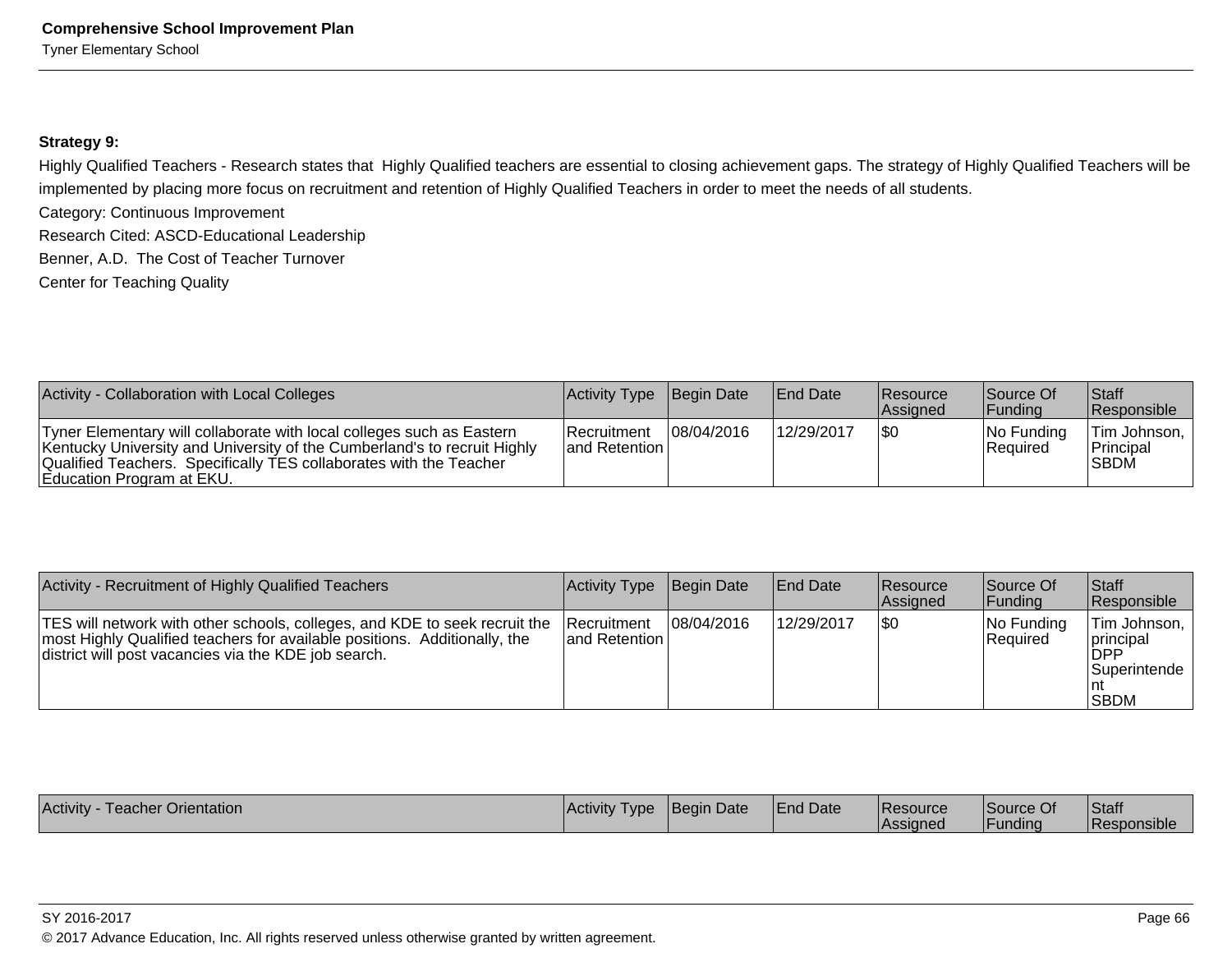Tyner Elementary School

| First year and inexperienced teachers are provided with a series of teacher Professional<br>orientations in which the teachers are informed about curriculum, safety,<br>land classroom management. | ILearning,<br>Recruitment<br>land Retention | 108/04/2016 | 12/29/2017 | 1\$C | INo Fundina<br> Reauired | IMr. Johnson.<br>Principal<br>IMrs. Baker.<br>l Assistant<br>Principal |
|-----------------------------------------------------------------------------------------------------------------------------------------------------------------------------------------------------|---------------------------------------------|-------------|------------|------|--------------------------|------------------------------------------------------------------------|
|-----------------------------------------------------------------------------------------------------------------------------------------------------------------------------------------------------|---------------------------------------------|-------------|------------|------|--------------------------|------------------------------------------------------------------------|

| Activity - Teacher Mentor/Best Practices                                                                                                                                                                                                                                                                                               | Activity Type                                  | Begin Date | <b>End Date</b> | <b>Resource</b><br>Assigned | lSource Of<br> Funding | Staff<br>Responsible                                                                                                    |
|----------------------------------------------------------------------------------------------------------------------------------------------------------------------------------------------------------------------------------------------------------------------------------------------------------------------------------------|------------------------------------------------|------------|-----------------|-----------------------------|------------------------|-------------------------------------------------------------------------------------------------------------------------|
| Inexperienced or first year teachers will be provided with a content or grade Professional<br>level mentor and have the opportunity to observe highly effective teachers<br>in their grade level. Teachers will identify best practices/strategies during<br>observations and reflect upon those strategies with their teacher mentor. | Learning,<br>IRecruitment_<br>land Retention I | 08/04/2016 | 12/29/2017      | 1\$0                        | No Funding<br>Required | Tim Johnson,  <br>Principal<br>lMelissa<br> Baker,<br><b>Assistant</b><br>Principal<br>Melony<br>Bingham,<br> Counselor |

# **Goal 3: Increase the combined average of students scoring Proficient/Distinquished onLangauge Mechanics and On Demand Writing to 62.6% by 2019 as measured by KPREP.**

**Measurable Objective 1:**

A 40% increase of Fifth grade students will demonstrate a proficiency on the KPREP assessment in Writing by 05/31/2017 as measured by K-PREP..

**(shared) Strategy 1:** 

K-PREP Data Analysis - Analyze results of K PREP writing scores to identify the percent of proficiency.Category: Integrated Methods for Learning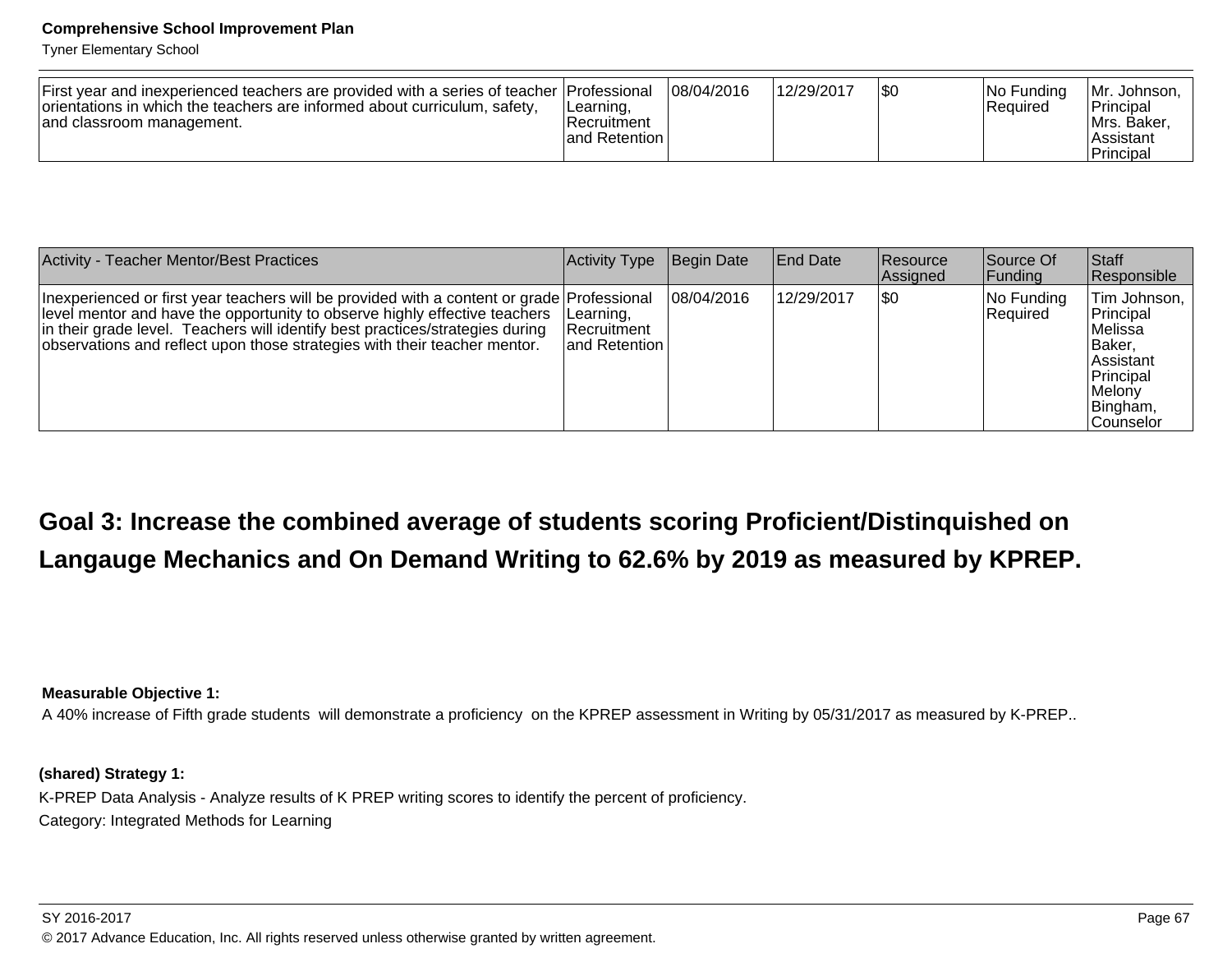Tyner Elementary School

| <b>Activity - Data Analysis</b>                                                                                                                                                                                                                                                                      | Activity Type                    | Begin Date | <b>End Date</b> | <b>Resource</b><br>Assigned | Source Of<br><b>Funding</b> | <b>Staff</b><br>Responsible                                                                                           |
|------------------------------------------------------------------------------------------------------------------------------------------------------------------------------------------------------------------------------------------------------------------------------------------------------|----------------------------------|------------|-----------------|-----------------------------|-----------------------------|-----------------------------------------------------------------------------------------------------------------------|
| In PLC's teachers will analyze results of K PREP scores in language<br>mechanics and On Demand Writing to identify areas of instructional<br>weakness. Additionally, teachers will analyze classroom assessments<br>(writing prompts) and Writing Scrimmages to identify low achieving<br>Istudents. | l Academic<br>Support<br>Program | 08/04/2016 | 12/29/2017      | \$0                         | No Funding<br>Required      | Tim Johnson,<br>Principal<br>lMelissa<br> Baker.<br>lAssistant<br>Principal<br>Melony<br>Bingham,<br><b>Counselor</b> |

# **(shared) Strategy 2:**

Curriculum and Instruction - Students will receive instruction in the Kentucky English/Language Arts Common Core standards and a plan for implementing a writingprogram across grade levels.

Category: Continuous Improvement

Research Cited: Jacobs, Marzano

| Activity - School-wide Writing Plan                                                                                                                                                                                                                                                                                                                                                                                                                                                                                                                                                                                                        | Activity Type                   | <b>Begin Date</b> | <b>End Date</b> | <b>Resource</b><br>Assigned | Source Of<br> Funding  | <b>Staff</b><br>Responsible                                                                                                                         |
|--------------------------------------------------------------------------------------------------------------------------------------------------------------------------------------------------------------------------------------------------------------------------------------------------------------------------------------------------------------------------------------------------------------------------------------------------------------------------------------------------------------------------------------------------------------------------------------------------------------------------------------------|---------------------------------|-------------------|-----------------|-----------------------------|------------------------|-----------------------------------------------------------------------------------------------------------------------------------------------------|
| The school-wide writing plan will be reviewed annually and revised to<br>ensure a structure for the implementation and monitoring of the writing<br>program.<br>Students will be instructed in the three areas of writing: writing to learn,<br>writing to demonstrate learning and authentic, published writing. Teachers<br>will integrate all types of genres into the ELA instruction to increase<br>independent student writing. Teachers will implement instruction specific to<br>on-demand writing and students will participate in writing on-demand in<br>content areas, following the KPrep requirements for on-demand writing. | Academic<br>Support<br> Program | 08/04/2016        | 12/29/2017      | \$0                         | No Funding<br>Required | Tim Johnson,<br>Principal<br> Robbie <br>Tincher, LA<br>Teacher<br>Missy <br>Madden, LA<br>Teacher<br>Melissa<br>IBaker.<br>lAssistant<br>Principal |

| <b>Activity - Best Practices</b> | <b>Activity Type</b> | Begin Date | <b>End Date</b> | <b>Resource</b><br><b>Assigned</b> | Source Of<br><b>Funding</b> | Staff<br><b>Responsible</b> |
|----------------------------------|----------------------|------------|-----------------|------------------------------------|-----------------------------|-----------------------------|
|----------------------------------|----------------------|------------|-----------------|------------------------------------|-----------------------------|-----------------------------|

#### SY 2016-2017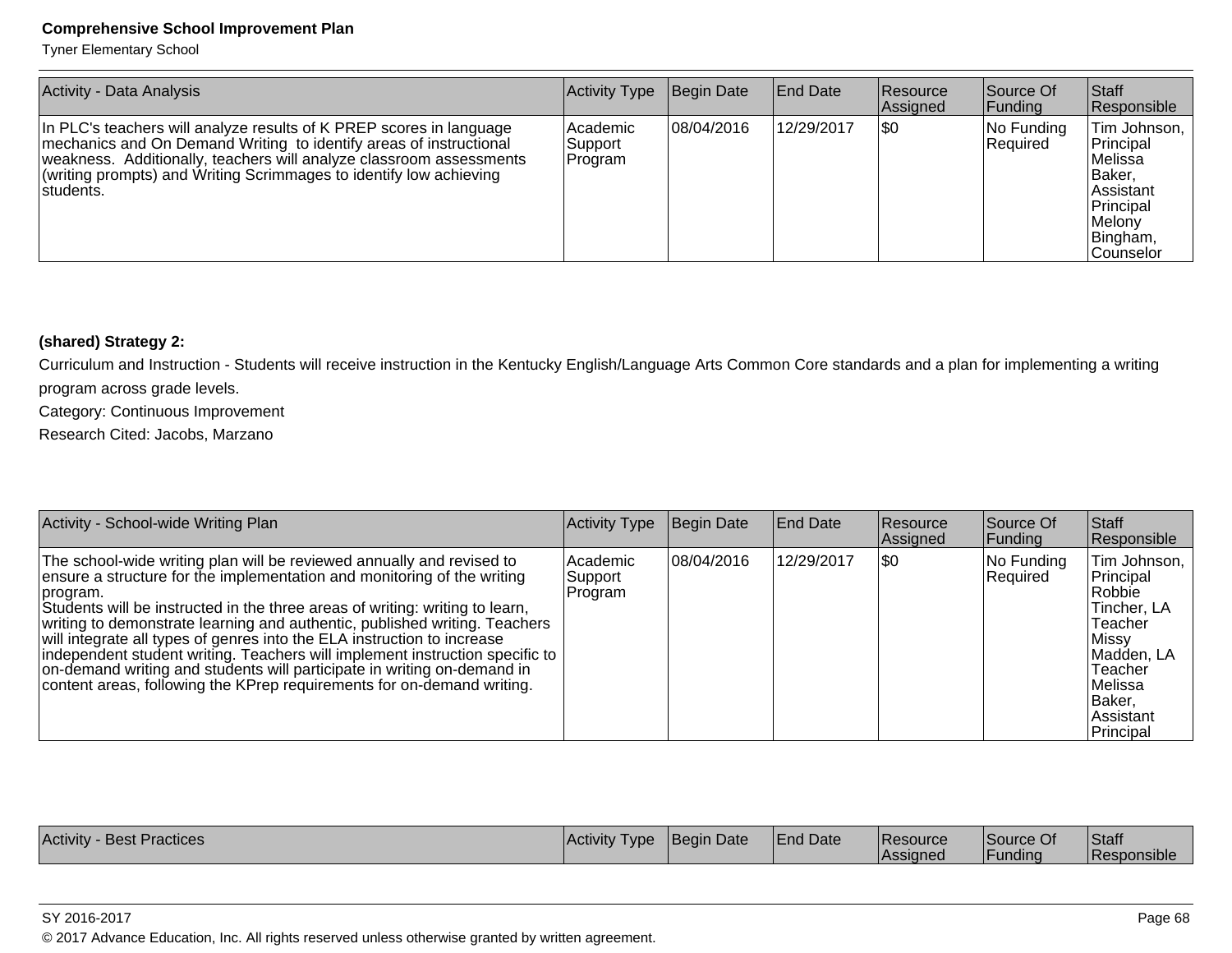Tyner Elementary School

| Teachers will use various graphic organizers and rubrics (such as the Four   Academic<br>Square Method) to teach all students how to answer short answer and<br>extended response questions, to build confidence and skills. Through<br>analysis, all students will be able to write a proficient/distinguished<br>response. Instruction using the writing process will give students a<br>structure for building writing pieces. Peer and teacher conferencing will<br>support the development of published pieces. | Support<br> Program | 08/04/2016 | 12/29/2017 | 1\$0 | $ No$ Funding<br>Required | Tim Johnson,<br>Principal<br>lMelissa<br>∣Baker.<br><b>Assistant</b><br>Principal<br><b>TES Writing</b><br>Team<br>Teachers K-5 |
|----------------------------------------------------------------------------------------------------------------------------------------------------------------------------------------------------------------------------------------------------------------------------------------------------------------------------------------------------------------------------------------------------------------------------------------------------------------------------------------------------------------------|---------------------|------------|------------|------|---------------------------|---------------------------------------------------------------------------------------------------------------------------------|
|----------------------------------------------------------------------------------------------------------------------------------------------------------------------------------------------------------------------------------------------------------------------------------------------------------------------------------------------------------------------------------------------------------------------------------------------------------------------------------------------------------------------|---------------------|------------|------------|------|---------------------------|---------------------------------------------------------------------------------------------------------------------------------|

#### **(shared) Strategy 3:**

Writing - Program Review - The Program Review for Writing, as well as, the KCAS will be used to guide the implementation and monitoring of the writing program for allteachers and students in grades K-5

Category: Continuous Improvement

| Activity - Program Implementation and Review                                                                                                                                                                                                                                                                                                                                                                                                                                                          | <b>Activity Type</b> | Begin Date  | End Date   | <b>Resource</b><br>Assigned | Source Of<br> Fundina  | Staff<br>Responsible                                                                                                                                         |
|-------------------------------------------------------------------------------------------------------------------------------------------------------------------------------------------------------------------------------------------------------------------------------------------------------------------------------------------------------------------------------------------------------------------------------------------------------------------------------------------------------|----------------------|-------------|------------|-----------------------------|------------------------|--------------------------------------------------------------------------------------------------------------------------------------------------------------|
| The Program Review for Writing will provide a rubric for the implementation Academic<br>of the Writing Program and monitoring of the school-wide writing program.<br>Teachers will meet in horizontal and vertical teams for planning instruction, Program<br>analyzing writing<br>pieces and determining instructional next steps. The Program Review<br>Writing Team will guide the program review process and lead staff in<br>implementing appropriate strategies for areas of needs improvement. | lSupport             | 108/04/2016 | 12/29/2017 | \$0                         | No Funding<br>Required | Tim Johnson,  <br>Principal<br>Program<br>Review<br>Writing Team:  <br>Missy <br>Madden,<br>Robbie<br>Tincher<br>Melissa<br>Baker.<br>Assistant<br>Principal |

#### **(shared) Strategy 4:**

Professional Development -Writing - The Writing Team and PLC (Professional Learning Communities) will work to plan, analyze, and modify writing instruction.Category: Continuous Improvement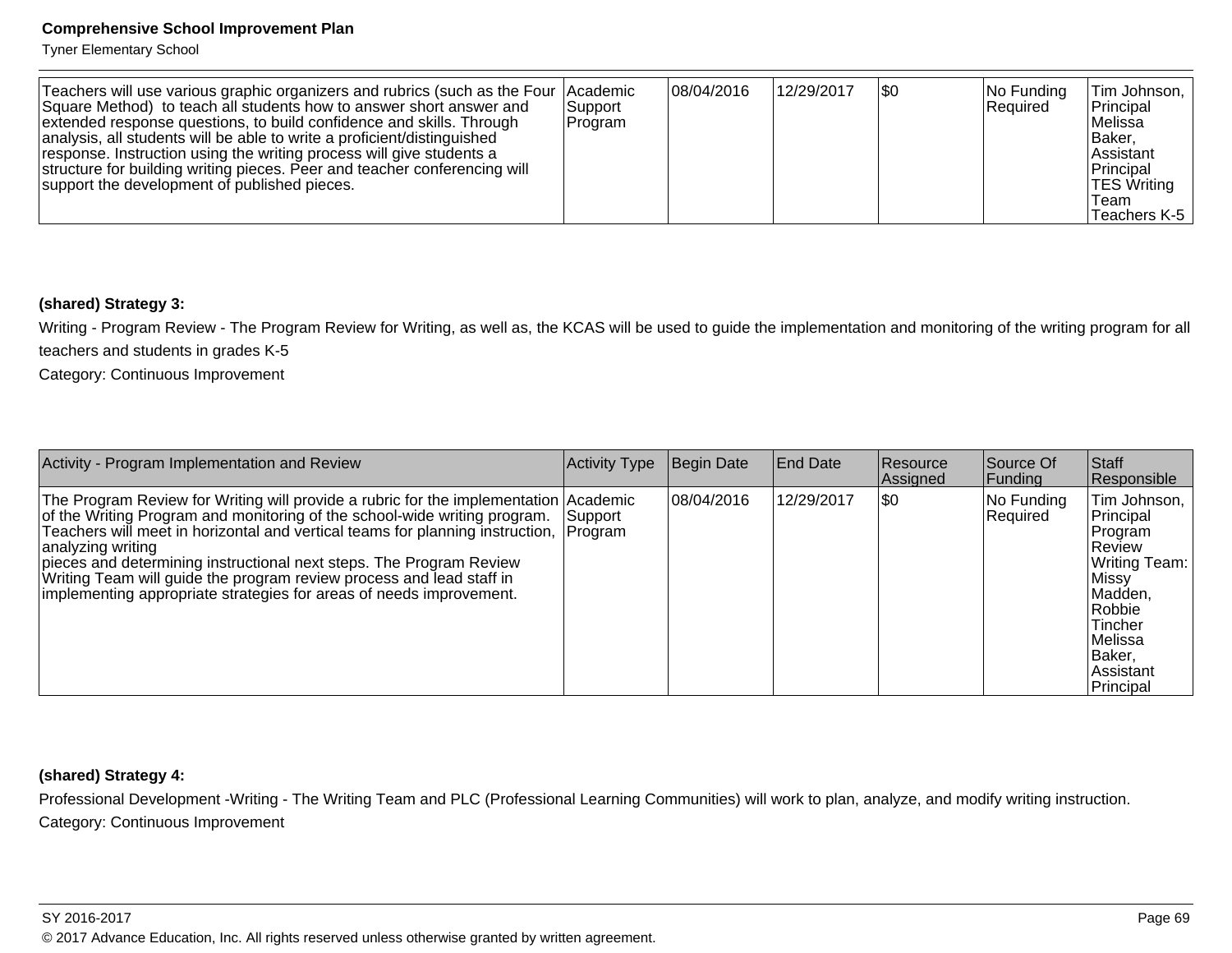Tyner Elementary School

| Activity - PLC                                                                                                                                                                                                                                                                                                                                                                                               | Activity Type                         | Begin Date | <b>End Date</b> | <b>Resource</b><br>Assigned | Source Of<br><b>Funding</b> | <b>Staff</b><br>Responsible                                                                                                                |
|--------------------------------------------------------------------------------------------------------------------------------------------------------------------------------------------------------------------------------------------------------------------------------------------------------------------------------------------------------------------------------------------------------------|---------------------------------------|------------|-----------------|-----------------------------|-----------------------------|--------------------------------------------------------------------------------------------------------------------------------------------|
| Teachers will participate in Professional Learning Communities to plan,<br>implement and assess writing instruction. They will analyze student writing<br>to identify areas of weaknesses and strenghths. Teacher will determine<br>next instructional steps. Teachers will also meet in vertical and horizontal<br>teams to analyze student writing and identify gaps in learning during staff<br>meetings. | Academic<br><b>Support</b><br>Program | 08/04/2016 | 12/29/2017      | \$0                         | No Funding<br>Required      | Tim Johnson,<br>Principal<br>Melissa<br>IBaker.<br><b>Assistant</b><br>Principal<br>Writing Team<br>IAII teachers in<br>$\vert$ grades K-5 |

| Activity - Professional Development in Writing and Implementation                                                                                                                                                                                                                                                                                                                          | <b>Activity Type</b>           | Begin Date | <b>End Date</b> | <b>Resource</b><br>Assigned | Source Of<br> Funding               | Staff<br>Responsible                                                                                                              |
|--------------------------------------------------------------------------------------------------------------------------------------------------------------------------------------------------------------------------------------------------------------------------------------------------------------------------------------------------------------------------------------------|--------------------------------|------------|-----------------|-----------------------------|-------------------------------------|-----------------------------------------------------------------------------------------------------------------------------------|
| TES staff will review and implement the Professional Development<br>received in the areas of Language Mechanics and Writing On Demand<br>during the 2015-2016 school year from KVIC (Angela Hilterbrand). New<br>teachers will be trained by grade level teams. Angela Hilterbrand will<br>provide one day of professional development as a follow up during the<br>2016-2017 school year. | Academic<br>Support<br>Program | 08/04/2016 | 12/29/2017      | 1\$1000                     | <sup>'</sup> Title I<br> Schoolwide | Tim Johnson,<br>Principal<br>Missv!<br>Madden,<br>Writing<br>Teacher<br> Shanta<br> Madden,<br><b>Building PD</b><br> Coordinator |

#### **(shared) Strategy 5:**

Assessments - Students will maintain a working folder with samples of the three types of writing as well as other communication samples in writing,

speaking/listening. Teachers will engage students in peer and self assessment inwriting as well as providing specific teacher feedback for students in a timely manner. Category: Continuous Improvement

| Activity - Writing Wednesday | <b>Activity Type</b> | Begin Date | <b>End Date</b> | <b>Resource</b><br><b>Assigned</b> | Source Of<br> Funding | Staff<br>Responsible |
|------------------------------|----------------------|------------|-----------------|------------------------------------|-----------------------|----------------------|
|                              |                      |            |                 |                                    |                       |                      |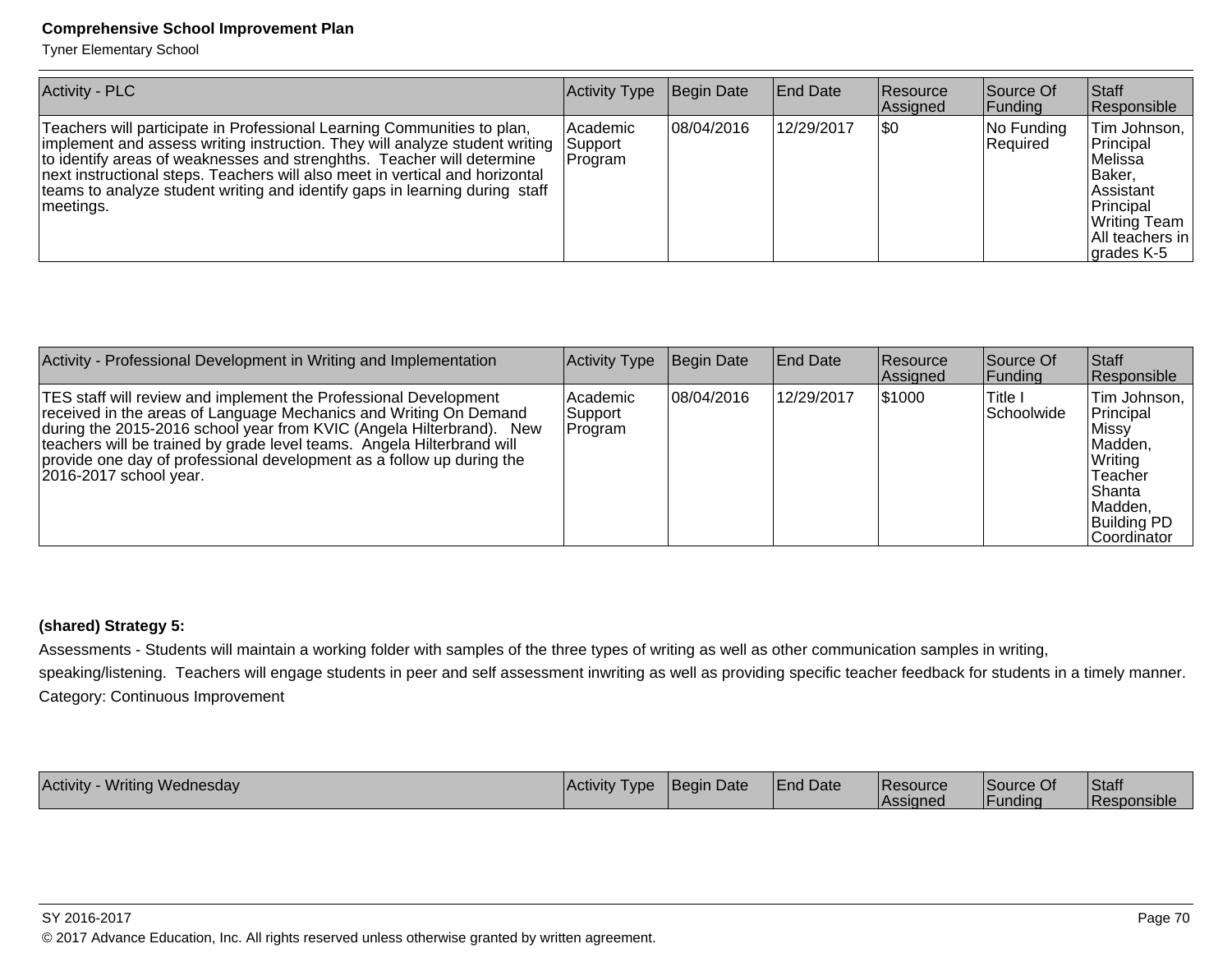Tyner Elementary School

| Students will complete a writing assignment in various content areas to<br>turn into the Principal. The students use the Four Square Method to<br>organize their writing. They use ARMS for editing purposes. The teacher<br>conferences with each student. The Principal reviews various writing<br>samples and makes comments to teachers and students related to their<br>writing. | l Academic<br>Support<br>Program | 08/04/2016 | 12/29/2017 | 1\$0 | No Funding<br><b>Required</b> | Tim Johnson,  <br>Principal<br>Melissa<br>Baker.<br>Assistant<br>Principal<br>All students<br>IAII Teachers |
|---------------------------------------------------------------------------------------------------------------------------------------------------------------------------------------------------------------------------------------------------------------------------------------------------------------------------------------------------------------------------------------|----------------------------------|------------|------------|------|-------------------------------|-------------------------------------------------------------------------------------------------------------|
|---------------------------------------------------------------------------------------------------------------------------------------------------------------------------------------------------------------------------------------------------------------------------------------------------------------------------------------------------------------------------------------|----------------------------------|------------|------------|------|-------------------------------|-------------------------------------------------------------------------------------------------------------|

## **(shared) Strategy 6:**

Interventions- Writing - Students will receive interventions in writing.

Category: Continuous Improvement

| Activity - Writing Interventions                                                                                                                                                                                                         | Activity Type                     | Begin Date | <b>End Date</b> | <b>Resource</b><br>Assigned | Source Of<br> Funding  | <b>Staff</b><br>Responsible                                                                                             |
|------------------------------------------------------------------------------------------------------------------------------------------------------------------------------------------------------------------------------------------|-----------------------------------|------------|-----------------|-----------------------------|------------------------|-------------------------------------------------------------------------------------------------------------------------|
| Identified students will receive writing interventions such as one on one<br>instruction, peer tutors, or RTI strategies for writing.<br>Students will be progressed monitored and instruction will be adjusted to<br>Imeet thier needs. | l Academic<br> Support<br>Program | 08/04/2016 | 12/29/2017      | \$0                         | No Funding<br>Required | Tim Johnson,<br>Principal<br>lMelissa<br>Baker,<br>Assistant<br>Principal<br><b>TES Writing</b><br>Team<br>Teachers K-5 |

| Activity - Progress Monitoring/Writing Scrimmages                                                                                                                                                                                                                                                                                                                                                                                           | Activity Type                    | Begin Date | <b>End Date</b> | <b>Resource</b><br>Assigned | Source Of<br> Funding | <b>Staff</b><br>Responsible                                                                                                 |
|---------------------------------------------------------------------------------------------------------------------------------------------------------------------------------------------------------------------------------------------------------------------------------------------------------------------------------------------------------------------------------------------------------------------------------------------|----------------------------------|------------|-----------------|-----------------------------|-----------------------|-----------------------------------------------------------------------------------------------------------------------------|
| During PLC's, teachers will review data from the Writing Scrimmages<br>administered three times during a school year. Teachers will grade<br>scrimmages during PLC's and discuss progress of students or lack there<br>of. Teachers will also use the data from the scrimmages to identify low<br>achieving students. Progress of identified students will be shared during<br>PLC's, as well as, strategies to help low achieving students | l Academic<br>Support<br>Program | 08/04/2016 | 12/29/2017      | 1\$0                        | Other                 | Tim Johnson,<br>Principal<br><i>IMelissa</i><br><b>Baker.</b><br>Assistant<br>Principal<br><b>K-5 Certified</b><br>Teachers |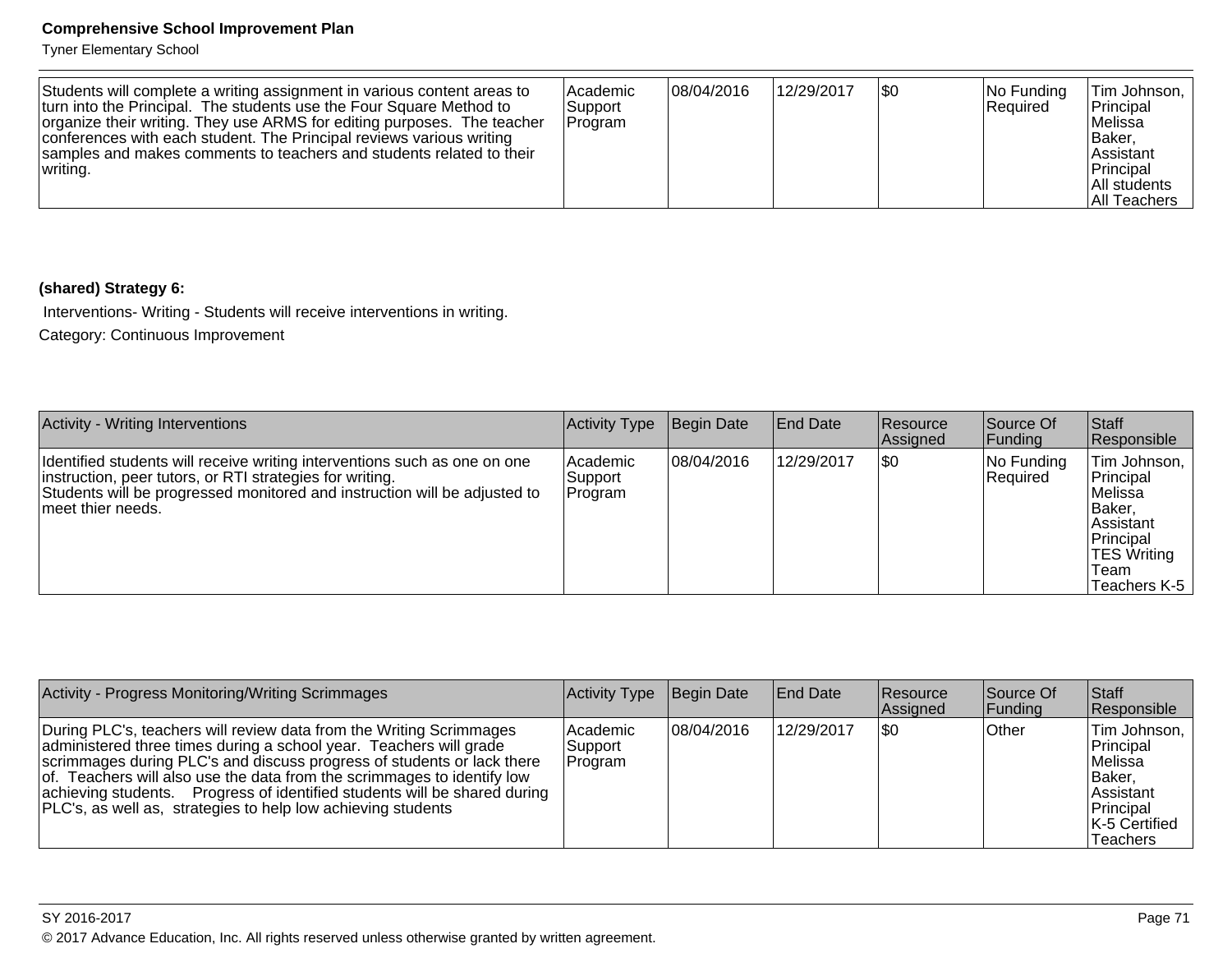#### **Measurable Objective 2:**

 A 52% increase of Fourth grade students will demonstrate a proficiency on the Common core Standards in language mechanics in English Language Arts by05/31/2017 as measured by K-PREP.

#### **(shared) Strategy 1:**

K-PREP Data Analysis - Analyze results of K PREP writing scores to identify the percent of proficiency.

Category: Integrated Methods for Learning

| Activity - Data Analysis                                                                                                                                                                                                                                                                             | Activity Type                     | Begin Date | <b>IEnd Date</b> | <b>Resource</b><br>Assigned | Source Of<br>Funding   | Staff<br>Responsible                                                                                                 |
|------------------------------------------------------------------------------------------------------------------------------------------------------------------------------------------------------------------------------------------------------------------------------------------------------|-----------------------------------|------------|------------------|-----------------------------|------------------------|----------------------------------------------------------------------------------------------------------------------|
| In PLC's teachers will analyze results of K PREP scores in language<br>mechanics and On Demand Writing to identify areas of instructional<br>weakness. Additionally, teachers will analyze classroom assessments<br>(writing prompts) and Writing Scrimmages to identify low achieving<br>Istudents. | l Academic<br>Support<br> Program | 08/04/2016 | 12/29/2017       | \$0                         | No Funding<br>Required | Tim Johnson,<br>Principal<br>lMelissa<br>IBaker.<br>Assistant<br>Principal<br>Melony<br>Bingham,<br><b>Counselor</b> |

#### **(shared) Strategy 2:**

Curriculum and Instruction - Students will receive instruction in the Kentucky English/Language Arts Common Core standards and a plan for implementing a writingprogram across grade levels.

Category: Continuous Improvement

Research Cited: Jacobs, Marzano

| School-wide Writing<br>Activity<br>Plan | Activity Type | Begin Date | <b>End Date</b> | <b>IResource</b><br><b>IAssigned</b> | Source Of<br>l Fundina | Staff<br><b>Responsible</b> |
|-----------------------------------------|---------------|------------|-----------------|--------------------------------------|------------------------|-----------------------------|
|-----------------------------------------|---------------|------------|-----------------|--------------------------------------|------------------------|-----------------------------|

SY 2016-2017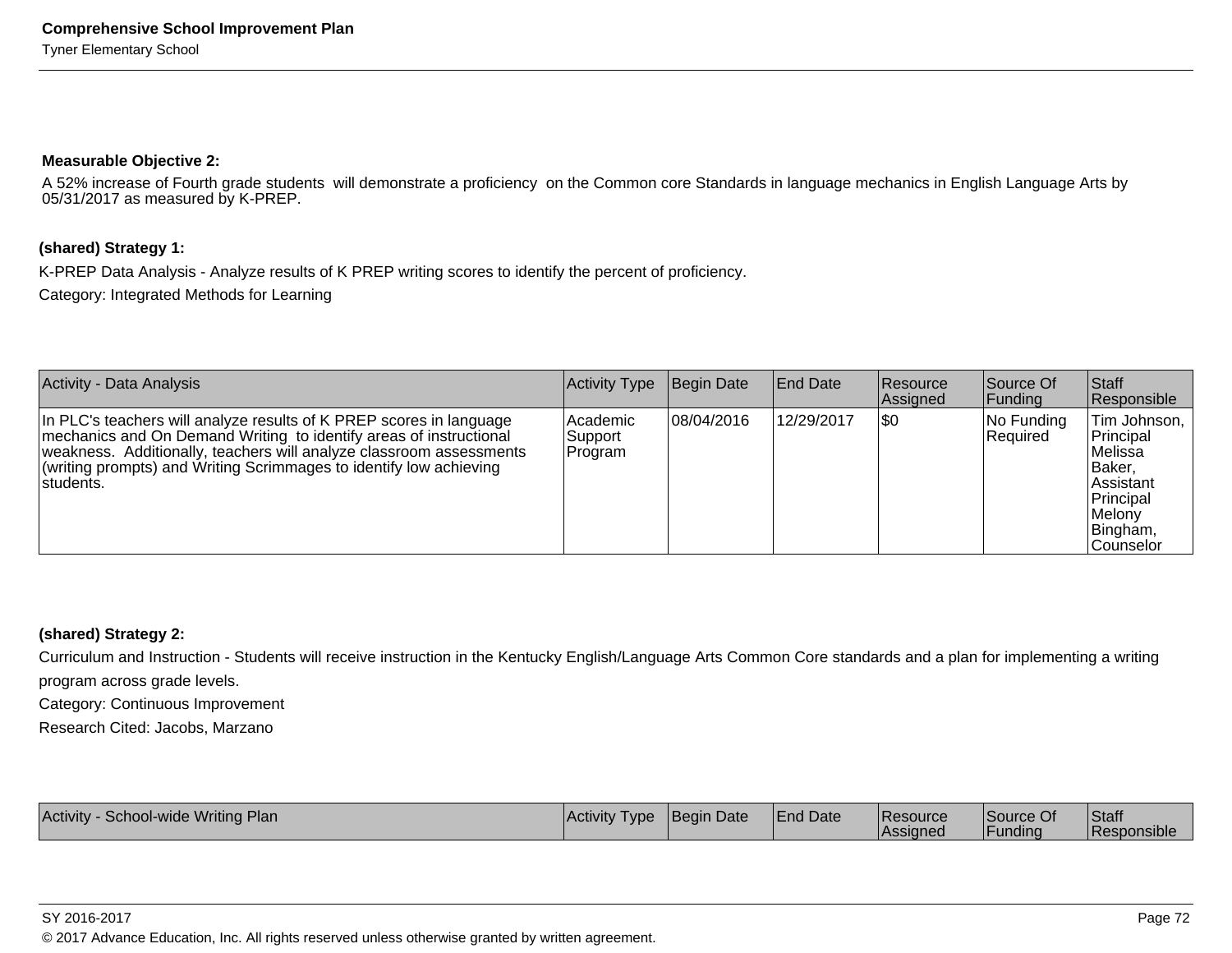Tyner Elementary School

| The school-wide writing plan will be reviewed annually and revised to<br>ensure a structure for the implementation and monitoring of the writing<br>Iprogram.<br>Students will be instructed in the three areas of writing: writing to learn,<br>writing to demonstrate learning and authentic, published writing. Teachers<br>will integrate all types of genres into the ELA instruction to increase<br>independent student writing. Teachers will implement instruction specific to<br>on-demand writing and students will participate in writing on-demand in<br>content areas, following the KPrep requirements for on-demand writing. | Academic<br>Support<br>Program | 08/04/2016 | 12/29/2017 | <b>SO</b> | No Funding<br>Required | Tim Johnson,<br>Principal<br>Robbie<br>Tincher, LA<br>Teacher<br>Missy <br>Madden, LA<br>Teacher<br>lMelissa<br> Baker,<br><b>Assistant</b><br>Principal |
|---------------------------------------------------------------------------------------------------------------------------------------------------------------------------------------------------------------------------------------------------------------------------------------------------------------------------------------------------------------------------------------------------------------------------------------------------------------------------------------------------------------------------------------------------------------------------------------------------------------------------------------------|--------------------------------|------------|------------|-----------|------------------------|----------------------------------------------------------------------------------------------------------------------------------------------------------|
|---------------------------------------------------------------------------------------------------------------------------------------------------------------------------------------------------------------------------------------------------------------------------------------------------------------------------------------------------------------------------------------------------------------------------------------------------------------------------------------------------------------------------------------------------------------------------------------------------------------------------------------------|--------------------------------|------------|------------|-----------|------------------------|----------------------------------------------------------------------------------------------------------------------------------------------------------|

| <b>Activity - Best Practices</b>                                                                                                                                                                                                                                                                                                                                                                                                                                                                                     | Activity Type        | Begin Date | <b>End Date</b> | Resource<br><b>Assigned</b> | Source Of<br> Funding  | <b>Staff</b><br>Responsible                                                                                              |
|----------------------------------------------------------------------------------------------------------------------------------------------------------------------------------------------------------------------------------------------------------------------------------------------------------------------------------------------------------------------------------------------------------------------------------------------------------------------------------------------------------------------|----------------------|------------|-----------------|-----------------------------|------------------------|--------------------------------------------------------------------------------------------------------------------------|
| Teachers will use various graphic organizers and rubrics (such as the Four   Academic<br>Square Method) to teach all students how to answer short answer and<br>extended response questions, to build confidence and skills. Through<br>analysis, all students will be able to write a proficient/distinguished<br>response. Instruction using the writing process will give students a<br>structure for building writing pieces. Peer and teacher conferencing will<br>support the development of published pieces. | Support <br> Program | 08/04/2016 | 12/29/2017      | \$0                         | No Funding<br>Required | Tim Johnson,<br>Principal<br>Melissa<br>IBaker.<br>lAssistant<br>Principal<br><b>TES Writing</b><br>Team<br>Teachers K-5 |

# **(shared) Strategy 3:**

Writing - Program Review - The Program Review for Writing, as well as, the KCAS will be used to guide the implementation and monitoring of the writing program for allteachers and students in grades K-5

Category: Continuous Improvement

| Activity - Program Implementation and Review | Activity Type | <b>Begin Date</b> | <b>End Date</b> | <b>Resource</b> | Source Of | Staff              |
|----------------------------------------------|---------------|-------------------|-----------------|-----------------|-----------|--------------------|
|                                              |               |                   |                 | <b>Assigned</b> | Funding   | <b>Responsible</b> |

SY 2016-2017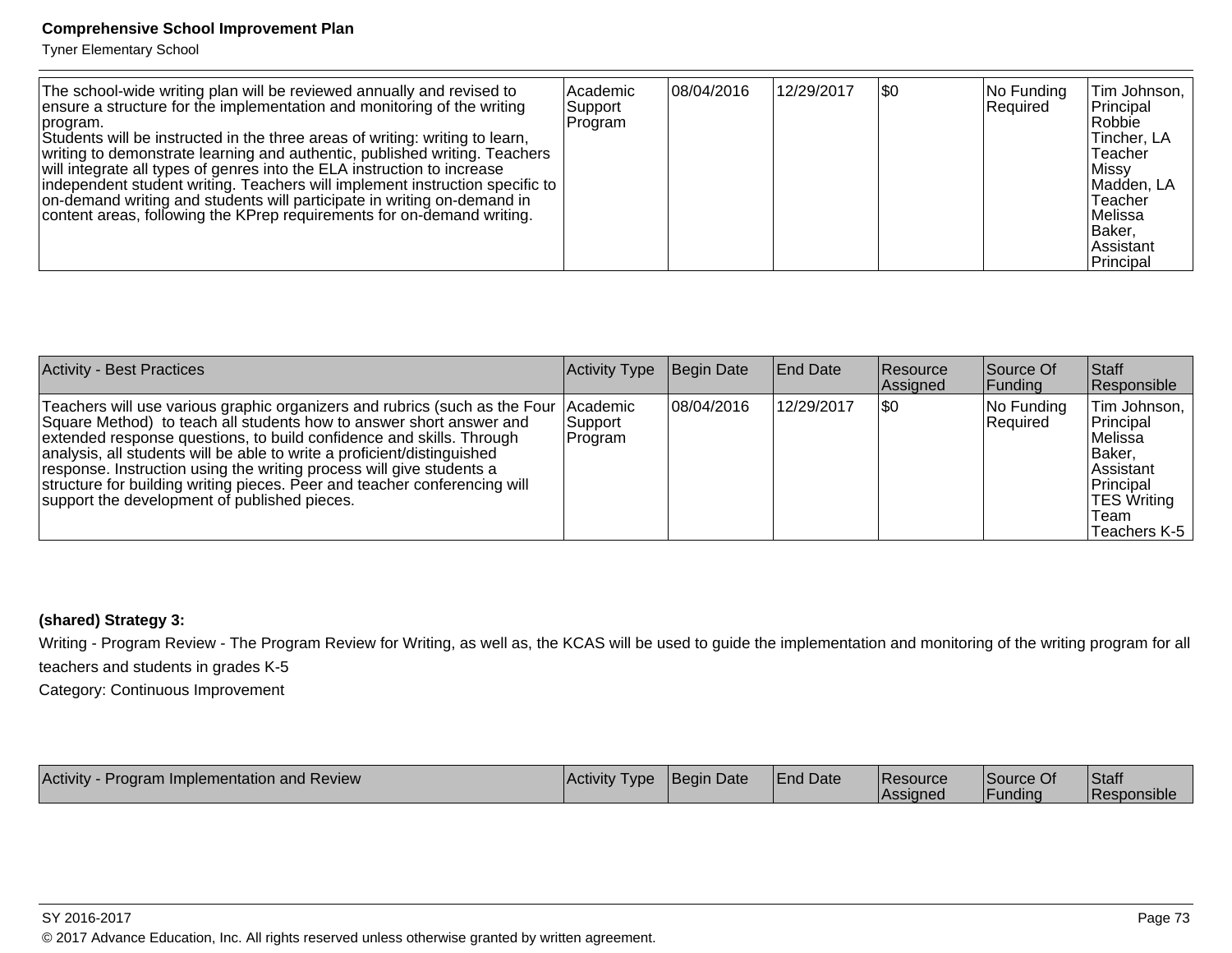Tyner Elementary School

| The Program Review for Writing will provide a rubric for the implementation Academic<br>of the Writing Program and monitoring of the school-wide writing program.<br>Teachers will meet in horizontal and vertical teams for planning instruction, Program<br>analyzing writing<br>pieces and determining instructional next steps. The Program Review<br>Writing Team will guide the program review process and lead staff in<br>implementing appropriate strategies for areas of needs improvement. | Support | 08/04/2016 | 12/29/2017 | <b>\$0</b> | No Funding<br>Required | Tim Johnson,<br>Principal<br>Program<br>IReview<br>Writing Team:<br>∣Missv<br>Madden,<br>Robbie<br>Tincher<br> Melissa<br>Baker,<br>l Assistant<br>Principal |
|-------------------------------------------------------------------------------------------------------------------------------------------------------------------------------------------------------------------------------------------------------------------------------------------------------------------------------------------------------------------------------------------------------------------------------------------------------------------------------------------------------|---------|------------|------------|------------|------------------------|--------------------------------------------------------------------------------------------------------------------------------------------------------------|
|-------------------------------------------------------------------------------------------------------------------------------------------------------------------------------------------------------------------------------------------------------------------------------------------------------------------------------------------------------------------------------------------------------------------------------------------------------------------------------------------------------|---------|------------|------------|------------|------------------------|--------------------------------------------------------------------------------------------------------------------------------------------------------------|

# **(shared) Strategy 4:**

Professional Development -Writing - The Writing Team and PLC (Professional Learning Communities) will work to plan, analyze, and modify writing instruction.Category: Continuous Improvement

| <b>Activity - PLC</b>                                                                                                                                                                                                                                                                                                                                                                                                | <b>Activity Type</b> | Begin Date | <b>End Date</b> | <b>Resource</b><br>Assigned | Source Of<br> Funding  | Staff<br>Responsible                                                                                                               |
|----------------------------------------------------------------------------------------------------------------------------------------------------------------------------------------------------------------------------------------------------------------------------------------------------------------------------------------------------------------------------------------------------------------------|----------------------|------------|-----------------|-----------------------------|------------------------|------------------------------------------------------------------------------------------------------------------------------------|
| Teachers will participate in Professional Learning Communities to plan,<br>implement and assess writing instruction. They will analyze student writing Support<br>to identify areas of weaknesses and strenghths. Teacher will determine<br>next instructional steps. Teachers will also meet in vertical and horizontal<br>teams to analyze student writing and identify gaps in learning during staff<br>meetings. | Academic<br> Program | 08/04/2016 | 12/29/2017      | \$0                         | No Funding<br>Required | Tim Johnson,<br>Principal<br>lMelissa<br> Baker.<br><b>Assistant</b><br>Principal<br>Writing Team<br>All teachers in<br>grades K-5 |

| Activity - Professional Development in Writing and Implementation | Activity Type | Begin Date | <b>End Date</b> | <b>Resource</b><br>Assigned | Source Of<br><b>Funding</b> | Staff<br><b>Responsible</b> |
|-------------------------------------------------------------------|---------------|------------|-----------------|-----------------------------|-----------------------------|-----------------------------|
|-------------------------------------------------------------------|---------------|------------|-----------------|-----------------------------|-----------------------------|-----------------------------|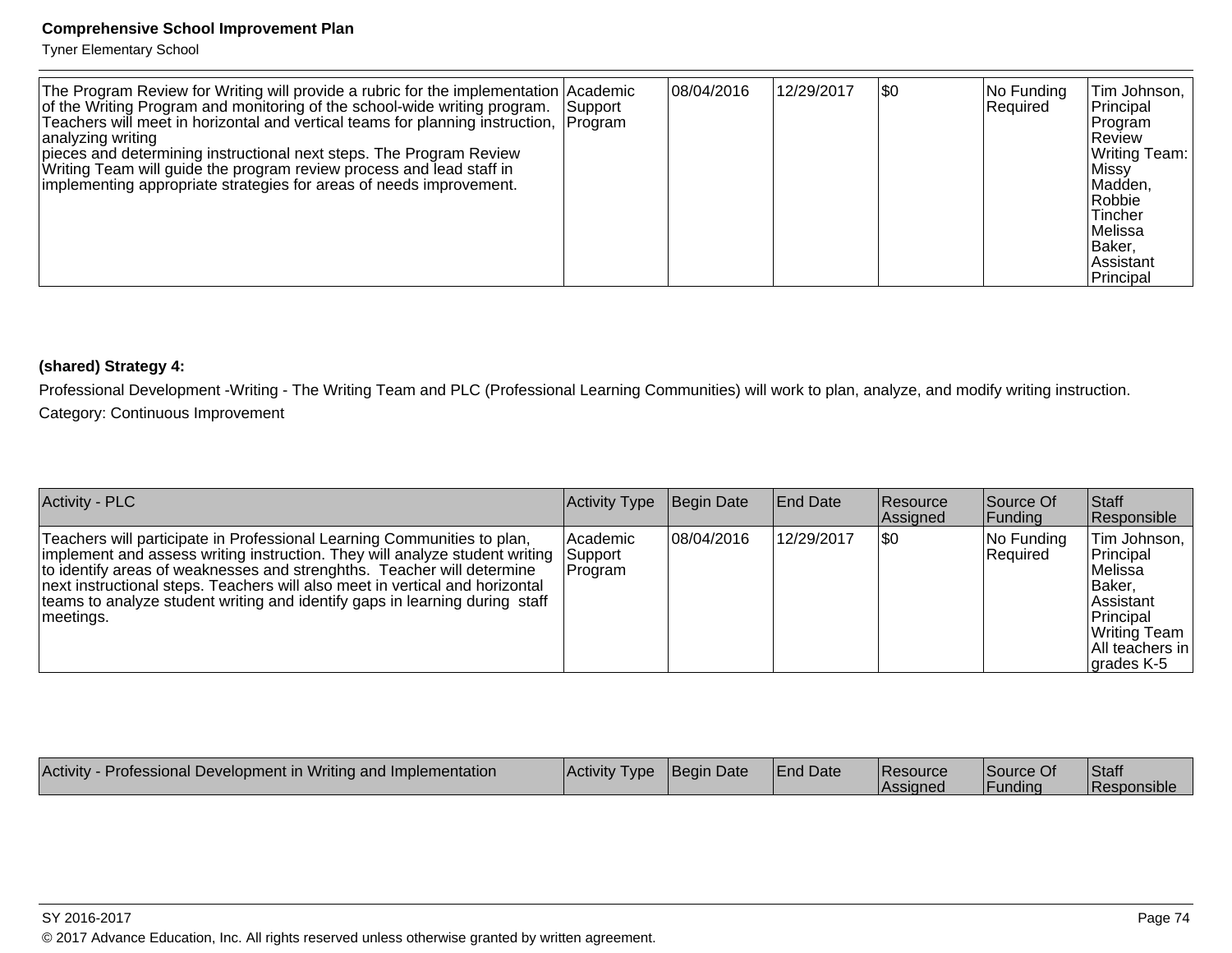Tyner Elementary School

| TES staff will review and implement the Professional Development<br>received in the areas of Language Mechanics and Writing On Demand<br>during the 2015-2016 school year from KVIC (Angela Hilterbrand). New<br>teachers will be trained by grade level teams. Angela Hilterbrand will<br>provide one day of professional development as a follow up during the<br>2016-2017 school year. | l Academic<br>Support<br>Program | 08/04/2016 | 12/29/2017 | 51000 | lTitle I<br> Schoolwide | Tim Johnson,<br>Principal<br>⊺Missv<br>Madden,<br>Writing<br>Teacher<br>lShanta<br>Madden,<br><b>Building PD</b><br><b>Coordinator</b> |
|--------------------------------------------------------------------------------------------------------------------------------------------------------------------------------------------------------------------------------------------------------------------------------------------------------------------------------------------------------------------------------------------|----------------------------------|------------|------------|-------|-------------------------|----------------------------------------------------------------------------------------------------------------------------------------|
|--------------------------------------------------------------------------------------------------------------------------------------------------------------------------------------------------------------------------------------------------------------------------------------------------------------------------------------------------------------------------------------------|----------------------------------|------------|------------|-------|-------------------------|----------------------------------------------------------------------------------------------------------------------------------------|

#### **(shared) Strategy 5:**

Assessments - Students will maintain a working folder with samples of the three types of writing as well as other communication samples in writing,

speaking/listening. Teachers will engage students in peer and self assessment inwriting as well as providing specific teacher feedback for students in a timely manner.Category: Continuous Improvement

| Activity - Writing Wednesday                                                                                                                                                                                                                                                                                                                                                          | Activity Type                  | Begin Date | <b>End Date</b> | Resource<br>Assigned | Source Of<br> Funding  | ∣Staff<br>Responsible                                                                                                    |
|---------------------------------------------------------------------------------------------------------------------------------------------------------------------------------------------------------------------------------------------------------------------------------------------------------------------------------------------------------------------------------------|--------------------------------|------------|-----------------|----------------------|------------------------|--------------------------------------------------------------------------------------------------------------------------|
| Students will complete a writing assignment in various content areas to<br>turn into the Principal. The students use the Four Square Method to<br>organize their writing. They use ARMS for editing purposes. The teacher<br>conferences with each student. The Principal reviews various writing<br>samples and makes comments to teachers and students related to their<br>writing. | Academic<br>Support<br>Program | 08/04/2016 | 12/29/2017      | <b>\$0</b>           | No Funding<br>Required | Tim Johnson,<br>Principal<br>lMelissa<br>IBaker.<br><b>Assistant</b><br>Principal<br>All students<br><b>All Teachers</b> |

#### **(shared) Strategy 6:**

 Interventions- Writing - Students will receive interventions in writing.Category: Continuous Improvement

| <b>Activit</b><br>VVritino<br><i><b>vventions</b></i><br><b>Inter</b> | I Activity<br>I vne | IBegin Date | <sup>1</sup> Date | Resource | <b>Source O.</b>    | Staff    |
|-----------------------------------------------------------------------|---------------------|-------------|-------------------|----------|---------------------|----------|
|                                                                       |                     |             |                   | Assigneo | $\cdots$<br>Fundina | $\cdots$ |

SY 2016-2017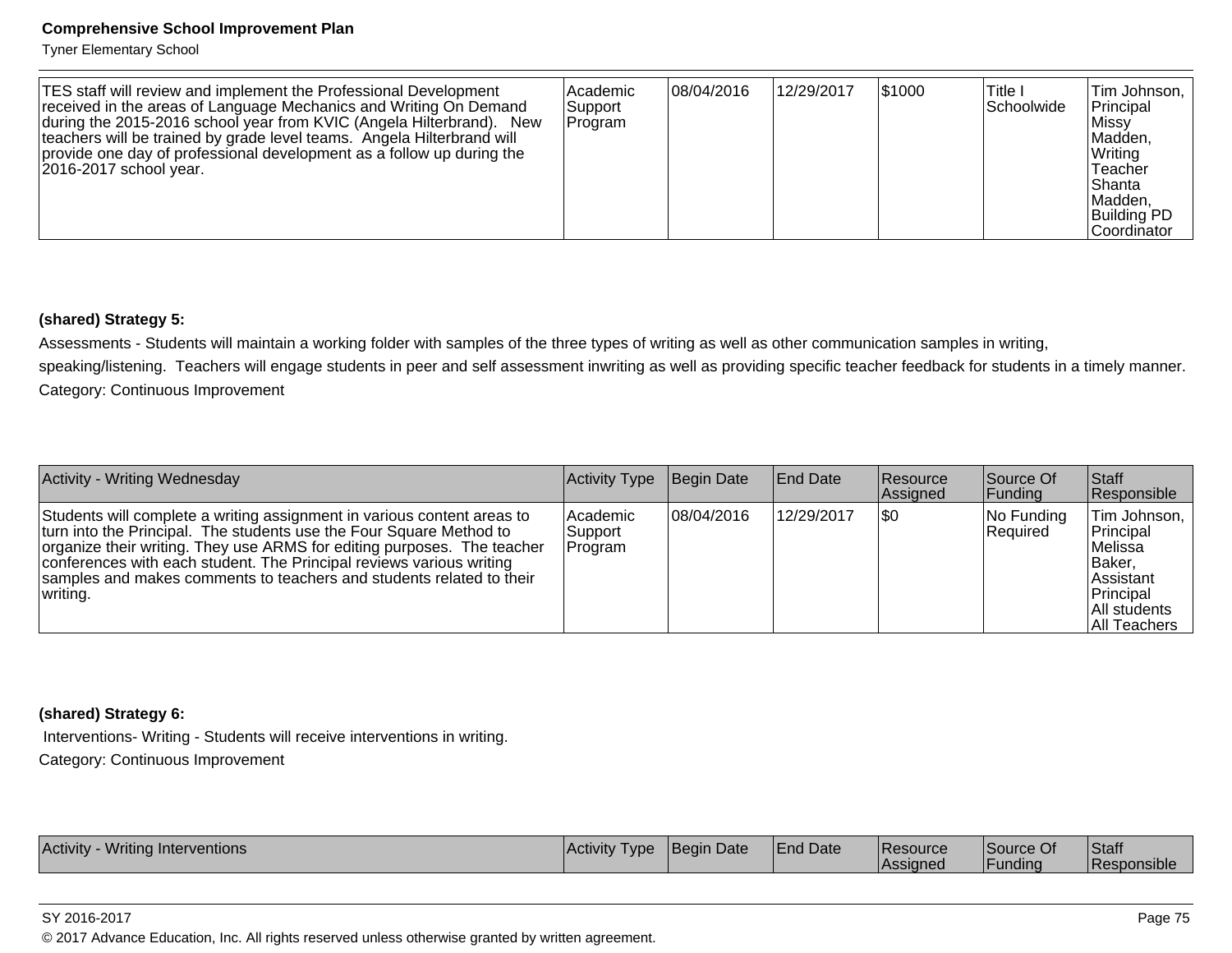Tyner Elementary School

| Identified students will receive writing interventions such as one on one<br>instruction, peer tutors, or RTI strategies for writing.<br>Students will be progressed monitored and instruction will be adjusted to<br>Imeet thier needs. | lAcademic<br>Support<br>Program | 108/04/2016 | 12/29/2017 | \$0 | $ No$ Funding<br>Required | Tim Johnson,  <br>Principal<br>lMelissa<br>IBaker.<br>∣Assistant<br>Principal<br><b>TES Writing</b><br>Team<br>Teachers K-5 |
|------------------------------------------------------------------------------------------------------------------------------------------------------------------------------------------------------------------------------------------|---------------------------------|-------------|------------|-----|---------------------------|-----------------------------------------------------------------------------------------------------------------------------|
|------------------------------------------------------------------------------------------------------------------------------------------------------------------------------------------------------------------------------------------|---------------------------------|-------------|------------|-----|---------------------------|-----------------------------------------------------------------------------------------------------------------------------|

| Activity - Progress Monitoring/Writing Scrimmages                                                                                                                                                                                                                                                                                                                                                                                           | Activity Type                     | Begin Date | <b>IEnd Date</b> | <b>Resource</b><br>Assigned | Source Of<br> Funding | <b>Staff</b><br>Responsible                                                                                           |
|---------------------------------------------------------------------------------------------------------------------------------------------------------------------------------------------------------------------------------------------------------------------------------------------------------------------------------------------------------------------------------------------------------------------------------------------|-----------------------------------|------------|------------------|-----------------------------|-----------------------|-----------------------------------------------------------------------------------------------------------------------|
| During PLC's, teachers will review data from the Writing Scrimmages<br>administered three times during a school year. Teachers will grade<br>scrimmages during PLC's and discuss progress of students or lack there<br>of. Teachers will also use the data from the scrimmages to identify low<br>achieving students. Progress of identified students will be shared during<br>PLC's, as well as, strategies to help low achieving students | l Academic<br>Support<br> Program | 08/04/2016 | 12/29/2017       | ISO                         | Other                 | Tim Johnson,<br>Principal<br>lMelissa<br> Baker,<br><b>Assistant</b><br>Principal<br>K-5 Certified<br><b>Teachers</b> |

**Goal 4: Tyner Elementary School will demonstrate proficiency in all Program Review areas by2018 as measured by the Program Review scoring process.** 

**Measurable Objective 1:**

100% of All Students will demonstrate a proficiency in Program Reviews in Art & Humanities by 05/31/2017 as measured by K-PREP.

**Strategy 1:**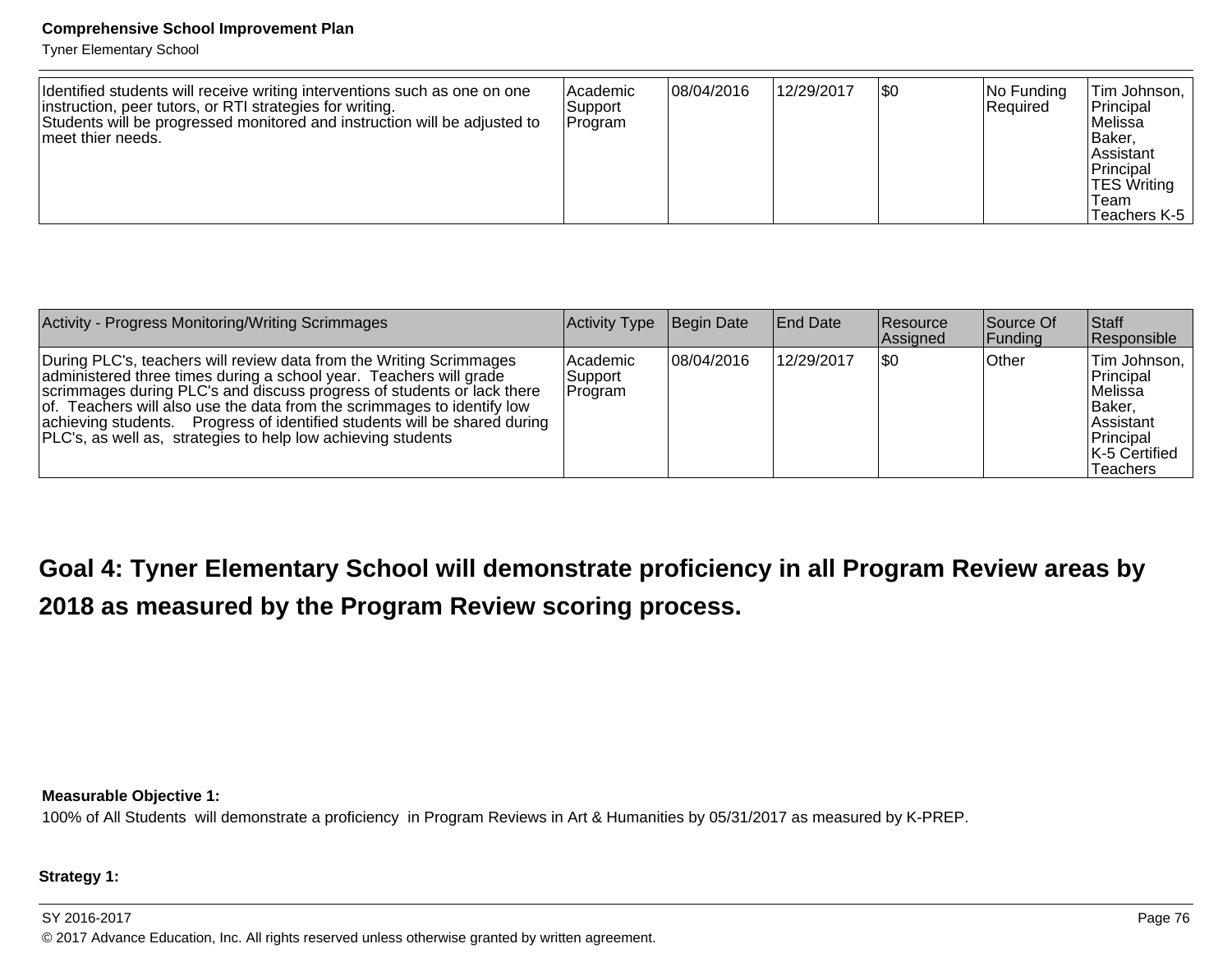Tyner Elementary School

Visual and Performing Arts/Instruction - TES students will receive Visual and Performing Arts lessons vertically and horizontally aligned to the Kentucky AcademicStandards.

Category: Continuous Improvement

| Activity - Visual and Performing Arts                                                                                                                                                                                                                                                                                                                                                                                                                                                   | Activity Type                  | Begin Date | <b>End Date</b> | <b>Resource</b><br>Assigned | Source Of<br> Funding  | Staff<br>Responsible                                                                                                                                                |
|-----------------------------------------------------------------------------------------------------------------------------------------------------------------------------------------------------------------------------------------------------------------------------------------------------------------------------------------------------------------------------------------------------------------------------------------------------------------------------------------|--------------------------------|------------|-----------------|-----------------------------|------------------------|---------------------------------------------------------------------------------------------------------------------------------------------------------------------|
| A) The curriculum at Tyner Elementary is strategically aligned with the<br>Kentucky Academic Standards. Teachers will reveiw Visual and<br>Performing Arts curriculum and make necessary changes as needed.<br>Teachers will utilize the Reading Street/Arts Connections curriculum maps,<br>the school curriculum maps, and the school scope/sequence map as a<br>guide for implementation of VPA. Teachers will review the maps each 9<br>weeks in PLC's led by the curriculum coach. | Academic<br>Support<br>Program | 08/04/2016 | 12/29/2017      | \$0                         | No Funding<br>Required | Visual and<br>Performing<br>Arts PR<br>Team: Londa<br>Freeman.<br>Tina Huff<br>TES.<br>Teachers<br>Assistant<br>Principal/Curri<br> culum Coach-  <br>Melissa Baker |

| Activity - Visual and Performing Arts Cross-curricular lessons                                                                                                                                                                                                                                                                                                                                                                                                                                                                                       | Activity Type       | Begin Date | End Date   | Resource<br>Assigned | Source Of<br> Funding  | <b>Staff</b><br>Responsible                                                  |
|------------------------------------------------------------------------------------------------------------------------------------------------------------------------------------------------------------------------------------------------------------------------------------------------------------------------------------------------------------------------------------------------------------------------------------------------------------------------------------------------------------------------------------------------------|---------------------|------------|------------|----------------------|------------------------|------------------------------------------------------------------------------|
| The curriculum at Tyner Elementary provides intentional and natural cross- Academic<br>curricular connections made between Visual and Performing Arts and<br>other content areas. Teachers/staff regularly collaborate during PLCs to<br>discuss ways by which the arts can be incorporated as part of our natural<br>school environment. All Tyner teachers integrate Visual and Performing<br>Arts into their overall daily instruction. Art integration connections occur<br>within daily classroom lessons, especially in the Reading Classroom. | Support_<br>Program | 08/04/2016 | 12/29/2017 | 1\$0                 | No Funding<br>Required | IV/P PR<br> Team: Londa  <br>IFreeman.<br>lTina Huff<br>IAII TES<br>Teachers |

| V/P & Writing Wednesday | <i><b>Activity</b></i> | <b>IBegin Date</b> | <b>H</b> Date | <b>IResource</b> | Source Of | <b>Staff</b>          |
|-------------------------|------------------------|--------------------|---------------|------------------|-----------|-----------------------|
| Activity                | <b>I</b> vpe           |                    | <b>IEnd</b>   | Assignec         | -unding   | <u> I Responsible</u> |
|                         |                        |                    |               |                  |           |                       |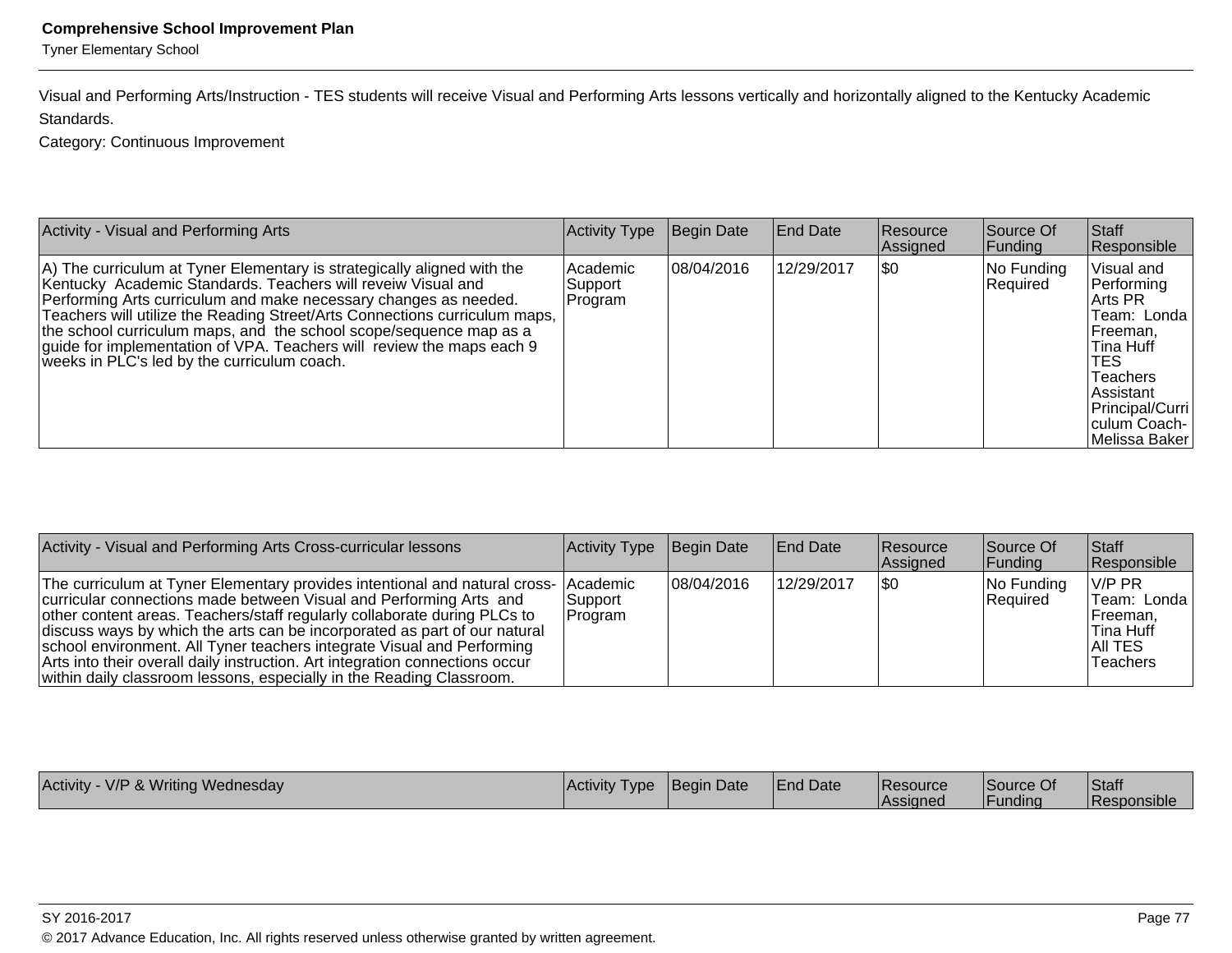Tyner Elementary School

| V/P & Writing Wednesdays: TES has set aside times for Writing                          | Academic | 08/04/2016 | 105/04/2017 | \$0 | No Funding | V/P PR         |
|----------------------------------------------------------------------------------------|----------|------------|-------------|-----|------------|----------------|
| Wednesday. Students will work through the writing process using V/P                    | Support  |            |             |     | Required   | Teams:         |
| prompts or during reflections/critiques of exemplar art, peer reflections, and Program |          |            |             |     |            | Londa          |
| self reflections when appropriate. Teachers and students work together to              |          |            |             |     |            | Freeman.       |
| conference about writing. Teachers and students will use rubrics and                   |          |            |             |     |            | ∣Tina Huff     |
| checklists with written feedback to inform about the writing process.                  |          |            |             |     |            | WritingTeam:   |
| Students will share their work with oral presentations, think-pair-share,              |          |            |             |     |            | Robbie         |
| displays in the hallways, some teachers will publish student writing in the            |          |            |             |     |            | Tincher.       |
| local newspaper. This activity will allow for natural integration of the Arts          |          |            |             |     |            | Jordan Poe     |
| into the Writing curriculum.                                                           |          |            |             |     |            |                |
|                                                                                        |          |            |             |     |            | <b>AII TES</b> |
|                                                                                        |          |            |             |     |            | Teachers       |

| Activity - Vertical and Horizontal Alignment                                                                                                                                                                                                                                                                                                                                                                                                                       | Activity Type | Begin Date  | <b>End Date</b> | Resource<br>Assigned | Source Of<br> Funding            | <b>Staff</b><br><b>Responsible</b>                             |
|--------------------------------------------------------------------------------------------------------------------------------------------------------------------------------------------------------------------------------------------------------------------------------------------------------------------------------------------------------------------------------------------------------------------------------------------------------------------|---------------|-------------|-----------------|----------------------|----------------------------------|----------------------------------------------------------------|
| Teachers will meet during the course of the school year to specifically<br>discuss the anchor standards and targets for Visual and Performing Arts.<br>The teachers will plan how they will meet the needs of students for gaps<br>that may occur in the curriculum by using the anchor standards as a guide.<br>Teachers will vertically and horizontally align their curriculum as to meet<br>the instructional needs of all students and address learning gaps. | <b>Other</b>  | 108/04/2016 | 12/29/2017      | 1\$0                 | $ No$ Funding<br><b>Required</b> | TES<br><b>Teachers</b><br>Principal<br>lAssistant<br>Principal |

| Activity - Curriculum Review                                                                                                                                              | Activity Type Begin Date         |            | <b>End Date</b> | Resource<br><b>Assigned</b> | Source Of<br><b>IFundina</b> | <b>Staff</b><br>Responsible             |
|---------------------------------------------------------------------------------------------------------------------------------------------------------------------------|----------------------------------|------------|-----------------|-----------------------------|------------------------------|-----------------------------------------|
| Teachers will meet each 9 weeks to review the curriculum for Visual and<br>Performing Arts. Teachers will share instructional strategies, as well as,<br>llessons taught. | <b>Professional</b><br>ILearning | 09/28/2016 | 12/29/2017      | \$0                         | No Funding<br>Required       | <b>TES</b><br>Teachers<br>Administrator |

#### **Strategy 2:**

V/P Assessments - Students will take a variety of different types of performance based assessment (beyond paper pencil) in Visual and Performing Arts. Category: Continuous Improvement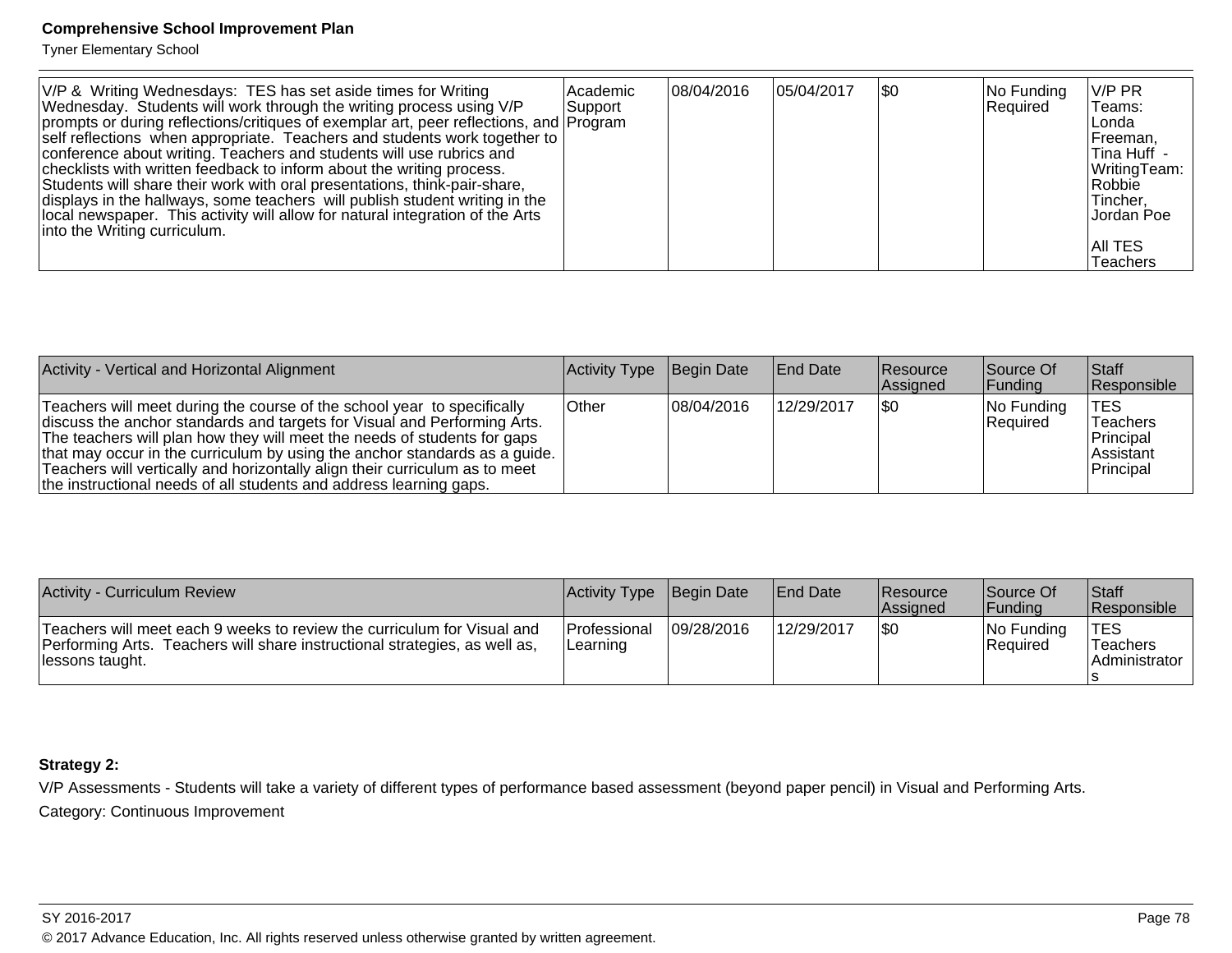Tyner Elementary School

| Activity - V/PAssessments                                                                                                                                                                                                                                                                                                                                                                                                                                                                                                                                 | Activity Type                | Begin Date | End Date   | <b>Resource</b><br>Assigned | Source Of<br> Funding  | <b>Staff</b><br>Responsible    |
|-----------------------------------------------------------------------------------------------------------------------------------------------------------------------------------------------------------------------------------------------------------------------------------------------------------------------------------------------------------------------------------------------------------------------------------------------------------------------------------------------------------------------------------------------------------|------------------------------|------------|------------|-----------------------------|------------------------|--------------------------------|
| All formative and summative arts assessments for individual students of<br>Tyner Elementary and performing groups are clearly aligned with the<br>components of the Kentucky Academic Standards; authentically measure a Program<br>specific concept, understanding and/or skill, and lead to student growth.<br>Examples of formative and summative assessments include teacher<br> feedback, student performances/products, written/verbal reflections,<br>rubrics, report cards, and critiques. These assessments are used to<br>levaluate activities. | <b>Academic</b><br> Support_ | 08/04/2016 | 12/29/2017 | 1\$0                        | No Funding<br>Required | V/P PR Team<br>TES<br>Teachers |

## **Strategy 3:**

V/P PD - Teachers will receive Professional Development based in order to enhance instruction in Visual and Performing Arts.

Category: Professional Learning & Support

| Activity - V/P PD                                                                                                                                                                                                                                                                                                                                                                                                                                                                                                                                                                                                           | Activity Type                    | Begin Date | <b>End Date</b> | <b>Resource</b><br>Assigned | Source Of<br> Funding  | Staff<br>Responsible                       |
|-----------------------------------------------------------------------------------------------------------------------------------------------------------------------------------------------------------------------------------------------------------------------------------------------------------------------------------------------------------------------------------------------------------------------------------------------------------------------------------------------------------------------------------------------------------------------------------------------------------------------------|----------------------------------|------------|-----------------|-----------------------------|------------------------|--------------------------------------------|
| Job embedded professional development plays a significant role in the<br>opportunities provided to teachers in the area of V/P. The job embedded<br>professional learning promotes consistent and on-going growth among<br>Iteachers. The use of professional<br>articles, internet sites and resources, and shared learning through PLCs<br>affords teachers opportunities for continuous growth. Furthermore, TES<br>will collaborate with the district, Southeast Southcentral coop, and Promise<br>Neighborhood in order to find beneficial PD to enhance the Visual and<br>Performing arts instruction and curriculum. | l Academic<br>Support<br>Program | 08/04/2016 | 12/29/2017      | 1\$0                        | No Funding<br>Required | V/P Team<br><b>ITES</b><br><b>Teachers</b> |

| <b>Activity</b><br>Collaboration | Activity<br>I vpe | <b>Begin Date</b> | <b>End Date</b> | Resource        | ⌒ィ<br>lSource Of | Staff              |
|----------------------------------|-------------------|-------------------|-----------------|-----------------|------------------|--------------------|
|                                  |                   |                   |                 | <b>Assigned</b> | <b>Funding</b>   | <b>Responsible</b> |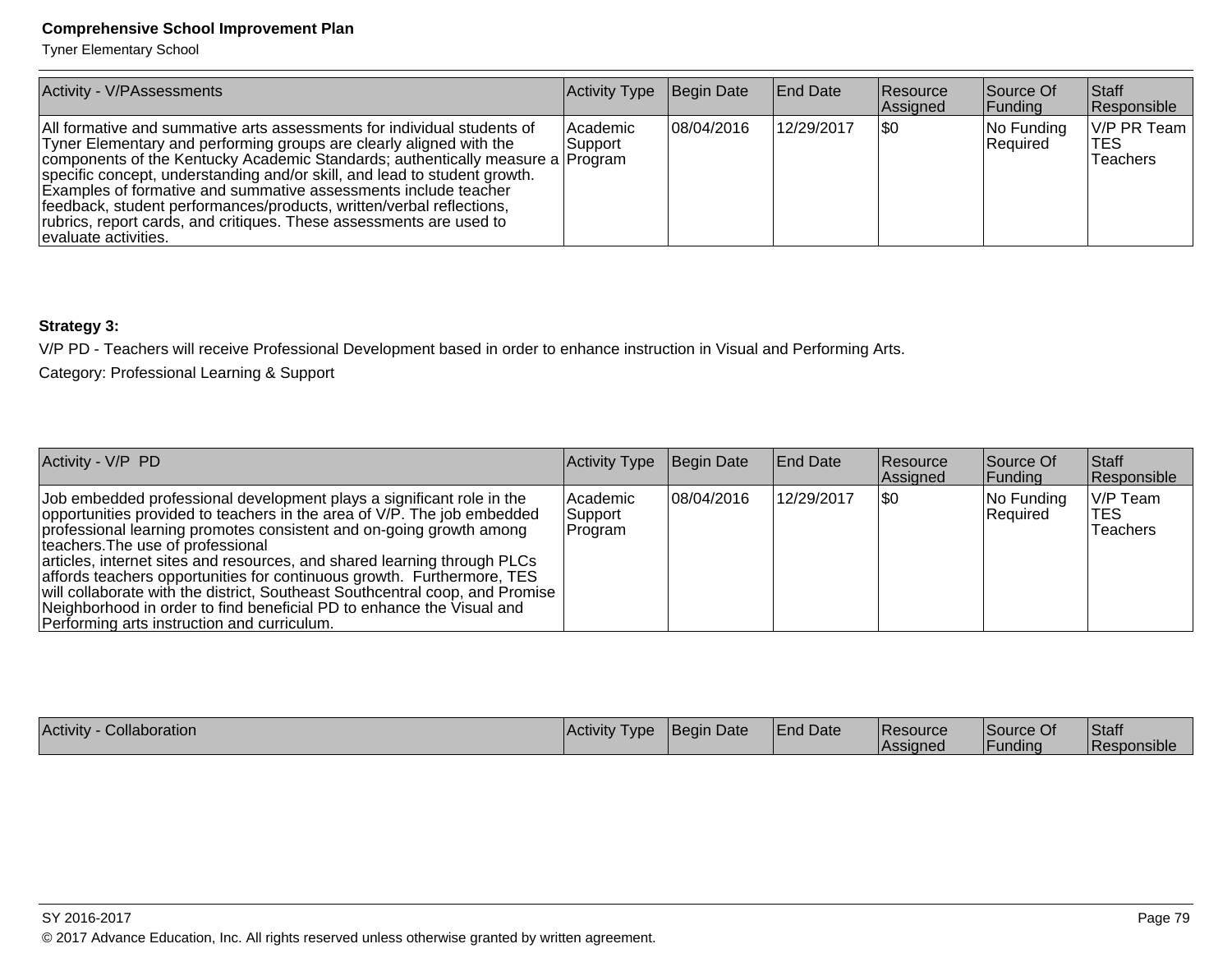Tyner Elementary School

| Administrators, as well as, the Visual and Performing Arts team will<br>collaborate with outside agencies such as Promise Neighborhood, KET,<br>Kentucky Arts Council, and Southeast South Central Coop to provide<br>teachers with professional development to enhance the instruction and<br>curriculum of Visual and Performing Arts. Teachers will share what they<br>learn from attending these PD's with staff. During the 2016-2017 school<br>year, teachers will attend the following Visual and Performing Arts PD:<br>*Regional Arts Specialist Mini Conference<br>*Artful Reading<br>*Media Arts with Catherine Warner<br>*Squallis Puppeteers- Arts and ELA<br>*Job embedded PD with quest artist | Professional<br>Learning | 108/04/2016 | 12/29/2017 | \$2600 | Grant Funds | Administrator<br>TES<br>Teachers<br>Visual and<br>Performing<br>lArts Team |
|---------------------------------------------------------------------------------------------------------------------------------------------------------------------------------------------------------------------------------------------------------------------------------------------------------------------------------------------------------------------------------------------------------------------------------------------------------------------------------------------------------------------------------------------------------------------------------------------------------------------------------------------------------------------------------------------------------------|--------------------------|-------------|------------|--------|-------------|----------------------------------------------------------------------------|
|---------------------------------------------------------------------------------------------------------------------------------------------------------------------------------------------------------------------------------------------------------------------------------------------------------------------------------------------------------------------------------------------------------------------------------------------------------------------------------------------------------------------------------------------------------------------------------------------------------------------------------------------------------------------------------------------------------------|--------------------------|-------------|------------|--------|-------------|----------------------------------------------------------------------------|

#### **Measurable Objective 2:**

100% of All Students will demonstrate a proficiency in Program Reviews in Practical Living by 05/31/2017 as measured by K-PREP.

#### **Strategy 1:**

PL/CS /Instruction - Students will recieve PLCS Studies lessons aligned to the Kentucky Core Academic Standards.

Category: Continuous Improvement

| Activity - PLCS Curriculum                                                                                                                                                                                                                                                                                                                                                                                                                                                                                                                                                                                                                                                                                                                               | Activity Type       | Begin Date  | <b>End Date</b> | <b>Resource</b><br>Assigned | Source Of<br> Funding  | Staff<br>Responsible                                                                            |
|----------------------------------------------------------------------------------------------------------------------------------------------------------------------------------------------------------------------------------------------------------------------------------------------------------------------------------------------------------------------------------------------------------------------------------------------------------------------------------------------------------------------------------------------------------------------------------------------------------------------------------------------------------------------------------------------------------------------------------------------------------|---------------------|-------------|-----------------|-----------------------------|------------------------|-------------------------------------------------------------------------------------------------|
| TES teachers in K-5 will review PLCS curriculum documents to ensure the Academic<br>physical education, health, consumerism, and career studies curriculum is<br>rigorous, aligned to state and national standards, and meets the needs of<br>diverse learners and includes the integration of 21st century skills and<br>knowledge. Specifically, consumerism lesson plans document<br>academic expectations that are aligned to state and national standards<br>outlined in the Kentucky Academic Standards document. The Curriculum<br>Committee created a school-wide curriculum map that explicitly meets the<br>needs of diverse learners, integrates 21st century skills, and ensures that<br>teacher-implemented activities are aligned to KCAS. | Support<br> Program | 108/04/2016 | 106/01/2017     | 1\$0                        | No Funding<br>Required | <b>PLCS PR</b><br>Team:<br>Lindsey<br> Spurlock,<br> Amanda Ball<br>IAII TES<br><b>Teachers</b> |

#### **Strategy 2:**

PLCS Assessments - Students will be given a variety of assessments to determine instructional needs.

Category: Continuous Improvement

#### SY 2016-2017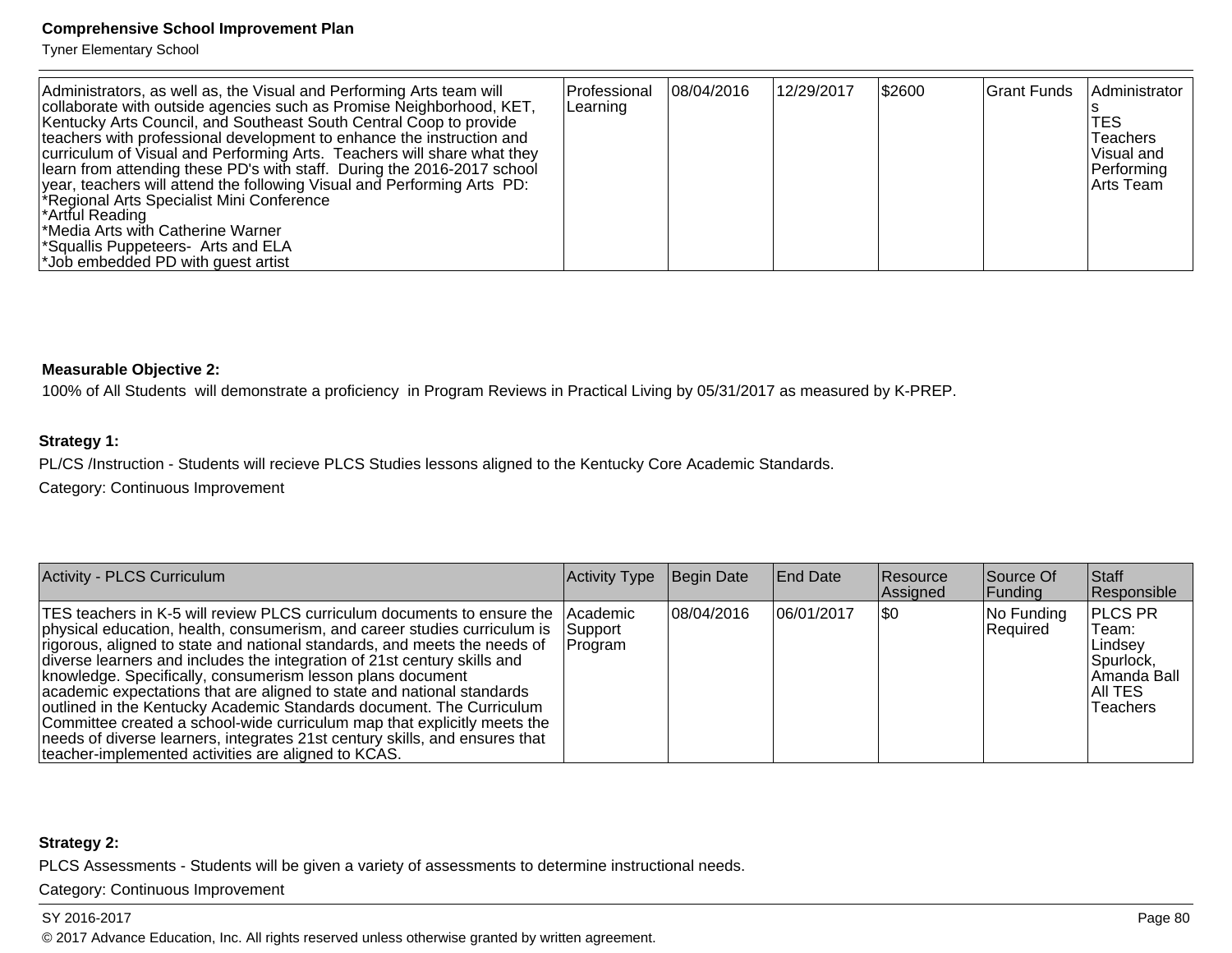| <b>Activity - PLCS Assessments</b>                                                                                                                                                                                                                                                                                                                                                                                                                                                                                                                                                            | Activity Type                    | Begin Date | <b>End Date</b> | <b>Resource</b><br>Assigned | Source Of<br> Funding  | Staff<br>Responsible         |
|-----------------------------------------------------------------------------------------------------------------------------------------------------------------------------------------------------------------------------------------------------------------------------------------------------------------------------------------------------------------------------------------------------------------------------------------------------------------------------------------------------------------------------------------------------------------------------------------------|----------------------------------|------------|-----------------|-----------------------------|------------------------|------------------------------|
| Traditional PLCS assessment measures are responsive to a variety of<br>learning styles and abilities including visual, aural, verbal,<br>kinesthetic, logical, social, and solitary. These learning styles are<br>addressed through the usage of pictures/images, music, writing,<br>movement, critical thinking, cooperative learning groups, and independent<br>assessments. PLCS assessments support individual growth of all PLCS<br>students. The data collected from pre and post assessment are used to<br> quide<br>instruction and set individual and attainable goals for students. | l Academic<br>Support<br>Program | 08/04/2016 | 12/29/2017      | ISO                         | No Funding<br>Required | <b>PLCS Team</b><br>Teachers |

#### **Measurable Objective 3:**

100% of All Students will demonstrate a proficiency in Program Reviews in Writing by 05/31/2017 as measured by K-PREP.

## **Strategy 1:**

Writing Curriculum/Instruction - TES students will receive researched based writing lessons and PR standards and indicators.Category: Continuous Improvement

| <b>Activity - Curriculum Documents Writing</b>                                                                                                                                                                                                                                                                                                                                        | Activity Type                  | Begin Date | <b>End Date</b> | <b>Resource</b><br>Assigned | Source Of<br> Funding  | <b>Staff</b><br>Responsible                                                                             |
|---------------------------------------------------------------------------------------------------------------------------------------------------------------------------------------------------------------------------------------------------------------------------------------------------------------------------------------------------------------------------------------|--------------------------------|------------|-----------------|-----------------------------|------------------------|---------------------------------------------------------------------------------------------------------|
| The curriculum at Tyner Elementary is strategically aligned with the<br>Kentucky Core Academic Standards. Teachers will reveiw curriculum<br>documents annually and make necessary changes as needed. Teachers<br>∣use their Reading_<br>Street curriculum/pacing guides, as well as, the Kentucky Core Academic<br>Standards to determine what content is covered in each classroom. | Academic<br>Support<br>Program | 08/04/2016 | 12/29/2017      | \$0                         | No Funding<br>Required | <b>PR</b> Writing<br>Team:<br>Robbie<br>Tincher,<br>Jordan Poe,<br>Missy <br>Madden<br>'TES<br>Teachers |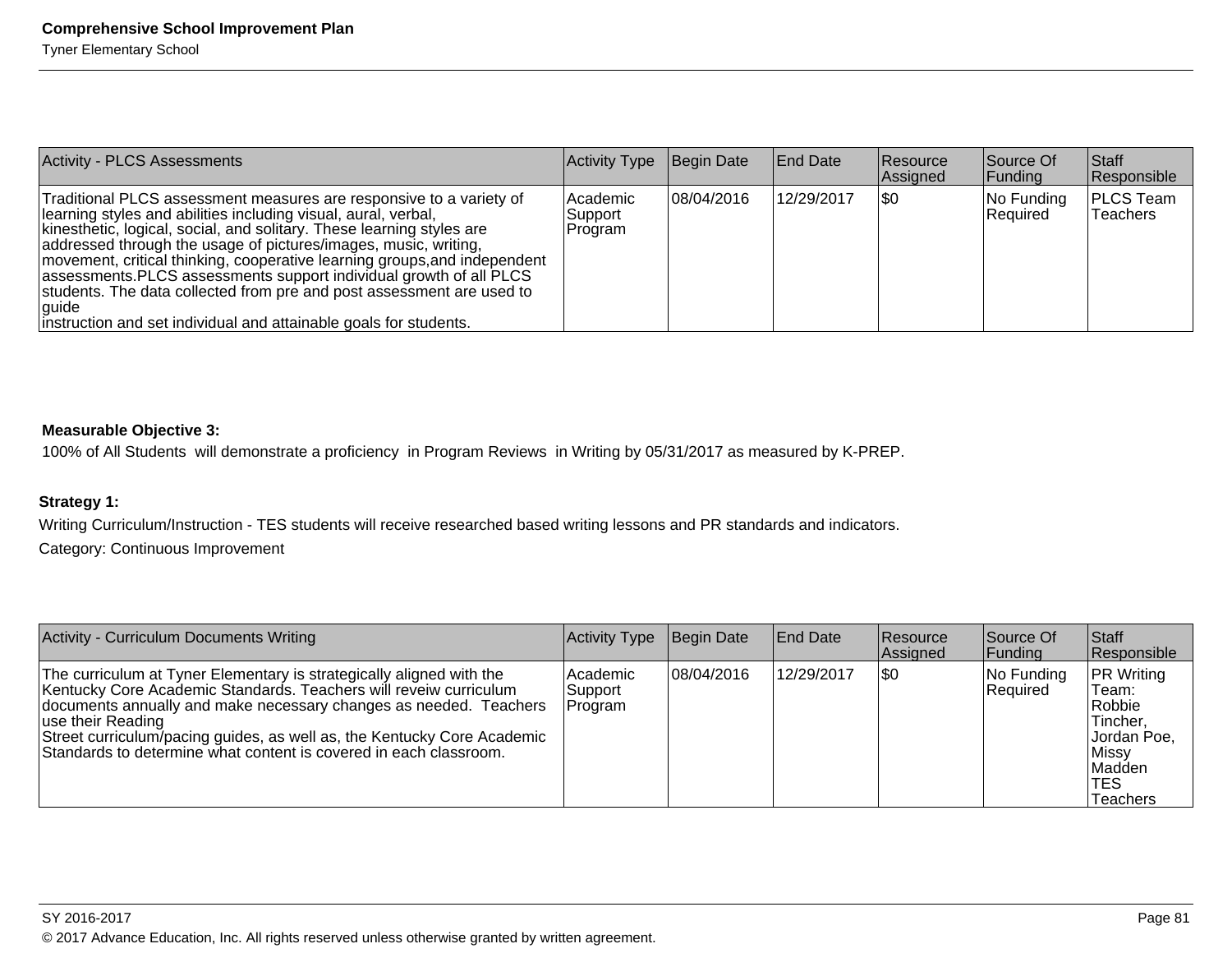Tyner Elementary School

| <b>Activity - Writing Wednesday</b>                                                                                                                                                                                                                                                                                                                                                                                                                                                                                                                                                                                                                                                  | Activity Type                       | Begin Date  | <b>End Date</b> | Resource<br>Assigned | Source Of<br> Funding  | <b>Staff</b><br>Responsible                                                              |
|--------------------------------------------------------------------------------------------------------------------------------------------------------------------------------------------------------------------------------------------------------------------------------------------------------------------------------------------------------------------------------------------------------------------------------------------------------------------------------------------------------------------------------------------------------------------------------------------------------------------------------------------------------------------------------------|-------------------------------------|-------------|-----------------|----------------------|------------------------|------------------------------------------------------------------------------------------|
| Teachers will integrate and provide availability to literacy opportunites and<br>experiences through school-wide Writing<br>Wednesday which is where students write at varying points during the<br>school week, Teachers turn in examples of exemplar writing every<br>Wednesday with feedback given to students incorporating rubrics. These<br>examples are given to the principal, who in turn, evaluates the types of<br>writing and feedback given. He then conferences with the teachers during<br>PLCs, on an individual basis, or through email to provide next steps, ways<br>to improve classroom writing instruction, or just a pat on the back for a job<br> well done. | l Academic<br> Support_<br> Program | 108/04/2016 | 12/29/2017      | ISO                  | No Funding<br>Required | <b>PR Writing</b><br>Team:<br>Robbie<br>Tincher,<br>IJordan Poel<br>TES.<br>Teachers K-5 |

| <b>Activity - Writing Data Analysis</b>                                                                                                                                                                                                                                                                                                                                                                                                                                                                                                                                                                                                                                                          | Activity Type                  | Begin Date | <b>End Date</b> | <b>Resource</b><br>Assigned | Source Of<br><b>Funding</b> | <b>Staff</b><br>Responsible                                                                               |
|--------------------------------------------------------------------------------------------------------------------------------------------------------------------------------------------------------------------------------------------------------------------------------------------------------------------------------------------------------------------------------------------------------------------------------------------------------------------------------------------------------------------------------------------------------------------------------------------------------------------------------------------------------------------------------------------------|--------------------------------|------------|-----------------|-----------------------------|-----------------------------|-----------------------------------------------------------------------------------------------------------|
| Teachers will analyze data from assessments, as well as, teacher<br>observations to find areas of strengths and weaknesses. CBMs for<br>Writing (Curriculum-Based Measurement is a method teachers use to find<br>out how students are progressing in the area of writing. Teacher uses<br>CBM, to determine how well the students are progressing in writing, and if<br>performance is not meeting expectations, the teacher will change the way<br>of teaching to try to find the type and amount of instruction a student needs<br>to make sufficient progress toward meeting the academic goals.), and<br>classroom work, materials are provided to meet our students' indivudual<br>Ineeds. | Academic<br>Support<br>Program | 08/04/2016 | 12/29/2017      | 1\$0                        | No Funding<br>Required      | <b>PR</b> Writing<br>Team:<br>Robbie<br>Tincher,<br>Missy <br>Madden,<br>IJordan Poel<br>'TES<br>Teachers |

# **Strategy 2:**

Writing PD - Teachers will recieve PD in the area of writing.Category: Professional Learning & Support

Activity - Writing PDD |Activity Type  $\,$  Begin Date  $\,$   $\,$  End Date  $\,$   $\,$  Resource Resource Resource  $\,$ Resource<br>Assigned Source Of FundingStaff Responsible

SY 2016-2017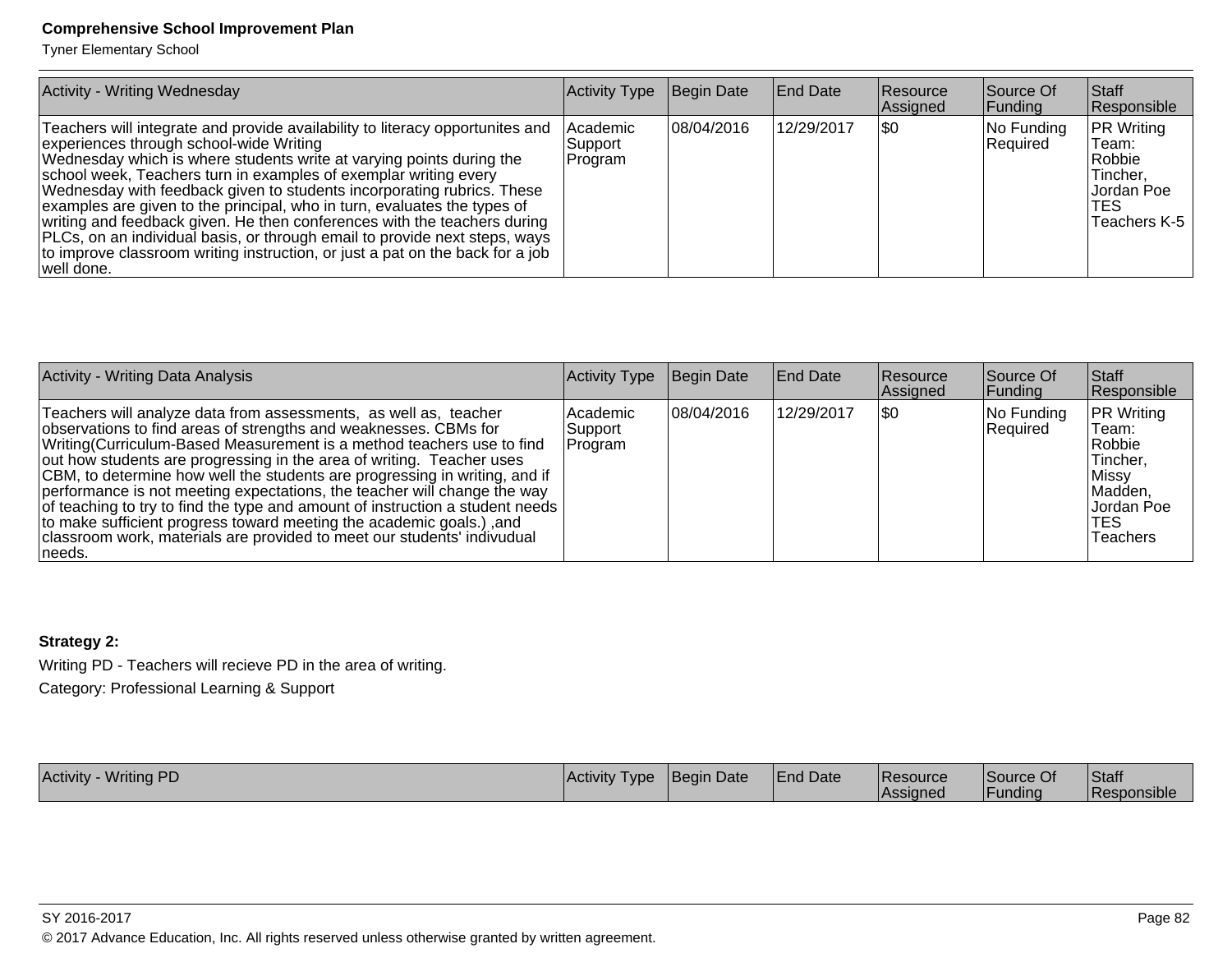Tyner Elementary School

| Job embedded professional development plays a significant role in the               | <b>Professional</b> | 08/04/2016 | 12/29/2017 | \$700 | Other | <b>PR Writing</b> |
|-------------------------------------------------------------------------------------|---------------------|------------|------------|-------|-------|-------------------|
| opportunities provided to teachers in the area of Writing The job embedded Learning |                     |            |            |       |       | Team:             |
| professional learning promotes consistent and on-going growth among                 |                     |            |            |       |       | Robbie            |
| Iteachers. The use of professional                                                  |                     |            |            |       |       | ∣Tincher.         |
| articles, internet sites and resources, and shared learning through PLCs            |                     |            |            |       |       | Jordan Poe        |
| affords teachers opportunities for continuous growth.                               |                     |            |            |       |       | TES               |
|                                                                                     |                     |            |            |       |       | Teachers          |

#### **Strategy 3:**

Writing Assessments - Teachers will access students by using a variety of formative and summative assessments.

Category: Continuous Improvement

Research Cited: Stiggins

| <b>Activity - Writing Assessments</b>                                                                                                                                                                                                                                                                                                                                                                                                                                                                                                                                                                                                                                                                                                                           | Activity Type       | Begin Date | <b>End Date</b> | <b>Resource</b><br>Assigned | Source Of<br> Funding  | <b>Staff</b><br>Responsible                         |
|-----------------------------------------------------------------------------------------------------------------------------------------------------------------------------------------------------------------------------------------------------------------------------------------------------------------------------------------------------------------------------------------------------------------------------------------------------------------------------------------------------------------------------------------------------------------------------------------------------------------------------------------------------------------------------------------------------------------------------------------------------------------|---------------------|------------|-----------------|-----------------------------|------------------------|-----------------------------------------------------|
| Teachers will monitor student writing progress through Writing Wednesday Academic<br>activities using rubrics, checklists, and students self assessments, as well<br>as, through School-Wide Writing Scrimmages. (Writing Wednesdays were<br>designed to have all students in the building writing across all grade levels<br>and across all curriculums to assess student writing). Teachers will turn in<br>student samples along with any models, rubrics, etc. that correlates with<br>that writing piece. This allows teachers to monitor and observe student<br>writing over a period of time. They can see student progress or lack thereof<br>each week. . CBMs are also used by teachers to monitor progress in<br>writing throughout the school year. | Support_<br>Program | 08/04/2016 | 12/29/2017      | \$0                         | No Funding<br>Required | <b>PR Writing</b><br>Team<br><b>TES</b><br>Teachers |

#### **Measurable Objective 4:**

100% of All Students will demonstrate a proficiency in Program Reviews in World Languages by 05/31/2017 as measured by KPREP.

## **Strategy 1:**

Instructional Strategies - Teachers will use research based strategies to implement World Language and Global Competency.Category: Integrated Methods for Learning

SY 2016-2017Page 83 © 2017 Advance Education, Inc. All rights reserved unless otherwise granted by written agreement.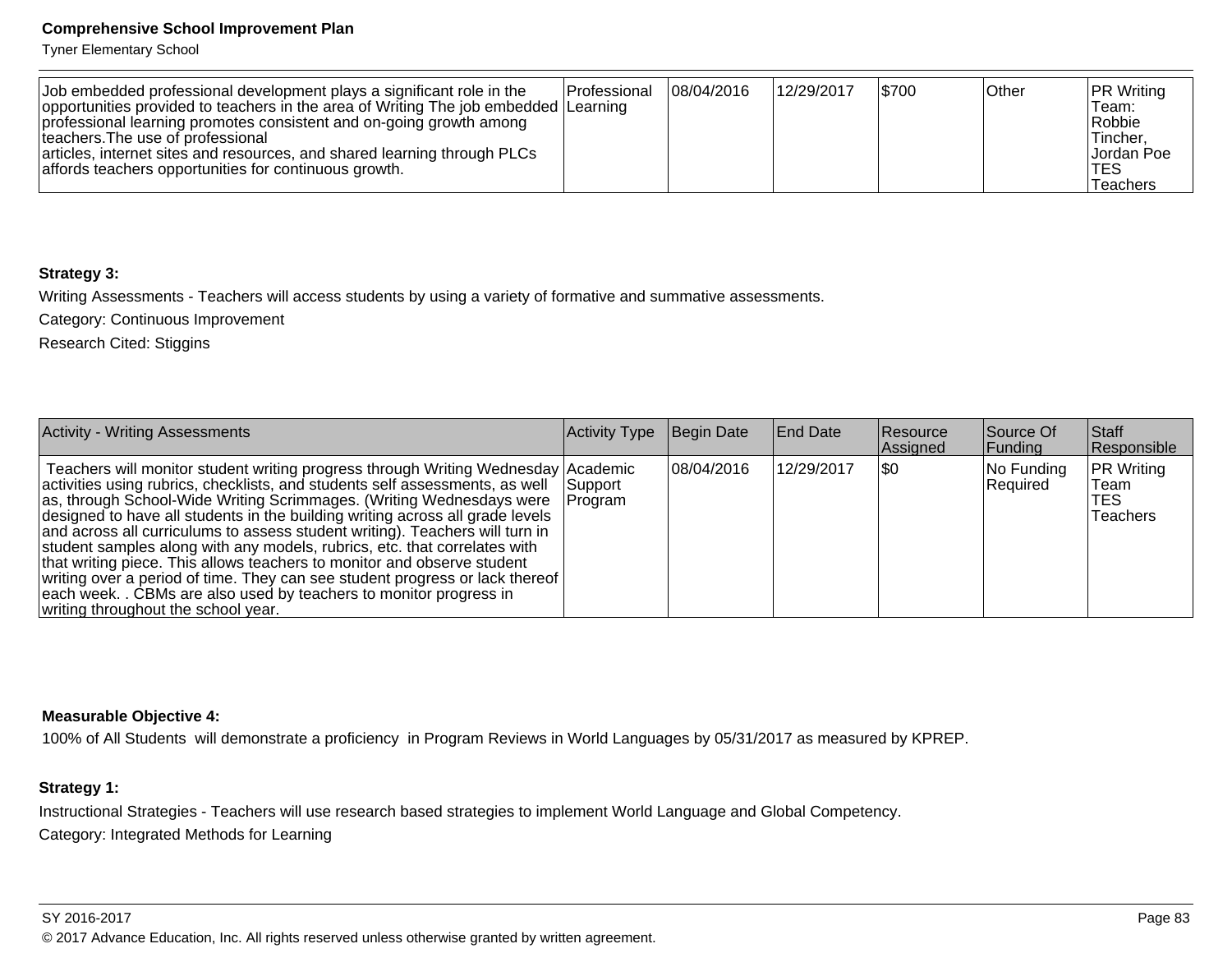Tyner Elementary School

| Activity - Arte y Mas                                                                                                                                                                                                                                          | Activity Type Begin Date                                              |             | <b>End Date</b> | <b>Resource</b><br><b>Assigned</b> | Source Of<br><b>Funding</b>      | <b>Staff</b><br>Responsible                                                        |
|----------------------------------------------------------------------------------------------------------------------------------------------------------------------------------------------------------------------------------------------------------------|-----------------------------------------------------------------------|-------------|-----------------|------------------------------------|----------------------------------|------------------------------------------------------------------------------------|
| Teachers will implement the Arte Y Mas World Language curriculum in<br>grades K-5. Students will watch the Arte y Mas lessons on Monday,<br>Wednesday, and Fridays. Teachers will implement Global Competency<br>lessons on Tuesday and Thursday of each week. | <b>IProfessional</b><br>ILearning,<br>lAcademic<br>Support<br>Program | 108/04/2016 | 12/29/2017      | 1\$0                               | $ No$ Funding<br><b>Required</b> | All Teachers<br><b>Tim Johnson</b><br><b>IMelissa Baker</b> I<br> Shanta<br>Madden |

| Activity - Spanish Phrase of the Week                                                                                                                                                                                                                                                                     | Activity Type | Begin Date | <b>End Date</b> | <b>Resource</b><br>Assigned | Source Of<br> Funding  | <b>Staff</b><br>Responsible                                                                   |
|-----------------------------------------------------------------------------------------------------------------------------------------------------------------------------------------------------------------------------------------------------------------------------------------------------------|---------------|------------|-----------------|-----------------------------|------------------------|-----------------------------------------------------------------------------------------------|
| The principal will announce the phrase of the week each day over the loud Direct<br>speaker at approximately 8:00 am. The teachers will send home the<br>phrase of the week on their weekly newsletter and post the phrase in their<br>rooms. Staff and students will use the phrase throughout the week. | Instruction   | 08/04/2016 | 12/29/2017      | \$0                         | No Funding<br>Required | Shanta<br>Madden,<br>lWorld<br>Language<br>lLeader<br>Tim Johnson,<br>Principal<br> All staff |

**Goal 5: Decrease the percent of all students who are scoring novice in Reading and Math by 50%on KPREP from 16% in 2015 to 8% by 2020.**

**Measurable Objective 1:**

collaborate to decrease the percent of students scoring novice in Reading from 17.0% in 2016 to 14.2% by 05/30/2017 as measured by KPREP.

#### **(shared) Strategy 1:**

Curriculum Assessment and Alignment - Teachers will participate in vertically aligned PLC's in reading and math in which they collaborate to vertically align curriculum,share best practices, and develop strategies to target low achieving students and address the needs of novice students.

Category: Continuous Improvement

Research Cited: Marzano

SY 2016-2017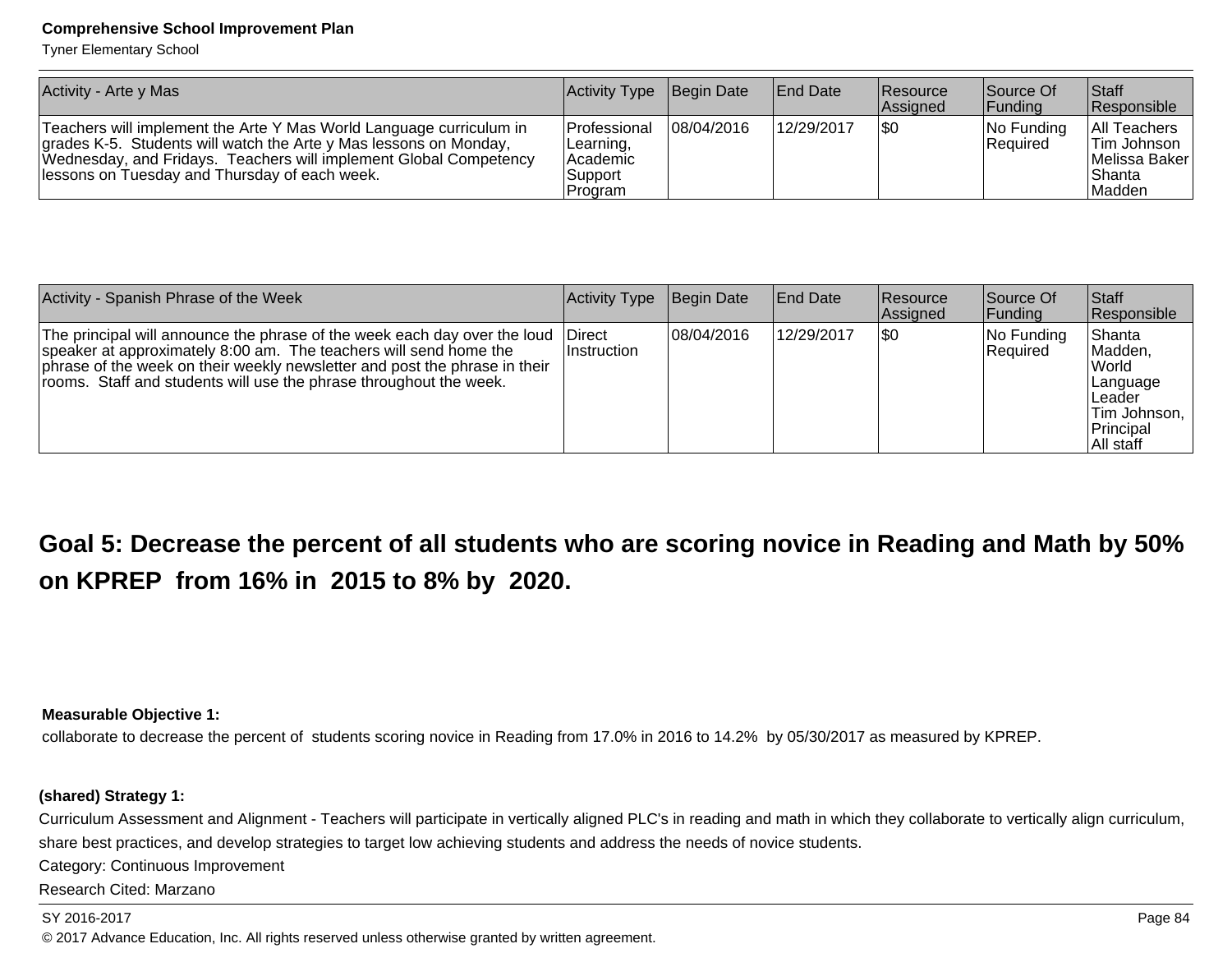| Activity - Vertical PLC's (Reading and Math)                                                                                                                                                                                                             | Activity Type Begin Date |            | <b>End Date</b> | Resource<br><b>Assigned</b> | Source Of<br><b>IFunding</b> | <b>Staff</b><br><b>Responsible</b>                              |
|----------------------------------------------------------------------------------------------------------------------------------------------------------------------------------------------------------------------------------------------------------|--------------------------|------------|-----------------|-----------------------------|------------------------------|-----------------------------------------------------------------|
| Continue vertical PLC's in reading and math. The PLC's will meet monthly Academic<br>to review vertically aligned curriculum, identify curriculum gaps, and identify Support<br>specific "skill sets" which demonstrate weaknesses or a need for growth. | <b>IProgram</b>          | 08/04/2016 | 12/29/2017      | \$0                         | $ No$ Funding<br>Required    | All Teachers<br>Mr. Johnson  <br>IMrs. Baker<br>IMrs. Bingham I |

| Activity - Instructional Strategies: Professional Learning                                                                                                                                                                                                                                                                                                                 | Activity Type Begin Date |            | <b>End Date</b> | <b>Resource</b><br><b>Assigned</b> | Source Of<br><b>IFunding</b> | Staff<br><b>Responsible</b>                   |
|----------------------------------------------------------------------------------------------------------------------------------------------------------------------------------------------------------------------------------------------------------------------------------------------------------------------------------------------------------------------------|--------------------------|------------|-----------------|------------------------------------|------------------------------|-----------------------------------------------|
| During vertically aligned PLC's, teachers will plan and share best practice Professional<br>strategies for teaching low achieving students in reading and math.<br>Administrators will help lead teachers in discussions about implementing<br>(best practices in order to increase academic achievement of all students<br>with specific focus on low achieving students. | ILearning                | 08/04/2016 | 12/29/2017      | 1\$0                               | $ No$ Funding<br>Required    | IMr.<br>Johnson<br>Mrs. Baker<br>All teachers |

| <b>Activity - Peer Observations</b>                                                                                                                                                                                                                                                                                                                                                                                                                                                                                                                                                                                                            | Activity Type            | Begin Date  | End Date   | <b>Resource</b><br>Assigned | Source Of<br>$\vert$ Funding | Staff<br>Responsible                      |
|------------------------------------------------------------------------------------------------------------------------------------------------------------------------------------------------------------------------------------------------------------------------------------------------------------------------------------------------------------------------------------------------------------------------------------------------------------------------------------------------------------------------------------------------------------------------------------------------------------------------------------------------|--------------------------|-------------|------------|-----------------------------|------------------------------|-------------------------------------------|
| Vertical Team learning communities will discuss and share best practices,<br>as well as, discuss the key components of the core curriculum during<br>PLC's. After gaining knowledge of best practices and the components of<br>the core curriculum, the team with assistance from administration will<br>develop a best practices reference tool to utilize during peer observations<br>which will occur two times each school year. After peer observations<br>occur, peer observation results will be discussed and turned into the<br>principal. The peer observers with focus of the positives, as well as, at<br>least one "think about". | Professional<br>Learning | 108/04/2016 | 12/29/2017 | 1\$0                        | No Funding<br>Required       | Mr. Johnson<br>Mrs. Baker<br>All teachers |

#### **(shared) Strategy 2:**

Interventions - Various interventions will be used to reduce the number of novice students

Category: Continuous Improvement

Research Cited: Marzano, Stiggens

#### SY 2016-2017

en die staatsgeskilde is in die 19de jaar van die 19de eeu n.C. In 19de jaar van die 19de eeu n.C. In 19de eeu © 2017 Advance Education, Inc. All rights reserved unless otherwise granted by written agreement.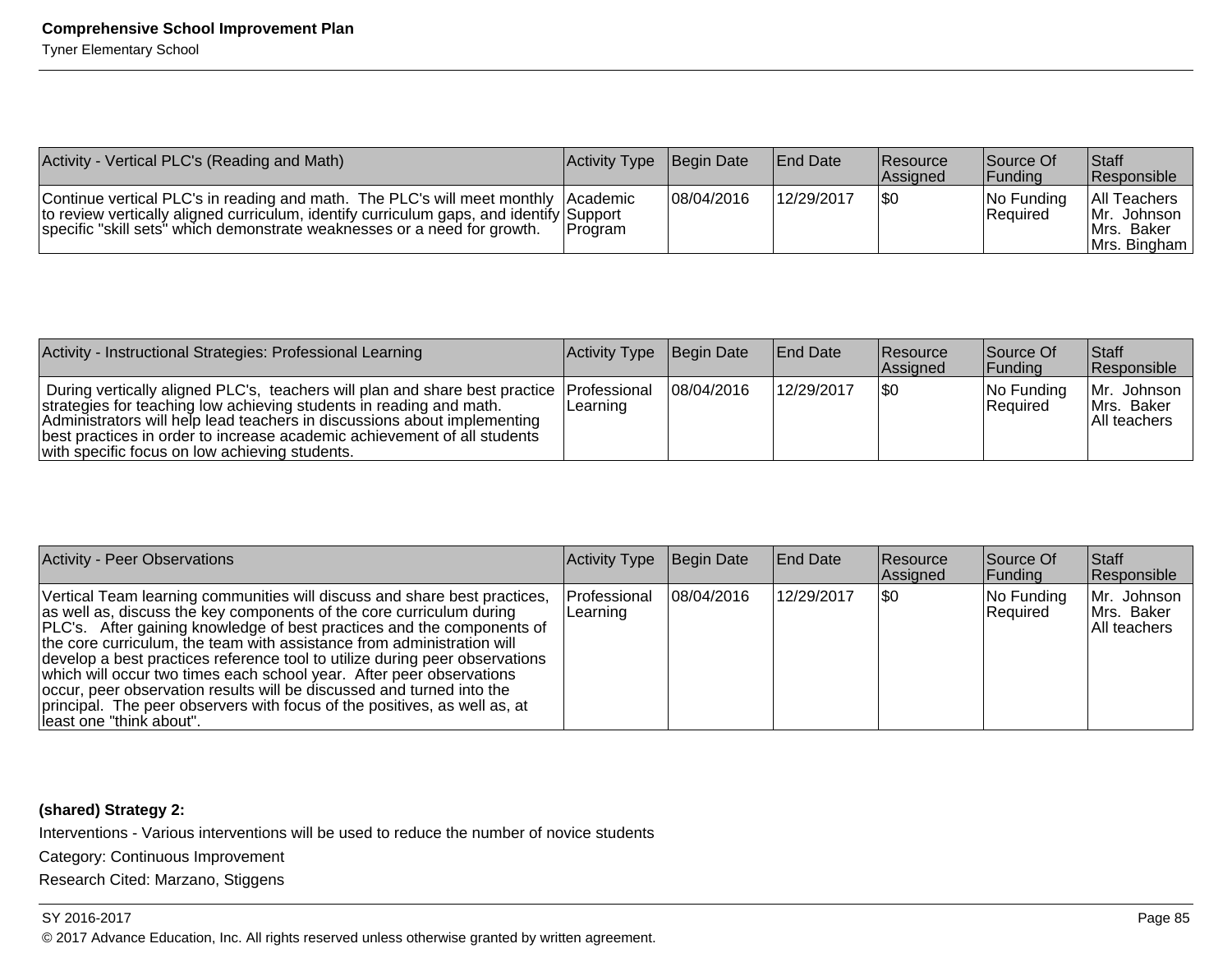| <b>Activity - RTI Placement</b>                                                                                                                                                                                                                                                                                                                                                                                                                                                                                                                                                                                                                                                                                                                                                                                                                                           | Activity Type       | Begin Date | <b>End Date</b> | <b>Resource</b><br>Assigned | Source Of<br> Funding  | <b>Staff</b><br>Responsible                                                                                       |
|---------------------------------------------------------------------------------------------------------------------------------------------------------------------------------------------------------------------------------------------------------------------------------------------------------------------------------------------------------------------------------------------------------------------------------------------------------------------------------------------------------------------------------------------------------------------------------------------------------------------------------------------------------------------------------------------------------------------------------------------------------------------------------------------------------------------------------------------------------------------------|---------------------|------------|-----------------|-----------------------------|------------------------|-------------------------------------------------------------------------------------------------------------------|
| Identify and place students in appropriate RTI tiers and revise Tiers 3 times Academic<br>a year. Teachers will use district and classroom assessments (IREADY,<br>STAR, and various screeners) to determine Tier II and Tier III students in<br>Reading and Math. Small skills groups will be used as interventions (using<br>various curricular tools such as Pearson Resources, IReady,, and Reflex<br>Math). Students may be referred to Special Education for further support<br>and evaluation if needed. The reading and math interventionists will be<br>directly involved with placement of tier III students and will assist teachers<br>in identifying tier II students, as well. The Read to Achieve Grant and the<br>Mathematics Achievement fund will service students in the bottom quartile<br>in reading and math for grades kindergarten through third. | Support_<br>Program | 08/04/2016 | 05/31/2017      | ISO                         | No Funding<br>Required | Mr. Johnson<br>Mrs. Baker<br>l Londa i<br>lFreeman<br> Kim Hacker<br>All reading<br>land math<br><b>Iteachers</b> |

| <b>Activity - RTI Professional Learning Communities</b>                                                                                                                                                       | Activity Type                  | Begin Date  | <b>End Date</b> | <b>Resource</b><br>Assigned | Source Of<br><b>Funding</b> | Staff<br>Responsible                                                                                                       |
|---------------------------------------------------------------------------------------------------------------------------------------------------------------------------------------------------------------|--------------------------------|-------------|-----------------|-----------------------------|-----------------------------|----------------------------------------------------------------------------------------------------------------------------|
| PLC's will develop plans to address gaps in instruction or learner needs<br>based on KPREP data, Pearson Benchmark assessments in Reading and<br>Math, IReady, and other summative and formative assessments. | Academic<br>Support<br>Program | 108/04/2016 | 12/29/2017      | 1\$0                        | $ No$ Funding<br>Required   | Tim Johnson,<br>Principal<br>lMelissa<br> Baker,<br>lAssistant<br>Principal<br><b>Melony</b><br>Bingham<br>Certified Staff |

| <b>Activity - RTI Resources</b>                                                                                                                                                                                                                                                                                                                                                                                      | Activity Type                         | Begin Date  | <b>End Date</b> | Resource<br>Assigned | Source Of<br><b>Funding</b>   | <b>Staff</b><br>Responsible                                                                                                         |
|----------------------------------------------------------------------------------------------------------------------------------------------------------------------------------------------------------------------------------------------------------------------------------------------------------------------------------------------------------------------------------------------------------------------|---------------------------------------|-------------|-----------------|----------------------|-------------------------------|-------------------------------------------------------------------------------------------------------------------------------------|
| Resources at school level will be used to place and schedule students for<br>RTI services based on data. Example: Tier 1/classroom, Tier 2/ IReady<br>Computer Lab. Tier 3/ Small group Classroom Teacher/Interventionist in<br>addition to IReady. 2 Tier3 students in kindergarten through third grade<br>may receive services provided by Read to Achieve Grant and Mathematics<br><b>Achievement Fund Grant.</b> | <b>Academic</b><br>Support<br>Program | 108/04/2016 | 12/29/2017      | \$0                  | No Funding<br><b>Required</b> | Kim Hacker<br>l Londa<br><b>IFreeman</b><br>Melissa Baker<br><b>Tim Johnson</b><br>Paraprofessio<br>Inals/Para-<br><i>educators</i> |

#### SY 2016-2017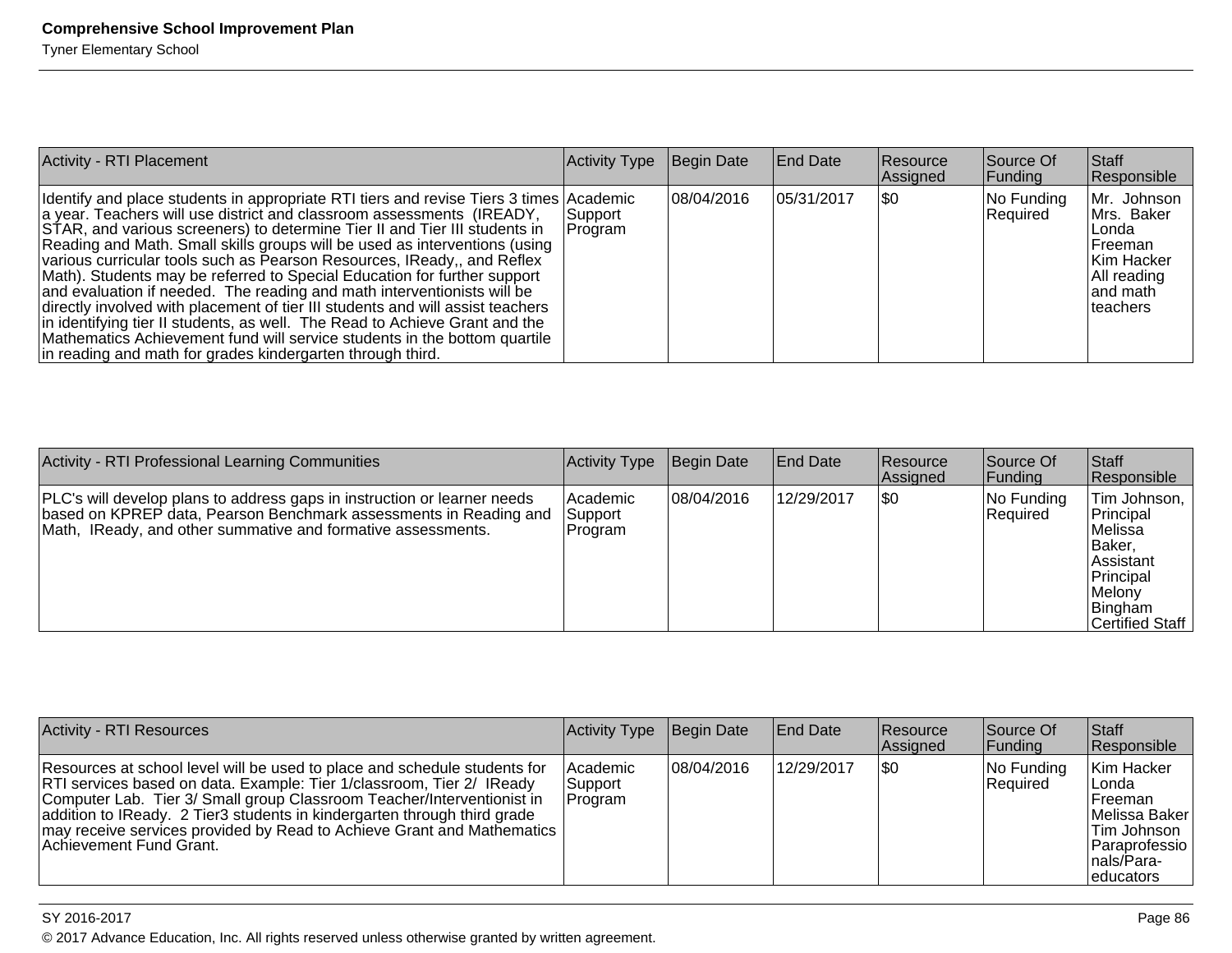| <b>Activity - RTI Monitoring</b>                                                                                                                                                                                                                                                                                                                                                                                                                                                                                                                                                                                                                                                                                            | <b>Activity Type</b>                                        | Begin Date | <b>End Date</b> | <b>Resource</b><br>Assigned | Source Of<br><b>Funding</b> | Staff<br>Responsible                                                                                                                                                                          |
|-----------------------------------------------------------------------------------------------------------------------------------------------------------------------------------------------------------------------------------------------------------------------------------------------------------------------------------------------------------------------------------------------------------------------------------------------------------------------------------------------------------------------------------------------------------------------------------------------------------------------------------------------------------------------------------------------------------------------------|-------------------------------------------------------------|------------|-----------------|-----------------------------|-----------------------------|-----------------------------------------------------------------------------------------------------------------------------------------------------------------------------------------------|
| District Math and Reading Diagnostics (IReady), Math and Reading<br>progress monitoring probes, as well as, classroom assessments will be<br>utilized to monitor effectiveness of interventions of students below<br>instructional level. The results of the progress monitoring will be analyzed<br>and modifications to individualized student instruction will be made. The<br>reading and math RTI team lead by our Reading and Math interventionist<br>will meet in PLC's once monthly to monitor student performance data and<br>determine individual student progress. Additionally, the team will<br>determine what changes to instructional strategies need to be made in<br>order for the student to show growth. | Professional<br>Learning,<br>Academic<br>Support<br>Program | 08/04/2016 | 05/31/2017      | 1\$0                        | No Funding<br>Required      | Tim Johnson,<br>Principal<br>lMelissa<br>IBaker.<br>Assistant<br>Principal<br>All Teachers<br>∣Math<br>linterventionist l<br>Kim Hacker<br>Reading<br>linterventionist l<br>Londa<br>⊦Freeman |

| Activity - RTI-Parent Communication                                                                                                                                                                                                                                                                                                                                                                                                                                                        | Activity Type                                                       | Begin Date  | <b>End Date</b> | Resource<br>Assigned | Source Of<br> Funding  | <b>Staff</b><br>Responsible |
|--------------------------------------------------------------------------------------------------------------------------------------------------------------------------------------------------------------------------------------------------------------------------------------------------------------------------------------------------------------------------------------------------------------------------------------------------------------------------------------------|---------------------------------------------------------------------|-------------|-----------------|----------------------|------------------------|-----------------------------|
| Parents will be systematically notified when students qualify for Tier II or<br>Tier III instruction and will be provided with the data used to make<br>decisions about their child's instructional needs. Parents will be<br>encouraged to help make decisions and be apart of their child's education.<br>Notification will occur every 9 weeks or before if needed via written<br>documentation, phone, email, or text. Teachers will be responsible for<br>documenting parent contact. | IParent<br>Ilnvolvement.<br>l Academic<br>Support<br><b>Program</b> | 108/04/2016 | 12/29/2017      | \$0                  | No Funding<br>Required | All certified<br>Iteachers. |

#### **Strategy 3:**

Early Interventions - The Reading interventionist will service students in the bottom quartile in kindergarten through third grade based on the benchmark assessmentsutilizing the EIR program.Category: Continuous ImprovementResearch Cited: Marzano

Barbara Taylor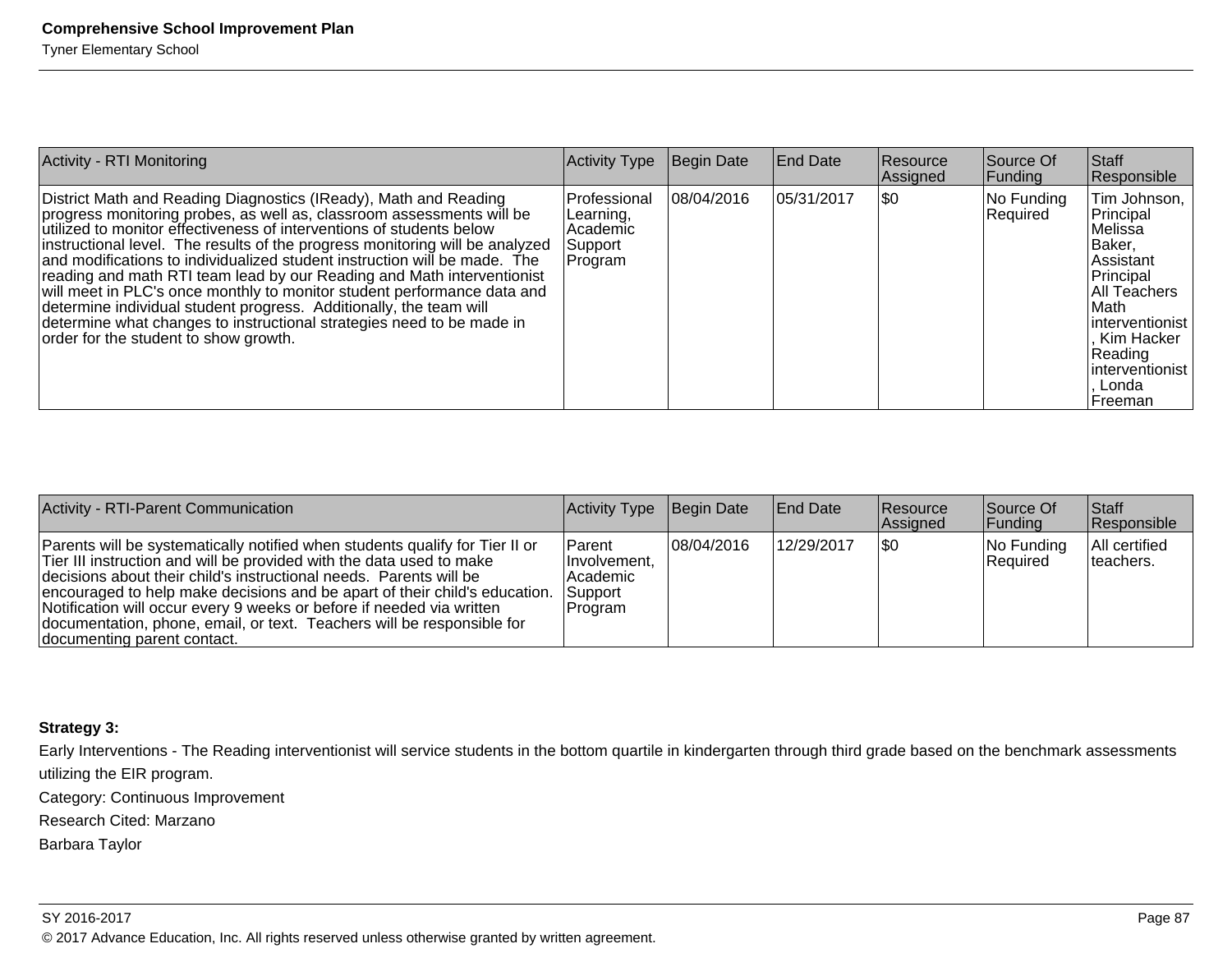Tyner Elementary School

| Activity - Early Interventions in Reading                                                                                                                                                                       | Activity Type                  | Begin Date | <b>End Date</b> | <b>Resource</b><br>Assigned | Source Of<br> Funding | Staff<br>Responsible                                                                                                                 |
|-----------------------------------------------------------------------------------------------------------------------------------------------------------------------------------------------------------------|--------------------------------|------------|-----------------|-----------------------------|-----------------------|--------------------------------------------------------------------------------------------------------------------------------------|
| The reading interventionist will utilize the Early Interventions Program in<br>Reading to service students scoring in the bottom quartile in reading<br>according to benchmark assessments/universal screeners. | Academic<br>Support<br>Program | 08/04/2016 | 105/31/2017     | 1\$48500                    | Read to<br>Achieve    | Tim Johnson,<br>Principal<br>Melissa<br>Baker,<br> Assistant<br>Principal<br>∣Londa<br>Freeman,<br>Reading<br><i>Interventionist</i> |

| Activity - Read to Achieve Collaboration and Mentoring                                                                                                                                                                                                                                                                                             | Activity Type Begin Date                     |            | <b>End Date</b> | Resource<br><b>Assianed</b> | Source Of<br><b>IFunding</b>     | <b>Staff</b><br>Responsible                         |
|----------------------------------------------------------------------------------------------------------------------------------------------------------------------------------------------------------------------------------------------------------------------------------------------------------------------------------------------------|----------------------------------------------|------------|-----------------|-----------------------------|----------------------------------|-----------------------------------------------------|
| The reading interventionist will collaborate with primary reading teachers to Professional<br>provide assistance such as sharing of literacy strategies, activities, and<br>lessons directly aligned to Kentucky Core Academic Standards.<br>Additionally, the interventionist will co-teach on a as needs basis with<br>primary reading teachers. | Learning,<br> Academic<br>Support<br>Program | 08/04/2016 | 105/31/2017     | I\$0                        | $ No$ Funding<br><b>Required</b> | ∣Londa<br> Freeman,<br> Reading <br>Interventionist |

#### **Measurable Objective 2:**

collaborate to decrease the percent of students scoring novice from 9.6% in 2016 to 8.0% in math by 05/30/2017 as measured by KPREP.

#### **(shared) Strategy 1:**

Curriculum Assessment and Alignment - Teachers will participate in vertically aligned PLC's in reading and math in which they collaborate to vertically align curriculum,share best practices, and develop strategies to target low achieving students and address the needs of novice students.

Category: Continuous Improvement

Research Cited: Marzano

| Activity -<br>y - Vertical PLC's (Reading and Math) | <b>Activity Type</b> | Begin Date | <b>End Date</b> | <b>Resource</b><br><b>Assigned</b> | Source Of<br><b>Funding</b> | <b>Staff</b><br>Responsible |
|-----------------------------------------------------|----------------------|------------|-----------------|------------------------------------|-----------------------------|-----------------------------|
|-----------------------------------------------------|----------------------|------------|-----------------|------------------------------------|-----------------------------|-----------------------------|

#### SY 2016-2017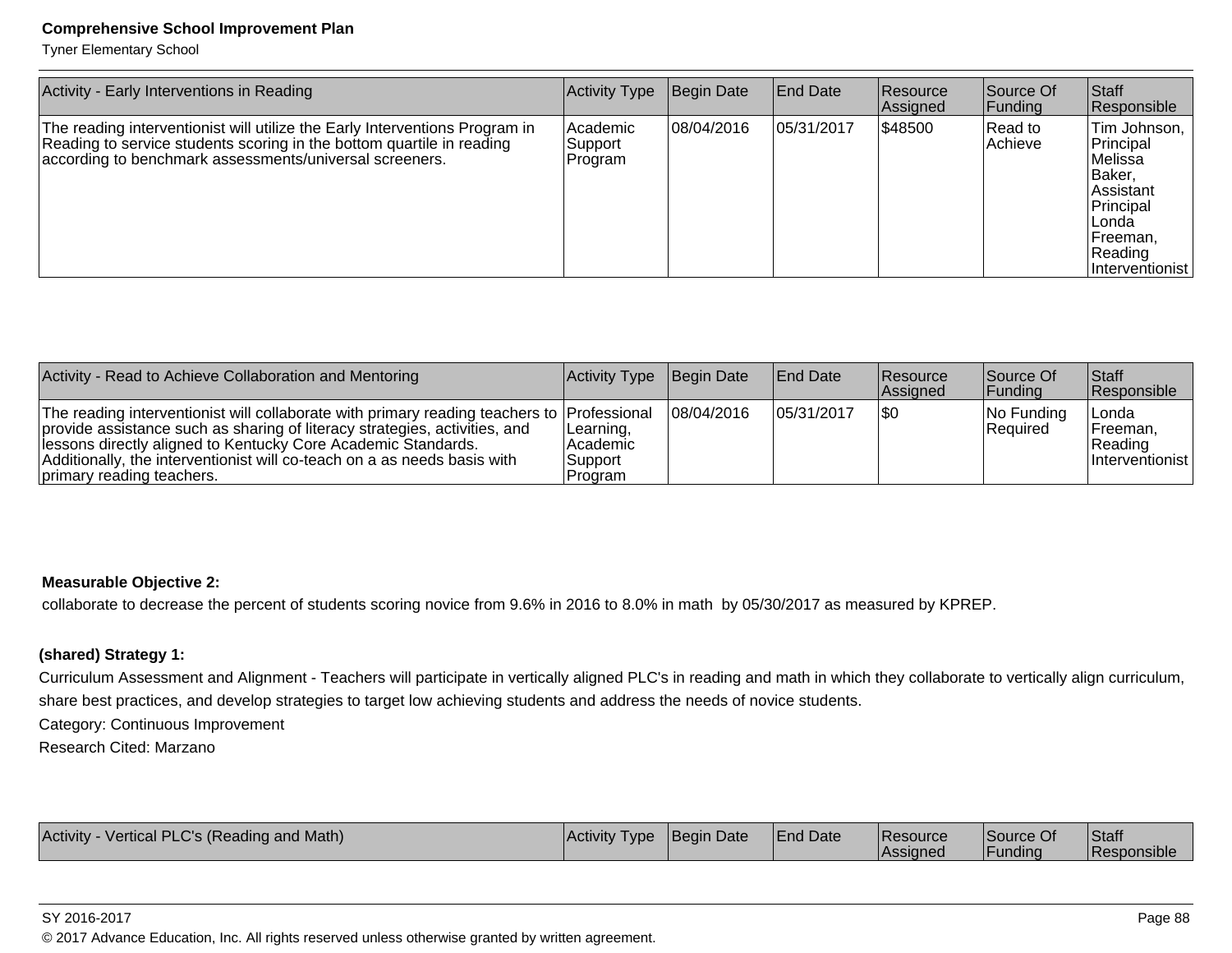Tyner Elementary School

| Continue vertical PLC's in reading and math. The PLC's will meet monthly Academic<br>to review vertically aligned curriculum, identify curriculum gaps, and identify Support<br>specific "skill sets" which demonstrate weaknesses or a need for growth. | <b>IProgram</b> | 08/04/2016 | 12/29/2017 |  | INo Funding<br> Reauired | All Teachers<br>IMr. Johnson<br>IMrs. Baker<br>IMrs. Bingham I |
|----------------------------------------------------------------------------------------------------------------------------------------------------------------------------------------------------------------------------------------------------------|-----------------|------------|------------|--|--------------------------|----------------------------------------------------------------|
|----------------------------------------------------------------------------------------------------------------------------------------------------------------------------------------------------------------------------------------------------------|-----------------|------------|------------|--|--------------------------|----------------------------------------------------------------|

| Activity - Instructional Strategies: Professional Learning                                                                                                                                                                                                                                                                                                                | Activity Type Begin Date |            | <b>End Date</b> | <b>Resource</b><br>Assigned | Source Of<br><b>Funding</b>      | <b>Staff</b><br>Responsible                |
|---------------------------------------------------------------------------------------------------------------------------------------------------------------------------------------------------------------------------------------------------------------------------------------------------------------------------------------------------------------------------|--------------------------|------------|-----------------|-----------------------------|----------------------------------|--------------------------------------------|
| During vertically aligned PLC's, teachers will plan and share best practice Professional<br>strategies for teaching low achieving students in reading and math.<br>Administrators will help lead teachers in discussions about implementing<br>best practices in order to increase academic achievement of all students<br>with specific focus on low achieving students. | Learning                 | 08/04/2016 | 12/29/2017      | 1\$0                        | $ No$ Funding<br><b>Required</b> | Mr. Johnson<br>IMrs. Baker<br>All teachers |

| <b>Activity - Peer Observations</b>                                                                                                                                                                                                                                                                                                                                                                                                                                                                                                                                                                                                            | <b>Activity Type</b>      | Begin Date | End Date   | <b>Resource</b><br>Assigned | Source Of<br> Funding  | <b>Staff</b><br>Responsible               |
|------------------------------------------------------------------------------------------------------------------------------------------------------------------------------------------------------------------------------------------------------------------------------------------------------------------------------------------------------------------------------------------------------------------------------------------------------------------------------------------------------------------------------------------------------------------------------------------------------------------------------------------------|---------------------------|------------|------------|-----------------------------|------------------------|-------------------------------------------|
| Vertical Team learning communities will discuss and share best practices,<br>as well as, discuss the key components of the core curriculum during<br>PLC's. After gaining knowledge of best practices and the components of<br>the core curriculum, the team with assistance from administration will<br>develop a best practices reference tool to utilize during peer observations<br>which will occur two times each school year. After peer observations<br>occur, peer observation results will be discussed and turned into the<br>principal. The peer observers with focus of the positives, as well as, at<br>least one "think about". | Professional<br> Learning | 08/04/2016 | 12/29/2017 | 1\$0                        | No Funding<br>Required | Mr. Johnson<br>Mrs. Baker<br>All teachers |

#### **(shared) Strategy 2:**

Interventions - Various interventions will be used to reduce the number of novice students

Category: Continuous Improvement

Research Cited: Marzano, Stiggens

| Activity  | <b>IActivity</b> | Date          | ' Date | <b>IResource</b> | Source Of | Staff     |
|-----------|------------------|---------------|--------|------------------|-----------|-----------|
| Placement | Tvne             | <b>IBeain</b> |        | l Assianer       | Fundina   | sponsible |
|           |                  |               |        |                  |           |           |

#### SY 2016-2017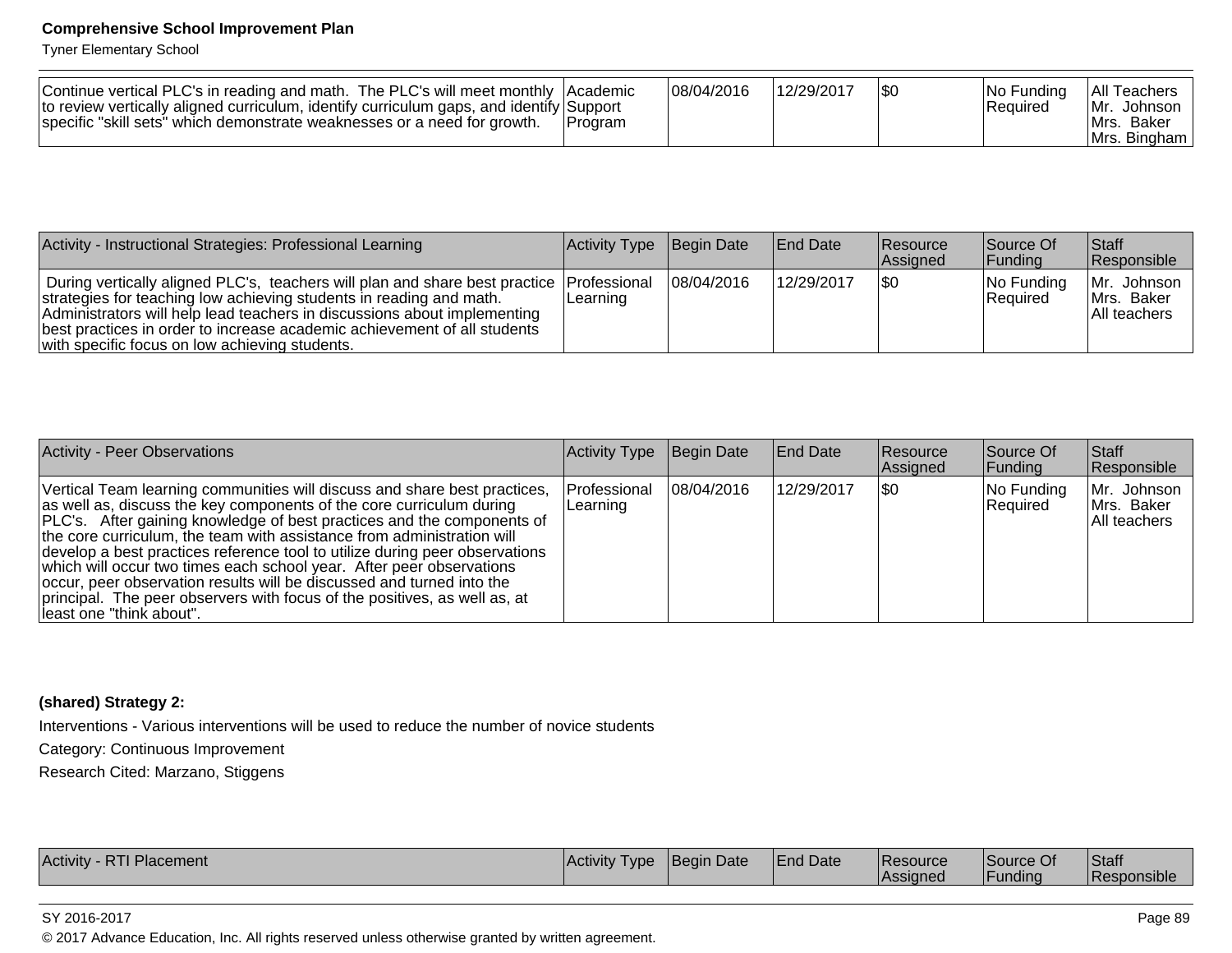Tyner Elementary School

| Identify and place students in appropriate RTI tiers and revise Tiers 3 times Academic<br>a year. Teachers will use district and classroom assessments (IREADY,<br>STAR, and various screeners) to determine Tier II and Tier III students in<br>Reading and Math. Small skills groups will be used as interventions (using<br>various curricular tools such as Pearson Resources, IReady,, and Reflex<br>Math). Students may be referred to Special Education for further support<br>and evaluation if needed. The reading and math interventionists will be<br>directly involved with placement of tier III students and will assist teachers<br>in identifying tier II students, as well. The Read to Achieve Grant and the<br>Mathematics Achievement fund will service students in the bottom quartile<br>in reading and math for grades kindergarten through third. | Support <br> Program | 08/04/2016 | 05/31/2017 | \$0 | No Funding<br>Required | Mr. Johnson<br>Mrs. Baker<br>Londa<br>lFreeman<br>Kim Hacker<br>All reading<br>land math<br><b>Iteachers</b> |
|---------------------------------------------------------------------------------------------------------------------------------------------------------------------------------------------------------------------------------------------------------------------------------------------------------------------------------------------------------------------------------------------------------------------------------------------------------------------------------------------------------------------------------------------------------------------------------------------------------------------------------------------------------------------------------------------------------------------------------------------------------------------------------------------------------------------------------------------------------------------------|----------------------|------------|------------|-----|------------------------|--------------------------------------------------------------------------------------------------------------|
|---------------------------------------------------------------------------------------------------------------------------------------------------------------------------------------------------------------------------------------------------------------------------------------------------------------------------------------------------------------------------------------------------------------------------------------------------------------------------------------------------------------------------------------------------------------------------------------------------------------------------------------------------------------------------------------------------------------------------------------------------------------------------------------------------------------------------------------------------------------------------|----------------------|------------|------------|-----|------------------------|--------------------------------------------------------------------------------------------------------------|

| <b>Activity - RTI Professional Learning Communities</b>                                                                                                                                                       | Activity Type                            | Begin Date | <b>End Date</b> | Resource<br><b>Assianed</b> | Source Of<br> Funding  | Staff<br>Responsible                                                                                               |
|---------------------------------------------------------------------------------------------------------------------------------------------------------------------------------------------------------------|------------------------------------------|------------|-----------------|-----------------------------|------------------------|--------------------------------------------------------------------------------------------------------------------|
| PLC's will develop plans to address gaps in instruction or learner needs<br>based on KPREP data, Pearson Benchmark assessments in Reading and<br>Math, IReady, and other summative and formative assessments. | <b>Academic</b><br> Support <br> Program | 08/04/2016 | 12/29/2017      | <b>\$0</b>                  | No Funding<br>Required | Tim Johnson,<br>Principal<br>lMelissa<br>IBaker.<br>Assistant<br>Principal<br>Melony<br>Bingham<br>Certified Staff |

| <b>Activity - RTI Resources</b>                                                                                                                                                                                                                                                                                                                                                                                             | Activity Type                      | Begin Date | <b>End Date</b> | <b>Resource</b><br>Assigned | Source Of<br> Funding  | Staff<br>Responsible                                                                                                          |
|-----------------------------------------------------------------------------------------------------------------------------------------------------------------------------------------------------------------------------------------------------------------------------------------------------------------------------------------------------------------------------------------------------------------------------|------------------------------------|------------|-----------------|-----------------------------|------------------------|-------------------------------------------------------------------------------------------------------------------------------|
| Resources at school level will be used to place and schedule students for<br><b>RTI</b> services based on data. Example: Tier 1/classroom, Tier 2/ <b>IReady</b><br>Computer Lab. Tier 3/ Small group Classroom Teacher/Interventionist in<br>addition to IReady. 2 Tier3 students in kindergarten through third grade<br>may receive services provided by Read to Achieve Grant and Mathematics<br>Achievement Fund Grant. | l Academic<br> Support <br>Program | 08/04/2016 | 12/29/2017      | 1\$0                        | No Funding<br>Required | Kim Hacker<br>∣Londa<br><b>IFreeman</b><br><b>IMelissa Baker</b><br>Tim Johnson<br>Paraprofessio<br>Inals/Para-<br>leducators |

| Activity<br>T Monitorina<br>70 N | l Activitv<br><b>I</b> VDE | NDate<br><b>Beair</b> | <b>End Date</b> | <b>Resource</b><br><b>Assigned</b> | Source Of<br>Funding | <b>Staff</b><br>Responsible |
|----------------------------------|----------------------------|-----------------------|-----------------|------------------------------------|----------------------|-----------------------------|
|----------------------------------|----------------------------|-----------------------|-----------------|------------------------------------|----------------------|-----------------------------|

#### SY 2016-2017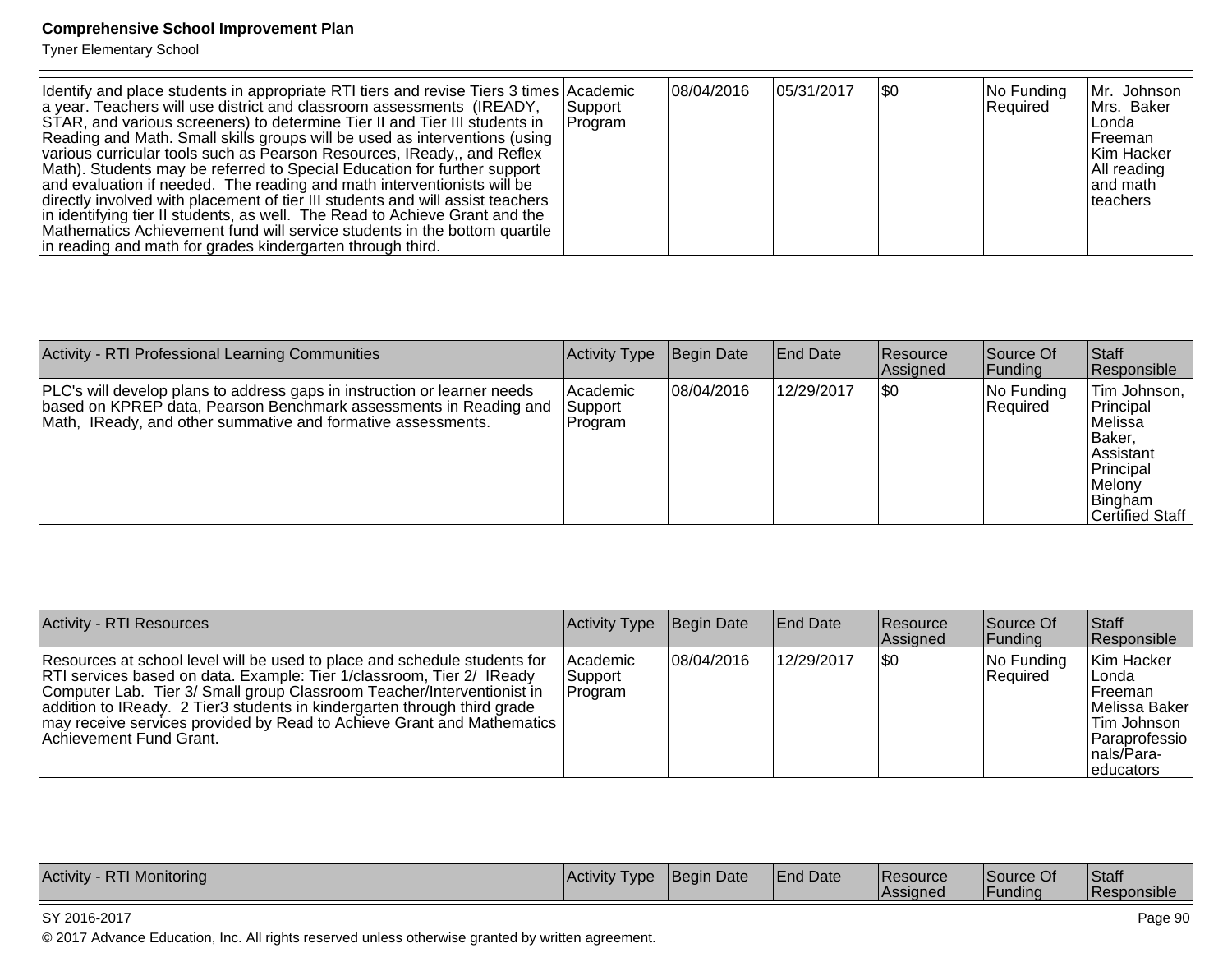Tyner Elementary School

| District Math and Reading Diagnostics (IReady), Math and Reading<br>progress monitoring probes, as well as, classroom assessments will be<br>utilized to monitor effectiveness of interventions of students below<br>instructional level. The results of the progress monitoring will be analyzed<br>and modifications to individualized student instruction will be made. The<br>reading and math RTI team lead by our Reading and Math interventionist<br>will meet in PLC's once monthly to monitor student performance data and<br>determine individual student progress. Additionally, the team will<br>determine what changes to instructional strategies need to be made in<br>order for the student to show growth. | Professional<br>Learning,<br>Academic<br> Support <br> Program | 08/04/2016 | 05/31/2017 | \$0 | No Funding<br>Required | Tim Johnson,<br>Principal<br>Melissa<br>Baker,<br><b>Assistant</b><br>Principal<br><b>All Teachers</b><br>∣Math<br>linterventionist<br>. Kim Hacker<br> Reading<br>linterventionist<br>Londa<br>l Freeman |
|-----------------------------------------------------------------------------------------------------------------------------------------------------------------------------------------------------------------------------------------------------------------------------------------------------------------------------------------------------------------------------------------------------------------------------------------------------------------------------------------------------------------------------------------------------------------------------------------------------------------------------------------------------------------------------------------------------------------------------|----------------------------------------------------------------|------------|------------|-----|------------------------|-----------------------------------------------------------------------------------------------------------------------------------------------------------------------------------------------------------|
|-----------------------------------------------------------------------------------------------------------------------------------------------------------------------------------------------------------------------------------------------------------------------------------------------------------------------------------------------------------------------------------------------------------------------------------------------------------------------------------------------------------------------------------------------------------------------------------------------------------------------------------------------------------------------------------------------------------------------------|----------------------------------------------------------------|------------|------------|-----|------------------------|-----------------------------------------------------------------------------------------------------------------------------------------------------------------------------------------------------------|

| Activity - RTI-Parent Communication                                                                                                                                                                                                                                                                                                                                                                                                                                                        | <b>Activity Type</b>                                                | Begin Date | End Date   | Resource<br>Assigned | Source Of<br> Funding  | <b>Staff</b><br>Responsible |
|--------------------------------------------------------------------------------------------------------------------------------------------------------------------------------------------------------------------------------------------------------------------------------------------------------------------------------------------------------------------------------------------------------------------------------------------------------------------------------------------|---------------------------------------------------------------------|------------|------------|----------------------|------------------------|-----------------------------|
| Parents will be systematically notified when students qualify for Tier II or<br>Tier III instruction and will be provided with the data used to make<br>decisions about their child's instructional needs. Parents will be<br>encouraged to help make decisions and be apart of their child's education.<br>Notification will occur every 9 weeks or before if needed via written<br>documentation, phone, email, or text. Teachers will be responsible for<br>documenting parent contact. | <b>IParent</b><br>Involvement.<br>l Academic<br>Support<br> Program | 08/04/2016 | 12/29/2017 | \$0                  | No Funding<br>Required | All certified<br>Iteachers. |

#### **Strategy 3:**

Early Interventions. - Interventions will be provided by a Math Interventionist to minimize gaps in student learning and reduce the number of students scoring belowinstructional level on assessments in Kindergarten through third grade.

Category: Continuous Improvement

Research Cited: Marzano

Marilyn Burns

| - "Do the Math" (Mathematics Achievement Fund Grant)<br>Activity - | Activity Type   Begin Date |  | <b>End Date</b> | Resource<br>Assigned | Source Of<br>Funding | Staff<br>Responsible |
|--------------------------------------------------------------------|----------------------------|--|-----------------|----------------------|----------------------|----------------------|
|--------------------------------------------------------------------|----------------------------|--|-----------------|----------------------|----------------------|----------------------|

SY 2016-2017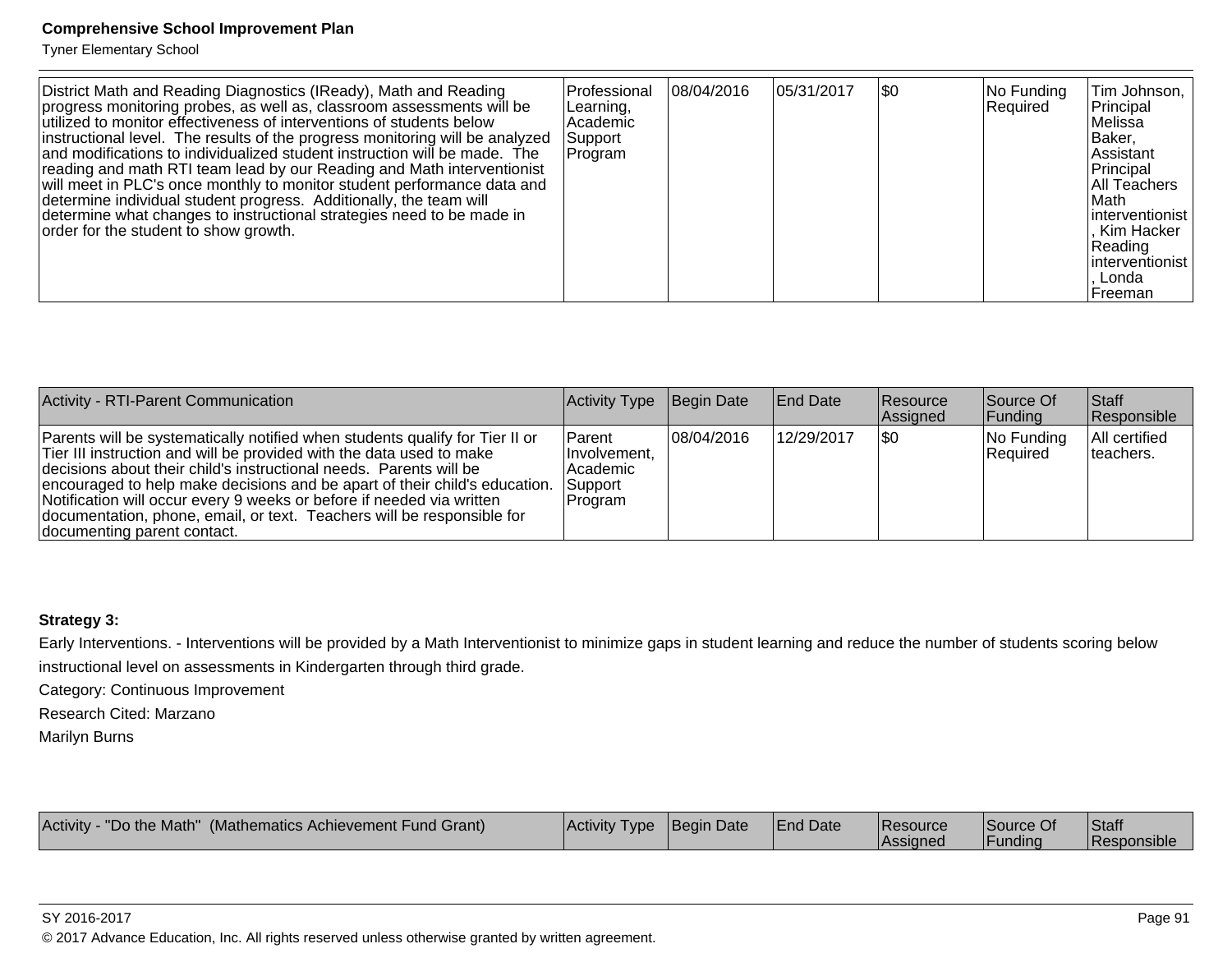Tyner Elementary School

| The math interventionist will identify and service students in the bottom<br>quartile based upon benchmark assessments. The interventionist will<br> individualize instruction and implement researched based strategies based  Program <br>on the Marilyn Burns program, Do the Math, to service tier II and tier III<br>students in second and third grade. | l Academic<br>Support | 08/04/2016 | 12/29/2017 | \$41000 | ∣Math<br><b>Achievement</b><br>lFund | lKim Hacker-<br>∣Math<br><i>Interventionist</i><br>Tim Johnson-<br>Principal<br>lMelissa<br> Baker-<br>Assistant<br>Principal |
|---------------------------------------------------------------------------------------------------------------------------------------------------------------------------------------------------------------------------------------------------------------------------------------------------------------------------------------------------------------|-----------------------|------------|------------|---------|--------------------------------------|-------------------------------------------------------------------------------------------------------------------------------|
|---------------------------------------------------------------------------------------------------------------------------------------------------------------------------------------------------------------------------------------------------------------------------------------------------------------------------------------------------------------|-----------------------|------------|------------|---------|--------------------------------------|-------------------------------------------------------------------------------------------------------------------------------|

| Activity - ADD + Vantage Math (AVMR)                                                                                                                                                                                                                                                                                                                                | Activity Type          | Begin Date | <b>End Date</b> | <b>Resource</b><br><b>Assianed</b> | Source Of<br> Funding   | Staff<br>Responsible                                                                                                         |
|---------------------------------------------------------------------------------------------------------------------------------------------------------------------------------------------------------------------------------------------------------------------------------------------------------------------------------------------------------------------|------------------------|------------|-----------------|------------------------------------|-------------------------|------------------------------------------------------------------------------------------------------------------------------|
| The math interventionist will identify and service students in the bottom<br>quartile based upon benchmark assessments. The interventionist will<br>individualize instruction and implement researched based strategies based   Program<br>on the ADD + Vantage Math (AVMR) to assess and service tier II and tier<br>III students in Kindergarten and First Grade. | l Academic<br> Support | 08/04/2016 | 12/29/2017      | \$0                                | No Funding<br> Reauired | Kim Hacker,<br>∣Math<br>Interventionist<br>Tim Johnson-<br>Principal<br>lMelissa<br>IBaker-<br><b>Assistant</b><br>Principal |

| Activity - Collaboration and Mentoring (MAF)                                                                                                                                                                                                                                                                                      | Activity Type Begin Date                                                   |            | <b>End Date</b> | Resource<br>Assigned | Source Of<br><b>IFunding</b> | Staff<br>Responsible                                                              |
|-----------------------------------------------------------------------------------------------------------------------------------------------------------------------------------------------------------------------------------------------------------------------------------------------------------------------------------|----------------------------------------------------------------------------|------------|-----------------|----------------------|------------------------------|-----------------------------------------------------------------------------------|
| The math interventionist will collaborate with primary math teachers to<br>provide assistance such as sharing of best practice strategies, activities,<br>and lessons directly aligned to Kentucky Core Academic Standards.<br>Additionally, the interventionist will co-teach on a as needs basis with<br>primary math teachers. | <b>IProfessional</b><br>Learning,<br><b>Academic</b><br>Support<br>Program | 08/04/2016 | 12/29/2017      | 1\$0                 | $ No$ Funding<br>Required    | Kim Hacker-<br><b>IMath</b><br>Interventionist<br> All primarv<br>  math teachers |

## **Strategy 4:**

Instructional Strategies - Students in K-5 will be involved in research based activities/lessons that develop math automaticity/fluency.

Category: Continuous Improvement

Research Cited: Burns, Stiggens

#### SY 2016-2017en die 19de jaar van die 19de eeu n.C. In 19de jaar van die 19de eeu n.C. In 19de eeu n.C. In 19de eeu n.C. In<br>Gebeure © 2017 Advance Education, Inc. All rights reserved unless otherwise granted by written agreement.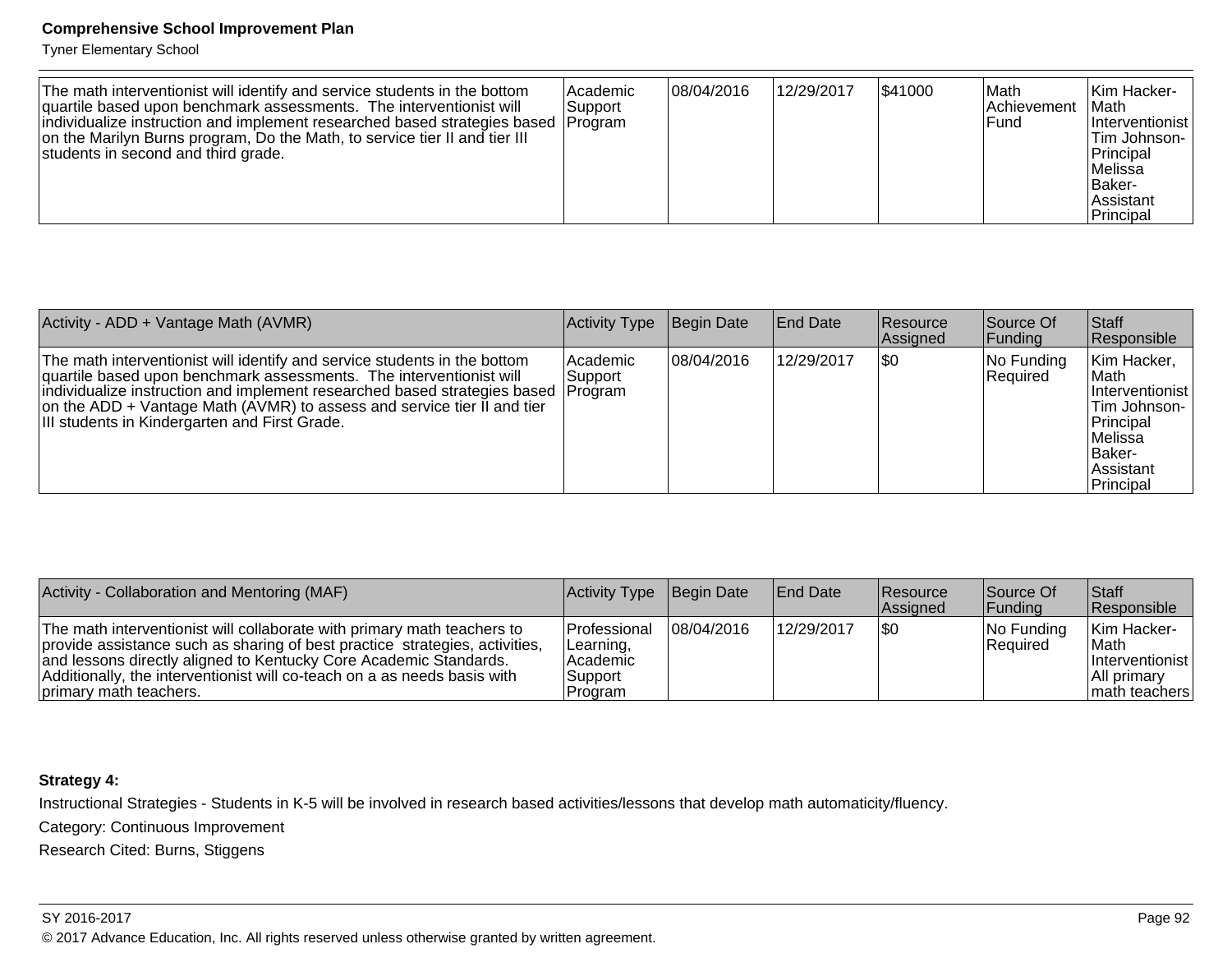Tyner Elementary School

| <b>Activity - Reflex Math</b>                                                                                                                                                                                                                                                                                                                                                                                                                                                                               | Activity Type                                                              | Begin Date | <b>End Date</b> | <b>Resource</b><br>Assigned | Source Of<br> Funding  | Staff<br>Responsible                                                                                                                                               |
|-------------------------------------------------------------------------------------------------------------------------------------------------------------------------------------------------------------------------------------------------------------------------------------------------------------------------------------------------------------------------------------------------------------------------------------------------------------------------------------------------------------|----------------------------------------------------------------------------|------------|-----------------|-----------------------------|------------------------|--------------------------------------------------------------------------------------------------------------------------------------------------------------------|
| Teachers is grades K-5 will implement the research based math program<br>Reflex to increase math automaticity. All students will utilize this program<br>to gain automaticity. Additionally, the program will be used for targeted<br>interventions with students who lack fluency skills already developed by<br>peers. This program will provide students with explicit instruction and<br>coaching, a practice environment to maximize understanding, and<br>customized, fast-paced games for retention. | Professional<br>Learning,<br>Technology,<br>Academic<br>Support<br>Program | 08/04/2017 | 12/29/2017      | \$2995                      | ∣Title I<br>Schoolwide | Amanda Ball, I<br>5th Grade<br>Math teacher<br>lMelissa<br> Baker,<br>assistant<br><i>Iprincipal</i><br>Tim Johnson, 1<br>principal<br>All Math<br><b>Teachers</b> |

# **Strategy 5:**

Professional Learning - Teachers will participate in math specific professional learning in order to implement effective teaching strategies for mathematics.

Category: Stakeholder Engagement

Research Cited: Marzano, Burns

| Activity - High Quality Research Based PLE                                                                                                                                                                                                                                                                                                                                                                                                                                                                                                     | Activity Type            | Begin Date | <b>End Date</b> | Resource<br>Assigned | Source Of<br> Funding                 | <b>Staff</b><br>Responsible              |
|------------------------------------------------------------------------------------------------------------------------------------------------------------------------------------------------------------------------------------------------------------------------------------------------------------------------------------------------------------------------------------------------------------------------------------------------------------------------------------------------------------------------------------------------|--------------------------|------------|-----------------|----------------------|---------------------------------------|------------------------------------------|
| One primary and one intermediate mathematics teacher and the school<br>MIT will participate in 10 days of high quality research-based Professional<br>Learning Experiences (PLE's). Teachers will participate in the<br>corresponding course for their grade level: Comprehensive Course for<br>Primary Grades Mathematics or Comprehensive Course for Intermediate<br>Grades Mathematics. Additionally, teachers will be available to<br>Lead monthly Math PLC's<br>• Co-teaching/Collaboration<br>• Model Lessons & Instructional Strategies | Professional<br>Learning | 07/03/2017 | 12/29/2017      | I\$0                 | <b>IMath</b><br>Achievement<br>lFund. | Kim Hacker<br>Amanda Ball<br>Ashley Judd |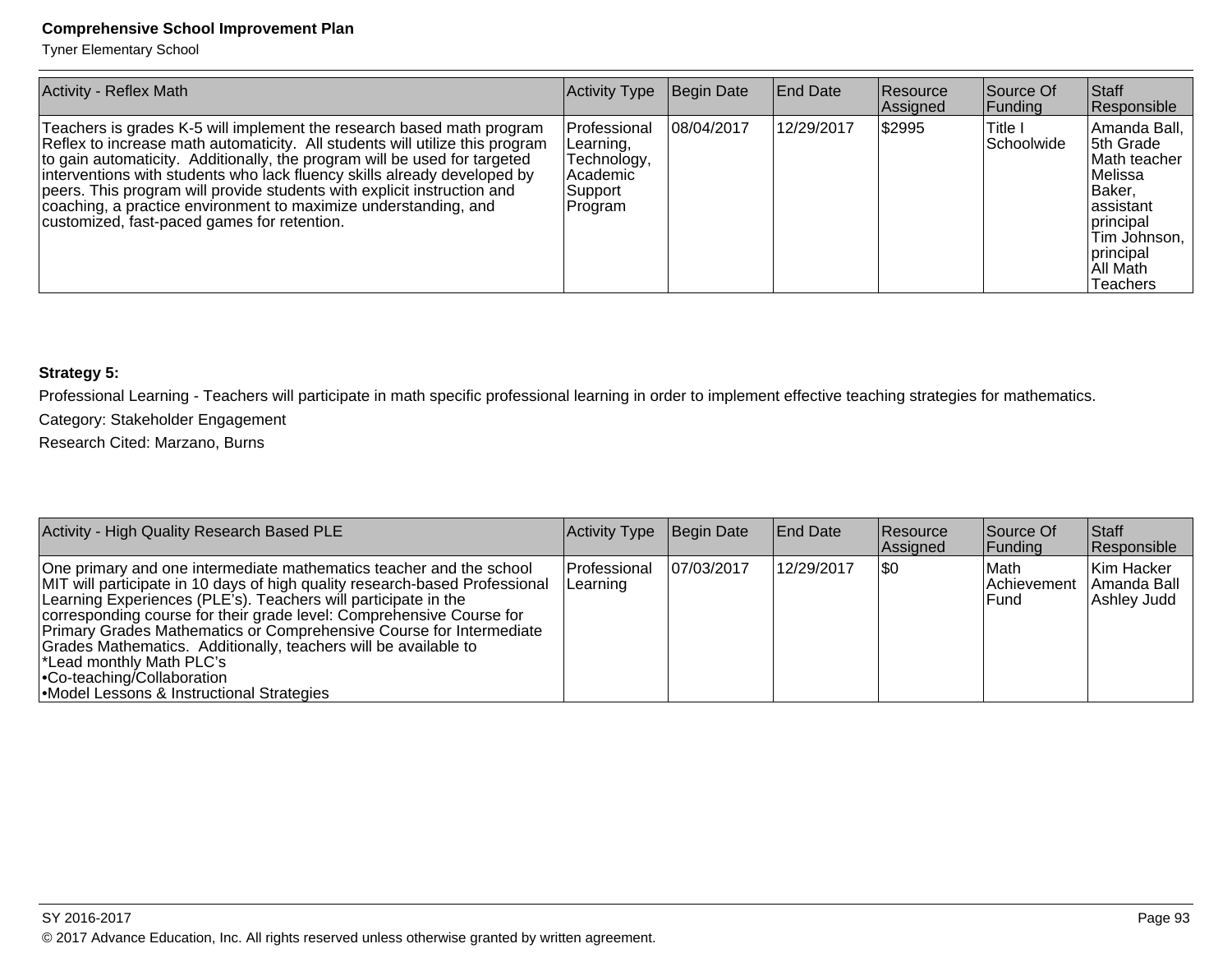# **Activity Summary by Funding Source**

#### **Below is a breakdown of your activities by funding source**

#### **Read to Achieve**

| <b>Activity Name</b>              | <b>Activity Description</b>                                                                                                                                                                                                 | Activity Type       | Begin Date | <b>End Date</b> | Resource<br>Assigned | Staff<br>Responsible                                                                                                        |
|-----------------------------------|-----------------------------------------------------------------------------------------------------------------------------------------------------------------------------------------------------------------------------|---------------------|------------|-----------------|----------------------|-----------------------------------------------------------------------------------------------------------------------------|
| Early Interventions in<br>Reading | The reading interventionist will utilize the Early Interventions Academic<br>Program in Reading to service students scoring in the<br>bottom quartile in reading according to benchmark<br>assessments/universal screeners. | Support_<br>Program | 08/04/2016 | 05/31/2017      | \$48500              | Tim Johnson,<br>Principal<br>Melissa<br>Baker,<br>Assistant<br>Principal<br>Londa<br>Freeman,<br>Reading<br>Interventionist |
|                                   |                                                                                                                                                                                                                             |                     |            | Total           | \$48500              |                                                                                                                             |

#### **No Funding Required**

| <b>Activity Name</b>                 | <b>Activity Description</b>                                                                                                                                                                                                                                                                                                                                                                                                                                                                                                                                                                                                                                                                                                       | <b>Activity Type</b>                                           | Begin Date | <b>End Date</b> | Resource<br>Assigned | Staff<br>Responsible                                                                                                                                                                        |
|--------------------------------------|-----------------------------------------------------------------------------------------------------------------------------------------------------------------------------------------------------------------------------------------------------------------------------------------------------------------------------------------------------------------------------------------------------------------------------------------------------------------------------------------------------------------------------------------------------------------------------------------------------------------------------------------------------------------------------------------------------------------------------------|----------------------------------------------------------------|------------|-----------------|----------------------|---------------------------------------------------------------------------------------------------------------------------------------------------------------------------------------------|
| Vertical PLC's (Reading and<br>Math) | Continue vertical PLC's in reading and math. The PLC's<br>will meet monthly to review vertically aligned curriculum,<br>identify curriculum gaps, and identify specific "skill sets"<br>which demonstrate weaknesses or a need for growth.                                                                                                                                                                                                                                                                                                                                                                                                                                                                                        | Academic<br>Support<br> Program                                | 08/04/2016 | 12/29/2017      | \$0                  | All Teachers<br>Mr. Johnson<br>Mrs. Baker<br>Mrs. Bingham                                                                                                                                   |
| <b>RTI Monitoring</b>                | District Math and Reading Diagnostics (IReady), Math and<br>Reading progress monitoring probes, as well as, classroom<br>assessments will be utilized to monitor effectiveness of<br>interventions of students below instructional level. The<br>results of the progress monitoring will be analyzed and<br>modifications to individualized student instruction will be<br>made. The reading and math RTI team lead by our<br>Reading and Math interventionist will meet in PLC's once<br>monthly to monitor student performance data and determine<br>individual student progress. Additionally, the team will<br>determine what changes to instructional strategies need to<br>be made in order for the student to show growth. | Professional<br>ILearning,<br>lAcademic<br>Support<br> Program | 08/04/2016 | 05/31/2017      | \$0                  | Tim Johnson,<br>Principal<br> Melissa<br>Baker,<br>Assistant<br>Principal<br>All Teachers<br>∣Math<br>linterventionist l<br>Kim Hacker<br>Reading<br> interventionist  <br>Londa<br>Freeman |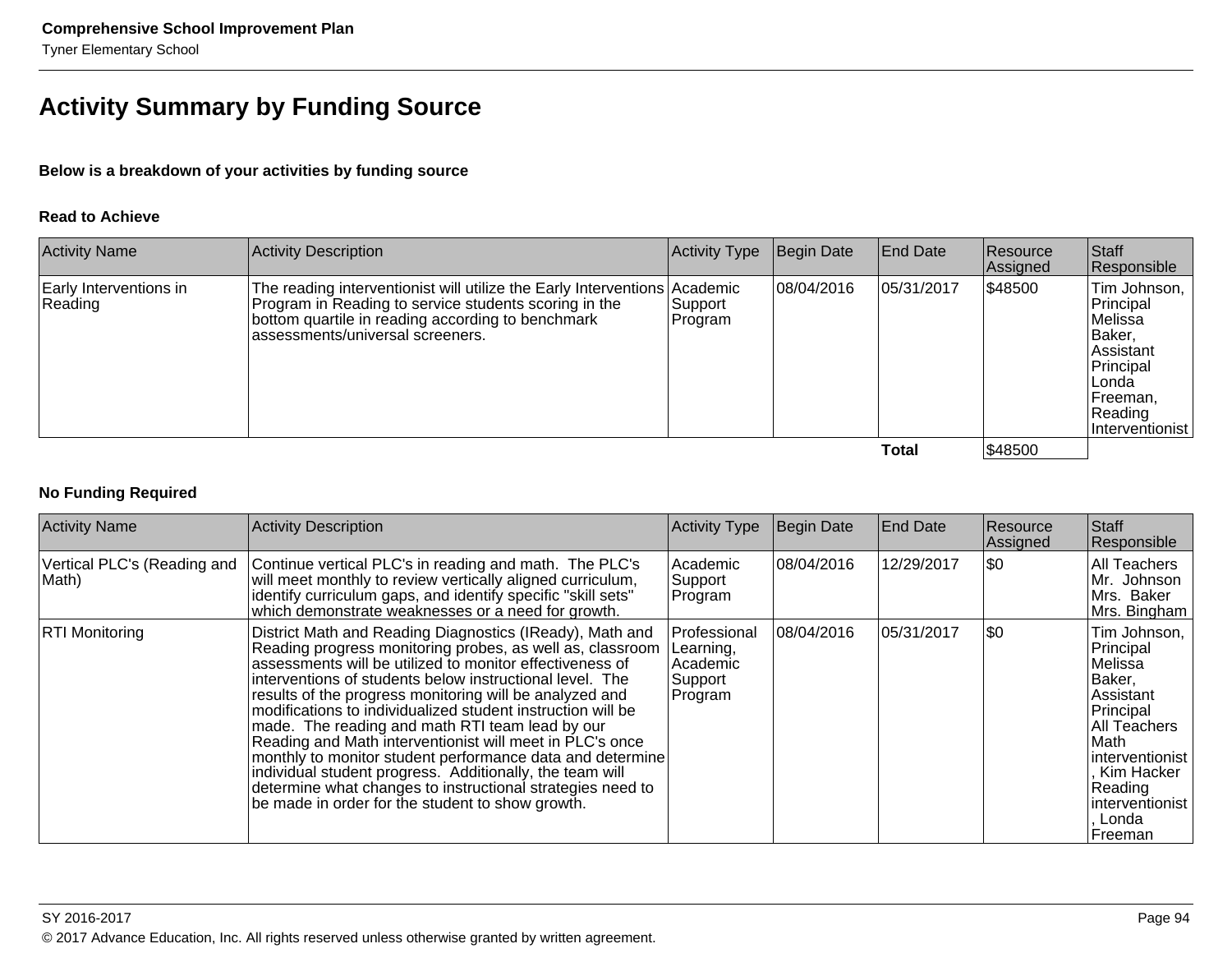| ADD + Vantage Math<br>(AVMR)              | The math interventionist will identify and service students in<br>the bottom quartile based upon benchmark assessments.<br>The interventionist will individualize instruction and<br>implement researched based strategies based on the ADD<br>+ Vantage Math (AVMR) to assess and service tier II and<br>tier III students in Kindergarten and First Grade.                                                                                                                                                                                                                                                                                                                                                                                                         | Academic<br>Support<br>Program   | 08/04/2016 | 12/29/2017 | \$0 | Kim Hacker,<br>∣Math<br>Interventionist<br>Tim Johnson-<br>Principal<br>Melissa<br>Baker-<br>Assistant<br>Principal    |
|-------------------------------------------|----------------------------------------------------------------------------------------------------------------------------------------------------------------------------------------------------------------------------------------------------------------------------------------------------------------------------------------------------------------------------------------------------------------------------------------------------------------------------------------------------------------------------------------------------------------------------------------------------------------------------------------------------------------------------------------------------------------------------------------------------------------------|----------------------------------|------------|------------|-----|------------------------------------------------------------------------------------------------------------------------|
| <b>Writing Assessments</b>                | Teachers will monitor student writing progress through<br>Writing Wednesday activities using rubrics, checklists, and<br>students self assessments, as well as, through School-Wide Program<br>Writing Scrimmages. (Writing Wednesdays were designed<br>to have all students in the building writing across all grade<br>levels and across all curriculums to assess student writing).<br>Teachers will turn in student samples along with any<br>models, rubrics, etc. that correlates with that writing piece.<br>This allows teachers to monitor and observe student writing<br>over a period of time. They can see student progress or<br>lack thereof each week. . CBMs are also used by teachers<br>to monitor progress in writing throughout the school year. | Academic<br>Support              | 08/04/2016 | 12/29/2017 | \$0 | PR Writing<br>Team<br>TES <sup>"</sup><br><b>Teachers</b>                                                              |
| Data Analysis                             | In PLC's teachers will analyze results of K PREP scores in<br>language mechanics and On Demand Writing to identify<br>areas of instructional weakness. Additionally, teachers will<br>analyze classroom assessments (writing prompts) and<br>Writing Scrimmages to identify low achieving students.                                                                                                                                                                                                                                                                                                                                                                                                                                                                  | Academic<br>Support<br>Program   | 08/04/2016 | 12/29/2017 | \$0 | Tim Johnson,<br>Principal<br>Melissa<br>Baker,<br>Assistant<br>Principal<br>Melony<br>Bingham,<br>Counselor            |
| RTI Professional Learning<br>Communities  | PLC's will develop plans to address gaps in instruction or<br>learner needs based on KPREP data, Pearson Benchmark<br>assessments in Reading and Math, IReady, and other<br>summative and formative assessments.                                                                                                                                                                                                                                                                                                                                                                                                                                                                                                                                                     | Academic<br>Support<br>Program   | 08/04/2016 | 12/29/2017 | \$0 | Tim Johnson,<br>Principal<br>Melissa<br>Baker,<br>Assistant<br>Principal<br>Melony<br>Bingham<br>Certified Staff       |
| <b>Sharing Safe School</b><br>Information | Parents will receive Safe Schools Report Data during open<br>house.                                                                                                                                                                                                                                                                                                                                                                                                                                                                                                                                                                                                                                                                                                  | Behavioral<br>Support<br>Program | 08/04/2016 | 05/31/2017 | \$0 | Tim Johnson,<br>Principal<br>Melissa<br>Baker,<br>Assistant<br>Principal<br>Safe Schools<br>Coordinator<br>Clay Dalton |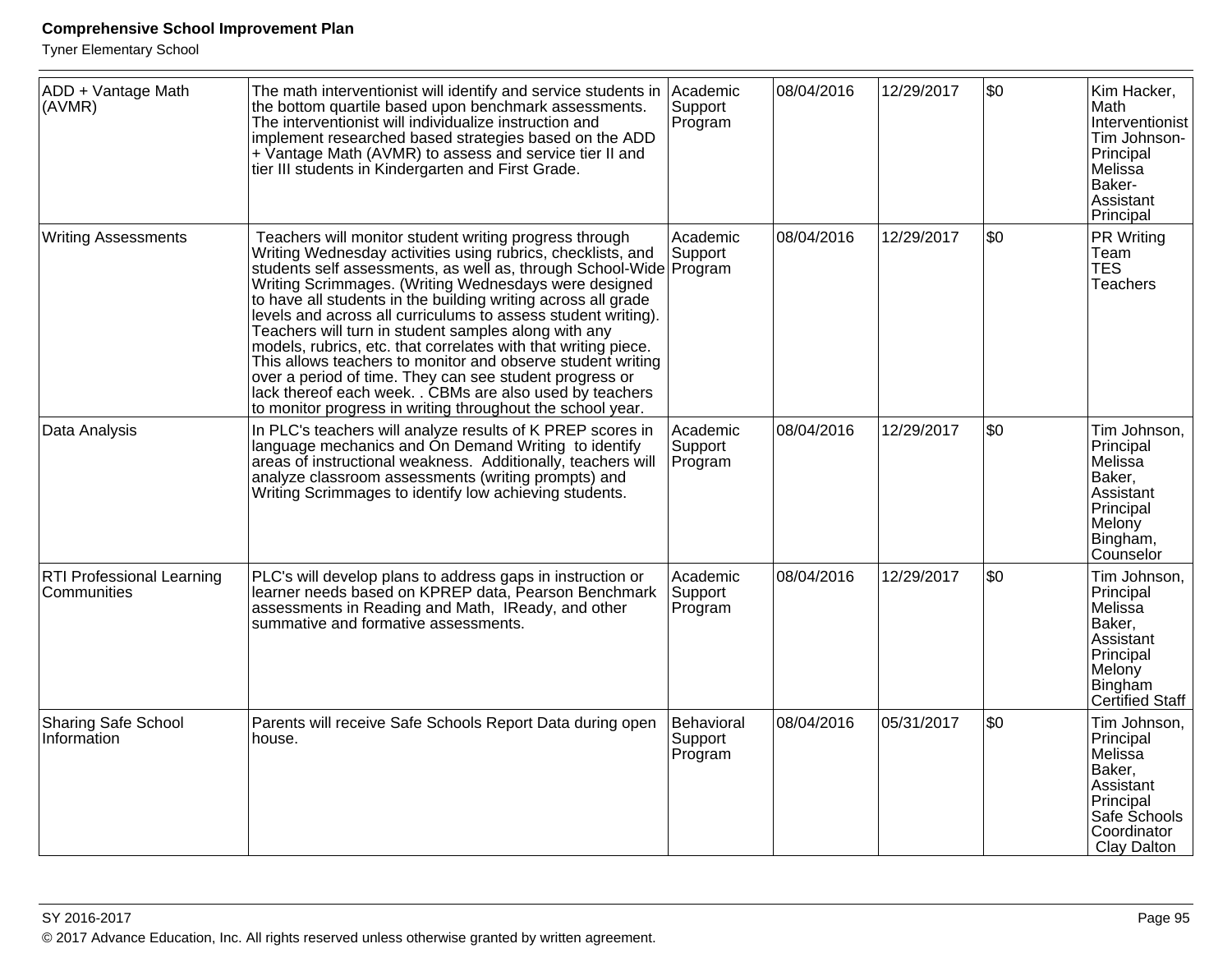| <b>Transition Data</b>                  | TES Family Resource Center will gather any transition data<br>from Early Childcare providers to build connections<br>between families and the school to help provide services<br>for incoming Pre-School-Kindergarten students.                                                                                                                                                                                                                                                                                                                                | Academic<br>Support<br>Program                                                               | 08/04/2016 | 12/29/2017 | l\$0 | Family<br>Resource<br>Center:<br>Lisa Hays<br>Karen Smith<br>Preschool<br>Teachers                          |
|-----------------------------------------|----------------------------------------------------------------------------------------------------------------------------------------------------------------------------------------------------------------------------------------------------------------------------------------------------------------------------------------------------------------------------------------------------------------------------------------------------------------------------------------------------------------------------------------------------------------|----------------------------------------------------------------------------------------------|------------|------------|------|-------------------------------------------------------------------------------------------------------------|
| <b>V/PAssessments</b>                   | All formative and summative arts assessments for individual Academic<br>students of Tyner Elementary and performing groups are<br>clearly aligned with the components of the Kentucky<br>Academic Standards; authentically measure a specific<br>concept, understanding and/or skill, and lead to student<br>growth. Examples of formative and summative<br>assessments include teacher feedback, student<br>performances/products, written/verbal reflections, rubrics,<br>report cards, and critiques. These assessments are used to<br>evaluate activities. | Support<br>Program                                                                           | 08/04/2016 | 12/29/2017 | \$0  | V/P PR Team<br><b>TES</b><br><b>Teachers</b>                                                                |
| Collaboration and Mentoring<br>(MAF)    | The math interventionist will collaborate with primary math<br>teachers to provide assistance such as sharing of best<br>practice strategies, activities, and lessons directly aligned<br>to Kentucky Core Academic Standards. Additionally, the<br>interventionist will co-teach on a as needs basis with<br>primary math teachers.                                                                                                                                                                                                                           | Professional<br>Learning,<br>Academic<br>Support<br>Program                                  | 08/04/2016 | 12/29/2017 | \$0  | Kim Hacker-<br>∣Math<br>Interventionist<br>All primary<br>math teachers                                     |
| <b>Teacher Mentor/Best</b><br>Practices | Inexperienced or first year teachers will be provided with a<br>content or grade level mentor and have the opportunity to<br>observe highly effective teachers in their grade level.<br>Teachers will identify best practices/strategies during<br>observations and reflect upon those strategies with their<br>teacher mentor.                                                                                                                                                                                                                                | Professional<br>Learning,<br>Recruitment<br>and Retention                                    | 08/04/2016 | 12/29/2017 | \$0  | Tim Johnson,<br>Principal<br>Melissa<br>Baker,<br>Assistant<br>Principal<br>Melony<br>Bingham,<br>Counselor |
| Parent Communication -<br>Technology    | Teachers, students, and parents can access different types<br>of information about classroom/grade activities, curriculum<br>resources, school activities/functions, student progress,<br>and various additional information via school website.<br>district text alerts, and phone messages.                                                                                                                                                                                                                                                                  | Parent<br>Involvement                                                                        | 08/04/2016 | 12/29/2017 | \$0  | <b>TES</b><br>Teachers K-5                                                                                  |
| <b>Teacher Orientation</b>              | First year, inexperienced, and alternate certification<br>teachers are provided with a series of teacher orientations<br>in which teachers are informed about curriculum, safety,<br>and classroom management.                                                                                                                                                                                                                                                                                                                                                 | Professional<br>Learning,<br>Academic<br>Support<br>Program,<br>Recruitment<br>and Retention | 08/04/2016 | 12/29/2017 | \$0  | Mr. Johnson,<br>Principal<br>Mrs. Baker,<br>Assistant<br>Principal                                          |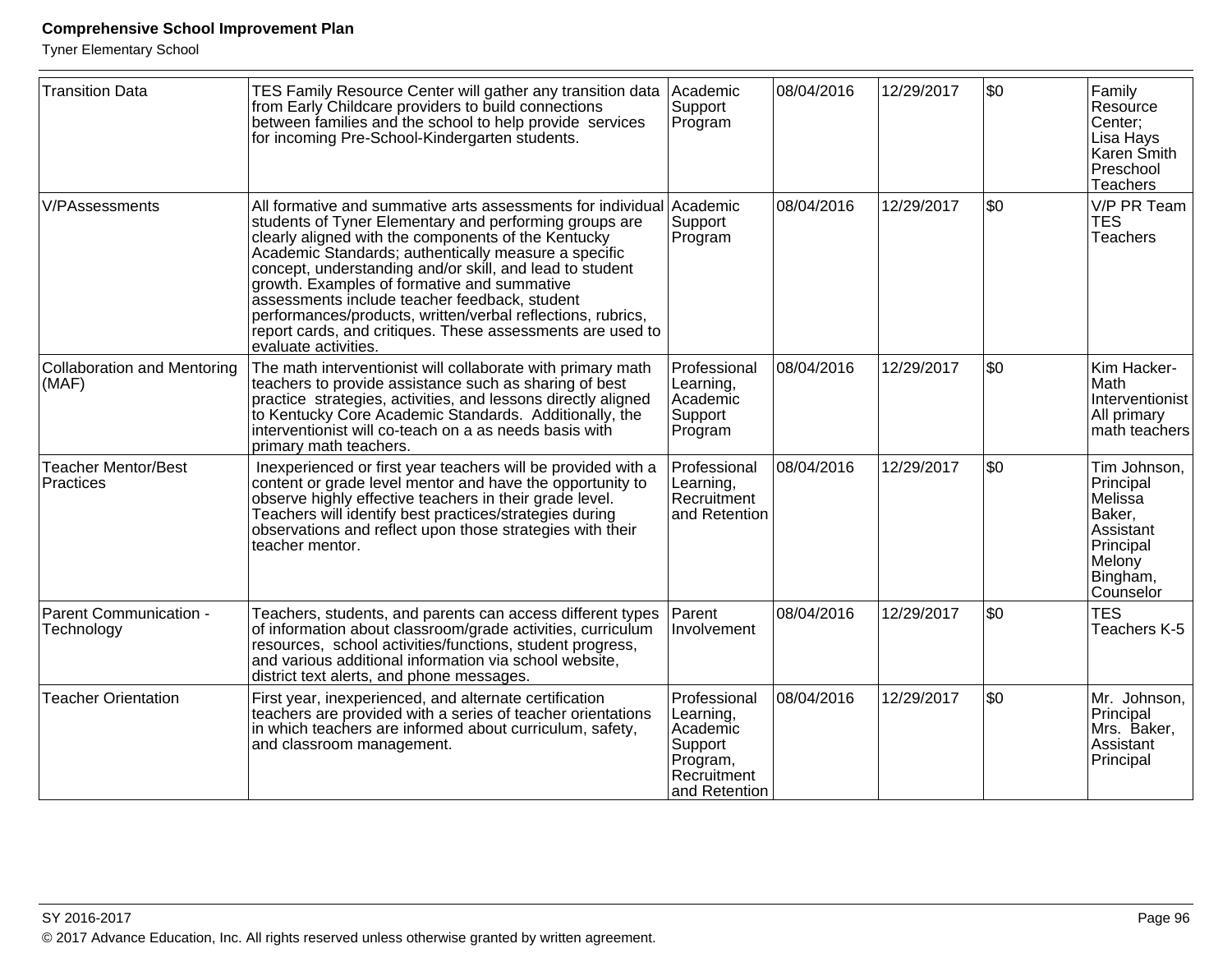| <b>Writing Data Analysis</b>                              | Teachers will analyze data from assessments, as well as,<br>teacher observations to find areas of strengths and<br>weaknesses. CBMs for Writing (Curriculum-Based<br>Measurement is a method teachers use to find out how<br>students are progressing in the area of writing. Teacher<br>uses CBM, to determine how well the students are<br>progressing in writing, and if performance is not meeting<br>expectations, the teacher will change the way of teaching to<br>try to find the type and amount of instruction a student<br>needs to make sufficient progress toward meeting the<br>academic goals.), and classroom work, materials are<br>provided to meet our students' indivudual needs.                                   | Academic<br>Support<br>Program | 08/04/2016 | 12/29/2017 | \$0 | <b>PR Writing</b><br>Team:<br>Robbie<br>Tincher,<br>Missy<br>Madden,<br>Jordan Poe<br><b>TES</b><br>Teachers                           |
|-----------------------------------------------------------|-----------------------------------------------------------------------------------------------------------------------------------------------------------------------------------------------------------------------------------------------------------------------------------------------------------------------------------------------------------------------------------------------------------------------------------------------------------------------------------------------------------------------------------------------------------------------------------------------------------------------------------------------------------------------------------------------------------------------------------------|--------------------------------|------------|------------|-----|----------------------------------------------------------------------------------------------------------------------------------------|
| <b>Curriculum Documents</b><br>Writing                    | The curriculum at Tyner Elementary is strategically aligned<br>with the Kentucky Core Academic Standards. Teachers will<br>reveiw curriculum documents annually and make necessary Program<br>changes as needed. Teachers use their Reading<br>Street curriculum/pacing guides, as well as, the Kentucky<br>Core Academic Standards to determine what content is<br>covered in each classroom.                                                                                                                                                                                                                                                                                                                                          | Academic<br>Support            | 08/04/2016 | 12/29/2017 | \$0 | PR Writing<br>Team:<br>Robbie<br>Tincher,<br>Jordan Poe,<br>Missy<br>Madden<br><b>TES</b><br><b>Teachers</b>                           |
| Assessment - Constructed<br>Response                      | All teachers will include Constructed Responses that are<br>directly tied to Kentucky Academic Standards with<br>classroom assessments. Response questions will be tied to<br>the core knowledge of vocabulary, skills and strategies.<br>Using various graphic organizers as needed, all students<br>will be taught how to answer short answer and extended<br>response questions, to build confidence and skills. A<br>writing/constructed response will be completed by students<br>on a weekly basis (Writing Wednesday), scored, and turned<br>into the principal.                                                                                                                                                                 | Academic<br>Support<br>Program | 08/31/2016 | 05/31/2017 | \$0 | Tim Johnson<br>Melissa Baker<br><b>Teachers</b>                                                                                        |
| Instructional Strategies:<br><b>Professional Learning</b> | During vertically aligned PLC's, teachers will plan and<br>share best practice strategies for teaching low achieving<br>students in reading and math. Administrators will help lead<br>teachers in discussions about implementing best practices<br>in order to increase academic achievement of all students<br>with specific focus on low achieving students.                                                                                                                                                                                                                                                                                                                                                                         | Professional<br>Learning       | 08/04/2016 | 12/29/2017 | \$0 | Mr. Johnson<br>Mrs. Baker<br>All teachers                                                                                              |
| V/P & Writing Wednesday                                   | V/P & Writing Wednesdays: TES has set aside times for<br>Writing Wednesday. Students will work through the writing<br>process using V/P prompts or during reflections/critiques of<br>exemplar art, peer reflections, and self reflections when<br>appropriate. Teachers and students work together to<br>conference about writing. Teachers and students will use<br>rubrics and checklists with written feedback to inform about<br>the writing process. Students will share their work with oral<br>presentations, think-pair-share, displays in the hallways,<br>some teachers will publish student writing in the local<br>newspaper. This activity will allow for natural integration of<br>the Arts into the Writing curriculum. | Academic<br>Support<br>Program | 08/04/2016 | 05/04/2017 | \$0 | V/P PR<br>Teams:<br>Londa<br>Freeman.<br>Tina Huff -<br>WritingTeam:<br>Robbie<br>Tincher,<br>Jordan Poe<br><b>AII TES</b><br>Teachers |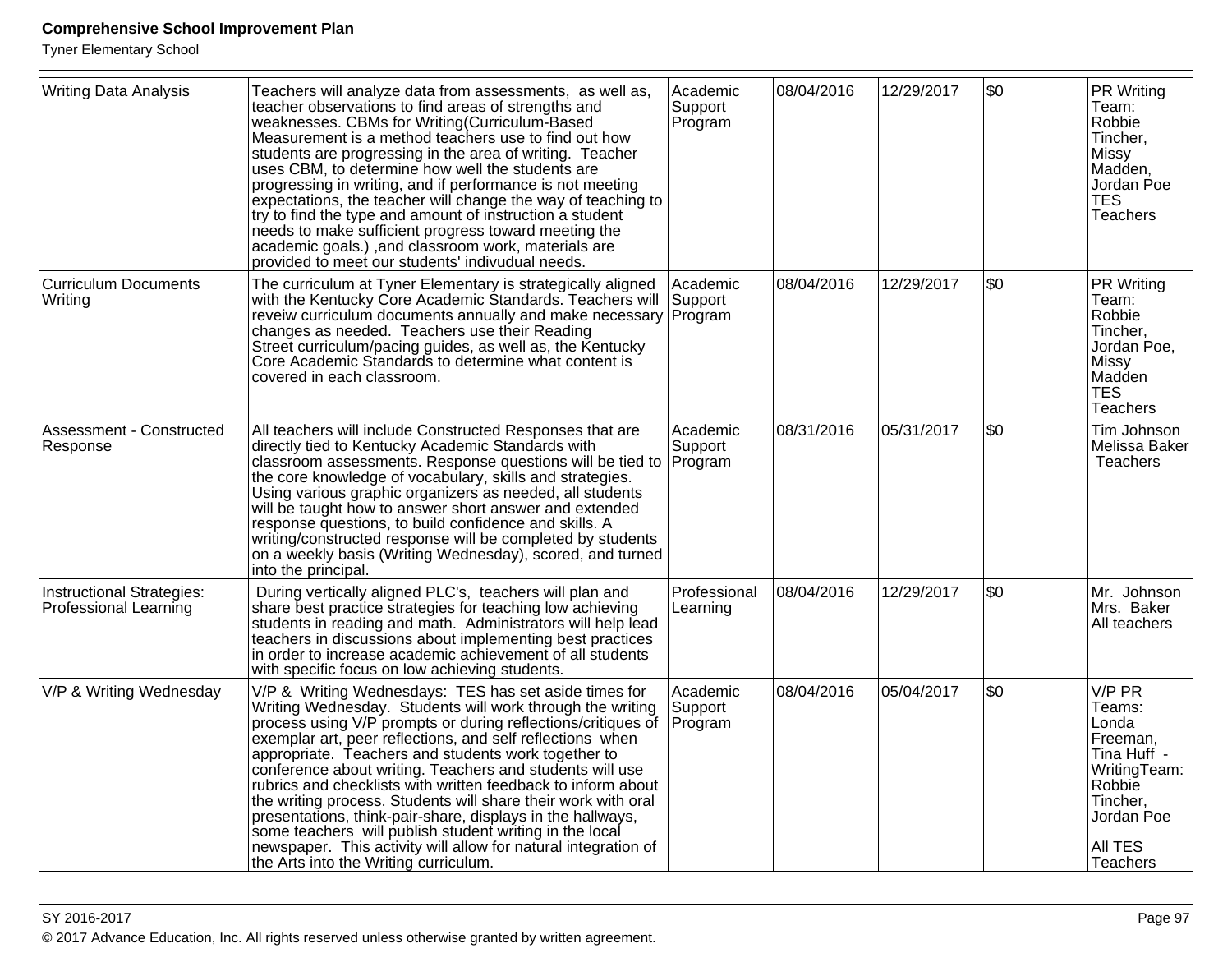| RTI & Professional Learning<br>Communities                 | PLC's will develop plans to address gaps in instruction or<br>learner needs based on KPREP, IReady, and other<br>summative and formative assessments.                                                                                                                                                                                                                                                               | Academic<br>Support<br>Program                              | 08/04/2016 | 12/29/2017 | \$0 | Tim Johnson,<br>Principal;<br>Melissa<br>Baker,<br>Assistant<br>Principal;<br>Certified Staff                                           |
|------------------------------------------------------------|---------------------------------------------------------------------------------------------------------------------------------------------------------------------------------------------------------------------------------------------------------------------------------------------------------------------------------------------------------------------------------------------------------------------|-------------------------------------------------------------|------------|------------|-----|-----------------------------------------------------------------------------------------------------------------------------------------|
| <b>RTI Resources</b>                                       | Resources at school level will be used to place and<br>schedule students for RTI services based on data.<br>Example: Tier 1/classroom, Tier 2/ IReady Computer Lab.<br>Tier 3/ Small group Classroom Teacher/Interventionist in<br>addition to IReady. 2 Tier3 students in kindergarten<br>through third grade may receive services provided by Read<br>to Achieve Grant and Mathematics Achievement Fund<br>Grant. | Academic<br>Support<br>Program                              | 08/04/2016 | 12/29/2017 | \$0 | Kim Hacker<br>Londa<br>Freeman<br>Melissa Baker<br>Tim Johnson<br>Paraprofessio<br>nals/Para-<br>educators                              |
| Differentiation                                            | Teachers will use best practices to analyze data and<br>provide differentiated instruction to ALL students based on<br>formative and summative assessments.                                                                                                                                                                                                                                                         | Direct<br>Instruction                                       | 08/31/2016 | 12/29/2017 | \$0 | Tim Johnson<br><b>Certifed Staff</b>                                                                                                    |
| <b>Educational Advocate</b><br><b>Training and Updates</b> | The math and reading interventionists will be training<br>parents on how to promote math and reading skills in the<br>home during Family Engagement projects. Additionally the<br>interventionists will be sending out newsletters concerning<br>the following:<br>*Homework Help<br>*Enrichment games<br>*Website reviews<br>*How to encourage learning success on a daily basis                                   | Parent<br>Involvement                                       | 08/04/2016 | 12/29/2017 | \$0 | Londa<br>Freeman<br>Kim Hacker                                                                                                          |
| KYCID                                                      | Use KYCID program to promote and reinforce postitive<br>behavior.                                                                                                                                                                                                                                                                                                                                                   | Behavioral<br>Support<br>Program                            | 08/04/2016 | 12/29/2017 | \$0 | Tim Johnson,<br>principal;<br>Melissa<br>Baker.<br>assistant<br>principal;<br>Melony<br>Bingham,<br>counselor;<br>Certified<br>Teachers |
| Read to Achieve<br><b>Collaboration and Mentoring</b>      | The reading interventionist will collaborate with primary<br>reading teachers to provide assistance such as sharing of<br>literacy strategies, activities, and lessons directly aligned to<br>Kentucky Core Academic Standards. Additionally, the<br>interventionist will co-teach on a as needs basis with<br>primary reading teachers.                                                                            | Professional<br>Learning,<br>Academic<br>Support<br>Program | 08/04/2016 | 05/31/2017 | \$0 | Londa<br>Freeman,<br>Reading<br>Interventionist                                                                                         |
| <b>Teacher PD Survey</b>                                   | Teachers will take a Professional development survey. PD<br>will be planned based on survey needs.                                                                                                                                                                                                                                                                                                                  | Professional<br>Learning                                    | 08/04/2016 | 12/29/2017 | \$0 | Professional<br>Development<br>Coordinator,<br>Shanta<br>Madden                                                                         |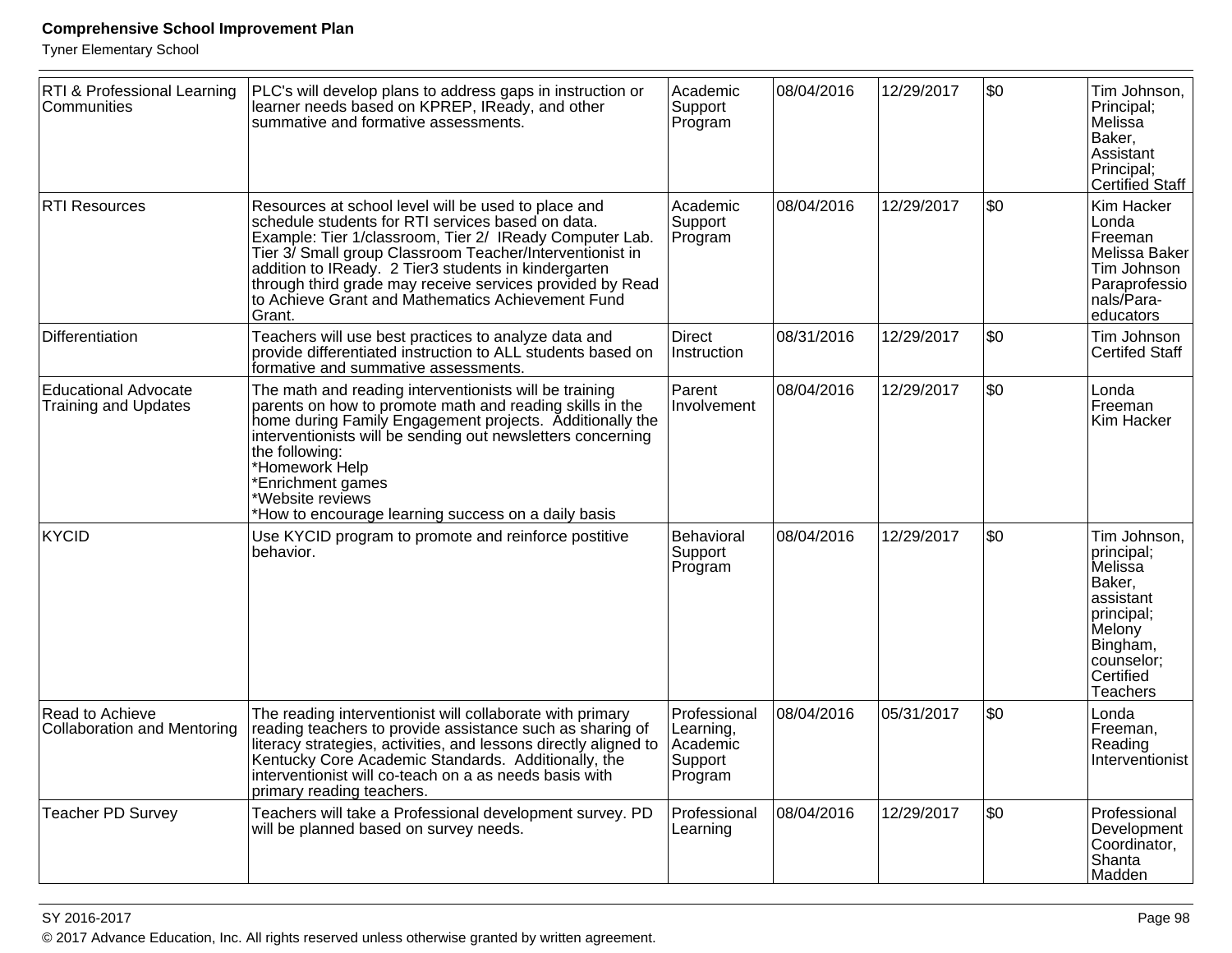Tyner Elementary School

| <b>Review</b>                        | Program Implementation and The Program Review for Writing will provide a rubric for the<br>implementation of the Writing Program and monitoring of<br>the school-wide writing program. Teachers will meet in<br>horizontal and vertical teams for planning instruction,<br>analyzing writing<br>pieces and determining instructional next steps. The<br>Program Review Writing Team will guide the program<br>review process and lead staff in implementing appropriate<br>strategies for areas of needs improvement.                                                                                                                                                                                                                                       | Academic<br>Support<br>Program | 08/04/2016 | 12/29/2017 | \$0 | Tim Johnson,<br>Principal<br>Program<br>Review<br><b>Writing Team:</b><br>Missy<br>Madden,<br>Robbie<br>Tincher<br>Melissa<br>Baker,<br>Assistant<br>Principal |
|--------------------------------------|-------------------------------------------------------------------------------------------------------------------------------------------------------------------------------------------------------------------------------------------------------------------------------------------------------------------------------------------------------------------------------------------------------------------------------------------------------------------------------------------------------------------------------------------------------------------------------------------------------------------------------------------------------------------------------------------------------------------------------------------------------------|--------------------------------|------------|------------|-----|----------------------------------------------------------------------------------------------------------------------------------------------------------------|
| Collaboration with Local<br>Colleges | Tyner Elementary will collaborate with local colleges such<br>as Eastern Kentucky University and University of the<br>Cumberland's to recruit Highly Qualified Teachers.<br>Specifically TES collaborates with the Teacher Education<br>Program at EKU.                                                                                                                                                                                                                                                                                                                                                                                                                                                                                                     | Recruitment<br>and Retention   | 08/04/2016 | 12/29/2017 | \$0 | Tim Johnson,<br>Principal<br><b>SBDM</b>                                                                                                                       |
| <b>PLCS Curriculum</b>               | TES teachers in K-5 will review PLCS curriculum<br>documents to ensure the physical education, health,<br>consumerism, and career studies curriculum is rigorous,<br>aligned to state and national standards, and meets the<br>needs of diverse learners and includes the integration of<br>21st century skills and knowledge. Specifically,<br>consumerism lesson plans document<br>academic expectations that are aligned to state and<br>national standards outlined in the Kentucky Academic<br>Standards document. The Curriculum Committee created a<br>school-wide curriculum map that explicitly meets the needs<br>of diverse learners, integrates 21st century skills, and<br>ensures that teacher-implemented activities are aligned to<br>KCAS. | Academic<br>Support<br>Program | 08/04/2016 | 06/01/2017 | \$0 | <b>PLCS PR</b><br>Team:<br>Lindsey<br>Spurlock,<br>Amanda Ball<br><b>AII TES</b><br><b>Teachers</b>                                                            |
| 21st Century Learning                | Teachers will provide students with lessons/activities that<br>incoportate 21st century learning skills.                                                                                                                                                                                                                                                                                                                                                                                                                                                                                                                                                                                                                                                    | Technology                     | 08/04/2016 | 12/29/2017 | \$0 | Certified staff<br>Rhonda<br>Thompson                                                                                                                          |
| Digital Citizenship                  | Students will receive instruction on digital citizenship via<br><b>Brainpop</b>                                                                                                                                                                                                                                                                                                                                                                                                                                                                                                                                                                                                                                                                             | Technology                     | 08/04/2016 | 12/29/2017 | \$0 | Tim Johnson<br>Rhonda<br>Thompson<br><b>Certified Staff</b>                                                                                                    |
| <b>Writing Wednesday</b>             | Teachers will integrate and provide availability to literacy<br>opportunites and experiences through school-wide Writing<br>Wednesday which is where students write at varying points<br>during the school week, Teachers turn in examples of<br>exemplar writing every Wednesday with feedback given to<br>students incorporating rubrics. These examples are given to<br>the principal, who in turn, evaluates the types of writing and<br>feedback given. He then conferences with the teachers<br>during PLCs, on an individual basis, or through email to<br>provide next steps, ways to improve classroom writing<br>instruction, or just a pat on the back for a job well done.                                                                      | Academic<br>Support<br>Program | 08/04/2016 | 12/29/2017 | \$0 | <b>PR Writing</b><br>Team:<br>Robbie<br>Tincher,<br>Jordan Poe<br><b>TES</b><br>Teachers K-5                                                                   |

en die 19de jaar van die 19de eeu n.C. In 19de eeu n.C. In 19de eeu n.C. In 19de eeu n.C. In 19de eeu n.C. In 1 © 2017 Advance Education, Inc. All rights reserved unless otherwise granted by written agreement.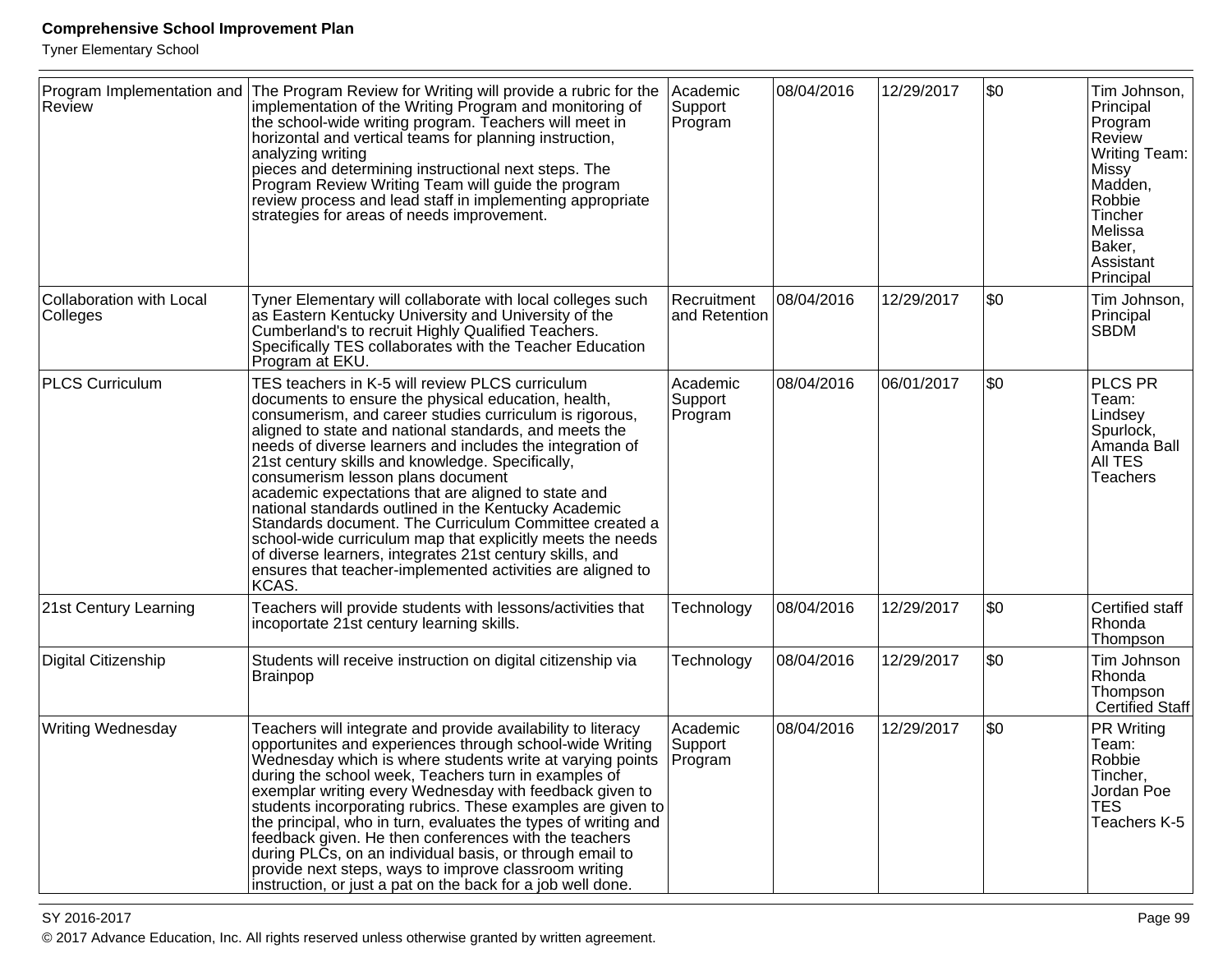| <b>TELL Survey</b>                                     | 100% of certified staff will complete the TELL Survey and<br>will review the data based on a two year cycle. Staff will<br>analyze the TELL Survey data to identify strengths and<br>weaknessess.                                                                                                                                                                                                                                                                                                                                                | Other                          | 08/04/2016 | 12/29/2017 | \$0 | Tim Johnson,<br>Principal<br>Melissa<br>Baker,<br>Assistant<br>Principal<br>Melony<br>Vickers,<br>Counselor   |
|--------------------------------------------------------|--------------------------------------------------------------------------------------------------------------------------------------------------------------------------------------------------------------------------------------------------------------------------------------------------------------------------------------------------------------------------------------------------------------------------------------------------------------------------------------------------------------------------------------------------|--------------------------------|------------|------------|-----|---------------------------------------------------------------------------------------------------------------|
| <b>Technology Equity</b>                               | Ensure that technology needs at TES are met such as:<br>internet access, IReady (Math and reading), Reflex Math,<br>and Study Island (Social Studies).                                                                                                                                                                                                                                                                                                                                                                                           | Technology                     | 08/04/2016 | 12/29/2017 | \$0 | Tim Johnson,<br>Principal<br>Melissa<br>Baker,<br>Assistant<br>Principal<br>Rhonda<br>Thompson,<br><b>DTC</b> |
| <b>Recruitment of Highly</b><br>Qualified Teachers     | TES will network with other schools, colleges, and KDE to<br>seek recruit the most Highly Qualified teachers for available and Retention<br>positions. Additionally, the district will post vacancies via<br>the KDE job search.                                                                                                                                                                                                                                                                                                                 | Recruitment                    | 08/04/2016 | 12/29/2017 | \$0 | Tim Johnson,<br>principal<br><b>DPP</b><br>Superintende<br>nt<br><b>SBDM</b>                                  |
| Visual and Performing Arts<br>Cross-curricular lessons | The curriculum at Tyner Elementary provides intentional<br>and natural cross-curricular connections made between<br>Visual and Performing Arts and other content areas.<br>Teachers/staff regularly collaborate during PLCs to discuss<br>ways by which the arts can be incorporated as part of our<br>natural school environment. All Tyner teachers integrate<br>Visual and Performing Arts into their overall daily<br>instruction. Art integration connections occur within daily<br>classroom lessons, especially in the Reading Classroom. | Academic<br>Support<br>Program | 08/04/2016 | 12/29/2017 | \$0 | V/P PR<br>Team: Londa<br>Freeman,<br>Tina Huff<br>All TES<br><b>Teachers</b>                                  |
| Instruction - Rigor                                    | Tyner Elementary's focus will be on differentiated<br>instructional strategies regarding content, product, and/or<br>process, including a focus on academic rigor, high<br>expectations and equitable support for all students.<br>Teachers will utilize data from IReady/profile groups to<br>integrate differentiated and rigor instruction.                                                                                                                                                                                                   | Academic<br>Support<br>Program | 08/04/2016 | 12/29/2017 | \$0 | Tim Johnson,<br>Principal<br>Melissa<br>Baker,<br>Assistant<br>Principal<br><b>TES</b><br><b>Teachers</b>     |
| Para educator PD                                       | Para educators will collaborate with teachers during PLC's<br>and common planning time in order to meet the instructional Learning<br>needs of students.                                                                                                                                                                                                                                                                                                                                                                                         | Professional                   | 08/04/2016 | 05/31/2017 | \$0 | Tim Johnson,<br>Principal<br>Melissa<br>Baker.<br>Assistant<br>Principal<br>Certified<br><b>Teachers</b>      |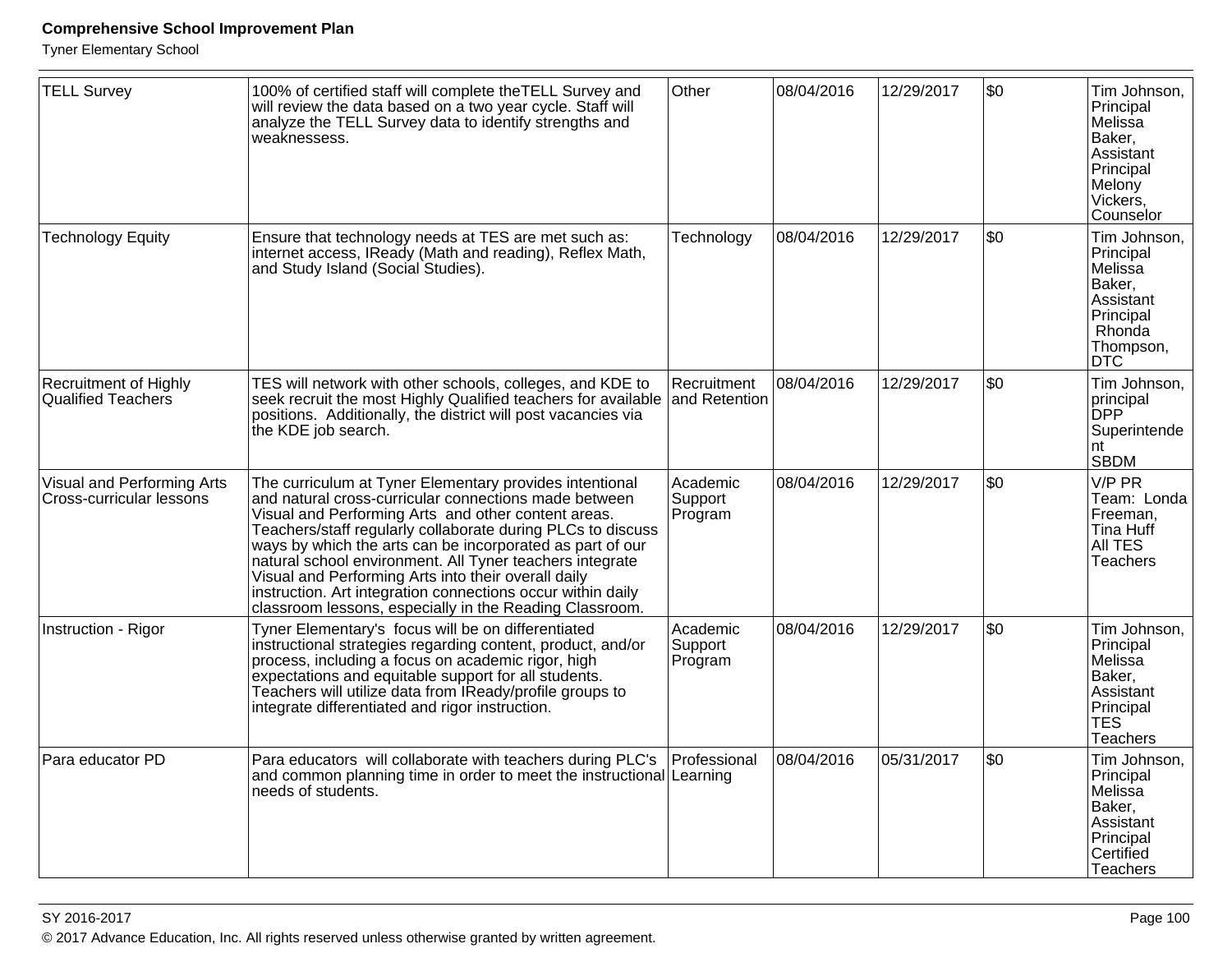| Data Analysis Cut Point<br>Scores                   | Teachers and K-PREP Data Analysis Team will meet in the<br>fall to analyze student's test scores and create a cut point<br>data sheet for each assessed content area per grade level.<br>The team will determine the amount of points needed to<br>move students from one performance level to another and<br>develop a plan to help move those students. The team will<br>meet throughout the year to analyze benchmark<br>assessments and student growth.                                                                         | Academic<br>Support<br>Program                              | 08/04/2016 | 12/29/2017 | l\$0 | Tim Johnson,<br>Principal<br>Melissa<br>Baker,<br>Assistant<br>Principal<br>Melony<br>Bingham,<br>Counselor                                                                 |
|-----------------------------------------------------|-------------------------------------------------------------------------------------------------------------------------------------------------------------------------------------------------------------------------------------------------------------------------------------------------------------------------------------------------------------------------------------------------------------------------------------------------------------------------------------------------------------------------------------|-------------------------------------------------------------|------------|------------|------|-----------------------------------------------------------------------------------------------------------------------------------------------------------------------------|
| Data Binders                                        | Teachers in grades K-5 will collect data on students and fill<br>out a data spreadsheet three times a year for reading and<br>math. The spread sheet will collect data on the following:<br>classroom assessments, KPREP, iReady, Fluency in<br>Reading, Automaticity in Math (Reflex), STAR, and<br>benchmark assessments. This data will be analyzed during<br>plc's and strategies/interventions will be developed based<br>upon the data.                                                                                       | Academic<br>Support<br>Program                              | 08/04/2016 | 12/29/2017 | l\$0 | Melissa<br>Baker,<br>Assistant<br>Principal<br>Tim Johnson,<br>Principal<br>Teachers (K-<br>5)                                                                              |
| Instruction - Setting Goals/<br>Self-evaluation     | Teachers will provide students with specific and timely<br>feedback about their learning. Students will articulate the<br>targeted goals and know what is required to be proficient ("I<br>CAN" statements, rubrics, and exit slips, self-reflection, and<br>self-evaluation).<br>Teachers will teach students how to analyze and improve<br>their work based on analysis and specific, effective<br>feedback. Learning celebrations will be held and students<br>will set goals for progress in reading/language arts and<br>math. | Academic<br>Support<br>Program                              | 08/04/2016 | 12/29/2017 | l\$0 | Principal, Tim<br>Johnson<br>Assistant<br>Principal,<br>Melissa Baker<br>Melony<br>Vickers,<br>Counselor<br>All Classroom<br><b>Teachers</b><br>Family<br>Resouce<br>Center |
| Researched Based<br><b>Instructional Strategies</b> | Teachers will use research based instructional strategies to<br>deliver instruction to ALL students.                                                                                                                                                                                                                                                                                                                                                                                                                                | Direct<br>Instruction                                       | 08/04/2016 | 12/29/2017 | \$0  | Tim Johnson<br>Melissa Baker<br><b>Certified Staff</b>                                                                                                                      |
| Arte y Mas                                          | Teachers will implement the Arte Y Mas World Language<br>curriculum in grades K-5. Students will watch the Arte y<br>Mas lessons on Monday, Wednesday, and Fridays.<br>Teachers will implement Global Competency lessons on<br>Tuesday and Thursday of each week.                                                                                                                                                                                                                                                                   | Professional<br>Learning,<br>Academic<br>Support<br>Program | 08/04/2016 | 12/29/2017 | \$0  | All Teachers<br>Tim Johnson<br>Melissa Baker<br>Shanta<br>Madden                                                                                                            |
| Kindergarten Transition Tour                        | Preschool teachers will collaborate with Kindergarten<br>teachers to provide students with a tour of each<br>kindergarten classroom. This will involve students meeting<br>the teacher, exploring activities, and becoming familiar with<br>the daily routine of a kindergarten classroom.                                                                                                                                                                                                                                          | Academic<br>Support<br>Program                              | 08/04/2016 | 12/29/2017 | \$0  | Preschool<br><b>Teachers</b><br>Kindergarten<br><b>Teachers</b>                                                                                                             |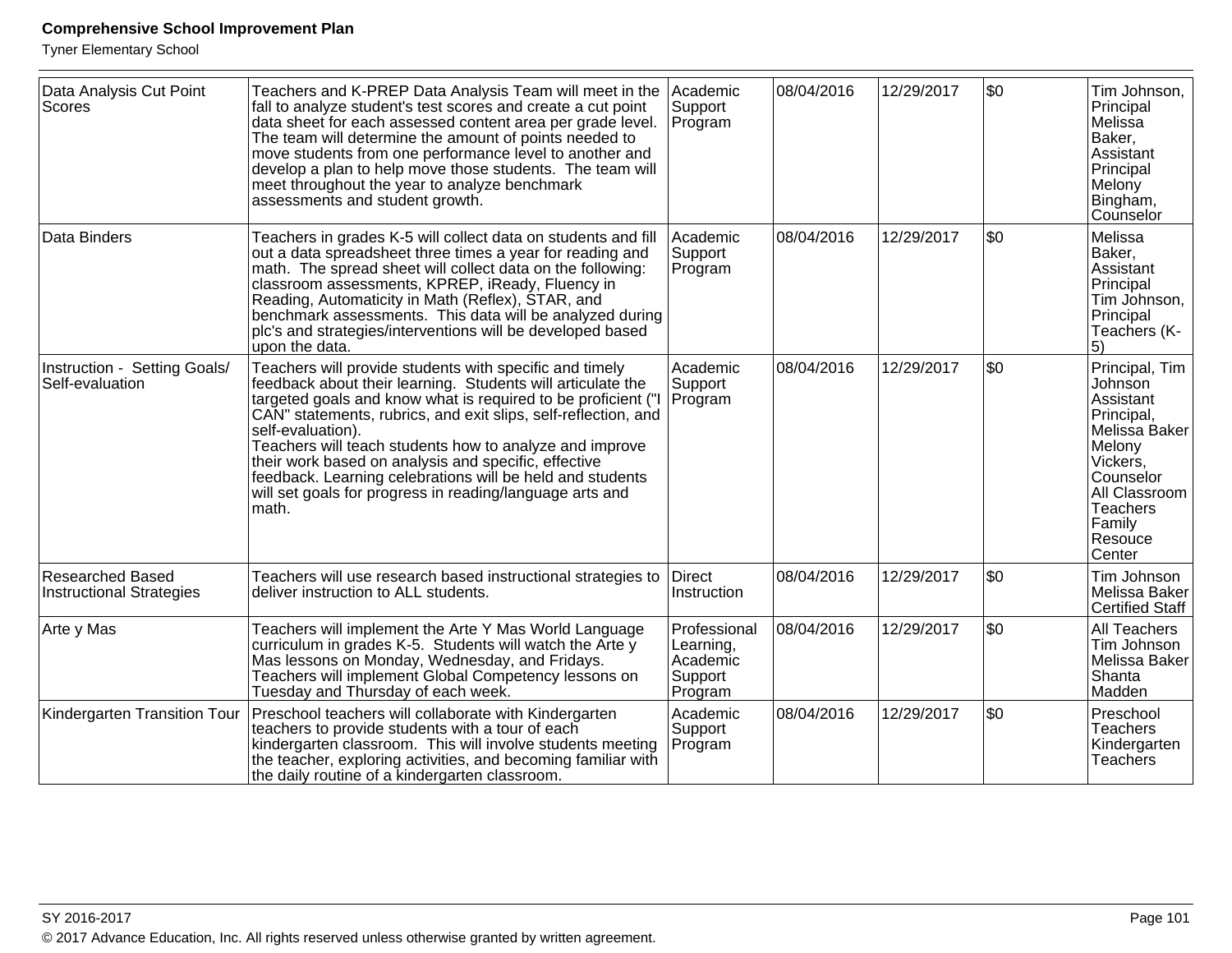Tyner Elementary School

| Spanish Phrase of the Week           | The principal will announce the phrase of the week each<br>day over the loud speaker at approximately 8:00 am. The<br>teachers will send home the phrase of the week on their<br>weekly newsletter and post the phrase in their rooms. Staff<br>and students will use the phrase throughout the week.                                                                                                                                                                                                                                                                                                                                                                                                                                                                                                                                                                        | <b>Direct</b><br>Instruction   | 08/04/2016 | 12/29/2017 | \$0 | Shanta<br>Madden,<br>World<br>Language<br>Leader<br>Tim Johnson,<br>Principal<br>All staff                |
|--------------------------------------|------------------------------------------------------------------------------------------------------------------------------------------------------------------------------------------------------------------------------------------------------------------------------------------------------------------------------------------------------------------------------------------------------------------------------------------------------------------------------------------------------------------------------------------------------------------------------------------------------------------------------------------------------------------------------------------------------------------------------------------------------------------------------------------------------------------------------------------------------------------------------|--------------------------------|------------|------------|-----|-----------------------------------------------------------------------------------------------------------|
| Common Assessments                   | Teachers will revise the district common assessments and<br>use the assessments utilize the assessments before,<br>during, and after instruction. Teacher's will ensure that the<br>assessments are aligned to the common core and contain<br>higher order thinking questions. Data from the<br>assessments will be used to individualize instructional<br>needs of students and identify common areas of weakness.                                                                                                                                                                                                                                                                                                                                                                                                                                                          | <b>Direct</b><br>Instruction   | 08/04/2016 | 12/29/2017 | \$0 | Tim Johnson<br>Melissa Baker<br>Melony<br>Vickers<br><b>Certified Staff</b>                               |
| <b>Survey - CSIP Teachers</b>        | Teachers will take the Survey on ADVANCED-ED-ASSIST.<br>The data will be reviewed by the CSIP to determine areas<br>of strenghts and weaknesses.                                                                                                                                                                                                                                                                                                                                                                                                                                                                                                                                                                                                                                                                                                                             | <b>Other</b>                   | 08/04/2016 | 12/29/2017 | \$0 | Robbie<br>Tincher, CSIP<br>Tim Johnson,<br>Principal<br>Melissa<br>Baker,<br>Assistant<br>Principal       |
| <b>Curriculum Review</b>             | Teachers will meet each 9 weeks to review the curriculum<br>for Visual and Performing Arts. Teachers will share<br>instructional strategies, as well as, lessons taught.                                                                                                                                                                                                                                                                                                                                                                                                                                                                                                                                                                                                                                                                                                     | Professional<br>Learning       | 09/28/2016 | 12/29/2017 | \$0 | <b>TES</b><br><b>Teachers</b><br>Administrator<br>s                                                       |
| <b>RTI Placement</b>                 | Identify and place students in appropriate RTI tiers and<br>revise Tiers 3 times a year. Teachers will use district and<br>classroom assessments (IREADY, STAR, and various<br>screeners) to determine Tier II and Tier III students in<br>Reading and Math. Small skills groups will be used as<br>interventions (using various curricular tools such as<br>Pearson Resources, IReady,, and Reflex Math). Students<br>may be referred to Special Education for further support<br>and evaluation if needed. The reading and math<br>interventionists will be directly involved with placement of<br>tier III students and will assist teachers in identifying tier II<br>students, as well. The Read to Achieve Grant and the<br>Mathematics Achievement fund will service students in the<br>bottom quartile in reading and math for grades kindergarten<br>through third. | Academic<br>Support<br>Program | 08/04/2016 | 05/31/2017 | \$0 | Mr. Johnson<br>Mrs. Baker<br>Londa<br><b>Freeman</b><br>Kim Hacker<br>All reading<br>and math<br>teachers |
| Vertical and Horizontal<br>Alignment | Teachers will meet during the course of the school year to<br>specifically discuss the anchor standards and targets for<br>Visual and Performing Arts. The teachers will plan how<br>they will meet the needs of students for gaps that may<br>occur in the curriculum by using the anchor standards as a<br>guide. Teachers will vertically and horizontally align their<br>curriculum as to meet the instructional needs of all students<br>and address learning gaps.                                                                                                                                                                                                                                                                                                                                                                                                     | Other                          | 08/04/2016 | 12/29/2017 | \$0 | <b>TES</b><br><b>Teachers</b><br>Principal<br>Assistant<br>Principal                                      |

en and the state of the state of the state of the state of the state of the state of the Page 102  $\,$ © 2017 Advance Education, Inc. All rights reserved unless otherwise granted by written agreement.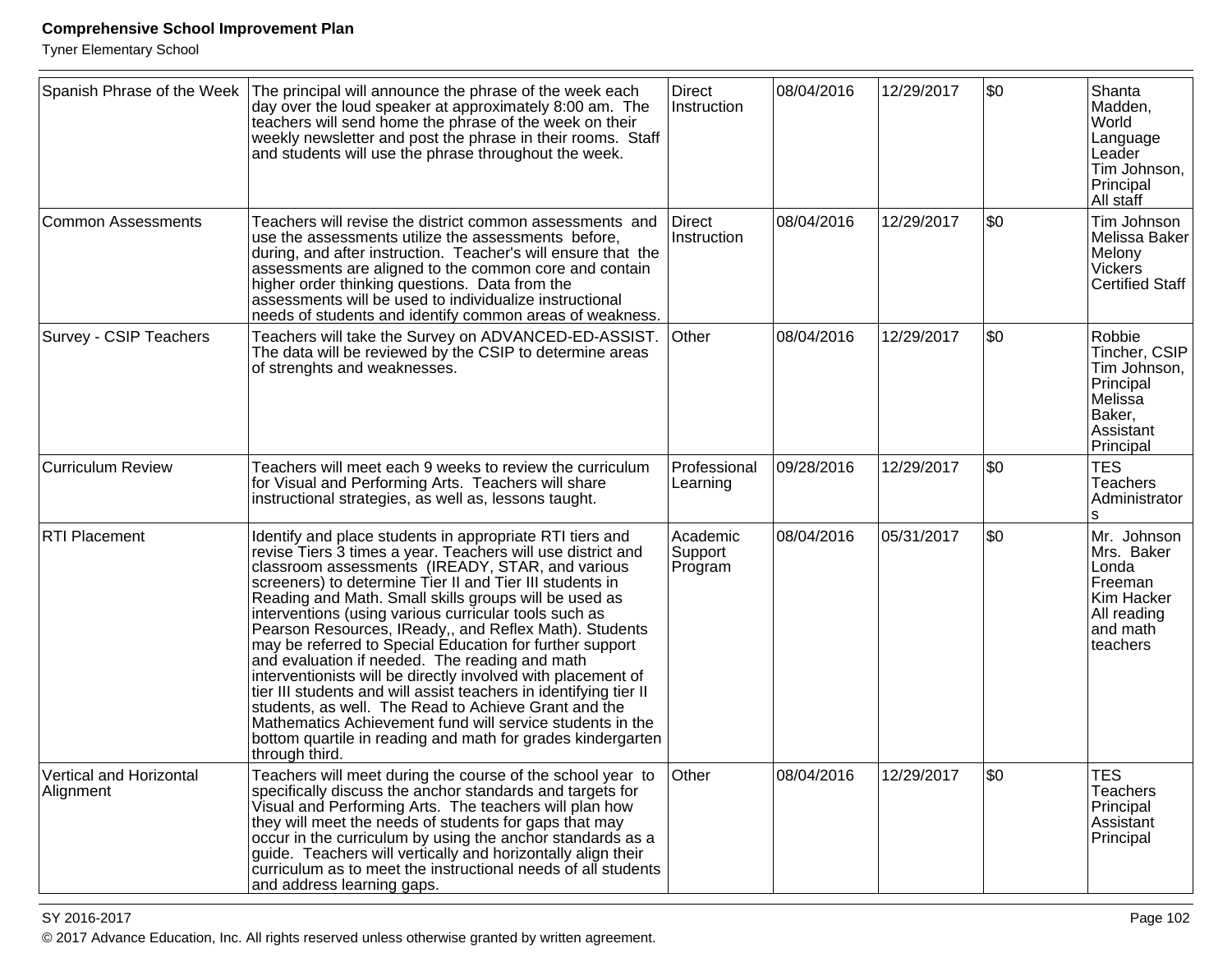Tyner Elementary School

| <b>PLC</b>                                | Teachers will participate in Professional Learning<br>Communities to plan, implement and assess writing<br>instruction. They will analyze student writing to identify<br>areas of weaknesses and strenghths. Teacher will<br>determine next instructional steps. Teachers will also meet<br>in vertical and horizontal teams to analyze student writing<br>and identify gaps in learning during staff meetings.                                                                                                                                                                                                                                      | Academic<br>Support<br>Program                 | 08/04/2016 | 12/29/2017 | \$0     | Tim Johnson,<br>Principal<br>Melissa<br>Baker,<br>Assistant<br>Principal<br>Writing Team<br>All teachers in<br>grades K-5                 |
|-------------------------------------------|------------------------------------------------------------------------------------------------------------------------------------------------------------------------------------------------------------------------------------------------------------------------------------------------------------------------------------------------------------------------------------------------------------------------------------------------------------------------------------------------------------------------------------------------------------------------------------------------------------------------------------------------------|------------------------------------------------|------------|------------|---------|-------------------------------------------------------------------------------------------------------------------------------------------|
| <b>Behavior Intervention Plan</b>         | Teachers will follow KYCID guidelines for behavior<br>management and create intervention plans as needed.                                                                                                                                                                                                                                                                                                                                                                                                                                                                                                                                            | Behavioral<br>Support<br>Program               | 08/04/2016 | 12/29/2017 | \$0     | Tim Johnson<br><b>Certified Staff</b>                                                                                                     |
| RTI-Parent Communication                  | Parents will be systematically notified when students qualify Parent<br>for Tier II or Tier III instruction and will be provided with the<br>data used to make decisions about their child's instructional<br>needs. Parents will be encouraged to help make decisions<br>and be apart of their child's education. Notification will<br>occur every 9 weeks or before if needed via written<br>documentation, phone, email, or text. Teachers will be<br>responsible for documenting parent contact.                                                                                                                                                 | Involvement,<br>Academic<br>Support<br>Program | 08/04/2016 | 12/29/2017 | \$0     | All certified<br>teachers.                                                                                                                |
| <b>Peer Observations</b>                  | Vertical Team learning communities will discuss and share<br>best practices, as well as, discuss the key components of<br>the core curriculum during PLC's. After gaining knowledge<br>of best practices and the components of the core<br>curriculum, the team with assistance from administration will<br>develop a best practices reference tool to utilize during peer<br>observations which will occur two times each school year.<br>After peer observations occur, peer observation results will<br>be discussed and turned into the principal. The peer<br>observers with focus of the positives, as well as, at least<br>one "think about". | Professional<br>Learning                       | 08/04/2016 | 12/29/2017 | \$0     | Mr. Johnson<br>Mrs. Baker<br>All teachers                                                                                                 |
| <b>Celebrating Student</b><br>Achievement | The school will celebrate student achievement by displaying Academic<br>P/D work on bulletin boards throughout the school and<br>providing models for proficient student work with specific<br>feedback. Student achievement will be celebrated at the<br>end of each grading period to promote academic ownership<br>and a positive, caring environment. Parents will be notified<br>of their child's success.                                                                                                                                                                                                                                      | Support<br>Program                             | 08/04/2016 | 12/29/2017 | \$0     | Tim Johnson,<br>Principal<br>Melissa<br>Baker,<br>Assistant<br>Principal<br>Melony<br>Bingham,<br>Counselor<br>All TES<br><b>Teachers</b> |
| Writing Wednesday                         | Students will complete a writing assignment in various<br>content areas to turn into the Principal. The students use<br>the Four Square Method to organize their writing. They use<br>ARMS for editing purposes. The teacher conferences with<br>each student. The Principal reviews various writing samples<br>and makes comments to teachers and students related to<br>their writing.                                                                                                                                                                                                                                                             | Academic<br>Support<br>Program                 | 08/04/2016 | 12/29/2017 | $ $ \$0 | Tim Johnson,<br>Principal<br>Melissa<br>Baker,<br>Assistant<br>Principal<br>All students<br>All Teachers                                  |

en and the set of the set of the set of the set of the set of the set of the set of the Page 103  $\,$ © 2017 Advance Education, Inc. All rights reserved unless otherwise granted by written agreement.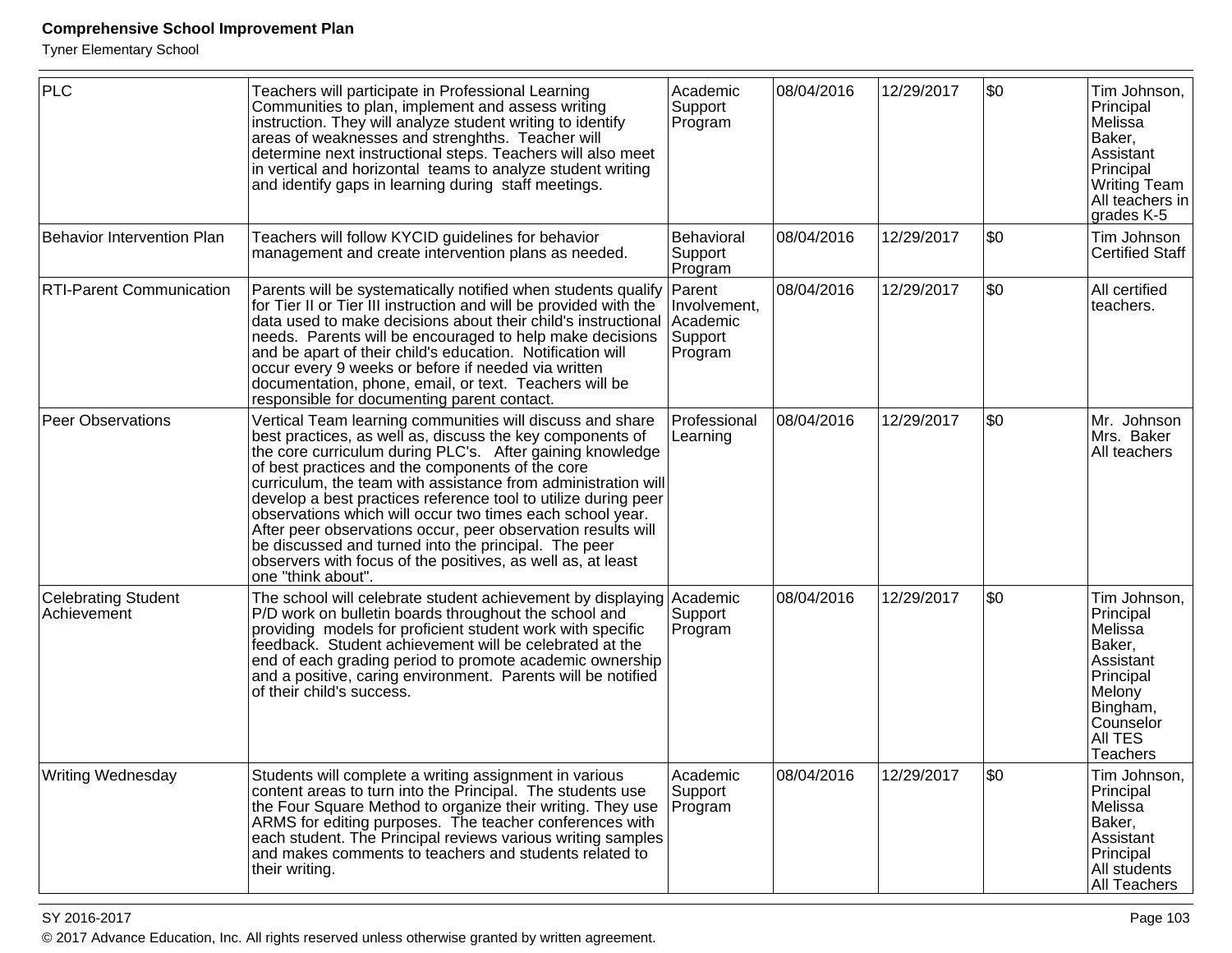| <b>Health and Wellness Policy</b>                  | TES Wellness Committee will review current wellness policy Policy and<br>and update the wellness policy as needed in order to<br>promote student wellness and increase attendance.                                                                                                                                                                                                                                                                                                                                                                                                                    | <b>Process</b>                 | 08/04/2016 | 12/29/2017 | \$0  | Tim<br>Johnson/Princ<br>lipal<br>∣Ruthie<br>Sizemore/FR<br>John Johsnon                                                           |
|----------------------------------------------------|-------------------------------------------------------------------------------------------------------------------------------------------------------------------------------------------------------------------------------------------------------------------------------------------------------------------------------------------------------------------------------------------------------------------------------------------------------------------------------------------------------------------------------------------------------------------------------------------------------|--------------------------------|------------|------------|------|-----------------------------------------------------------------------------------------------------------------------------------|
| DoJo - Technology- Parental<br>Involvement         | Teachers will implement ClassDojo, to help build positive<br>behavior in students. Class DoJo helps manage student<br>behavior and build positive learning habits by providing real- Program<br>time feedback loops that recognize and reinforce students'<br>specific behaviors, values, and accomplishments.<br>Teachers will use ClassDojo to update behavior<br>instantaneously using a laptop, tablet, or smartphone.<br>Teachers will send home to parents or share with students.<br>Parents can access DoJo via internet to view their child's<br>behavior report.                            | Behavioral<br>Support          | 08/04/2016 | 12/29/2017 | \$0  | Amanda Ball,<br>School<br>Coordinator<br>All TES Staff                                                                            |
| <b>ELA Lessons &amp; Program</b><br><b>Reviews</b> | Teachers will develop ELA lessons that incorporate quality,<br>purposeful activities/lessons which meet Program Review<br>demonstrators. Lessons will include Kentucky Academic<br>Standards for Visual and Performing Arts; PLCS; Writing:<br>and World Language. Lessons will include various kinds of<br>assessements/rubrics and self & peer reflections.                                                                                                                                                                                                                                         | Academic<br>Support<br>Program | 08/04/2015 | 12/29/2017 | l\$0 | Tim Johnson,<br>Principal<br>Melissa<br>Baker,<br>Assistant<br>Principal<br>Program<br>Review<br>Teams<br>AII TES<br>Teachers K-5 |
| <b>Literacy Gaps</b>                               | The literacy team will work with school leadership to identify Academic<br>strengths and areas for improvement in the school's literacy Support<br>program, priorities for improvement, resources and<br>strategies to support change. The team will utilize<br>benchmark assessments, school wide writing scrimmages,<br>and KPREP data to identify gaps, as well.                                                                                                                                                                                                                                   | Program                        | 08/04/2016 | 12/29/2017 | \$0  | Tim Johnson,<br>Principal<br>Melissa<br>Baker,<br>Assistant<br>Principal<br>Literacy Team                                         |
| <b>PLCS Assessments</b>                            | Traditional PLCS assessment measures are responsive to<br>a variety of learning styles and abilities including visual,<br>aural, verbal,<br>kinesthetic, logical, social, and solitary. These learning<br>styles are addressed through the usage of pictures/images,<br>music, writing, movement, critical thinking, cooperative<br>learning groups, and independent assessments. PLCS<br>assessments support individual growth of all PLCS<br>students. The data collected from pre and post assessment<br>are used to guide<br>instruction and set individual and attainable goals for<br>students. | Academic<br>Support<br>Program | 08/04/2016 | 12/29/2017 | \$0  | PLCS Team<br><b>Teachers</b>                                                                                                      |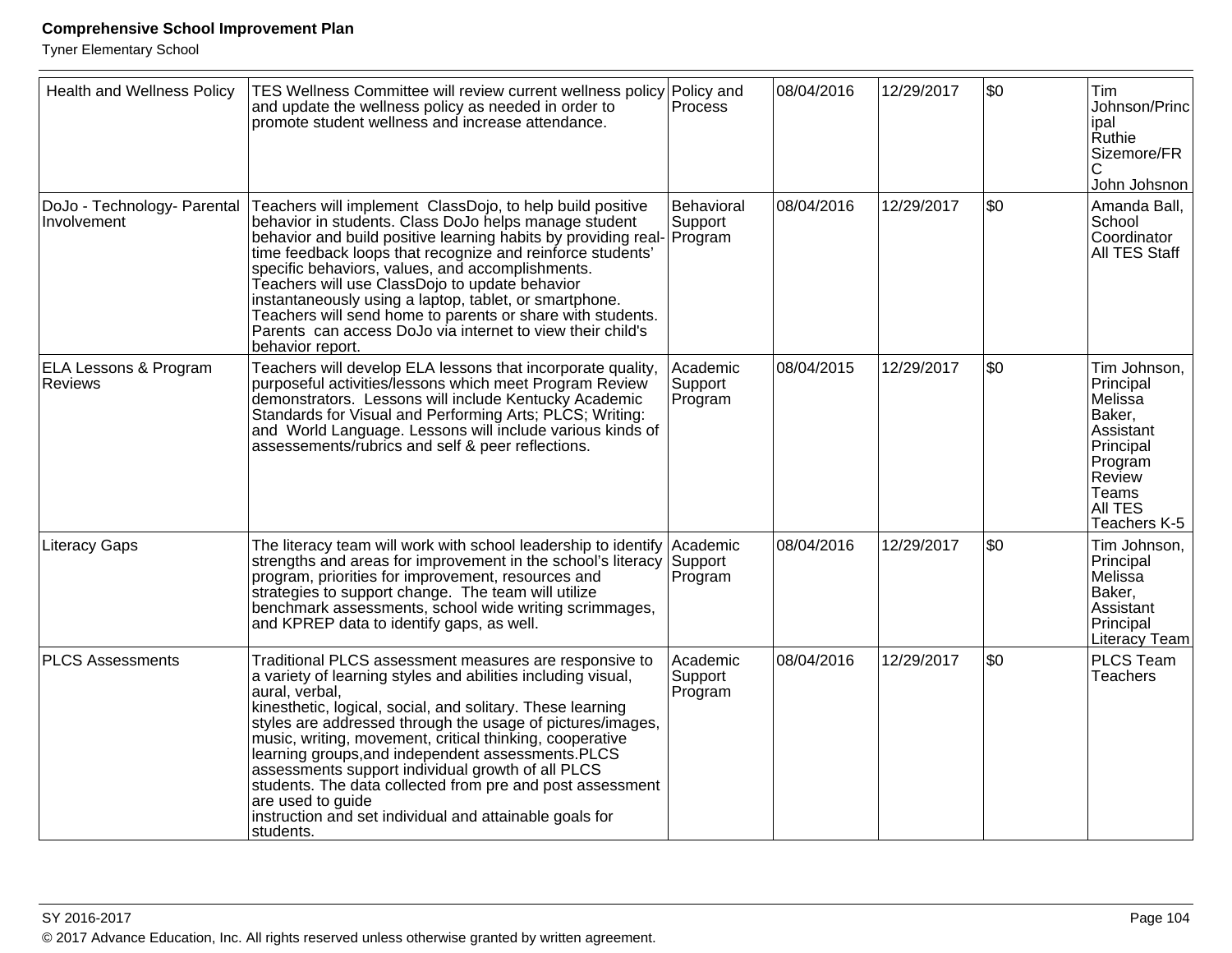| Literacy Team                                                                                | The literacy team will continue to meet monthly to<br>monitor/revise the school wide literacy plan, mentor<br>teachers through collaboration, and provide models for<br>effective literacy instruction.                                                                                                                                                                                                                                                                                                                                                                                                                                                                     | Academic<br>Support<br>Program | 08/04/2016 | 12/29/2017 | \$0  | Tim Johnson,<br>Principal<br>Melissa<br>Baker,<br>Assistant<br>Principal<br>Literacy Team                                                                              |
|----------------------------------------------------------------------------------------------|-----------------------------------------------------------------------------------------------------------------------------------------------------------------------------------------------------------------------------------------------------------------------------------------------------------------------------------------------------------------------------------------------------------------------------------------------------------------------------------------------------------------------------------------------------------------------------------------------------------------------------------------------------------------------------|--------------------------------|------------|------------|------|------------------------------------------------------------------------------------------------------------------------------------------------------------------------|
| Visual and Performing Arts                                                                   | A) The curriculum at Tyner Elementary is strategically<br>aligned with the Kentucky Academic Standards. Teachers<br>will reveiw Visual and Performing Arts curriculum and make Program<br>necessary changes as needed. Teachers will utilize the<br>Reading Street/Arts Connections curriculum maps, the<br>school curriculum maps, and the school scope/sequence<br>map as a guide for implementation of VPA. Teachers will<br>review the maps each 9 weeks in PLC's led by the<br>curriculum coach.                                                                                                                                                                       | Academic<br>Support            | 08/04/2016 | 12/29/2017 | \$0  | Visual and<br>Performing<br>Arts PR<br>Team: Londa<br>Freeman,<br>Tina Huff<br><b>TES</b><br>Teachers<br>Assistant<br>Principal/Curri<br>culum Coach-<br>Melissa Baker |
| <b>Technology PD</b>                                                                         | Teachers will receive training in using and integrating digital Technology<br>resources that align with KCAS standards to improve<br>student achievement.                                                                                                                                                                                                                                                                                                                                                                                                                                                                                                                   |                                | 08/04/2016 | 12/29/2017 | l\$0 | Tim Johnson<br>Melissa Baker<br>Rhonda<br>Thompson<br>All TES Staff                                                                                                    |
| Review and Implement<br>Curriculum Documents,<br>Common Core Standards,<br>and Core Programs | Teachers in grades K-5 will meet to review curriculum<br>documents and the district core programs, Reading Street<br>and Envision Math. Instructional staff will follow the<br>Jackson County Public School curriculum maps, pacing<br>guides, and core programs to pace and monitor the<br>implementation of the common core standards for reading<br>and math. Teachers will use the core programs to guide<br>instruction based on research based practices for reading<br>and mathematics. In addition to core programs, teachers<br>will utilize iReady, as well as, best practices for struggling<br>students in order to ensure mastery of common core<br>standards. | Academic<br>Support<br>Program | 08/04/2016 | 12/01/2017 | \$0  | Tim Johnson,<br>Principal<br>Melissa<br>Baker,<br>Assistant<br>Principal<br>Melony<br>Vickers,<br>Counselor<br>Teachers K-5                                            |
| <b>Writing Interventions</b>                                                                 | Identified students will receive writing interventions such as<br>one on one instruction, peer tutors, or RTI strategies for<br>writing.<br>Students will be progressed monitored and instruction will<br>be adjusted to meet thier needs.                                                                                                                                                                                                                                                                                                                                                                                                                                  | Academic<br>Support<br>Program | 08/04/2016 | 12/29/2017 | \$0  | Tim Johnson,<br>Principal<br>Melissa<br>Baker,<br>Assistant<br>Principal<br><b>TES Writing</b><br>Team<br>Teachers K-5                                                 |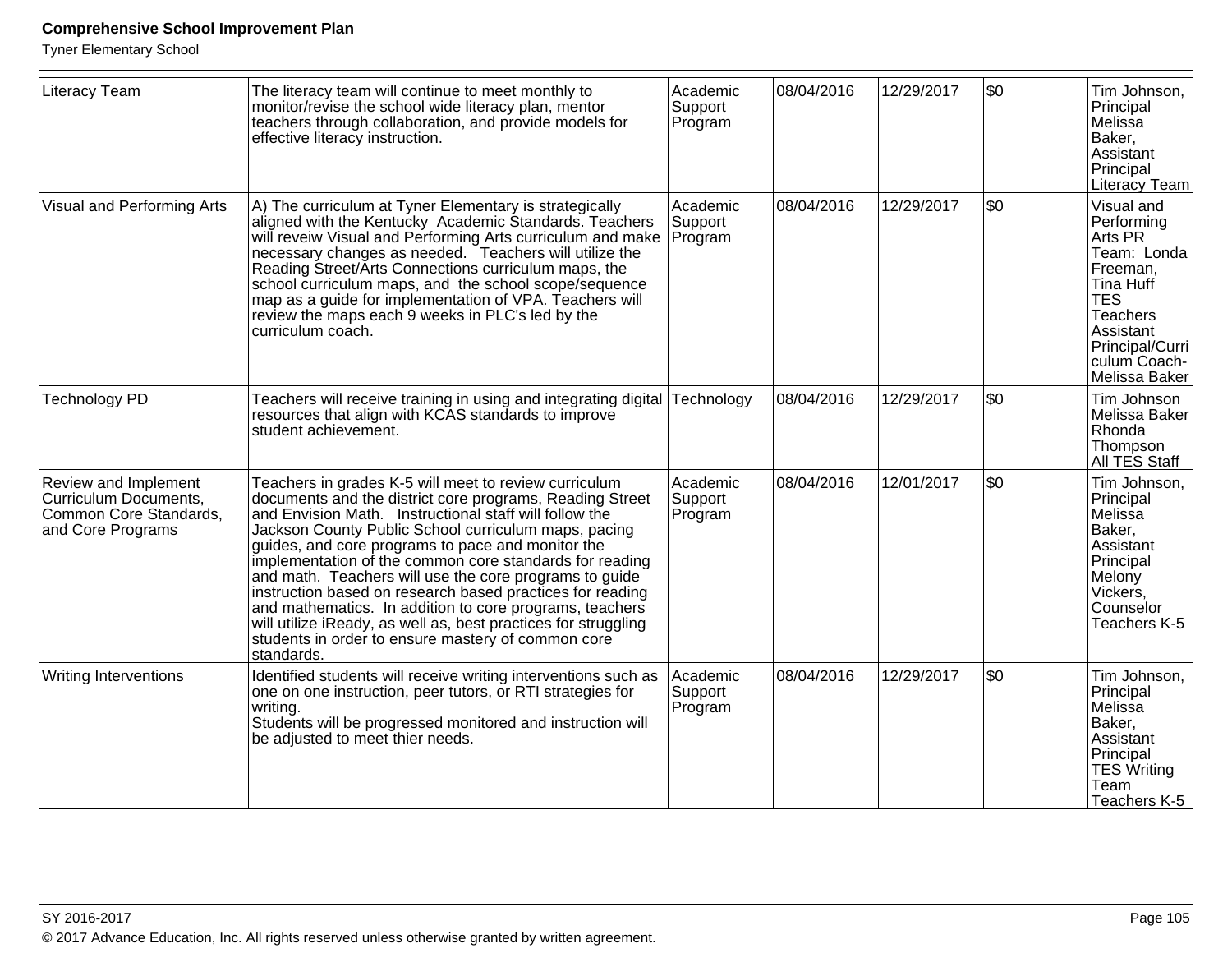| <b>RTI Monitoring</b>    | District Math and Reading Diagnostic (IReady,) and Math<br>and Reading Proficiency Assessments as well as classroom Support<br>assessments will be used to monitor results of children in<br>the Gap group and results analyzed to modify instruction.<br>The Rtl team will meet in PLC every 9 weeks to monitor<br>performance data and determine individual student<br>progress. The administrator and teachers will also analyze<br>data for<br>gap students in each subgroup 3 times a year through<br>IReady Reading/Math Assessments to identify changes<br>needed to reduce achievement differences.                                                             | Academic<br>Program            | 08/04/2016 | 12/29/2017 | \$0 | Tim Johnson,<br>Principal<br>Melissa<br>Baker,<br>Assistant<br>Principal<br>Melony<br>Vickers,<br>Counselor<br>∣All Math<br>Teachers K-5<br>All Reading<br>Teachers                           |
|--------------------------|-------------------------------------------------------------------------------------------------------------------------------------------------------------------------------------------------------------------------------------------------------------------------------------------------------------------------------------------------------------------------------------------------------------------------------------------------------------------------------------------------------------------------------------------------------------------------------------------------------------------------------------------------------------------------|--------------------------------|------------|------------|-----|-----------------------------------------------------------------------------------------------------------------------------------------------------------------------------------------------|
| School-wide Writing Plan | The school-wide writing plan will be reviewed annually and<br>revised to ensure a structure for the implementation and<br>monitoring of the writing program.<br>Students will be instructed in the three areas of writing:<br>writing to learn,<br>writing to demonstrate learning and authentic, published<br>writing. Teachers<br>will integrate all types of genres into the ELA instruction to<br>increase<br>independent student writing. Teachers will implement<br>instruction specific to<br>on-demand writing and students will participate in writing<br>on-demand in<br>content areas, following the KPrep requirements for on-<br>demand writing.           | Academic<br>Support<br>Program | 08/04/2016 | 12/29/2017 | \$0 | Tim Johnson,<br>Principal<br>Robbie<br>Tincher, LA<br>Teacher<br>Missy<br>Madden, LA<br>Teacher<br>Melissa<br>Baker,<br><b>Assistant</b><br>Principal                                         |
| <b>RTI Placement</b>     | Identify and place students in appropriate RTI tiers and<br>revise Tiers 3 times a year. Teachers will use district and<br>classroom assessments (IREADY, STAR, and various<br>screeners) to determine Tier II and Tier III students in<br>Reading and Math. Small skills groups will be used as<br>interventions (using various curricular tools such as<br>Pearson Resources, IReady). Students may be referred to<br>Special Education for further support and evaluation if<br>needed. The reading and math interventionists will be<br>directly involved with placement of tier III students and will<br>assist teachers in identifying tier II students, as well. | Academic<br>Support<br>Program | 08/04/2016 | 12/29/2017 | \$0 | Tim Johnson,<br>Principal;<br>Melissa<br>Baker,<br>Assistant<br>Principal;<br>Melony<br>Bingham,<br>Guidance<br>Counselor;<br>Classroom<br>Teachers K-5;<br>l Londa<br>Freeman; Kim<br>Hacker |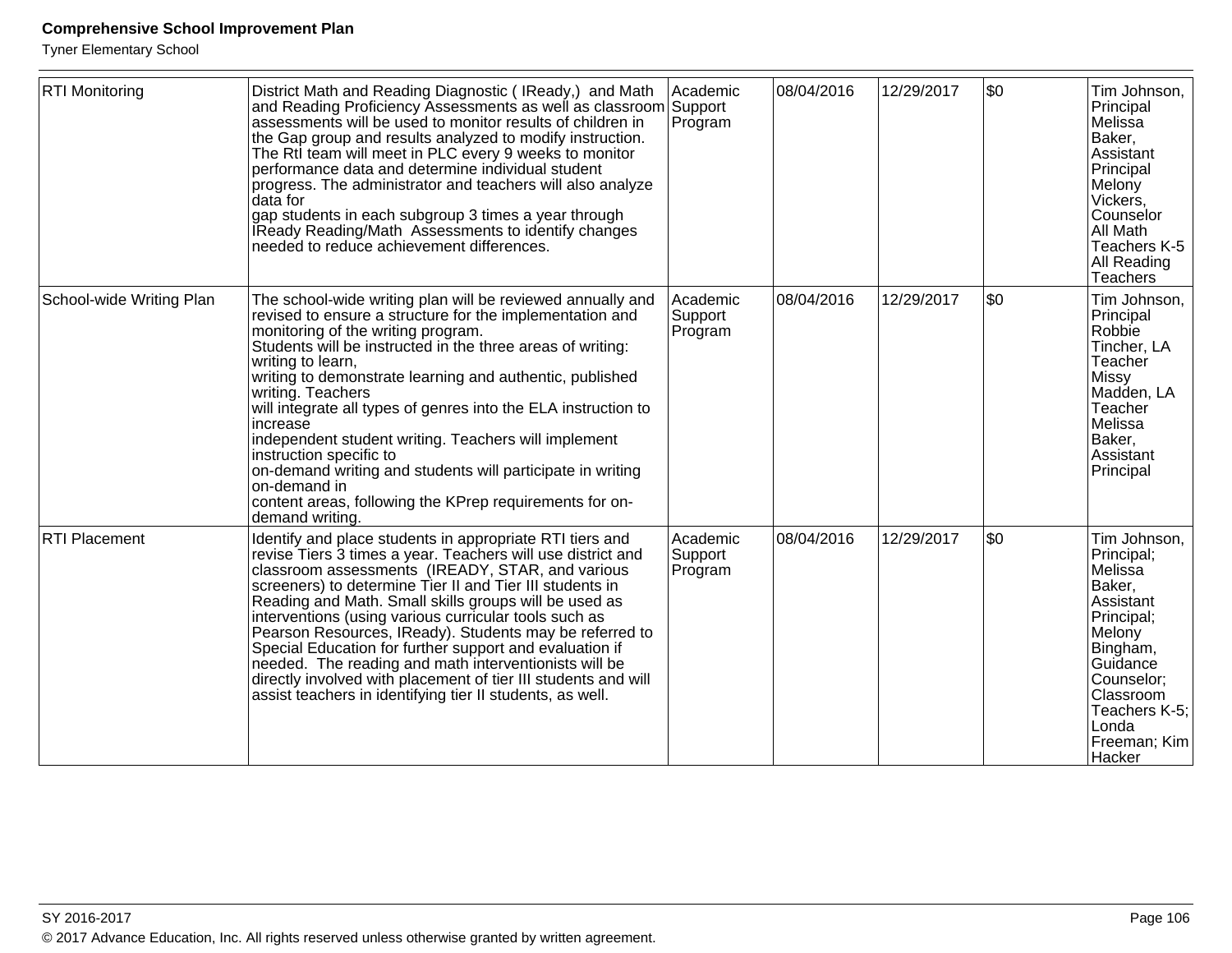| <b>Teacher Mentor/Best</b><br><b>Practices</b>          | Inexperienced or first year teachers will be provided with a<br>content or grade level mentor and have the opportunity to<br>observe highly effective teachers in their grade level.<br>Teachers will identify best practices/strategies during<br>observations and reflect upon those strategies with their<br>teacher mentor.                                                                                                                                                                                                                                                                                                           | Professional<br>Learning,<br>Recruitment<br>and Retention | 08/04/2016 | 12/29/2017 | \$0 | Tim Johnson,<br>Principal<br>Melissa<br>Baker,<br>Assistant<br>Principal<br>Melony<br>Bingham,<br>Counselor            |
|---------------------------------------------------------|-------------------------------------------------------------------------------------------------------------------------------------------------------------------------------------------------------------------------------------------------------------------------------------------------------------------------------------------------------------------------------------------------------------------------------------------------------------------------------------------------------------------------------------------------------------------------------------------------------------------------------------------|-----------------------------------------------------------|------------|------------|-----|------------------------------------------------------------------------------------------------------------------------|
| <b>Teacher Orientation</b>                              | First year and inexperienced teachers are provided with a<br>series of teacher orientations in which the teachers are<br>informed about curriculum, safety, and classroom<br>management.                                                                                                                                                                                                                                                                                                                                                                                                                                                  | Professional<br>Learning,<br>Recruitment<br>and Retention | 08/04/2016 | 12/29/2017 | \$0 | Mr. Johnson,<br>Principal<br>Mrs. Baker,<br>Assistant<br>Principal                                                     |
| V/P PD                                                  | Job embedded professional development plays a significant Academic<br>role in the opportunities provided to teachers in the area of<br>V/P. The job embedded professional learning promotes<br>consistent and on-going growth among teachers. The use of<br>professional<br>articles, internet sites and resources, and shared learning<br>through PLCs affords teachers opportunities for continuous<br>growth. Furthermore, TES will collaborate with the district,<br>Southeast Southcentral coop, and Promise Neighborhood<br>in order to find beneficial PD to enhance the Visual and<br>Performing arts instruction and curriculum. | Support<br>Program                                        | 08/04/2016 | 12/29/2017 | \$0 | V/P Team<br><b>TES</b><br><b>Teachers</b>                                                                              |
| District Leadership Team -<br><b>Common Assessments</b> | The assistant principal will collaborate with the district<br>leadership team as part of the Next Generation Leadership<br>network to analyze common assessments across the<br>district as a means to monitor the effective implementation<br>or fidelity of the Core Curriculum programs being<br>implemented. The data will be utilized at a school level to<br>look for common areas of weakness across the domains in<br>reading and math. Identified weaknesses will be discussed<br>in PLC <sup>T</sup> s and strategies to close the learning gaps will be<br>developed and implemented                                            | Professional<br>Learning                                  | 08/04/2016 | 12/29/2017 | \$0 | Melissa Baker<br><b>District</b><br>Leadership<br>Team<br>Tim Johnson<br>All teachers                                  |
| <b>Best Practices</b>                                   | Teachers will use various graphic organizers and rubrics<br>(such as the Four Square Method) to teach all students<br>how to answer short answer and extended response<br>questions, to build confidence and skills. Through analysis,<br>all students will be able to write a proficient/distinguished<br>response. Instruction using the writing process will give<br>students a structure for building writing pieces. Peer and<br>teacher conferencing will support the development of<br>published pieces.                                                                                                                           | Academic<br>Support<br>Program                            | 08/04/2016 | 12/29/2017 | \$0 | Tim Johnson,<br>Principal<br>Melissa<br>Baker,<br>Assistant<br>Principal<br><b>TES Writing</b><br>Team<br>Teachers K-5 |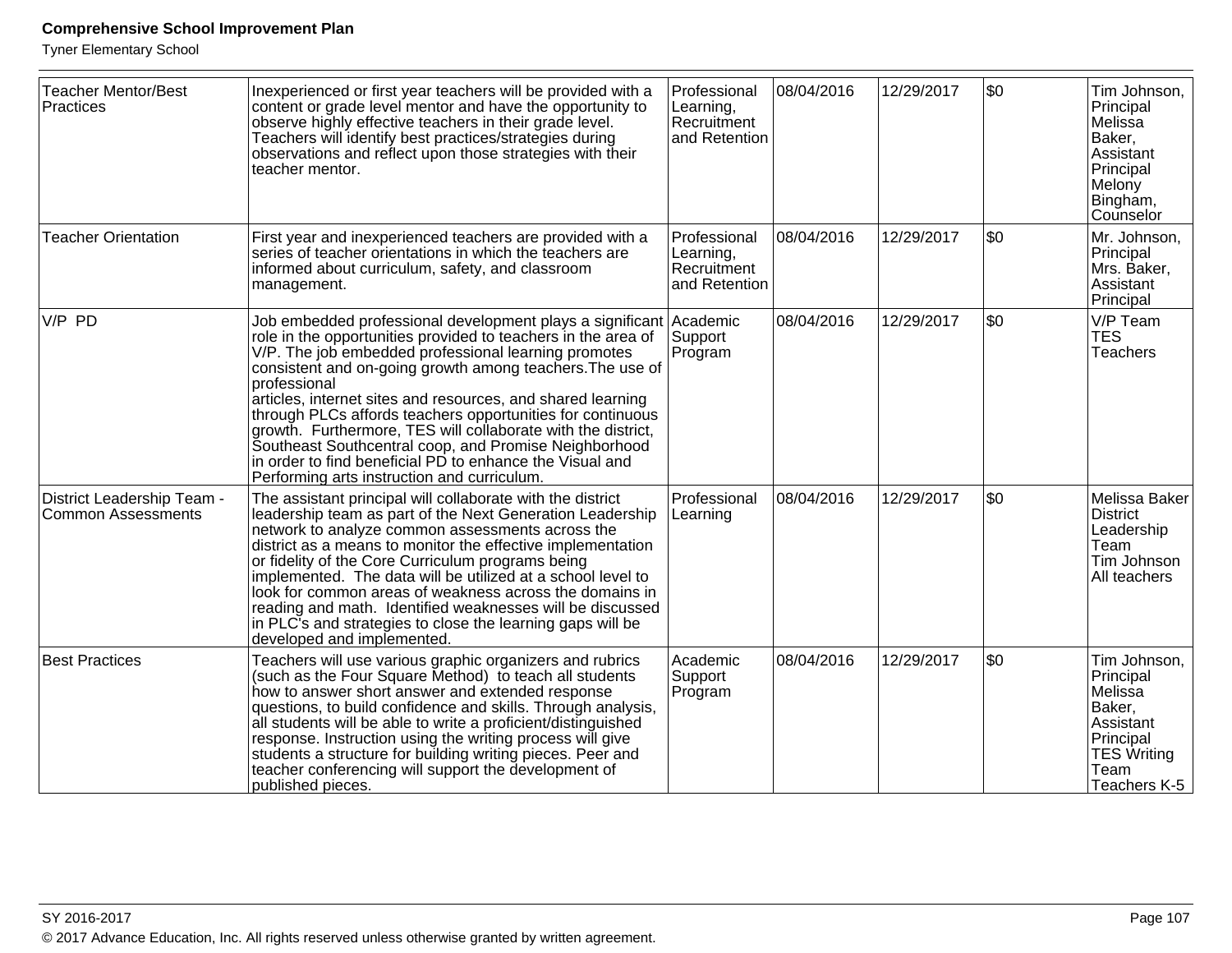Tyner Elementary School

| <b>Transition Meetings</b> | End of year transition meetings to prepare students, as well Parent<br>as, families for the transition from preschool to Pre-K or<br>Kindergarten will be completed during the last weeks of<br>school. Teachers will discuss students readiness and<br>determine appropriate placement of the students for the<br>following year. Parent questions and concerns will be<br>addressed by teachers and staff in order to alleviate any<br>concerns.                | <b>Involvement</b>  | 04/04/2016 | 06/01/2017 | $ $ \$0 | Preschool<br>Teachers<br>Special<br><b>Education</b><br><b>Teachers</b><br>Counselor:<br>Melony<br>Bingham<br>Kindergarten<br>Teachers |
|----------------------------|-------------------------------------------------------------------------------------------------------------------------------------------------------------------------------------------------------------------------------------------------------------------------------------------------------------------------------------------------------------------------------------------------------------------------------------------------------------------|---------------------|------------|------------|---------|----------------------------------------------------------------------------------------------------------------------------------------|
|                            | RTI - Parent Communication   Parents will be systematically notified when students qualify   Academic<br>for Tier II or III instruction and will be provided with the data<br>used to make decisions about their child's instructional<br>needs. Parents will be encouraged to help make decisions<br>and be a part of their child's education. Notification will<br>occur every 9 weeks or before if needed via written<br>documentation, phone, email, or text. | Support<br> Program | 08/04/2016 | 12/29/2017 | \$0     | All Certified<br>Teachers                                                                                                              |
|                            |                                                                                                                                                                                                                                                                                                                                                                                                                                                                   |                     |            | Total      | \$0     |                                                                                                                                        |

## **Grant Funds**

| <b>Activity Name</b>  | <b>Activity Description</b>                                                                                                                                                                                                                                                                                                                                                                                                                                                                                                                                                                                                                                                                                                   | <b>Activity Type</b>         | Begin Date | <b>End Date</b> | Resource<br>Assigned | Staff<br>Responsible                                                             |
|-----------------------|-------------------------------------------------------------------------------------------------------------------------------------------------------------------------------------------------------------------------------------------------------------------------------------------------------------------------------------------------------------------------------------------------------------------------------------------------------------------------------------------------------------------------------------------------------------------------------------------------------------------------------------------------------------------------------------------------------------------------------|------------------------------|------------|-----------------|----------------------|----------------------------------------------------------------------------------|
| Collaboration         | Administrators, as well as, the Visual and Performing Arts<br>team will collaborate with outside agencies such as Promise Learning<br>Neighborhood, KET, Kentucky Arts Council, and Southeast<br>South Central Coop to provide teachers with professional<br>development to enhance the instruction and curriculum of<br>Visual and Performing Arts. Teachers will share what they<br>learn from attending these PD's with staff. During the 2016-<br>2017 school year, teachers will attend the following Visual<br>and Performing Arts PD:<br>*Regional Arts Specialist Mini Conference<br>*Artful Reading<br>*Media Arts with Catherine Warner<br>*Squallis Puppeteers- Arts and ELA<br>*Job embedded PD with guest artist | Professional                 | 08/04/2016 | 12/29/2017      | \$2600               | Administrator<br><b>TES</b><br>Teachers<br>Visual and<br>Performing<br>Arts Team |
| Born Learning Academy | A 6 parent session comprehensive family involvement<br>program which targets children from birth to age 5. This<br>program uses everyday activities to promote kindergarten<br>readiness.                                                                                                                                                                                                                                                                                                                                                                                                                                                                                                                                     | Parent<br><b>Involvement</b> | 08/04/2016 | 05/31/2017      | \$2800               | Promise<br>Neighborhood<br>lRuthie∶<br> Sizemore/Fa<br>mily Resource<br> Center  |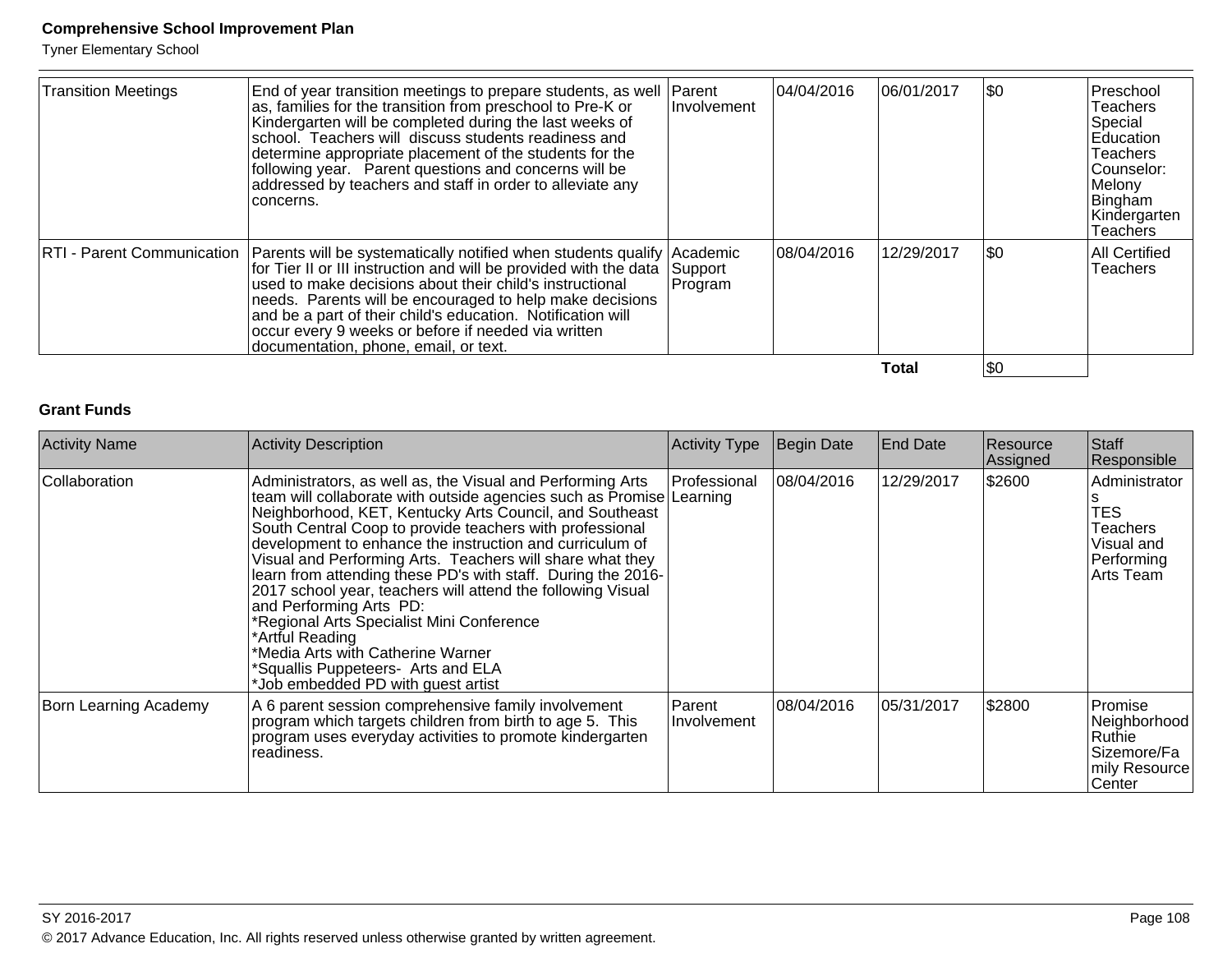Tyner Elementary School

| Network | Next Generation Leadership   The assistant principal will participate in professional<br>learning through the Next Generation Leadership Network.<br>The network will provide the opportunity to meet regularly<br> throughout the year to develop ways to monitor content and  <br>pedagogical competencies, as well as the leadership skills<br>necessary to work with and provide feedback to teachers.<br>The assistant principal will develop relationships with other<br>participants in the network and with skilled facilitators so<br>that they can safely share problems of practice and seek<br>solutions — not just during the time of the network<br>meetings, but on an as-needed and ongoing basis. The<br>results of this activity will impact instructional practices<br>within the school. | Professional<br>Learning | 08/04/2016 | 12/29/2017 | \$500  | Melissa<br>Baker,<br>Assistant<br>Principal |
|---------|--------------------------------------------------------------------------------------------------------------------------------------------------------------------------------------------------------------------------------------------------------------------------------------------------------------------------------------------------------------------------------------------------------------------------------------------------------------------------------------------------------------------------------------------------------------------------------------------------------------------------------------------------------------------------------------------------------------------------------------------------------------------------------------------------------------|--------------------------|------------|------------|--------|---------------------------------------------|
|         |                                                                                                                                                                                                                                                                                                                                                                                                                                                                                                                                                                                                                                                                                                                                                                                                              |                          |            | Total      | \$5900 |                                             |

#### **KETS**

| <b>Activity Name</b>        | Activity Description                                                                                                                                                                                                                                                                                                                                                        | Activity Type                                                                              | Begin Date | <b>End Date</b> | Resource<br>Assigned | Staff<br>Responsible                                                         |
|-----------------------------|-----------------------------------------------------------------------------------------------------------------------------------------------------------------------------------------------------------------------------------------------------------------------------------------------------------------------------------------------------------------------------|--------------------------------------------------------------------------------------------|------------|-----------------|----------------------|------------------------------------------------------------------------------|
| <b>Project Lead the Way</b> | Teachers in grades K-5 will participate in Project Lead the<br>Way which empowers students to discover and explore<br>interests, imagine and design solutions to real-world<br>challenges, and become independent, confident problem<br>solvers. As part of this project, teachers will implement<br>STEM lessons or science, technology, engineering and<br>Imath lessons. | Technology,<br>Career<br>Preparation/O<br>rientation,<br>lAcademic<br> Support<br> Program | 08/04/2016 | 12/29/2017      | \$500                | Rhonda<br>Thompson<br>Science<br>Teachers<br>2ND-5TH<br>All teachers<br>IK-1 |
|                             |                                                                                                                                                                                                                                                                                                                                                                             |                                                                                            |            | Total           | \$500                |                                                                              |

#### **Safe Schools**

| <b>Activity Name</b>           | Activity Description                                                                                                                      | <b>Activity Type</b>                    | Begin Date  | <b>End Date</b> | <b>Resource</b><br><b>Assigned</b> | <b>Staff</b><br>Responsible                                                                                                                  |
|--------------------------------|-------------------------------------------------------------------------------------------------------------------------------------------|-----------------------------------------|-------------|-----------------|------------------------------------|----------------------------------------------------------------------------------------------------------------------------------------------|
| Safe Crisis Management<br>Team | TES staff has been trained on positive behavior techniques<br>and all members of the Safety Crisis Management Team<br>lhave been trained. | <b>Behavioral</b><br>Support<br>Program | 108/04/2016 | 12/29/2017      | \$0                                | Tim Johnson<br>Betty Moore<br>Melissa Baker<br><b>Becky Collett</b><br>Jody Madden<br> Kendall<br>Coffey<br><b>Brandon</b><br><b>Barrett</b> |
|                                |                                                                                                                                           |                                         |             | Total           | \$0                                |                                                                                                                                              |

**Other**

SY 2016-2017

© 2017 Advance Education, Inc. All rights reserved unless otherwise granted by written agreement.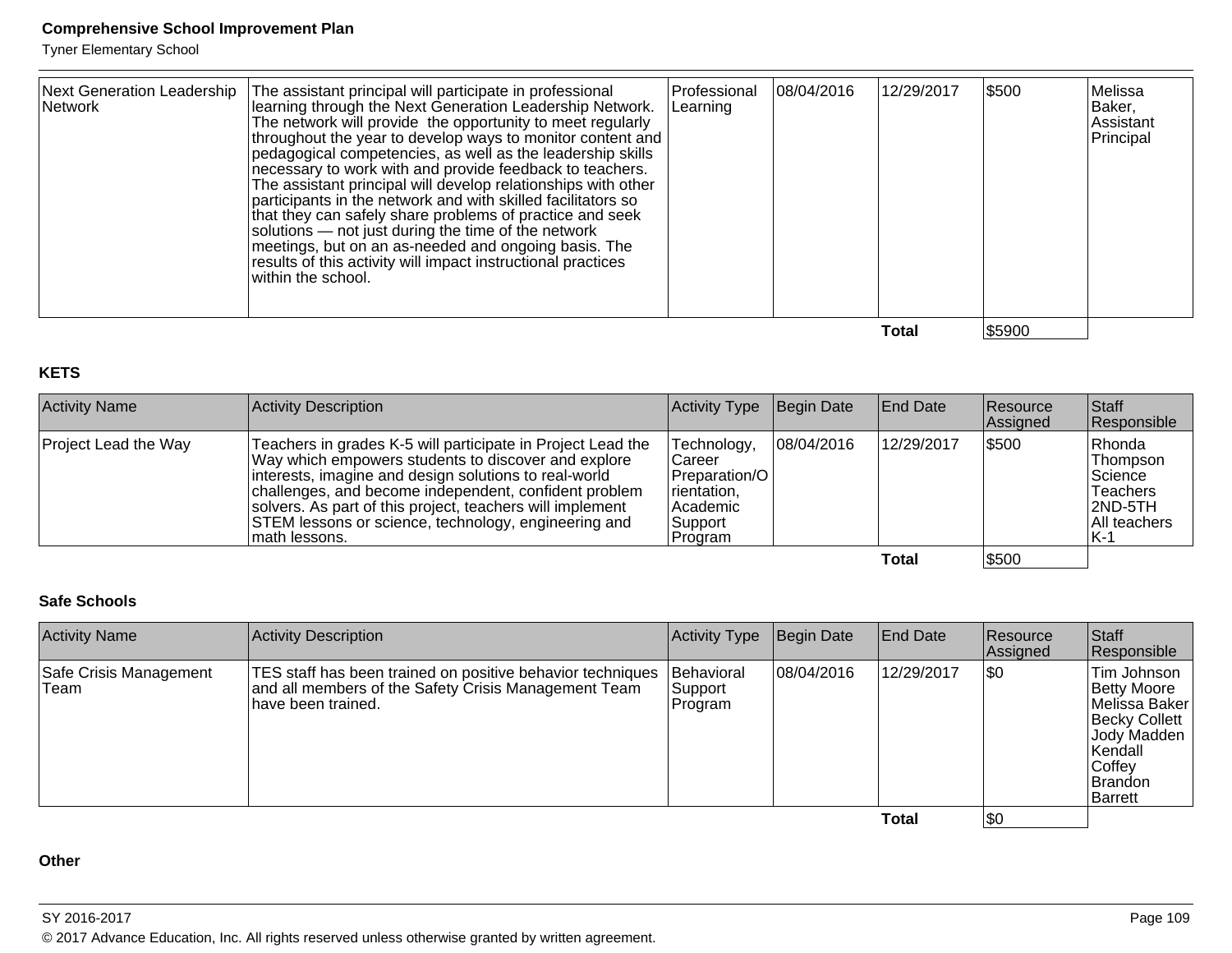Tyner Elementary School

| <b>Activity Name</b>                             | <b>Activity Description</b>                                                                                                                                                                                                                                                                                                                                                                                                                       | <b>Activity Type</b>           | Begin Date | <b>End Date</b> | Resource<br>Assigned | Staff<br>Responsible                                                                                                               |
|--------------------------------------------------|---------------------------------------------------------------------------------------------------------------------------------------------------------------------------------------------------------------------------------------------------------------------------------------------------------------------------------------------------------------------------------------------------------------------------------------------------|--------------------------------|------------|-----------------|----------------------|------------------------------------------------------------------------------------------------------------------------------------|
| <b>Progress Monitoring/Writing</b><br>Scrimmages | During PLC's, teachers will review data from the Writing<br>Scrimmages administered three times during a school year.<br>Teachers will grade scrimmages during PLC's and discuss<br>progress of students or lack there of. Teachers will also<br>use the data from the scrimmages to identify low achieving<br>students. Progress of identified students will be shared<br>during PLC's, as well as, strategies to help low achieving<br>students | Academic<br>Support<br>Program | 08/04/2016 | 12/29/2017      | \$0                  | Tim Johnson,<br>Principal<br>Melissa<br>Baker,<br>Assistant<br>Principal<br>K-5 Certified<br>Teachers                              |
| Early Steps -<br>Literacy/Transition             | Home visits for ages birth to 3 to promote early literacy and<br>to ensure a successful transition to school.                                                                                                                                                                                                                                                                                                                                     | Parent<br>Involvement          | 08/04/2016 | 12/29/2017      | \$36300              | Ruthie<br>Sizemore/<br>Family<br>Resource<br>Center<br>Karen<br>Smtih/Early<br>Steps<br>Coordinator                                |
| <b>Professional Learning</b>                     | Teachers will recieve PD to increase student learning.<br>Teachers participate in program-specific job-embedded<br>professional development to enhance their ability to deliver<br>effective, appropriate instruction that improves student<br>learning, student growth goals, and supports teachers'<br>individual growth plan.                                                                                                                  | Professional<br>Learning       | 08/04/2015 | 12/29/2017      | \$700                | Tim Johnson,<br>Principal<br>Melissa<br>Baker,<br>Assistant<br>Principal<br>Shanta<br>Madden,<br><b>Building PD</b><br>Coordinator |
| <b>Health and Wellness School</b><br>Activities  | TES students will participate in a school-wide health and<br>wellness activity on Wellness Wednesday, as well as,<br>embedded classroom activities daily such as Food Labs.                                                                                                                                                                                                                                                                       | Academic<br>Support<br>Program | 08/04/2016 | 12/29/2017      | \$500                | Tina Huff<br>John Johnson<br><b>TES</b><br>Teachers                                                                                |
| Brain Breaks - HOPSports                         | Each student (school-wide) will participate in research<br>based activities from the HOPSports Curriculum (Brain<br>Breaks) in the classroom daily.                                                                                                                                                                                                                                                                                               | Academic<br>Support<br>Program | 08/04/2016 | 12/29/2017      | \$0                  | All TES Staff                                                                                                                      |
| Parental Involvement<br><b>Activities</b>        | Open House, School-wide functions such as Christmas<br>Programs. service learning projects, Early Steps monthly<br>Parent meetings, Save the children activities (Reading<br>Rocks), Home visits through Early Steps to School<br>Success, Part -time Parent Engagement Specialist, Family<br>Reading Night (4 per year), Raising a Reader Program<br>(Parents are encouraged to read to children at home) and<br>All Pro Dads.                   | Parent<br>Involvement          | 08/04/2016 | 12/29/2017      | \$500                | Tim Johnson,<br>Principal<br>Family<br>Resource<br>Center/Ruthie<br>Sizemore<br>Karen Smith<br>Preschool<br>Staff                  |
| Kindergarten Assessment                          | Assess all Kindergarteners at school entry with<br>(BRIGANCE) screener to establish entry level skills.                                                                                                                                                                                                                                                                                                                                           | Academic<br>Support<br>Program | 05/05/2016 | 05/31/2017      | \$5000               | <b>Certified Staff:</b><br>Melony<br>Vickers,<br>Guidance<br>Counselor                                                             |

SY 2016-2017

en and the set of the set of the set of the set of the set of the set of the set of the Page 110  $\,$ © 2017 Advance Education, Inc. All rights reserved unless otherwise granted by written agreement.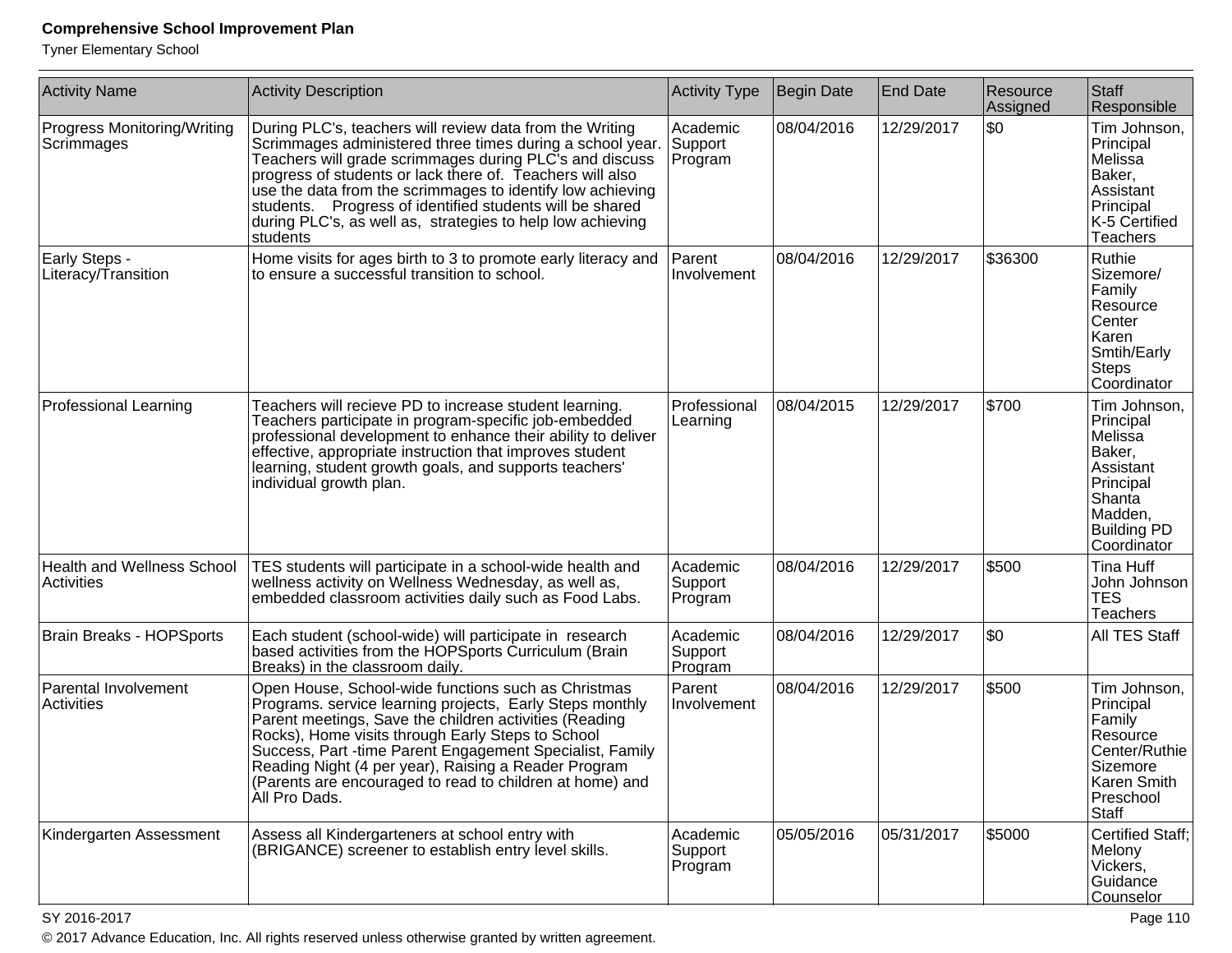Tyner Elementary School

| <b>Writing PD</b>                            | Job embedded professional development plays a significant   Professional<br>role in the opportunities provided to teachers in the area of<br>Writing The job embedded professional learning promotes<br>consistent and on-going growth among teachers. The use of<br>Iprofessional<br>articles, internet sites and resources, and shared learning<br>through PLCs affords teachers opportunities for continuous<br>∣growth. | Learning                       | 08/04/2016 | 12/29/2017   | \$700   | PR Writing<br>Team:<br>Robbie<br>Tincher,<br>Jordan Poe<br>TES.<br>Teachers                          |
|----------------------------------------------|-----------------------------------------------------------------------------------------------------------------------------------------------------------------------------------------------------------------------------------------------------------------------------------------------------------------------------------------------------------------------------------------------------------------------------|--------------------------------|------------|--------------|---------|------------------------------------------------------------------------------------------------------|
| <b>Identify Early Childhood</b><br>Providers | Use Pre-School, Head Start, First Step Hands, Early Steps<br>to School Success, Born Learning, Tyner FRC and other<br>community resources will be used to provide services for<br>children ages birth-6.                                                                                                                                                                                                                    | Academic<br>Support<br>Program | 07/01/2016 | 12/29/2017   | \$39700 | Family<br>Resource<br>Center<br>∣Karen Smith<br><b>Early Steps</b><br>Lisa Hays<br>Coreen<br>∣Brewer |
|                                              |                                                                                                                                                                                                                                                                                                                                                                                                                             |                                |            | <b>Total</b> | \$83400 |                                                                                                      |

#### **Math Achievement Fund**

|                                                                                                                                                                                                                                                                                                                                                                                                                                                                                                                                                                                             |                          | Begin Date | <b>End Date</b> | Resource<br>Assigned | Staff<br>Responsible                                                                                                |
|---------------------------------------------------------------------------------------------------------------------------------------------------------------------------------------------------------------------------------------------------------------------------------------------------------------------------------------------------------------------------------------------------------------------------------------------------------------------------------------------------------------------------------------------------------------------------------------------|--------------------------|------------|-----------------|----------------------|---------------------------------------------------------------------------------------------------------------------|
| The math interventionist will identify and service students in Academic<br>"Do the Math" (Mathematics<br>the bottom quartile based upon benchmark assessments.<br>Achievement Fund Grant)<br>The interventionist will individualize instruction and<br>implement researched based strategies based on the<br>Marilyn Burns program, Do the Math, to service tier II and<br>tier III students in second and third grade.                                                                                                                                                                     | Support<br>Program       | 08/04/2016 | 12/29/2017      | \$41000              | Kim Hacker-<br>∣Math<br>Interventionist<br>Tim Johnson-<br>Principal<br>Melissa<br>Baker-<br>Assistant<br>Principal |
| High Quality Research<br>One primary and one intermediate mathematics teacher<br>Based PLE<br>and the school MIT will participate in 10 days of high quality<br>research-based Professional Learning Experiences (PLE's).<br>Teachers will participate in the corresponding course for<br>their grade level: Comprehensive Course for Primary<br>Grades Mathematics or Comprehensive Course for<br>Intermediate Grades Mathematics. Additionally, teachers<br>will be available to<br>*Lead monthly Math PLC's<br>• Co-teaching/Collaboration<br>• Model Lessons & Instructional Strategies | Professional<br>Learning | 07/03/2017 | 12/29/2017      | \$0                  | Kim Hacker<br>Amanda Ball<br>Ashley Judd                                                                            |

**Total**

## \$41000

#### **FRYSC**

| <b>Activity Name</b><br>Activit<br><b>Description</b> | <b>Activity</b><br> VD | <b>IBegin Date</b> | <b>End Date</b> | <b>Resource</b><br><b>Assigned</b> | Staff<br><b>Responsible</b> |
|-------------------------------------------------------|------------------------|--------------------|-----------------|------------------------------------|-----------------------------|
|-------------------------------------------------------|------------------------|--------------------|-----------------|------------------------------------|-----------------------------|

SY 2016-2017

© 2017 Advance Education, Inc. All rights reserved unless otherwise granted by written agreement.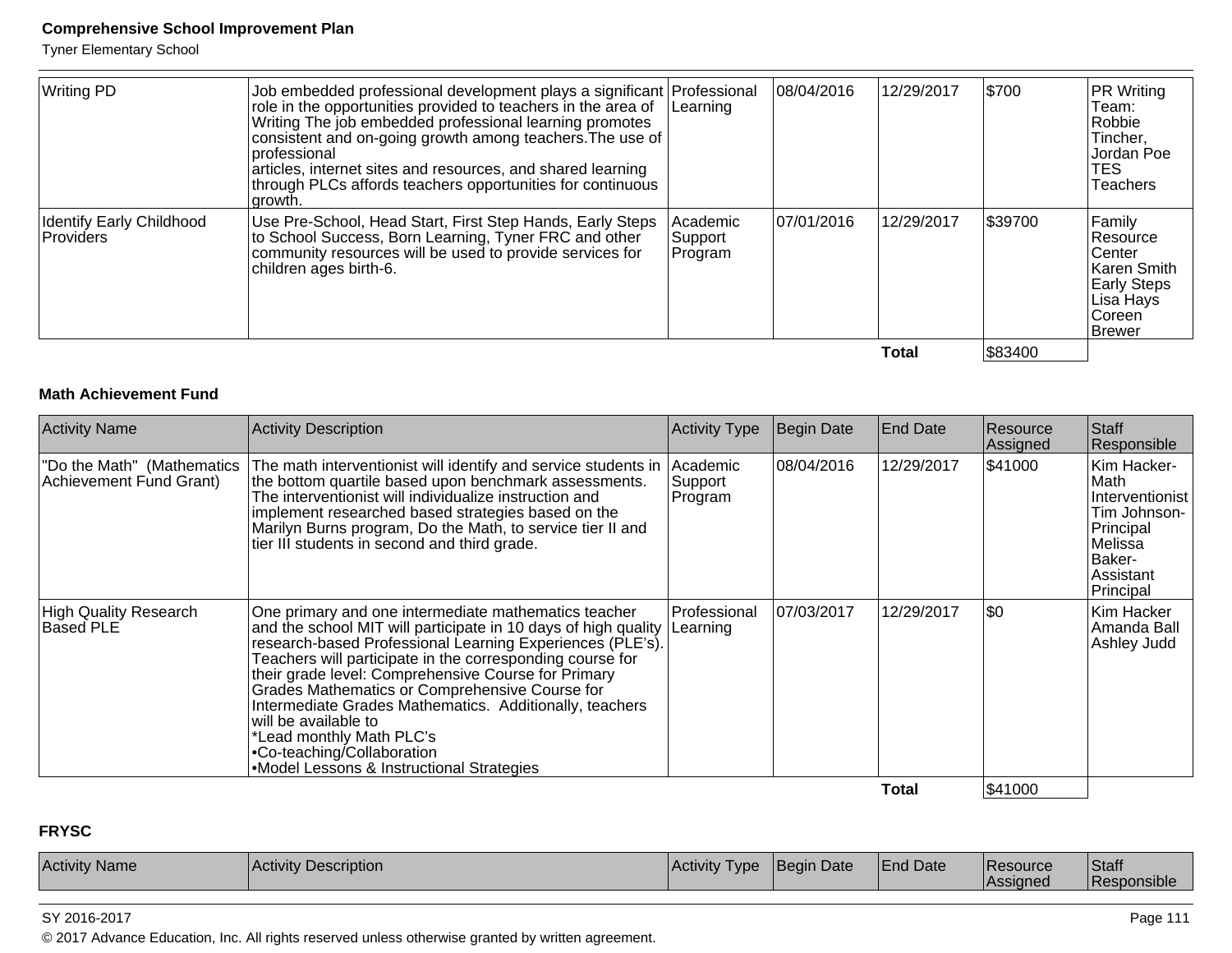Tyner Elementary School

| <b>Involvement</b> | Literacy Enrichment/Parental School-wide enrichment literacy experiences will be<br>promoted with Family Literacy Nights, Scholastic News,<br>National Geographic for Kids, Time for Kids, BrainPop,<br>BrainPop Jr., and Tumblebooks. Literacy recommendations<br>and strategies will be made through TES Family Resource<br>Center and Save the Children Grant, Read to Achieve<br>Grant, parent-teacher conferences, school website, and<br>∣newsletters. | l Parent<br><b>Involvement</b> | 108/04/2016 | 05/31/2017 | \$600 | Tim Johnson,  <br>Principal<br>lMelissa<br> Baker,<br><b>Assistant</b><br>Principal<br>∣Ruthie∶<br>Sizemore.<br><b>FRC Director</b> |
|--------------------|--------------------------------------------------------------------------------------------------------------------------------------------------------------------------------------------------------------------------------------------------------------------------------------------------------------------------------------------------------------------------------------------------------------------------------------------------------------|--------------------------------|-------------|------------|-------|-------------------------------------------------------------------------------------------------------------------------------------|
|                    |                                                                                                                                                                                                                                                                                                                                                                                                                                                              |                                |             | Total      | \$600 |                                                                                                                                     |

#### **General Fund**

| <b>Activity Name</b>        | Activity Description                                                                                                                                                                                                                                                                                                                                                                           | Activity Type Begin Date |            | <b>End Date</b> | Resource<br>Assigned | <b>Staff</b><br>Responsible |
|-----------------------------|------------------------------------------------------------------------------------------------------------------------------------------------------------------------------------------------------------------------------------------------------------------------------------------------------------------------------------------------------------------------------------------------|--------------------------|------------|-----------------|----------------------|-----------------------------|
| <b>Parent Communication</b> | Homework and attendance in all classrooms will be<br>monitored, frequent, extending student learning, and<br>involving parents/family. Parents will receive attendance<br>reports, homework monitoring reports, behavior reports,<br>assessment reports and report cards on a regular basis.<br>Parents will also receive weekly classroom/grade<br>newsletters in addition to positive notes. | Parent<br>IInvolvement   | 08/04/2016 | 12/29/2017      | \$300                | All Teachers                |
|                             |                                                                                                                                                                                                                                                                                                                                                                                                |                          |            | Total           | \$300                |                             |

#### **Total**

#### **Title I Schoolwide**

| <b>Activity Name</b>  | <b>Activity Description</b>                                                                                                                                                                                                                                                                                                                                                                                                                                                                                               | Activity Type                                                      | Begin Date | <b>End Date</b> | Resource<br> Assigned | <b>Staff</b><br>Responsible                                                                                                                     |
|-----------------------|---------------------------------------------------------------------------------------------------------------------------------------------------------------------------------------------------------------------------------------------------------------------------------------------------------------------------------------------------------------------------------------------------------------------------------------------------------------------------------------------------------------------------|--------------------------------------------------------------------|------------|-----------------|-----------------------|-------------------------------------------------------------------------------------------------------------------------------------------------|
| Class Size Reduction  | Teachers will be hired to reduce class size based on<br>student enrollment.                                                                                                                                                                                                                                                                                                                                                                                                                                               | Academic<br>Support<br>Program                                     | 07/01/2016 | 12/29/2017      | \$150000              | Tim Johnson,<br>Principal<br><b>SBDM</b>                                                                                                        |
| Reflex Math           | Teachers is grades K-5 will implement the research based<br>math program Reflex to increase math automaticity. All<br>students will utilize this program to gain automaticity.<br>Additionally, the program will be used for targeted<br>interventions with students who lack fluency skills already<br>developed by peers. This program will provide students with Program<br>explicit instruction and coaching, a practice environment to<br>maximize understanding, and customized, fast-paced<br>games for retention. | Professional<br> Learning,<br>Technology,<br>l Academic<br>Support | 08/04/2017 | 12/29/2017      | \$2995                | Amanda Ball,<br>5th Grade<br>Math teacher<br>lMelissa<br> Baker,<br>assistant<br>principal<br>Tim Johnson,<br>principal<br>All Math<br>Teachers |
| Born Learning Academy | A 6 parent session comprehensive family involvement<br>program which targets children from birth to age 5. This<br>program uses everyday activities to promote kindergarten<br>readiness.                                                                                                                                                                                                                                                                                                                                 | <b>Parent</b><br>Involvement                                       | 08/04/2016 | 05/31/2017      | \$400                 | Promise<br>Neighborhood<br>Ruthie<br>Sizemore/Fa<br>mily Resource<br>∣Center                                                                    |

#### SY 2016-2017

© 2017 Advance Education, Inc. All rights reserved unless otherwise granted by written agreement.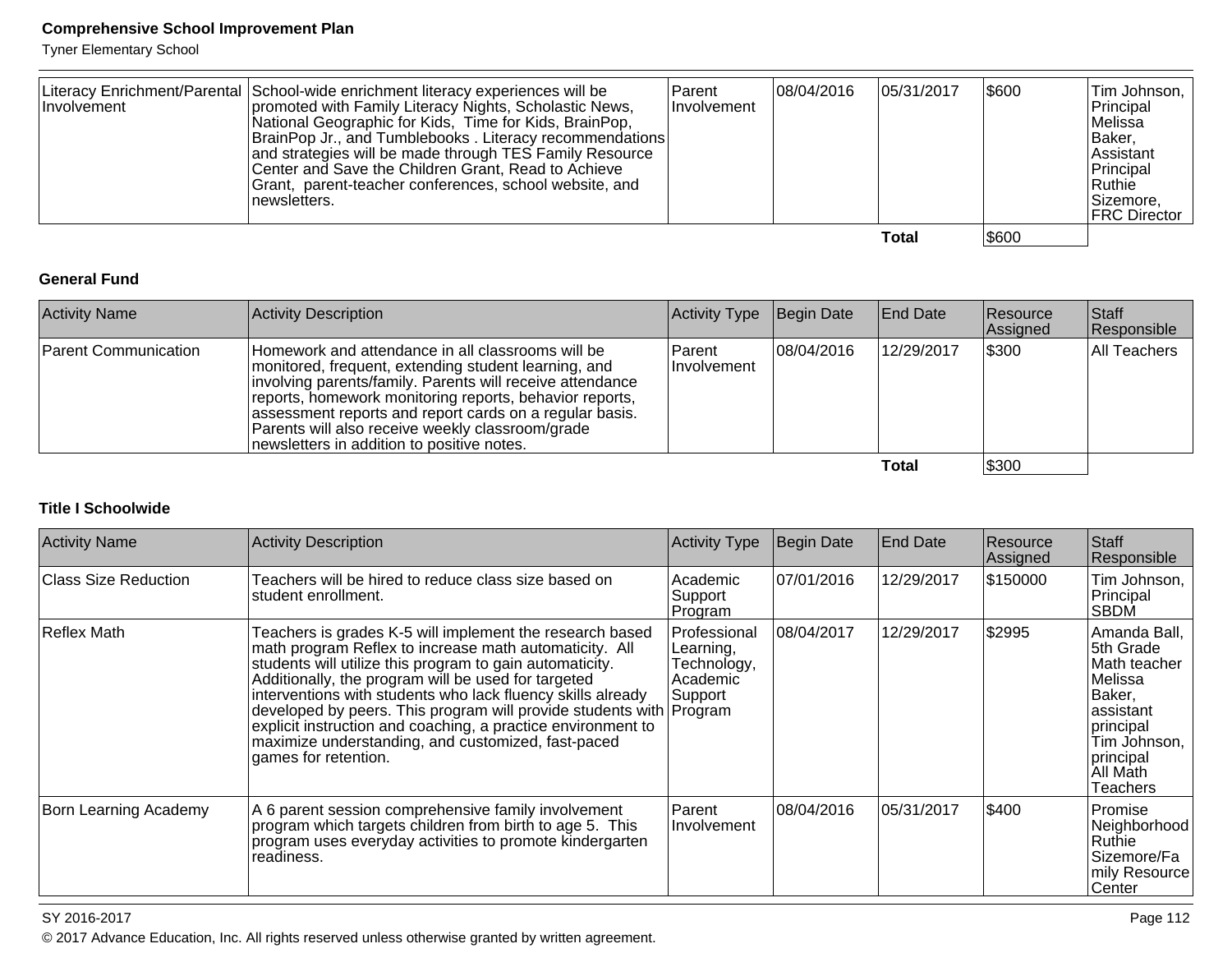| Kindergarten Open House            | Before the school year begins, kindergarten will conduct an<br>open house for incoming kindergarteners. Parents and<br>students will meet their child's teacher, receive academic<br>expectations, and become familiar with the routines of<br>kindergarten, as well as, the school.                                                                                                                                            | Parent<br>Involvement          | 08/04/2016 | 12/29/2017 | \$400   | Tim Johnson,<br>Principal<br>Melissa<br>Baker,<br>Assistant<br>Principal<br>Melony<br>Bingham,<br>Counselor<br>Kindergarten<br>Teachers and<br>Paraprofessio<br>nals                                     |
|------------------------------------|---------------------------------------------------------------------------------------------------------------------------------------------------------------------------------------------------------------------------------------------------------------------------------------------------------------------------------------------------------------------------------------------------------------------------------|--------------------------------|------------|------------|---------|----------------------------------------------------------------------------------------------------------------------------------------------------------------------------------------------------------|
| <b>Professional Learning</b>       | Teachers will recieve PD to increase student learning.<br>Teachers participate in program-specific job-embedded<br>professional development to enhance their ability to deliver<br>effective, appropriate instruction that improves student<br>learning, student growth goals, and supports teachers'<br>individual growth plan.                                                                                                | Professional<br>Learning       | 08/04/2015 | 12/29/2017 | \$1000  | Tim Johnson,<br>Principal<br>Melissa<br>Baker,<br>Assistant<br>Principal<br>Shanta<br>Madden,<br><b>Building PD</b><br>Coordinator                                                                       |
| Parental Involvement<br>Activities | Open House, School-wide functions such as Christmas<br>Programs. service learning projects, Early Steps monthly<br>Parent meetings, Save the children activities (Reading<br>Rocks), Home visits through Early Steps to School<br>Success, Part -time Parent Engagement Specialist, Family<br>Reading Night (4 per year), Raising a Reader Program<br>(Parents are encouraged to read to children at home) and<br>All Pro Dads. | Parent<br>Involvement          | 08/04/2016 | 12/29/2017 | \$500   | Tim Johnson,<br>Principal<br>Family<br>Resource<br>Center/Ruthie<br>Sizemore<br>Karen Smith<br>Preschool<br>Staff                                                                                        |
| <b>RTI Resources</b>               | Resources at school level will be used to place and<br>schedule students for RTI services based on data.<br>Example: Tier 1/classroom, Tier 2/ IReady Computer Lab.<br>Tier 3/ Small group Classroom Teacher/Interventionist in<br>addition to IReady. Tier3 students in kindergarten through<br>third grade may receive services provided by Read to<br>Achieve Grant and Mathematics Achievement Fund Grant.                  | Academic<br>Support<br>Program | 08/04/2016 | 12/29/2017 | \$10000 | Tim Johnson,<br>Principal;<br>Melissa<br>Baker,<br>Assistant<br>Principal<br>Classroom<br>Teachers<br>Sherrie Judd-<br>RTI Lab<br>Tammy<br>Webb- RTI<br>Lab<br>RTA-Londa<br>Freeman<br>MAF-Kim<br>Hacker |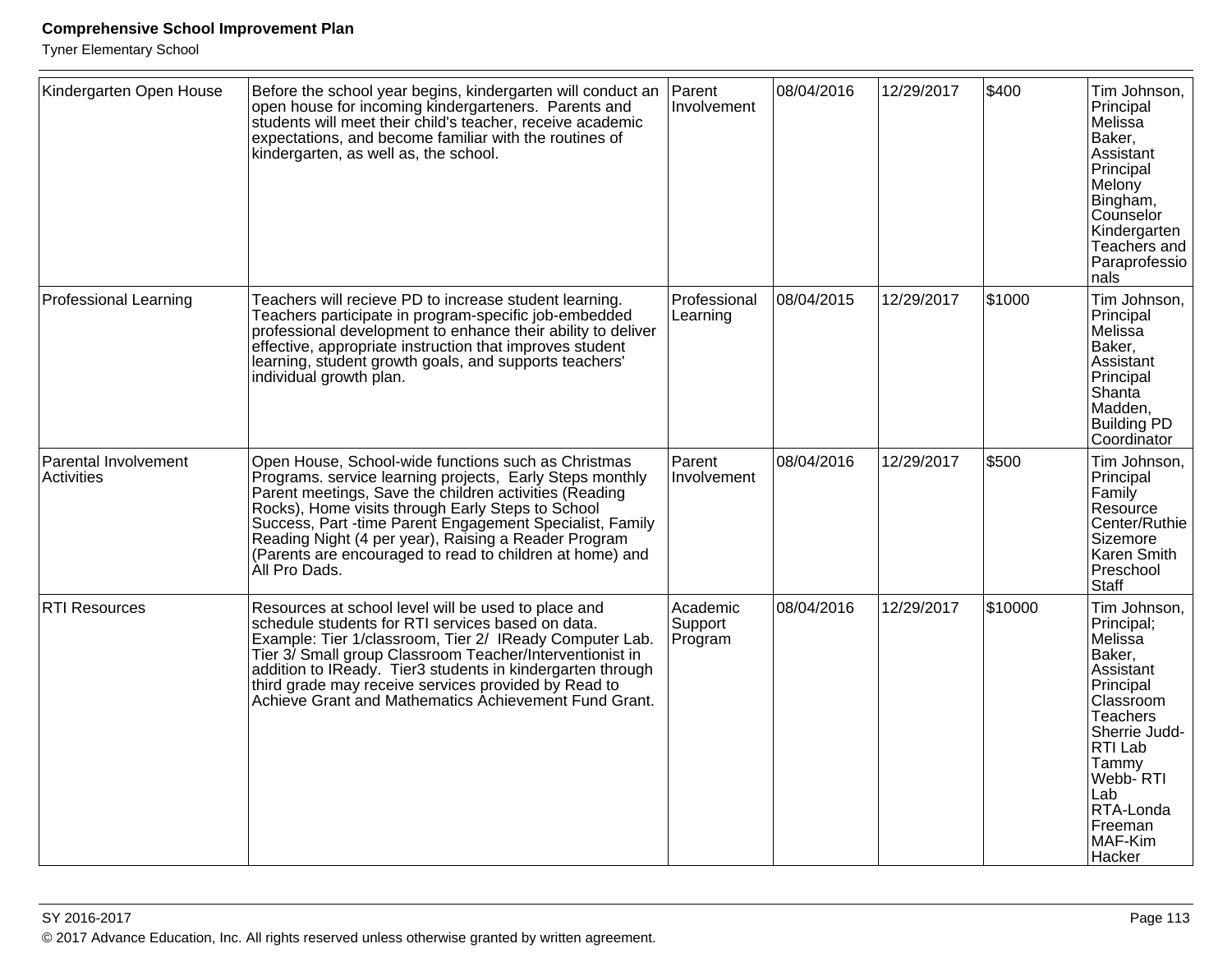Tyner Elementary School

| Professional Development in<br>Writing and Implementation | TES staff will review and implement the Professional<br>Development received in the areas of Language Mechanics<br>and Writing On Demand during the 2015-2016 school year<br>from KVIC (Angela Hilterbrand). New teachers will be<br>trained by grade level teams. Angela Hilterbrand will<br>provide one day of professional development as a follow up<br>during the 2016-2017 school year. | Academic<br>Support<br>Program | 08/04/2016 | 12/29/2017 | \$1000   | Tim Johnson,<br>Principal<br>Missy<br>Madden,<br>Writing<br>Teacher<br>Shanta<br>Madden,<br><b>Building PD</b><br>Coordinator |
|-----------------------------------------------------------|-----------------------------------------------------------------------------------------------------------------------------------------------------------------------------------------------------------------------------------------------------------------------------------------------------------------------------------------------------------------------------------------------|--------------------------------|------------|------------|----------|-------------------------------------------------------------------------------------------------------------------------------|
| Identify Early Childhood<br>Providers                     | Use Pre-School, Head Start, First Step Hands, Early Steps<br>to School Success, Born Learning, Tyner FRC and other<br>community resources will be used to provide services for<br>children ages birth-6.                                                                                                                                                                                      | Academic<br>Support<br>Program | 07/01/2016 | 12/29/2017 | \$300    | Family<br>Resource<br>Center<br>Karen Smith<br><b>Early Steps</b><br>Lisa Hays<br>Coreen<br><b>Brewer</b>                     |
| <b>Family Reading Nights</b>                              | Family Resource Center and Title I provide Family<br>Engagement Nights 2 Times a year to promote literacy to<br>students and parents.                                                                                                                                                                                                                                                         | Parent<br>Involvement          | 08/04/2016 | 12/29/2017 | \$400    | Ruthie<br>Sizemore/<br>Family<br>Resource<br>Tim Johnson,<br>Principal<br>Melissa<br>Baker,<br>Assistant<br>Principal         |
|                                                           |                                                                                                                                                                                                                                                                                                                                                                                               |                                |            | Total      | \$166995 |                                                                                                                               |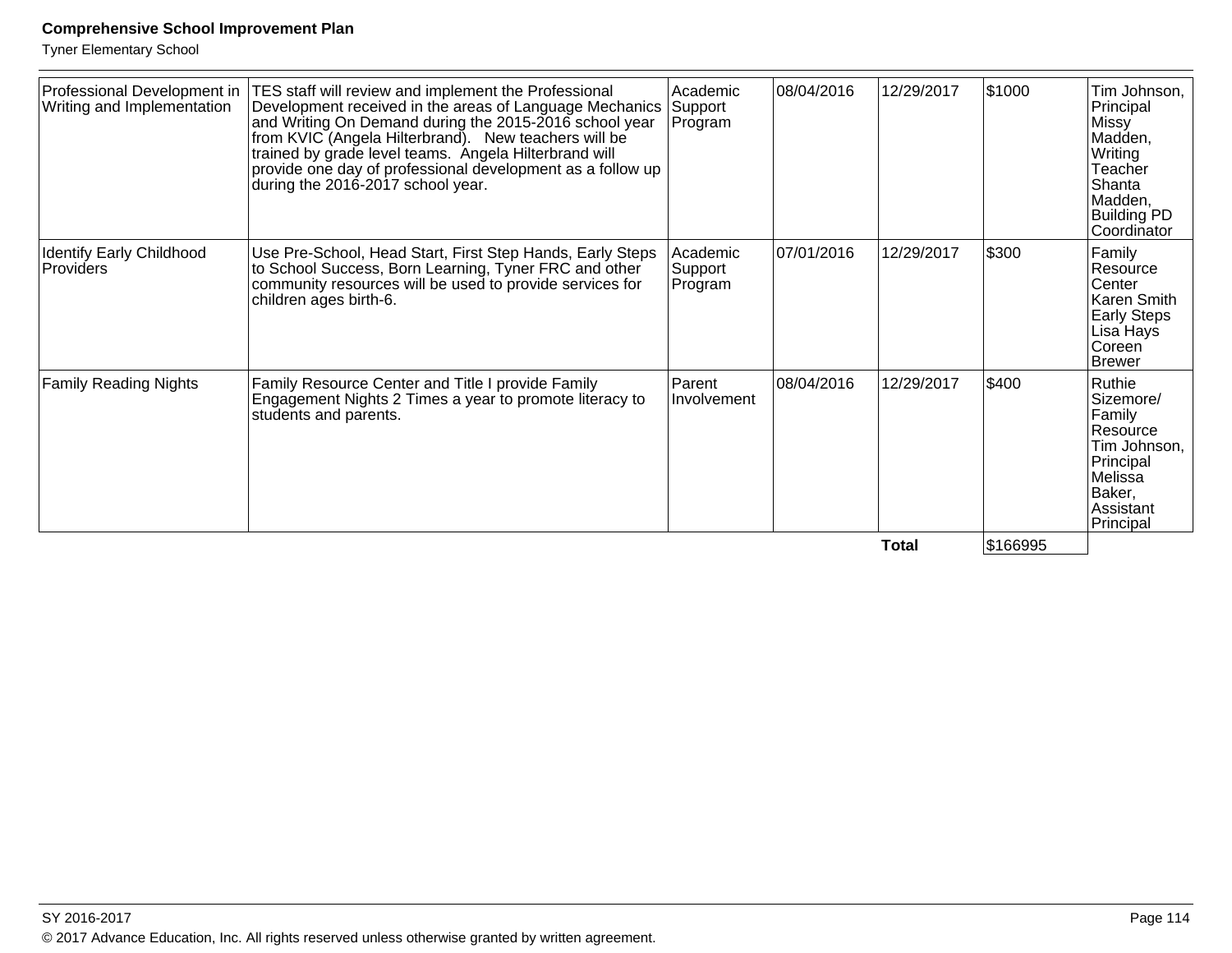## **Phase II - KDE Assurances - Schools**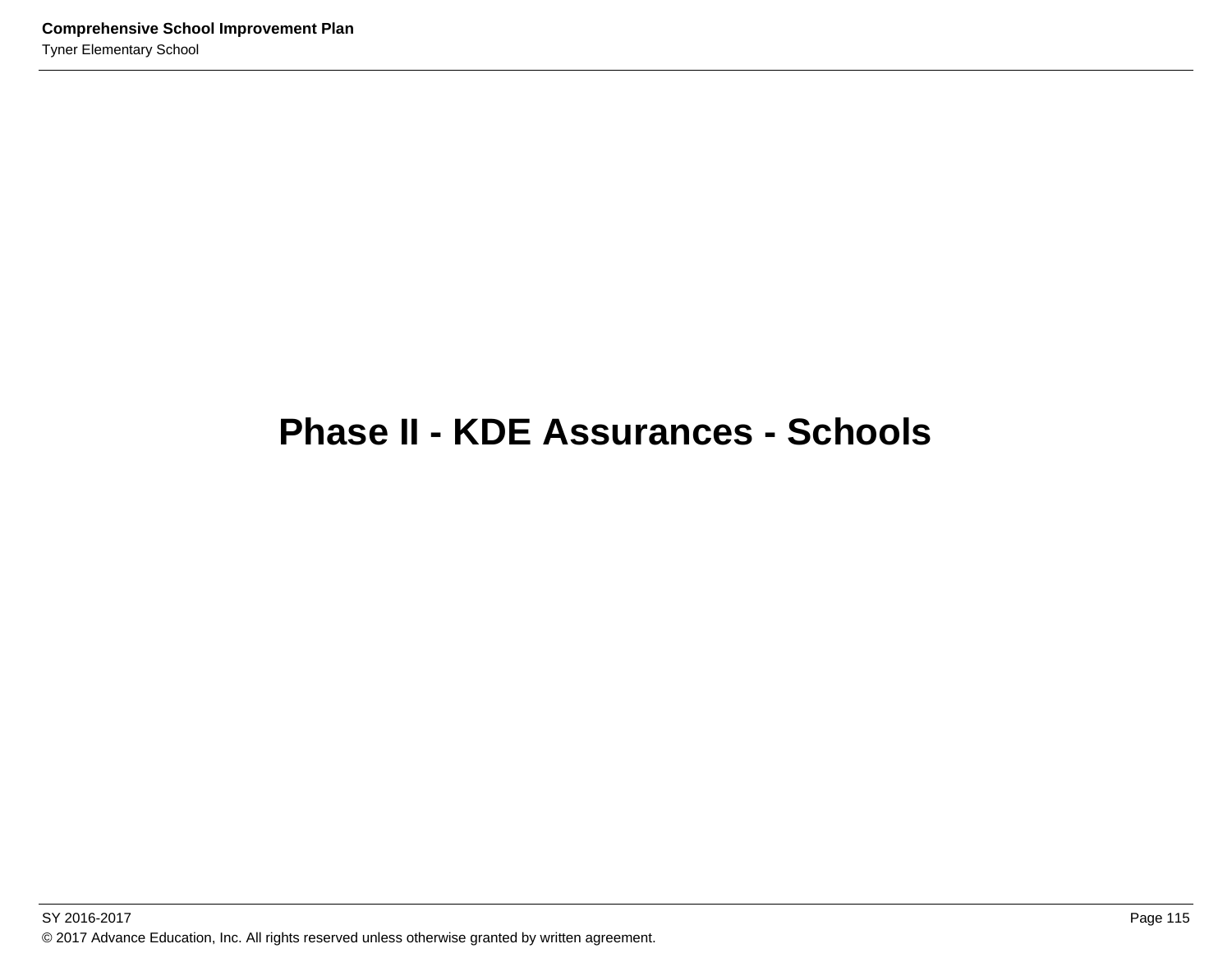Tyner Elementary School

## **Introduction**

KDE Assurances - School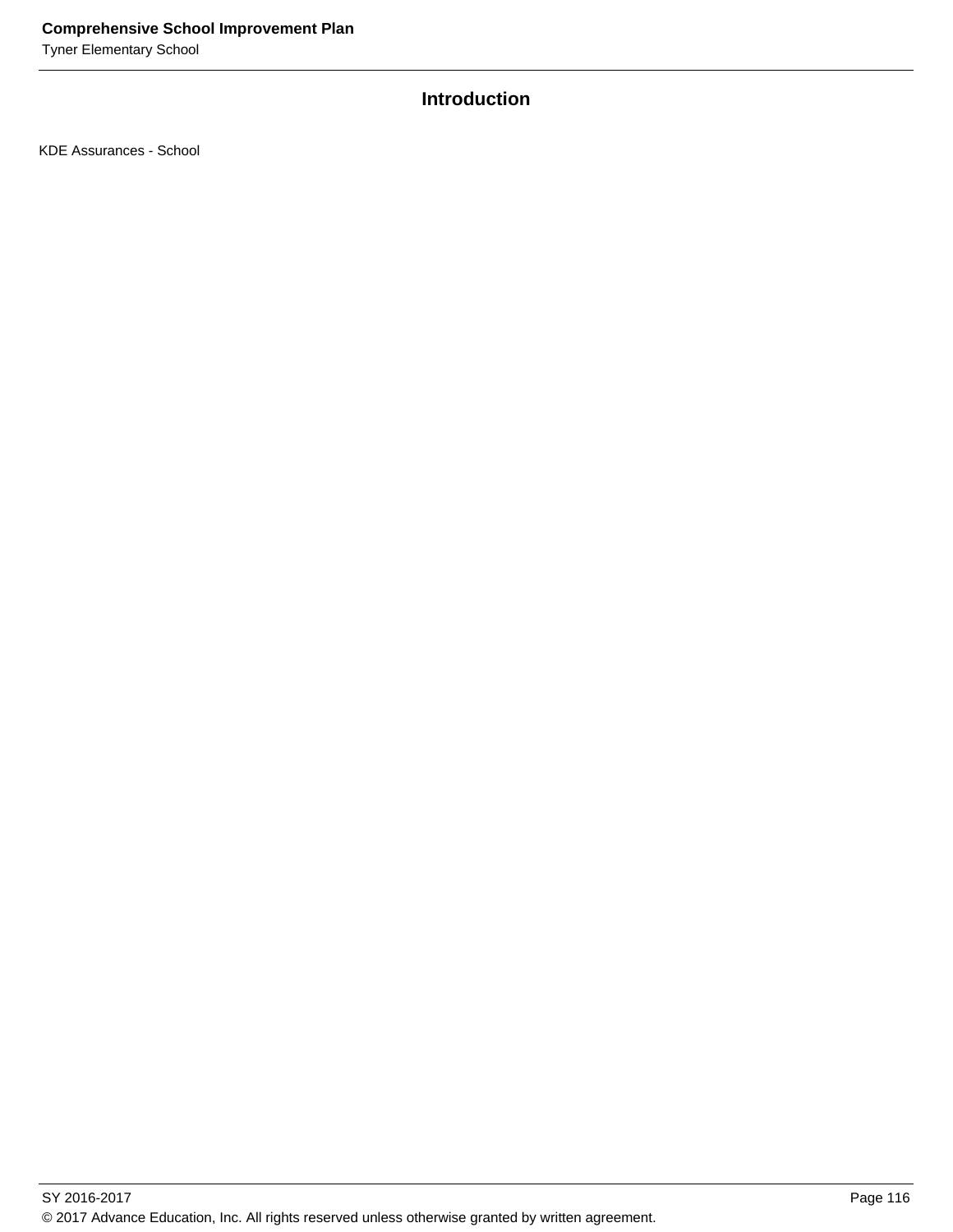#### **Assurances**

| Label         | <b>Assurance</b>                                                                                                                                                                                                                                        | <b>Response</b> | Comment                                                                                                                                                                                                                                                                                                                                                                                                                                                                                                        | <b>Attachment</b> |
|---------------|---------------------------------------------------------------------------------------------------------------------------------------------------------------------------------------------------------------------------------------------------------|-----------------|----------------------------------------------------------------------------------------------------------------------------------------------------------------------------------------------------------------------------------------------------------------------------------------------------------------------------------------------------------------------------------------------------------------------------------------------------------------------------------------------------------------|-------------------|
| Comprehensive | The school conducted a comprehensive needs<br>Needs Assessment   assessment, which included a review of<br>academic achievement data for all students and<br>assessed the needs of the school relative to<br>each of the schoolwide program components. | Yes             | We differentiate instruction in<br>order to meet all learning needs.<br>Each child is treated as an<br>Individual and the staff strives to<br>lmeet each student's individual<br>needs. Staff members continually<br>assess current performance in<br>contrast to best researched-<br>based teaching practices. Test<br>scores are analyzed and areas of<br>weakness are addressed.<br>Students who struggle are offered<br>a variety of<br>intervention programs targeted to<br>address their specific needs. |                   |

| Label                     | Assurance                                                                                                                                                                                                                                           | <b>Response</b> | Comment                                                                                                                                                                                                                                                                                                                                                                                                                                                                                                                                                                                                           | <b>Attachment</b> |
|---------------------------|-----------------------------------------------------------------------------------------------------------------------------------------------------------------------------------------------------------------------------------------------------|-----------------|-------------------------------------------------------------------------------------------------------------------------------------------------------------------------------------------------------------------------------------------------------------------------------------------------------------------------------------------------------------------------------------------------------------------------------------------------------------------------------------------------------------------------------------------------------------------------------------------------------------------|-------------------|
| Core Academic<br>Programs | The school planned and developed Schoolwide<br>researchbased instructional reform strategies to<br>strengthen the core academic program,<br>increase the amount and quality of learning<br>time, and provide additional support to all<br>students. | Yes             | TES uses Pearson's Reading<br>Street LA Series in grades K-5 in<br>a 90 minute protected<br>instructional block of time for<br>Reading. Additionally, TES<br>utilizes EnVision Math created by<br>Pearson for grades K-5 in a 60 to<br>90 minute Math block. Pearson<br>Education uses scientific.<br>evidenced-based methods in the<br>development of its educational<br>curricula. Additional researched<br>based strategies are incorporated<br>into lessons: IReady in which<br>students are required to get in 45<br>minutes per week in each content<br>area to show improvements.<br>(Marzano, & Stiggens) |                   |

| Label                          | <b>Assurance</b>                                                                      | <b>Response</b> | <b>Comment</b>                                                                                                                                                                                                                                                                                                                                                                                                                                                                                                                                                                                                             | <b>Attachment</b> |
|--------------------------------|---------------------------------------------------------------------------------------|-----------------|----------------------------------------------------------------------------------------------------------------------------------------------------------------------------------------------------------------------------------------------------------------------------------------------------------------------------------------------------------------------------------------------------------------------------------------------------------------------------------------------------------------------------------------------------------------------------------------------------------------------------|-------------------|
| <b>Preschool</b><br>Transition | The school planned preschool transition<br>strategies and the implementation process. | Yes             | TES has several planned<br>preschool transition strategies<br>such as: Pre-School, Head Start,<br>First Steps, Hands, Early Steps to<br>School Success, Raise a Reader,<br>and Born Learning Academy.<br>Tyner FRC and other community<br>resources will be used to provide<br>services for children ages birth-6.<br>TES assesses all kindergarteners<br>at school entry with (BRIGANCE)<br>screener to establish entry level<br>skills. In addition, TES Family<br>Resource Center will gather any<br>transition data from Early<br>Childcare providers to get to<br>know incoming Pre-<br>School/Kindergarten students. |                   |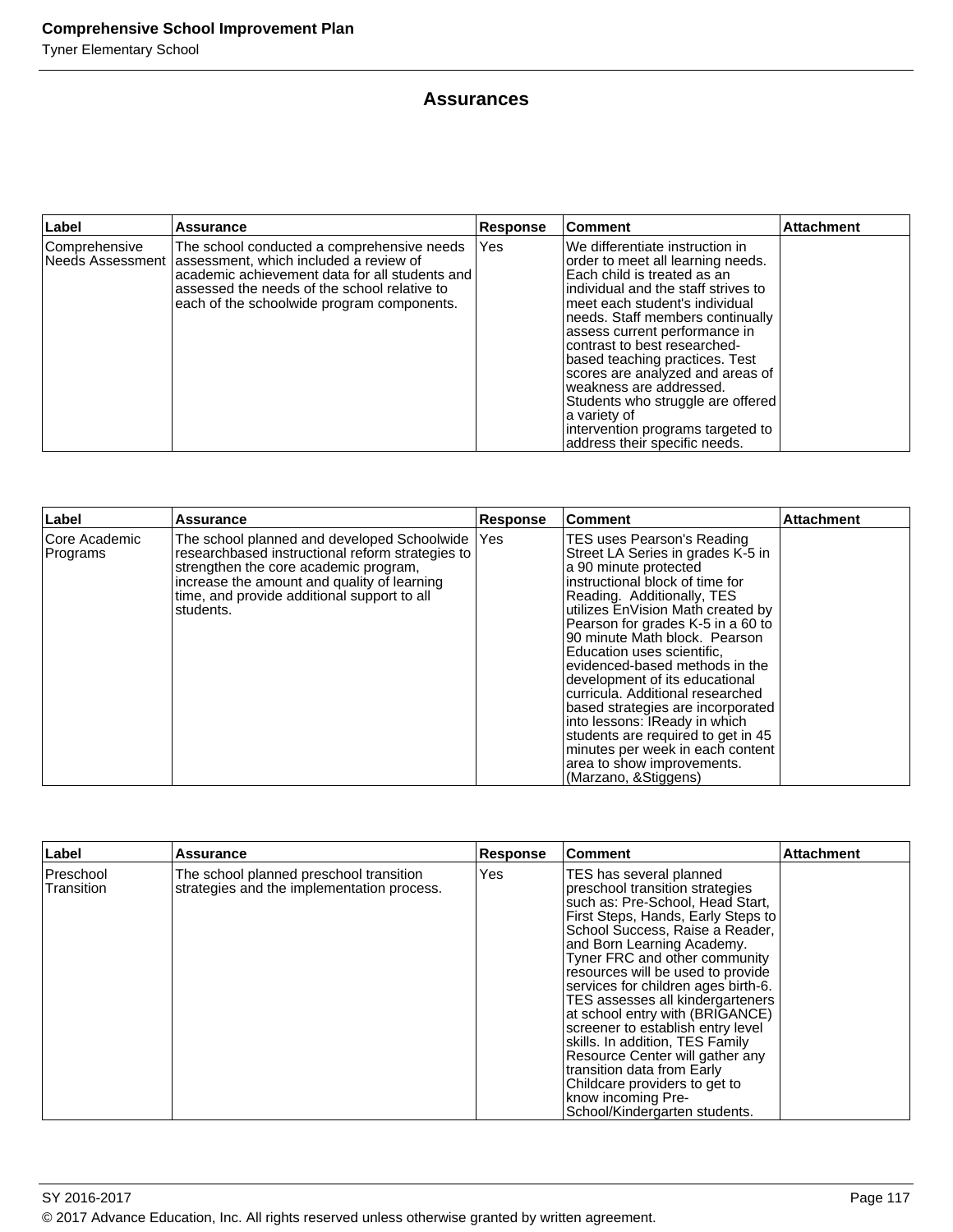| Label                        | Assurance                                                                                                                                                                                                                                               | <b>Response</b> | <b>Comment</b>                                                                                                                                                                                                                                                                                                                                                                                                                                                                                                                                                                                                                                                     | <b>Attachment</b> |
|------------------------------|---------------------------------------------------------------------------------------------------------------------------------------------------------------------------------------------------------------------------------------------------------|-----------------|--------------------------------------------------------------------------------------------------------------------------------------------------------------------------------------------------------------------------------------------------------------------------------------------------------------------------------------------------------------------------------------------------------------------------------------------------------------------------------------------------------------------------------------------------------------------------------------------------------------------------------------------------------------------|-------------------|
| Research-based<br>Strategies | The school planned and developed schoolwide<br>researchbased instructional strategies that<br>provide additional instruction for students<br>experiencing the greatest degree of difficulty<br>mastering the state's academic achievement<br>standards. | Yes             | Teachers identify and place<br>students in appropriate RTI tiers<br>and revise Tiers 3 times a year.<br>Teachers will use universal<br>district screeners and classroom<br>assessments (IReady, STAR,<br>and various screeners) to<br>determine Tier II and Tier III<br>students in Reading. Small skills<br>groups will be used as<br>interventions (using various<br>curricular tools such as Pearson<br>Resources). Students may also<br>be referred to after school<br>tutoring program. Our school also<br>has the Read to<br>Achieve grant and the<br>Mathematics Achievement Fund<br>Grant which is interventions<br>based on research based<br>strategies. |                   |

| ∣Label                              | 'Assurance                                                                        | <b>Response</b> | <b>Comment</b>                                                                        | ∣Attachment |
|-------------------------------------|-----------------------------------------------------------------------------------|-----------------|---------------------------------------------------------------------------------------|-------------|
| <b>Highly Qualified</b><br>Teachers | The school planned strategies to recruit and<br>retain highly qualified teachers. | Yes             | The school planned strategies to<br>recruit and retain highly qualified<br>Iteachers. |             |

| Label                               | <b>Assurance</b>                                                                                                                                                                                                                  | Response    | ∣Comment                                                                                                                                                                                                                                                                        | Attachment |
|-------------------------------------|-----------------------------------------------------------------------------------------------------------------------------------------------------------------------------------------------------------------------------------|-------------|---------------------------------------------------------------------------------------------------------------------------------------------------------------------------------------------------------------------------------------------------------------------------------|------------|
| Title I. Part A<br>Schoolwide Funds | The school allocated and spent Title I, Part A<br>Schoolwide funds only on allowable programs<br>and activities and maintained appropriate<br>financial records in this regard on its Title I,<br>Part A programs and activities. | <b>IYes</b> | <b>All Title I funds are allocated</b><br>through the Jackson County<br>Board of Education and all funds<br>lused from Title I must be coded<br>appropriately and approved<br>through the Board of Education<br>Ibefore a Purchase Order is<br>approved for any Title I funding |            |

| Label                   | Assurance                                                                                                                                                                                                                                                                                                            | Response | <b>Comment</b>                                                                                                                                                                                                                                                                                                                                                                                                                                                                                                                                                                                                                                                    | <b>Attachment</b> |
|-------------------------|----------------------------------------------------------------------------------------------------------------------------------------------------------------------------------------------------------------------------------------------------------------------------------------------------------------------|----------|-------------------------------------------------------------------------------------------------------------------------------------------------------------------------------------------------------------------------------------------------------------------------------------------------------------------------------------------------------------------------------------------------------------------------------------------------------------------------------------------------------------------------------------------------------------------------------------------------------------------------------------------------------------------|-------------------|
| Parental<br>Involvement | The school planned or developed strategies to<br>increase parental involvement in the design,<br>implementation, evaluation and communication<br>of assessment results of the Schoolwide<br>activities, which included the development and<br>implementation of a Parent Compact and a<br>Parent Involvement Policy. | Yes      | TES offers a variety of parental<br>involvement activities such as:<br>open house, school-wide<br>functions such as Christmas<br>Programs, service learning<br>projects, Early Steps monthly<br>parent meetings, Save the<br>children activities (Reading<br>Rocks). Home visits through<br>Early Steps to School Success,<br>Part-time Parent Engagement<br>Specialist, Family Reading Night<br>(3 times a year), FAST (families<br>and schools together), Raising a<br>Reader Program (parents are<br>encouraged to read to children at<br>home), and All Pro Dads. Parents<br>are encouraged to take a parental<br>survery linked to the school's web<br>site. |                   |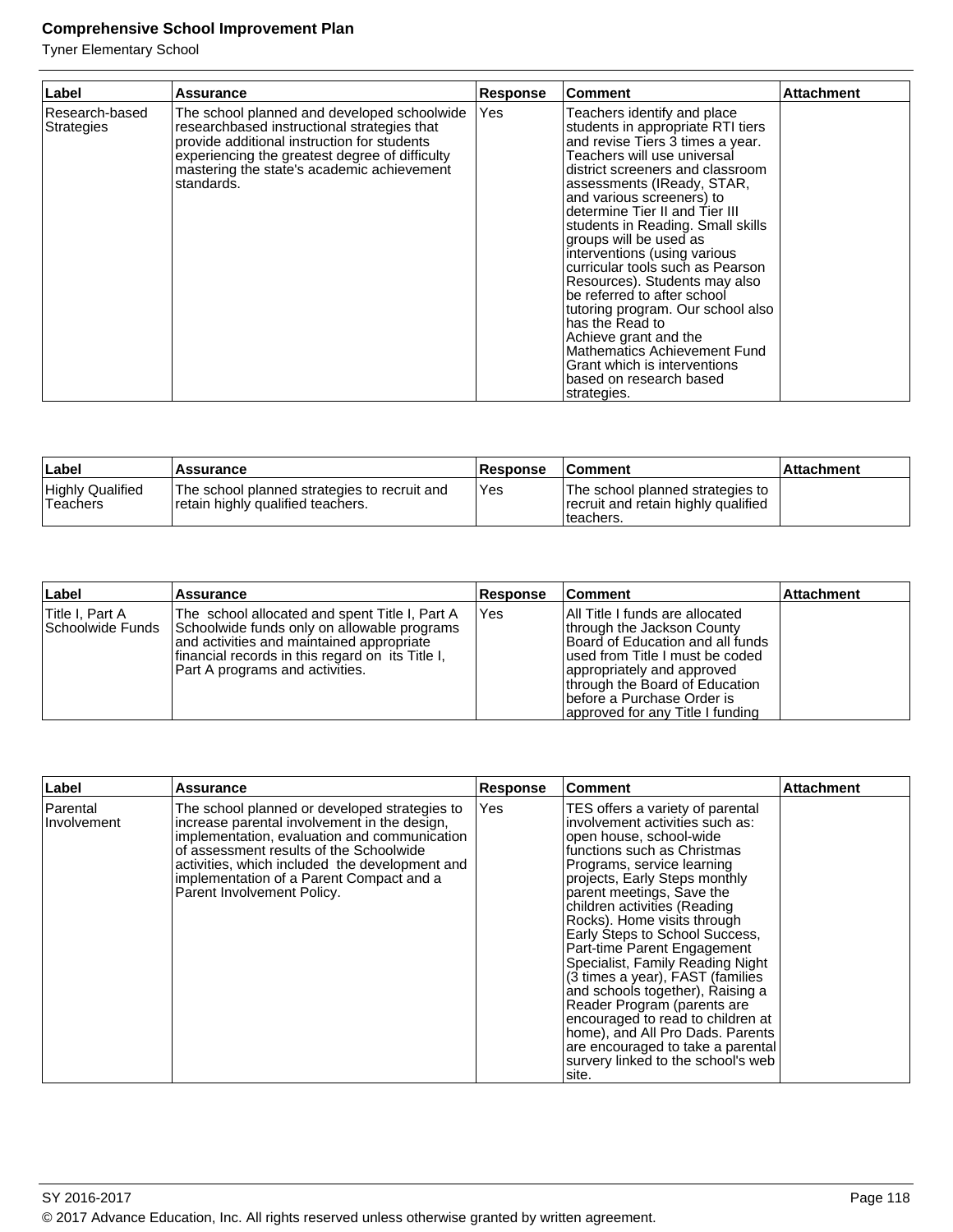| ∣Label                                | <b>Assurance</b>                                                                                                          | <b>Response</b> | <b>Comment</b>                                                                                                                                        | <b>Attachment</b> |
|---------------------------------------|---------------------------------------------------------------------------------------------------------------------------|-----------------|-------------------------------------------------------------------------------------------------------------------------------------------------------|-------------------|
| <i><b>Schoolwide</b></i><br> Planning | The school incorporated the ten schoolwide<br>planning criteria into the existing school<br>improvement planning process. | Yes             | Our school uses CSIP tools such<br>as needs assessments, data<br>analysis and evaluates test data<br>to make changes to our<br>Icurriculum as needed. |                   |

| Label                       | Assurance                                                                                                                            | <b>Response</b> | Comment                                                                                                                                                                                                                                                                                                                                                                                                                                                                                                                                                                                             | <b>Attachment</b> |
|-----------------------------|--------------------------------------------------------------------------------------------------------------------------------------|-----------------|-----------------------------------------------------------------------------------------------------------------------------------------------------------------------------------------------------------------------------------------------------------------------------------------------------------------------------------------------------------------------------------------------------------------------------------------------------------------------------------------------------------------------------------------------------------------------------------------------------|-------------------|
| Professional<br>Development | The school planned or provided appropriate<br>professional development activities for staff<br>members who will be serving students. | Yes             | On -line PD is used to provide<br>professional development of the<br>areas of curriculum, assessment,<br>land instruction. Teachers have<br>received and will continue to<br>receive job embedded PD in<br>Writing, Visual and Performing<br>ARTs, World Language, and<br>PLCS. Additionally, Math and<br>Reading teachers in K-3 receive<br>job embedded PD through MAF<br>and RTA. All teachers have<br>participated in K-5 vertical<br>alignment professional learning.<br>Furthermore, teachers<br>participated in program specific<br>professional learning to enhance<br>teaching strategies. |                   |

| Label                  | <b>Assurance</b>                                                                                                                                                                  | <b>Response</b> | <b>Comment</b>                                                                                                                                        | <b>Attachment</b> |
|------------------------|-----------------------------------------------------------------------------------------------------------------------------------------------------------------------------------|-----------------|-------------------------------------------------------------------------------------------------------------------------------------------------------|-------------------|
| Comprehensive<br> Plan | The school an annual evaluation that addresses lYes<br>the implementation of the comprehensive plan<br>and student achievement results that will inform I<br>changes when needed. |                 | Our school uses CSIP tools such<br>las needs assessments, data<br>analysis and evaluates test data<br>to make changes to our<br>curriculum as needed. |                   |

| ∣Label        | Assurance                                                                                                                                                                                                                  | Response | <b>Comment</b>                                                                                                                                                                                                                                                                                                                                                                                                              | <b>Attachment</b> |
|---------------|----------------------------------------------------------------------------------------------------------------------------------------------------------------------------------------------------------------------------|----------|-----------------------------------------------------------------------------------------------------------------------------------------------------------------------------------------------------------------------------------------------------------------------------------------------------------------------------------------------------------------------------------------------------------------------------|-------------------|
| Comprehensive | The school conducted a comprehensive needs<br>Needs Assessment   assessment, which included a review of<br>academic achievement data, and established<br>objective criteria for identifying eligible Title I<br>Istudents. | Yes      | Our school completed the needs<br>assessment through the analysis<br>of various data including KPREP,<br>IReady, and STAR. Additionally<br>our school uses researched<br>based programs such as IReady,<br>RTA (Read to Achieve Grant),<br>Pearson Math, Reading Street<br>series checkpoints and fluency<br>screeners, and MAF<br>(Mathematics Achievement Fund)<br>Grant) to support, assist, and<br>identified students. |                   |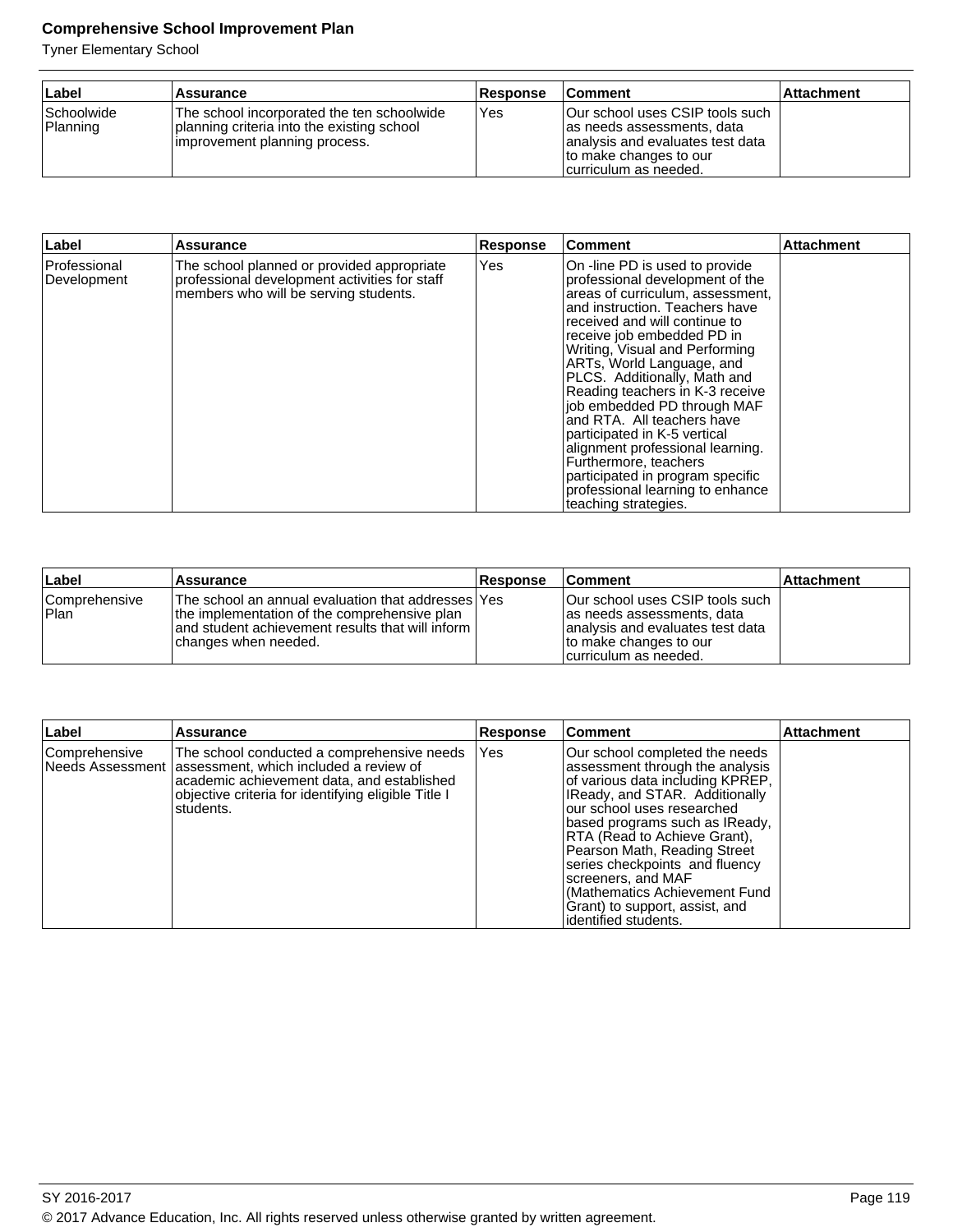| Label                              | Assurance                                                                                                                 | Response | <b>Comment</b>                                                                                                                                                                                                                                                                                                                                                                                                                                                                                                                                                                                                                                                       | <b>Attachment</b> |
|------------------------------------|---------------------------------------------------------------------------------------------------------------------------|----------|----------------------------------------------------------------------------------------------------------------------------------------------------------------------------------------------------------------------------------------------------------------------------------------------------------------------------------------------------------------------------------------------------------------------------------------------------------------------------------------------------------------------------------------------------------------------------------------------------------------------------------------------------------------------|-------------------|
| Instructional<br><b>Strategies</b> | The school planned and developed research<br>based instructional strategies to support and<br>assist identified students. | Yes      | RTA and MAF interventions,<br>IReady, Pearson Reading Street<br>and Math series and<br>interventions, Save the Children<br>in school and after school<br>Reading Rocks Program,<br>Promise Neighborhood Tutor,<br>Specialist assists with<br>interventions and collaborates<br>with our 5th grade students and<br>lteachers, All Pro Dads is a<br>program open to all dads. All Pro<br>Dads is Family First's innovative<br>and unique program for every<br>father. Their hope is to help<br>fathers become passionate about<br>their role in their family's life. We<br>strive daily to provide them every<br>resource needed to rightly train<br>up their children |                   |

| Label                                       | <b>Assurance</b>                                                                                                                                                 | <b>Response</b> | <b>Comment</b>                                                                                                                                                                                                                                                                                                                                                 | <b>Attachment</b> |
|---------------------------------------------|------------------------------------------------------------------------------------------------------------------------------------------------------------------|-----------------|----------------------------------------------------------------------------------------------------------------------------------------------------------------------------------------------------------------------------------------------------------------------------------------------------------------------------------------------------------------|-------------------|
| Targeted<br>Assistance<br><b>Activities</b> | The school planned targeted assistance<br>activities for identified students that coordinated<br>and integrate with other federal, state, and local<br>programs. | Yes             | <b>TES Targeted Assistance</b><br>Activities that coordinated with<br>federal and state and local<br> programs:<br>Pearson Reading Street &<br><b>Envision Math</b><br><b>IReady</b><br><b>Fluency Screeners</b><br>Save the Children in school and<br>after school reading interventions<br>IRTA Grant<br>IMAF Grant<br>Early Steps, HANDS, Raise a<br>Reader |                   |

| Label                                              | Assurance                                                                                                                                                                                           | <b>Response</b> | <b>Comment</b>                                                                                                                                                                                                         | <b>Attachment</b> |
|----------------------------------------------------|-----------------------------------------------------------------------------------------------------------------------------------------------------------------------------------------------------|-----------------|------------------------------------------------------------------------------------------------------------------------------------------------------------------------------------------------------------------------|-------------------|
| Targeted<br><b>Assistance</b><br><b>Activities</b> | The school planned targeted assistance<br>lactivities for identified students that coordinate<br>with and support the regular educational<br>program so identified students have access to<br>both. | l Yes           | ITES planned activities to<br>coordinate with other federal,<br>state, and local programs such<br>as: Title I parental involvement<br>activities, TES Family Resource<br>activities, Save the Children<br>lactivities. |                   |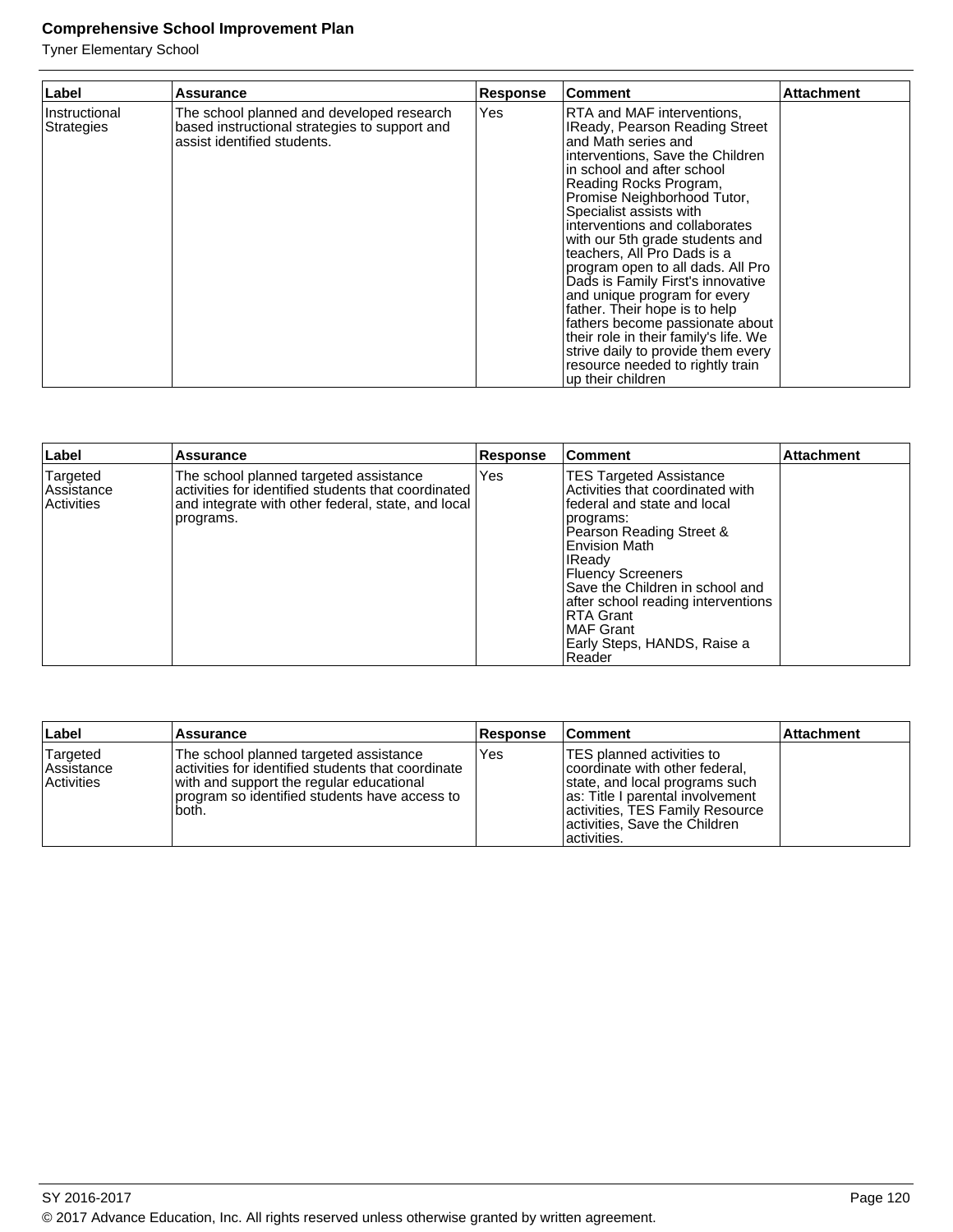| Label                    | Assurance                                                                                                      | <b>Response</b> | <b>Comment</b>                                                                                                                                                                                                                                                                                                                                                                                                                                                                                                                                                                                                                                      | <b>Attachment</b> |
|--------------------------|----------------------------------------------------------------------------------------------------------------|-----------------|-----------------------------------------------------------------------------------------------------------------------------------------------------------------------------------------------------------------------------------------------------------------------------------------------------------------------------------------------------------------------------------------------------------------------------------------------------------------------------------------------------------------------------------------------------------------------------------------------------------------------------------------------------|-------------------|
| Schoolwide<br>Activities | The school planned activities to coordinate and<br>integrate with other federal, state, and local<br>programs. | Yes             | TES planned activities that<br>coordinate with and support the<br>regular educational program such<br>las:<br>*Collaboration with Camp A.J. to<br>provide students with lessons<br>pertaining to Character<br>Education.<br>* Collaboration with Kentucky<br>Art's Council to provide visiting<br>artist residencies (Spanish<br>Culture, Dance, and Visual Art:<br><b>Chinese Culture and Dance:</b><br>Appalachian Culture and Dance;<br>and Appalachian Music).<br>*Collaboration with Beth's<br>Blessing and Chad's Hope to<br>promote drug awareness.<br>*Collaboration with Lexington<br>Children's Theatre to provide a<br>live performance. |                   |

| Label                                       | Assurance                                                                                                                                                                                                                                                                                       | <b>Response</b> | <b>Comment</b>                                                                                                                                                                                                                                                                                                                                                                                                                         | <b>Attachment</b> |
|---------------------------------------------|-------------------------------------------------------------------------------------------------------------------------------------------------------------------------------------------------------------------------------------------------------------------------------------------------|-----------------|----------------------------------------------------------------------------------------------------------------------------------------------------------------------------------------------------------------------------------------------------------------------------------------------------------------------------------------------------------------------------------------------------------------------------------------|-------------------|
| Targeted<br>Assistance<br><b>Activities</b> | The school planned or developed strategies to<br>monitor and evaluate the success of targeted<br>assistance activities with the identified students<br>and will use the results of the evaluation to<br>inform and improve instructional strategies and<br>professional development activities. | Yes             | We regularly monitor our students<br>three times a year with IReady<br>diagnostic assessments and<br>monthly progress monitoring as<br>well as the STAR assessment<br>which is given twice a year.<br>Teachers also use fluency<br>screeners/checks in reading and<br>math weekly checkpoint with their<br>Pearson reading and math<br>programs. Students who are<br>identified as Tier II and Tier III<br>receive additional support. |                   |

| ∣Label           | <b>Assurance</b>                                                                                                                                                         | <b>Response</b> | <b>Comment</b> | ∣Attachment∶ |
|------------------|--------------------------------------------------------------------------------------------------------------------------------------------------------------------------|-----------------|----------------|--------------|
| Highly Qualified | The school assigned paraprofessionals who<br>Imet the requirements of Highly Qualified under<br><b>ESEA to work with targeted assistance</b><br>programs and activities. | IN/A            |                |              |

| ∣Label                     | <b>Assurance</b>                                                                                                                                                                                                                           | <b>Response</b> | <b>Comment</b>            | <b>Attachment</b> |
|----------------------------|--------------------------------------------------------------------------------------------------------------------------------------------------------------------------------------------------------------------------------------------|-----------------|---------------------------|-------------------|
| Federal Program<br>l Funds | The school allocated and spent federal program N/A<br>funds only on programs and activities for<br>identified eligible students. The school<br>maintained appropriate financial records on its<br>Title I, Part A programs and activities. |                 | We are a Title I program. |                   |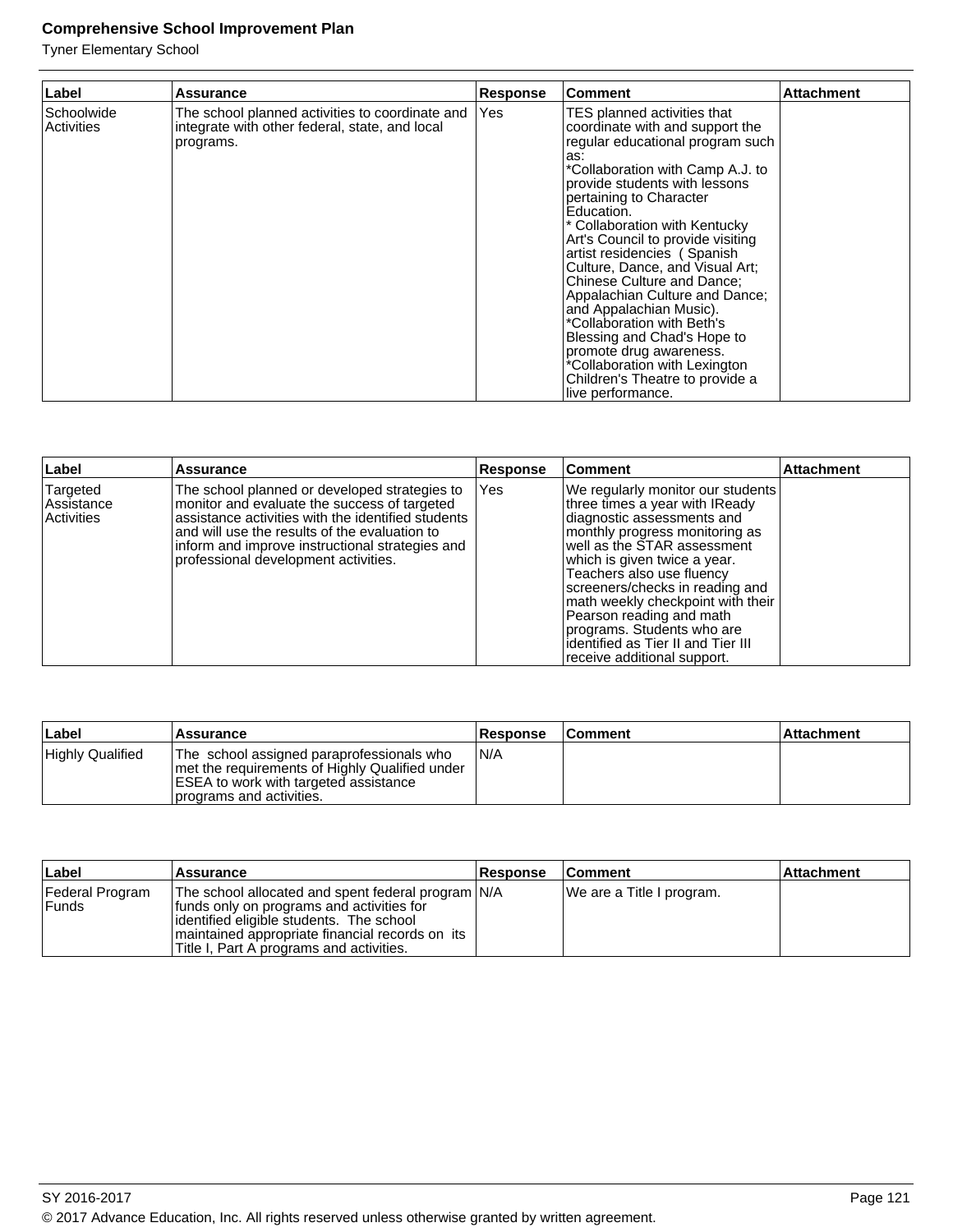| Label                   | <b>Assurance</b>                                                                                                                                                                                                                                                       | <b>Response</b> | Comment                                                                                                                                                                                                                                                                                                                                                                                                         | <b>Attachment</b> |
|-------------------------|------------------------------------------------------------------------------------------------------------------------------------------------------------------------------------------------------------------------------------------------------------------------|-----------------|-----------------------------------------------------------------------------------------------------------------------------------------------------------------------------------------------------------------------------------------------------------------------------------------------------------------------------------------------------------------------------------------------------------------|-------------------|
| Parental<br>Involvement | The school planned or developed strategies to<br>increase parental involvement in the design,<br>implementation, and evaluation of the targeted<br>assistance activities, which included the<br>implementation of a Parent Compact and a<br>Parent Involvement Policy. | Yes             | TES is not a targeted assistance<br>school but we do provide parental<br>linvolvement activities. Parents<br>Itake a survey to increase parent<br>involvement and parental<br>feedback on all school wide<br>lissues. We also have<br>activities/programs throughout<br>the year to promote parent<br>involvement such as: open<br>house, Family Reading Nights,<br>BORN learning academy, and All<br>Pro Dads. |                   |

| ∣Label                                     | 'Assurance                                                                                                                             | <b>Response</b> | <b>Comment</b> | ∣Attachment |
|--------------------------------------------|----------------------------------------------------------------------------------------------------------------------------------------|-----------------|----------------|-------------|
| 'Targeted<br><b>Assistance</b><br>Planning | The school incorporated the eight Targeted<br>Assistance Planning components into the<br>existing school improvement planning process. | IN/A            |                |             |

| Label                         | Assurance                                                                                                                                     | <b>Response</b> | <b>Comment</b>                                                                                                                                                                                                                                                                                                                                                                                                                                                                                                                                                                                                                       | <b>Attachment</b> |
|-------------------------------|-----------------------------------------------------------------------------------------------------------------------------------------------|-----------------|--------------------------------------------------------------------------------------------------------------------------------------------------------------------------------------------------------------------------------------------------------------------------------------------------------------------------------------------------------------------------------------------------------------------------------------------------------------------------------------------------------------------------------------------------------------------------------------------------------------------------------------|-------------------|
| l Professional<br>Development | The school planned or provided appropriate<br>professional development activities for staff<br>members who serve identified Title I students. | Yes             | The school planned and provided<br>appropriate professional<br>development activities for staff<br>members who serve as identified<br>Title I teachers. Identified staff<br>participated in job embedded<br>professional development in the<br>areas of reading and math<br>through the Mathematics<br>Achievement Fund Grant and the<br>Read to Achieve Fund Grant.<br>Additionally, teachers participated<br>in job embedded professional<br>development concerning vertical<br>alignment across grade levels.<br>Other professional development<br>includes the Kentucky Center of<br>Mathematics training and Artful<br>Reading. |                   |

| ∣Label                             | Assurance                                                                                                                                                                       | <b>Response</b> | <b>Comment</b>                                                                                                                                           | <b>Attachment</b> |
|------------------------------------|---------------------------------------------------------------------------------------------------------------------------------------------------------------------------------|-----------------|----------------------------------------------------------------------------------------------------------------------------------------------------------|-------------------|
| Comprehensive<br>Ilmprovement Plan | The school planned an annual evaluation that<br>addressed the implementation of the<br>comprehensive plan and student achievement<br>results that informed changes when needed. | Yes             | The schools follows the district<br>and state guidelines for<br>evaluating the CSIP and student<br>achievement and make informed<br>changes when needed. |                   |

| Label        | Assurance                                                                                                                                                                               | <b>Response</b> | <b>Comment</b>                  | <b>Attachment</b> |
|--------------|-----------------------------------------------------------------------------------------------------------------------------------------------------------------------------------------|-----------------|---------------------------------|-------------------|
| Transparency | The current school year Comprehensive School   Yes  <br>Improvement Plan (CSIP) is available for<br>Istakeholders to examine on our school website<br>(provide the website link below). |                 | http://www.jackson.kyschools.us |                   |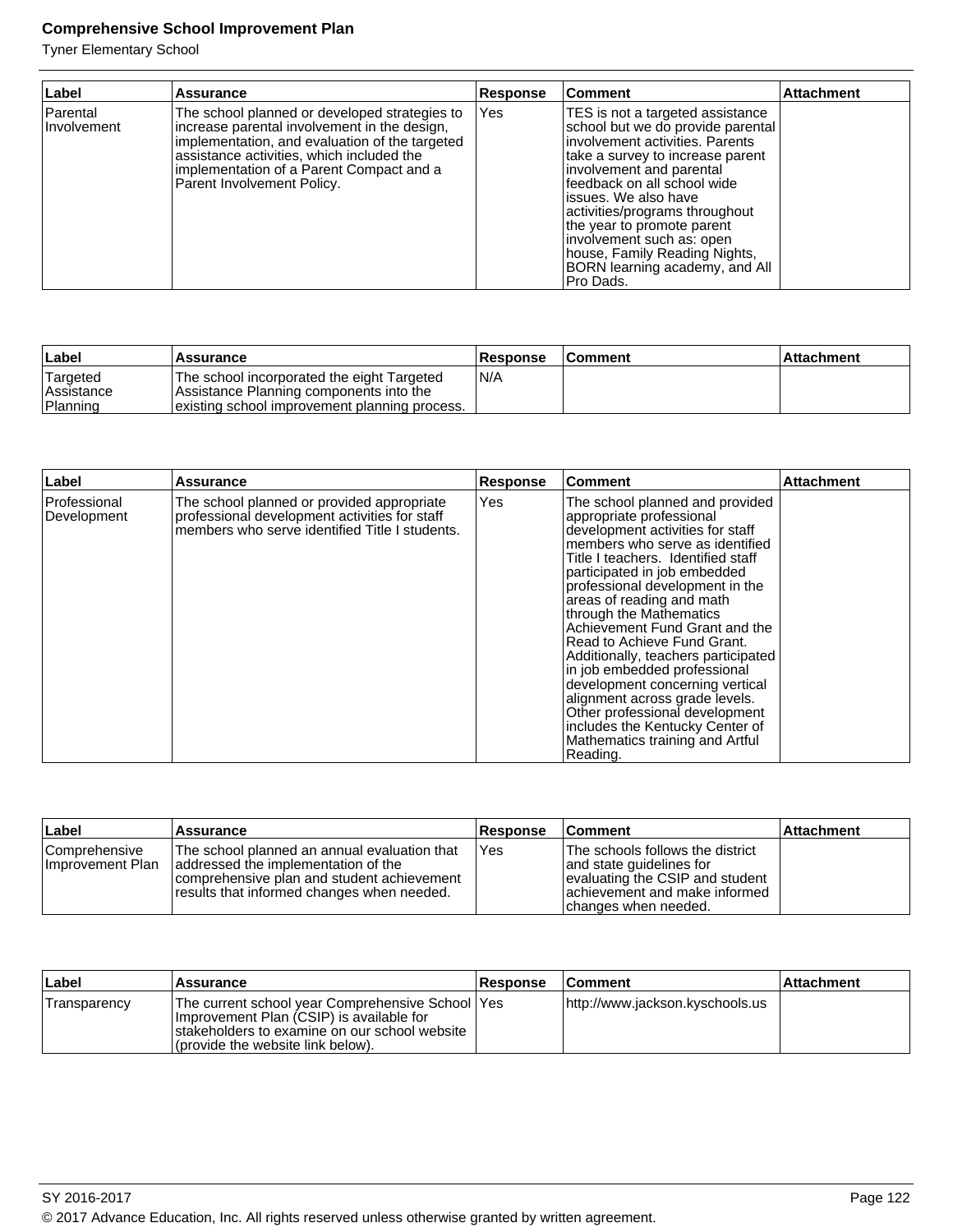| ⊥Label          | Assurance                                                                                                                                          | <b>Response</b> | ∣Comment | l Attachment |
|-----------------|----------------------------------------------------------------------------------------------------------------------------------------------------|-----------------|----------|--------------|
| Teacher Quality | The school notifies parents when their<br>child(ren) are taught for four or more<br>consecutive weeks by teachers who are not<br>highly qualified. | Yes             |          |              |

| ∣Label                      | <b>Assurance</b>                                                                                                                                                                                                                                        | <b>Response</b> | <b>Comment</b>                                                                                                                                                                                                                                                                          | Attachment |
|-----------------------------|---------------------------------------------------------------------------------------------------------------------------------------------------------------------------------------------------------------------------------------------------------|-----------------|-----------------------------------------------------------------------------------------------------------------------------------------------------------------------------------------------------------------------------------------------------------------------------------------|------------|
| Professional<br>Development | The school provides professional development<br>Ifor staff based on a comprehensive needs<br>lassessment, which included a review of<br>lacademic achievement data and additional<br>criteria, to ensure all students are college and<br> career ready. | l Yes           | <b>Our PD Coordinator offers all</b><br>Istaff a PD needs assessment<br>Isurvey to check for areas that<br>they feel they need PD in. Our<br>IPD coordinator then tallies the<br>fresults and communicates the<br>results with the principal to plan<br>and schedule the PD activities. |            |

| ∣Label         | Assurance                                                                                                                                                                                                                                 | <b>Response</b> | <b>Comment</b> | <b>Attachment</b> |
|----------------|-------------------------------------------------------------------------------------------------------------------------------------------------------------------------------------------------------------------------------------------|-----------------|----------------|-------------------|
| Ranking Report | The school ensures that if the Title I Ranking<br>Report lists counselors, nurses, media,<br>specialists or "other" staff for the school, there<br>  is documentation indicating this need in order to  <br>limprove student achievement. | <b>IYes</b>     |                |                   |

| ∣Label         | Assurance                                                                                                                                                                                                             | <b>Response</b> | <b>Comment</b>                                                                                                                                                                                | <b>Attachment</b> |
|----------------|-----------------------------------------------------------------------------------------------------------------------------------------------------------------------------------------------------------------------|-----------------|-----------------------------------------------------------------------------------------------------------------------------------------------------------------------------------------------|-------------------|
| Para-educators | The school ensures that all para-educators with  Yes<br>linstructional duties are under the direct<br>supervision of a highly qualified classroom<br>teacher and providing instruction rather than<br>Iclerical work. |                 | IAII para-educators have a<br>schedule on file in the principal's<br>office to make sure they are<br>lunder the direct supervision of a<br>teacher and providing instruction<br>Ito students. |                   |

| ∣Label         | <b>Assurance</b>                                                                                                                                                                                                                                    | <b>Response</b> | ∣Comment | <b>Attachment</b> |
|----------------|-----------------------------------------------------------------------------------------------------------------------------------------------------------------------------------------------------------------------------------------------------|-----------------|----------|-------------------|
| Para-educators | The school ensures that all para-educators with IYes<br>instructional duties that involve targeted<br>Istudents are under the direct supervision of a<br>highly qualified classroom teacher and<br>providing instruction rather than clerical work. |                 |          |                   |

| ∣Label | <b>Assurance</b>                                                                                                                                                                                         | <b>Response</b> | ∣Comment∶ | ∣Attachment∶ |
|--------|----------------------------------------------------------------------------------------------------------------------------------------------------------------------------------------------------------|-----------------|-----------|--------------|
|        | Para-educator Non- The school ensures that there is a schedule of<br>Instructional Duties Inon-instructional duties for para-educators<br>demonstrating that the duties are on a limited<br>Ibasis onlv. | lYes            |           |              |

| ∣Label | <b>Assurance</b>                                                                                                                                                                                               | <b>Response</b> | <b>Comment</b> | ∣Attachment∶ |
|--------|----------------------------------------------------------------------------------------------------------------------------------------------------------------------------------------------------------------|-----------------|----------------|--------------|
|        | Para-educator Non- The school scheduled non-instructional duties<br>Instructional Duties   for para-educators working with targeted<br>students demonstrating that the duties are on a<br>llimited basis only. | Yes             |                |              |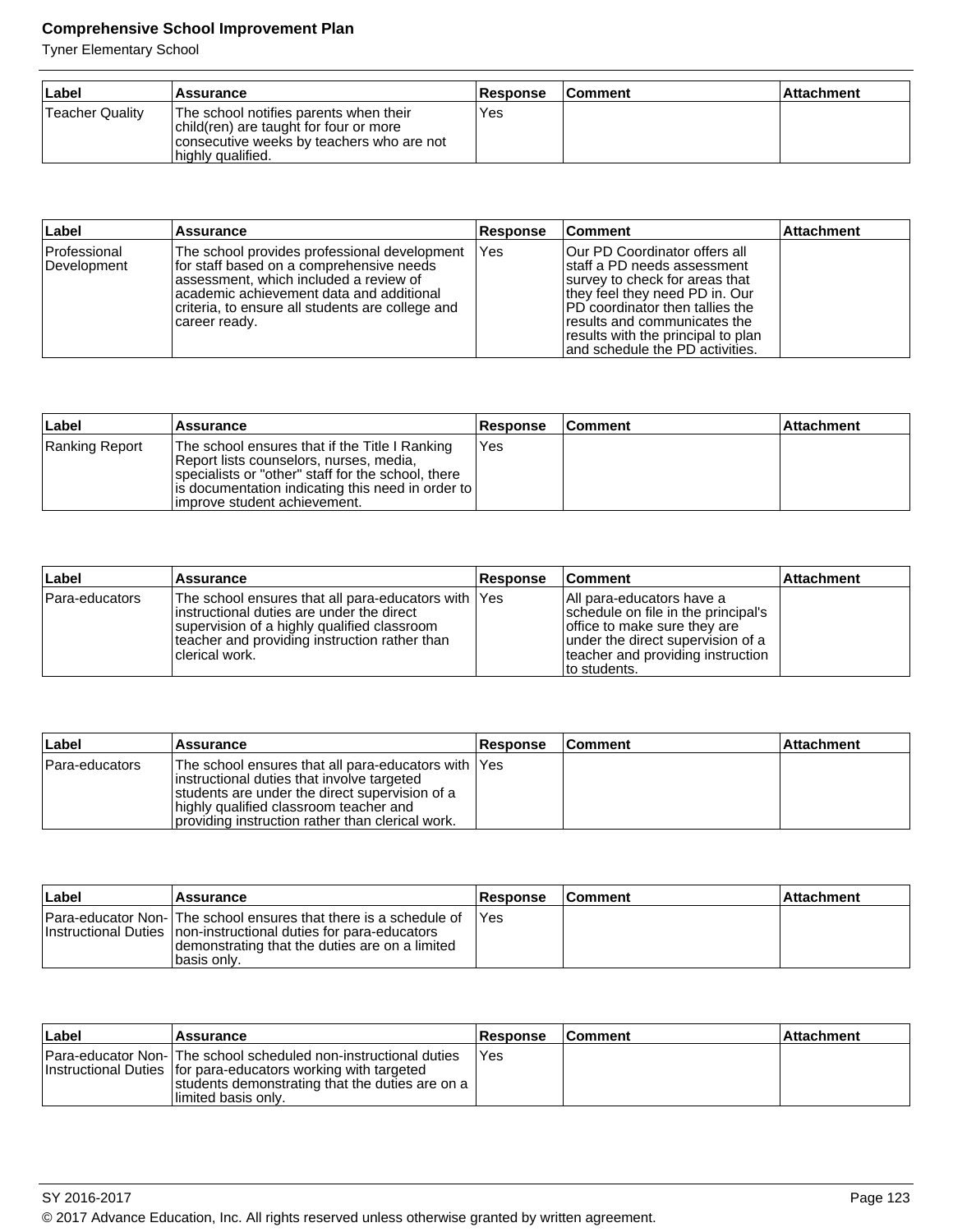| ∣Label                   | Assurance                                                                  | <b>Response</b> | <b>Comment</b>                                                              | l Attachment |
|--------------------------|----------------------------------------------------------------------------|-----------------|-----------------------------------------------------------------------------|--------------|
| Cap Size<br>Requirements | The school met its cap size requirements<br>I without using Title I funds. | l No            | IWe are mandated to use Title I<br>Ifunds to fund 3 classroom<br>Iteachers. |              |

| Label                    | <b>Assurance</b>                                                          | <b>Response</b> | <b>Comment</b> | Attachment |
|--------------------------|---------------------------------------------------------------------------|-----------------|----------------|------------|
| Cap Size<br>Requirements | The school met its cap size requirements<br>without using Title II funds. | Yes             |                |            |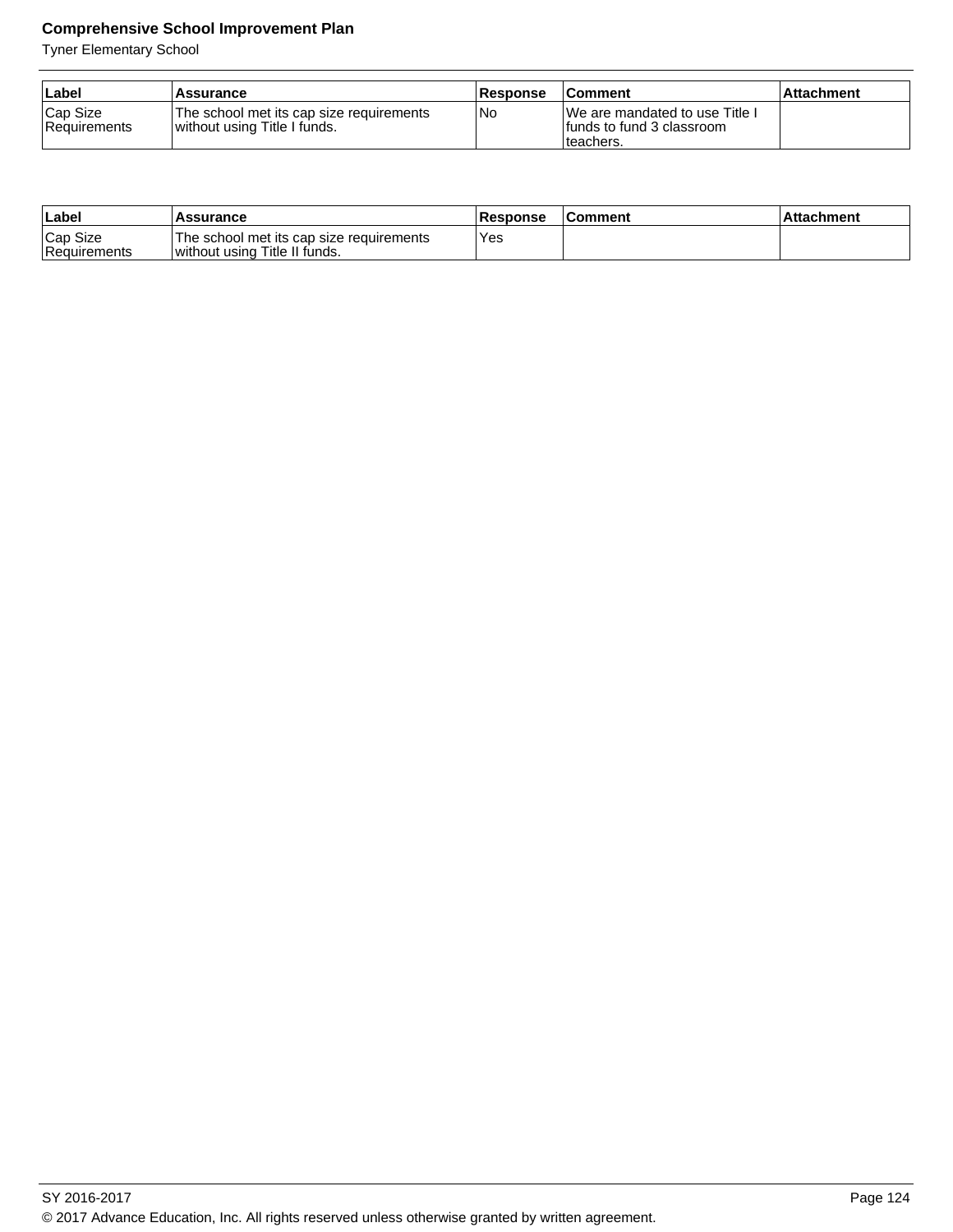# **Phase II - KDE Compliance and Accountability - Schools**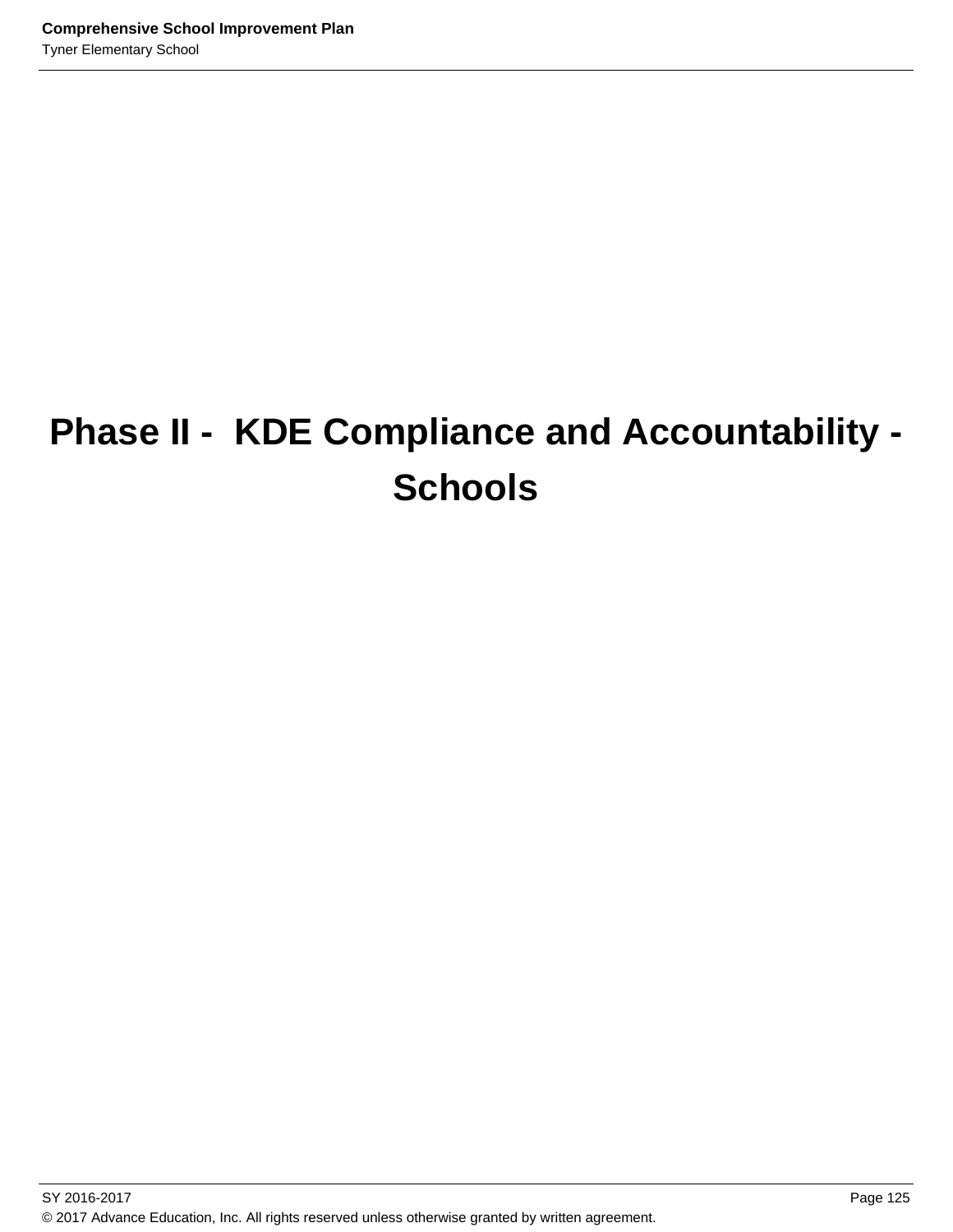## **Introduction**

The process of Improvement Planning in Kentucky is used as the means of determining how schools and districts will plan to ensure that students reach proficiency and beyond by 2015. The process focuses school and district improvement efforts on student needs by bringing together all stakeholders to plan for improvement, by focusing planning efforts on priority needs and closing achievement gaps between subgroups of students, by building upon school and district capacity for high quality planning, and by making connections between the funds that flow into the district and the priority needs in schools.

Your school's plans for improvement must be based on careful and honest analysis of data, address all content areas, and clearly address gaps in student achievement.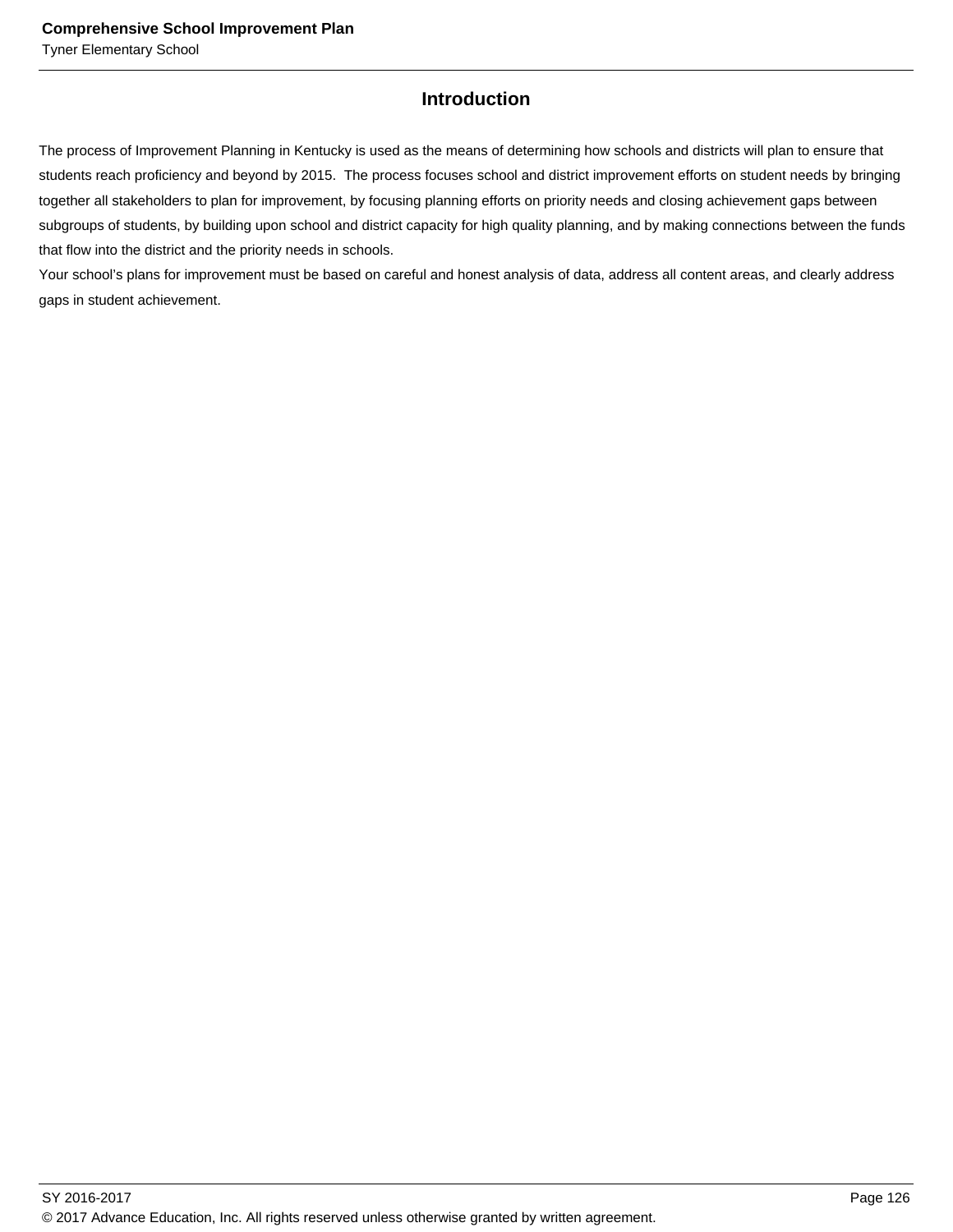## **Planning and Accountability Requirements**

#### **The school has identified specific strategies to address areas for improvement identified in the TELLKY Survey results.**

#### **Goal 1:**

KBE K-PREP Proficiency Goal Gaps in CSIP -Tyner Elementary School will increase the average combined reading and math proficiency ratings for all students in the non-duplicated gap group from 44.7% in 2015-2016 to 68.7% by 5/31/2019.

#### **Measurable Objective 1:**

collaborate to increase the average combined reading and math proficiency ratings for all students in the non-duplicated gap from 44.7% to the state target of 56.1% by 12/29/2017 as measured by K-PREP..

#### **Strategy1:**

Staff Survey - The surveys will be used to analyze data to identify school needs.

Category:

Research Cited:

| <b>Activity - TELL Survey</b>                                                                                                                                                                      | <b>Activity</b><br>Type | Begin Date   End Date |            | <b>Funding Amount</b><br><b>8 Source</b> | <b>Staff Responsible</b>                                                                       |
|----------------------------------------------------------------------------------------------------------------------------------------------------------------------------------------------------|-------------------------|-----------------------|------------|------------------------------------------|------------------------------------------------------------------------------------------------|
| 100% of certified staff will complete theTELL<br>Survey and will review the data based on a two  <br>year cycle. Staff will analyze the TELL Survey<br>data to identify strengths and weaknessess. | Other                   | 108/04/2016           | 12/29/2017 | \$0 - No Funding<br>Required             | Tim Johnson, Principal<br>Melissa Baker, Assistant<br>Principal<br>Melony Vickers. Counselor l |

| <b>Activity - Survey - CSIP Teachers</b>                                                                                                                    | <b>Activity</b><br><b>Type</b> | Begin Date   End Date |            | <b>Funding Amount</b><br>8 Source   | <b>Staff Responsible</b>                                                                |
|-------------------------------------------------------------------------------------------------------------------------------------------------------------|--------------------------------|-----------------------|------------|-------------------------------------|-----------------------------------------------------------------------------------------|
| Teachers will take the Survey on ADVANCED-<br><b>ED-ASSIST.</b> The data will be reviewed by the<br>CSIP to determine areas of strenghts and<br>weaknesses. | Other                          | 08/04/2016            | 12/29/2017 | \$0 - No Funding<br><b>Required</b> | Robbie Tincher, CSIP<br>Tim Johnson, Principal<br>Melissa Baker, Assistant<br>Principal |

#### **The school identified specific strategies to increase the average combined reading and math K-Prep proficiency scores.**

#### **Goal 1:**

KBE- K-Prep Proficiencies Goals in CSIP -Tyner Elementary School will increase its averaged combined reading and math proficiency from 48.4% in 2015-2016 to 73.7% by 5/31/2019

#### **Measurable Objective 1:**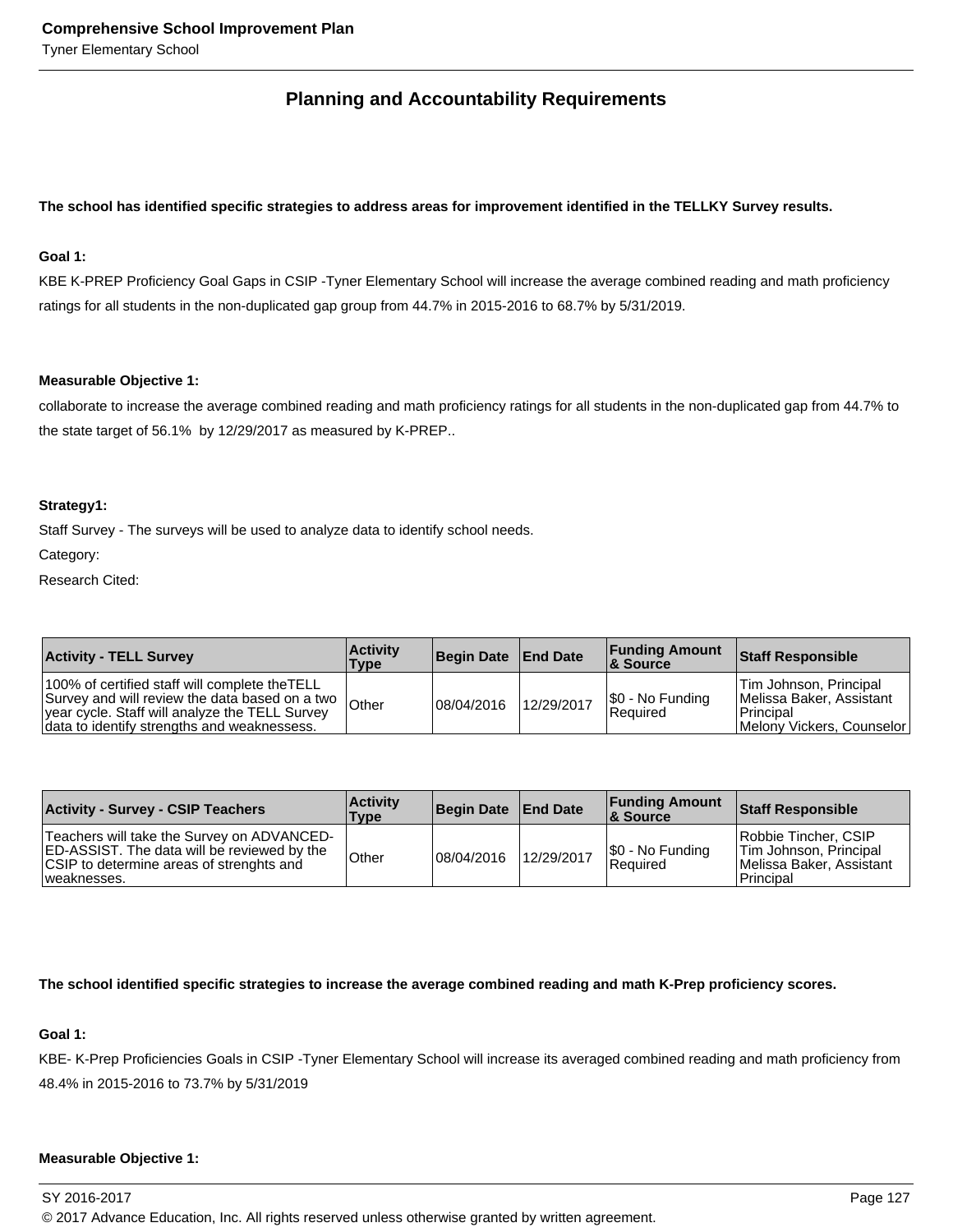Tyner Elementary School

collaborate to to increase the averaged math KPREP scores from 47.7% in 2015 -2016 to the state target of 61.2% % by 05/30/2017 as measured by K-PREP.

#### **Strategy1:**

Interventions - Various interventions will be used to increase student achievement.

Category: Continuous Improvement

Research Cited: Marzano, Stiggins

| <b>Activity - RTI Monitoring</b>                                                                                                                                                                                                                                                                                                                                                                                                                                                                                                                                                                               | <b>Activity</b><br>Type        | Begin Date End Date |            | <b>Funding Amount</b><br>∣& Source | <b>Staff Responsible</b>                                                                                                                      |
|----------------------------------------------------------------------------------------------------------------------------------------------------------------------------------------------------------------------------------------------------------------------------------------------------------------------------------------------------------------------------------------------------------------------------------------------------------------------------------------------------------------------------------------------------------------------------------------------------------------|--------------------------------|---------------------|------------|------------------------------------|-----------------------------------------------------------------------------------------------------------------------------------------------|
| District Math and Reading Diagnostic (IReady,)<br>and Math and Reading Proficiency<br>Assessments as well as classroom<br>lassessments will be used to monitor results of<br>children in the Gap group and results analyzed<br>to modify instruction. The RtI team will meet in<br>PLC every 9 weeks to monitor performance<br>data and determine individual student progress.<br>The administrator and teachers will also<br> analyze data for<br>gap students in each subgroup 3 times a year<br>through IReady Reading/Math Assessments to<br>identify changes needed to reduce achievement<br>differences. | Academic<br>Support<br>Program | 08/04/2016          | 12/29/2017 | \$0 - No Funding<br>Required       | Tim Johnson, Principal<br>Melissa Baker, Assistant<br>Principal<br>Melony Vickers, Counselor<br>All Math Teachers K-5<br>All Reading Teachers |

| <b>Activity - RTI Placement</b>                                                                                                                                                                                                                                                                                                                                                                                                                                                                                                                                                                                                                                                  | <b>Activity</b><br>Type        | Begin Date   End Date |            | <b>Funding Amount</b><br><b>8 Source</b> | <b>Staff Responsible</b>                                                                                                                                            |
|----------------------------------------------------------------------------------------------------------------------------------------------------------------------------------------------------------------------------------------------------------------------------------------------------------------------------------------------------------------------------------------------------------------------------------------------------------------------------------------------------------------------------------------------------------------------------------------------------------------------------------------------------------------------------------|--------------------------------|-----------------------|------------|------------------------------------------|---------------------------------------------------------------------------------------------------------------------------------------------------------------------|
| Identify and place students in appropriate RTI<br>tiers and revise Tiers 3 times a year. Teachers<br>will use district and classroom assessments<br>(IREADY, STAR, and various screeners) to<br>determine Tier II and Tier III students in<br>Reading and Math. Small skills groups will be<br>used as interventions (using various curricular<br>tools such as Pearson Resources, IReady).<br>Students may be referred to Special Education<br>for further support and evaluation if needed.<br>The reading and math interventionists will be<br>directly involved with placement of tier III<br>students and will assist teachers in identifying<br>tier II students, as well. | Academic<br>Support<br>Program | 08/04/2016            | 12/29/2017 | \$0 - No Funding<br>Required             | Tim Johnson, Principal;<br>Melissa Baker, Assistant<br>Principal: Melony<br>Bingham, Guidance<br>Counselor; Classroom<br>Teachers K-5: Londa<br>Freeman: Kim Hacker |

| <b>Activity - RTI - Parent Communication</b>                                                                                                                                                                                                                                                                                                                                                                                               | <b>Activity</b><br><b>Type</b> | Begin Date End Date |            | <b>Funding Amount</b><br><b>&amp; Source</b> | <b>Staff Responsible</b>      |
|--------------------------------------------------------------------------------------------------------------------------------------------------------------------------------------------------------------------------------------------------------------------------------------------------------------------------------------------------------------------------------------------------------------------------------------------|--------------------------------|---------------------|------------|----------------------------------------------|-------------------------------|
| Parents will be systematically notified when<br>students qualify for Tier II or III instruction and<br>will be provided with the data used to make<br>Idecisions about their child's instructional needs. IAcademic<br>Parents will be encouraged to help make<br>decisions and be a part of their child's<br>education. Notification will occur every 9 weeks<br>or before if needed via written documentation,<br>phone, email, or text. | Support<br>Program             | 08/04/2016          | 12/29/2017 | \$0 - No Funding<br>l Reauired               | <b>All Certified Teachers</b> |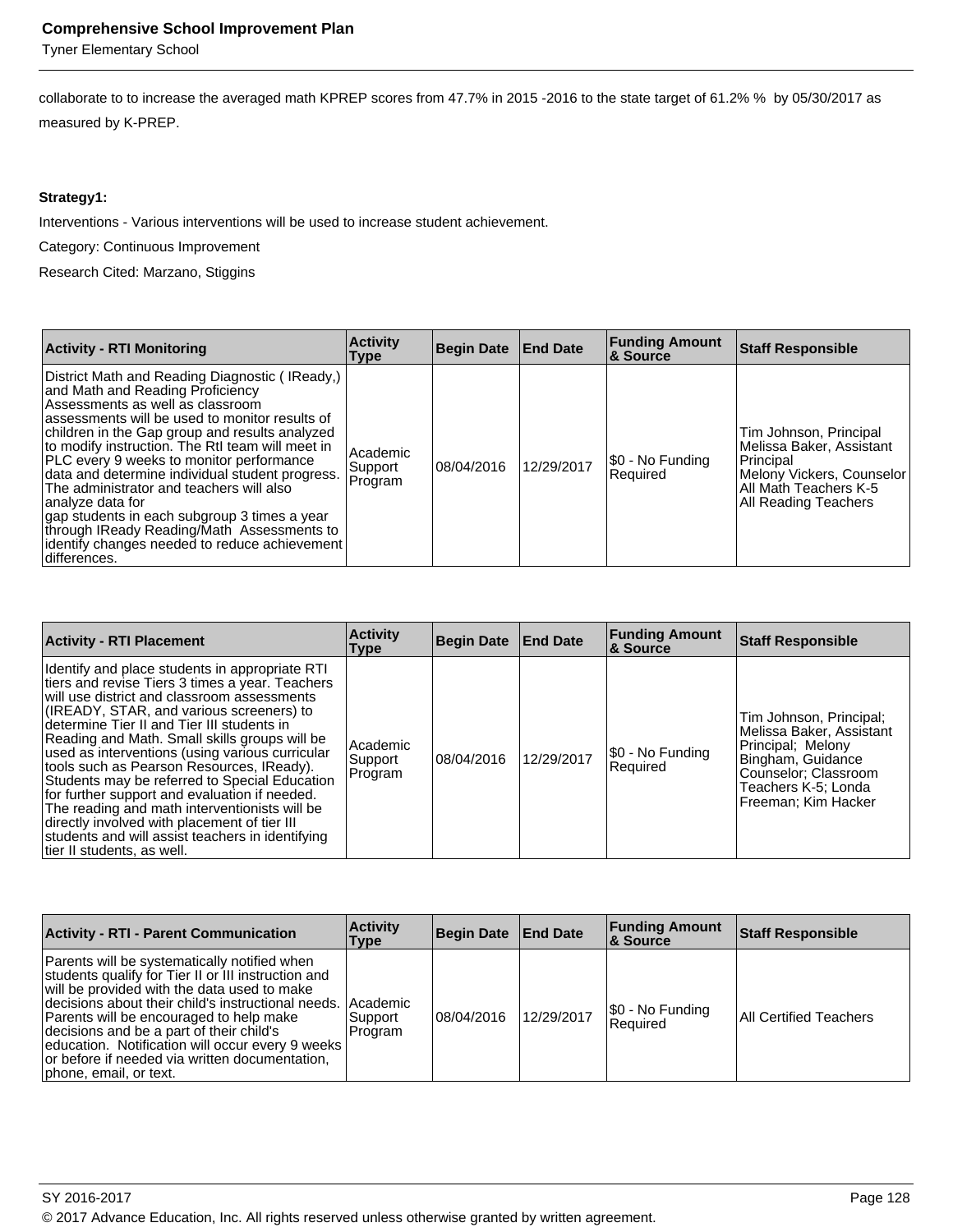Tyner Elementary School

| <b>Activity - RTI &amp; Professional Learning</b><br><b>Communities</b>                                                                                    | <b>Activity</b><br>Type          | Begin Date   End Date |            | <b>Funding Amount</b><br>& Source | <b>Staff Responsible</b>                                                          |
|------------------------------------------------------------------------------------------------------------------------------------------------------------|----------------------------------|-----------------------|------------|-----------------------------------|-----------------------------------------------------------------------------------|
| PLC's will develop plans to address gaps in<br>linstruction or learner needs based on KPREP.<br>IReady, and other summative and formative<br>lassessments. | Academic<br>Support<br>l Program | 08/04/2016            | 12/29/2017 | \$0 - No Funding<br>Reauired      | Tim Johnson, Principal;<br>Melissa Baker, Assistant<br>Principal: Certified Staff |

| <b>Activity - RTI Resources</b>                                                                                                                                                                                                                                                                                                                                                                                                        | <b>Activity</b><br>Type | Begin Date End Date |            | <b>Funding Amount</b><br><b>8 Source</b> | <b>Staff Responsible</b>                                                                                                                                                             |
|----------------------------------------------------------------------------------------------------------------------------------------------------------------------------------------------------------------------------------------------------------------------------------------------------------------------------------------------------------------------------------------------------------------------------------------|-------------------------|---------------------|------------|------------------------------------------|--------------------------------------------------------------------------------------------------------------------------------------------------------------------------------------|
| Resources at school level will be used to place<br>and schedule students for RTI services based<br>on data. Example: Tier 1/classroom. Tier 2/<br>IReady Computer Lab. Tier 3/ Small group<br>Classroom Teacher/Interventionist in addition to Support<br>IReady. Tier3 students in kindergarten through   Program<br>third grade may receive services provided by<br>Read to Achieve Grant and Mathematics<br>Achievement Fund Grant. | l Academic              | 08/04/2016          | 12/29/2017 | I\$10000 - Title I<br><b>Schoolwide</b>  | Tim Johnson, Principal;<br>Melissa Baker, Assistant<br>Principal<br><b>IClassroom Teachers</b><br>Sherrie Judd-RTI Lab<br>Tammy Webb-RTI Lab<br>RTA-Londa Freeman<br>IMAF-Kim Hacker |

#### **Strategy2:**

Professional Development - Professional development will be offered to certified staff based on identified areas of need.

Category:

Research Cited:

| <b>Activity - Teacher Orientation</b>                                                                                                                                                                             | <b>Activity</b><br>Type                                                                             | <b>Begin Date</b> | <b>End Date</b> | <b>Funding Amount</b><br>∣& Source  | <b>Staff Responsible</b>                                     |
|-------------------------------------------------------------------------------------------------------------------------------------------------------------------------------------------------------------------|-----------------------------------------------------------------------------------------------------|-------------------|-----------------|-------------------------------------|--------------------------------------------------------------|
| First year, inexperienced, and alternate<br>certification teachers are provided with a series<br>of teacher orientations in which teachers are<br>informed about curriculum, safety, and<br>classroom management. | l Recruitment<br>and<br>l Retention<br>l Professional<br>Learning<br>Academic<br>Support<br>Program | 08/04/2016        | 12/29/2017      | \$0 - No Funding<br><b>Required</b> | Mr. Johnson, Principal<br>Mrs. Baker, Assistant<br>Principal |

| <b>Activity - Teacher Mentor/Best Practices</b>                                                                                                                                                                                                                                                                                    | <b>Activity</b><br>Type                                         | Begin Date   End Date |            | <b>Funding Amount</b><br><b>8 Source</b> | Staff Responsible                                                                               |
|------------------------------------------------------------------------------------------------------------------------------------------------------------------------------------------------------------------------------------------------------------------------------------------------------------------------------------|-----------------------------------------------------------------|-----------------------|------------|------------------------------------------|-------------------------------------------------------------------------------------------------|
| Inexperienced or first year teachers will be<br>provided with a content or grade level mentor<br>and have the opportunity to observe highly<br>effective teachers in their grade level.<br>Teachers will identify best practices/strategies<br>during observations and reflect upon those<br>strategies with their teacher mentor. | l Recruitment<br>and<br>l Retention<br>Professional<br>Learning | 08/04/2016            | 12/29/2017 | \$0 - No Funding<br>Required             | Tim Johnson, Principal<br>Melissa Baker, Assistant<br>Principal<br>Melony Bingham,<br>Counselor |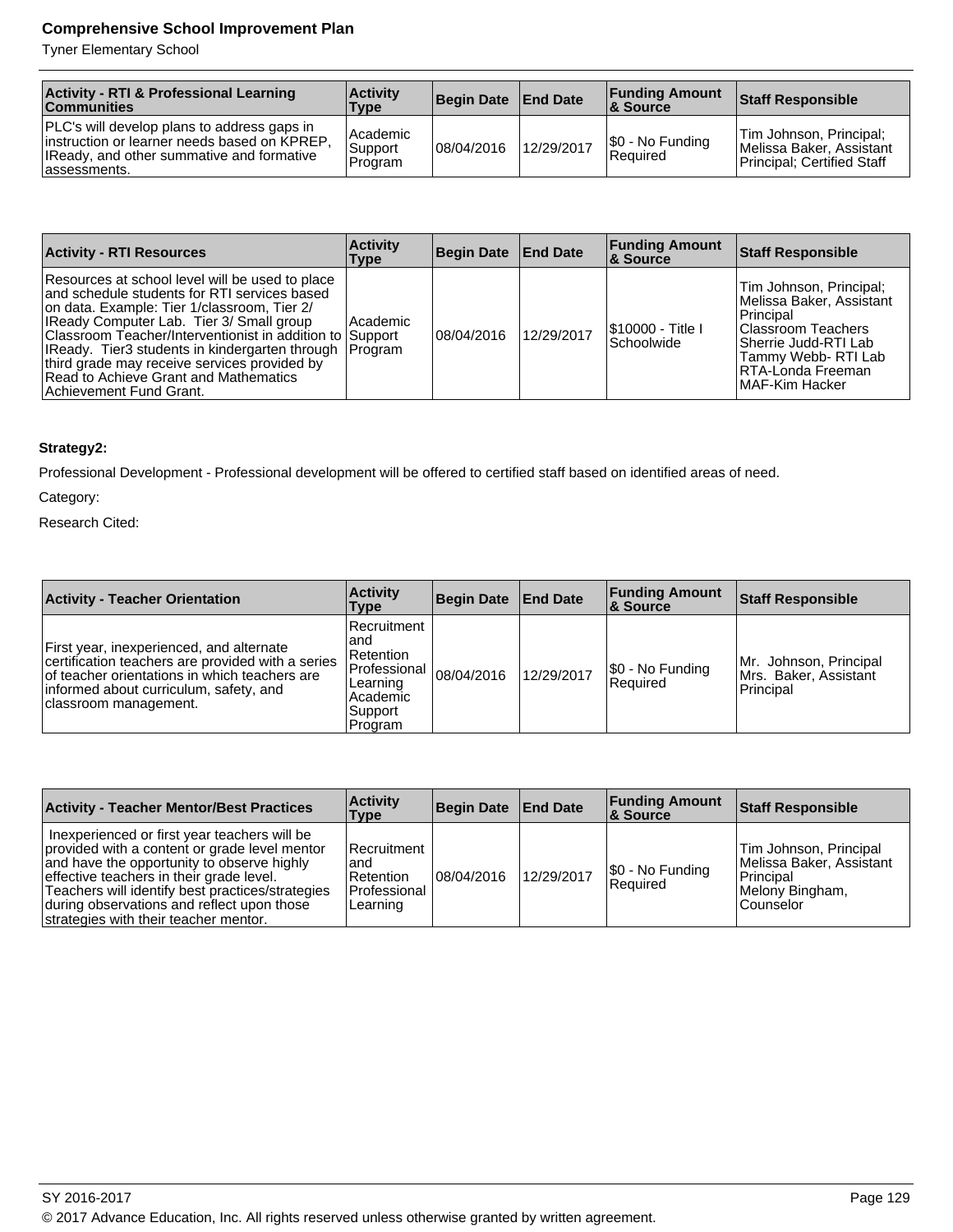Tyner Elementary School

| <b>Activity - Next Generation Leadership</b><br><b>Network</b>                                                                                                                                                                                                                                                                                                                                                                                                                                                                                                                                                                                                                                                                                                                        | <b>Activity</b><br><b>Type</b> | Begin Date | <b>End Date</b> | <b>Funding Amount</b><br>& Source | <b>Staff Responsible</b>              |
|---------------------------------------------------------------------------------------------------------------------------------------------------------------------------------------------------------------------------------------------------------------------------------------------------------------------------------------------------------------------------------------------------------------------------------------------------------------------------------------------------------------------------------------------------------------------------------------------------------------------------------------------------------------------------------------------------------------------------------------------------------------------------------------|--------------------------------|------------|-----------------|-----------------------------------|---------------------------------------|
| The assistant principal will participate in<br>professional learning through the Next<br>Generation Leadership Network. The network<br>will provide the opportunity to meet regularly<br>throughout the year to develop ways to monitor<br>content and pedagogical competencies, as well<br>as the leadership skills necessary to work with<br>and provide feedback to teachers. The<br>assistant principal will develop relationships<br>with other participants in the network and with<br>skilled facilitators so that they can safely share<br>problems of practice and seek solutions – not<br>just during the time of the network meetings,<br>but on an as-needed and ongoing basis. The<br>results of this activity will impact instructional<br>practices within the school. | Professional<br>Learning       | 08/04/2016 | 12/29/2017      | I\$0 - Other                      | Melissa Baker, Assistant<br>Principal |

| <b>Activity - Professional Learning</b>                                                                                                                                                                                                                                                                                               | <b>Activity</b><br>Type                | Begin Date   End Date |            | <b>Funding Amount</b><br>∣& Source                             | <b>Staff Responsible</b>                                                                                               |
|---------------------------------------------------------------------------------------------------------------------------------------------------------------------------------------------------------------------------------------------------------------------------------------------------------------------------------------|----------------------------------------|-----------------------|------------|----------------------------------------------------------------|------------------------------------------------------------------------------------------------------------------------|
| Teachers will recieve PD to increase student<br>Ilearning. Teachers participate in program-<br>specific job-embedded professional<br>development to enhance their ability to deliver<br>effective, appropriate instruction that improves<br>student learning, student growth goals, and<br>supports teachers' individual growth plan. | Professional $ 08/04/2015$<br>Learning |                       | 12/29/2017 | <b>S1800 - Other</b><br><b>S1000 - Title I</b><br>l Schoolwide | Tim Johnson, Principal<br>Melissa Baker, Assistant<br>l Principal<br>Shanta Madden, Building<br><b>IPD Coordinator</b> |

| <b>Activity - Teacher PD Survey</b>                                                                    | <b>Activity</b><br><b>Type</b>                                           | Begin Date End Date |            | <b>Funding Amount</b><br>8 Source | <b>Staff Responsible</b>                                    |
|--------------------------------------------------------------------------------------------------------|--------------------------------------------------------------------------|---------------------|------------|-----------------------------------|-------------------------------------------------------------|
| Teachers will take a Professional development<br>survey. PD will be planned based on survey<br>Ineeds. | $\therefore$ Professional $ _{08/04/2016}$ 110 <sup>16</sup><br>Learning |                     | 12/29/2017 | S0 - No Funding<br>Required       | Professional Development<br>Coordinator, Shanta<br>l Madden |

| <b>Activity - Para educator PD</b>                                                                                                                        | <b>Activity</b><br>Type                         | Begin Date   End Date |            | <b>Funding Amount</b><br><b>&amp; Source</b> | <b>Staff Responsible</b>                                                              |
|-----------------------------------------------------------------------------------------------------------------------------------------------------------|-------------------------------------------------|-----------------------|------------|----------------------------------------------|---------------------------------------------------------------------------------------|
| <b>Para educators will collaborate with teachers</b><br>during PLC's and common planning time in<br>order to meet the instructional needs of<br>students. | Professional $ 08/04/2016$ Infinity<br>Learning |                       | 05/31/2017 | \$0 - No Funding<br><b>Required</b>          | Tim Johnson, Principal<br>Melissa Baker, Assistant<br>Principal<br>Certified Teachers |

| Activity - Edivate (PD 360)                                                                                              | <b>Activity</b><br><b>Type</b>          | Begin Date   End Date |            | <b>Funding Amount</b><br>& Source | <b>Staff Responsible</b>                                  |
|--------------------------------------------------------------------------------------------------------------------------|-----------------------------------------|-----------------------|------------|-----------------------------------|-----------------------------------------------------------|
| Edivate will be used to provide Professional<br>development of the areas of curriculum,<br>lassessment, and instruction. | Professional $ 07/01/2016 $<br>Learning |                       | 12/29/2017 | \$0 - No Funding<br>Required      | Professional Development<br>Coordinator, Shanta<br>Madden |

## **Strategy3:**

Curriculum & Instruction - Students will receive researched based instruction in the Kentucky Common Core Academic State Standards in

mathmematics in grades K-5.

Category: Professional Learning & Support

Research Cited: Marzano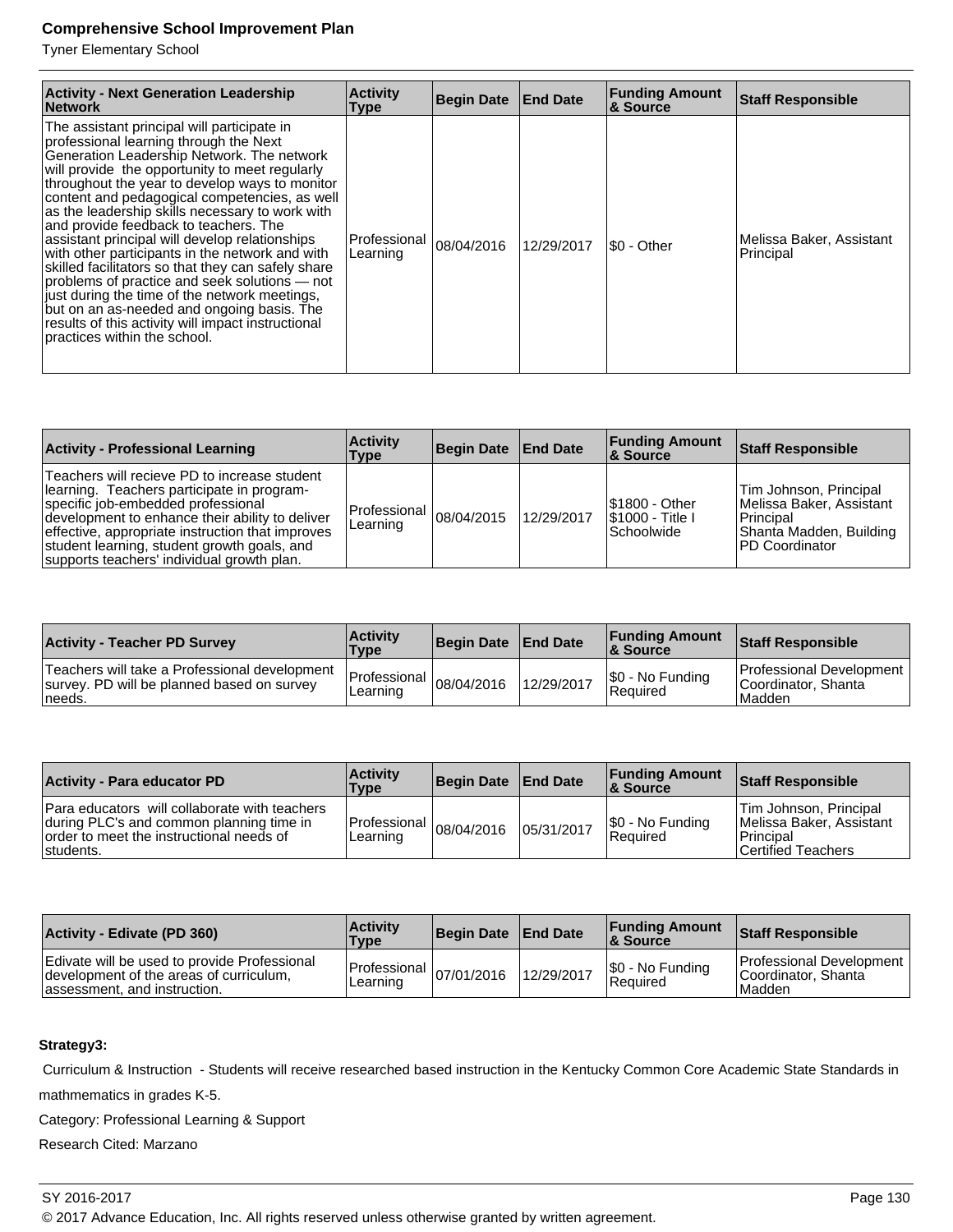Tyner Elementary School

| <b>Activity - Celebrating Student Achievement</b>                                                                                                                                                                                                                                                                                                                                                             | <b>Activity</b><br>Type          | Begin Date   End Date |            | <b>Funding Amount</b><br><b>&amp; Source</b> | <b>Staff Responsible</b>                                                                                              |
|---------------------------------------------------------------------------------------------------------------------------------------------------------------------------------------------------------------------------------------------------------------------------------------------------------------------------------------------------------------------------------------------------------------|----------------------------------|-----------------------|------------|----------------------------------------------|-----------------------------------------------------------------------------------------------------------------------|
| The school will celebrate student achievement<br>by displaying P/D work on bulletin boards<br>throughout the school and providing models<br>for proficient student work with specific<br>lfeedback. Student achievement will be<br>celebrated at the end of each grading period to<br>promote academic ownership and a positive,<br>caring environment. Parents will be notified of<br>their child's success. | Academic<br> Support <br>Program | 08/04/2016            | 12/29/2017 | \$0 - No Funding<br>Required                 | Tim Johnson, Principal<br>Melissa Baker, Assistant<br>Principal<br>Melony Bingham,<br>Counselor<br>  All TES Teachers |

| <b>Activity - Instruction - Setting Goals/Self-</b><br><b>evaluation</b>                                                                                                                                                                                                                                                                                                                                                                                                                                                                   | <b>Activity</b><br>Type        | Begin Date | <b>End Date</b> | <b>Funding Amount</b><br>∣& Source | <b>Staff Responsible</b>                                                                                                                                 |
|--------------------------------------------------------------------------------------------------------------------------------------------------------------------------------------------------------------------------------------------------------------------------------------------------------------------------------------------------------------------------------------------------------------------------------------------------------------------------------------------------------------------------------------------|--------------------------------|------------|-----------------|------------------------------------|----------------------------------------------------------------------------------------------------------------------------------------------------------|
| Teachers will provide students with specific and<br>timely feedback about their learning. Students<br>will articulate the targeted goals and know what<br>is required to be proficient ("I CAN" statements,<br>rubrics, and exit slips, self-reflection, and self-<br>evaluation).<br>Teachers will teach students how to analyze<br>and improve their work based on analysis and<br>specific, effective feedback. Learning<br>celebrations will be held and students will set<br>goals for progress in reading/language arts and<br>math. | Academic<br>Support<br>Program | 08/04/2016 | 12/29/2017      | \$0 - No Funding<br>Required       | Principal, Tim Johnson<br>Assistant Principal,<br>l Melissa Baker<br>Melony Vickers, Counselor<br>All Classroom Teachers<br><b>Family Resouce Center</b> |

| <b>Activity - Instruction - Rigor</b>                                                                                                                                                                                                                                                                                                                             | <b>Activity</b><br>Type | Begin Date   End Date |            | <b>Funding Amount</b><br>∣& Source  | Staff Responsible                                                                      |
|-------------------------------------------------------------------------------------------------------------------------------------------------------------------------------------------------------------------------------------------------------------------------------------------------------------------------------------------------------------------|-------------------------|-----------------------|------------|-------------------------------------|----------------------------------------------------------------------------------------|
| Tyner Elementary's focus will be on<br>differentiated instructional strategies regarding<br>content, product, and/or process, including a<br>focus on academic rigor, high expectations and Support<br>equitable support for all students. Teachers will Program<br>utilize data from IReady/profile groups to<br>integrate differentiated and rigor instruction. | Academic                | 108/04/2016           | 12/29/2017 | \$0 - No Funding<br><b>Required</b> | Tim Johnson, Principal<br>Melissa Baker, Assistant<br>Principal<br><b>TES Teachers</b> |

| <b>Activity - Review and Implement Curriculum</b><br>Documents, Common Core Standards, and<br><b>Core Programs</b>                                                                                                                                                                                                                                                                                                                                                                                                                                                                                                                                                                | <b>Activity</b><br>Type        | <b>Begin Date</b> | <b>End Date</b> | <b>Funding Amount</b><br>∣& Source | <b>Staff Responsible</b>                                                                                     |
|-----------------------------------------------------------------------------------------------------------------------------------------------------------------------------------------------------------------------------------------------------------------------------------------------------------------------------------------------------------------------------------------------------------------------------------------------------------------------------------------------------------------------------------------------------------------------------------------------------------------------------------------------------------------------------------|--------------------------------|-------------------|-----------------|------------------------------------|--------------------------------------------------------------------------------------------------------------|
| Teachers in grades K-5 will meet to review<br>curriculum documents and the district core<br>programs, Reading Street and Envision Math.<br>Instructional staff will follow the Jackson County<br>Public School curriculum maps, pacing guides,<br>and core programs to pace and monitor the<br>implementation of the common core standards<br>for reading and math. Teachers will use the<br>core programs to quide instruction based on<br>research based practices for reading and<br>mathematics. In addition to core programs,<br>teachers will utilize iReady, as well as, best<br>practices for struggling students in order to<br>ensure mastery of common core standards. | Academic<br>Support<br>Program | 08/04/2016        | 12/01/2017      | S0 - No Funding<br>Required        | Tim Johnson, Principal<br>Melissa Baker, Assistant<br>Principal<br>Melony Vickers, Counselor<br>Teachers K-5 |

#### **Strategy4:**

Assessments - Teachers will use a variety of assessments to determine student performance and growth in reading/LA.

Category: Continuous Improvement

Research Cited: Rick Stiggins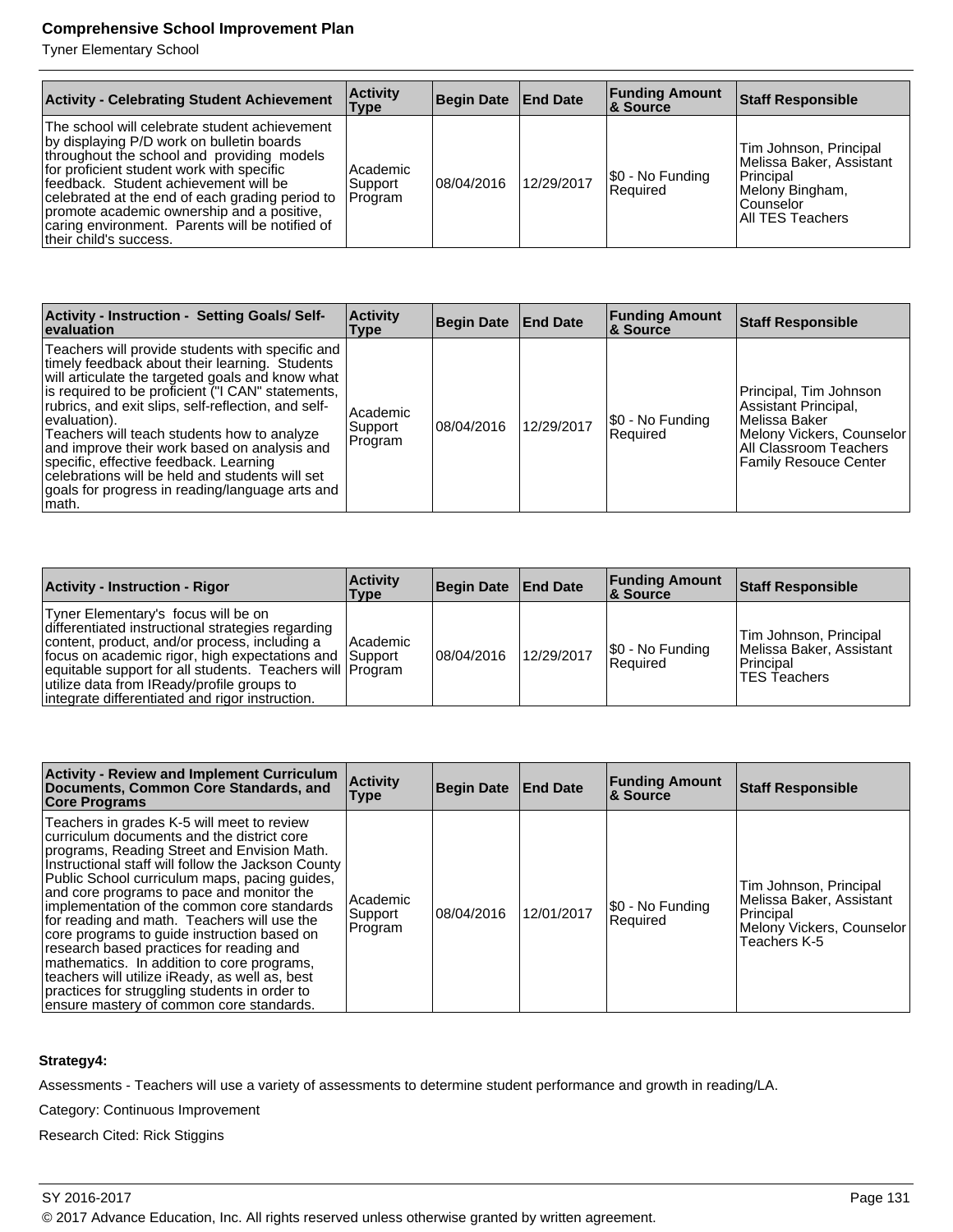Tyner Elementary School

| <b>Activity - Assessment - Constructed</b><br>Response                                                                                                                                                                                                                                                                                                                                                                                                                                                                                                                           | <b>Activity</b><br>Type        | Begin Date End Date |            | <b>Funding Amount</b><br>& Source | <b>Staff Responsible</b>                   |
|----------------------------------------------------------------------------------------------------------------------------------------------------------------------------------------------------------------------------------------------------------------------------------------------------------------------------------------------------------------------------------------------------------------------------------------------------------------------------------------------------------------------------------------------------------------------------------|--------------------------------|---------------------|------------|-----------------------------------|--------------------------------------------|
| All teachers will include Constructed<br>Responses that are directly tied to Kentucky<br>Academic Standards with classroom<br>assessments. Response questions will be tied<br>to the core knowledge of vocabulary, skills and<br>strategies. Using various graphic organizers as<br>needed, all students will be taught how to<br>answer short answer and extended response<br>questions, to build confidence and skills. A<br>writing/constructed response will be completed<br>by students on a weekly basis (Writing<br>Wednesday), scored, and turned into the<br>principal. | Academic<br>Support<br>Program | 108/31/2016         | 05/31/2017 | [\$0 - No Funding<br>Required     | Tim Johnson<br>l Melissa Baker<br>Teachers |

| <b>Activity - Common Assessments</b>                                                                                                                                                                                                                                                                                                                                                                                         | <b>Activity</b><br>Type | Begin Date   End Date |            | <b>Funding Amount</b><br>∣& Source | <b>Staff Responsible</b>                                                          |
|------------------------------------------------------------------------------------------------------------------------------------------------------------------------------------------------------------------------------------------------------------------------------------------------------------------------------------------------------------------------------------------------------------------------------|-------------------------|-----------------------|------------|------------------------------------|-----------------------------------------------------------------------------------|
| Teachers will revise the district common<br>lassessments and use the assessments utilize<br>the assessments before, during, and after<br>linstruction. Teacher's will ensure that the<br>assessments are aligned to the common core<br>and contain higher order thinking questions.<br>Data from the assessments will be used to<br>individualize instructional needs of students and<br>lidentify common areas of weakness. | Direct<br>Instruction   | 08/04/2016            | 12/29/2017 | \$0 - No Funding<br>Required       | Tim Johnson<br>l Melissa Baker<br><b>Melony Vickers</b><br><b>Certified Staff</b> |

#### **Strategy5:**

Assessment Data - Analyze various assessments to increase student learning.

Category: Integrated Methods for Learning

Research Cited: Stiggins

| <b>Activity - District Leadership Team -</b><br><b>Common Assessments</b>                                                                                                                                                                                                                                                                                                                                                                                                                                                                                                                | <b>Activity</b><br>Type  | Begin Date End Date |            | <b>Funding Amount</b><br><b>&amp; Source</b> | <b>Staff Responsible</b>                                                 |
|------------------------------------------------------------------------------------------------------------------------------------------------------------------------------------------------------------------------------------------------------------------------------------------------------------------------------------------------------------------------------------------------------------------------------------------------------------------------------------------------------------------------------------------------------------------------------------------|--------------------------|---------------------|------------|----------------------------------------------|--------------------------------------------------------------------------|
| The assistant principal will collaborate with the<br>district leadership team as part of the Next<br>Generation Leadership network to analyze<br>common assessments across the district as a<br>means to monitor the effective implementation<br>or fidelity of the Core Curriculum programs<br>being implemented. The data will be utilized at<br>a school level to look for common areas of<br>weakness across the domains in reading and<br>math. Identified weaknesses will be discussed<br>in PLC's and strategies to close the learning<br>gaps will be developed and implemented. | Professional<br>Learning | 08/04/2016          | 12/29/2017 | S0 - No Funding<br>Required                  | Melissa Baker<br>District Leadership Team<br>Tim Johnson<br>All teachers |

| <b>Activity - Data Binders</b>                                                                                                                                                                                                                                                                                                                                                                                                                      | <b>Activity</b><br>Type        | Begin Date End Date |            | <b>Funding Amount</b><br><b>8 Source</b> | <b>Staff Responsible</b>                                                          |
|-----------------------------------------------------------------------------------------------------------------------------------------------------------------------------------------------------------------------------------------------------------------------------------------------------------------------------------------------------------------------------------------------------------------------------------------------------|--------------------------------|---------------------|------------|------------------------------------------|-----------------------------------------------------------------------------------|
| Teachers in grades K-5 will collect data on<br>students and fill out a data spreadsheet three<br>times a year for reading and math. The spread<br>sheet will collect data on the following:<br>classroom assessments, KPREP, iReady,<br>Fluency in Reading, Automaticity in Math<br>(Reflex), STAR, and benchmark assessments.<br>This data will be analyzed during plc's and<br>strategies/interventions will be developed based<br>upon the data. | Academic<br>Support<br>Program | 108/04/2016         | 12/29/2017 | \$0 - No Funding<br>Required             | Melissa Baker, Assistant<br>Principal<br>Tim Johnson, Principal<br>Teachers (K-5) |

SY 2016-2017 Page 132

© 2017 Advance Education, Inc. All rights reserved unless otherwise granted by written agreement.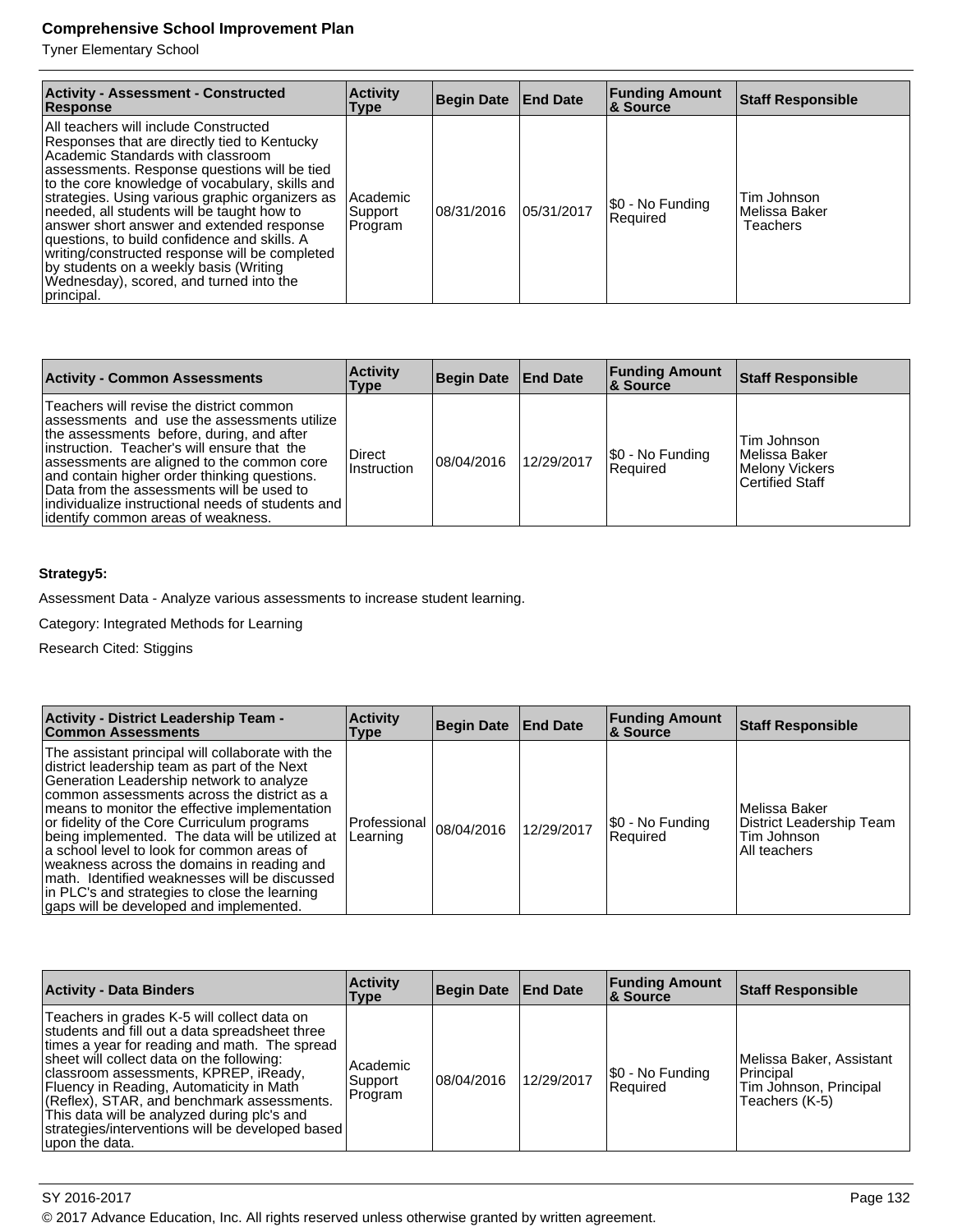Tyner Elementary School

| <b>Activity - Data Analysis Cut Point Scores</b>                                                                                                                                                                                                                                                                                                                                                                                                                  | <b>Activity</b><br>Type        | Begin Date   End Date |            | <b>Funding Amount</b><br><b>8 Source</b> | <b>Staff Responsible</b>                                                                        |
|-------------------------------------------------------------------------------------------------------------------------------------------------------------------------------------------------------------------------------------------------------------------------------------------------------------------------------------------------------------------------------------------------------------------------------------------------------------------|--------------------------------|-----------------------|------------|------------------------------------------|-------------------------------------------------------------------------------------------------|
| Teachers and K-PREP Data Analysis Team will<br>meet in the fall to analyze student's test scores<br>and create a cut point data sheet for each<br>assessed content area per grade level. The<br>team will determine the amount of points<br>needed to move students from one<br>performance level to another and develop a<br>plan to help move those students. The team<br>will meet throughout the year to analyze<br>benchmark assessments and student growth. | Academic<br>Support<br>Program | 108/04/2016           | 12/29/2017 | \$0 - No Funding<br>Required             | Tim Johnson, Principal<br>Melissa Baker, Assistant<br>Principal<br>Melony Bingham,<br>Counselor |

#### **Strategy6:**

Integration of 21st Century Skills - Teachers will implement researched based strategies into mathematics that include 21st Century Skills.

Category: Continuous Improvement

Research Cited: Marzano and Yanoski

| <b>Activity - Project Lead the Way</b>                                                                                                                                                                                                                                                                                                                                                         | <b>Activity</b><br>Type                                                  | Begin Date   End Date |            | <b>Funding Amount</b><br><b>&amp; Source</b> | <b>Staff Responsible</b>                                            |
|------------------------------------------------------------------------------------------------------------------------------------------------------------------------------------------------------------------------------------------------------------------------------------------------------------------------------------------------------------------------------------------------|--------------------------------------------------------------------------|-----------------------|------------|----------------------------------------------|---------------------------------------------------------------------|
| Teachers in grades K-5 will participate in<br>Project Lead the Way which empowers<br>students to discover and explore interests,<br>limagine and design solutions to real-world<br>challenges, and become independent, confident Orientation<br>problem solvers. As part of this project,<br>teachers will implement STEM lessons or<br>science, technology, engineering and math<br>llessons. | Technology<br>Career<br>Preparation/<br>Academic<br> Support <br>Program | 08/04/2016            | 12/29/2017 | I\$0 - Grant Funds                           | Rhonda Thompson<br>Science Teachers 2ND-<br>5TH<br>All teachers K-1 |

#### **Measurable Objective 2:**

collaborate to increase the averaged reading K-PREP scores for Tyner Elementary students from 49.1% in 2015-2016 to the state target of

65.1 % by 05/30/2017 as measured by K-PREP.

#### **Strategy1:**

Interventions - Various interventions will be used to increase student achievement.

Category: Continuous Improvement

Research Cited: Marzano, Stiggins

| <b>Activity - RTI &amp; Professional Learning</b><br><b>Communities</b>                                                                                           | <b>Activity</b><br>Type          | Begin Date End Date |            | <b>Funding Amount</b><br><b>&amp; Source</b> | Staff Responsible                                                                 |
|-------------------------------------------------------------------------------------------------------------------------------------------------------------------|----------------------------------|---------------------|------------|----------------------------------------------|-----------------------------------------------------------------------------------|
| <b>PLC's will develop plans to address gaps in</b><br>linstruction or learner needs based on KPREP.<br>IReady, and other summative and formative<br>lassessments. | l Academic<br>Support<br>Program | 08/04/2016          | 12/29/2017 | $ \$0 - No Funding$<br><b>Required</b>       | Tim Johnson, Principal;<br>Melissa Baker, Assistant<br>Principal: Certified Staff |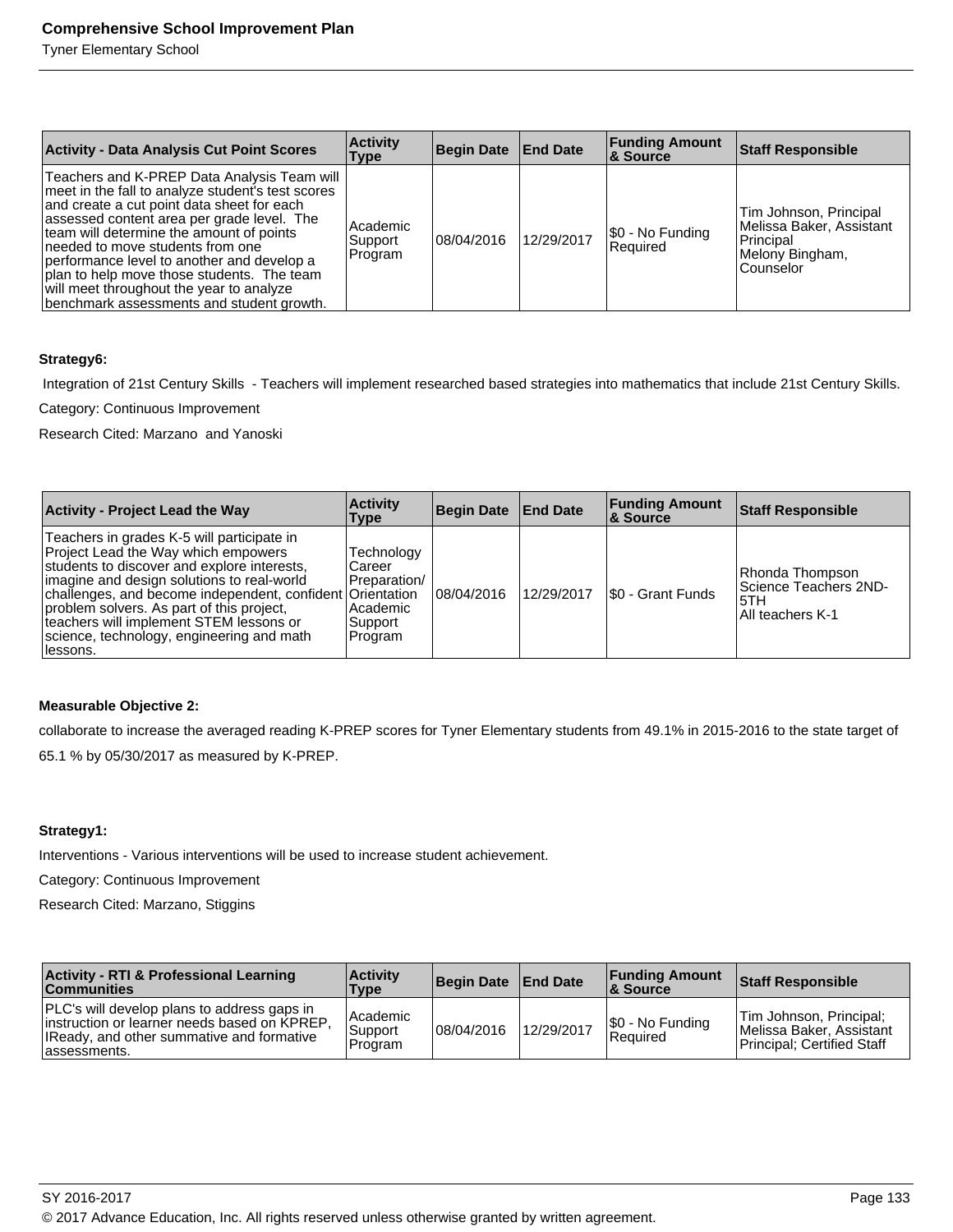Tyner Elementary School

| <b>Activity - RTI Resources</b>                                                                                                                                                                                                                                                                                                                                                                                                             | <b>Activity</b><br><b>Type</b> | Begin Date End Date |            | <b>Funding Amount</b><br><b>&amp; Source</b> | <b>Staff Responsible</b>                                                                                                                                                        |
|---------------------------------------------------------------------------------------------------------------------------------------------------------------------------------------------------------------------------------------------------------------------------------------------------------------------------------------------------------------------------------------------------------------------------------------------|--------------------------------|---------------------|------------|----------------------------------------------|---------------------------------------------------------------------------------------------------------------------------------------------------------------------------------|
| Resources at school level will be used to place<br>and schedule students for RTI services based<br>on data. Example: Tier 1/classroom, Tier 2/<br><b>IReady Computer Lab. Tier 3/ Small group</b><br>Classroom Teacher/Interventionist in addition to Support<br>IReady. Tier3 students in kindergarten through Program<br>third grade may receive services provided by<br>Read to Achieve Grant and Mathematics<br>Achievement Fund Grant. | l Academic                     | 108/04/2016         | 12/29/2017 | \$10000 - Title I<br>Schoolwide              | Tim Johnson, Principal;<br>Melissa Baker, Assistant<br>l Principal<br>Classroom Teachers<br>Sherrie Judd-RTI Lab<br>Tammy Webb-RTI Lab<br>IRTA-Londa Freeman<br>IMAF-Kim Hacker |

| <b>Activity - RTI - Parent Communication</b>                                                                                                                                                                                                                                                                                                                                                                                               | <b>Activity</b><br>Type | Begin Date End Date |            | <b>Funding Amount</b><br><b>&amp; Source</b> | <b>Staff Responsible</b>      |
|--------------------------------------------------------------------------------------------------------------------------------------------------------------------------------------------------------------------------------------------------------------------------------------------------------------------------------------------------------------------------------------------------------------------------------------------|-------------------------|---------------------|------------|----------------------------------------------|-------------------------------|
| Parents will be systematically notified when<br>students qualify for Tier II or III instruction and<br>will be provided with the data used to make<br>decisions about their child's instructional needs.   Academic<br>Parents will be encouraged to help make<br>decisions and be a part of their child's<br>education. Notification will occur every 9 weeks<br>or before if needed via written documentation,<br>phone, email, or text. | Support<br>Program      | 108/04/2016         | 12/29/2017 | [\$0 - No Funding<br>Required                | <b>All Certified Teachers</b> |

| <b>Activity - RTI Placement</b>                                                                                                                                                                                                                                                                                                                                                                                                                                                                                                                                                                                                                                                  | <b>Activity</b><br><b>Type</b> | Begin Date End Date |            | <b>Funding Amount</b><br><b>&amp; Source</b> | <b>Staff Responsible</b>                                                                                                                                            |
|----------------------------------------------------------------------------------------------------------------------------------------------------------------------------------------------------------------------------------------------------------------------------------------------------------------------------------------------------------------------------------------------------------------------------------------------------------------------------------------------------------------------------------------------------------------------------------------------------------------------------------------------------------------------------------|--------------------------------|---------------------|------------|----------------------------------------------|---------------------------------------------------------------------------------------------------------------------------------------------------------------------|
| Identify and place students in appropriate RTI<br>tiers and revise Tiers 3 times a year. Teachers<br>will use district and classroom assessments<br>(IREADY, STAR, and various screeners) to<br>determine Tier II and Tier III students in<br>Reading and Math. Small skills groups will be<br>used as interventions (using various curricular<br>tools such as Pearson Resources, IReady).<br>Students may be referred to Special Education<br>for further support and evaluation if needed.<br>The reading and math interventionists will be<br>directly involved with placement of tier III<br>students and will assist teachers in identifying<br>tier II students, as well. | Academic<br>Support<br>Program | 108/04/2016         | 12/29/2017 | \$0 - No Funding<br>Required                 | Tim Johnson, Principal;<br>Melissa Baker, Assistant<br>Principal; Melony<br>Bingham, Guidance<br>Counselor: Classroom<br>Teachers K-5: Londa<br>Freeman: Kim Hacker |

| <b>Activity - RTI Monitoring</b>                                                                                                                                                                                                                                                                                                                                                                                                                                                                                                                                                                              | <b>Activity</b><br>Type         | <b>Begin Date</b> | <b>End Date</b> | <b>Funding Amount</b><br><b>&amp; Source</b> | <b>Staff Responsible</b>                                                                                                                              |
|---------------------------------------------------------------------------------------------------------------------------------------------------------------------------------------------------------------------------------------------------------------------------------------------------------------------------------------------------------------------------------------------------------------------------------------------------------------------------------------------------------------------------------------------------------------------------------------------------------------|---------------------------------|-------------------|-----------------|----------------------------------------------|-------------------------------------------------------------------------------------------------------------------------------------------------------|
| District Math and Reading Diagnostic (IReady,)<br>and Math and Reading Proficiency<br>Assessments as well as classroom<br>assessments will be used to monitor results of<br>children in the Gap group and results analyzed<br>to modify instruction. The RtI team will meet in<br>PLC every 9 weeks to monitor performance<br>data and determine individual student progress.<br>The administrator and teachers will also<br> analyze data for<br>gap students in each subgroup 3 times a year<br>through IReady Reading/Math Assessments to<br>identify changes needed to reduce achievement<br>differences. | Academic<br> Support<br>Program | 108/04/2016       | 12/29/2017      | \$0 - No Funding<br>Required                 | Tim Johnson, Principal<br>Melissa Baker, Assistant<br> Principal<br>Melony Vickers, Counselor<br>All Math Teachers K-5<br><b>All Reading Teachers</b> |

#### **Strategy2:**

Professional Development - Professional development will be offered to certified staff based on identified areas of need.

Category:

Research Cited:

SY 2016-2017 Page 134

© 2017 Advance Education, Inc. All rights reserved unless otherwise granted by written agreement.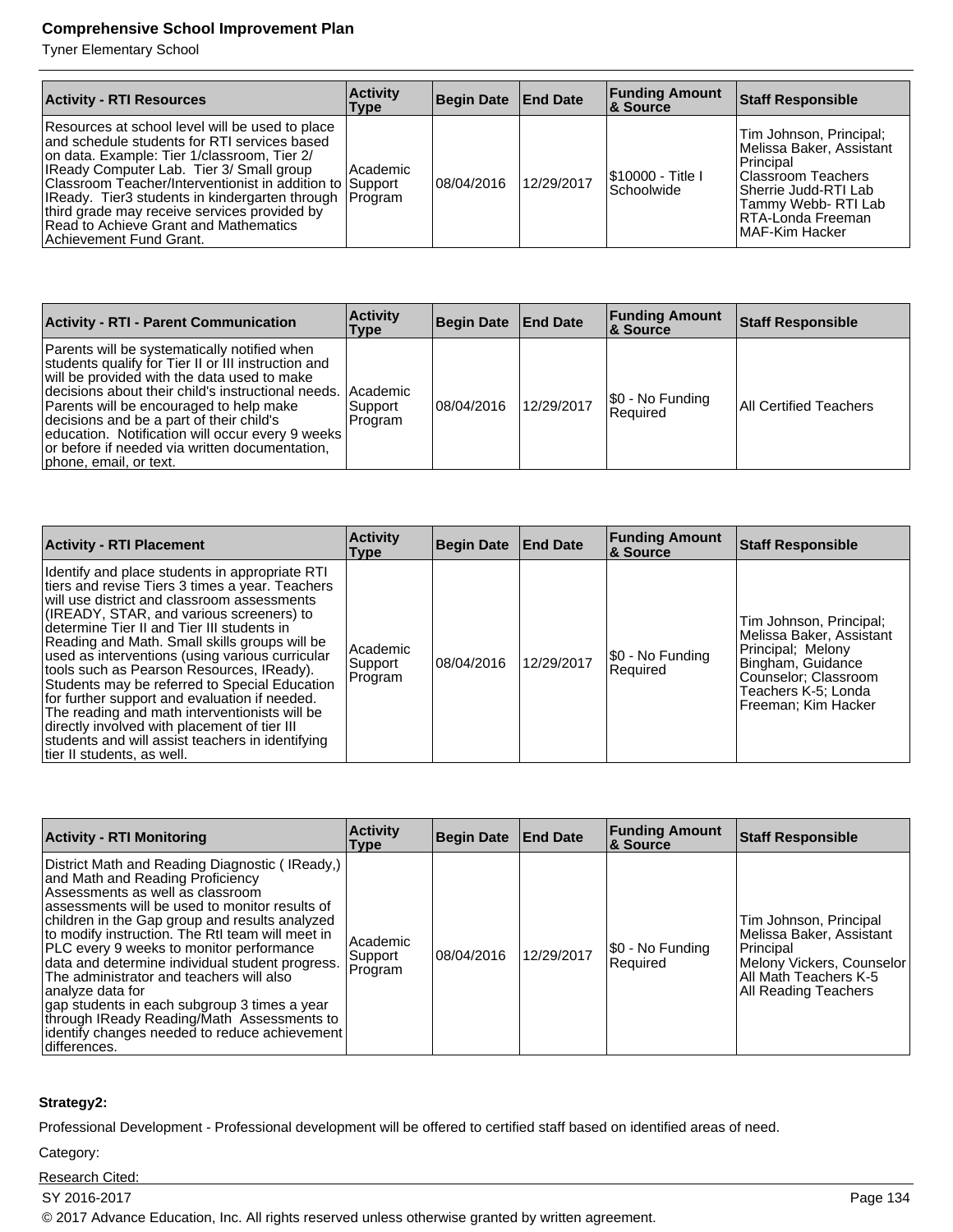| <b>Activity - Teacher Mentor/Best Practices</b>                                                                                                                                                                                                                                                                                    | <b>Activity</b><br>Type                                               | Begin Date   End Date |            | <b>Funding Amount</b><br>& Source | <b>Staff Responsible</b>                                                                          |
|------------------------------------------------------------------------------------------------------------------------------------------------------------------------------------------------------------------------------------------------------------------------------------------------------------------------------------|-----------------------------------------------------------------------|-----------------------|------------|-----------------------------------|---------------------------------------------------------------------------------------------------|
| Inexperienced or first year teachers will be<br>provided with a content or grade level mentor<br>and have the opportunity to observe highly<br>effective teachers in their grade level.<br>Teachers will identify best practices/strategies<br>during observations and reflect upon those<br>strategies with their teacher mentor. | IRecruitment<br>and<br><b>Retention</b><br>l Professional<br>Learning | 08/04/2016            | 12/29/2017 | \$0 - No Funding<br>Required      | Tim Johnson, Principal<br>Melissa Baker, Assistant<br>Principal<br>Melony Bingham,<br>l Counselor |

| <b>Activity - Para educator PD</b>                                                                                                                 | <b>Activity</b><br>Type                            | Begin Date End Date |            | <b>Funding Amount</b><br>8 Source | <b>Staff Responsible</b>                                                                |
|----------------------------------------------------------------------------------------------------------------------------------------------------|----------------------------------------------------|---------------------|------------|-----------------------------------|-----------------------------------------------------------------------------------------|
| Para educators will collaborate with teachers<br>during PLC's and common planning time in<br>order to meet the instructional needs of<br>students. | Professional $\vert_{08/04/2016}$ Infi<br>Learning |                     | 05/31/2017 | S0 - No Funding<br>Required       | Tim Johnson, Principal<br>Melissa Baker, Assistant<br>l Principal<br>Certified Teachers |

| <b>Activity - Teacher Orientation</b>                                                                                                                                                                             | <b>Activity</b><br>Type                                                                                | Begin Date   End Date |            | <b>Funding Amount</b><br>∣& Source | <b>Staff Responsible</b>                                     |
|-------------------------------------------------------------------------------------------------------------------------------------------------------------------------------------------------------------------|--------------------------------------------------------------------------------------------------------|-----------------------|------------|------------------------------------|--------------------------------------------------------------|
| First year, inexperienced, and alternate<br>certification teachers are provided with a series<br>of teacher orientations in which teachers are<br>informed about curriculum, safety, and<br>classroom management. | Recruitment<br>and<br><b>Retention</b><br>l Academic<br>Support<br>Program<br>Professional<br>Learning | 08/04/2016            | 12/29/2017 | \$0 - No Funding<br>Required       | Mr. Johnson, Principal<br>Mrs. Baker, Assistant<br>Principal |

| <b>Activity - Teacher PD Survey</b>                                                                      | <b>Activity</b><br><b>Type</b>                                        | Begin Date End Date |            | <b>Funding Amount</b><br>8 Source | Staff Responsible                                           |
|----------------------------------------------------------------------------------------------------------|-----------------------------------------------------------------------|---------------------|------------|-----------------------------------|-------------------------------------------------------------|
| l Teachers will take a Professional development<br>survey. PD will be planned based on survey<br>⊥needs. | $\sim$ $\sim$ Professional $ 08/04/2016$ 110 <sup>2</sup><br>Learning |                     | 12/29/2017 | S0 - No Funding<br>Required       | Professional Development<br>Coordinator, Shanta<br>l Madden |

| <b>Activity - Next Generation Leadership</b><br><b>Network</b>                                                                                                                                                                                                                                                                                                                                                                                                                                                                                                                                                                                                                                                                                                                        | <b>Activity</b><br>Type  | Begin Date   End Date |            | <b>Funding Amount</b><br><b>&amp; Source</b> | <b>Staff Responsible</b>              |
|---------------------------------------------------------------------------------------------------------------------------------------------------------------------------------------------------------------------------------------------------------------------------------------------------------------------------------------------------------------------------------------------------------------------------------------------------------------------------------------------------------------------------------------------------------------------------------------------------------------------------------------------------------------------------------------------------------------------------------------------------------------------------------------|--------------------------|-----------------------|------------|----------------------------------------------|---------------------------------------|
| The assistant principal will participate in<br>professional learning through the Next<br>Generation Leadership Network. The network<br>will provide the opportunity to meet regularly<br>throughout the year to develop ways to monitor<br>content and pedagogical competencies, as well<br>as the leadership skills necessary to work with<br>and provide feedback to teachers. The<br>assistant principal will develop relationships<br>with other participants in the network and with<br>skilled facilitators so that they can safely share<br>problems of practice and seek solutions - not<br>just during the time of the network meetings,<br>but on an as-needed and ongoing basis. The<br>results of this activity will impact instructional<br>practices within the school. | Professional<br>Learning | 08/04/2016            | 12/29/2017 | I\$0 - Other                                 | Melissa Baker, Assistant<br>Principal |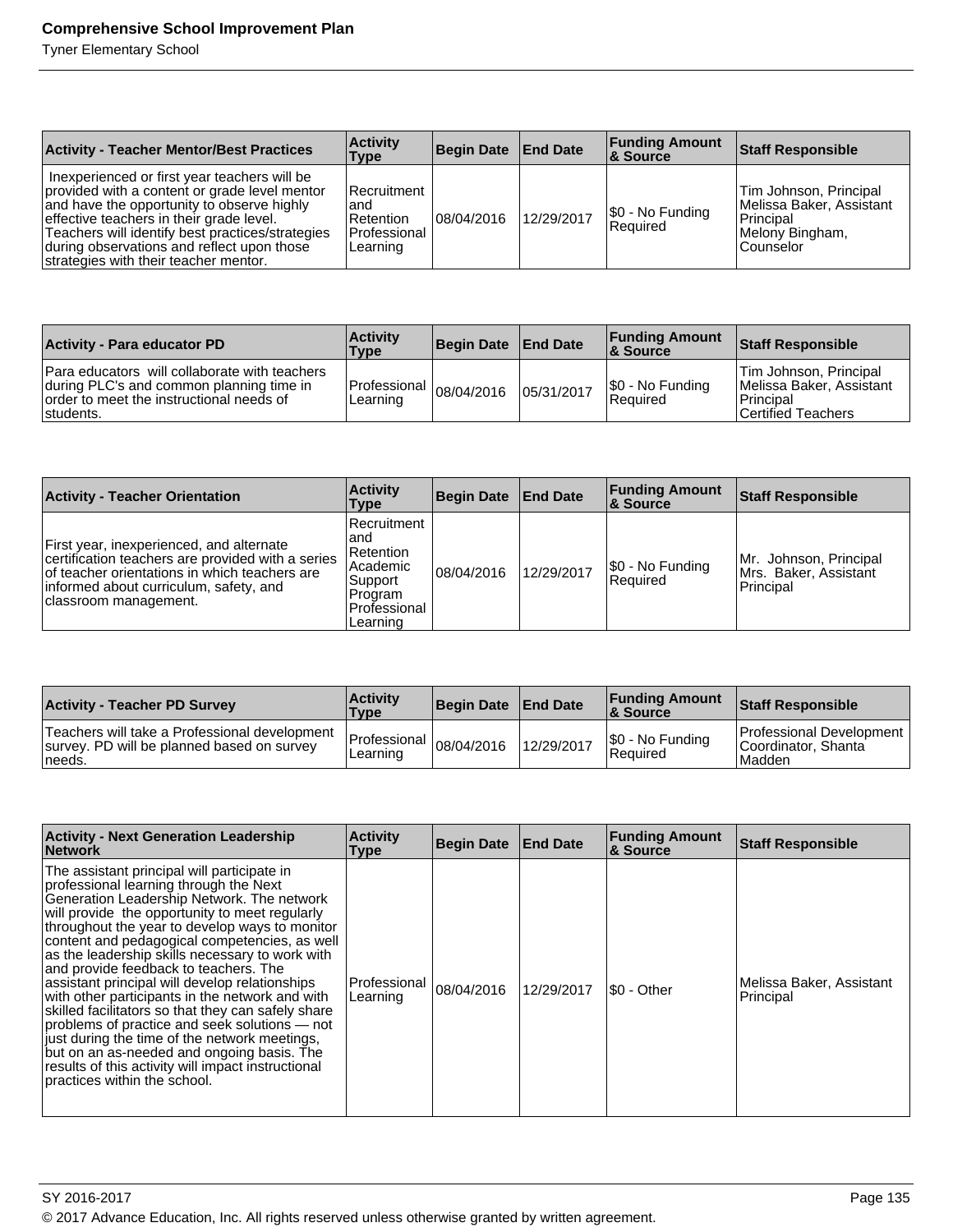Tyner Elementary School

| <b>Activity - Professional Learning</b>                                                                                                                                                                                                                                                                                              | <b>Activity</b><br>Type                | <b>Begin Date</b> | <b>End Date</b> | <b>Funding Amount</b><br>8 Source                              | <b>Staff Responsible</b>                                                                                        |
|--------------------------------------------------------------------------------------------------------------------------------------------------------------------------------------------------------------------------------------------------------------------------------------------------------------------------------------|----------------------------------------|-------------------|-----------------|----------------------------------------------------------------|-----------------------------------------------------------------------------------------------------------------|
| Teachers will recieve PD to increase student<br>learning. Teachers participate in program-<br>specific job-embedded professional<br>development to enhance their ability to deliver<br>effective, appropriate instruction that improves<br>student learning, student growth goals, and<br>supports teachers' individual growth plan. | Professional $ 08/04/2015$<br>Learning |                   | 12/29/2017      | <b>S1000 - Title I</b><br><b>Schoolwide</b><br>I\$1800 - Other | Tim Johnson, Principal<br>Melissa Baker, Assistant<br>l Principal<br>Shanta Madden, Building<br>IPD Coordinator |

#### **Strategy3:**

Literacy Initiative - Disseminate new common core resources to support 21st century literacy planning.

Category: Learning Systems

Research Cited:

| <b>Activity - Literacy Enrichment/Parental</b><br><b>Involvement</b>                                                                                                                                                                                                                                                                                                                                                              | <b>Activity</b><br>Type        | Begin Date   End Date |            | <b>Funding Amount</b><br><b>8</b> Source | <b>Staff Responsible</b>                                                                            |
|-----------------------------------------------------------------------------------------------------------------------------------------------------------------------------------------------------------------------------------------------------------------------------------------------------------------------------------------------------------------------------------------------------------------------------------|--------------------------------|-----------------------|------------|------------------------------------------|-----------------------------------------------------------------------------------------------------|
| School-wide enrichment literacy experiences<br>will be promoted with Family Literacy Nights,<br>Scholastic News, National Geographic for Kids,<br>Time for Kids, BrainPop, BrainPop Jr., and<br>Tumblebooks. Literacy recommendations and<br>strategies will be made through TES Family<br>Resource Center and Save the Children Grant,<br>Read to Achieve Grant, parent-teacher<br>conferences, school website, and newsletters. | <b>Parent</b><br>l Involvement | 08/04/2016            | 05/31/2017 | $ $ \$600 - FRYSC                        | Tim Johnson, Principal<br>Melissa Baker, Assistant<br>Principal<br>Ruthie Sizemore. FRC<br>Director |

| <b>Activity - Literacy Gaps</b>                                                                                                                                                                                                                                                                                                                            | <b>Activity</b><br>Type        | Begin Date End Date |            | <b>Funding Amount</b><br>8. Source | <b>Staff Responsible</b>                                                         |
|------------------------------------------------------------------------------------------------------------------------------------------------------------------------------------------------------------------------------------------------------------------------------------------------------------------------------------------------------------|--------------------------------|---------------------|------------|------------------------------------|----------------------------------------------------------------------------------|
| The literacy team will work with school<br>leadership to identify strengths and areas for<br>improvement in the school's literacy program,<br>priorities for improvement, resources and<br>strategies to support change. The team will<br>utilize benchmark assessments, school wide<br>  writing scrimmages, and KPREP data to identify<br>gaps, as well. | Academic<br>Support<br>Program | 08/04/2016          | 12/29/2017 | \$0 - No Funding<br>Required       | Tim Johnson, Principal<br>Melissa Baker, Assistant<br>Principal<br>Literacy Team |

| <b>Activity - Literacy Team</b>                                                                                                                                                                           | <b>Activity</b><br>Type         | Begin Date End Date |            | <b>Funding Amount</b><br><b>8 Source</b> | Staff Responsible                                                                   |
|-----------------------------------------------------------------------------------------------------------------------------------------------------------------------------------------------------------|---------------------------------|---------------------|------------|------------------------------------------|-------------------------------------------------------------------------------------|
| The literacy team will continue to meet monthly  <br>to monitor/revise the school wide literacy plan,<br>mentor teachers through collaboration, and<br>provide models for effective literacy instruction. | Academic<br>'Support<br>Program | 08/04/2016          | 12/29/2017 | \$0 - No Funding<br>Required             | Tim Johnson, Principal<br>Melissa Baker, Assistant<br>l Principal<br>⊥Literac∨ Team |

#### **Strategy4:**

Assessments - Teachers will use a variety of assessments to determine student performance and growth in reading/LA.

Category: Continuous Improvement

Research Cited: Rick Stiggins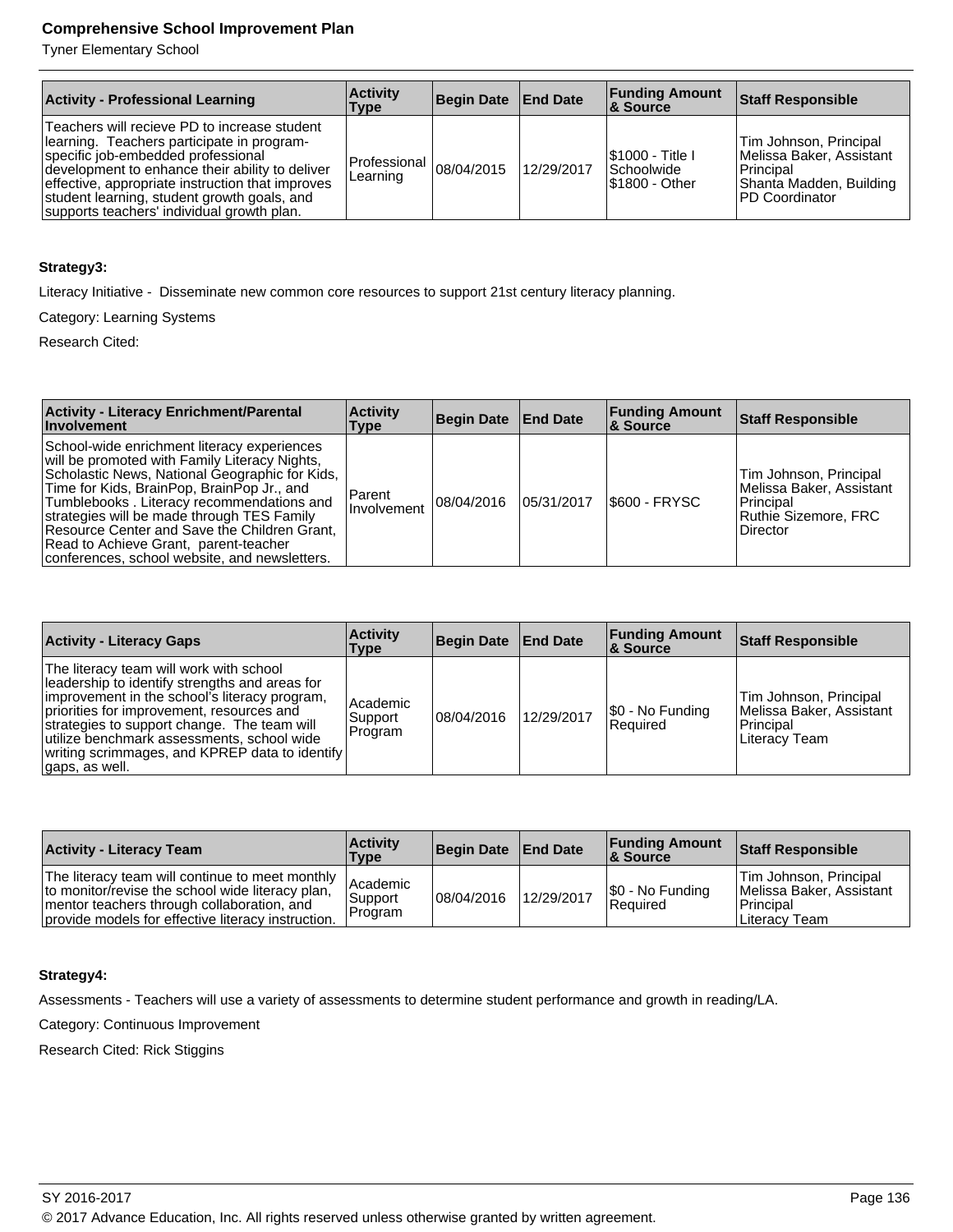Tyner Elementary School

| <b>Activity - Assessment - Constructed</b><br>Response                                                                                                                                                                                                                                                                                                                                                                                                                                                                                                                           | <b>Activity</b><br>Type        | Begin Date End Date |            | <b>Funding Amount</b><br>& Source | Staff Responsible                        |
|----------------------------------------------------------------------------------------------------------------------------------------------------------------------------------------------------------------------------------------------------------------------------------------------------------------------------------------------------------------------------------------------------------------------------------------------------------------------------------------------------------------------------------------------------------------------------------|--------------------------------|---------------------|------------|-----------------------------------|------------------------------------------|
| All teachers will include Constructed<br>Responses that are directly tied to Kentucky<br>Academic Standards with classroom<br>assessments. Response questions will be tied<br>to the core knowledge of vocabulary, skills and<br>strategies. Using various graphic organizers as<br>needed, all students will be taught how to<br>answer short answer and extended response<br>questions, to build confidence and skills. A<br>writing/constructed response will be completed<br>by students on a weekly basis (Writing<br>Wednesday), scored, and turned into the<br>principal. | Academic<br>Support<br>Program | 108/31/2016         | 05/31/2017 | \$0 - No Funding<br>Required      | Tim Johnson<br>Melissa Baker<br>Teachers |

| <b>Activity - Common Assessments</b>                                                                                                                                                                                                                                                                                                                                                                                           | <b>Activity</b><br>Type | Begin Date End Date |            | <b>Funding Amount</b><br>∣& Source | <b>Staff Responsible</b>                                                 |
|--------------------------------------------------------------------------------------------------------------------------------------------------------------------------------------------------------------------------------------------------------------------------------------------------------------------------------------------------------------------------------------------------------------------------------|-------------------------|---------------------|------------|------------------------------------|--------------------------------------------------------------------------|
| Teachers will revise the district common<br>lassessments and use the assessments utilize<br>the assessments before, during, and after<br>instruction. Teacher's will ensure that the<br>assessments are aligned to the common core<br>and contain higher order thinking questions.<br>Data from the assessments will be used to<br>lindividualize instructional needs of students and l<br>lidentify common areas of weakness. | Direct<br>Instruction   | 08/04/2016          | 12/29/2017 | S0 - No Funding<br>Required        | Tim Johnson<br>Melissa Baker<br>Melony Vickers<br><b>Certified Staff</b> |

#### **Strategy5:**

Program Review - ELA - Throughout the school year, PR Teams will collaborate to review demonstrators and indicators for each Program Review. As evidence is collected and programming reviewed, teachers will receive PD to address areas of weakness identified on the reviews. This will be evidenced on the school monthly calendars and in meeting minutes.

Category: Continuous Improvement

Research Cited:

| <b>Activity - ELA Lessons &amp; Program Reviews</b>                                                                                                                                                                                                                                                                                                                       | <b>Activity</b><br><b>Type</b>   | Begin Date   End Date |            | <b>Funding Amount</b><br><b>&amp; Source</b> | <b>Staff Responsible</b>                                                                                                |
|---------------------------------------------------------------------------------------------------------------------------------------------------------------------------------------------------------------------------------------------------------------------------------------------------------------------------------------------------------------------------|----------------------------------|-----------------------|------------|----------------------------------------------|-------------------------------------------------------------------------------------------------------------------------|
| Teachers will develop ELA lessons that<br> incorporate quality, purposeful activities/lessons  <br>which meet Program Review demonstrators.<br>Lessons will include Kentucky Academic<br>Standards for Visual and Performing Arts:<br>PLCS; Writing: and World Language. Lessons<br>will include various kinds of<br>assessements/rubrics and self & peer<br>reflections. | l Academic<br>Support<br>Program | 08/04/2015            | 12/29/2017 | \$0 - No Funding<br>Required                 | Tim Johnson, Principal<br>Melissa Baker. Assistant<br>Principal<br><b>Program Review Teams</b><br> All TES Teachers K-5 |

#### **Strategy6:**

Curriculum & Instruction - Students will receive researched based instruction in the Kentucky Common Core Academic State Standards in

mathmematics in grades K-5.

Category: Professional Learning & Support

Research Cited: Marzano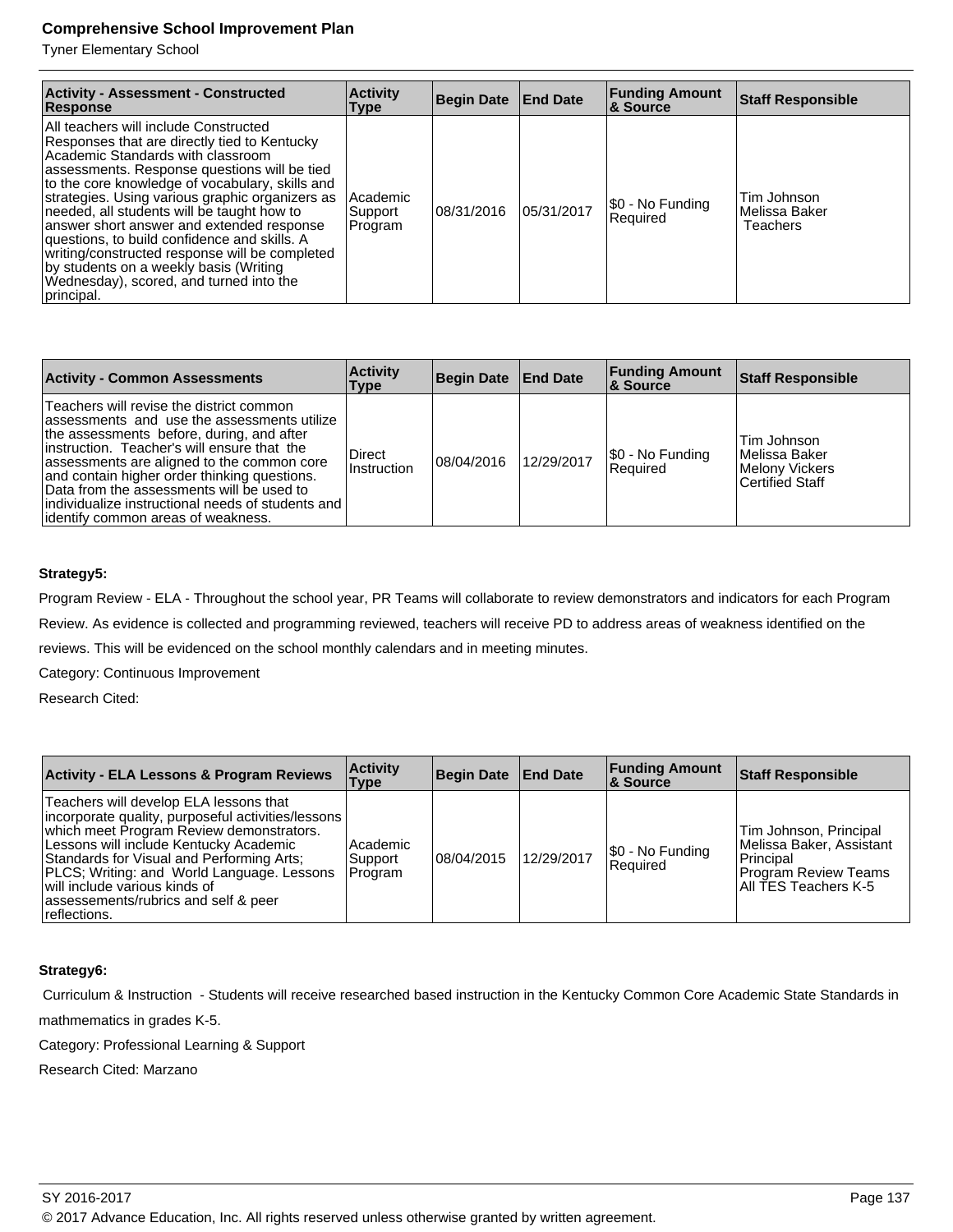Tyner Elementary School

| <b>Activity - Instruction - Rigor</b>                                                                                                                                                                                                                                                                                                                             | <b>Activity</b><br>Type | Begin Date   End Date |            | <b>Funding Amount</b><br>∣& Source | <b>Staff Responsible</b>                                                               |
|-------------------------------------------------------------------------------------------------------------------------------------------------------------------------------------------------------------------------------------------------------------------------------------------------------------------------------------------------------------------|-------------------------|-----------------------|------------|------------------------------------|----------------------------------------------------------------------------------------|
| Tyner Elementary's focus will be on<br>differentiated instructional strategies regarding<br>content, product, and/or process, including a<br>focus on academic rigor, high expectations and Support<br>equitable support for all students. Teachers will Program<br>utilize data from IReady/profile groups to<br>integrate differentiated and rigor instruction. | Academic                | 08/04/2016            | 12/29/2017 | \$0 - No Funding<br>Required       | Tim Johnson, Principal<br>Melissa Baker, Assistant<br>Principal<br><b>TES Teachers</b> |

| <b>Activity - Celebrating Student Achievement</b>                                                                                                                                                                                                                                                                                                                                                            | <b>Activity</b><br>Type         | Begin Date   End Date |            | <b>Funding Amount</b><br><b>8 Source</b> | <b>Staff Responsible</b>                                                                                               |
|--------------------------------------------------------------------------------------------------------------------------------------------------------------------------------------------------------------------------------------------------------------------------------------------------------------------------------------------------------------------------------------------------------------|---------------------------------|-----------------------|------------|------------------------------------------|------------------------------------------------------------------------------------------------------------------------|
| The school will celebrate student achievement<br>by displaying P/D work on bulletin boards<br>throughout the school and providing models<br>for proficient student work with specific<br>feedback. Student achievement will be<br>celebrated at the end of each grading period to<br>promote academic ownership and a positive,<br>caring environment. Parents will be notified of<br>their child's success. | Academic<br> Support<br>Program | 08/04/2016            | 12/29/2017 | \$0 - No Funding<br><b>Reauired</b>      | Tim Johnson, Principal<br>Melissa Baker. Assistant<br>l Principal<br> Melony Bingham,<br>Counselor<br>All TES Teachers |

| <b>Activity - Instruction - Setting Goals/Self-</b><br><b>evaluation</b>                                                                                                                                                                                                                                                                                                                                                                                                                                                                    | <b>Activity</b><br>Type        | <b>Begin Date End Date</b> |            | <b>Funding Amount</b><br>∣& Source | <b>Staff Responsible</b>                                                                                                                                 |
|---------------------------------------------------------------------------------------------------------------------------------------------------------------------------------------------------------------------------------------------------------------------------------------------------------------------------------------------------------------------------------------------------------------------------------------------------------------------------------------------------------------------------------------------|--------------------------------|----------------------------|------------|------------------------------------|----------------------------------------------------------------------------------------------------------------------------------------------------------|
| Teachers will provide students with specific and<br>timely feedback about their learning. Students<br>will articulate the targeted goals and know what<br>is required to be proficient ("I CAN" statements,<br>rubrics, and exit slips, self-reflection, and self-<br>evaluation).<br>Teachers will teach students how to analyze<br>and improve their work based on analysis and<br>specific, effective feedback. Learning<br>celebrations will be held and students will set<br>goals for progress in reading/language arts and<br>∣math. | Academic<br>Support<br>Program | 108/04/2016                | 12/29/2017 | [\$0 - No Funding<br>Required      | Principal, Tim Johnson<br>Assistant Principal,<br>l Melissa Baker<br>Melony Vickers, Counselor<br>All Classroom Teachers<br><b>Family Resouce Center</b> |

| <b>Activity - Review and Implement Curriculum</b><br>Documents, Common Core Standards, and<br><b>Core Programs</b>                                                                                                                                                                                                                                                                                                                                                                                                                                                                                                                                                                | <b>Activity</b><br>Type        | Begin Date   End Date |            | <b>Funding Amount</b><br>& Source | <b>Staff Responsible</b>                                                                                     |
|-----------------------------------------------------------------------------------------------------------------------------------------------------------------------------------------------------------------------------------------------------------------------------------------------------------------------------------------------------------------------------------------------------------------------------------------------------------------------------------------------------------------------------------------------------------------------------------------------------------------------------------------------------------------------------------|--------------------------------|-----------------------|------------|-----------------------------------|--------------------------------------------------------------------------------------------------------------|
| Teachers in grades K-5 will meet to review<br>curriculum documents and the district core<br>programs, Reading Street and Envision Math.<br>Instructional staff will follow the Jackson County<br>Public School curriculum maps, pacing guides,<br>and core programs to pace and monitor the<br>implementation of the common core standards<br>for reading and math. Teachers will use the<br>core programs to quide instruction based on<br>research based practices for reading and<br>mathematics. In addition to core programs,<br>teachers will utilize iReady, as well as, best<br>practices for struggling students in order to<br>ensure mastery of common core standards. | Academic<br>Support<br>Program | 108/04/2016           | 12/01/2017 | \$0 - No Funding<br>Required      | Tim Johnson, Principal<br>Melissa Baker, Assistant<br>Principal<br>Melony Vickers, Counselor<br>Teachers K-5 |

#### **Strategy7:**

Early Childhood - Use various resources to provide services for early transitions for students ages 3-6.

Category:

Research Cited:

© 2017 Advance Education, Inc. All rights reserved unless otherwise granted by written agreement.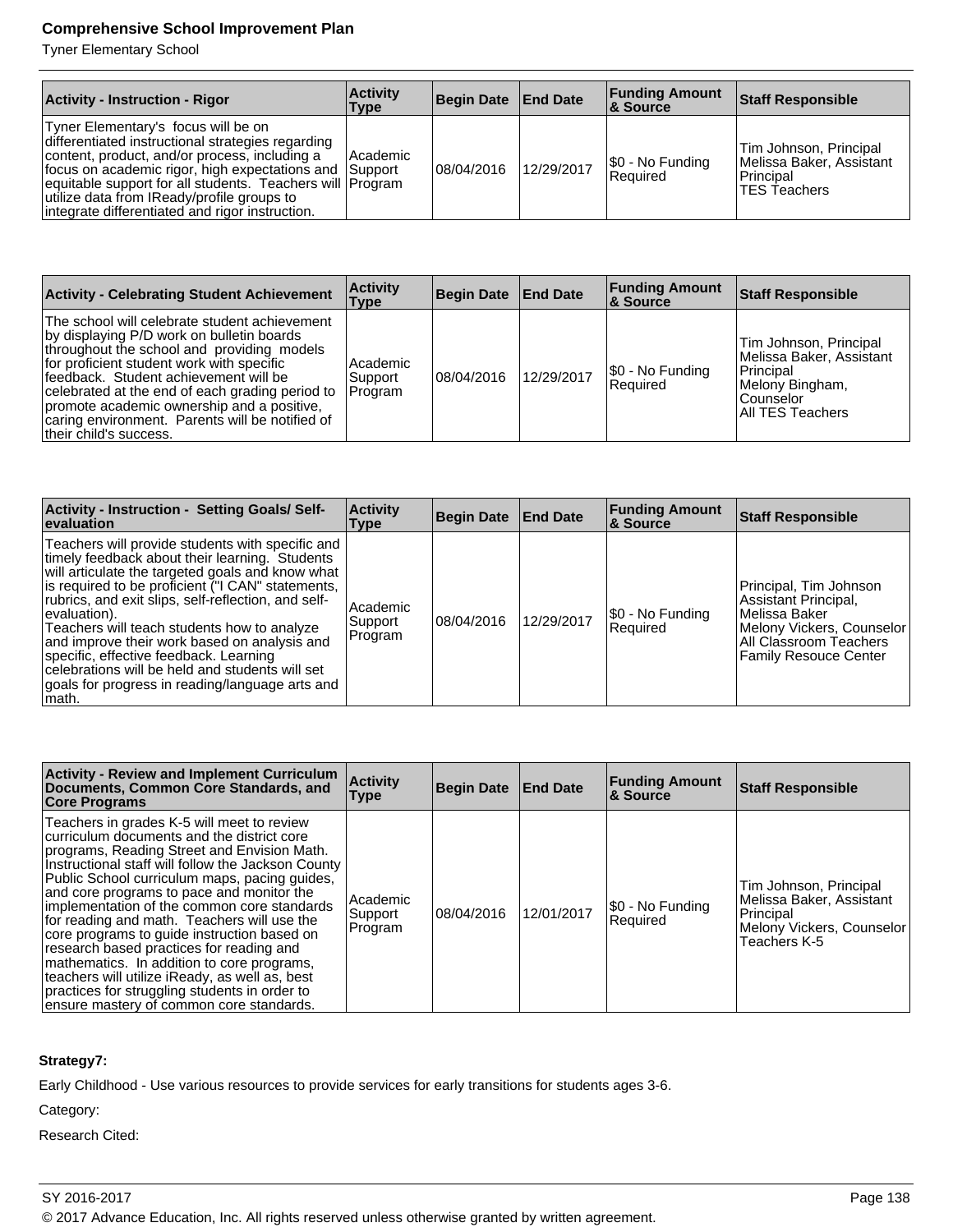Tyner Elementary School

| <b>Activity - Transition Data</b>                                                                                                                                                                                                                  | <b>Activity</b><br>Type | Begin Date   End Date |            | <b>Funding Amount</b><br><b>8 Source</b> | <b>Staff Responsible</b>                                                             |
|----------------------------------------------------------------------------------------------------------------------------------------------------------------------------------------------------------------------------------------------------|-------------------------|-----------------------|------------|------------------------------------------|--------------------------------------------------------------------------------------|
| <b>TES Family Resource Center will gather any</b><br>transition data from Early Childcare providers to Academic<br>build connections between families and the<br>school to help provide services for incoming<br>Pre-School-Kindergarten students. | Support<br>Program      | 08/04/2016            | 12/29/2017 | \$0 - No Funding<br>Required             | <b>Family Resource Center:</b><br>Lisa Hays<br>∣Karen Smith⊹<br>l Preschool Teachers |

| <b>Activity - Kindergarten Assessment</b>                                                                            | <b>Activity</b><br><b>Type</b> | Begin Date   End Date |            | <b>Funding Amount</b><br>8 Source | <b>Staff Responsible</b>                                  |
|----------------------------------------------------------------------------------------------------------------------|--------------------------------|-----------------------|------------|-----------------------------------|-----------------------------------------------------------|
| Assess all Kindergarteners at school entry with Academic<br>(BRIGANCE) screener to establish entry level<br>∣skills. | 'Support<br>Program            | 05/05/2016            | 05/31/2017 | S5000 - Other                     | Certified Staff; Melony<br>Vickers, Guidance<br>Counselor |

| <b>Activity - Transition Meetings</b>                                                                                                                                                                                                                                                                                                                                                                                                             | <b>Activity</b><br>Type | Begin Date End Date |            | <b>Funding Amount</b><br><b>8</b> Source | <b>Staff Responsible</b>                                                                                            |
|---------------------------------------------------------------------------------------------------------------------------------------------------------------------------------------------------------------------------------------------------------------------------------------------------------------------------------------------------------------------------------------------------------------------------------------------------|-------------------------|---------------------|------------|------------------------------------------|---------------------------------------------------------------------------------------------------------------------|
| End of year transition meetings to prepare<br>students, as well as, families for the transition<br>from preschool to Pre-K or Kindergarten will be<br>completed during the last weeks of school.<br>Teachers will discuss students readiness and<br>determine appropriate placement of the<br>students for the following year. Parent<br>questions and concerns will be addressed by<br>teachers and staff in order to alleviate any<br>concerns. | Parent<br>Involvement   | 04/04/2016          | 06/01/2017 | \$0 - No Funding<br>Required             | <b>Preschool Teachers</b><br>Special Education<br>Teachers<br>Counselor: Melony<br>Bingham<br>Kindergarten Teachers |

| <b>Activity - Identify Early Childhood Providers</b>                                                                                                                                                                          | <b>Activity</b><br><b>Type</b> | Begin Date   End Date |            | <b>Funding Amount</b><br><b>8 Source</b>              | Staff Responsible                                                                        |
|-------------------------------------------------------------------------------------------------------------------------------------------------------------------------------------------------------------------------------|--------------------------------|-----------------------|------------|-------------------------------------------------------|------------------------------------------------------------------------------------------|
| Use Pre-School, Head Start, First Step Hands,<br>Early Steps to School Success, Born Learning, Academic<br>Tyner FRC and other community resources will Support<br>be used to provide services for children ages<br> birth-6. | Program                        | 07/01/2016            | 12/29/2017 | \$300 - Title I<br>l Schoolwide l<br>I\$39700 - Other | <b>Family Resource Center</b><br>Karen Smith Early Steps<br>l Lisa Havs<br>Coreen Brewer |

| <b>Activity - Kindergarten Open House</b>                                                                                                                                                                                                                                               | <b>Activity</b><br>Type | Begin Date End Date |            | <b>Funding Amount</b><br>∣& Source         | Staff Responsible                                                                                                                                  |
|-----------------------------------------------------------------------------------------------------------------------------------------------------------------------------------------------------------------------------------------------------------------------------------------|-------------------------|---------------------|------------|--------------------------------------------|----------------------------------------------------------------------------------------------------------------------------------------------------|
| Before the school year begins, kindergarten will<br>conduct an open house for incoming<br>kindergarteners. Parents and students will<br>meet their child's teacher, receive academic<br>expectations, and become familiar with the<br>routines of kindergarten, as well as, the school. | Parent<br>l Involvement | 08/04/2016          | 12/29/2017 | <b>S400 - Title I</b><br><b>Schoolwide</b> | Tim Johnson, Principal<br>IMelissa Baker, Assistant<br>Principal<br>Melony Bingham,<br>Counselor<br>Kindergarten Teachers<br>and Paraprofessionals |

| <b>Activity - Kindergarten Transition Tour</b>                                                                                                                                                                                                                                                                   | <b>Activity</b><br>Type | Begin Date End Date |            | <b>Funding Amount</b><br>∣& Source | Staff Responsible                           |
|------------------------------------------------------------------------------------------------------------------------------------------------------------------------------------------------------------------------------------------------------------------------------------------------------------------|-------------------------|---------------------|------------|------------------------------------|---------------------------------------------|
| Preschool teachers will collaborate with<br>Kindergarten teachers to provide students with<br>a tour of each kindergarten classroom. This will available<br>involve students meeting the teacher, exploring   Duppon<br>activities, and becoming familiar with the daily<br>routine of a kindergarten classroom. |                         | 108/04/2016         | 12/29/2017 | \$0 - No Funding<br>Required       | Preschool Teachers<br>Kindergarten Teachers |

#### **Strategy8:**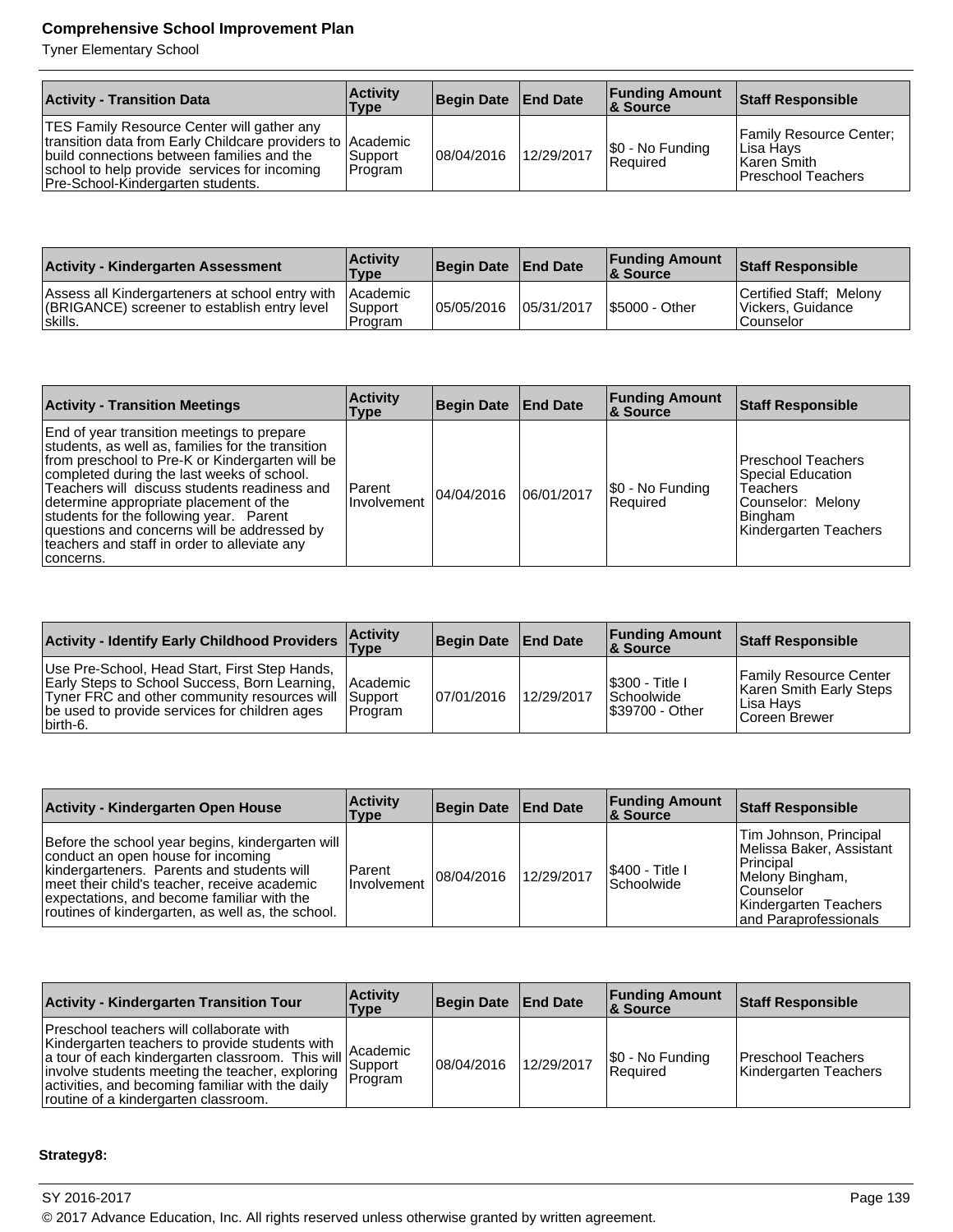Tyner Elementary School

Assessment Data - Analyze various assessments to increase student learning.

Category: Integrated Methods for Learning

Research Cited: Stiggins

| <b>Activity - Data Binders</b>                                                                                                                                                                                                                                                                                                                                                                                                                      | <b>Activity</b><br><b>Type</b> | Begin Date End Date |            | <b>Funding Amount</b><br>& Source | <b>Staff Responsible</b>                                                          |
|-----------------------------------------------------------------------------------------------------------------------------------------------------------------------------------------------------------------------------------------------------------------------------------------------------------------------------------------------------------------------------------------------------------------------------------------------------|--------------------------------|---------------------|------------|-----------------------------------|-----------------------------------------------------------------------------------|
| Teachers in grades K-5 will collect data on<br>students and fill out a data spreadsheet three<br>times a year for reading and math. The spread<br>sheet will collect data on the following:<br>classroom assessments, KPREP, iReady,<br>Fluency in Reading, Automaticity in Math<br>(Reflex), STAR, and benchmark assessments.<br>This data will be analyzed during plc's and<br>strategies/interventions will be developed based<br>upon the data. | Academic<br>Support<br>Program | 108/04/2016         | 12/29/2017 | I\$0 - No Funding<br>Required     | Melissa Baker, Assistant<br>Principal<br>Tim Johnson, Principal<br>Teachers (K-5) |

| Activity - District Leadership Team -<br><b>Common Assessments</b>                                                                                                                                                                                                                                                                                                                                                                                                                                                                                                                       | <b>Activity</b><br>Type  | Begin Date | <b>End Date</b> | <b>Funding Amount</b><br>∣& Source | <b>Staff Responsible</b>                                                   |
|------------------------------------------------------------------------------------------------------------------------------------------------------------------------------------------------------------------------------------------------------------------------------------------------------------------------------------------------------------------------------------------------------------------------------------------------------------------------------------------------------------------------------------------------------------------------------------------|--------------------------|------------|-----------------|------------------------------------|----------------------------------------------------------------------------|
| The assistant principal will collaborate with the<br>district leadership team as part of the Next<br>Generation Leadership network to analyze<br>common assessments across the district as a<br>means to monitor the effective implementation<br>or fidelity of the Core Curriculum programs<br>being implemented. The data will be utilized at<br>a school level to look for common areas of<br>weakness across the domains in reading and<br>math. Identified weaknesses will be discussed<br>in PLC's and strategies to close the learning<br>gaps will be developed and implemented. | Professional<br>Learning | 08/04/2016 | 12/29/2017      | [\$0 - No Funding<br>Required      | l Melissa Baker<br>District Leadership Team<br>Tim Johnson<br>All teachers |

| <b>Activity - Data Analysis Cut Point Scores</b>                                                                                                                                                                                                                                                                                                                                                                                                                  | <b>Activity</b><br>Type         | <b>Begin Date</b> | <b>End Date</b> | <b>Funding Amount</b><br>∣& Source | <b>Staff Responsible</b>                                                                        |
|-------------------------------------------------------------------------------------------------------------------------------------------------------------------------------------------------------------------------------------------------------------------------------------------------------------------------------------------------------------------------------------------------------------------------------------------------------------------|---------------------------------|-------------------|-----------------|------------------------------------|-------------------------------------------------------------------------------------------------|
| Teachers and K-PREP Data Analysis Team will<br>meet in the fall to analyze student's test scores<br>and create a cut point data sheet for each<br>assessed content area per grade level. The<br>team will determine the amount of points<br>needed to move students from one<br>performance level to another and develop a<br>plan to help move those students. The team<br>will meet throughout the year to analyze<br>benchmark assessments and student growth. | Academic<br>Support<br> Program | 08/04/2016        | 12/29/2017      | \$0 - No Funding<br>Required       | Tim Johnson, Principal<br>Melissa Baker, Assistant<br>Principal<br>Melony Bingham,<br>Counselor |

#### **All children-were screened for kindergarten readiness. If yes, name the assessment.**

#### **Goal 1:**

KBE- K-Prep Proficiencies Goals in CSIP -Tyner Elementary School will increase its averaged combined reading and math proficiency from 48.4% in 2015-2016 to 73.7% by 5/31/2019

#### **Measurable Objective 1:**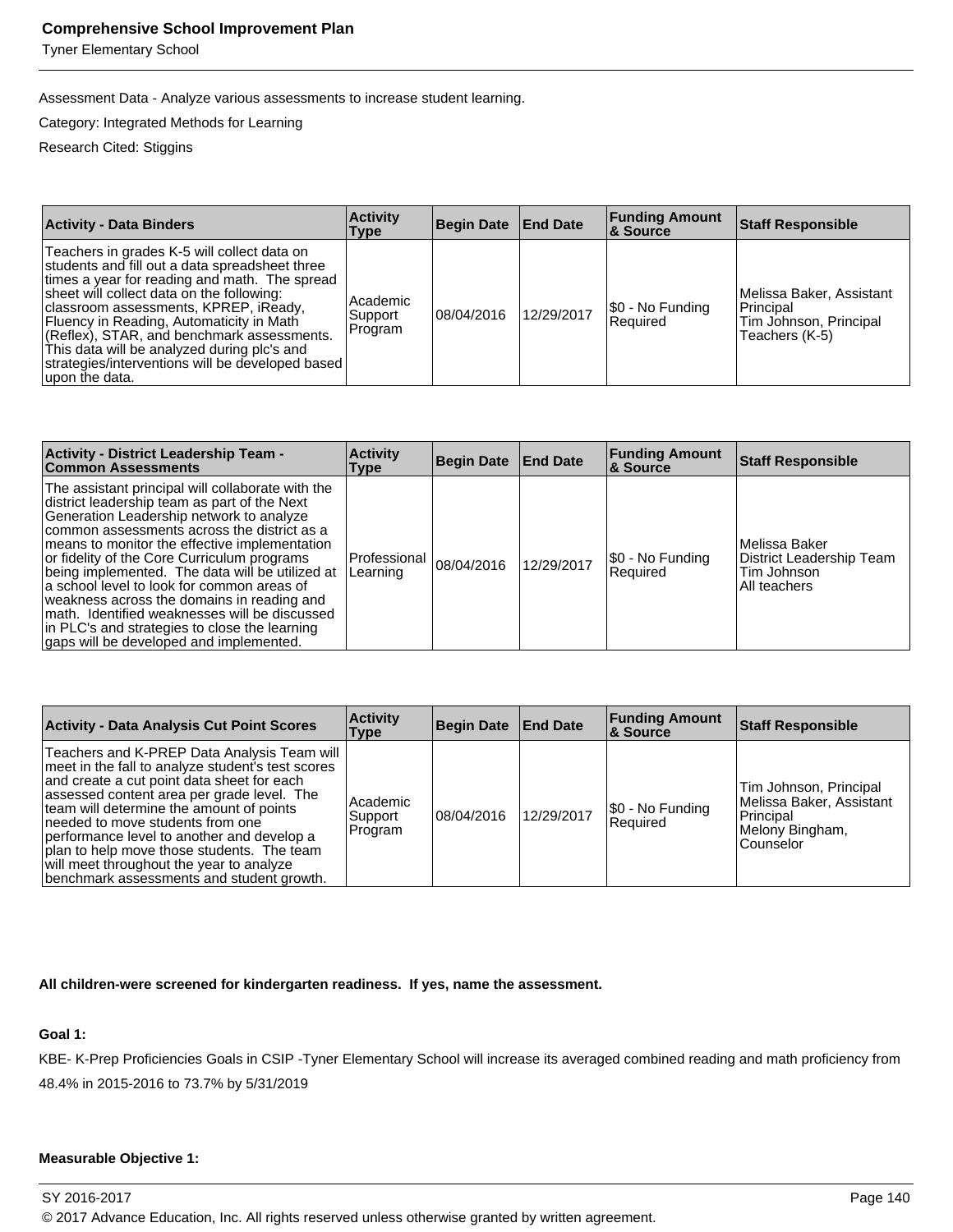Tyner Elementary School

collaborate to increase the averaged reading K-PREP scores for Tyner Elementary students from 49.1% in 2015-2016 to the state target of 65.1 % by 05/30/2017 as measured by K-PREP.

### **Strategy1:**

Early Childhood - Use various resources to provide services for early transitions for students ages 3-6.

Category:

| <b>Activity - Kindergarten Assessment</b>                                                                            | <b>Activity</b><br><b>Type</b> | Begin Date   End Date |             | <b>Funding Amount</b><br><b>&amp; Source</b> | <b>Staff Responsible</b>                                  |
|----------------------------------------------------------------------------------------------------------------------|--------------------------------|-----------------------|-------------|----------------------------------------------|-----------------------------------------------------------|
| Assess all Kindergarteners at school entry with Academic<br>(BRIGANCE) screener to establish entry level<br>∣skills. | l Support<br>l Program         | 105/05/2016           | 105/31/2017 | <b>S5000 - Other</b>                         | Certified Staff; Melony<br>Vickers, Guidance<br>Counselor |

| <b>Activity - Transition Data</b>                                                                                                                                                                                                           | <b>Activity</b><br>Type | Begin Date   End Date |            | <b>Funding Amount</b><br>∣& Source  | Staff Responsible                                                                 |
|---------------------------------------------------------------------------------------------------------------------------------------------------------------------------------------------------------------------------------------------|-------------------------|-----------------------|------------|-------------------------------------|-----------------------------------------------------------------------------------|
| TES Family Resource Center will gather any<br>transition data from Early Childcare providers to Academic<br>build connections between families and the<br>school to help provide services for incoming<br>Pre-School-Kindergarten students. | Support<br>Program      | 08/04/2016            | 12/29/2017 | \$0 - No Funding<br><b>Required</b> | Family Resource Center:<br>l Lisa Havs<br>l Karen Smith i<br>l Preschool Teachers |

| <b>Activity - Kindergarten Open House</b>                                                                                                                                                                                                                                               | <b>Activity</b><br>Type | Begin Date   End Date |            | <b>Funding Amount</b><br>8 Source | <b>Staff Responsible</b>                                                                                                                               |
|-----------------------------------------------------------------------------------------------------------------------------------------------------------------------------------------------------------------------------------------------------------------------------------------|-------------------------|-----------------------|------------|-----------------------------------|--------------------------------------------------------------------------------------------------------------------------------------------------------|
| Before the school year begins, kindergarten will<br>conduct an open house for incoming<br>kindergarteners. Parents and students will<br>meet their child's teacher, receive academic<br>expectations, and become familiar with the<br>routines of kindergarten, as well as, the school. | Parent<br>Involvement   | 08/04/2016            | 12/29/2017 | \$400 - Title I<br>l Schoolwide   | Tim Johnson, Principal<br>Melissa Baker, Assistant<br>l Principal<br>Melony Bingham,<br>l Counselor<br>Kindergarten Teachers<br>land Paraprofessionals |

| <b>Activity - Kindergarten Transition Tour</b>                                                                                                                                                                                                                                                                                                                             | <b>Activity</b><br>Type | Begin Date End Date |            | <b>Funding Amount</b><br>∣& Source | Staff Responsible                             |
|----------------------------------------------------------------------------------------------------------------------------------------------------------------------------------------------------------------------------------------------------------------------------------------------------------------------------------------------------------------------------|-------------------------|---------------------|------------|------------------------------------|-----------------------------------------------|
| Preschool teachers will collaborate with<br>Kindergarten teachers to provide students with<br>a tour of each kindergarten classroom. This will Academic<br>involve ctudents mergins to tassroom. This will Support<br>involve students meeting the teacher, exploring   Duppon<br>activities, and becoming familiar with the daily<br>routine of a kindergarten classroom. |                         | 08/04/2016          | 12/29/2017 | \$0 - No Funding<br>Required       | l Preschool Teachers<br>Kindergarten Teachers |

| Activity - Identify Early Childhood Providers Type                                                                                                                                                                            | <b>Activity</b> | Begin Date End Date |            | <b>Funding Amount</b><br>8 Source                            | Staff Responsible                                                                       |
|-------------------------------------------------------------------------------------------------------------------------------------------------------------------------------------------------------------------------------|-----------------|---------------------|------------|--------------------------------------------------------------|-----------------------------------------------------------------------------------------|
| Use Pre-School, Head Start, First Step Hands,<br>Early Steps to School Success, Born Learning, Academic<br>Tyner FRC and other community resources will Support<br>be used to provide services for children ages<br>lbirth-6. | <b>IProgram</b> | 107/01/2016         | 12/29/2017 | <b>S39700 - Other</b><br><b>S300 - Title I</b><br>Schoolwide | <b>Family Resource Center</b><br>Karen Smith Early Steps<br>Lisa Havs<br>lCoreen Brewer |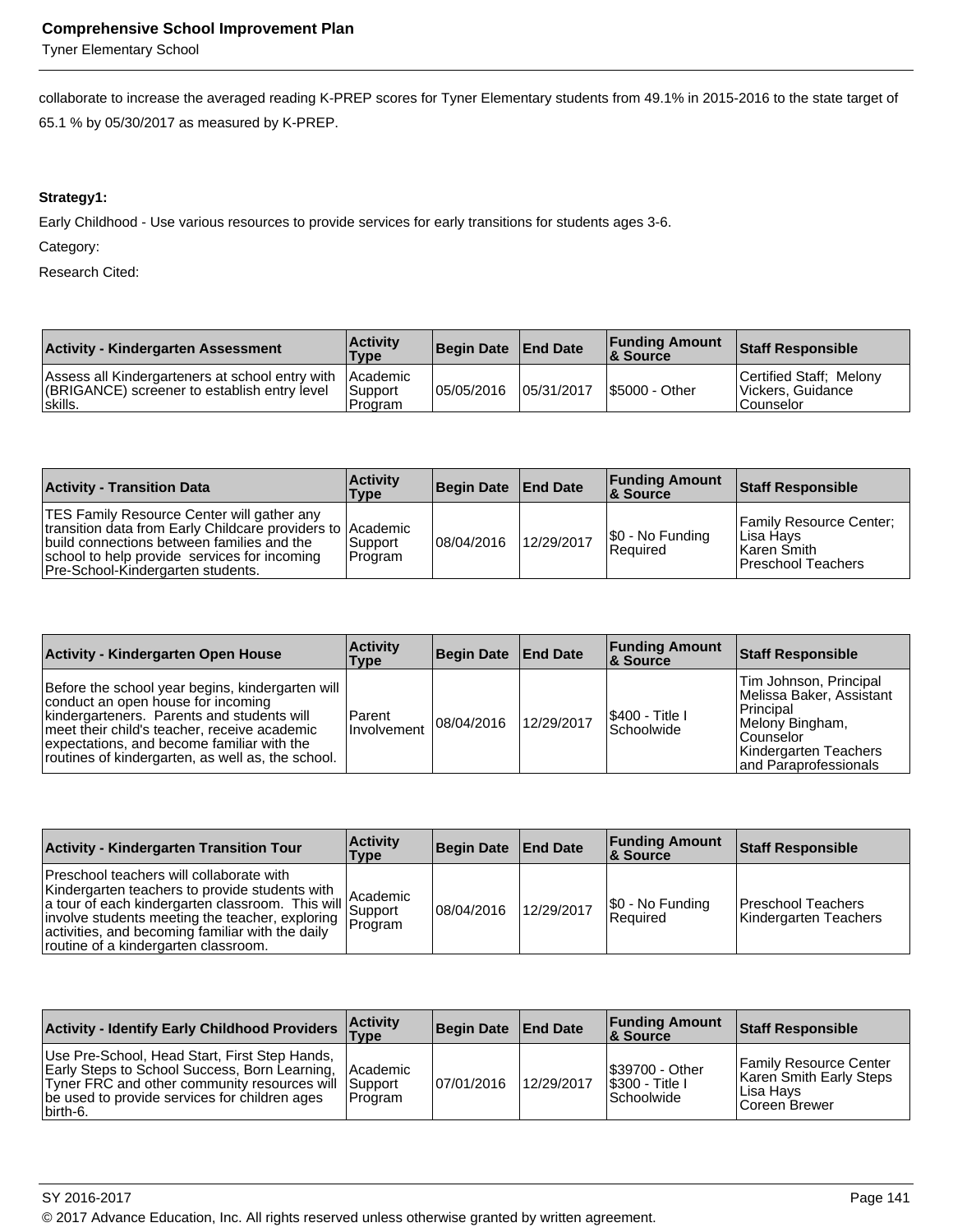Tyner Elementary School

| <b>Activity - Transition Meetings</b>                                                                                                                                                                                                                                                                                                                                                                                                             | <b>Activity</b><br>Type | Begin Date   End Date |            | <b>Funding Amount</b><br><b>&amp; Source</b> | <b>Staff Responsible</b>                                                                                                                 |
|---------------------------------------------------------------------------------------------------------------------------------------------------------------------------------------------------------------------------------------------------------------------------------------------------------------------------------------------------------------------------------------------------------------------------------------------------|-------------------------|-----------------------|------------|----------------------------------------------|------------------------------------------------------------------------------------------------------------------------------------------|
| End of year transition meetings to prepare<br>students, as well as, families for the transition<br>from preschool to Pre-K or Kindergarten will be<br>completed during the last weeks of school.<br>Teachers will discuss students readiness and<br>determine appropriate placement of the<br>students for the following year. Parent<br>questions and concerns will be addressed by<br>teachers and staff in order to alleviate any<br>concerns. | Parent<br>l Involvement | 04/04/2016            | 06/01/2017 | S0 - No Funding<br><b>Reauired</b>           | <b>Preschool Teachers</b><br><b>Special Education</b><br><b>Teachers</b><br>Counselor: Melony<br><b>Bingham</b><br>Kindergarten Teachers |

## **The school identified specific strategies to increase the percentage of students who are Kindergarten ready.**

## **Goal 1:**

KBE- K-Prep Proficiencies Goals in CSIP -Tyner Elementary School will increase its averaged combined reading and math proficiency from 48.4% in 2015-2016 to 73.7% by 5/31/2019

#### **Measurable Objective 1:**

collaborate to increase the averaged reading K-PREP scores for Tyner Elementary students from 49.1% in 2015-2016 to the state target of 65.1 % by 05/30/2017 as measured by K-PREP.

## **Strategy1:**

Early Childhood - Use various resources to provide services for early transitions for students ages 3-6.

Category:

| <b>Activity - Identify Early Childhood Providers</b>                                                                                                                                                                                 | <b>Activity</b><br><b>Type</b> | Begin Date   End Date |            | <b>Funding Amount</b><br><b>8 Source</b>                       | Staff Responsible                                                                        |
|--------------------------------------------------------------------------------------------------------------------------------------------------------------------------------------------------------------------------------------|--------------------------------|-----------------------|------------|----------------------------------------------------------------|------------------------------------------------------------------------------------------|
| Use Pre-School, Head Start, First Step Hands,<br><b>Early Steps to School Success, Born Learning, Academic</b><br>Tyner FRC and other community resources will Support<br>be used to provide services for children ages<br>lbirth-6. | Program                        | 07/01/2016            | 12/29/2017 | <b>S300 - Title I</b><br><b>Schoolwide</b><br>I\$39700 - Other | <b>Family Resource Center</b><br>Karen Smith Early Steps<br>l Lisa Havs<br>Coreen Brewer |

| <b>Activity - Kindergarten Open House</b>                                                                                                                                                                                                                                               | <b>Activity</b><br>Type | Begin Date End Date |            | <b>Funding Amount</b><br>∣& Source    | <b>Staff Responsible</b>                                                                                                                            |
|-----------------------------------------------------------------------------------------------------------------------------------------------------------------------------------------------------------------------------------------------------------------------------------------|-------------------------|---------------------|------------|---------------------------------------|-----------------------------------------------------------------------------------------------------------------------------------------------------|
| Before the school year begins, kindergarten will<br>conduct an open house for incoming<br>kindergarteners. Parents and students will<br>meet their child's teacher, receive academic<br>expectations, and become familiar with the<br>routines of kindergarten, as well as, the school. | Parent<br>Involvement   | 08/04/2016          | 12/29/2017 | <b>S400 - Title I</b><br>l Schoolwide | Tim Johnson, Principal<br>Melissa Baker, Assistant<br>Principal<br>Melony Bingham,<br>l Counselor<br>Kindergarten Teachers<br>and Paraprofessionals |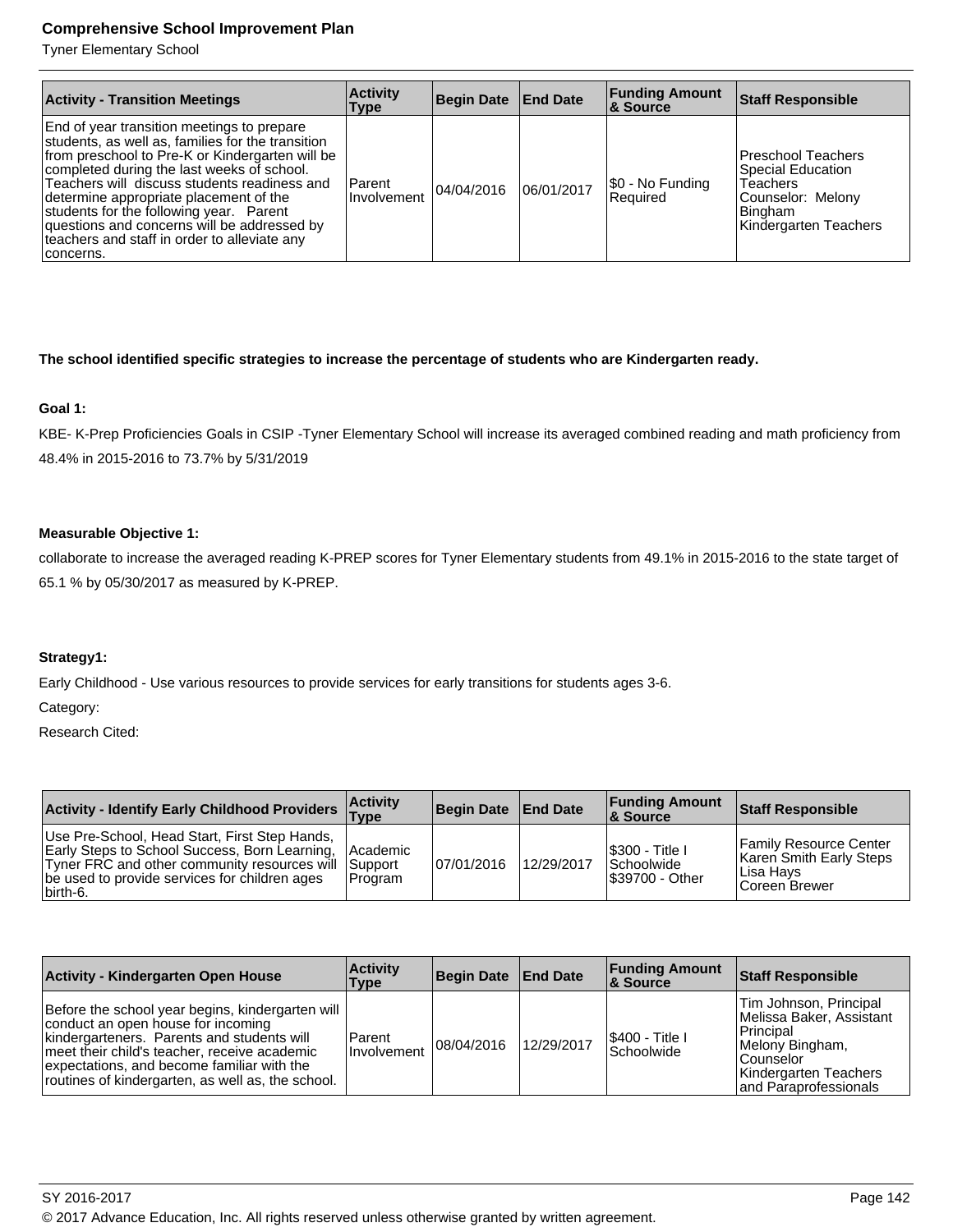Tyner Elementary School

| <b>Activity - Transition Data</b>                                                                                                                                                                                                           | <b>Activity</b><br>Type | Begin Date | <b>End Date</b> | <b>Funding Amount</b><br><b>&amp; Source</b> | Staff Responsible                                                               |
|---------------------------------------------------------------------------------------------------------------------------------------------------------------------------------------------------------------------------------------------|-------------------------|------------|-----------------|----------------------------------------------|---------------------------------------------------------------------------------|
| TES Family Resource Center will gather any<br>transition data from Early Childcare providers to Academic<br>build connections between families and the<br>school to help provide services for incoming<br>Pre-School-Kindergarten students. | Support <br>Program     | 08/04/2016 | 12/29/2017      | S0 - No Funding<br><b>Required</b>           | Family Resource Center:<br>Lisa Havs<br>l Karen Smith I<br>l Preschool Teachers |

| <b>Activity - Transition Meetings</b>                                                                                                                                                                                                                                                                                                                                                                                                             | <b>Activity</b><br>Type | Begin Date   End Date |            | <b>Funding Amount</b><br>∣& Source | <b>Staff Responsible</b>                                                                                            |
|---------------------------------------------------------------------------------------------------------------------------------------------------------------------------------------------------------------------------------------------------------------------------------------------------------------------------------------------------------------------------------------------------------------------------------------------------|-------------------------|-----------------------|------------|------------------------------------|---------------------------------------------------------------------------------------------------------------------|
| End of year transition meetings to prepare<br>students, as well as, families for the transition<br>from preschool to Pre-K or Kindergarten will be<br>completed during the last weeks of school.<br>Teachers will discuss students readiness and<br>determine appropriate placement of the<br>students for the following year. Parent<br>questions and concerns will be addressed by<br>teachers and staff in order to alleviate any<br>concerns. | Parent<br>Involvement   | 04/04/2016            | 06/01/2017 | \$0 - No Funding<br>Required       | <b>Preschool Teachers</b><br>Special Education<br>Teachers<br>Counselor: Melony<br>Bingham<br>Kindergarten Teachers |

| <b>Activity - Kindergarten Assessment</b>                                                                            | <b>Activity</b><br><b>Type</b> | Begin Date End Date |            | <b>Funding Amount</b><br><b>8 Source</b> | <b>Staff Responsible</b>                                   |
|----------------------------------------------------------------------------------------------------------------------|--------------------------------|---------------------|------------|------------------------------------------|------------------------------------------------------------|
| Assess all Kindergarteners at school entry with Academic<br>(BRIGANCE) screener to establish entry level<br>lskills. | Support<br>l Program           | 05/05/2016          | 05/31/2017 | <b>S5000 - Other</b>                     | Certified Staff: Melony<br> Vickers, Guidance<br>Counselor |

| <b>Activity - Kindergarten Transition Tour</b>                                                                                                                                                                                                                                                                                                                              | <b>Activity</b><br>Type | Begin Date   End Date |            | <b>Funding Amount</b><br>8 Source   | <b>Staff Responsible</b>                    |
|-----------------------------------------------------------------------------------------------------------------------------------------------------------------------------------------------------------------------------------------------------------------------------------------------------------------------------------------------------------------------------|-------------------------|-----------------------|------------|-------------------------------------|---------------------------------------------|
| Preschool teachers will collaborate with<br>Kindergarten teachers to provide students with<br>a tour of each kindergarten classroom. This will Academic<br>a tour of each kindergarten classroom. This will Support<br>involve students meeting the teacher, exploring   Duppon<br>activities, and becoming familiar with the daily<br>routine of a kindergarten classroom. |                         | 08/04/2016            | 12/29/2017 | \$0 - No Funding<br><b>Required</b> | Preschool Teachers<br>Kindergarten Teachers |

## **Goal 2:**

KBE K-PREP Proficiency Goal Gaps in CSIP -Tyner Elementary School will increase the average combined reading and math proficiency ratings for all students in the non-duplicated gap group from 44.7% in 2015-2016 to 68.7% by 5/31/2019.

#### **Measurable Objective 1:**

collaborate to increase the average combined reading and math proficiency ratings for all students in the non-duplicated gap from 44.7% to the state target of 56.1% by 12/29/2017 as measured by K-PREP..

# **Strategy1:**

Parental Involvement - Activities will be planned to increase parental involvement.

Category: Continuous Improvement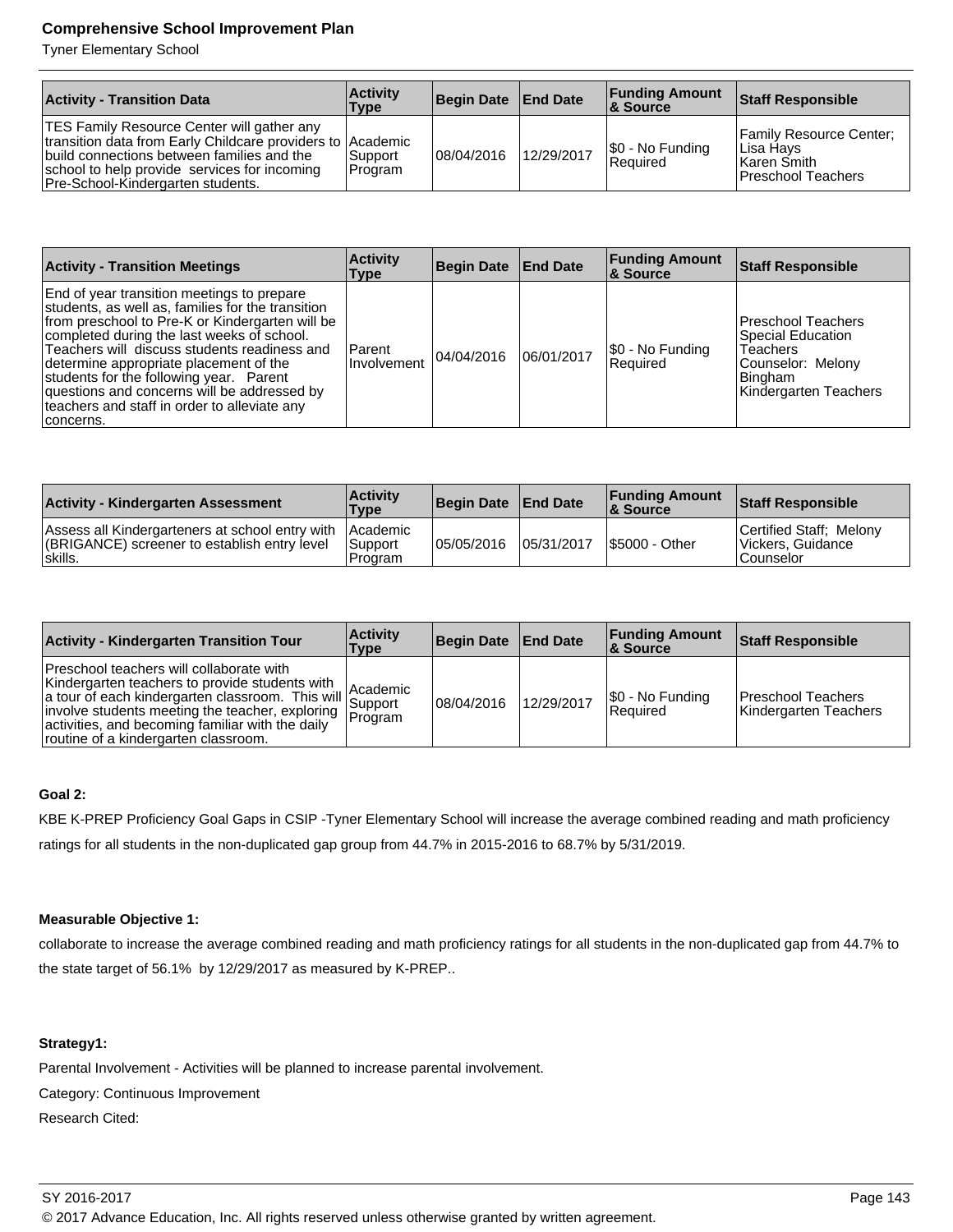Tyner Elementary School

| <b>Activity - Born Learning Academy</b>                                                                                                                                                      | <b>Activity</b><br>Type | Begin Date   End Date |            | <b>Funding Amount</b><br><b>8 Source</b>                            | <b>Staff Responsible</b>                                          |
|----------------------------------------------------------------------------------------------------------------------------------------------------------------------------------------------|-------------------------|-----------------------|------------|---------------------------------------------------------------------|-------------------------------------------------------------------|
| A 6 parent session comprehensive family<br>involvement program which targets children<br>from birth to age 5. This program uses<br>everyday activities to promote kindergarten<br>readiness. | Parent<br>Involvement   | 08/04/2016            | 05/31/2017 | I\$400 - Title I<br>l Schoolwide l<br>S2800 - Grant<br><b>Funds</b> | Promise Neighborhood<br>Ruthie Sizemore/Family<br>Resource Center |

| <b>Activity - Early Steps - Literacy/Transition</b>                                                                | <b>Activity</b><br>Type | Begin Date   End Date |            | <b>Funding Amount</b><br><b>&amp; Source</b> | <b>Staff Responsible</b>                                                             |
|--------------------------------------------------------------------------------------------------------------------|-------------------------|-----------------------|------------|----------------------------------------------|--------------------------------------------------------------------------------------|
| Home visits for ages birth to 3 to promote early<br>lliteracy and to ensure a successful transition to<br>⊺school. | Parent<br>I Involvement | 08/04/2016            | 12/29/2017 | S36300 - Other                               | Ruthie Sizemore/ Family<br>Resource Center<br>Karen Smtih/Early Steps<br>Coordinator |

**The school identified specific K-3 strategies to increase the average 3rd grade math and reading combined K-Prep proficiency scores.** 

#### **Goal 1:**

Decrease the percent of all students who are scoring novice in Reading and Math by 50% on KPREP from 16% in 2015 to 8% by 2020.

### **Measurable Objective 1:**

collaborate to decrease the percent of students scoring novice from 9.6% in 2016 to 8.0% in math by 05/30/2017 as measured by KPREP.

#### **Strategy1:**

Early Interventions. - Interventions will be provided by a Math Interventionist to minimize gaps in student learning and reduce the number of students scoring below instructional level on assessments in Kindergarten through third grade.

Category: Continuous Improvement

Research Cited: Marzano

Marilyn Burns

| Activity - ADD + Vantage Math (AVMR)                                                                                                                                                                                                                                                                                                                                       | <b>Activity</b><br>Type        | Begin Date End Date |            | <b>Funding Amount</b><br>8. Source | <b>Staff Responsible</b>                                                                                           |
|----------------------------------------------------------------------------------------------------------------------------------------------------------------------------------------------------------------------------------------------------------------------------------------------------------------------------------------------------------------------------|--------------------------------|---------------------|------------|------------------------------------|--------------------------------------------------------------------------------------------------------------------|
| The math interventionist will identify and service<br>students in the bottom quartile based upon<br><b>Ibenchmark assessments. The interventionist</b><br>will individualize instruction and implement<br>researched based strategies based on the ADD<br>+ Vantage Math (AVMR) to assess and service<br>tier II and tier III students in Kindergarten and<br>First Grade. | Academic<br>Support<br>Program | 08/04/2016          | 12/29/2017 | \$0 - No Funding<br>Required       | Kim Hacker, Math<br><i>Interventionist</i><br><b>Tim Johnson-Principal</b><br>Melissa Baker-Assistant<br>Principal |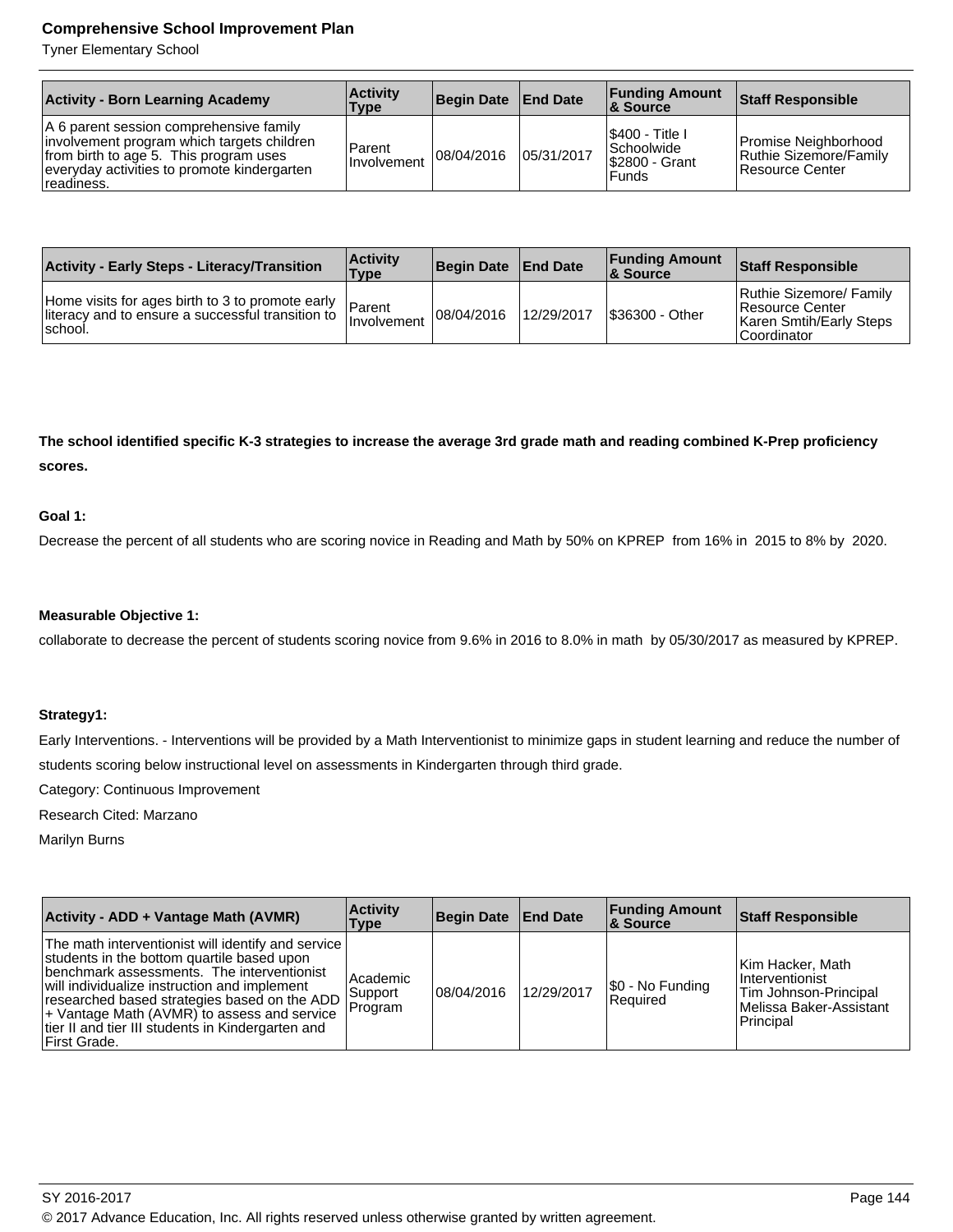Tyner Elementary School

| Activity - "Do the Math" (Mathematics<br><b>Achievement Fund Grant)</b>                                                                                                                                                                                                                                                                                       | <b>Activity</b><br><b>Type</b> | Begin Date End Date |            | <b>Funding Amount</b><br>∣& Source       | <b>Staff Responsible</b>                                                                               |
|---------------------------------------------------------------------------------------------------------------------------------------------------------------------------------------------------------------------------------------------------------------------------------------------------------------------------------------------------------------|--------------------------------|---------------------|------------|------------------------------------------|--------------------------------------------------------------------------------------------------------|
| The math interventionist will identify and service<br>students in the bottom quartile based upon<br>benchmark assessments. The interventionist<br>will individualize instruction and implement<br>researched based strategies based on the<br>Marilyn Burns program, Do the Math, to service<br>Itier II and tier III students in second and third<br>∣grade. | Academic<br>Support<br>Program | 08/04/2016          | 12/29/2017 | <b>S41500 - Math</b><br>Achievement Fund | Kim Hacker-Math<br>I Interventionist<br>Tim Johnson- Principal<br>Melissa Baker-Assistant<br>Principal |

| Activity - Collaboration and Mentoring (MAF) Activity                                                                                                                                                                                                                                                                                   |                                                             | Begin Date End Date |            | <b>Funding Amount</b><br>8 Source | <b>Staff Responsible</b>                                               |
|-----------------------------------------------------------------------------------------------------------------------------------------------------------------------------------------------------------------------------------------------------------------------------------------------------------------------------------------|-------------------------------------------------------------|---------------------|------------|-----------------------------------|------------------------------------------------------------------------|
| The math interventionist will collaborate with<br>primary math teachers to provide assistance<br>such as sharing of best practice strategies,<br>activities, and lessons directly aligned to<br>Kentucky Core Academic Standards.<br>Additionally, the interventionist will co-teach on<br>a as needs basis with primary math teachers. | Academic<br> Support<br>Program<br>Professional<br>Learning | 08/04/2016          | 12/29/2017 | \$0 - No Funding<br>Required      | Kim Hacker-Math<br><i>Interventionist</i><br>All primary math teachers |

# **Measurable Objective 2:**

collaborate to decrease the percent of students scoring novice in Reading from 17.0% in 2016 to 14.2% by 05/30/2017 as measured by KPREP.

## **Strategy1:**

Early Interventions - The Reading interventionist will service students in the bottom quartile in kindergarten through third grade based on the benchmark assessments utilizing the EIR program.

Category: Continuous Improvement

Research Cited: Marzano

Barbara Taylor

| <b>Activity - Early Interventions in Reading</b>                                                                                                                                                                       | <b>Activity</b><br><b>Type</b>   | Begin Date End Date |            | <b>Funding Amount</b><br>& Source    | <b>Staff Responsible</b>                                                                                       |
|------------------------------------------------------------------------------------------------------------------------------------------------------------------------------------------------------------------------|----------------------------------|---------------------|------------|--------------------------------------|----------------------------------------------------------------------------------------------------------------|
| The reading interventionist will utilize the Early<br>Interventions Program in Reading to service<br>students scoring in the bottom quartile in<br>reading according to benchmark<br>lassessments/universal screeners. | l Academic<br>Support<br>Program | 108/04/2016         | 05/31/2017 | <b>S48500 - Read to</b><br>l Achieve | Tim Johnson, Principal<br>Melissa Baker, Assistant<br>l Principal<br>Londa Freeman, Reading<br>Interventionist |

| Activity - Read to Achieve Collaboration and Activity<br>Mentoring                                                                                                                                                                                                                                                                                     | <b>Type</b>                                          | Begin Date End Date |            | <b>Funding Amount</b><br>∣& Source     | <b>Staff Responsible</b>                  |
|--------------------------------------------------------------------------------------------------------------------------------------------------------------------------------------------------------------------------------------------------------------------------------------------------------------------------------------------------------|------------------------------------------------------|---------------------|------------|----------------------------------------|-------------------------------------------|
| The reading interventionist will collaborate with<br>primary reading teachers to provide assistance<br>such as sharing of literacy strategies, activities,<br>and lessons directly aligned to Kentucky Core<br>Academic Standards. Additionally, the<br>interventionist will co-teach on a as needs basis   Learning<br>with primary reading teachers. | l Academic<br>Support<br>l Program<br>l Professional | 108/04/2016         | 05/31/2017 | $ \$0 - No Funding$<br><b>Required</b> | Londa Freeman, Reading<br>Interventionist |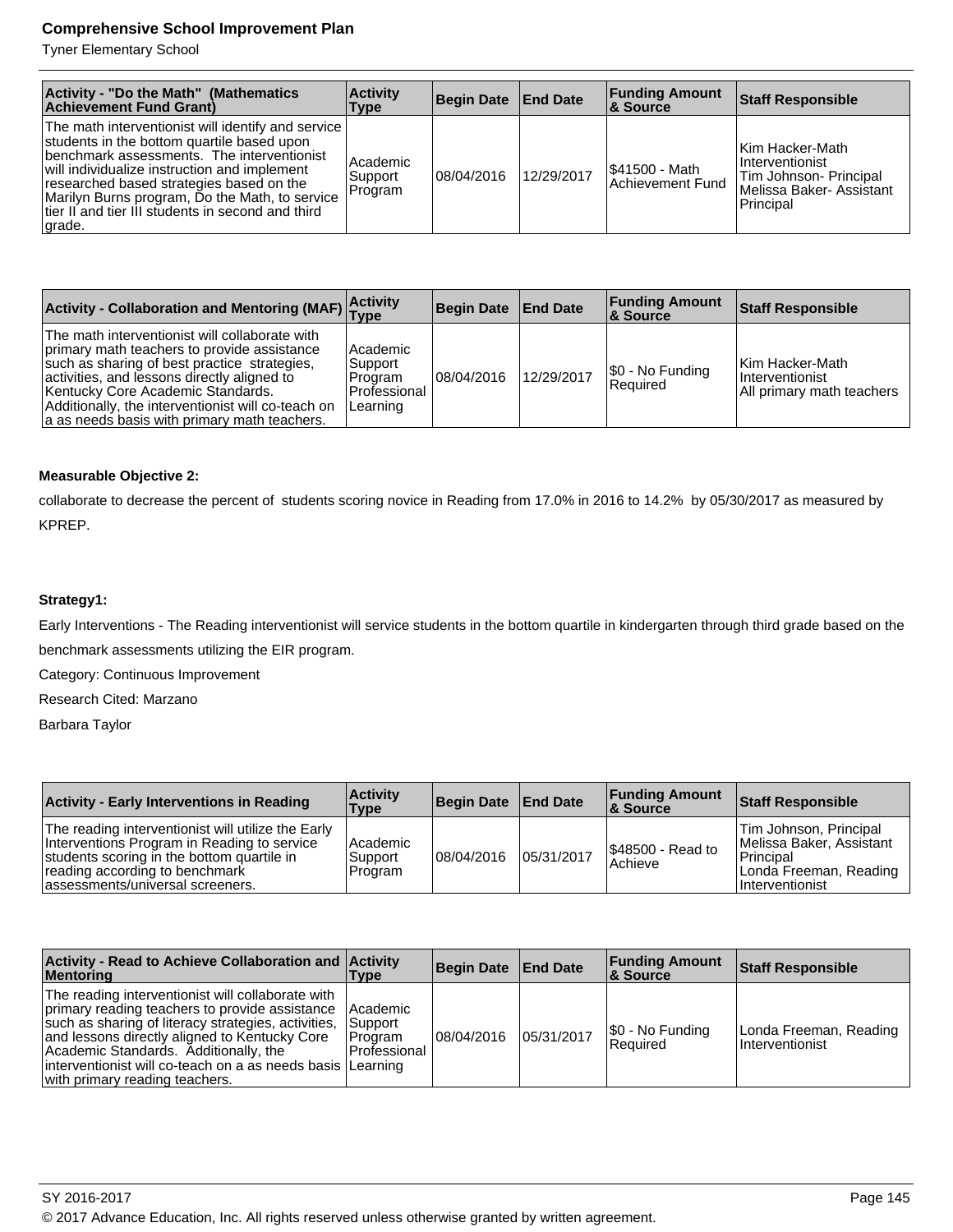Tyner Elementary School

#### **The school identified specific strategies to address subgroup achievement gaps.**

#### **Goal 1:**

KBE K-PREP Proficiency Goal Gaps in CSIP -Tyner Elementary School will increase the average combined reading and math proficiency ratings for all students in the non-duplicated gap group from 44.7% in 2015-2016 to 68.7% by 5/31/2019.

#### **Measurable Objective 1:**

collaborate to increase the average combined reading and math proficiency ratings for all students in the non-duplicated gap from 44.7% to the state target of 56.1% by 12/29/2017 as measured by K-PREP..

#### **Strategy1:**

Staff Survey - The surveys will be used to analyze data to identify school needs.

Category:

Research Cited:

| <b>Activity - TELL Survey</b>                                                                                                                                                                       | <b>Activity</b><br><b>Type</b> | Begin Date End Date |            | <b>Funding Amount</b><br>8 Source | <b>Staff Responsible</b>                                                                       |
|-----------------------------------------------------------------------------------------------------------------------------------------------------------------------------------------------------|--------------------------------|---------------------|------------|-----------------------------------|------------------------------------------------------------------------------------------------|
| 100% of certified staff will complete the TELL<br>Survey and will review the data based on a two  <br>vear cycle. Staff will analyze the TELL Survey<br>data to identify strengths and weaknessess. | Other                          | 108/04/2016         | 12/29/2017 | S0 - No Funding<br>Required       | Tim Johnson, Principal<br>Melissa Baker, Assistant<br>l Principal<br>Melony Vickers, Counselor |

| <b>Activity - Survey - CSIP Teachers</b>                                                                                                                    | <b>Activity</b><br>Type | Begin Date   End Date |            | <b>Funding Amount</b><br><b>&amp; Source</b> | <b>Staff Responsible</b>                                                                  |
|-------------------------------------------------------------------------------------------------------------------------------------------------------------|-------------------------|-----------------------|------------|----------------------------------------------|-------------------------------------------------------------------------------------------|
| Teachers will take the Survey on ADVANCED-<br><b>ED-ASSIST.</b> The data will be reviewed by the<br>CSIP to determine areas of strenghts and<br>weaknesses. | Other                   | 08/04/2016            | 12/29/2017 | S0 - No Funding<br><b>Required</b>           | Robbie Tincher, CSIP<br>Tim Johnson, Principal<br>l Melissa Baker. Assistant<br>Principal |

#### **Strategy2:**

Curriculum and Instruction - Teachers will use differentiated instruction and researched based instructional strategies to deliver instruction to

ALL students.

Category:

| <b>Activity - Differentiation</b>                                                                                                                                 | <b>Activity</b><br>Type | Begin Date End Date |            | <b>Funding Amount</b><br>8 Source | <b>Staff Responsible</b>                    |
|-------------------------------------------------------------------------------------------------------------------------------------------------------------------|-------------------------|---------------------|------------|-----------------------------------|---------------------------------------------|
| Teachers will use best practices to analyze data  <br>and provide differentiated instruction to ALL<br>students based on formative and summative<br>lassessments. | Direct<br>Instruction   | 08/31/2016          | 12/29/2017 | \$0 - No Funding<br>Required      | <b>Tim Johnson</b><br><b>Certifed Staff</b> |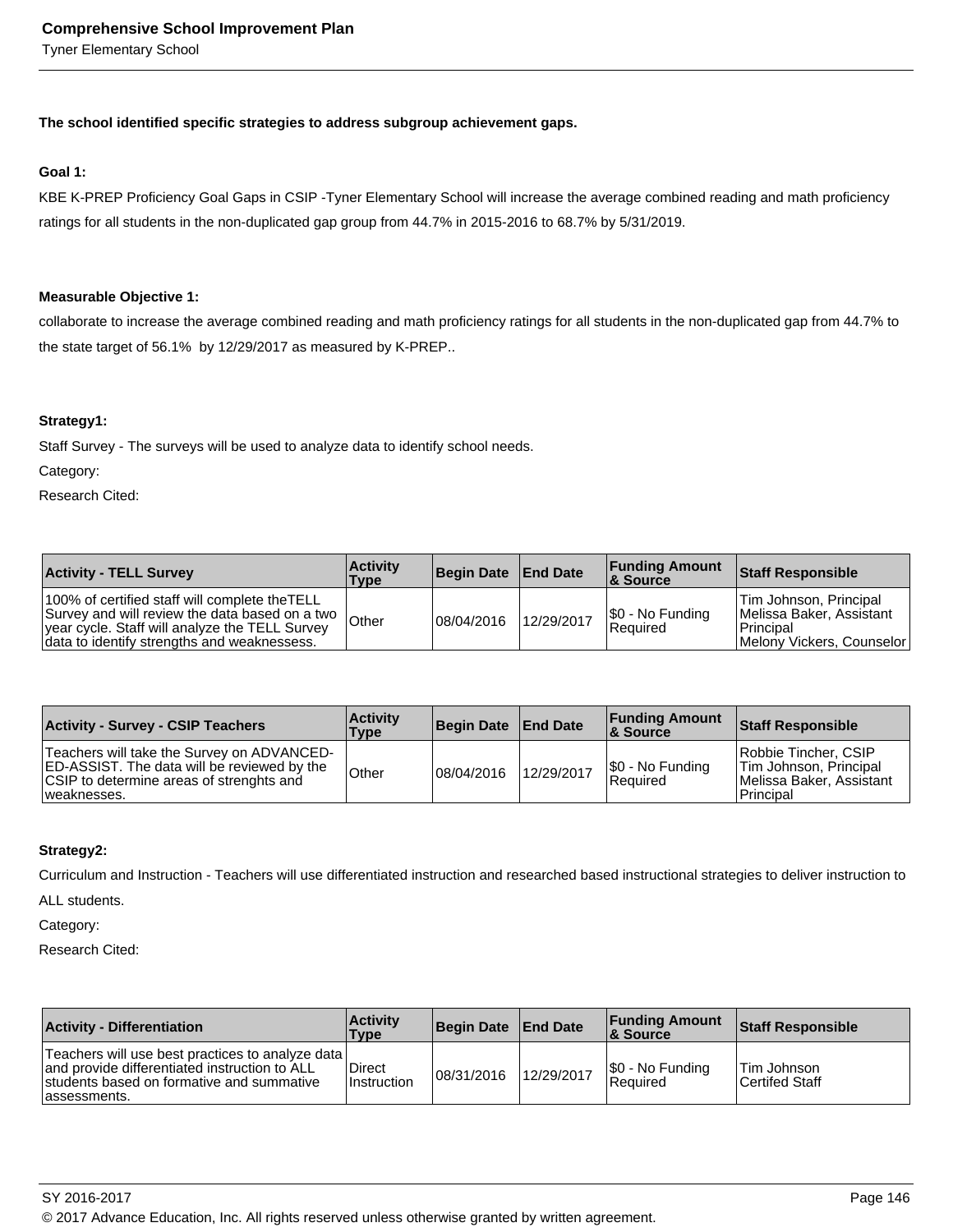Tyner Elementary School

| <b>Activity - Researched Based Instructional</b><br>Strategies                                                   | <b>Activity</b><br><b>Type</b> | Begin Date   End Date |            | <b>Funding Amount</b><br>& Source | <b>Staff Responsible</b>                         |
|------------------------------------------------------------------------------------------------------------------|--------------------------------|-----------------------|------------|-----------------------------------|--------------------------------------------------|
| Teachers will use research based instructional<br>strategies to deliver instruction to ALL students. Instruction | Direct                         | 08/04/2016            | 12/29/2017 | \$0 - No Funding<br>Required      | Tim Johnson <br>Melissa Baker<br>Certified Staff |

## **Strategy3:**

Digital Learning Staff - Teachers will incorportate technology in lessons and units to enhance student learning.

Category:

Research Cited:

| <b>Activity - Technology PD</b>                                                                                                                    | <b>Activity</b><br>Type | Begin Date   End Date |            | <b>Funding Amount</b><br>∣& Source | <b>Staff Responsible</b>                                                  |
|----------------------------------------------------------------------------------------------------------------------------------------------------|-------------------------|-----------------------|------------|------------------------------------|---------------------------------------------------------------------------|
| Teachers will receive training in using and<br>integrating digital resources that align with<br>KCAS standards to improve student<br>lachievement. | Technology              | 08/04/2016            | 12/29/2017 | $ \$0 - No Funding$<br>Required    | Tim Johnson<br><b>IMelissa Baker</b><br>Rhonda Thompson<br> All TES Staff |

| <b>Activity - Technology Equity</b>                                                                                                                       | <b>Activity</b><br>Type | Begin Date   End Date |            | <b>Funding Amount</b><br>8 Source | <b>Staff Responsible</b>                                                                  |
|-----------------------------------------------------------------------------------------------------------------------------------------------------------|-------------------------|-----------------------|------------|-----------------------------------|-------------------------------------------------------------------------------------------|
| Ensure that technology needs at TES are met<br>such as: internet access, IReady (Math and<br>reading), Reflex Math, and Study Island (Social<br>Studies). | Technology              | 08/04/2016            | 12/29/2017 | S0 - No Funding<br>Required       | Tim Johnson, Principal<br>Melissa Baker, Assistant<br>l Principal<br>Rhonda Thompson, DTC |

| <b>Activity - Digital Citizenship</b>                                    | <b>Activity</b><br>Type | Begin Date   End Date |            | <b>Funding Amount</b><br>& Source | <b>Staff Responsible</b>                                         |
|--------------------------------------------------------------------------|-------------------------|-----------------------|------------|-----------------------------------|------------------------------------------------------------------|
| Students will receive instruction on digital<br>citizenship via Brainpop | Technology              | 108/04/2016           | 12/29/2017 | \$0 - No Funding<br>Required      | ∣Tim Johnson<br><b>Rhonda Thompson</b><br><b>Certified Staff</b> |

| <b>Activity - 21st Century Learning</b>                                                                     | <b>Activity</b><br><b>Type</b> | Begin Date End Date |            | <b>Funding Amount</b><br>8 Source | <b>Staff Responsible</b>           |
|-------------------------------------------------------------------------------------------------------------|--------------------------------|---------------------|------------|-----------------------------------|------------------------------------|
| Teachers will provide students with<br>lessons/activities that incoportate 21st century<br>learning skills. | Technology                     | 108/04/2016         | 12/29/2017 | \$0 - No Funding<br>Required      | Certified staff<br>Rhonda Thompson |

## **Strategy4:**

Class Size Reduction - Class size will be reduced through Teacher Quality and Title I funds.

Category: Continuous Improvement

Research Cited: Use of Title II Funds for Class Size Reduction

The Class Size Reduction program came into being during the last term of President Clinton. With the passage of No Child Left Behind the Class Size Reduction (CSR). The new program is Title II, Part A, Improving Teacher Quality State Grants.

The research indicates that if a child has a lower class size for EACH grade K through three the child learns more and scores higher on assessments. In fact, the higher achievement continues past the third grade (one study says to the 8th grade) even when class size goes back to larger classes after the 3rd grade.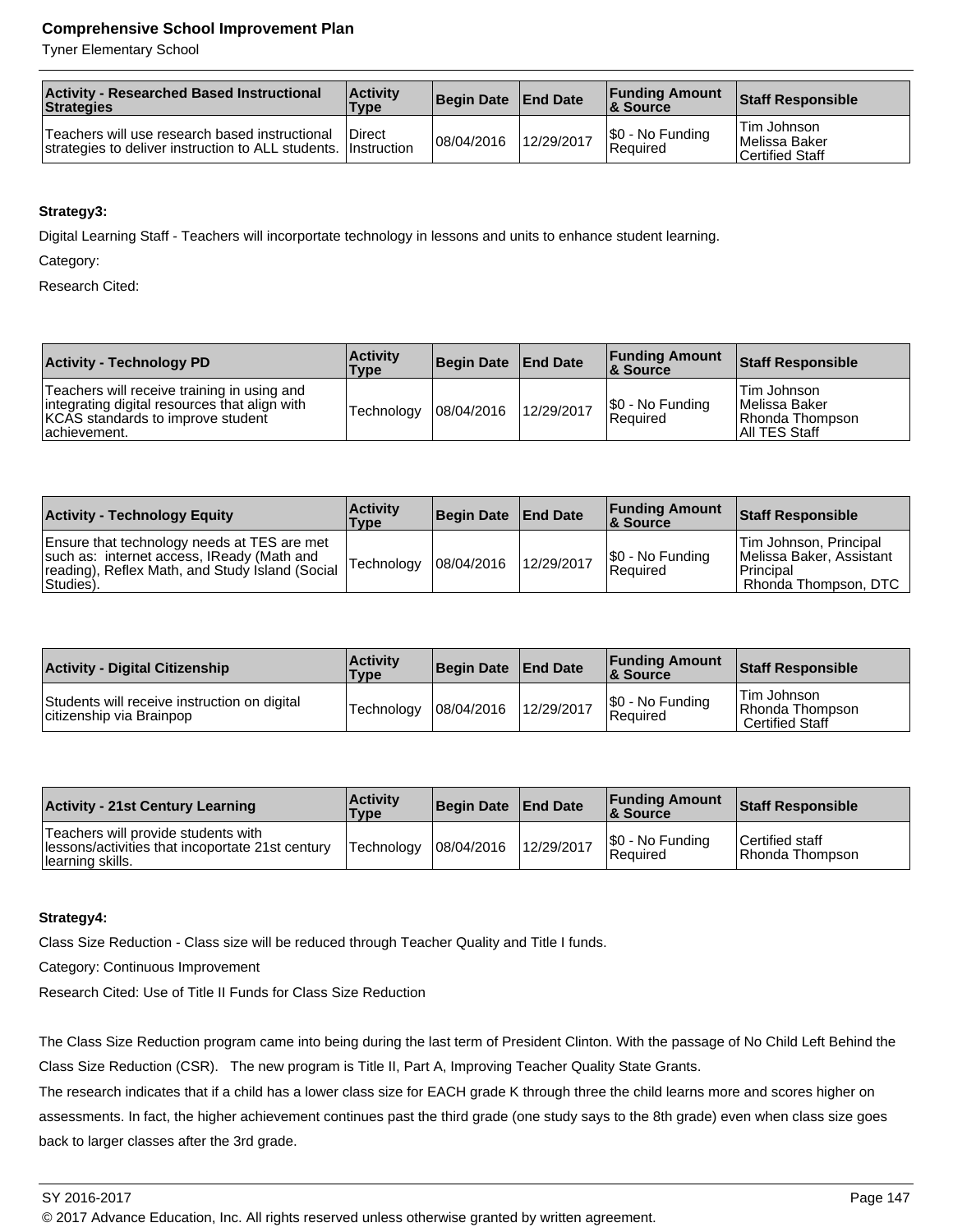Tyner Elementary School

The research indicates that if a child has a lower class size for EACH grade K through three the child learns more and scores higher on assessments. In fact, the higher achievement continues past the third grade (one study says to the 8th grade) even when class size goes back to larger classes after the 3rd grade.

| <b>Activity - Class Size Reduction</b>                                        | <b>Activity</b><br><b>Type</b>   | <b>Begin Date</b> | <b>End Date</b> | <b>Funding Amount</b><br>& Source | <b>Staff Responsible</b>              |
|-------------------------------------------------------------------------------|----------------------------------|-------------------|-----------------|-----------------------------------|---------------------------------------|
| Teachers will be hired to reduce class size<br>I based on student enrollment. | l Academic<br>Support<br>Program | 07/01/2016        | 12/29/2017      | I\$150000 - Title I<br>Schoolwide | Tim Johnson, Principal<br><b>SBDM</b> |

#### **Strategy5:**

Safe Schools - Tyner Elementary School will implement strategies from PBIS/KYCID to increase positive behavior and decrease office referrals.

Category: Continuous Improvement

Research Cited:

| <b>Activity - Safe Crisis Management Team</b>                                                                                                                 | <b>Activity</b><br>Type | <b>Begin Date End Date</b> |            | <b>Funding Amount</b><br>∣& Source | Staff Responsible                                                                                                         |
|---------------------------------------------------------------------------------------------------------------------------------------------------------------|-------------------------|----------------------------|------------|------------------------------------|---------------------------------------------------------------------------------------------------------------------------|
| TES staff has been trained on positive behavior   Behavioral<br>techniques and all members of the Safety Crisis Support<br>Management Team have been trained. | l Program               | 108/04/2016                | 12/29/2017 | I\$0 - Safe Schools                | Tim Johnson<br>Betty Moore<br>l Melissa Baker<br>Becky Collett<br>Jody Madden<br>Kendall Coffey<br><b>Brandon Barrett</b> |

| <b>Activity - Sharing Safe School Information</b>                   | <b>Activity</b><br><b>Type</b>     | Begin Date   End Date |            | <b>Funding Amount</b><br>8. Source  | Staff Responsible                                                                                          |
|---------------------------------------------------------------------|------------------------------------|-----------------------|------------|-------------------------------------|------------------------------------------------------------------------------------------------------------|
| Parents will receive Safe Schools Report Data<br>during open house. | Behavioral<br>Support<br>l Program | 08/04/2016            | 05/31/2017 | \$0 - No Funding<br><b>Required</b> | Tim Johnson, Principal<br>Melissa Baker, Assistant<br>Principal<br>Safe Schools Coordinator<br>Clay Dalton |

| <b>Activity - KYCID</b>                                            | <b>Activity</b><br>Type                 | Begin Date   End Date |            | <b>Funding Amount</b><br>∣& Source | <b>Staff Responsible</b>                                                                                              |
|--------------------------------------------------------------------|-----------------------------------------|-----------------------|------------|------------------------------------|-----------------------------------------------------------------------------------------------------------------------|
| Use KYCID program to promote and reinforce<br>lpostitive behavior. | <b>Behavioral</b><br>Support<br>Program | 108/04/2016           | 12/29/2017 | S0 - No Funding<br><b>Required</b> | Tim Johnson, principal;<br>Melissa Baker, assistant<br>principal; Melony<br>Bingham, counselor;<br>Certified Teachers |

# **Strategy6:**

Parental Involvement - Activities will be planned to increase parental involvement.

Category: Continuous Improvement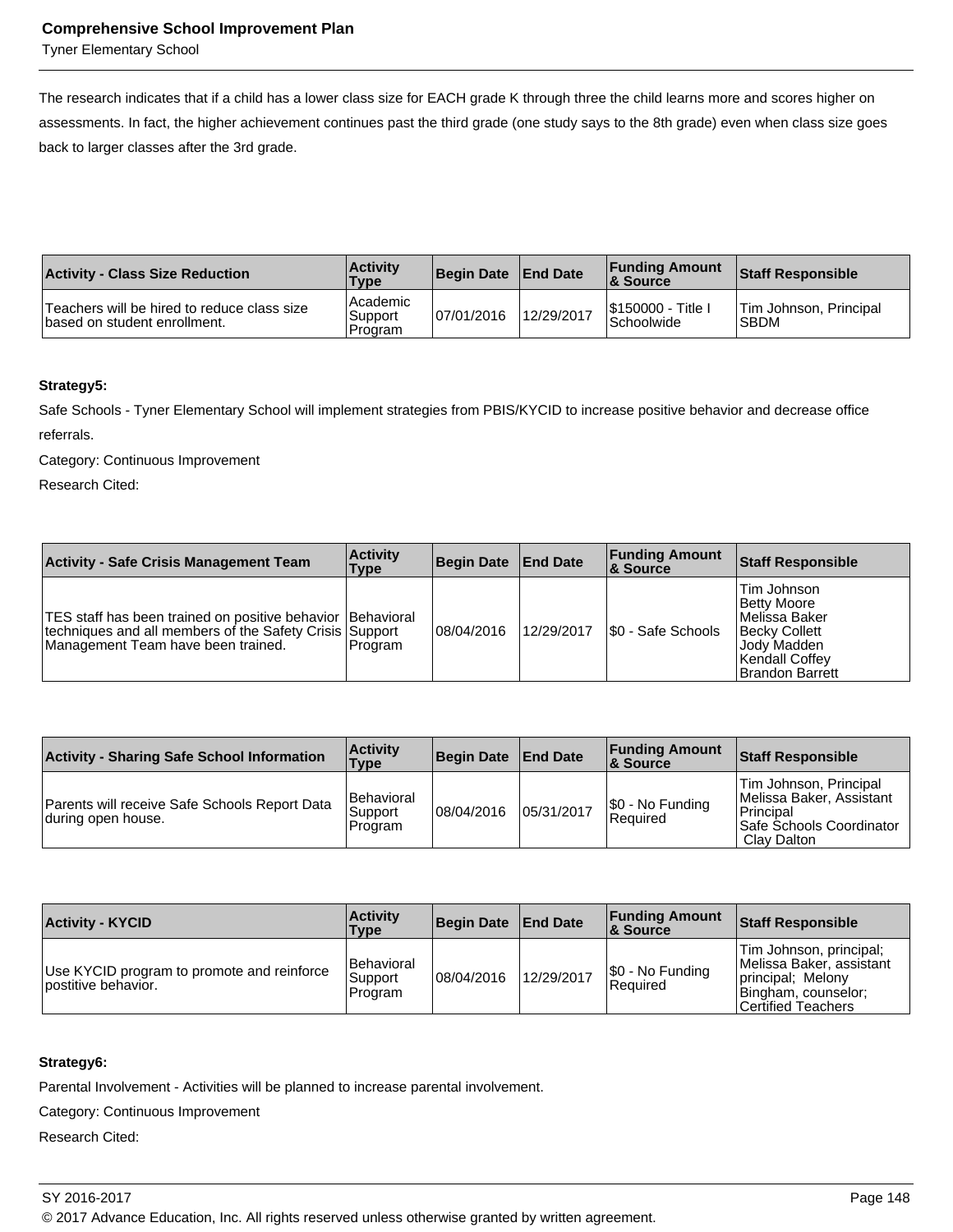Tyner Elementary School

| <b>Activity - Parent Communication -</b><br>Technology                                                                                                                                                                                                                                              | <b>Activity</b><br>Type | Begin Date   End Date |            | <b>Funding Amount</b><br>∣& Source | <b>Staff Responsible</b> |
|-----------------------------------------------------------------------------------------------------------------------------------------------------------------------------------------------------------------------------------------------------------------------------------------------------|-------------------------|-----------------------|------------|------------------------------------|--------------------------|
| Teachers, students, and parents can access<br>different types of information about<br>classroom/grade activities, curriculum<br>resources, school activities/functions, student<br>progress, and various additional information via<br>school website, district text alerts, and phone<br>messages. | Parent<br>I Involvement | 08/04/2016            | 12/29/2017 | \$0 - No Funding<br>l Reauired     | <b>ITES Teachers K-5</b> |

| Activity - Educational Advocate Training and Activity<br><b>Updates</b>                                                                                                                                                                                                                                                                                                                | Type                  | <b>Begin Date</b> | <b>End Date</b> | <b>Funding Amount</b><br><b>8 Source</b> | <b>Staff Responsible</b>    |
|----------------------------------------------------------------------------------------------------------------------------------------------------------------------------------------------------------------------------------------------------------------------------------------------------------------------------------------------------------------------------------------|-----------------------|-------------------|-----------------|------------------------------------------|-----------------------------|
| The math and reading interventionists will be<br>training parents on how to promote math and<br>reading skills in the home during Family<br>Engagement projects. Additionally the<br>interventionists will be sending out newsletters<br>concerning the following:<br>*Homework Help<br>Enrichment games<br>Website reviews<br>*How to encourage learning success on a daily<br>Ibasis | Parent<br>Involvement | 08/04/2016        | 12/29/2017      | \$0 - No Funding<br>Required             | Londa Freeman<br>Kim Hacker |

| <b>Activity - Parent Communication</b>                                                                                                                                                                                                                                                                                                                                                               | <b>Activity</b><br>Type | Begin Date End Date |            | <b>Funding Amount</b><br>∣& Source | <b>Staff Responsible</b> |
|------------------------------------------------------------------------------------------------------------------------------------------------------------------------------------------------------------------------------------------------------------------------------------------------------------------------------------------------------------------------------------------------------|-------------------------|---------------------|------------|------------------------------------|--------------------------|
| Homework and attendance in all classrooms<br>will be monitored, frequent, extending student<br>Iearning, and involving parents/family. Parents<br>will receive attendance reports, homework<br>monitoring reports, behavior reports,<br>assessment reports and report cards on a<br>regular basis. Parents will also receive weekly<br>classroom/grade newsletters in addition to<br>positive notes. | Parent<br>Involvement   | 08/04/2016          | 12/29/2017 | S300 - General<br>Fund             | All Teachers             |

| <b>Activity - Born Learning Academy</b>                                                                                                                                                      | <b>Activity</b><br>Type | Begin Date   End Date |            | <b>Funding Amount</b><br><b>&amp; Source</b>                           | <b>Staff Responsible</b>                                          |
|----------------------------------------------------------------------------------------------------------------------------------------------------------------------------------------------|-------------------------|-----------------------|------------|------------------------------------------------------------------------|-------------------------------------------------------------------|
| A 6 parent session comprehensive family<br>involvement program which targets children<br>from birth to age 5. This program uses<br>everyday activities to promote kindergarten<br>readiness. | Parent<br>Involvement   | 08/04/2016            | 05/31/2017 | I\$400 - Title I<br><b>Schoolwide</b><br>S2800 - Grant<br><b>Funds</b> | Promise Neighborhood<br>Ruthie Sizemore/Family<br>Resource Center |

| <b>Activity - Early Steps - Literacy/Transition</b>                                                               | <b>Activity</b><br>Type | Begin Date   End Date |            | <b>Funding Amount</b><br>& Source | <b>Staff Responsible</b>                                                               |
|-------------------------------------------------------------------------------------------------------------------|-------------------------|-----------------------|------------|-----------------------------------|----------------------------------------------------------------------------------------|
| Home visits for ages birth to 3 to promote early<br>literacy and to ensure a successful transition to<br>Ischool. | Parent<br>I Involvement | 08/04/2016            | 12/29/2017 | \$36300 - Other                   | Ruthie Sizemore/ Family<br>Resource Center<br>Karen Smtih/Early Steps<br>l Coordinator |

| <b>Activity - Family Reading Nights</b>                                                                                                             | <b>Activity</b><br>Type | <b>Begin Date</b> | <b>End Date</b> | <b>Funding Amount</b><br><b>8 Source</b> | <b>Staff Responsible</b>                                                                                 |
|-----------------------------------------------------------------------------------------------------------------------------------------------------|-------------------------|-------------------|-----------------|------------------------------------------|----------------------------------------------------------------------------------------------------------|
| <b>Family Resource Center and Title I provide</b><br><b>Family Engagement Nights 2 Times a year to</b><br>promote literacy to students and parents. | Parent<br>Involvement   | 108/04/2016       | 12/29/2017      | \$400 - Title I<br>Schoolwide            | Ruthie Sizemore/ Family<br>l Resource<br>Tim Johnson, Principal<br>Melissa Baker, Assistant<br>Principal |

SY 2016-2017 Page 149

© 2017 Advance Education, Inc. All rights reserved unless otherwise granted by written agreement.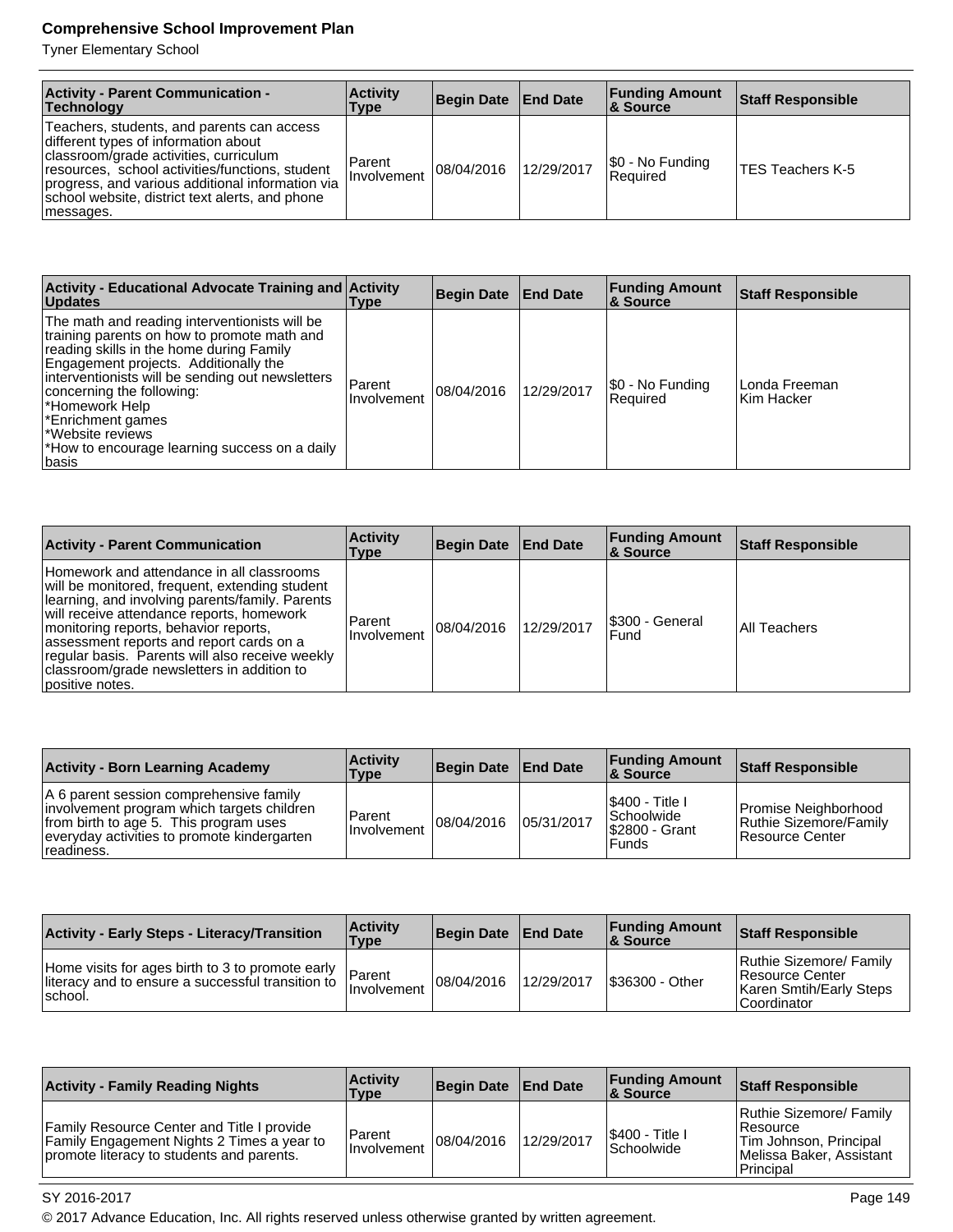Tyner Elementary School

| <b>Activity - Parental Involvement Activities</b>                                                                                                                                                                                                                                                                                                                                                                                          | <b>Activity</b><br>Type | Begin Date End Date |            | <b>Funding Amount</b><br><b>&amp; Source</b>          | Staff Responsible                                                                                                  |
|--------------------------------------------------------------------------------------------------------------------------------------------------------------------------------------------------------------------------------------------------------------------------------------------------------------------------------------------------------------------------------------------------------------------------------------------|-------------------------|---------------------|------------|-------------------------------------------------------|--------------------------------------------------------------------------------------------------------------------|
| Open House, School-wide functions such as<br>Christmas Programs, service learning projects,<br>Early Steps monthly Parent meetings, Save the<br>children activities (Reading Rocks), Home visits Parent<br>through Early Steps to School Success, Part -<br>time Parent Engagement Specialist, Family<br>Reading Night (4 per year), Raising a Reader<br>Program (Parents are encouraged to read to<br>children at home) and All Pro Dads. | Involvement             | 108/04/2016         | 12/29/2017 | I\$500 - Other<br><b>S500 - Title I</b><br>Schoolwide | Tim Johnson, Principal<br><b>Family Resource</b><br>Center/Ruthie Sizemore<br>l Karen Smith I<br>l Preschool Staff |

## **Strategy7:**

Health and Wellness - The school has a health and wellness committee that analayzes the school data through the school health index

recommended by the Center for Disease Control.

Category: Continuous Improvement

Research Cited:

| <b>Activity - Health and Wellness School</b><br><b>Activities</b>                                                                                                              | <b>Activity</b><br>Type        | Begin Date End Date |            | <b>Funding Amount</b><br>& Source | <b>Staff Responsible</b>                     |
|--------------------------------------------------------------------------------------------------------------------------------------------------------------------------------|--------------------------------|---------------------|------------|-----------------------------------|----------------------------------------------|
| TES students will participate in a school-wide<br>health and wellness activity on Wellness<br>Wednesday, as well as, embedded classroom<br>activities daily such as Food Labs. | Academic<br>Support<br>Program | 08/04/2016          | 12/29/2017 | <b>S500 - Other</b>               | Tina Huff<br> John Johnson <br>lTES Teachers |

| <b>Activity - Health and Wellness Policy</b>                                                                                                                                                              | <b>Activity</b><br><b>Type</b> | Begin Date End Date |            | <b>Funding Amount</b><br>8 Source | Staff Responsible                                               |
|-----------------------------------------------------------------------------------------------------------------------------------------------------------------------------------------------------------|--------------------------------|---------------------|------------|-----------------------------------|-----------------------------------------------------------------|
| <b>TES Wellness Committee will review current</b><br> wellness policy and update the wellness policy   Policy and<br>as needed in order to promote student wellness   Process<br>and increase attendance. |                                | 08/04/2016          | 12/29/2017 | \$0 - No Funding<br>Required      | Tim Johnson/Principal<br>Ruthie Sizemore/FRC<br>l John Johsnon. |

| <b>Activity - Brain Breaks - HOPSports</b>                                                                                                              | <b>Activity</b><br>Type          | Begin Date End Date |            | <b>Funding Amount</b><br>8 Source | Staff Responsible |
|---------------------------------------------------------------------------------------------------------------------------------------------------------|----------------------------------|---------------------|------------|-----------------------------------|-------------------|
| Each student (school-wide) will participate in<br>research based activities from the HOPSports<br>Curriculum (Brain Breaks) in the classroom<br> daily. | l Academic<br>Support<br>Program | 08/04/2016          | 12/29/2017 | I\$0 - Other                      | All TES Staff     |

#### **Strategy8:**

Behavior Interventions - Teachers will provide students with a behavior intervention plan when needed.

Category: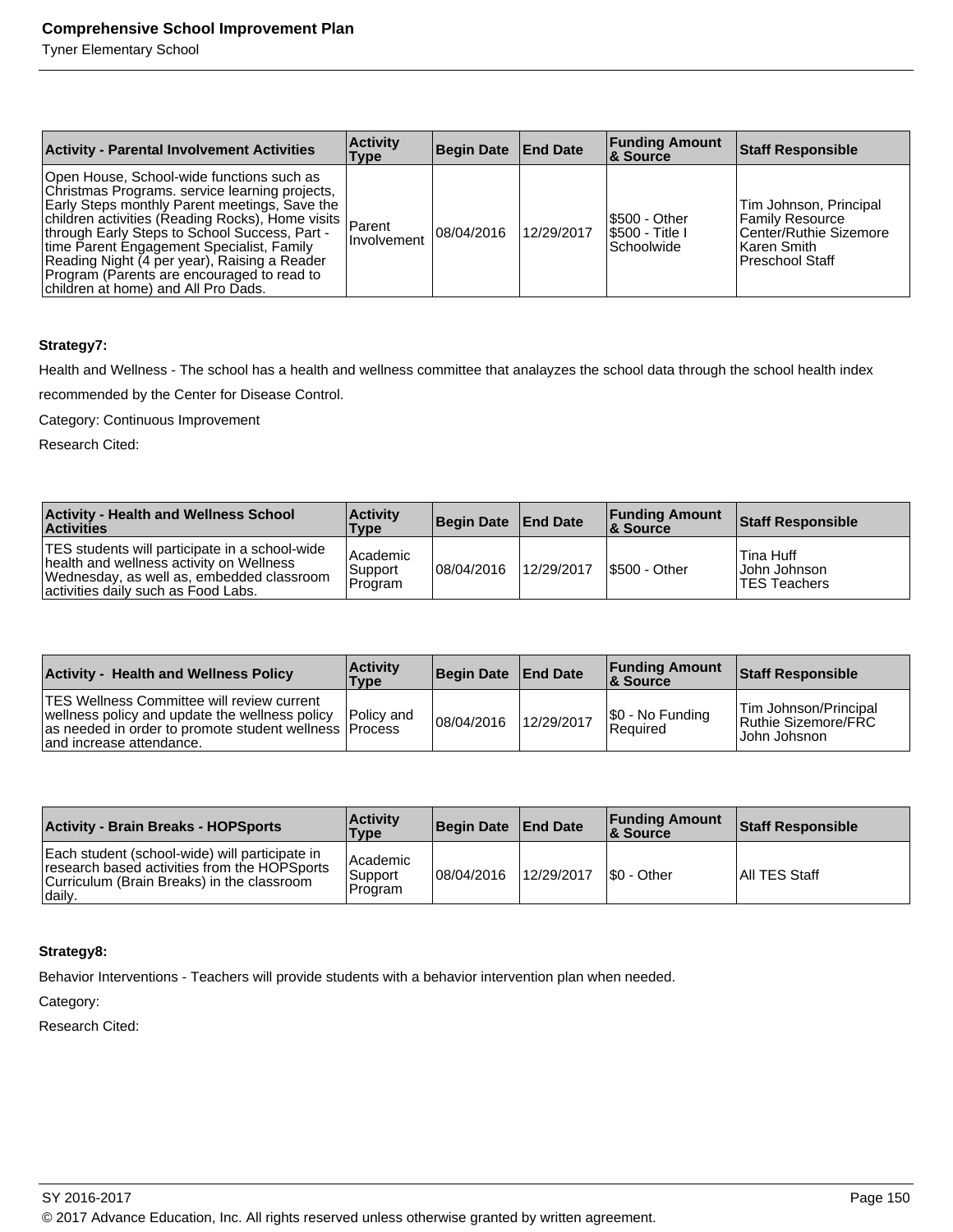Tyner Elementary School

| Activity - DoJo - Technology- Parental<br>Involvement                                                                                                                                                                                                                                                                                                                                                                                                                                                                                                                   | <b>Activity</b><br>Type                         | Begin Date End Date |            | <b>Funding Amount</b><br>∣& Source | <b>Staff Responsible</b>                            |
|-------------------------------------------------------------------------------------------------------------------------------------------------------------------------------------------------------------------------------------------------------------------------------------------------------------------------------------------------------------------------------------------------------------------------------------------------------------------------------------------------------------------------------------------------------------------------|-------------------------------------------------|---------------------|------------|------------------------------------|-----------------------------------------------------|
| Teachers will implement ClassDojo, to help<br>build positive behavior in students. Class DoJo<br>helps manage student behavior and build<br>positive learning habits by providing real-time<br>feedback loops that recognize and reinforce<br>students' specific behaviors, values, and<br>accomplishments. Teachers will use ClassDojo<br>to update behavior instantaneously using a<br>laptop, tablet, or smartphone.<br>Teachers will send home to parents or share<br>with students. Parents can access DoJo via<br>internet to view their child's behavior report. | <b>Behavioral</b><br>Support<br><b>IProgram</b> | 108/04/2016         | 12/29/2017 | \$0 - No Funding<br>Required       | Amanda Ball, School<br>Coordinator<br>All TES Staff |

| <b>Activity - Behavior Intervention Plan</b>                                                                 | <b>Activity</b><br>Type          | Begin Date   End Date |            | <b>Funding Amount</b><br><b>&amp; Source</b> | <b>Staff Responsible</b>                     |
|--------------------------------------------------------------------------------------------------------------|----------------------------------|-----------------------|------------|----------------------------------------------|----------------------------------------------|
| Teachers will follow KYCID guidelines for<br>behavior management and create intervention<br>plans as needed. | Behavioral<br>Support<br>Program | 08/04/2016            | 12/29/2017 | \$0 - No Funding<br>Required                 | <b>Tim Johnson</b><br><b>Certified Staff</b> |

**The school identified specific strategies to increase the average freshman graduation rate.**

N/A (this question does not apply)

**The school identified specific strategies to increase the percentage of students who are college and career ready.**

N/A (this question does not apply)

**The school identified specific strategies to increase the percentage of distinguished programs in the arts and humanities, PL/CS and writing.**

#### **Goal 1:**

Tyner Elementary School will demonstrate proficiency in all Program Review areas by 2018 as measured by the Program Review scoring process.

#### **Measurable Objective 1:**

100% of All Students will demonstrate a proficiency in Program Reviews in Practical Living by 05/31/2017 as measured by K-PREP.

# **Strategy1:**

PL/CS /Instruction - Students will recieve PLCS Studies lessons aligned to the Kentucky Core Academic Standards. Category: Continuous Improvement Research Cited: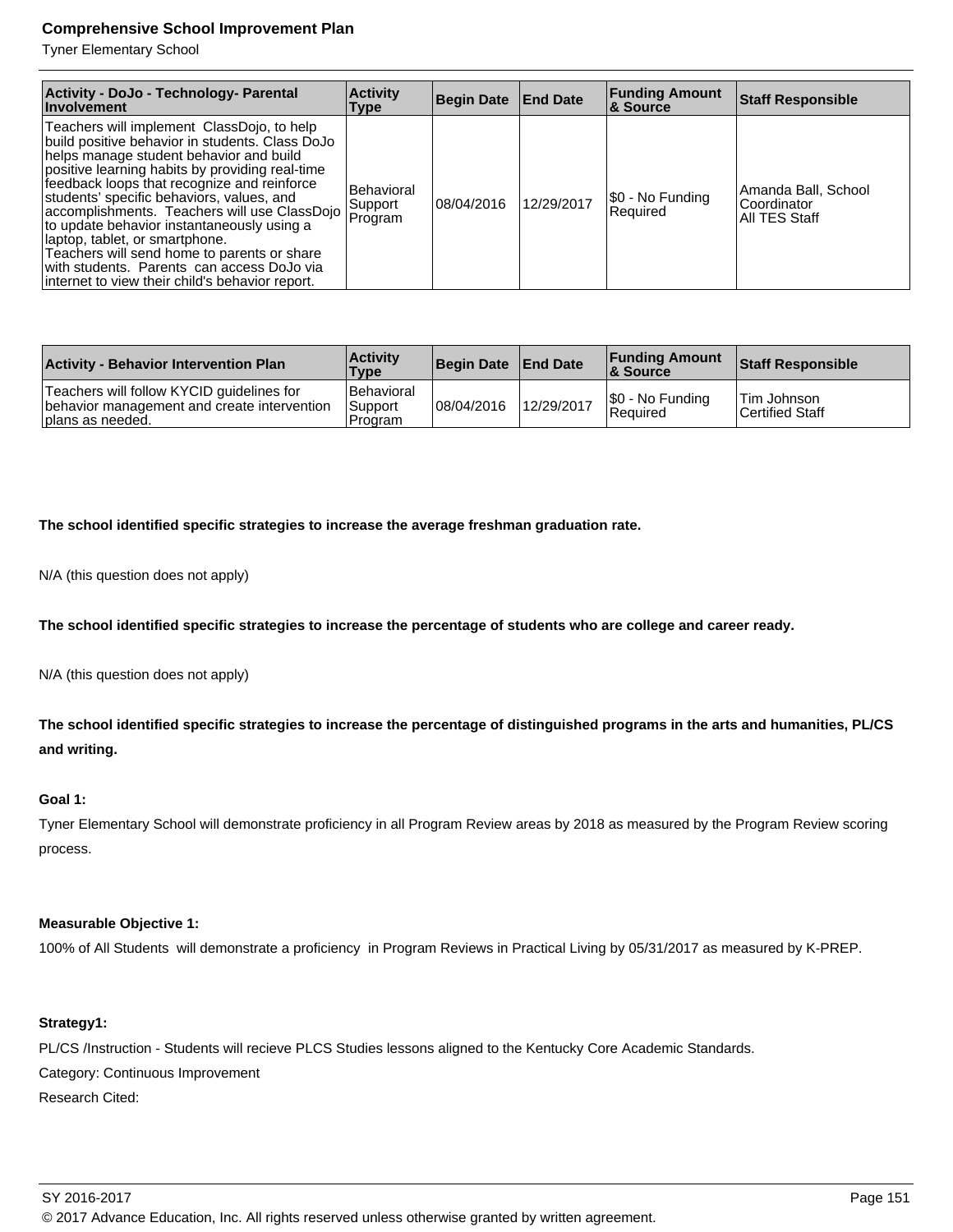Tyner Elementary School

| <b>Activity - PLCS Curriculum</b>                                                                                                                                                                                                                                                                                                                                                                                                                                                                                                                                                                                                                                                                                                                                 | <b>Activity</b><br><b>Type</b> | Begin Date End Date |            | <b>Funding Amount</b><br>& Source | <b>Staff Responsible</b>                                           |
|-------------------------------------------------------------------------------------------------------------------------------------------------------------------------------------------------------------------------------------------------------------------------------------------------------------------------------------------------------------------------------------------------------------------------------------------------------------------------------------------------------------------------------------------------------------------------------------------------------------------------------------------------------------------------------------------------------------------------------------------------------------------|--------------------------------|---------------------|------------|-----------------------------------|--------------------------------------------------------------------|
| TES teachers in K-5 will review PLCS<br>curriculum documents to ensure the physical<br>education, health, consumerism, and career<br>studies curriculum is rigorous, aligned to state<br>and national standards, and meets the needs of<br>diverse learners and includes the integration of<br>21st century skills and knowledge. Specifically,<br>consumerism lesson plans document<br>academic expectations that are aligned to state<br>and national standards outlined in the Kentucky<br>Academic Standards document. The<br>Curriculum Committee created a school-wide<br>curriculum map that explicitly meets the needs<br>of diverse learners, integrates 21st century<br>skills, and ensures that teacher-implemented<br>activities are aligned to KCAS. | Academic<br>Support<br>Program | 08/04/2016          | 06/01/2017 | \$0 - No Funding<br>Required      | PLCS PR Team: Lindsey<br>Spurlock, Amanda Ball<br>All TES Teachers |

# **Strategy2:**

PLCS Assessments - Students will be given a variety of assessments to determine instructional needs.

Category: Continuous Improvement

Research Cited:

| <b>Activity - PLCS Assessments</b>                                                                                                                                                                                                                                                                                                                                                                                                                                                                                                                                                                          | <b>Activity</b><br>Type        | <b>Begin Date</b> | <b>End Date</b> | <b>Funding Amount</b><br><b>8 Source</b> | <b>Staff Responsible</b>     |
|-------------------------------------------------------------------------------------------------------------------------------------------------------------------------------------------------------------------------------------------------------------------------------------------------------------------------------------------------------------------------------------------------------------------------------------------------------------------------------------------------------------------------------------------------------------------------------------------------------------|--------------------------------|-------------------|-----------------|------------------------------------------|------------------------------|
| Traditional PLCS assessment measures are<br>responsive to a variety of learning styles and<br>abilities including visual, aural, verbal,<br>kinesthetic, logical, social, and solitary. These<br>learning styles are addressed through the<br>usage of pictures/images, music, writing,<br>movement, critical thinking, cooperative<br>learning groups, and independent<br>assessments.PLCS assessments support<br>individual growth of all PLCS students. The<br>data collected from pre and post assessment<br>are used to quide<br>linstruction and set individual and attainable<br>goals for students. | Academic<br>Support<br>Program | 108/04/2016       | 12/29/2017      | \$0 - No Funding<br>Required             | <b>PLCS Team</b><br>Teachers |

## **Measurable Objective 2:**

100% of All Students will demonstrate a proficiency in Program Reviews in Writing by 05/31/2017 as measured by K-PREP.

## **Strategy1:**

Writing Curriculum/Instruction - TES students will receive researched based writing lessons and PR standards and indicators.

Category: Continuous Improvement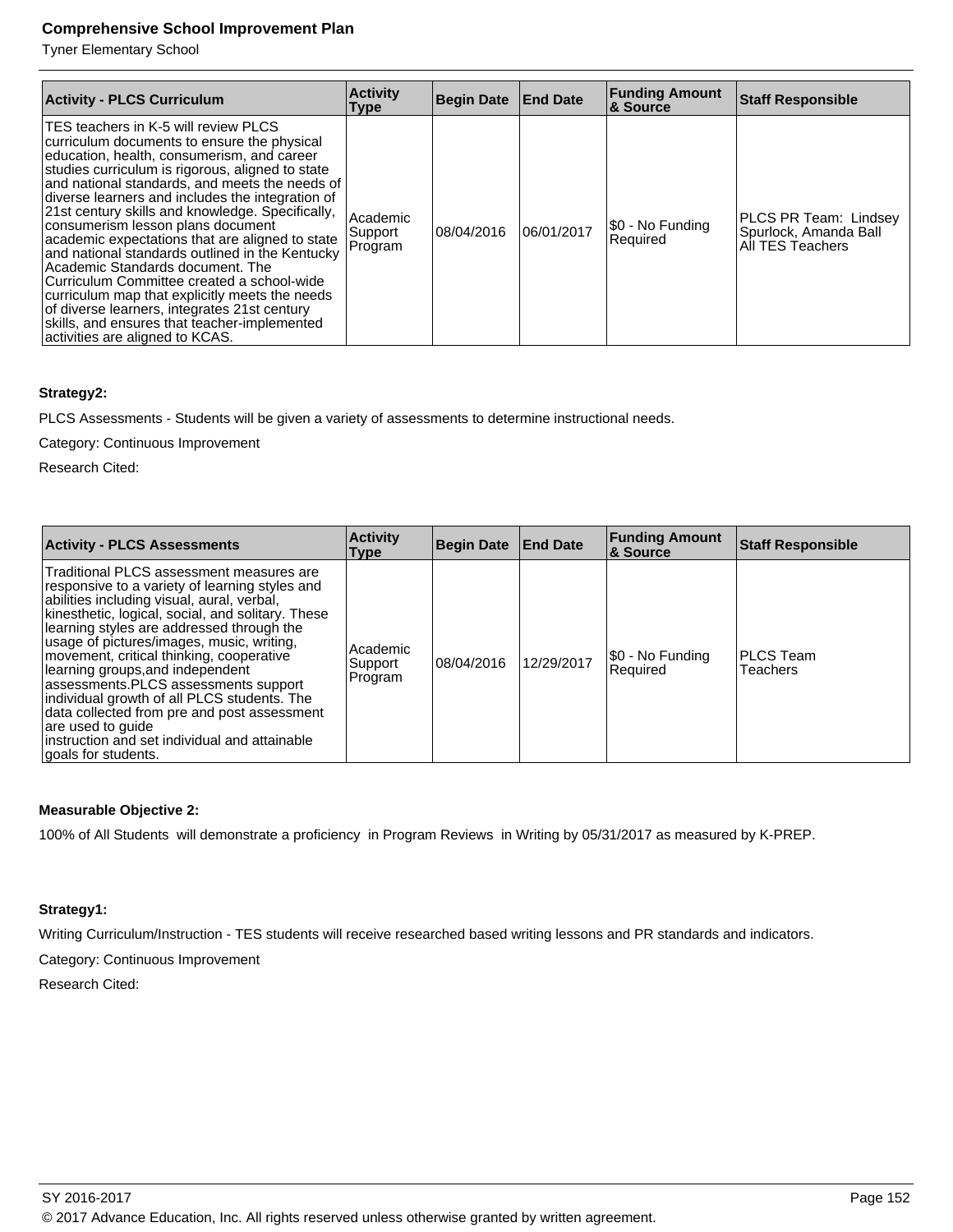Tyner Elementary School

| <b>Activity - Writing Data Analysis</b>                                                                                                                                                                                                                                                                                                                                                                                                                                                                                                                                                                                                                                                                                 | <b>Activity</b><br>Type | Begin Date | <b>End Date</b> | <b>Funding Amount</b><br>& Source | <b>Staff Responsible</b>                                                               |
|-------------------------------------------------------------------------------------------------------------------------------------------------------------------------------------------------------------------------------------------------------------------------------------------------------------------------------------------------------------------------------------------------------------------------------------------------------------------------------------------------------------------------------------------------------------------------------------------------------------------------------------------------------------------------------------------------------------------------|-------------------------|------------|-----------------|-----------------------------------|----------------------------------------------------------------------------------------|
| Teachers will analyze data from assessments,<br>as well as, teacher observations to find areas<br>of strengths and weaknesses. CBMs for<br>Writing Curriculum-Based Measurement is a<br>method teachers use to find out how students<br>are progressing in the area of writing. Teacher<br>uses CBM, to determine how well the students<br>are progressing in writing, and if performance is Support<br>not meeting expectations, the teacher will<br>change the way of teaching to try to find the<br>type and amount of instruction a student needs<br>to make sufficient progress toward meeting the<br>academic goals.) , and classroom work,<br>materials are provided to meet our students'<br>lindivudual needs. | Academic<br>Program     | 08/04/2016 | 12/29/2017      | \$0 - No Funding<br>Required      | PR Writing Team: Robbie<br>Tincher, Missy Madden,<br>Jordan Poe<br><b>TES Teachers</b> |

| <b>Activity - Writing Wednesday</b>                                                                                                                                                                                                                                                                                                                                                                                                                                                                                                                                                                                                                                                                                | <b>Activity</b><br>Type | Begin Date   End Date |            | <b>Funding Amount</b><br>& Source | <b>Staff Responsible</b>                                                  |
|--------------------------------------------------------------------------------------------------------------------------------------------------------------------------------------------------------------------------------------------------------------------------------------------------------------------------------------------------------------------------------------------------------------------------------------------------------------------------------------------------------------------------------------------------------------------------------------------------------------------------------------------------------------------------------------------------------------------|-------------------------|-----------------------|------------|-----------------------------------|---------------------------------------------------------------------------|
| Teachers will integrate and provide availability<br>to literacy opportunites and experiences<br>through school-wide Writing<br>Wednesday which is where students write at<br>varying points during the school week,<br>Teachers turn in examples of exemplar writing<br>every Wednesday with feedback given to<br>students incorporating rubrics. These examples Support<br>are given to the principal, who in turn, evaluates Program<br>the types of writing and feedback given. He<br>then conferences with the teachers during<br>PLCs, on an individual basis, or through email<br>to provide next steps, ways to improve<br>classroom writing instruction, or just a pat on<br>the back for a job well done. | Academic                | 08/04/2016            | 12/29/2017 | S0 - No Funding<br>Required       | PR Writing Team: Robbie<br>Tincher, Jordan Poe<br><b>TES Teachers K-5</b> |

| <b>Activity - Curriculum Documents Writing</b>                                                                                                                                                                                                                                                                                                                                                   | <b>Activity</b><br>Type        | Begin Date End Date |            | <b>Funding Amount</b><br><b>8 Source</b> | <b>Staff Responsible</b>                                                               |
|--------------------------------------------------------------------------------------------------------------------------------------------------------------------------------------------------------------------------------------------------------------------------------------------------------------------------------------------------------------------------------------------------|--------------------------------|---------------------|------------|------------------------------------------|----------------------------------------------------------------------------------------|
| The curriculum at Tyner Elementary is<br>strategically aligned with the Kentucky Core<br>Academic Standards. Teachers will reveiw<br>curriculum documents annually and make<br>necessary changes as needed. Teachers use<br>their Reading<br>Street curriculum/pacing guides, as well as, the<br>Kentucky Core Academic Standards to<br>determine what content is covered in each<br>Iclassroom. | Academic<br>Support<br>Program | 108/04/2016         | 12/29/2017 | \$0 - No Funding<br>Required             | PR Writing Team: Robbie<br>Tincher, Jordan Poe,<br>Missy Madden<br><b>TES Teachers</b> |

# **Strategy2:**

Writing Assessments - Teachers will access students by using a variety of formative and summative assessments.

Category: Continuous Improvement

Research Cited: Stiggins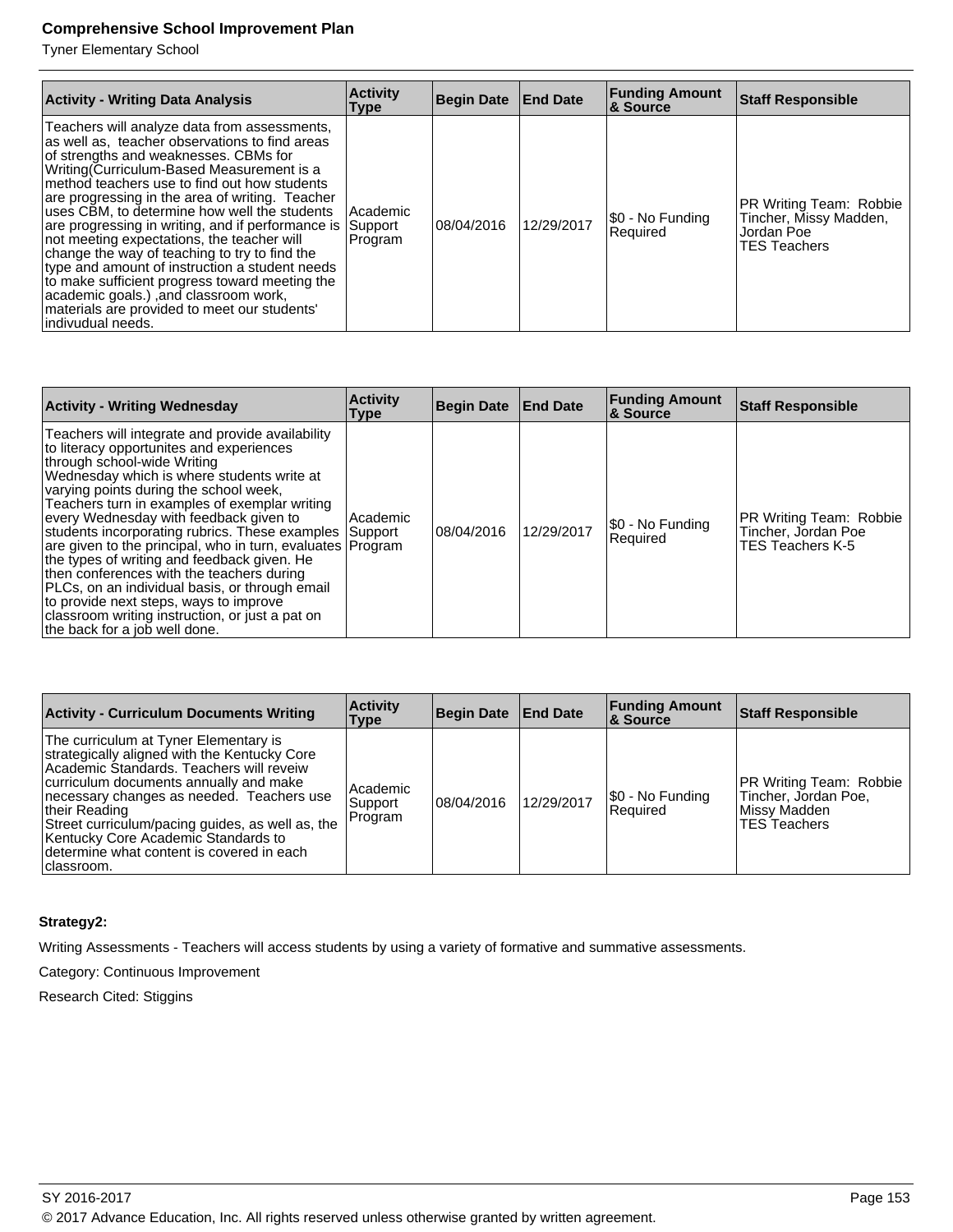Tyner Elementary School

| <b>Activity - Writing Assessments</b>                                                                                                                                                                                                                                                                                                                                                                                                                                                                                                                                                                                                                                                                                                                                    | <b>Activity</b><br><b>Type</b>   | <b>Begin Date End Date</b> |            | <b>Funding Amount</b><br><b>8 Source</b> | <b>Staff Responsible</b>                      |
|--------------------------------------------------------------------------------------------------------------------------------------------------------------------------------------------------------------------------------------------------------------------------------------------------------------------------------------------------------------------------------------------------------------------------------------------------------------------------------------------------------------------------------------------------------------------------------------------------------------------------------------------------------------------------------------------------------------------------------------------------------------------------|----------------------------------|----------------------------|------------|------------------------------------------|-----------------------------------------------|
| Teachers will monitor student writing progress<br>through Writing Wednesday activities using<br>rubrics, checklists, and students self<br>assessments, as well as, through School-Wide<br>Writing Scrimmages. (Writing Wednesdays<br>were designed to have all students in the<br>building writing across all grade levels and<br>across all curriculums to assess student<br>writing). Teachers will turn in student samples<br>along with any models, rubrics, etc. that<br>correlates with that writing piece. This allows<br>teachers to monitor and observe student writing<br>over a period of time. They can see student<br>progress or lack thereof each week. . CBMs are<br>also used by teachers to monitor progress in<br>writing throughout the school year. | Academic<br> Support <br>Program | 08/04/2016                 | 12/29/2017 | \$0 - No Funding<br>Required             | <b>PR Writing Team</b><br><b>TES Teachers</b> |

## **Strategy3:**

Writing PD - Teachers will recieve PD in the area of writing.

Category: Professional Learning & Support

Research Cited:

| <b>Activity - Writing PD</b>                                                                                                                                                                                                                                                                                                                                                                                  | <b>Activity</b><br>Type                | Begin Date End Date |            | <b>Funding Amount</b><br><b>8</b> Source | <b>Staff Responsible</b>                                                     |
|---------------------------------------------------------------------------------------------------------------------------------------------------------------------------------------------------------------------------------------------------------------------------------------------------------------------------------------------------------------------------------------------------------------|----------------------------------------|---------------------|------------|------------------------------------------|------------------------------------------------------------------------------|
| Job embedded professional development plays<br>a significant role in the opportunities provided to<br>teachers in the area of Writing The job<br>embedded professional learning promotes<br>consistent and on-going growth among<br>teachers. The use of professional<br>articles, internet sites and resources, and<br>shared learning through PLCs affords teachers<br>opportunities for continuous growth. | Professional $ 08/04/2016$<br>Learning |                     | 12/29/2017 | [\$0 - No Funding<br>Required            | <b>PR Writing Team: Robbie</b><br>Tincher, Jordan Poe<br><b>TES Teachers</b> |

# **Measurable Objective 3:**

100% of All Students will demonstrate a proficiency in Program Reviews in Art & Humanities by 05/31/2017 as measured by K-PREP.

# **Strategy1:**

V/P PD - Teachers will receive Professional Development based in order to enhance instruction in Visual and Performing Arts.

Category: Professional Learning & Support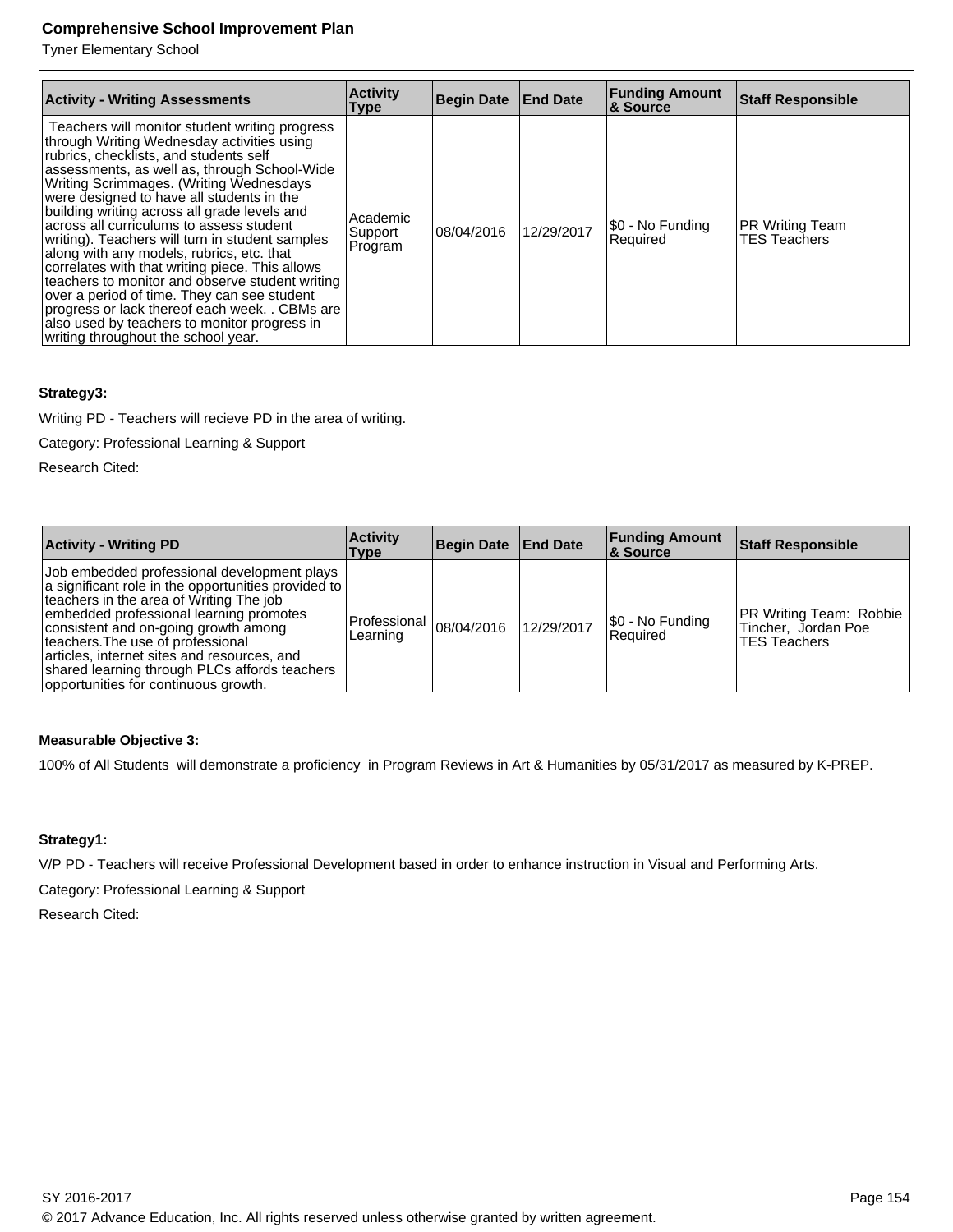Tyner Elementary School

| <b>Activity - V/P PD</b>                                                                                                                                                                                                                                                                                                                                                                                                                                                                                                                                                                                                                   | <b>Activity</b><br>Type        | <b>Begin Date</b> | <b>End Date</b> | <b>Funding Amount</b><br><b>&amp; Source</b> | <b>Staff Responsible</b> |
|--------------------------------------------------------------------------------------------------------------------------------------------------------------------------------------------------------------------------------------------------------------------------------------------------------------------------------------------------------------------------------------------------------------------------------------------------------------------------------------------------------------------------------------------------------------------------------------------------------------------------------------------|--------------------------------|-------------------|-----------------|----------------------------------------------|--------------------------|
| Job embedded professional development plays<br>a significant role in the opportunities provided to<br>teachers in the area of V/P. The job embedded<br>professional learning promotes consistent and<br>on-going growth among teachers. The use of<br>Iprofessional<br>articles, internet sites and resources, and<br>shared learning through PLCs affords teachers<br>opportunities for continuous growth.<br>Furthermore, TES will collaborate with the<br>district, Southeast Southcentral coop, and<br>Promise Neighborhood in order to find<br>beneficial PD to enhance the Visual and<br>Performing arts instruction and curriculum. | Academic<br>Support<br>Program | 08/04/2016        | 12/29/2017      | \$0 - No Funding<br>Required                 | V/P Team<br>TES Teachers |

| <b>Activity - Collaboration</b>                                                                                                                                                                                                                                                                                                                                                                                                                                                                                                                                                                                                                                                                                              | <b>Activity</b><br><b>Type</b> | <b>Begin Date</b> | <b>End Date</b> | <b>Funding Amount</b><br>& Source | Staff Responsible                                                           |
|------------------------------------------------------------------------------------------------------------------------------------------------------------------------------------------------------------------------------------------------------------------------------------------------------------------------------------------------------------------------------------------------------------------------------------------------------------------------------------------------------------------------------------------------------------------------------------------------------------------------------------------------------------------------------------------------------------------------------|--------------------------------|-------------------|-----------------|-----------------------------------|-----------------------------------------------------------------------------|
| Administrators, as well as, the Visual and<br>Performing Arts team will collaborate with<br>outside agencies such as Promise<br>Neighborhood, KET, Kentucky Arts Council,<br>and Southeast South Central Coop to provide<br>teachers with professional development to<br>enhance the instruction and curriculum of<br>Visual and Performing Arts. Teachers will<br>share what they learn from attending these<br>PD's with staff. During the 2016-2017 school<br>year, teachers will attend the following Visual<br>and Performing Arts PD:<br>*Regional Arts Specialist Mini Conference<br>*Artful Reading<br>*Media Arts with Catherine Warner<br>*Squallis Puppeteers- Arts and ELA<br>*Job embedded PD with quest artist | Professional<br>Learning       | 08/04/2016        | 12/29/2017      | I\$0 - Other                      | Administrators<br><b>TES Teachers</b><br>Visual and Performing Arts<br>Team |

## **Strategy2:**

Visual and Performing Arts/Instruction - TES students will receive Visual and Performing Arts lessons vertically and horizontally aligned to the

Kentucky Academic Standards.

Category: Continuous Improvement

| <b>Activity - Vertical and Horizontal Alignment</b>                                                                                                                                                                                                                                                                                                                                                                                                                            | <b>Activity</b><br>Type | Begin Date   End Date |            | <b>Funding Amount</b><br><b>&amp; Source</b> | <b>Staff Responsible</b>                                       |
|--------------------------------------------------------------------------------------------------------------------------------------------------------------------------------------------------------------------------------------------------------------------------------------------------------------------------------------------------------------------------------------------------------------------------------------------------------------------------------|-------------------------|-----------------------|------------|----------------------------------------------|----------------------------------------------------------------|
| Teachers will meet during the course of the<br>school year to specifically discuss the anchor<br>standards and targets for Visual and Performing<br>Arts. The teachers will plan how they will meet<br>the needs of students for gaps that may occur<br>in the curriculum by using the anchor standards<br>as a quide. Teachers will vertically and<br>horizontally align their curriculum as to meet the<br>instructional needs of all students and address<br>learning gaps. | <b>Other</b>            | 08/04/2016            | 12/29/2017 | [\$0 - No Funding<br>Required                | <b>TES Teachers</b><br>Principal<br><b>Assistant Principal</b> |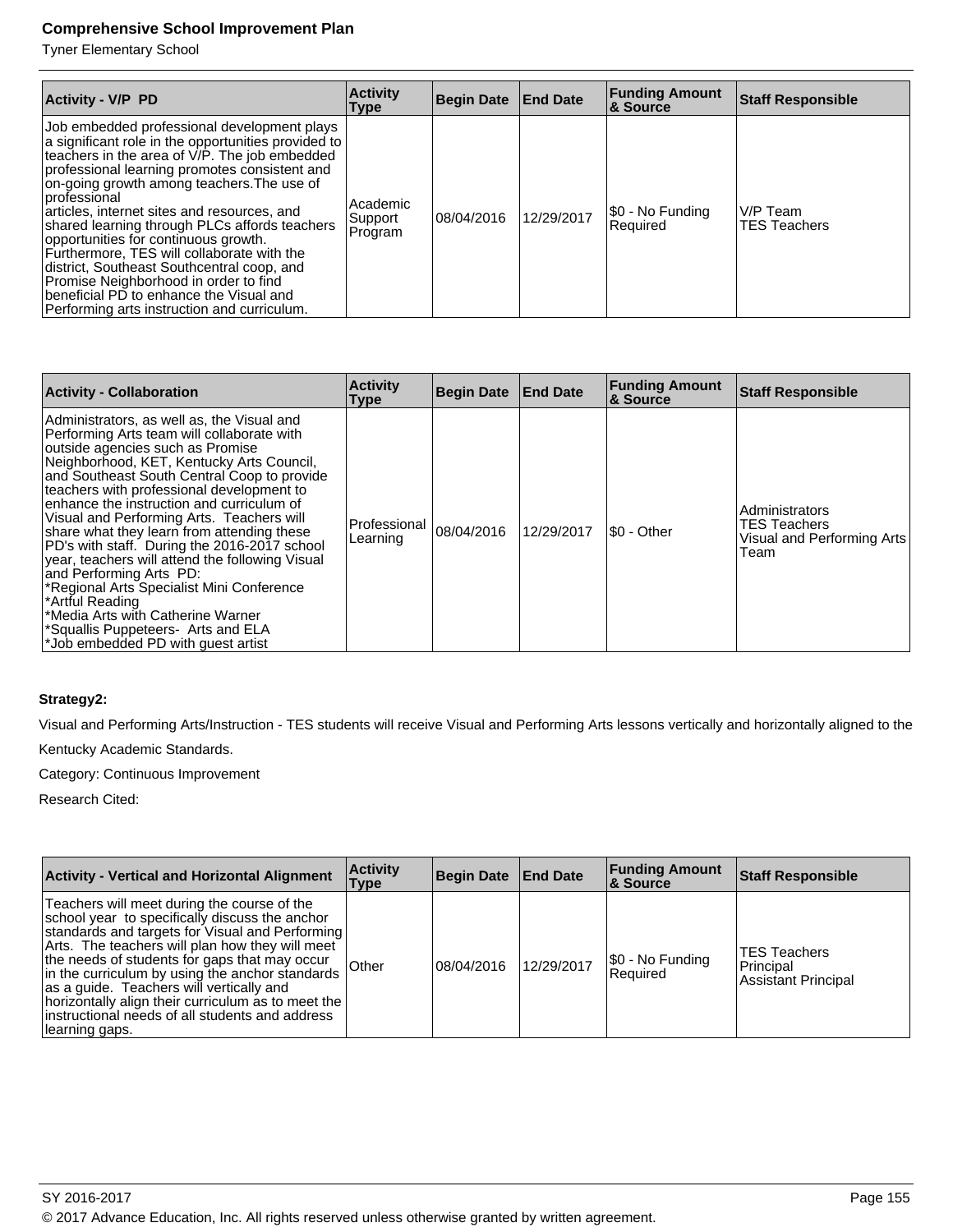Tyner Elementary School

| <b>Activity - Visual and Performing Arts</b>                                                                                                                                                                                                                                                                                                                                                                                                                                                            | <b>Activity</b><br>Type        | Begin Date   End Date |            | <b>Funding Amount</b><br>∣& Source | <b>Staff Responsible</b>                                                                                                                               |
|---------------------------------------------------------------------------------------------------------------------------------------------------------------------------------------------------------------------------------------------------------------------------------------------------------------------------------------------------------------------------------------------------------------------------------------------------------------------------------------------------------|--------------------------------|-----------------------|------------|------------------------------------|--------------------------------------------------------------------------------------------------------------------------------------------------------|
| A) The curriculum at Tyner Elementary is<br>strategically aligned with the Kentucky<br>Academic Standards. Teachers will reveiw<br>Visual and Performing Arts curriculum and<br>make necessary changes as needed.<br>Teachers will utilize the Reading Street/Arts<br>Connections curriculum maps, the school<br>curriculum maps, and the school<br>scope/sequence map as a quide for<br>implementation of VPA. Teachers will review<br>the maps each 9 weeks in PLC's led by the<br>Icurriculum coach. | Academic<br>Support<br>Program | 108/04/2016           | 12/29/2017 | \$0 - No Funding<br>Required       | Visual and Performing Arts<br>PR Team: Londa<br> Freeman, Tina Huff<br><b>TES Teachers</b><br>Assistant<br>Principal/Curriculum<br>Coach-Melissa Baker |

| <b>Activity - V/P &amp; Writing Wednesday</b>                                                                                                                                                                                                                                                                                                                                                                                                                                                                                                                                                                                                                                                                                                         | <b>Activity</b><br>Type        | Begin Date End Date |            | <b>Funding Amount</b><br><b>&amp; Source</b> | <b>Staff Responsible</b>                                                                                      |
|-------------------------------------------------------------------------------------------------------------------------------------------------------------------------------------------------------------------------------------------------------------------------------------------------------------------------------------------------------------------------------------------------------------------------------------------------------------------------------------------------------------------------------------------------------------------------------------------------------------------------------------------------------------------------------------------------------------------------------------------------------|--------------------------------|---------------------|------------|----------------------------------------------|---------------------------------------------------------------------------------------------------------------|
| V/P & Writing Wednesdays: TES has set aside<br>times for Writing Wednesday. Students will<br>work through the writing process using V/P<br>prompts or during reflections/critiques of<br>exemplar art, peer reflections, and self<br>reflections when appropriate. Teachers and<br>students work together to conference about<br>writing. Teachers and students will use rubrics<br>and checklists with written feedback to inform<br>about the writing process. Students will share<br>their work with oral presentations, think-pair-<br>share, displays in the hallways, some teachers<br>will publish student writing in the local<br>newspaper. This activity will allow for natural<br>integration of the Arts into the Writing<br>∣curriculum. | Academic<br>Support<br>Program | 08/04/2016          | 05/04/2017 | \$0 - No Funding<br>Required                 | V/P PR Teams: Londa<br>Freeman, Tina Huff -<br>WritingTeam: Robbie<br>Tincher, Jordan Poe<br>All TES Teachers |

| <b>Activity - Curriculum Review</b>                                                                                                                                         | <b>Activity</b><br>Type                   | Begin Date   End Date |            | <b>Funding Amount</b><br>8 Source   | <b>Staff Responsible</b>              |
|-----------------------------------------------------------------------------------------------------------------------------------------------------------------------------|-------------------------------------------|-----------------------|------------|-------------------------------------|---------------------------------------|
| Teachers will meet each 9 weeks to review the<br>curriculum for Visual and Performing Arts.<br>Teachers will share instructional strategies, as<br>well as, lessons taught. | Professional $ _{09/28/2016}$<br>Learning |                       | 12/29/2017 | \$0 - No Funding<br><b>Required</b> | <b>TES Teachers</b><br>Administrators |

| Activity - Visual and Performing Arts Cross-<br>curricular lessons                                                                                                                                                                                                                                                                                                                                                                                                                                                                                        | <b>Activity</b><br>Type         | Begin Date End Date |            | <b>Funding Amount</b><br><b>&amp; Source</b> | <b>Staff Responsible</b>                                            |
|-----------------------------------------------------------------------------------------------------------------------------------------------------------------------------------------------------------------------------------------------------------------------------------------------------------------------------------------------------------------------------------------------------------------------------------------------------------------------------------------------------------------------------------------------------------|---------------------------------|---------------------|------------|----------------------------------------------|---------------------------------------------------------------------|
| The curriculum at Tyner Elementary provides<br>intentional and natural cross-curricular<br>connections made between Visual and<br>Performing Arts and other content areas.<br>Teachers/staff regularly collaborate during<br>PLCs to discuss ways by which the arts can be<br>incorporated as part of our natural school<br>environment. All Tyner teachers integrate<br>Visual and Performing Arts into their overall<br>daily instruction. Art integration connections<br>occur within daily classroom lessons, especially<br>In the Reading Classroom. | Academic<br>Support<br> Program | 108/04/2016         | 12/29/2017 | \$0 - No Funding<br>Required                 | V/P PR Team: Londa<br>Freeman, Tina Huff<br><b>All TES Teachers</b> |

# **Strategy3:**

V/P Assessments - Students will take a variety of different types of performance based assessment (beyond paper pencil) in Visual and

Performing Arts.

Category: Continuous Improvement

Research Cited:

SY 2016-2017 Page 156

© 2017 Advance Education, Inc. All rights reserved unless otherwise granted by written agreement.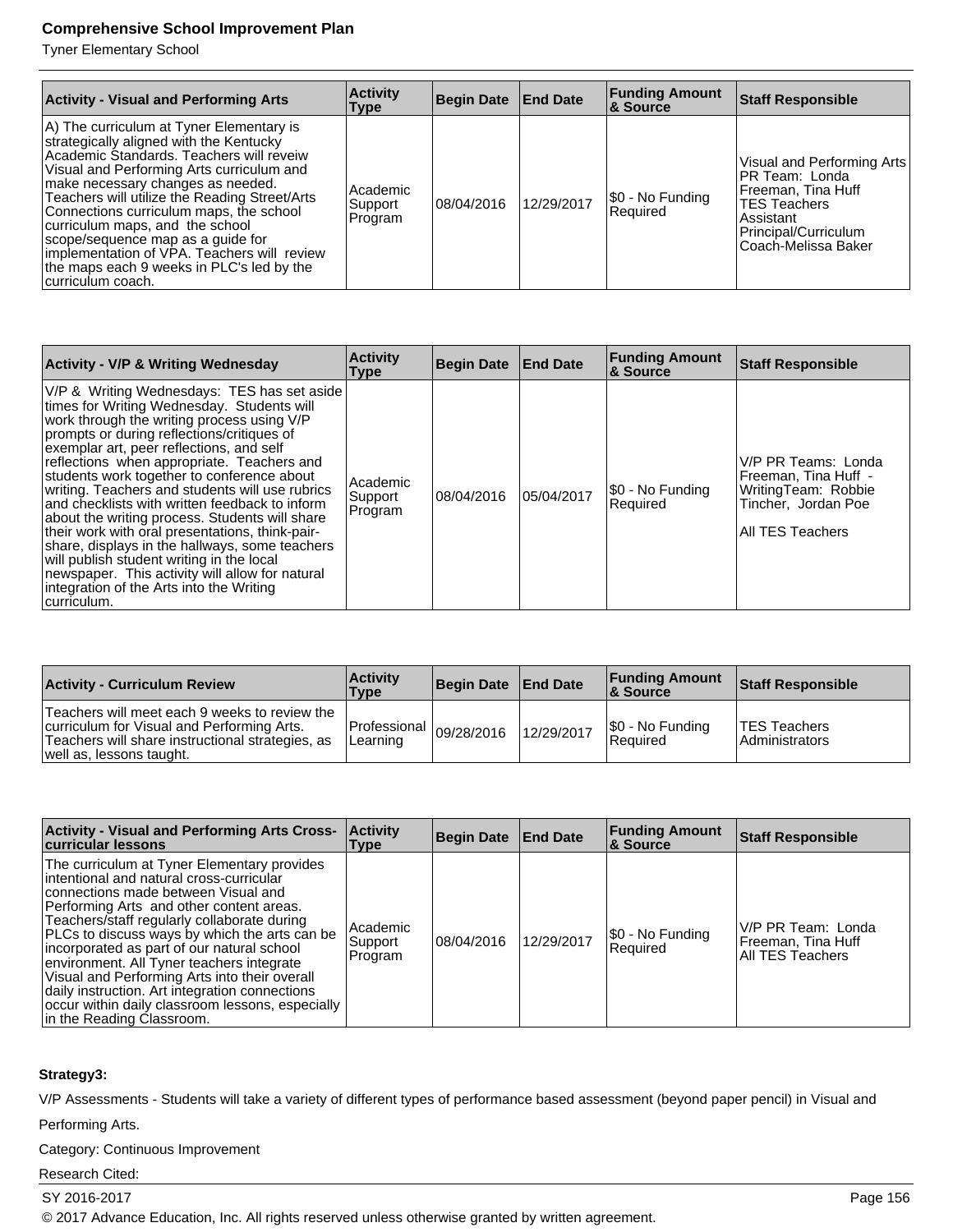Tyner Elementary School

| <b>Activity - V/PAssessments</b>                                                                                                                                                                                                                                                                                                                                                                                                                                                                                                                            | <b>Activity</b><br>Type        | <b>Begin Date End Date</b> |            | <b>Funding Amount</b><br>& Source | <b>Staff Responsible</b>           |
|-------------------------------------------------------------------------------------------------------------------------------------------------------------------------------------------------------------------------------------------------------------------------------------------------------------------------------------------------------------------------------------------------------------------------------------------------------------------------------------------------------------------------------------------------------------|--------------------------------|----------------------------|------------|-----------------------------------|------------------------------------|
| All formative and summative arts assessments<br>for individual students of Tyner Elementary and<br>performing groups are clearly aligned with the<br>components of the Kentucky Academic<br>Standards; authentically measure a specific<br>concept, understanding and/or skill, and lead to<br>student growth. Examples of formative and<br>summative assessments include teacher<br>feedback, student performances/products,<br>written/verbal reflections, rubrics, report cards,<br>and critiques. These assessments are used to<br>evaluate activities. | Academic<br>Support<br>Program | 108/04/2016                | 12/29/2017 | [\$0 - No Funding<br>Required     | V/P PR Team<br><b>TES Teachers</b> |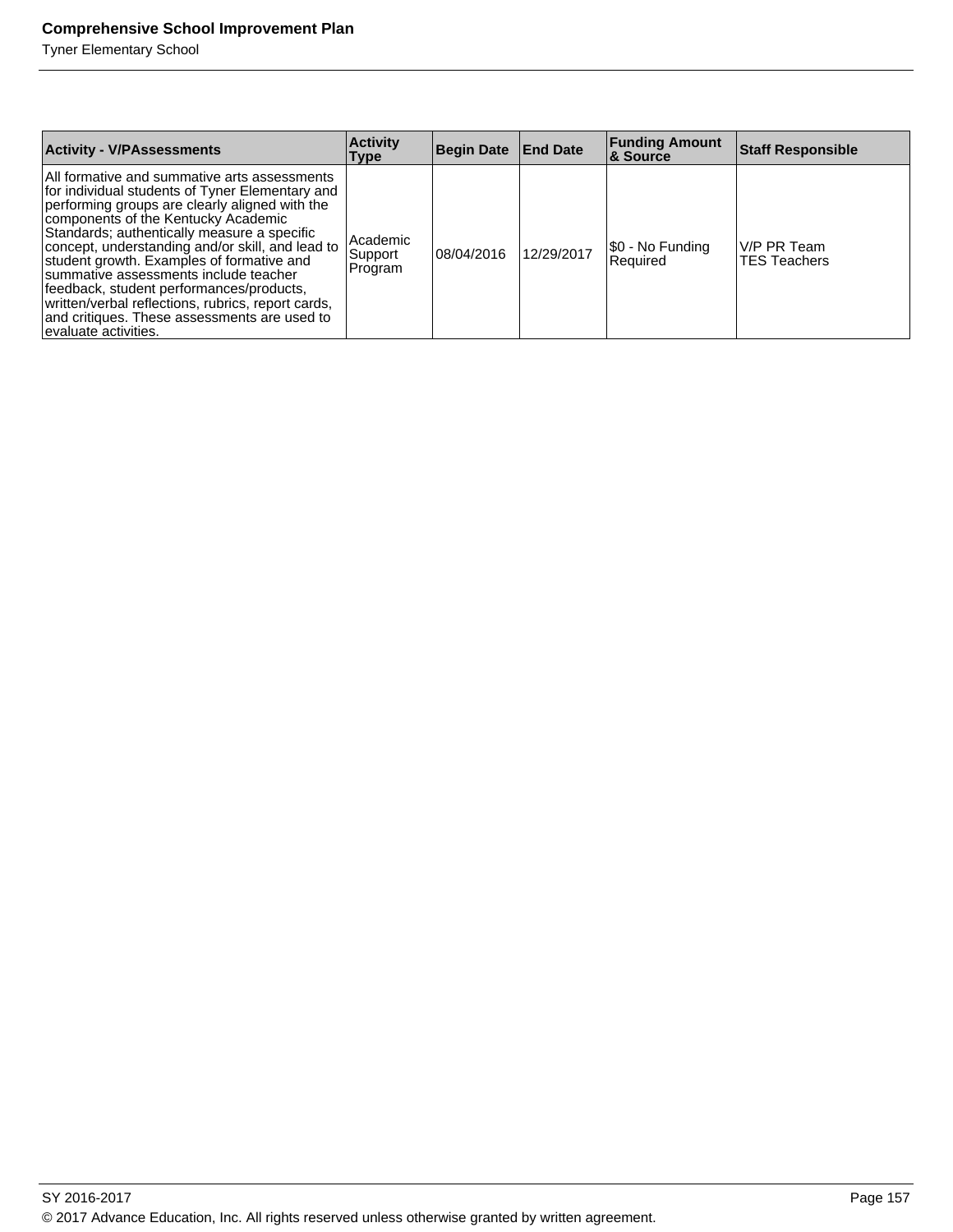# **Executive Summary**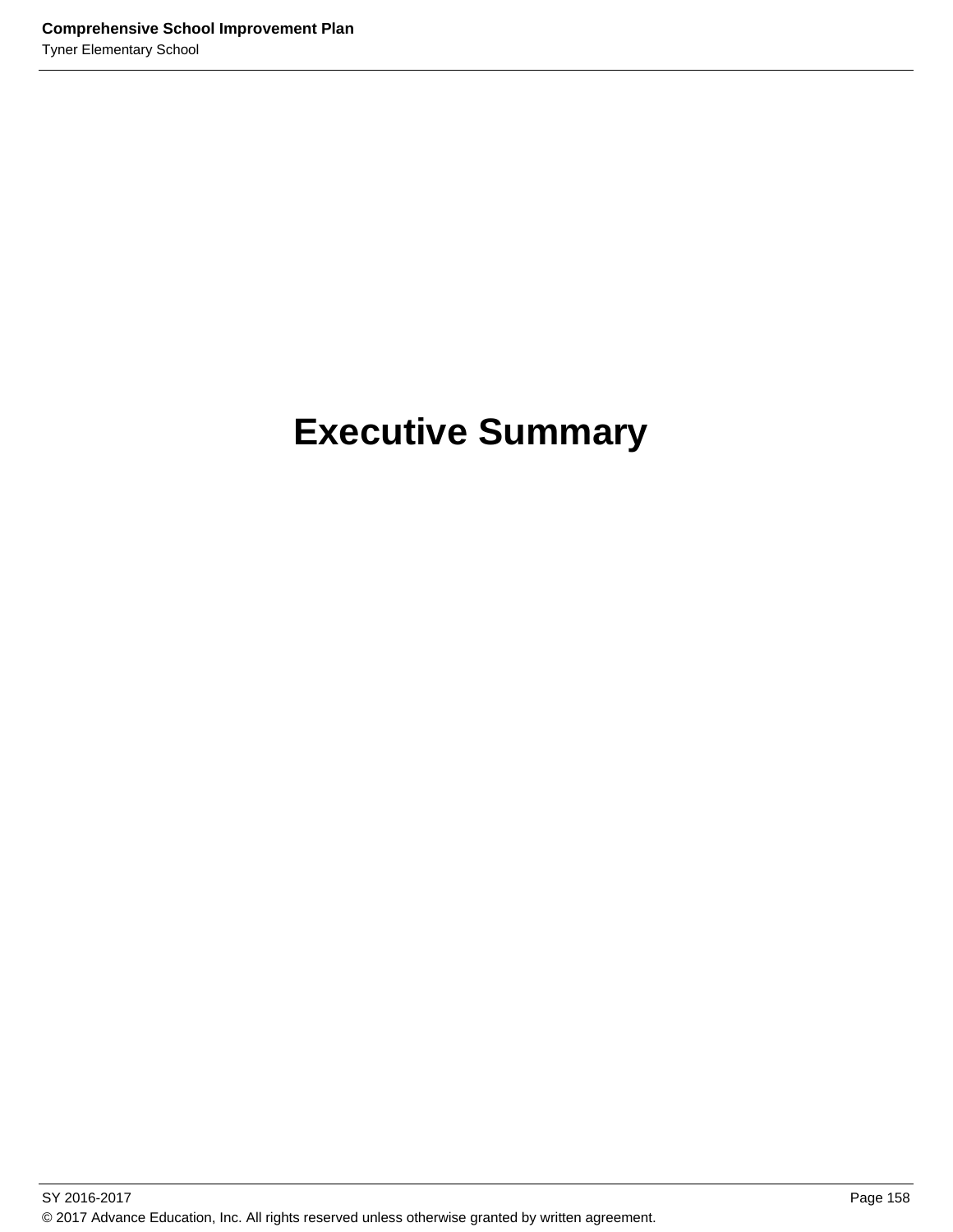# **Introduction**

Every school has its own story to tell. The context in which teaching and learning takes place influences the processes and procedures by which the school makes decisions around curriculum, instruction, and assessment. The context also impacts the way a school stays faithful to its vision. Many factors contribute to the overall narrative such as an identification of stakeholders, a description of stakeholder engagement, the trends and issues affecting the school, and the kinds of programs and services that a school implements to support student learning.

The purpose of the Executive Summary (ES) is to provide a school with an opportunity to describe in narrative form the strengths and challenges it encounters. By doing so, the public and members of the school community will have a more complete picture of how the school perceives itself and the process of self-reflection for continuous improvement. This summary is structured for the school to reflect on how it provides teaching and learning on a day to day basis.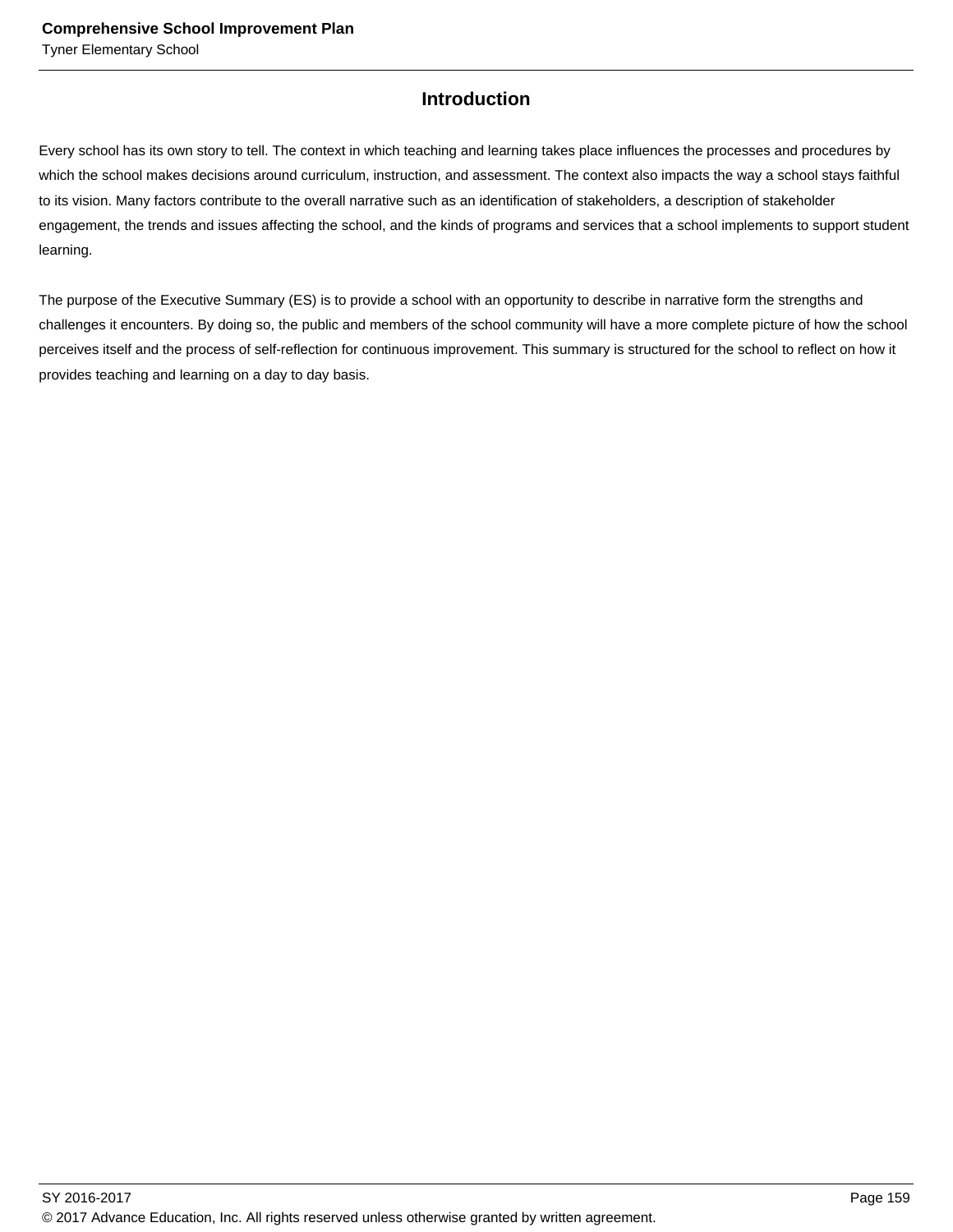# **Description of the School**

# **Describe the school's size, community/communities, location, and changes it has experienced in the last three years. Include demographic information about the students, staff, and community at large. What unique features and challenges are associated with the community/communities the school serves?**

Tyner Elementary is one of three elementary schools in Jackson County and is located in a rural setting in southeastern Kentucky. Our district serves approximately 2,200 students in grade K-12. Our district is located among natures' most beautiful scenery and surrounded by The Daniel Boone National Forest. In fact, over 60% of our county is forest land owned by the Federal Government creating many challenges for our school. Since our county is largely occupied by the federal government there is a lack of industry resulting in high unemployment rate in our community. In fact, our county has a population of approximately 13,300 and over 27% is living below the poverty line. Tyner Elementary serves a high population of "generational poverty" students. As a result, approximately 72% of students qualify for free/reduced lunch. We educate students from preschool through fifth grade. During the last 3 years the enrollment at Tyner Elementary has fluctuated between 500-530 students including preschool. TES (Tyner Elementary School) has approximately 509 students enrolled this year being the largest elementary school in our district. TES serves 102 students with learning disabilities in reading, math, or language arts. Tyner has a total staff of 87 to serve all students. We have 40 certified teachers and 47 classified staff supporting both general education and special education teachers in the building. There are 3 administrators, 1 principal, 1 assistant principal and 1 counselor to serve our school population. In addition, TES has one secretary, attendance clerk, Family Resources Center Director, and one full time nurse. TES also has 5classified staff working in various Family Resource grants positions, 3 certified staff and one classified working part time in the after school program. Our school also has 5 foster grandparents who work with students in small groups during reading. Tyner Elementary does not have a diverse student body or staff. Tyner Elementary staff is 100% Caucasian and 96% female. TES student population is 97.7 Caucasian, 0.4 % African American, 1.5% Hispanic, and .2% Asian. Our faculty strives to guide each child to his or her highest level of achievement in order to be lifelong learners and successful citizens. Emphasis is placed on developing basic academic and higher order thinking skills to ensure meaningful application of learning in authentic settings. Through partnership with our parents and community members, we intend to provide a safe and welcoming environment where children can grow and develop to their fullest potential.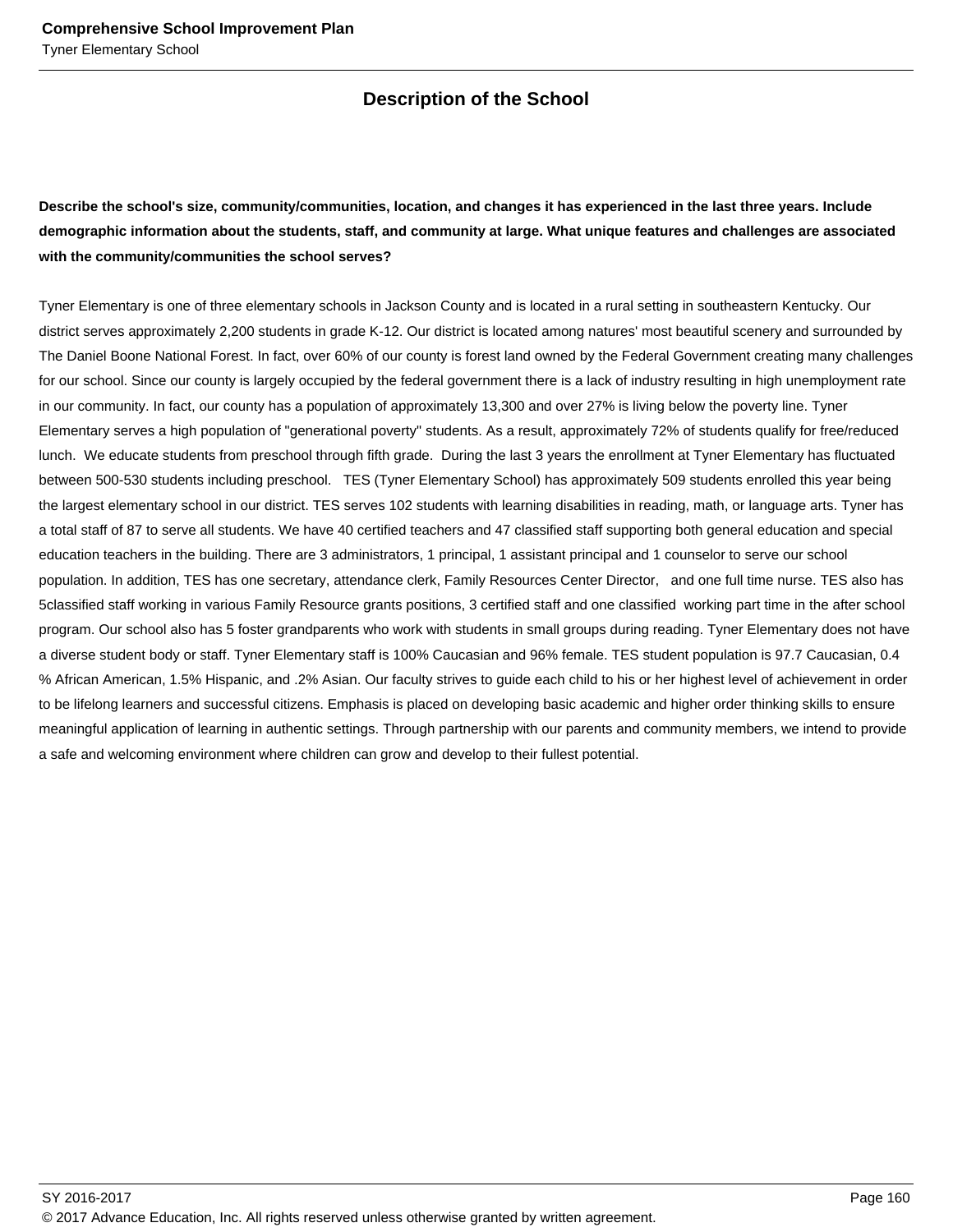# **School's Purpose**

**Provide the school's purpose statement and ancillary content such as mission, vision, values, and/or beliefs. Describe how the school embodies its purpose through its program offerings and expectations for students.**

Tyner Elementary developed our mission/vision statements with the help of the stakeholders in our school which included: students, teacher, community leaders, school counselor, and principal. The team used various resources from the Kentucky Department of Education and websites as a tool to help write our mission/vision statements. The stakeholders wanted the mission statement to be a focal point for learning and guiding all school activities. As a result, the Mission/Vision Team developed the following statement:

Mission Statement: We the stakeholders of Tyner Elementary School, accept the responsibility of educating all students to their fullest potential, while fostering growth in their social/emotional behaviors and attitudes.

Vision Statement: Tyner Elementary is a place where everybody is welcomed and you are not alone; we work, learn, achieve together; we respect and care for everyone and everything around us.

Our vision is that children leave school with:

A set of moral values -- honesty, integrity and good judgement.

A complement of basic skills -- linguistic, mathematical, scientific, artistic, physical and social.

An enquiring and discriminating mind and a desire for knowledge.

Strong self-esteem and high personal expectation.

Tolerance and respect for others.

We value the partnership which exists between school, parents and community and the

part it plays in realizing this vision.

The stakeholders at Tyner Elementary believe that there is one purpose for an educational institution and that is to foster student learning. As a result, TES (Tyner Elementary School) stakeholders believe:

- 1. We believe that each child is unique and deserves the attention of the entire school/district staff to foster his/her learning.
- 2. We believe that children need a safe, happy learning environment to learn.
- 3. We believe that children must be challenged to reach their highest potential.
- 4. We believe that children learn at different rates and by using a variety of teaching strategies.

In order to support these belief statements, TES uses the following programs:

1. IReady (enrichment and supplemental digital learning program)

2. RTI (Response to Intervention)

3. KCID (Kentucky Center Instruction Discipline)

4.Standards Based Units (Reading Street and Envision Math Common Core/Realize Edition)

- 5. Display of student work
- 6. PLC (Professional Learning Communities)
- 7. Parental/Community Involvement Activities 4 times a year such as Family Literacy Night, Open House,

8. Read to Achieve Grant

9. Community Resources: Promise Neighborhood & SAVE THE CHILDREN

10.Mathematics Achievement Fund Grant

SY 2016-2017 Page 161

© 2017 Advance Education, Inc. All rights reserved unless otherwise granted by written agreement.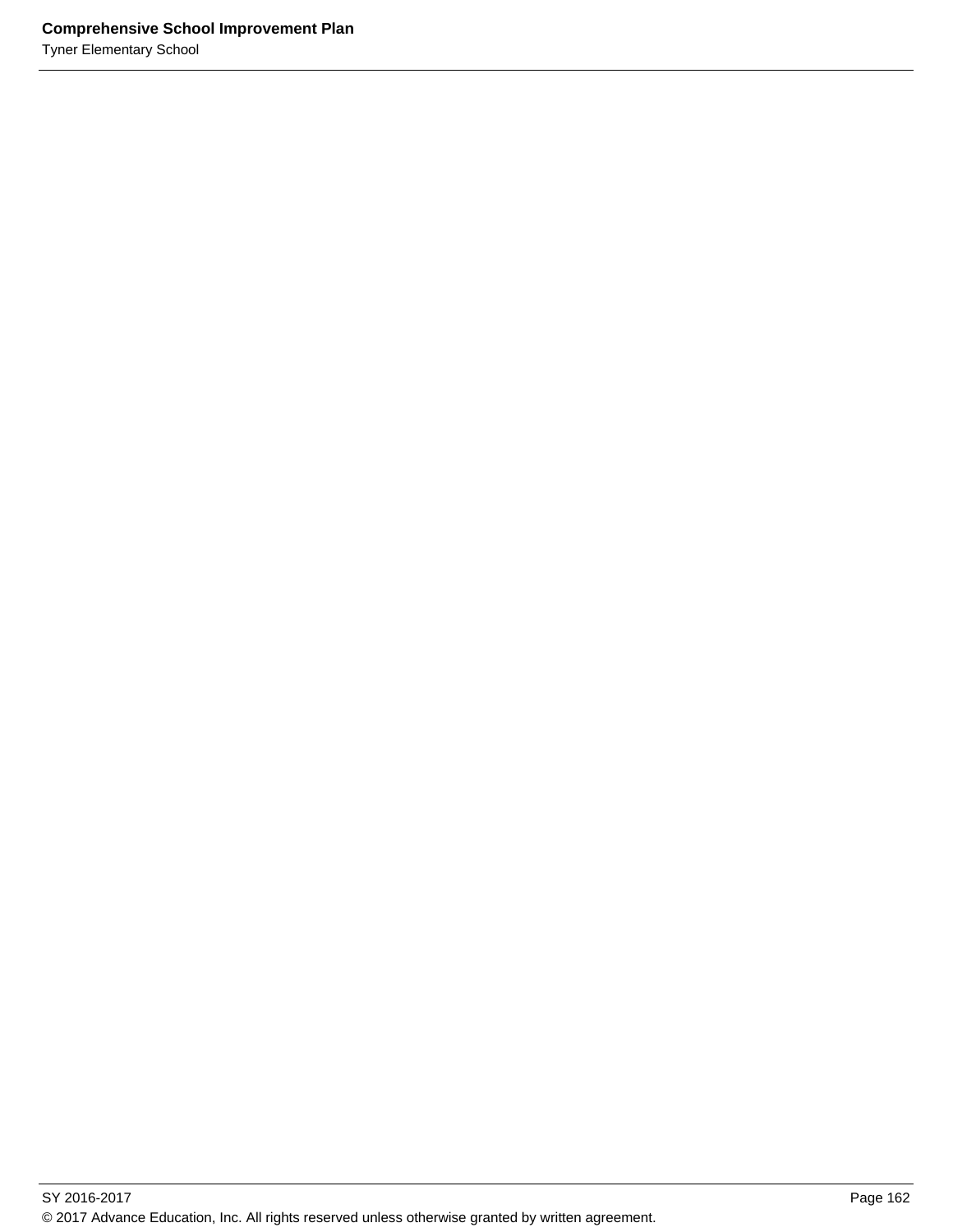# **Notable Achievements and Areas of Improvement**

**Describe the school's notable achievements and areas of improvement in the last three years. Additionally, describe areas for improvement that the school is striving to achieve in the next three years.**

Our school's notable achievements and areas of improvement over the past three years include:

\*Distinguished for the two consecutive years (2014-15 and 2015-16)

\* Our Archery Team placed 1st in the county tournament

\*Our Academic Team placed first in the District.

\*During the 2015-2016 school year, Tyner Elementary was classified as a Distinguished School. Our school also earned the status of a High Performing School.

In order to allow students to further develop their skills and interests, the following activities are offered:

Boys' and Girls' Basketball Teams,

Cheerleading, Dance Teams, Cardinal Craze, Student Technology Leadership Program (STLP),

Girl Scouts, Academic Team, 4-H, and Archery. The Family Resource Center, Save the Children, and Promise Neighborhood also provide for after-school services and activities.

\*We strive to provide a safe learning environment for our students and staff at Tyner Elementary. We are happy to report 0 incidents on our safe schools report. Our school and Family Resource Center is very fortunate to be awarded the following grants:

\*Save the Children

\*Mathematics Achievement Fund

\*Read to Achieve

\*Recipient of Delta Dental Grant (2015-2016)

Early Steps to School Success

Healthy Choices

In-School Literacy Program

After-School Literacy Program

Family Engagement - All Pro Dad Group

VISTA- Volunteer and Service to America Parent Engagement Group

Big Smile Dental Program - Over 100 students served

TES was awarded Arts/Humanities grant through Teaching Art Together

Born Learning

Enrichment Activities

Improvement-

In the next three years, Tyner Elementary will strive to increase academic achievement in all content areas, close achievement gaps among subgroups, and continue successful implementation of program reviews in order provide students with a well-rounded education.

Additionally, we will strive to reduce the percentage of students scoring novice by implementing research based strategies and interventions in reading and mathematics.

\*At TES we are striving to increase student learning and achievement in all content areas and t

to continue to increase student's learning and achievement in all content areas with an emphasis in math and reading: increase student's learning achievment in reading and math; English Language Arts: and maintain TES Program Review Score of 100%. Also, we plan to increase proficiency in all students in the area of writing as reported on our KPREP. To increase parental involvement in the area of parental SY 2016-2017 Page 163 © 2017 Advance Education, Inc. All rights reserved unless otherwise granted by written agreement.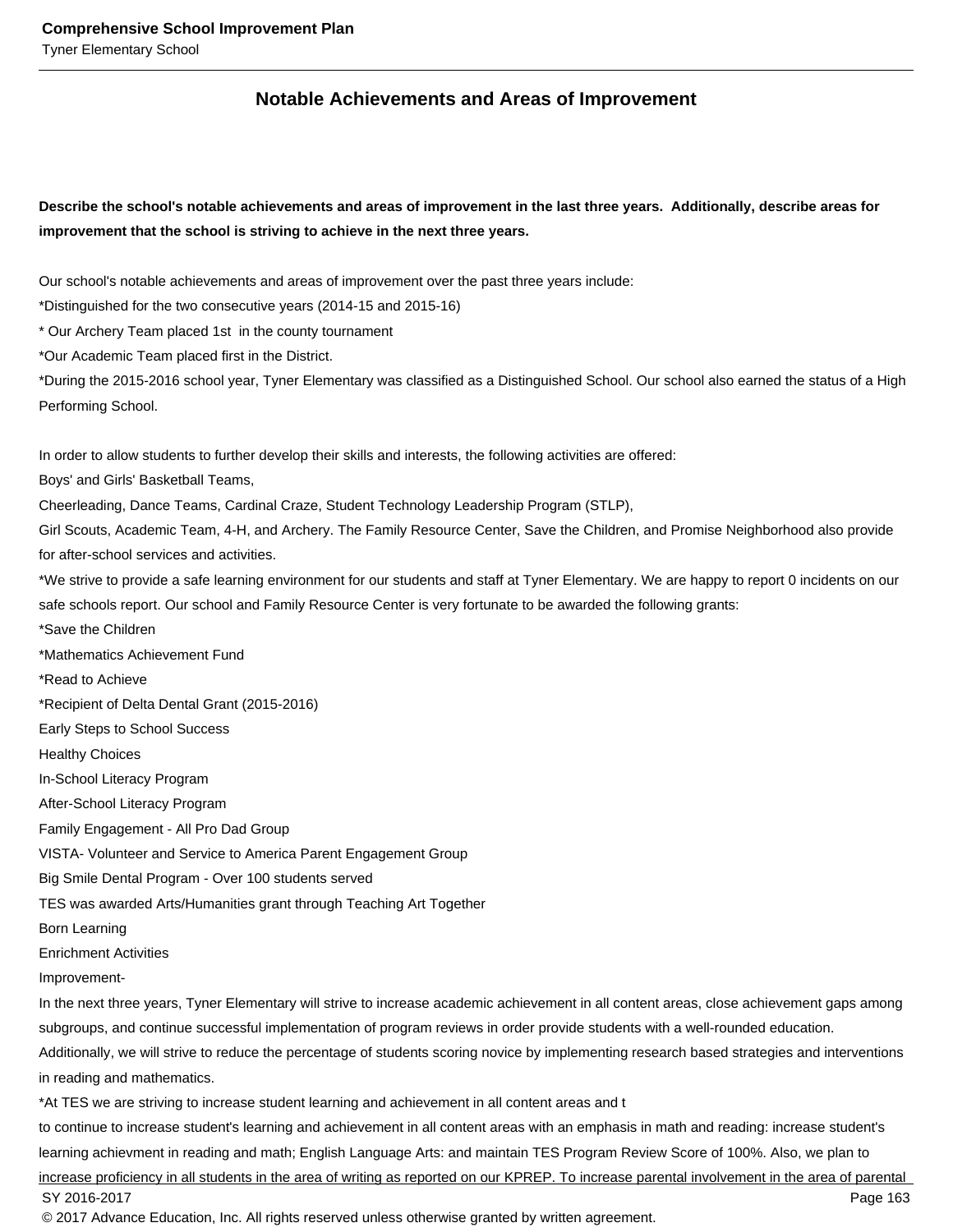Tyner Elementary School

decision making regarding their child's education.